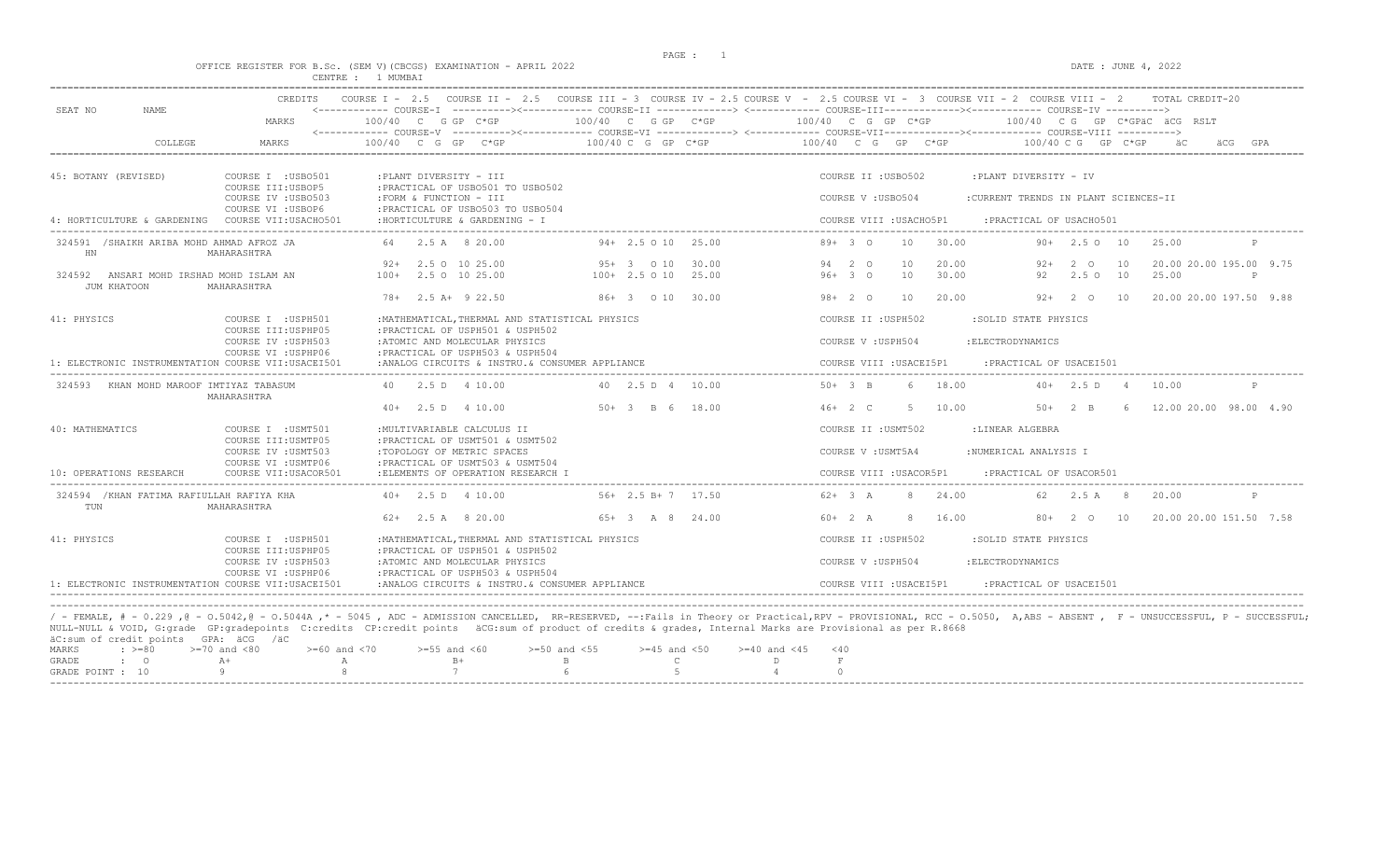DATE : JUNE  $4, 2022$ 

|  |  |          |  |        | OFFICE REGISTER FOR B.SC. (SEM V)(CBCGS) EXAMINATION - APRIL 202. |  |  |
|--|--|----------|--|--------|-------------------------------------------------------------------|--|--|
|  |  | CENTRE : |  | MUMBAT |                                                                   |  |  |

| SEAT NO<br>NAME.                                       | CREDITS                                                           |                                                                                                  |                                                  | COURSE I - 2.5 COURSE II - 2.5 COURSE III - 3 COURSE IV - 2.5 COURSE V - 2.5 COURSE VI - 3 COURSE VII - 2 COURSE VIII - 2 | <------------ COURSE-I ----------><----------- COURSE-II -------------> <------------ COURSE-III-----------><------------ COURSE-IV ---------->> | TOTAL CREDIT-20                                 |
|--------------------------------------------------------|-------------------------------------------------------------------|--------------------------------------------------------------------------------------------------|--------------------------------------------------|---------------------------------------------------------------------------------------------------------------------------|--------------------------------------------------------------------------------------------------------------------------------------------------|-------------------------------------------------|
|                                                        | MARKS                                                             | 100/40 C G GP C*GP                                                                               | 100/40 C G GP C*GP                               | 100/40 C G GP C*GP                                                                                                        | $100/40$ C G GP C*GPäC äCG RSLT                                                                                                                  |                                                 |
| COLLEGE                                                | MARKS                                                             | 100/40 C G GP                                                                                    | $100/40$ C G GP C*GP                             | 100/40 C G GP C*GP                                                                                                        | 100/40 C G GP C*GP                                                                                                                               |                                                 |
| 41: PHYSICS                                            | COURSE I : USPH501<br>COURSE III: USPHP05                         | : MATHEMATICAL, THERMAL AND STATISTICAL PHYSICS<br>: PRACTICAL OF USPH501 & USPH502              |                                                  | COURSE II : USPH502                                                                                                       | :SOLID STATE PHYSICS                                                                                                                             |                                                 |
|                                                        | COURSE IV : USPH503<br>COURSE VI : USPHP06                        | :ATOMIC AND MOLECULAR PHYSICS<br>: PRACTICAL OF USPH503 & USPH504                                |                                                  | COURSE V: USPH504                                                                                                         | : ELECTRODYNAMICS                                                                                                                                |                                                 |
| 1: ELECTRONIC INSTRUMENTATION COURSE VII:USACEI501     |                                                                   | :ANALOG CIRCUITS & INSTRU. & CONSUMER APPLIANCE                                                  |                                                  | COURSE VIII : USACEI5P1                                                                                                   | : PRACTICAL OF USACEI501                                                                                                                         |                                                 |
| 324595<br>KHANDARE MANGESH BHAGWAN LAKSHMI             | SIDDHARTH                                                         | $42+$ 2.5 D 4 10.00                                                                              | $50+ 2.5 B 6 15.00$                              | 53 3 B                                                                                                                    | 6 18.00<br>46 2.5 C                                                                                                                              | 12.50                                           |
| 324596<br>JADHAV VISHAL RAJENDRA LATA                  | SIDDHARTH                                                         | $78 + 2.5$ A+ 9 22.50<br>2.5 D 4 10.00<br>$42+$                                                  | 50 3 B 6<br>18.00<br>$48 + 2.5$ C 5<br>12.50     | 68 2 A<br>51 3 B<br>$6^{\circ}$                                                                                           | 16.00<br>56<br>$2 \quad B+$<br>7<br>18.00<br>2.5 <sub>c</sub><br>-5<br>$46+$                                                                     | 14.00 20.00 126.00 6.30<br>12.50<br>P           |
|                                                        |                                                                   | $72+$ 2.5 A+ 9 22.50                                                                             | 55 3 B+7 21.00                                   | $68 + 2 A$                                                                                                                | 16.00<br>52<br>$2 \overline{B}$<br>-6                                                                                                            | 12.00 20.00 124.50 6.23                         |
| 47: MICROBIOLOGY                                       | COURSE I : USMB501<br>COURSE III: USMBP05                         | : MICROBIAL GENETICS<br>: PRACTICAL OF USMB501 TO USMB502                                        |                                                  | COURSE II : USMB502                                                                                                       | :MEDICAL MICROBIOLOGY & IMMUNOLOGY-PART I                                                                                                        |                                                 |
|                                                        | COURSE IV : USMB503<br>COURSE VI : USMBP06                        | :MICROBIAL BIOCHEMISTRY - PART - I<br>: PRACTICAL OF USMB503 TO USMB504                          |                                                  | COURSE V: USMB504                                                                                                         | :BIOPROCESS TECHNOLOGY & ENVIRONMENTAL MICRO.                                                                                                    |                                                 |
| 7: BIOTECHNOLOGY                                       | COURSE VII: USACBT501                                             | : CONCEPTS IN BIOTECHNOLOGY                                                                      |                                                  | COURSE VIII : USACBT5P1                                                                                                   | : PRACTICAL OF USACBT501                                                                                                                         |                                                 |
| 324597 TURAMBEKAR SARVESH TANAJI TEJAL                 | WILSON                                                            | $72+2.5$ A+ 9 22.50                                                                              | $64 + 2.5$ A 8 20.00                             | 60 3 A<br>-8                                                                                                              | 24.00<br>$56+$ 2.5 B+ 7 17.50                                                                                                                    | $\mathbb{P}$                                    |
|                                                        |                                                                   | 2.5 A 8 20.00<br>66+                                                                             | 49 3 C 5 15.00                                   | $72+2 + 2 + 1$<br>-9.                                                                                                     | 18.00<br>$40+2$ D<br>$\overline{4}$                                                                                                              | 8.00 20.00 145.00 7.25                          |
| 45: BOTANY (REVISED)                                   | COURSE I : USB0501<br>COURSE III: USBOP5                          | : PLANT DIVERSITY - III<br>: PRACTICAL OF USB0501 TO USB0502                                     |                                                  | COURSE II : USB0502                                                                                                       | :PLANT DIVERSITY - IV                                                                                                                            |                                                 |
|                                                        | COURSE IV : USB0503                                               | :FORM & FUNCTION - III                                                                           |                                                  | COURSE V: USB0504                                                                                                         | :CURRENT TRENDS IN PLANT SCIENCES-II                                                                                                             |                                                 |
| 4: HORTICULTURE & GARDENING COURSE VII:USACHO501       | COURSE VI : USBOP6                                                | : PRACTICAL OF USB0503 TO USB0504<br>: HORTICULTURE & GARDENING - I                              |                                                  | COURSE VIII : USACHO5P1                                                                                                   | : PRACTICAL OF USACH0501                                                                                                                         |                                                 |
| 324598 /SHAIKH IORA BANO AKHLAQUE AHMED<br>AFROZ JAHAN | WILSON                                                            | $60+$ 2.5 A 8 20.00                                                                              | 66 2.5 A 8 20.00                                 | $67 + 3 A$                                                                                                                | 8 24.00<br>2.5 A 8<br>62                                                                                                                         | 20.00                                           |
| 324599 / KHAN MISBA HUSMULLA FARHANA                   |                                                                   | 46+ 2.5 C 5 12.50<br>$70+$ 2.5 A+ 9 22.50                                                        | $74 + 3 + 9$<br>27.00<br>$74+2.5$ A+9 22.50      | 74 2 A+<br>- 9<br>48 3 C<br>$5 -$                                                                                         | 18.00<br>2 D<br>$\overline{4}$<br>$41+$<br>15.00<br>2.5A<br>$60+$<br>- 8                                                                         | 8.00 20.00 149.50 7.48<br>20.00<br>P            |
| 324600<br>CALEB SILAS SANJEEV MANISHA                  | WILSON                                                            | $72+$ 2.5 A+ 9 22.50<br>66+ 2.5 A 8 20.00                                                        | 18.00<br>$52 + 3$ B 6<br>$68 + 2.5 A 8$<br>20.00 | $44+2$ D<br>47 3 C<br>$5 -$                                                                                               | 8.00<br>$2$ D<br>40<br>$\overline{4}$<br>15.00<br>2.5A<br>64+<br>8                                                                               | 8.00 20.00 136.50 6.83<br>20.00<br>$\mathbb{P}$ |
|                                                        | WILSON                                                            |                                                                                                  |                                                  |                                                                                                                           |                                                                                                                                                  |                                                 |
|                                                        |                                                                   | 82+ 2.5 0 10 25.00                                                                               | $42+3$ D $4$ 12.00                               | $60+2 A$<br>8                                                                                                             | 16.00<br>45 2 C<br>$5^{\circ}$                                                                                                                   | 10.00 20.00 138.00 6.90                         |
| 42: CHEMISTRY                                          | COURSE I : USCH501                                                | : PHYSICAL CHEMISTRY (S.M)                                                                       |                                                  | COURSE II : USCH502                                                                                                       | : INORGANIC CHEMISTRY (S.M)                                                                                                                      |                                                 |
|                                                        | COURSE III: USCHP05<br>COURSE IV : USCH503<br>COURSE VI : USCHP06 | : PRACTICAL OF USCH501 & USCH502<br>:ORGANIC CHEMISTRY (S.M)<br>: PRACTICAL OF USCH503 & USCH504 |                                                  | COURSE V: USCH504                                                                                                         | :ANALYTICAL CHEMISTRY (S.M)                                                                                                                      |                                                 |
| 5: HEAVY & FINE CHEMICALS                              | COURSE VII: USACHFC501                                            | : HEAVY & FINE CHEMICALS                                                                         |                                                  | COURSE VIII : USACHFC5P1                                                                                                  | :PRACTICAL OF USACHFC501                                                                                                                         |                                                 |

----------------------------------------------------------------------------------------------------------------------------------------------------------------------------------------------------------------------- / - FEMALE, # - 0.229 ,@ - 0.5042,@ - 0.5044A ,\* - 5045 , ADC - ADMISSION CANCELLED, RR-RESERVED, --:Fails in Theory or Practical,RPV - PROVISIONAL, RCC - 0.5050, A,ABS - ABSENT , F - UNSUCCESSFUL, P - SUCCESSFUL; NULL-NULL & VOID, G:grade GP:gradepoints C:credits CP:credit points äCG:sum of product of credits & grades, Internal Marks are Provisional as per R.8668 äC:sum of credit points GPA: äCG /äC

|  | MARKS : >=80 >=70 and <80 >=60 and <70 >=55 and <60 >=50 and <55 >=45 and <50 >=40 and <45 <40 |  |  |  |  |  |  |  |  |  |  |
|--|------------------------------------------------------------------------------------------------|--|--|--|--|--|--|--|--|--|--|
|  |                                                                                                |  |  |  |  |  |  |  |  |  |  |
|  | GRADE POINT : $10$ 9 8 7 6 5 5 4                                                               |  |  |  |  |  |  |  |  |  |  |
|  |                                                                                                |  |  |  |  |  |  |  |  |  |  |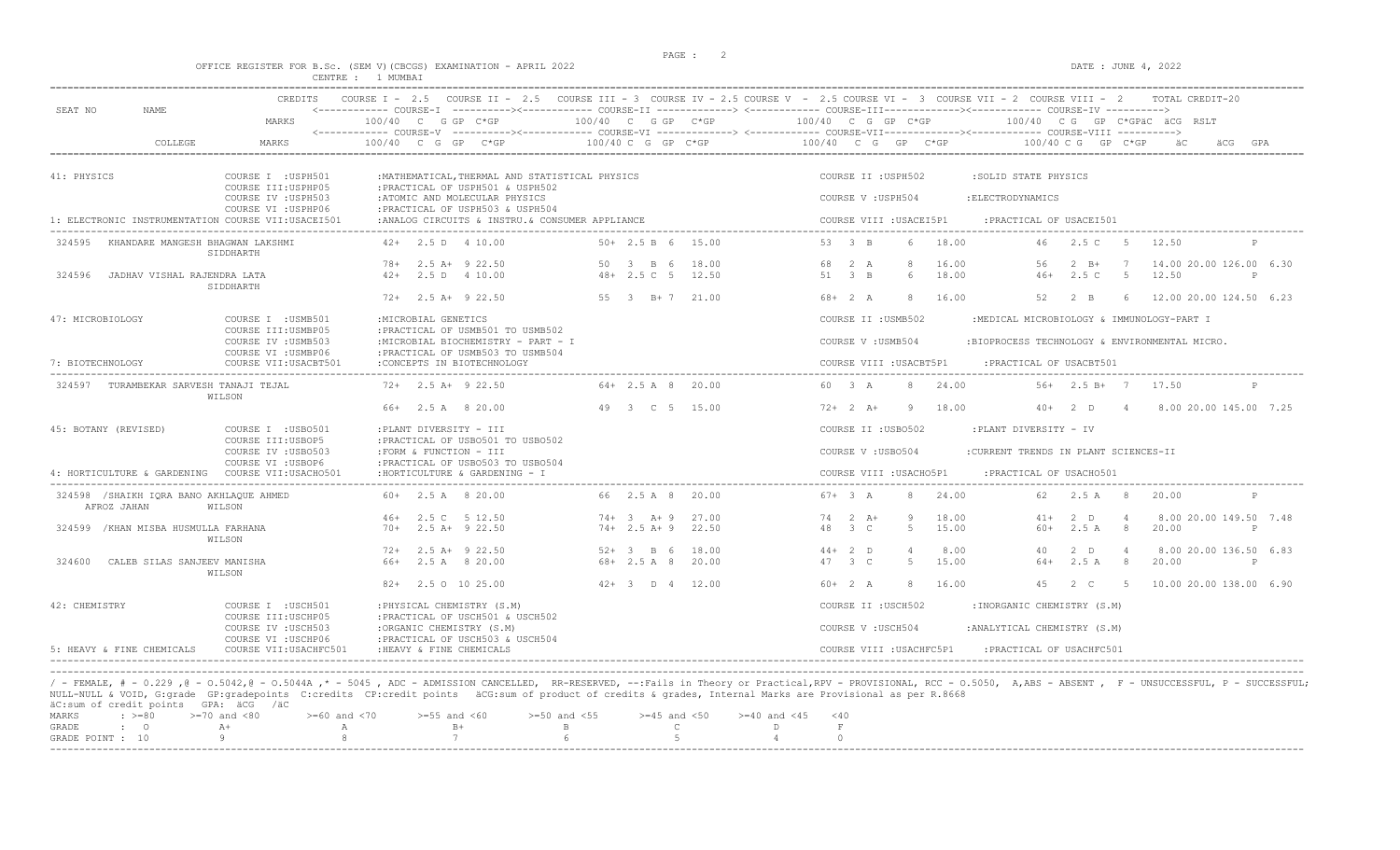OFFICE REGISTER FOR B.Sc. (SEM V)(CBCGS) EXAMINATION - APRIL 2022 DATE : JUNE 4, 2022

|                                                                                                                                                                  | CENTRE : 1 MUMBAI                                                                                                                                                                                                           |                                             |                                                                                                                                                                                                                                                                                                                                                        |
|------------------------------------------------------------------------------------------------------------------------------------------------------------------|-----------------------------------------------------------------------------------------------------------------------------------------------------------------------------------------------------------------------------|---------------------------------------------|--------------------------------------------------------------------------------------------------------------------------------------------------------------------------------------------------------------------------------------------------------------------------------------------------------------------------------------------------------|
| <b>CREDITS</b><br>SEAT NO<br>NAME<br>MARKS                                                                                                                       | 100/40 C G GP C*GP                                                                                                                                                                                                          | 100/40 C G GP C*GP                          | COURSE I - 2.5 COURSE II - 2.5 COURSE III - 3 COURSE IV - 2.5 COURSE V - 2.5 COURSE VI - 3 COURSE VII - 2 COURSE VIII - 2<br>TOTAL CREDIT-20<br><------------ COURSE-I ----------><------------ COURSE-II -------------> <------------ COURSE-III------------><----------- COURSE-IV ----------><br>100/40 C G GP C*GP<br>100/40 CG GP C*GPÄC ÄCG RSLT |
| COLLEGE<br>MARKS                                                                                                                                                 | 100/40 C G GP C*GP                                                                                                                                                                                                          | $100/40$ C G GP C*GP                        | 100/40 C G GP C*GP<br>100/40 C G GP C*GP<br>GPA                                                                                                                                                                                                                                                                                                        |
| 42: CHEMISTRY<br>COURSE I : USCH501<br>COURSE III: USCHP05<br>COURSE IV : USCH503<br>COURSE VI : USCHP06                                                         | : PHYSICAL CHEMISTRY (S.M)<br>: PRACTICAL OF USCH501 & USCH502<br>:ORGANIC CHEMISTRY (S.M)<br>: PRACTICAL OF USCH503 & USCH504                                                                                              |                                             | COURSE II : USCH502<br>: INORGANIC CHEMISTRY (S.M)<br>COURSE V: USCH504<br>: ANALYTICAL CHEMISTRY (S.M)                                                                                                                                                                                                                                                |
| 5: HEAVY & FINE CHEMICALS<br>COURSE VII: USACHFC501                                                                                                              | : HEAVY & FINE CHEMICALS                                                                                                                                                                                                    |                                             | COURSE VIII : USACHFC5P1<br>: PRACTICAL OF USACHFC501                                                                                                                                                                                                                                                                                                  |
| 324601 / COUTINHO DORET JOHN SMITA<br>WILSON                                                                                                                     | 48+ 2.5 C 5 12.50<br>$44+$ 2.5 D 4 10.00                                                                                                                                                                                    | $62+2.5$ A 8<br>20.00<br>$79 + 3 + 9$ 27.00 | $83+30$<br>30.00<br>$2.5A+9$<br>22.50<br>10<br>78<br>$\mathbb{D}$<br>62 2 A<br>-8<br>16.00<br>$82+$<br>2 0 10<br>20.00 20.00 158.00 7.90                                                                                                                                                                                                               |
| 40: MATHEMATICS<br>COURSE I : USMT501<br>COURSE III: USMTP05                                                                                                     | : MULTIVARIABLE CALCULUS II<br>:PRACTICAL OF USMT501 & USMT502                                                                                                                                                              |                                             | COURSE II : USMT502<br>:LINEAR ALGEBRA                                                                                                                                                                                                                                                                                                                 |
| COURSE IV : USMT503<br>COURSE VI : USMTP06<br>3: COMPUTER PRG.& SYS. ANAL. COURSE VII:USACCA501                                                                  | :TOPOLOGY OF METRIC SPACES<br>: PRACTICAL OF USMT503 & USMT504<br>:COMPUTER PROGRAMMING AND SYSTEM ANALYSIS - I                                                                                                             |                                             | COURSE V : USMT5C4<br>: GRAPH THEORY<br>COURSE VIII : USACCA5P1<br>: PRACTICAL OF USACCS501                                                                                                                                                                                                                                                            |
| 324602 / RAO AKANKSHA MUKESH KUMAR ANJU<br>WILSON                                                                                                                | 2.5 0 10 25.00<br>100<br>68+ 2.5 A 8 20.00                                                                                                                                                                                  | $40+ 2.5 D 4 10.00$<br>68+ 3 A 8 24.00      | $40+3$ D<br>12.00<br>$46+2.5$ C 5<br>$\overline{4}$<br>12.50<br>P<br>$74+2$ A+<br>18.00<br>20.00 20.00 141.50 7.08<br>- 9<br>$100+$ 2 0 10                                                                                                                                                                                                             |
| 46: ZOOLOGY<br>COURSE I : USZ0501<br>COURSE III:USZOP05<br>COURSE IV : USZ0503<br>COURSE VI : USZOP06<br>8: FISHERY BIOLOGY<br>COURSE VII: USACFBIO501           | :TAXONOMY - INVERTEBRATES AND TYPE STUDY<br>: PRACTICAL OF USZ0501 TO USZ0502<br>:HISTOLOGY, TOXICOLOGY, PATHOLOGY &BIOSTATISTICS<br>: PRACTICAL OF USZ0503 TO USZ0504<br>:OCEANOGRAPHY, AQUACULTURE PRACTICES, MKT. & FIN. |                                             | COURSE II : USZ0502<br>:HAEMATOLOGY AND IMMUNOLOGY<br>COURSE V: USZ0504<br>: ANATOMY AND DEVELOPMENTAL BIOLOGY<br>COURSE VIII : USACFBIO5P1<br>: PRACTICAL OF USACFBIO501                                                                                                                                                                              |
| 324603 / KHAN ELANA ASMAT SHAHEEN ASMAT K<br>HAN<br>WILSON                                                                                                       | $70+$ 2.5 A+ 9 22.50<br>$64+$ 2.5 A 8 20.00                                                                                                                                                                                 | $74 + 2.5$ A + 9 22.50<br>$6F$ -- ----      | $12F - - -$<br>$82+$ 2.5 0 10<br>25.00<br>F<br>$48 + 2 C$<br>5 10.00<br>$12.00$ $100.00$ $-$<br>20F                                                                                                                                                                                                                                                    |
| 40: MATHEMATICS<br>COURSE I : USMT501<br>COURSE III: USMTP05<br>COURSE IV : USMT503<br>COURSE VI : USMTP06<br>3: COMPUTER PRG. & SYS. ANAL. COURSE VII:USACCA501 | : MULTIVARIABLE CALCULUS II<br>:PRACTICAL OF USMT501 & USMT502<br>:TOPOLOGY OF METRIC SPACES<br>: PRACTICAL OF USMT503 & USMT504<br>:COMPUTER PROGRAMMING AND SYSTEM ANALYSIS - I                                           |                                             | COURSE II : USMT502<br>:LINEAR ALGEBRA<br>:NUMERICAL ANALYSIS I<br>COURSE V : USMT5A4<br>COURSE VIII : USACCA5P1<br>: PRACTICAL OF USACCS501                                                                                                                                                                                                           |
| 324604 RATHOD AKSHAY JAYSINGH ANUSHA<br>ELPHINSTONE                                                                                                              | 2.5 D 4 10.00<br>44<br>85+ 2.5 0 10 25.00                                                                                                                                                                                   | $65+2.5$ A 8 20.00<br>$55+3$ B+7 21.00      | $49 + 3 C$<br>15.00<br>$63+$ 2.5 A 8<br>- 5<br>20.00<br>$\mathbb P$<br>20.00<br>18.00 20.00 149.00 7.45<br>80 2 0<br>10<br>$72+2+19$                                                                                                                                                                                                                   |
| 42: CHEMISTRY<br>COURSE I : USCH501<br>COURSE III: USCHP05<br>COURSE IV : USCH503<br>COURSE VI : USCHP06<br>6: DRUGS & DYES<br>COURSE VII: USACDD501             | : PHYSICAL CHEMISTRY (S.M)<br>:PRACTICAL OF USCH501 & USCH502<br>:ORGANIC CHEMISTRY (S.M)<br>: PRACTICAL OF USCH503 & USCH504<br>:DRUGS & DYES                                                                              |                                             | COURSE II : USCH502<br>: INORGANIC CHEMISTRY (S.M)<br>COURSE V: USCH504<br>:ANALYTICAL CHEMISTRY (S.M)<br>COURSE VIII · USACDD5P1<br>:PRACTICAL OF USACDD501                                                                                                                                                                                           |

/ - FEMALE, # - 0.229 ,@ - O.5042,@ - O.5044A ,\* - 5045 , ADC - ADMISSION CANCELLED, RR-RESERVED, --:Fails in Theory or Practical,RPV - PROVISIONAL, RCC - O.5050, A,ABS - ABSENT , F - UNSUCCESSFUL, P - SUCCESSFUL; NULL-NULL & VOID, G:grade GP:gradepoints C:credits CP:credit points äCG:sum of product of credits & grades, Internal Marks are Provisional as per R.8668<br>äC:sum of credit points GPA: äCG /äC

|  | at:Sum of credit points form: att fact |                                                                                                |  |  |  |  |  |
|--|----------------------------------------|------------------------------------------------------------------------------------------------|--|--|--|--|--|
|  |                                        | MARKS : >=80 >=70 and <80 >=60 and <70 >=55 and <60 >=50 and <55 >=45 and <50 >=40 and <45 <40 |  |  |  |  |  |
|  |                                        | GRADE : 0 A+ A A B+ B C D                                                                      |  |  |  |  |  |
|  |                                        | GRADE POINT : $10$ 9 8 7 6 5 5 4                                                               |  |  |  |  |  |
|  |                                        |                                                                                                |  |  |  |  |  |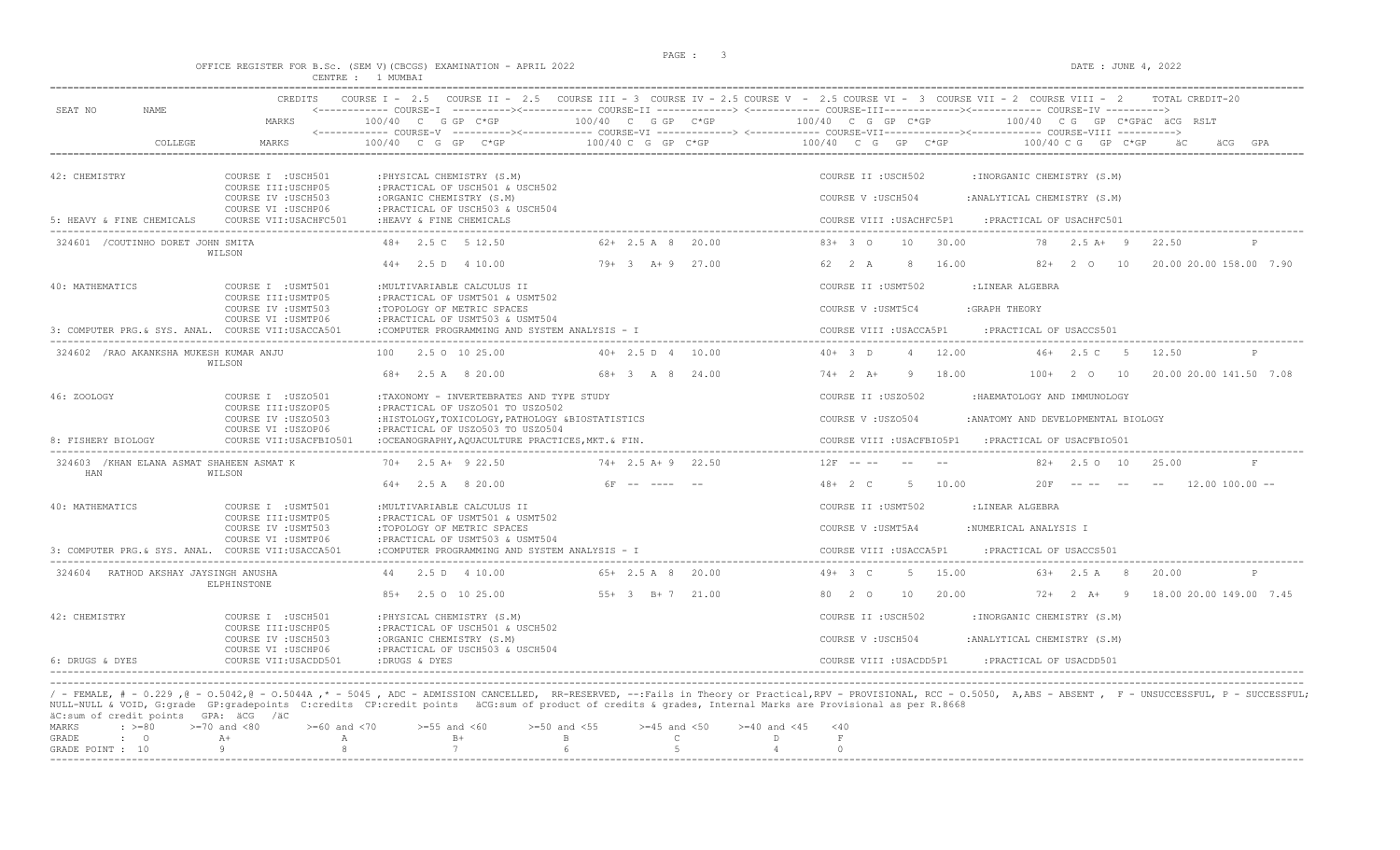$DATA: JUNE 4, 2022$ 

|  |  |                  |  | OFFICE REGISTER FOR B.SC. (SEM V)(CBCGS) EXAMINATION - APRIL 2022 |  |  |
|--|--|------------------|--|-------------------------------------------------------------------|--|--|
|  |  | CENTRE : 2 DADAR |  |                                                                   |  |  |

| 100/40 C G GP C*GP<br>100/40 C G GP C*GP<br>MARKS<br>$100/40$ C G GP C*GP<br>100/40 CG GP C*GPÄC ÄCG RSLT<br>COLLEGE<br>MARKS<br>$100/40$ C G GP C*GP<br>100/40 C G GP C*GP<br>100/40 C G GP C*GP<br>100/40 C G GP C*GP<br>GPA<br>42: CHEMISTRY<br>COURSE I : USCH501<br>: PHYSICAL CHEMISTRY (S.M)<br>: INORGANIC CHEMISTRY (S.M)<br>COURSE II : USCH502<br>COURSE III: USCHP05<br>: PRACTICAL OF USCH501 & USCH502<br>COURSE IV : USCH503<br>:ORGANIC CHEMISTRY (S.M)<br>COURSE V: USCH504<br>: ANALYTICAL CHEMISTRY (S.M)<br>COURSE VI : USCHP06<br>: PRACTICAL OF USCH503 & USCH504<br>6: DRUGS & DYES<br>COURSE VII:USACDD501<br>:DRUGS & DYES<br>COURSE VIII : USACDD5P1<br>: PRACTICAL OF USACDD501<br>$70+3$ A+<br>27.00<br>324605 / CHAVAN ANISHA VYANKATESH SANGEET<br>$58 + 2.5 B + 7 17.50$<br>$52+2.5 B 6$<br>15.00<br>-9<br>$64 + 2.5$ A 8<br>20.00<br>$\mathbb{A}$<br>KIRTI<br>85+ 3 0 10<br>30.00<br>18.00<br>10<br>2.5 A 8 20.00<br>$72+2+1$<br>$88+$<br>2 O<br>40: MATHEMATICS<br>COURSE I : USMT501<br>: MULTIVARIABLE CALCULUS II<br>COURSE II : USMT502<br>:LINEAR ALGEBRA<br>COURSE III: USMTP05<br>: PRACTICAL OF USMT501 & USMT502<br>:TOPOLOGY OF METRIC SPACES<br>COURSE IV : USMT503<br>COURSE V : USMT5A4<br>:NUMERICAL ANALYSIS I<br>COURSE VI : USMTP06<br>: PRACTICAL OF USMT503 & USMT504<br>:COMPUTER PROGRAMMING AND SYSTEM ANALYSIS - I<br>3: COMPUTER PRG. & SYS. ANAL. COURSE VII:USACCA501<br>COURSE VIII : USACCA5P1<br>: PRACTICAL OF USACCS501<br>324606 / GAJBHIYE NIKITA SIDDHARTH SUREKH<br>$42+$ 2.5 D 4 10.00<br>$44+2.5 D 4$<br>$40+3$ D<br>12.00<br>56 -<br>$2.5 B+7$<br>17.50<br>10.00<br>A GAJBHIYE<br>KIRTI<br>14.00<br>2.5 D 4 10.00<br>$67 + 3$ A 8<br>24.00<br>$57 + 2 B +$<br>$40+$<br>66+<br>2 A<br>$57+2.5 B+7$<br>17.50<br>40 3 D<br>12.00<br>$40+$<br>2.5 D<br>10.00<br>324607<br>MACHA OMKAR GANGADHAR LATHA<br>2.5 D 4 10.00<br>$\overline{4}$<br>$\overline{4}$<br>40<br>$\mathsf{P}$<br>KIRTI<br>$57+$ 2.5 B+ 7 17.50<br>60 3 A 8 24.00<br>$85+20$<br>10<br>20.00<br>68+ 2 A<br>8 <sup>1</sup><br>41: PHYSICS<br>COURSE I : USPH501<br>: MATHEMATICAL, THERMAL AND STATISTICAL PHYSICS<br>COURSE II : USPH502<br>:SOLID STATE PHYSICS<br>COURSE III: USPHP05<br>: PRACTICAL OF USPH501 & USPH502<br>COURSE IV : USPH503<br>:ATOMIC AND MOLECULAR PHYSICS<br>COURSE V: USPH504<br>: ELECTRODYNAMICS<br>COURSE VI : USPHP06<br>: PRACTICAL OF USPH503 & USPH504<br>COURSE VIII : USACEI5P1<br>: PRACTICAL OF USACEI501<br>1: ELECTRONIC INSTRUMENTATION COURSE VII:USACEI501<br>:ANALOG CIRCUITS & INSTRU.& CONSUMER APPLIANCE<br>324609 UARAK ROSHAN VITTHAL PRIYA<br>2.5 D 4 10.00<br>$64 + 2.5$ A 8 20.00<br>63 3 A<br>24.00<br>$44+$ 2.5 D 4<br>10.00<br>$\mathbb{P}$<br>40<br>KIRTI<br>$2.5 B+ 7 17.50$<br>65 3 A 8<br>24.00<br>8.00<br>58<br>$40+2$ D<br>$7.5+$<br>$2 A+ 9$<br>42: CHEMISTRY<br>COURSE I : USCH501<br>: PHYSICAL CHEMISTRY (S.M)<br>COURSE II : USCH502<br>:INORGANIC CHEMISTRY (S.M)<br>COURSE III: USCHP05<br>: PRACTICAL OF USCH501 & USCH502<br>COURSE IV : USCH503<br>:ORGANIC CHEMISTRY (S.M)<br>COURSE V: USCH504<br>: ANALYTICAL CHEMISTRY (S.M)<br>: PRACTICAL OF USCH503 & USCH504<br>COURSE VI : USCHP06 | SEAT NO<br><b>NAME</b>    | CREDITS                |                          | COURSE I - 2.5 COURSE II - 2.5 COURSE III - 3 COURSE IV - 2.5 COURSE V - 2.5 COURSE VI - 3 COURSE VII - 2 COURSE VIII - 2<br>TOTAL CREDIT-20 |
|--------------------------------------------------------------------------------------------------------------------------------------------------------------------------------------------------------------------------------------------------------------------------------------------------------------------------------------------------------------------------------------------------------------------------------------------------------------------------------------------------------------------------------------------------------------------------------------------------------------------------------------------------------------------------------------------------------------------------------------------------------------------------------------------------------------------------------------------------------------------------------------------------------------------------------------------------------------------------------------------------------------------------------------------------------------------------------------------------------------------------------------------------------------------------------------------------------------------------------------------------------------------------------------------------------------------------------------------------------------------------------------------------------------------------------------------------------------------------------------------------------------------------------------------------------------------------------------------------------------------------------------------------------------------------------------------------------------------------------------------------------------------------------------------------------------------------------------------------------------------------------------------------------------------------------------------------------------------------------------------------------------------------------------------------------------------------------------------------------------------------------------------------------------------------------------------------------------------------------------------------------------------------------------------------------------------------------------------------------------------------------------------------------------------------------------------------------------------------------------------------------------------------------------------------------------------------------------------------------------------------------------------------------------------------------------------------------------------------------------------------------------------------------------------------------------------------------------------------------------------------------------------------------------------------------------------------------------------------------------------------------------------------------------------------------------------------------------------------------------------------------------------------------------------------------------------------------|---------------------------|------------------------|--------------------------|----------------------------------------------------------------------------------------------------------------------------------------------|
|                                                                                                                                                                                                                                                                                                                                                                                                                                                                                                                                                                                                                                                                                                                                                                                                                                                                                                                                                                                                                                                                                                                                                                                                                                                                                                                                                                                                                                                                                                                                                                                                                                                                                                                                                                                                                                                                                                                                                                                                                                                                                                                                                                                                                                                                                                                                                                                                                                                                                                                                                                                                                                                                                                                                                                                                                                                                                                                                                                                                                                                                                                                                                                                                        |                           |                        |                          |                                                                                                                                              |
|                                                                                                                                                                                                                                                                                                                                                                                                                                                                                                                                                                                                                                                                                                                                                                                                                                                                                                                                                                                                                                                                                                                                                                                                                                                                                                                                                                                                                                                                                                                                                                                                                                                                                                                                                                                                                                                                                                                                                                                                                                                                                                                                                                                                                                                                                                                                                                                                                                                                                                                                                                                                                                                                                                                                                                                                                                                                                                                                                                                                                                                                                                                                                                                                        |                           |                        |                          |                                                                                                                                              |
|                                                                                                                                                                                                                                                                                                                                                                                                                                                                                                                                                                                                                                                                                                                                                                                                                                                                                                                                                                                                                                                                                                                                                                                                                                                                                                                                                                                                                                                                                                                                                                                                                                                                                                                                                                                                                                                                                                                                                                                                                                                                                                                                                                                                                                                                                                                                                                                                                                                                                                                                                                                                                                                                                                                                                                                                                                                                                                                                                                                                                                                                                                                                                                                                        |                           |                        |                          |                                                                                                                                              |
|                                                                                                                                                                                                                                                                                                                                                                                                                                                                                                                                                                                                                                                                                                                                                                                                                                                                                                                                                                                                                                                                                                                                                                                                                                                                                                                                                                                                                                                                                                                                                                                                                                                                                                                                                                                                                                                                                                                                                                                                                                                                                                                                                                                                                                                                                                                                                                                                                                                                                                                                                                                                                                                                                                                                                                                                                                                                                                                                                                                                                                                                                                                                                                                                        |                           |                        |                          |                                                                                                                                              |
|                                                                                                                                                                                                                                                                                                                                                                                                                                                                                                                                                                                                                                                                                                                                                                                                                                                                                                                                                                                                                                                                                                                                                                                                                                                                                                                                                                                                                                                                                                                                                                                                                                                                                                                                                                                                                                                                                                                                                                                                                                                                                                                                                                                                                                                                                                                                                                                                                                                                                                                                                                                                                                                                                                                                                                                                                                                                                                                                                                                                                                                                                                                                                                                                        |                           |                        |                          |                                                                                                                                              |
|                                                                                                                                                                                                                                                                                                                                                                                                                                                                                                                                                                                                                                                                                                                                                                                                                                                                                                                                                                                                                                                                                                                                                                                                                                                                                                                                                                                                                                                                                                                                                                                                                                                                                                                                                                                                                                                                                                                                                                                                                                                                                                                                                                                                                                                                                                                                                                                                                                                                                                                                                                                                                                                                                                                                                                                                                                                                                                                                                                                                                                                                                                                                                                                                        |                           |                        |                          |                                                                                                                                              |
|                                                                                                                                                                                                                                                                                                                                                                                                                                                                                                                                                                                                                                                                                                                                                                                                                                                                                                                                                                                                                                                                                                                                                                                                                                                                                                                                                                                                                                                                                                                                                                                                                                                                                                                                                                                                                                                                                                                                                                                                                                                                                                                                                                                                                                                                                                                                                                                                                                                                                                                                                                                                                                                                                                                                                                                                                                                                                                                                                                                                                                                                                                                                                                                                        |                           |                        |                          | 20.00 20.00 167.50 8.38                                                                                                                      |
|                                                                                                                                                                                                                                                                                                                                                                                                                                                                                                                                                                                                                                                                                                                                                                                                                                                                                                                                                                                                                                                                                                                                                                                                                                                                                                                                                                                                                                                                                                                                                                                                                                                                                                                                                                                                                                                                                                                                                                                                                                                                                                                                                                                                                                                                                                                                                                                                                                                                                                                                                                                                                                                                                                                                                                                                                                                                                                                                                                                                                                                                                                                                                                                                        |                           |                        |                          |                                                                                                                                              |
|                                                                                                                                                                                                                                                                                                                                                                                                                                                                                                                                                                                                                                                                                                                                                                                                                                                                                                                                                                                                                                                                                                                                                                                                                                                                                                                                                                                                                                                                                                                                                                                                                                                                                                                                                                                                                                                                                                                                                                                                                                                                                                                                                                                                                                                                                                                                                                                                                                                                                                                                                                                                                                                                                                                                                                                                                                                                                                                                                                                                                                                                                                                                                                                                        |                           |                        |                          |                                                                                                                                              |
|                                                                                                                                                                                                                                                                                                                                                                                                                                                                                                                                                                                                                                                                                                                                                                                                                                                                                                                                                                                                                                                                                                                                                                                                                                                                                                                                                                                                                                                                                                                                                                                                                                                                                                                                                                                                                                                                                                                                                                                                                                                                                                                                                                                                                                                                                                                                                                                                                                                                                                                                                                                                                                                                                                                                                                                                                                                                                                                                                                                                                                                                                                                                                                                                        |                           |                        |                          |                                                                                                                                              |
|                                                                                                                                                                                                                                                                                                                                                                                                                                                                                                                                                                                                                                                                                                                                                                                                                                                                                                                                                                                                                                                                                                                                                                                                                                                                                                                                                                                                                                                                                                                                                                                                                                                                                                                                                                                                                                                                                                                                                                                                                                                                                                                                                                                                                                                                                                                                                                                                                                                                                                                                                                                                                                                                                                                                                                                                                                                                                                                                                                                                                                                                                                                                                                                                        |                           |                        |                          |                                                                                                                                              |
|                                                                                                                                                                                                                                                                                                                                                                                                                                                                                                                                                                                                                                                                                                                                                                                                                                                                                                                                                                                                                                                                                                                                                                                                                                                                                                                                                                                                                                                                                                                                                                                                                                                                                                                                                                                                                                                                                                                                                                                                                                                                                                                                                                                                                                                                                                                                                                                                                                                                                                                                                                                                                                                                                                                                                                                                                                                                                                                                                                                                                                                                                                                                                                                                        |                           |                        |                          | 16.00 20.00 113.50 5.68                                                                                                                      |
|                                                                                                                                                                                                                                                                                                                                                                                                                                                                                                                                                                                                                                                                                                                                                                                                                                                                                                                                                                                                                                                                                                                                                                                                                                                                                                                                                                                                                                                                                                                                                                                                                                                                                                                                                                                                                                                                                                                                                                                                                                                                                                                                                                                                                                                                                                                                                                                                                                                                                                                                                                                                                                                                                                                                                                                                                                                                                                                                                                                                                                                                                                                                                                                                        |                           |                        |                          | 16.00 20.00 127.00 6.35                                                                                                                      |
|                                                                                                                                                                                                                                                                                                                                                                                                                                                                                                                                                                                                                                                                                                                                                                                                                                                                                                                                                                                                                                                                                                                                                                                                                                                                                                                                                                                                                                                                                                                                                                                                                                                                                                                                                                                                                                                                                                                                                                                                                                                                                                                                                                                                                                                                                                                                                                                                                                                                                                                                                                                                                                                                                                                                                                                                                                                                                                                                                                                                                                                                                                                                                                                                        |                           |                        |                          |                                                                                                                                              |
|                                                                                                                                                                                                                                                                                                                                                                                                                                                                                                                                                                                                                                                                                                                                                                                                                                                                                                                                                                                                                                                                                                                                                                                                                                                                                                                                                                                                                                                                                                                                                                                                                                                                                                                                                                                                                                                                                                                                                                                                                                                                                                                                                                                                                                                                                                                                                                                                                                                                                                                                                                                                                                                                                                                                                                                                                                                                                                                                                                                                                                                                                                                                                                                                        |                           |                        |                          |                                                                                                                                              |
|                                                                                                                                                                                                                                                                                                                                                                                                                                                                                                                                                                                                                                                                                                                                                                                                                                                                                                                                                                                                                                                                                                                                                                                                                                                                                                                                                                                                                                                                                                                                                                                                                                                                                                                                                                                                                                                                                                                                                                                                                                                                                                                                                                                                                                                                                                                                                                                                                                                                                                                                                                                                                                                                                                                                                                                                                                                                                                                                                                                                                                                                                                                                                                                                        |                           |                        |                          |                                                                                                                                              |
|                                                                                                                                                                                                                                                                                                                                                                                                                                                                                                                                                                                                                                                                                                                                                                                                                                                                                                                                                                                                                                                                                                                                                                                                                                                                                                                                                                                                                                                                                                                                                                                                                                                                                                                                                                                                                                                                                                                                                                                                                                                                                                                                                                                                                                                                                                                                                                                                                                                                                                                                                                                                                                                                                                                                                                                                                                                                                                                                                                                                                                                                                                                                                                                                        |                           |                        |                          |                                                                                                                                              |
|                                                                                                                                                                                                                                                                                                                                                                                                                                                                                                                                                                                                                                                                                                                                                                                                                                                                                                                                                                                                                                                                                                                                                                                                                                                                                                                                                                                                                                                                                                                                                                                                                                                                                                                                                                                                                                                                                                                                                                                                                                                                                                                                                                                                                                                                                                                                                                                                                                                                                                                                                                                                                                                                                                                                                                                                                                                                                                                                                                                                                                                                                                                                                                                                        |                           |                        |                          | 18.00 20.00 131.50 6.58                                                                                                                      |
|                                                                                                                                                                                                                                                                                                                                                                                                                                                                                                                                                                                                                                                                                                                                                                                                                                                                                                                                                                                                                                                                                                                                                                                                                                                                                                                                                                                                                                                                                                                                                                                                                                                                                                                                                                                                                                                                                                                                                                                                                                                                                                                                                                                                                                                                                                                                                                                                                                                                                                                                                                                                                                                                                                                                                                                                                                                                                                                                                                                                                                                                                                                                                                                                        |                           |                        |                          |                                                                                                                                              |
|                                                                                                                                                                                                                                                                                                                                                                                                                                                                                                                                                                                                                                                                                                                                                                                                                                                                                                                                                                                                                                                                                                                                                                                                                                                                                                                                                                                                                                                                                                                                                                                                                                                                                                                                                                                                                                                                                                                                                                                                                                                                                                                                                                                                                                                                                                                                                                                                                                                                                                                                                                                                                                                                                                                                                                                                                                                                                                                                                                                                                                                                                                                                                                                                        |                           |                        |                          |                                                                                                                                              |
|                                                                                                                                                                                                                                                                                                                                                                                                                                                                                                                                                                                                                                                                                                                                                                                                                                                                                                                                                                                                                                                                                                                                                                                                                                                                                                                                                                                                                                                                                                                                                                                                                                                                                                                                                                                                                                                                                                                                                                                                                                                                                                                                                                                                                                                                                                                                                                                                                                                                                                                                                                                                                                                                                                                                                                                                                                                                                                                                                                                                                                                                                                                                                                                                        | 5: HEAVY & FINE CHEMICALS | COURSE VII: USACHFC501 | : HEAVY & FINE CHEMICALS | COURSE VIII : USACHFC5P1<br>: PRACTICAL OF USACHFC501                                                                                        |

/ - FEMALE, # - 0.229 ,@ - 0.5042,@ - 0.5044A ,\* - 5045 , ADC - ADMISSION CANCELLED, RR-RESERVED, --:Fails in Theory or Practical,RPV - PROVISIONAL, RCC - 0.5050, A,ABS - ABSENT , F - UNSUCCESSFUL, P - SUCCESSFUL; NULL-NULL & VOID, G:grade GP:gradepoints C:credits CP:credit points äCG:sum of product of credits & grades, Internal Marks are Provisional as per R.8668 äC:sum of credit points GPA: äCG /äC  $\geq=60$  and  $<70$   $\geq=55$  and  $<60$   $\geq=50$  and  $<55$   $\geq=45$  and  $<50$   $\geq=40$  and  $<45$   $<40$   $\,$  R $\,$  C  $\,$  D $\,$  F GRADE : O  $A+$  A  $B+$  B C D F  $A$  O GRADE : O  $A+$  A  $B+$  B C D F GRADE POINT : 10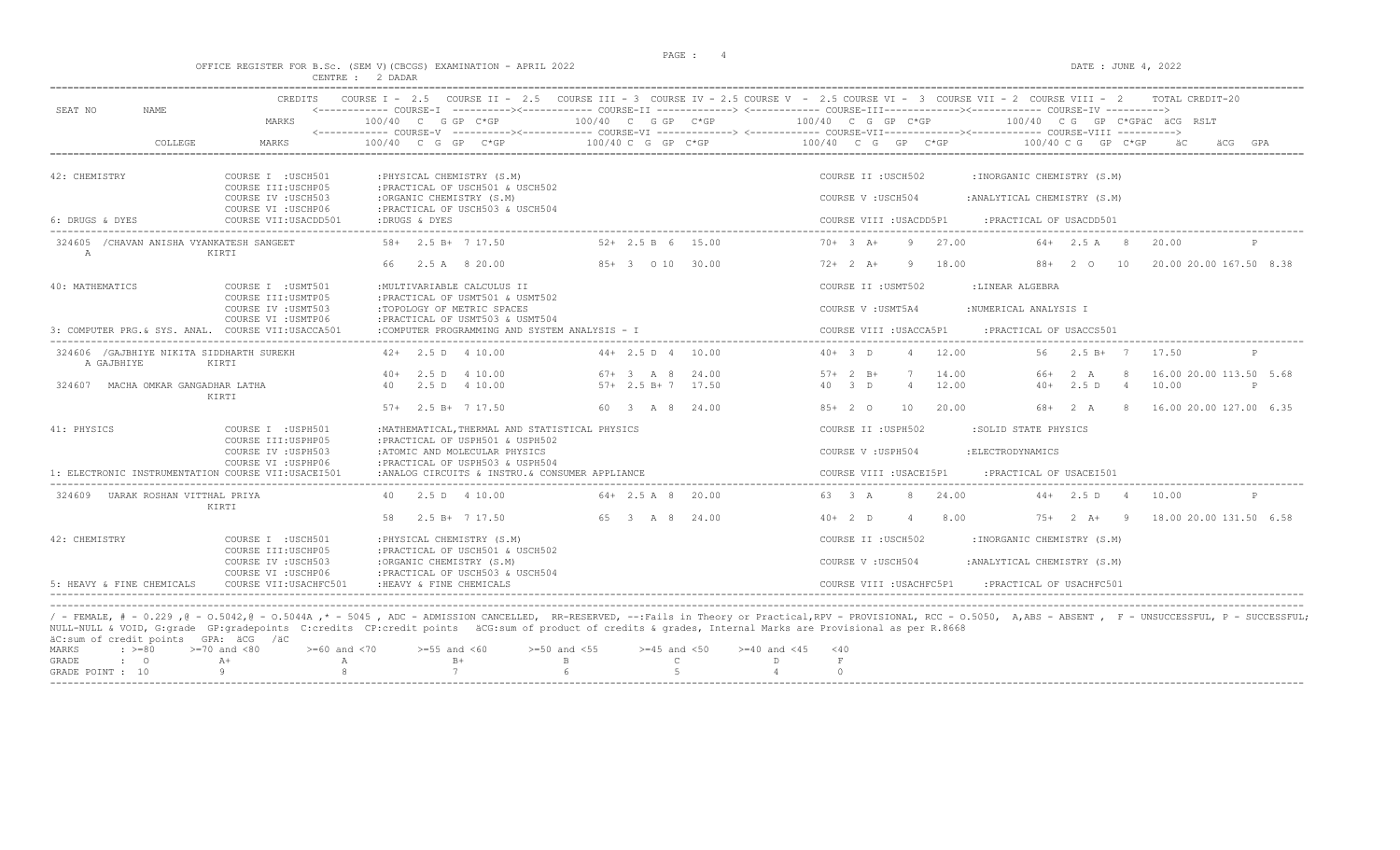$DATA: JUNE 4, 2022$ 

|  |  |  |                  | OFFICE REGISTER FOR B.SC. (SEM V)(CBCGS) EXAMINATION - APRIL 2022 |  |  |
|--|--|--|------------------|-------------------------------------------------------------------|--|--|
|  |  |  | CENTRE : 2 DADAR |                                                                   |  |  |

| <b>CREDITS</b><br>SEAT NO<br>NAME.                                                                                                                                                               |                                                                        |                         | COURSE I - 2.5 COURSE II - 2.5 COURSE III - 3 COURSE IV - 2.5 COURSE V - 2.5 COURSE VI - 3 COURSE VII - 2 COURSE VIII - 2<br>TOTAL CREDIT-20                                                                            |
|--------------------------------------------------------------------------------------------------------------------------------------------------------------------------------------------------|------------------------------------------------------------------------|-------------------------|-------------------------------------------------------------------------------------------------------------------------------------------------------------------------------------------------------------------------|
| MARKS                                                                                                                                                                                            | 100/40 C G GP C*GP                                                     |                         | $100/40$ C G GP C*GP $100/40$ C G GP C*GP $100/40$ C G GP C*GPäC äCG RSLT                                                                                                                                               |
| COLLEGE<br>MARKS                                                                                                                                                                                 | $100/40$ C G GP C*GP                                                   | $100/40$ C G GP C*GP    | $100/40$ C G GP C*GP<br>$100/40$ C G GP C*GP<br>GPA<br>äC<br>äCG                                                                                                                                                        |
| 42: CHEMISTRY<br>COURSE I : USCH501<br>COURSE III: USCHP05                                                                                                                                       | : PHYSICAL CHEMISTRY (S.M)<br>: PRACTICAL OF USCH501 & USCH502         |                         | COURSE II : USCH502<br>: INORGANIC CHEMISTRY (S.M)                                                                                                                                                                      |
| COURSE IV : USCH503<br>COURSE VI : USCHP06                                                                                                                                                       | :ORGANIC CHEMISTRY (S.M)<br>: PRACTICAL OF USCH503 & USCH504           |                         | COURSE V: USCH504<br>: ANALYTICAL CHEMISTRY (S.M)                                                                                                                                                                       |
| 5: HEAVY & FINE CHEMICALS<br>COURSE VII: USACHFC501                                                                                                                                              | : HEAVY & FINE CHEMICALS                                               |                         | COURSE VIII : USACHFC5P1<br>: PRACTICAL OF USACHFC501                                                                                                                                                                   |
| 324610 GUPTA SHYAMSUNADAR RATANLAL KAVI<br>TA<br>MD                                                                                                                                              | $70+$ 2.5 A+ 9 22.50                                                   | 46+ 2.5 C 5 12.50       | $60+3 A$<br>8 24.00<br>48 2.5 C 5<br>12.50<br>P                                                                                                                                                                         |
|                                                                                                                                                                                                  | $42+$ 2.5 D 4 10.00                                                    | 81+ 3 0 10 30.00        | $54+2$ B<br>12.00<br>68+ 2 A 8<br>16.00 20.00 139.50 6.98<br>- 6                                                                                                                                                        |
| 40: MATHEMATICS<br>COURSE I : USMT501                                                                                                                                                            | : MULTIVARIABLE CALCULUS II                                            |                         | COURSE II : USMT502<br>:LINEAR ALGEBRA                                                                                                                                                                                  |
| COURSE III: USMTP05<br>COURSE IV : USMT503                                                                                                                                                       | : PRACTICAL OF USMT501 & USMT502<br>:TOPOLOGY OF METRIC SPACES         |                         | COURSE V : USMT5B4<br>:NUMBER THEORY AND ITS APPLICATIONS I                                                                                                                                                             |
| COURSE VI : USMTP06<br>10: OPERATIONS RESEARCH<br>COURSE VII: USACOR501                                                                                                                          | : PRACTICAL OF USMT503 & USMT504<br>: ELEMENTS OF OPERATION RESEARCH I |                         | COURSE VIII : USACOR5P1<br>: PRACTICAL OF USACOR501                                                                                                                                                                     |
| 324611 DALAVI PRADYNESH PANDURANG POURN<br>IMA<br>MD                                                                                                                                             | $70+$ 2.5 A+ 9 22.50                                                   | $44+2.5 D 4 10.00$      | 44E 3 D<br>4 12.00<br>$80+$ 2.5 0 10<br>25.00<br>F                                                                                                                                                                      |
|                                                                                                                                                                                                  | $62+$ 2.5 A 8 20.00                                                    | $13F$ -- ---- --        | $54+2$ B<br>6<br>12.00<br>$2$ D<br>$8.00$ 17.00 109.50 --<br>$43+$<br>$\sim$ 4                                                                                                                                          |
| 324612<br>KHAMKAR PRANAY PRADEEP PRAGATI<br>MD                                                                                                                                                   | $62+$ 2.5 A 8 20.00                                                    | $56+2.5 B+7$ 17.50      | 24.00<br>2.5 A 8<br>$64 + 3 A$<br>8<br>20.00<br>68+<br>P                                                                                                                                                                |
|                                                                                                                                                                                                  | $74+$ 2.5 A+ 9 22.50                                                   | 40 3 D 4<br>12.00       | $70+2 A+$<br>9<br>18.00<br>$74+2 \text{ A}+$<br>- 9<br>18.00 20.00 152.00 7.60                                                                                                                                          |
| 324613<br>SAROJ ROHITKUMAR JAGANNATH GEETA<br>MD                                                                                                                                                 | $70+$ 2.5 A+ 9 22.50                                                   | $54 + 2.5 B 6$<br>15.00 | $44+3$ D<br>$\overline{4}$<br>12.00<br>2.5 A<br>8 <sup>8</sup><br>20.00<br>66+<br>P                                                                                                                                     |
|                                                                                                                                                                                                  | 80+ 2.5 0 10 25.00                                                     | 40 3 D 4 12.00          | 6<br>12.00<br>$2 \quad C$<br>$5^{\circ}$<br>10.00 20.00 128.50 6.43<br>$54+2$ B<br>$49+$                                                                                                                                |
| 324614<br>JADHAV RUSHIKESH LAXMAN SAVITA<br><b>MD</b>                                                                                                                                            | 2.5 B 6 15.00<br>$54+$                                                 | $46 + 2.5$ C 5 12.50    | 12.00<br>2.5 A 8<br>42F 3 D<br>$\overline{4}$<br>68+<br>20.00<br>F                                                                                                                                                      |
|                                                                                                                                                                                                  | 48+ 2.5 C 5 12.50                                                      | $12F$ -- ---- --        | $44+2$ D<br>$\overline{4}$<br>8.00<br>$44+$<br>$2$ D<br>$\overline{4}$<br>$8.00$ 17.00 $88.00$ --                                                                                                                       |
| 324615<br>SHEDGE SAMAR SOPAN KALABAI<br>MD                                                                                                                                                       | 2.5 B+ 7 17.50<br>$.58+$                                               | 46+ 2.5 C 5 12.50       | 15.00<br>46 3 C<br>$74+$<br>$2.5 A+ 9$<br>22.50<br>-5<br>P                                                                                                                                                              |
|                                                                                                                                                                                                  | $56+$ 2.5 B+ 7 17.50                                                   | 40 3 D 4 12.00          | $58 + 2 B +$<br>14.00<br>$75+2+9$<br>18.00 20.00 129.00 6.45<br>7                                                                                                                                                       |
| 42: CHEMISTRY<br>COURSE I : USCH501                                                                                                                                                              | : PHYSICAL CHEMISTRY (S.M)                                             |                         | COURSE II : USCH502<br>: INORGANIC CHEMISTRY (S.M)                                                                                                                                                                      |
| COURSE III: USCHP05<br>COURSE IV : USCH503                                                                                                                                                       | :PRACTICAL OF USCH501 & USCH502<br>:ORGANIC CHEMISTRY (S.M)            |                         | COURSE V: USCH504<br>: ANALYTICAL CHEMISTRY (S.M)                                                                                                                                                                       |
| COURSE VI : USCHP06<br>6: DRUGS & DYES<br>COURSE VII: USACDD501                                                                                                                                  | : PRACTICAL OF USCH503 & USCH504<br>:DRUGS & DYES                      |                         | COURSE VIII : USACDD5P1<br>: PRACTICAL OF USACDD501                                                                                                                                                                     |
| 324616 /BARBIJEY AMRITA HARI CHANDRA                                                                                                                                                             | $50+$ 2.5 B 6 15.00                                                    | $72+2.5$ A+9 22.50      | $45+3$ C<br>5 15.00<br>$62+$ 2.5 A 8<br>20.00<br>P                                                                                                                                                                      |
| S.I.W.S. (WADAL                                                                                                                                                                                  | 44 2.5 D 4 10.00                                                       | 66+ 3 A 8 24.00         | $54+2$ B<br>6 12.00<br>45+ 2 C 5 10.00 20.00 128.50 6.43                                                                                                                                                                |
| NULL-NULL & VOID, G:grade GP:gradepoints C:credits CP:credit points äCG:sum of product of credits & grades, Internal Marks are Provisional as per R.8668<br>äC:sum of credit points GPA: äCG /äC |                                                                        |                         | / - FEMALE, # - 0.229 ,0 - 0.5042,0 - 0.5044A ,* - 5045 , ADC - ADMISSION CANCELLED, RR-RESERVED, --: Fails in Theory or Practical, RPV - PROVISIONAL, RCC - 0.5050, A,ABS - ABSENT , F - UNSUCCESSFUL, P - SUCCESSFUL; |

|  |  | MARKS : >=80 >=70 and <80 >=60 and <70 >=55 and <60 >=50 and <55 >=45 and <50 >=40 and <45 <40 |  |  |  |  |
|--|--|------------------------------------------------------------------------------------------------|--|--|--|--|
|  |  | GRADE : O A+ A B+ B B C D F                                                                    |  |  |  |  |
|  |  | GRADE POINT : $10$ 9 8 7 6 5 5 4 0                                                             |  |  |  |  |
|  |  |                                                                                                |  |  |  |  |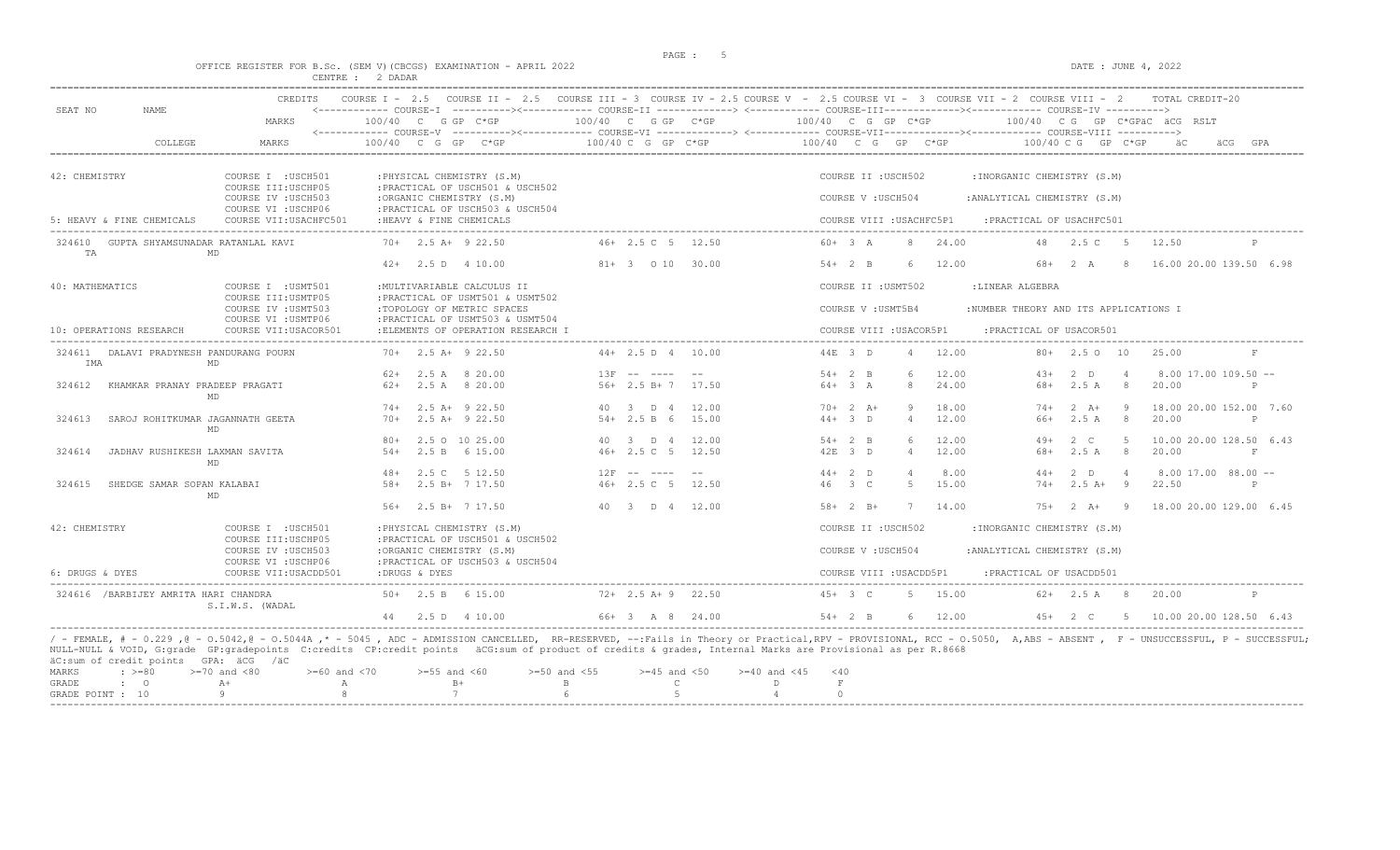example of the state of the state of the state of the state of the state of the state of the state of the state of the state of the state of the state of the state of the state of the state of the state of the state of the

DATE : JUNE  $4, 2022$ 

|  |  |                  |  | OFFICE REGISTER FOR B.SC. (SEM V)(CBCGS) EXAMINATION - APRIL 2022 |  |  |
|--|--|------------------|--|-------------------------------------------------------------------|--|--|
|  |  | CENTRE : 2 DADAR |  |                                                                   |  |  |

| SEAT NO<br><b>NAME</b>                                | CREDITS                                    | COURSE $I - 2.5$                             |                 |                                                                  | COURSE II - 2.5 COURSE III - 3 COURSE IV - 2.5 COURSE V - 2.5 COURSE VI - 3 COURSE VII - 2 COURSE VIII - 2<br><------------ COURSE-T -----------><----------- COURSE-TT --------------> <------------ COURSE-TU COURSE-TV -----------> |                                   |                |                      |                        |                     |                         |                |                              |                            |                            | TOTAL CREDIT-20                  |              |
|-------------------------------------------------------|--------------------------------------------|----------------------------------------------|-----------------|------------------------------------------------------------------|----------------------------------------------------------------------------------------------------------------------------------------------------------------------------------------------------------------------------------------|-----------------------------------|----------------|----------------------|------------------------|---------------------|-------------------------|----------------|------------------------------|----------------------------|----------------------------|----------------------------------|--------------|
|                                                       | MARKS                                      | 100/40 C G GP C*GP<br><------------ COURSE-V |                 |                                                                  | ----------><------------ COURSE-VI ------------> <------------ COURSE-VII----------------<<--------- COURSE-VIII ----------->                                                                                                          | $100/40$ C G GP C*GP              |                | $100/40$ C G GP C*GP |                        |                     |                         |                |                              |                            |                            | 100/40 CG GP C*GPAC ACG RSLT     |              |
| COLLEGE                                               | <b>MARKS</b>                               | 100/40<br>$\overline{C}$                     | G<br>GP         | $C*GP$                                                           |                                                                                                                                                                                                                                        | 100/40 C G GP C*GP                |                | 100/40 C G           |                        |                     | GP                      | $C*GP$         | 100/40 C G                   |                            | GP<br>C*GP                 | äCG                              | GPA          |
| 42: CHEMISTRY                                         | COURSE I : USCH501<br>COURSE III: USCHP05  |                                              |                 | : PHYSICAL CHEMISTRY (S.M)<br>: PRACTICAL OF USCH501 & USCH502   |                                                                                                                                                                                                                                        |                                   |                |                      |                        |                     | COURSE II : USCH502     |                | : INORGANIC CHEMISTRY (S.M)  |                            |                            |                                  |              |
|                                                       | COURSE IV : USCH503<br>COURSE VI : USCHP06 |                                              |                 | :ORGANIC CHEMISTRY (S.M)<br>: PRACTICAL OF USCH503 & USCH504     |                                                                                                                                                                                                                                        |                                   |                |                      |                        | COURSE V: USCH504   |                         |                | : ANALYTICAL CHEMISTRY (S.M) |                            |                            |                                  |              |
| 6: DRUGS & DYES                                       | COURSE VII: USACDD501                      | :DRUGS & DYES                                |                 |                                                                  |                                                                                                                                                                                                                                        |                                   |                |                      |                        |                     | COURSE VIII : USACDD5P1 |                | : PRACTICAL OF USACDD501     |                            |                            |                                  |              |
| 324617 / SONAVANE SANGEETA SADASHIV AARTI             | S.I.W.S. (WADAL                            |                                              |                 | 50E 2.5 B 6 15.00                                                |                                                                                                                                                                                                                                        | $46+2.5C=5$                       | 12.50          |                      |                        | $55+3$ B+           | $\overline{7}$          | 21.00          | 46+                          | 2.5 C                      | - 5                        | 12.50                            |              |
| 324618 /SINGH SRISHTI VISHAL NISHA                    | S.I.W.S. (WADAL                            | 18F<br>$58+$                                 |                 | $2.5 B+ 7 17.50$                                                 | $58+$                                                                                                                                                                                                                                  | $3 \t B+7$<br>$74+2.5$ A+9        | 21.00<br>22.50 |                      |                        | 58E 2 B+<br>$73+3+$ | 9                       | 14.00<br>27.00 | $84+$<br>46                  | $2^{\circ}$<br>2.5C        | 10<br>$-5$                 | $20.00$ 17.50 116.00 --<br>12.50 | P            |
| VISHNU VIJAYAKUMAR PRAMEELA<br>324619                 |                                            | $40+$<br>22F                                 | $  \,$          | 2.5 D 4 10.00<br>-- -- --                                        |                                                                                                                                                                                                                                        | $73+3+9$<br>46E 2.5 C 5           | 27.00<br>12.50 |                      | $60+2 A$<br>$61+3 A$   |                     | 8<br>8                  | 16.00<br>24.00 | $88+$<br>40E                 | $2^{\circ}$<br>2.5D        | 10<br>$\overline{4}$       | 20.00 20.00 152.50 7.63<br>10.00 | $_{\rm F}$   |
|                                                       | S.I.W.S. (WADAL                            | $40+$                                        |                 | 2.5 D 4 10.00                                                    |                                                                                                                                                                                                                                        | $55+3$ B+7 21.00                  |                |                      |                        | $54+2$ B            | 6                       | 12.00          | 68+                          | 2 A                        | -8                         | $16.00$ 17.50 105.50 --          |              |
| 41: PHYSICS                                           | COURSE I : USPH501<br>COURSE III: USPHP05  |                                              |                 | :PRACTICAL OF USPH501 & USPH502                                  | : MATHEMATICAL, THERMAL AND STATISTICAL PHYSICS                                                                                                                                                                                        |                                   |                |                      |                        |                     | COURSE II : USPH502     |                | :SOLID STATE PHYSICS         |                            |                            |                                  |              |
|                                                       | COURSE IV : USPH503<br>COURSE VI : USPHP06 |                                              |                 | :ATOMIC AND MOLECULAR PHYSICS<br>:PRACTICAL OF USPH503 & USPH504 |                                                                                                                                                                                                                                        |                                   |                |                      |                        | COURSE V: USPH504   |                         |                | : ELECTRODYNAMICS            |                            |                            |                                  |              |
| 1: ELECTRONIC INSTRUMENTATION COURSE VII: USACEI501   |                                            |                                              |                 |                                                                  | :ANALOG CIRCUITS & INSTRU. & CONSUMER APPLIANCE                                                                                                                                                                                        |                                   |                |                      |                        |                     | COURSE VIII : USACEI5P1 |                | : PRACTICAL OF USACEI501     |                            |                            |                                  |              |
| 324621<br>ARUN KUMAR GOUNDER RAMU MANJULA             | S.I.W.S. (WADAL                            | $48+$                                        |                 | 2.5 C 5 12.50                                                    |                                                                                                                                                                                                                                        | $66+2.5A8$                        | 20.00          |                      | $52 + 3$ B             |                     | $6^{\circ}$             | 18.00          | 40                           | 2.5D                       | - 4                        | 10.00                            |              |
| /UPADHYAY KATHA DEENANATH ANITA<br>324623             | S.I.W.S. (WADAL                            | $50+$                                        | 2.5D<br>2.5 B   | 4 10.00<br>6 15.00                                               |                                                                                                                                                                                                                                        | - 6<br>$52+3$ B<br>$48 + 2.5$ C 5 | 18.00<br>12.50 | $52 -$               | $64+3 A$               | $2 \quad B$         | 6<br>8                  | 12.00<br>24.00 | $50+$<br>42                  | $2 \quad B$<br>2.5D        | $\overline{4}$             | 12.00 20.00 112.50 5.63<br>10.00 | P            |
| 324624<br>KHAN NAWAZ AFTAB ALAM RAZIYA                | S.I.W.S. (WADAL                            | 40<br>$46+$                                  | 2.5D<br>2.5C    | 4 10.00<br>5 12.50                                               |                                                                                                                                                                                                                                        | $54 + 3$ B 6<br>$56+2.5 B+7$      | 18.00<br>17.50 |                      | $46+2$ C<br>$84 + 30$  |                     | $\overline{5}$<br>10    | 10.00<br>30.00 | $50+$<br>40                  | $2 \quad B$<br>2.5D        | 6<br>$\overline{4}$        | 12.00 20.00 111.50 5.58<br>10.00 | P            |
| /ANSARI SANIYA FARID SHAHNAZ<br>324625                | S.I.W.S. (WADAL                            | 40<br>$50+$                                  | 2.5 B           | 2.5 D 4 10.00<br>6 15.00                                         |                                                                                                                                                                                                                                        | 86+ 3 0 10<br>$54 + 2.5 B 6$      | 30.00<br>15.00 |                      | $66+2 A$               | $80+30$             | 8<br>10                 | 16.00<br>30.00 | $70+$<br>44                  | $2 \overline{A}$<br>2.5D   | - 9<br>$\overline{4}$      | 18.00 20.00 144.00 7.20<br>10.00 | $\mathbb{P}$ |
| 324626<br>JADHAV SANKALP RAVINDRA SUNITA              | S.I.W.S. (WADAL                            | 40<br>$48+$                                  | 2.5D<br>2.5C    | 4 10.00<br>5 12.50                                               | 76+<br>48                                                                                                                                                                                                                              | $3 + 9$<br>2.5 C 5                | 27.00<br>12.50 |                      | $52+3$ B               | $70+2 A+$           | Q<br>6                  | 18.00<br>18.00 | 76+<br>42                    | $2 \overline{A}$ +<br>2.5D | <b>q</b><br>$\overline{4}$ | 18.00 20.00 143.00 7.15<br>10.00 | P            |
| 324627<br>RAM SHIVANAND SACHIDANAND KALAVA<br>TI DEVI | S.I.W.S. (WADAL                            | 40<br>44                                     | 2.5D<br>$2.5$ D | 4 10.00<br>4 10.00                                               | $48+$                                                                                                                                                                                                                                  | 3 C 5<br>44 2.5 D 4               | 15.00<br>10.00 |                      | $54+2$ B<br>$68 + 3 A$ |                     | 8                       | 12.00<br>24.00 | 64+<br>40                    | 2 A<br>2.5D                | 8<br>$\overline{4}$        | 16.00 20.00 106.00 5.30<br>10.00 | P            |
|                                                       |                                            | 50                                           |                 | 2.5 B 6 15.00                                                    |                                                                                                                                                                                                                                        | $58 + 3$ B + 7 21.00              |                |                      | $48 + 2 C$             |                     | $5 -$                   | 10.00          | $42+$                        | $2$ D                      | $\overline{4}$             | 8.00 20.00 108.00 5.40           |              |

----------------------------------------------------------------------------------------------------------------------------------------------------------------------------------------------------------------------- / - FEMALE, # - 0.229 ,@ - O.5042,@ - O.5044A ,\* - 5045 , ADC - ADMISSION CANCELLED, RR-RESERVED, --:Fails in Theory or Practical,RPV - PROVISIONAL, RCC - O.5050, A,ABS - ABSENT , F - UNSUCCESSFUL, P - SUCCESSFUL; NULL-NULL & VOID, G:grade GP:gradepoints C:credits CP:credit points äCG:sum of product of credits & grades, Internal Marks are Provisional as per R.8668 äC:sum of credit points GPA: äCG /äC

|  |              | MARKS : >=80 >=70 and <80 >=60 and <70 >=55 and <60 >=50 and <55 >=45 and <50 >=40 and <45 <40 |  |  |  |  |  |
|--|--------------|------------------------------------------------------------------------------------------------|--|--|--|--|--|
|  | GRADE : O A+ | A B+ B+ B+                                                                                     |  |  |  |  |  |
|  |              | GRADE POINT : $10$ 9 8 7 6 5 5 4                                                               |  |  |  |  |  |
|  |              |                                                                                                |  |  |  |  |  |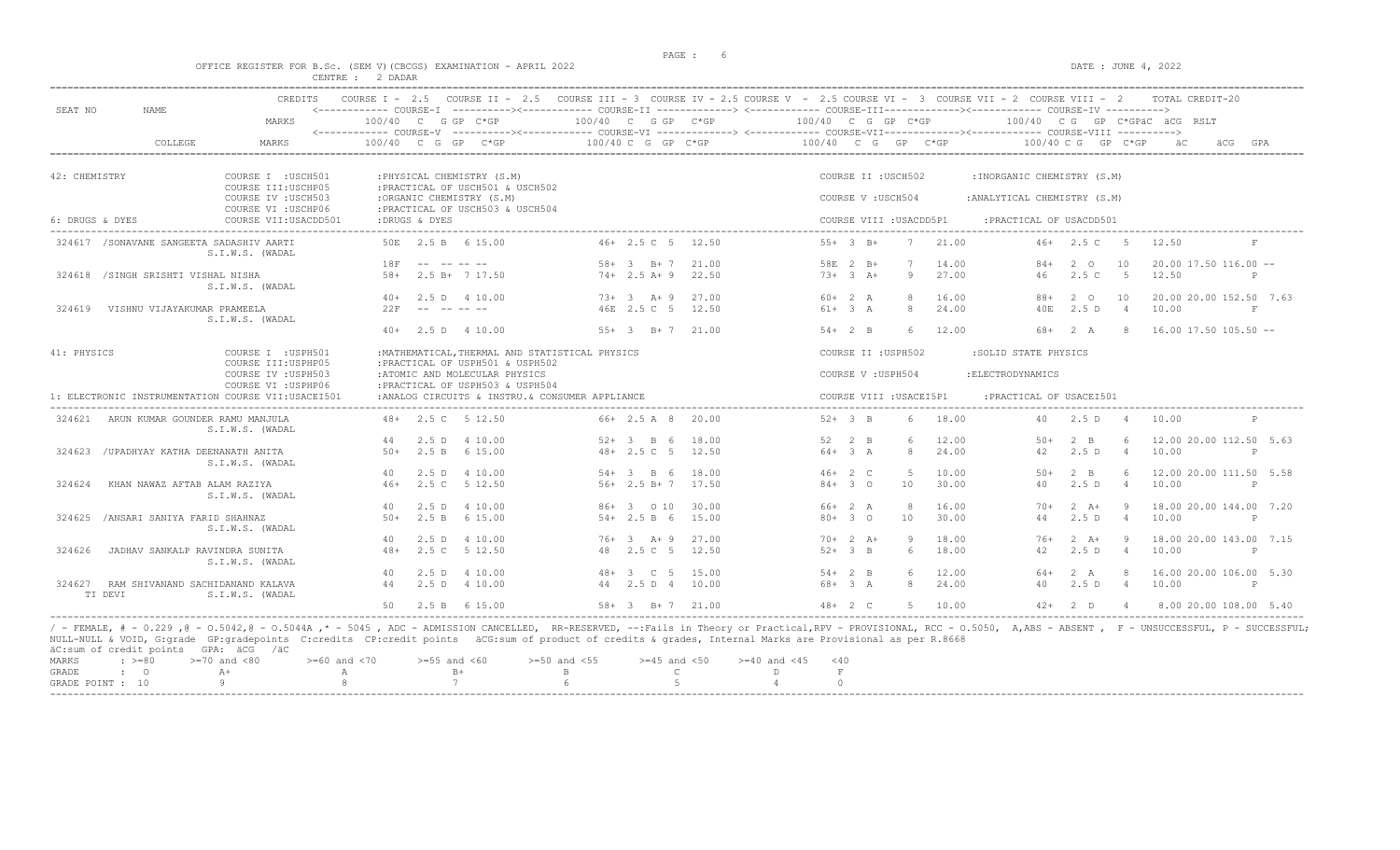$DATA: JUNE 4, 2022$ 

|  |  |  |                  | OFFICE REGISTER FOR B.SC. (SEM V)(CBCGS) EXAMINATION - APRIL 2022 |  |  |
|--|--|--|------------------|-------------------------------------------------------------------|--|--|
|  |  |  | CENTRE : 2 DADAR |                                                                   |  |  |

| SEAT NO<br><b>NAME</b>                             | MARKS                                         | $100/40$ C G GP C*GP                                                                | 100/40 C G GP C*GP      | 100/40 C G GP C*GP<br>100/40 CG GP C*GPÄC ÄCG RSLT                                |
|----------------------------------------------------|-----------------------------------------------|-------------------------------------------------------------------------------------|-------------------------|-----------------------------------------------------------------------------------|
|                                                    |                                               |                                                                                     |                         |                                                                                   |
| COLLEGE                                            | MARKS                                         | 100/40<br>$C$ G GP                                                                  | $100/40$ C G GP C*GP    | $100/40$ C G GP C*GP<br>$100/40 \, C \, G$<br>GP C*GP                             |
| 41: PHYSICS                                        | COURSE I : USPH501<br>COURSE III: USPHP05     | : MATHEMATICAL, THERMAL AND STATISTICAL PHYSICS<br>: PRACTICAL OF USPH501 & USPH502 |                         | COURSE II : USPH502<br>:SOLID STATE PHYSICS                                       |
|                                                    | COURSE IV : USPH503<br>COURSE VI : USPHP06    | :ATOMIC AND MOLECULAR PHYSICS<br>: PRACTICAL OF USPH503 & USPH504                   |                         | COURSE V: USPH504<br>: ELECTRODYNAMICS                                            |
| 1: ELECTRONIC INSTRUMENTATION COURSE VII:USACEI501 |                                               | :ANALOG CIRCUITS & INSTRU. & CONSUMER APPLIANCE                                     |                         | COURSE VIII : USACEI5P1<br>: PRACTICAL OF USACEI501<br>___________________        |
| MANE SHUBHAM SURESH SANJIVANI<br>324628            | S.I.W.S. (WADAL                               | 40 2.5 D 4 10.00                                                                    | 46 2.5 C 5 12.50        | $78 + 3$ A+<br>9<br>27.00<br>2.5D<br>44<br>10.00<br>$\overline{a}$                |
|                                                    |                                               | $42+$ 2.5 D 4 10.00                                                                 | $64 + 3$ A 8 24.00      | 20.00 20.00 129.50 6.48<br>$60+2 A$<br>8<br>16.00<br>90+<br>2 0<br>10             |
| 45: BOTANY (REVISED)                               | COURSE I : USB0501<br>COURSE III: USBOP5      | :PLANT DIVERSITY - III<br>: PRACTICAL OF USB0501 TO USB0502                         |                         | COURSE II : USB0502<br>:PLANT DIVERSITY - IV                                      |
|                                                    | COURSE IV : USB0503<br>COURSE VI : USBOP6     | :FORM & FUNCTION - III<br>: PRACTICAL OF USB0503 TO USB0504                         |                         | COURSE V: USB0504<br>:CURRENT TRENDS IN PLANT SCIENCES-II                         |
| 4: HORTICULTURE & GARDENING                        | COURSE VII:USACHO501                          | :HORTICULTURE & GARDENING - I                                                       |                         | COURSE VIII : USACHO5P1<br>: PRACTICAL OF USACH0501                               |
| 324629 / PRAJAPATI JYOTI VIRENDRA JAYSHRE<br>E     | RUPAREL                                       | $62+$ 2.5 A 8 20.00                                                                 | $54+2.5 B 6 15.00$      | $40+3$ D<br>12.00<br>$46+2.5C$<br>5<br>12.50<br>$\overline{4}$<br>P               |
|                                                    |                                               | $58 + 2.5 B + 7 17.50$                                                              | 12.00<br>42 3 D 4       | 10.00<br>8.00 20.00 107.00 5.35<br>$48 + 2 C$<br>$\overline{5}$<br>$2$ D<br>$42+$ |
| 324630<br>/CHAURASIA KHUSHI SANJAY ASHA            | RUPAREL                                       | 2.5 A 8 20.00<br>68+                                                                | $54 + 2.5 B 6$<br>15.00 | 42 3 D<br>12.00<br>$62+$<br>2.5A<br>20.00<br>$\overline{4}$<br>8                  |
|                                                    |                                               | 68+ 2.5 A 8 20.00                                                                   | 43 3 D 4 12.00          | $68 + 2 A$<br>16.00<br>16.00 20.00 131.00 6.55<br>-8<br>69<br>2 A<br>- 8          |
| 42: CHEMISTRY                                      | COURSE I : USCH501<br>COURSE III: USCHP05     | : PHYSICAL CHEMISTRY (S.M)<br>: PRACTICAL OF USCH501 & USCH502                      |                         | COURSE II : USCH502<br>:INORGANIC CHEMISTRY (S.M)                                 |
|                                                    | COURSE IV : USCH503                           | :ORGANIC CHEMISTRY (S.M)                                                            |                         | COURSE V: USCH504<br>: ANALYTICAL CHEMISTRY (S.M)                                 |
| 5: HEAVY & FINE CHEMICALS                          | COURSE VI : USCHP06<br>COURSE VII: USACHFC501 | : PRACTICAL OF USCH503 & USCH504<br>: HEAVY & FINE CHEMICALS                        |                         | COURSE VIII : USACHFC5P1<br>: PRACTICAL OF USACHFC501                             |
| 324631 / PAWAR HRITIKA VINAYAK SANGITA             | <b>RUPAREL</b>                                | $54+$ 2.5 B 6 15.00                                                                 | 56 2.5 B+ 7 17.50       | $69+3 A$<br>8<br>24.00<br>2.5 D<br>10.00<br>P<br>40<br>$\overline{4}$             |
|                                                    |                                               | $42+$ 2.5 D 4 10.00                                                                 | $77+3$ $A+9$<br>27.00   | $50+2$ B<br>$\epsilon$<br>12.00<br>20.00 20.00 135.50 6.78<br>$80+$<br>2 0<br>10  |
| 324632 /HOLMUKHE SAKSHI MARUTI MANGAL              | RUPAREL                                       | 6 15.00<br>2.5 B<br>54                                                              | $44 + 2.5$ D $4$ 10.00  | $65+3A$<br>8<br>24.00<br>2.5 B<br>15.00<br>$52+$<br>6<br>P                        |
|                                                    |                                               | $40+$ 2.5 D 4 10.00                                                                 | 68+ 3 A 8 24.00         | 10.00<br>$48 + 2 C$<br>5<br>$71+$ 2 A+ 9<br>18.00 20.00 126.00 6.30               |
| 40: MATHEMATICS                                    | COURSE I : USMT501                            | : MULTIVARIABLE CALCULUS II                                                         |                         | COURSE II : USMT502<br>:LINEAR ALGEBRA                                            |
|                                                    | COURSE III: USMTP05<br>COURSE IV : USMT503    | :PRACTICAL OF USMT501 & USMT502<br>:TOPOLOGY OF METRIC SPACES                       |                         | COURSE V : USMT5A4<br>:NUMERICAL ANALYSIS I                                       |
|                                                    | COURSE VI : USMTP06                           | : PRACTICAL OF USMT503 & USMT504                                                    |                         |                                                                                   |
| 3: COMPUTER PRG. & SYS. ANAL. COURSE VII:USACCA501 |                                               | : COMPUTER PROGRAMMING AND SYSTEM ANALYSIS - I                                      |                         | COURSE VIII : USACCA5P1<br>PRACTICAL OF USACCS501                                 |
|                                                    |                                               |                                                                                     |                         |                                                                                   |

|  |  | MARKS : >=80 >=70 and <80 >=60 and <70 >=55 and <60 >=50 and <55 >=45 and <50 >=40 and <45 <40 |  |  |  |
|--|--|------------------------------------------------------------------------------------------------|--|--|--|
|  |  |                                                                                                |  |  |  |
|  |  | GRADE POINT : $10$ 9 8 7 6 5 5 4 0                                                             |  |  |  |
|  |  |                                                                                                |  |  |  |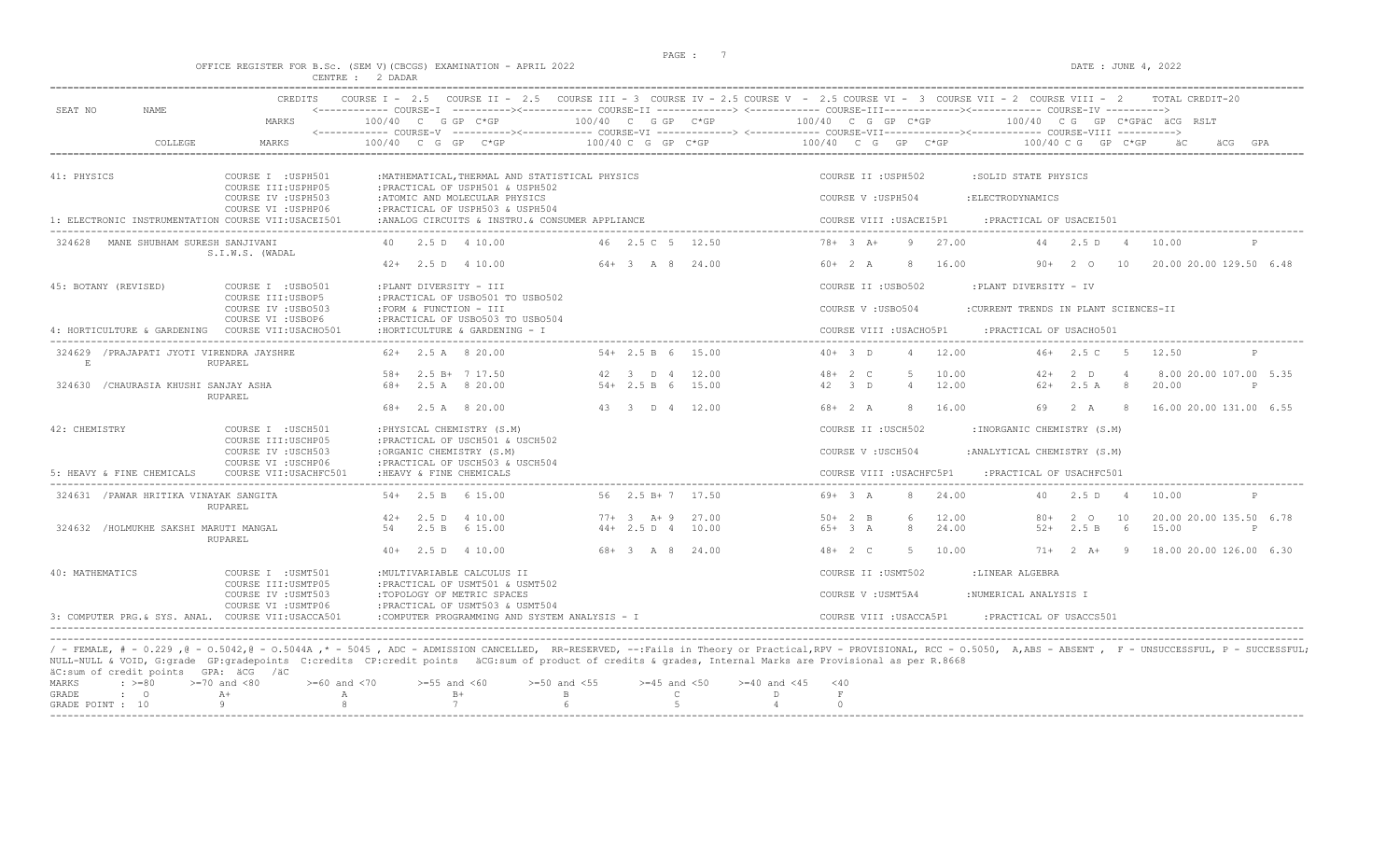#### OFFICE REGISTER FOR B.Sc. (SEM V)(CBCGS) EXAMINATION - APRIL 2022 DATE : JUNE 4, 2022 CENTRE : 2 DADAR

| SEAT NO         | NAME.                                   | MARKS                                                             | 100/40 C G GP C*GP |                        |                                                                                                    | 100/40 C G GP C*GP                               |                    |       | 100/40 C G GP C*GP |           |                     |                         | <------------ COURSE-I ----------><----------- COURSE-II -------------> <------------ COURSE-III------------><----------- COURSE-IV ----------> |                                                                                                                                                                                                                                                                                                                                                                                              |                | 100/40 CG GP C*GPäC äCG RSLT |              |
|-----------------|-----------------------------------------|-------------------------------------------------------------------|--------------------|------------------------|----------------------------------------------------------------------------------------------------|--------------------------------------------------|--------------------|-------|--------------------|-----------|---------------------|-------------------------|-------------------------------------------------------------------------------------------------------------------------------------------------|----------------------------------------------------------------------------------------------------------------------------------------------------------------------------------------------------------------------------------------------------------------------------------------------------------------------------------------------------------------------------------------------|----------------|------------------------------|--------------|
|                 | COLLEGE                                 | MARKS                                                             | 100/40 C G GP C*GP |                        |                                                                                                    |                                                  | 100/40 C G GP C*GP |       | 100/40 C G GP C*GP |           |                     |                         |                                                                                                                                                 | 100/40 C G GP C*GP                                                                                                                                                                                                                                                                                                                                                                           |                | äC                           | GPA          |
| 40: MATHEMATICS |                                         | COURSE I : USMT501                                                |                    |                        | : MULTIVARIABLE CALCULUS II                                                                        |                                                  |                    |       |                    |           | COURSE II : USMT502 |                         | :LINEAR ALGEBRA                                                                                                                                 |                                                                                                                                                                                                                                                                                                                                                                                              |                |                              |              |
|                 |                                         | COURSE III: USMTP05<br>COURSE IV : USMT503<br>COURSE VI : USMTP06 |                    |                        | : PRACTICAL OF USMT501 & USMT502<br>:TOPOLOGY OF METRIC SPACES<br>: PRACTICAL OF USMT503 & USMT504 |                                                  |                    |       |                    |           | COURSE V : USMT5A4  |                         | :NUMERICAL ANALYSIS I                                                                                                                           |                                                                                                                                                                                                                                                                                                                                                                                              |                |                              |              |
|                 |                                         | 3: COMPUTER PRG.& SYS. ANAL. COURSE VII:USACCA501                 |                    |                        |                                                                                                    | :COMPUTER PROGRAMMING AND SYSTEM ANALYSIS - I    |                    |       |                    |           |                     | COURSE VIII : USACCA5P1 | : PRACTICAL OF USACCS501                                                                                                                        |                                                                                                                                                                                                                                                                                                                                                                                              |                |                              |              |
| 324633          | BARI DHAVAL PRAVIN SMITA                | RUPAREL                                                           |                    | $54+$ 2.5 B 6 15.00    |                                                                                                    |                                                  | 40+ 2.5 D 4 10.00  |       | $85+30$            |           | 10 <sup>°</sup>     | 30.00                   | 40                                                                                                                                              | 2.5 D                                                                                                                                                                                                                                                                                                                                                                                        | $\overline{4}$ | 10.00                        |              |
|                 |                                         |                                                                   | $44+$              | 2.5 D 4 10.00          |                                                                                                    |                                                  | $57 + 3$ B + 7     | 21.00 | $66+2 A$           |           |                     | 16.00                   | $8.3+$                                                                                                                                          | 2 O                                                                                                                                                                                                                                                                                                                                                                                          | 10             | 20.00 20.00 132.00 6.60      |              |
| 324634<br>TA    | PATANKAR MRUGANKA RAJENDRA RUCHI        | <b>RUPAREL</b>                                                    | 40                 | 2.5 D 4 10.00          |                                                                                                    |                                                  | 44 2.5 D 4         | 10.00 | $54 + 3 B$         |           | 6                   | 18.00                   | $40+$                                                                                                                                           | 2.5 D                                                                                                                                                                                                                                                                                                                                                                                        | $\overline{4}$ | 10.00                        | $\mathbb P$  |
|                 |                                         |                                                                   | 44                 | 2.5 D 4 10.00          |                                                                                                    |                                                  | 66+ 3 A 8          | 24.00 | $48 + 2 C$         |           | -5                  | 10.00                   | $43+$                                                                                                                                           | $2$ D                                                                                                                                                                                                                                                                                                                                                                                        | $\overline{4}$ | 8.00 20.00 100.00 5.00       |              |
| 324635          | DEORUKHKAR RAJ NARENDRA SUMEDHA         | <b>RUPAREL</b>                                                    | 28F                | $\sim$ $ -$<br>------- |                                                                                                    |                                                  | 40E 2.5 D 4        | 10.00 | $52+3$ B           |           | $6^{\circ}$         | 18.00                   | 2F                                                                                                                                              | $\frac{1}{2} \frac{1}{2} \frac{1}{2} \frac{1}{2} \frac{1}{2} \frac{1}{2} \frac{1}{2} \frac{1}{2} \frac{1}{2} \frac{1}{2} \frac{1}{2} \frac{1}{2} \frac{1}{2} \frac{1}{2} \frac{1}{2} \frac{1}{2} \frac{1}{2} \frac{1}{2} \frac{1}{2} \frac{1}{2} \frac{1}{2} \frac{1}{2} \frac{1}{2} \frac{1}{2} \frac{1}{2} \frac{1}{2} \frac{1}{2} \frac{1}{2} \frac{1}{2} \frac{1}{2} \frac{1}{2} \frac{$ | $-$            |                              | F            |
|                 |                                         |                                                                   | 12F                | ---------              |                                                                                                    |                                                  | $50+3$ B 6 18.00   |       |                    |           |                     |                         |                                                                                                                                                 | $40+2$ D                                                                                                                                                                                                                                                                                                                                                                                     | $\overline{4}$ | $8.00 10.50 54.00 -$         |              |
| 43: STATISTICS  |                                         | COURSE I : USST501<br>COURSE III: USSTP05                         |                    |                        | : PROBABILITY AND DISTRIBUTION THEORY<br>: PRACTICAL OF USST501 & USST502                          |                                                  |                    |       |                    |           | COURSE II : USST502 |                         | :THEORY OF ESTIMATION                                                                                                                           |                                                                                                                                                                                                                                                                                                                                                                                              |                |                              |              |
|                 |                                         | COURSE IV : USST503<br>COURSE VI : USSTP06                        |                    | :BIOSTATISTICS         | : PRACTICAL OF USST503 & USST504                                                                   |                                                  |                    |       |                    |           | COURSE V : USST504A |                         | :REGRESSION ANALYSIS USING R SOFTWARE                                                                                                           |                                                                                                                                                                                                                                                                                                                                                                                              |                |                              |              |
|                 |                                         | 3: COMPUTER PRG.& SYS. ANAL. COURSE VII:USACCA501                 |                    |                        |                                                                                                    | :COMPUTER PROGRAMMING AND SYSTEM ANALYSIS - I    |                    |       |                    |           |                     | COURSE VIII : USACCA5P1 | : PRACTICAL OF USACCS501                                                                                                                        |                                                                                                                                                                                                                                                                                                                                                                                              |                |                              |              |
|                 | 324636 RANE ABHISHEK JAGADISH SNEHALATA | <b>RUPAREL</b>                                                    |                    | $62+$ 2.5 A 8 20.00    |                                                                                                    |                                                  | $46+2.5C$ 5 12.50  |       | 62 3 A             |           | 8                   | 24.00                   |                                                                                                                                                 | $56+2.5 B+7$                                                                                                                                                                                                                                                                                                                                                                                 |                | 17.50                        |              |
|                 |                                         |                                                                   | 64+                | 2.5 A 8 20.00          |                                                                                                    |                                                  | 46 3 C 5           | 15.00 |                    | $72+2$ A+ |                     | 18.00                   | $93+$                                                                                                                                           | 2 0                                                                                                                                                                                                                                                                                                                                                                                          | 10             | 20.00 20.00 147.00 7.35      |              |
| 324637          | ANDRE KESHAV SANJAY SUREKHA             | RUPAREL                                                           | $76+$              | $2.5$ A+ $9$ 22.50     |                                                                                                    |                                                  | $70+2.5 A+9$       | 22.50 | $49+3$ C           |           | $5^{\circ}$         | 15.00                   | $74+$                                                                                                                                           | $2.5A+$                                                                                                                                                                                                                                                                                                                                                                                      | $\overline{9}$ | 22.50                        | P            |
|                 |                                         |                                                                   | $62+$              | 2.5 A 8 20.00          |                                                                                                    |                                                  | 47 3 C 5           | 15.00 |                    | $72+2+1$  |                     | 18.00                   | $51+$                                                                                                                                           | $2 \quad B$                                                                                                                                                                                                                                                                                                                                                                                  | $\kappa$       | 12.00 20.00 147.50 7.38      |              |
| 324638          | BANKAR OMKAR SANTOSH MANISHA            | <b>RUPAREL</b>                                                    | $40+$              | 2.5 D                  | 4 10.00                                                                                            |                                                  | $40+2.5 D 4$       | 10.00 |                    | 40 3 D    |                     | 12.00                   | $40+$                                                                                                                                           | 2.5D                                                                                                                                                                                                                                                                                                                                                                                         | $\overline{4}$ | 10.00                        | $\mathbb{P}$ |
|                 |                                         |                                                                   | $46+$              | 2.5 C                  | 5 12.50                                                                                            |                                                  | 42 3 D 4           | 12.00 |                    | $70+2 A+$ | -9                  | 18.00                   | $40+$                                                                                                                                           | $2$ D                                                                                                                                                                                                                                                                                                                                                                                        |                | 8.00 20.00 92.50 4.63        |              |
| 324639<br>A     | /KOLWANKAR SAKSHI RAVINDRA MANISH       | <b>RUPAREL</b>                                                    | $62+$              | 2.5 A 8 20.00          |                                                                                                    |                                                  | $44+2.5 D 4$       | 10.00 |                    | $55+3$ B+ | 7                   | 21.00                   | $58+$                                                                                                                                           | $2.5 B+ 7$                                                                                                                                                                                                                                                                                                                                                                                   |                | 17.50                        | $\mathbb P$  |
|                 |                                         |                                                                   | $70+$              | $2.5$ A+ $9$ 22.50     |                                                                                                    |                                                  | 45 3 C 5           | 15.00 |                    | $74+2 A+$ | 9                   | 18.00                   | $82+$                                                                                                                                           | 2 0                                                                                                                                                                                                                                                                                                                                                                                          | 10             | 20.00 20.00 144.00 7.20      |              |
| 324640          | SINORYA SIDDHARTH JAIKUMAR SHERA        | <b>RUPAREL</b>                                                    | $40+$              | 2.5 D 4 10.00          |                                                                                                    |                                                  | 66+ 2.5 A 8        | 20.00 |                    | 47 3 C    | -5                  | 15.00                   | $78+$                                                                                                                                           | $2.5 A+ 9$                                                                                                                                                                                                                                                                                                                                                                                   |                | 22.50                        | $\mathbb{P}$ |
|                 |                                         |                                                                   | $62+$              | 2.5 A 8 20.00          |                                                                                                    |                                                  | $40+3$ D $4$ 12.00 |       |                    | $74+2 A+$ | -9                  | 18.00                   | $74+$                                                                                                                                           | $2 A+ 9$                                                                                                                                                                                                                                                                                                                                                                                     |                | 18.00 20.00 135.50 6.78      |              |
| 41: PHYSICS     |                                         | COURSE I : USPH501<br>COURSE III: USPHP05                         |                    |                        | : PRACTICAL OF USPH501 & USPH502                                                                   | : MATHEMATICAL, THERMAL AND STATISTICAL PHYSICS  |                    |       |                    |           | COURSE II : USPH502 |                         | :SOLID STATE PHYSICS                                                                                                                            |                                                                                                                                                                                                                                                                                                                                                                                              |                |                              |              |
|                 |                                         | COURSE IV : USPH503<br>COURSE VI : USPHP06                        |                    |                        | :ATOMIC AND MOLECULAR PHYSICS<br>: PRACTICAL OF USPH503 & USPH504                                  |                                                  |                    |       |                    |           | COURSE V: USPH504   |                         | : ELECTRODYNAMICS                                                                                                                               |                                                                                                                                                                                                                                                                                                                                                                                              |                |                              |              |
|                 |                                         | 1: ELECTRONIC INSTRUMENTATION COURSE VII:USACEI501                |                    |                        |                                                                                                    | : ANALOG CIRCUITS & INSTRU. & CONSUMER APPLIANCE |                    |       |                    |           |                     | COURSE VIII : USACEI5P1 | : PRACTICAL OF USACEI501                                                                                                                        |                                                                                                                                                                                                                                                                                                                                                                                              |                |                              |              |

/ - FEMALE, # - 0.229 ,@ - 0.5042,@ - 0.5044A ,\* - 5045 , ADC - ADMISSION CANCELLED, RR-RESERVED, --:Fails in Theory or Practical,RPV - PROVISIONAL, RCC - 0.5050, A,ABS - ABSENT , F - UNSUCCESSFUL, P - SUCCESSFUL;<br>AULL-NUL

| GRADE POINT : 10 |           |                 | 8 7 6 5 4     |      |       |  |      |  |
|------------------|-----------|-----------------|---------------|------|-------|--|------|--|
|                  | GRADE : 0 |                 |               | $B+$ | R C D |  |      |  |
| MARKS            |           | >≕ /∪ anα < o ∪ | >=bu and < /u |      |       |  | – 40 |  |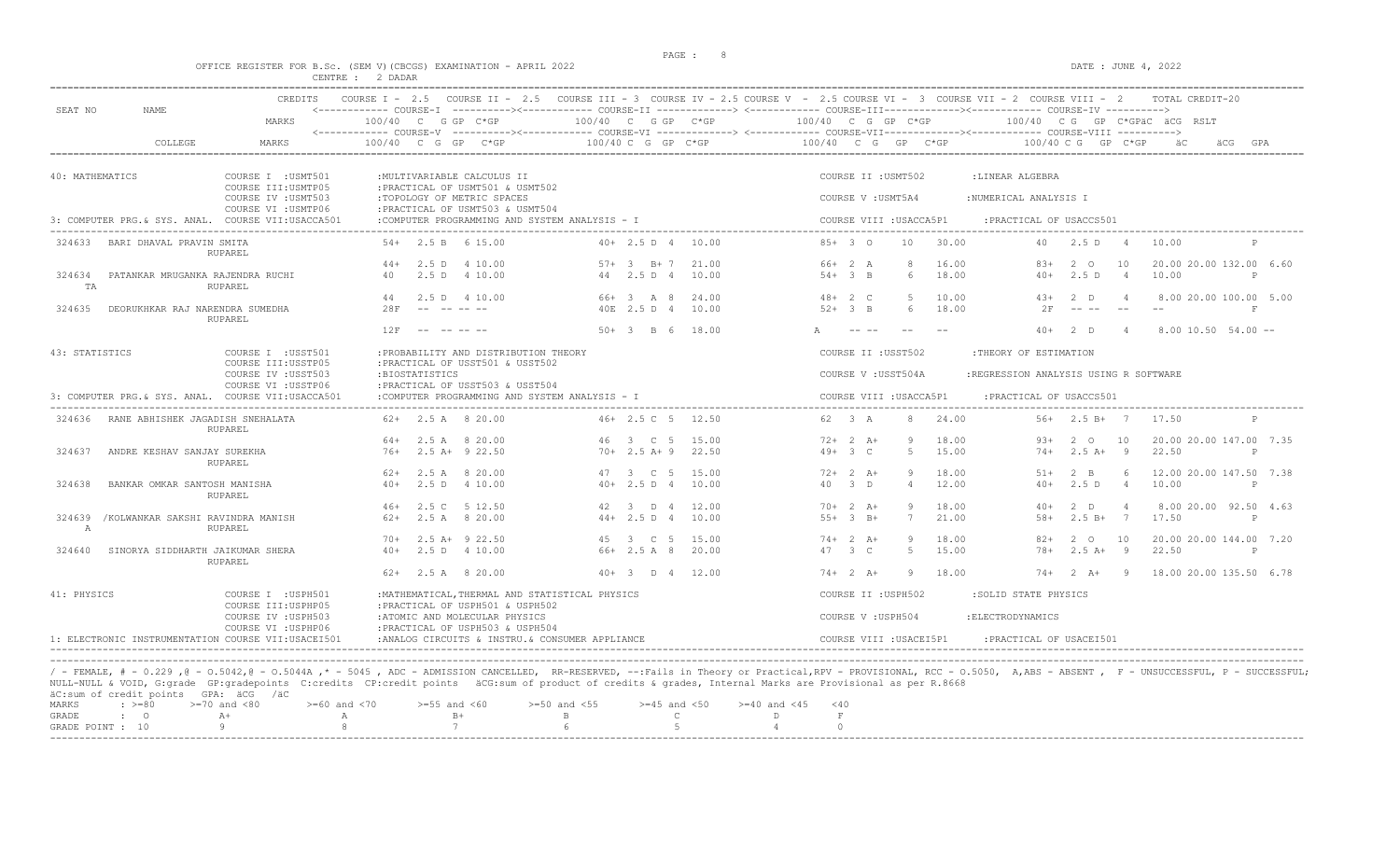# OFFICE REGISTER FOR B.Sc. (SEM V)(CBCGS) EXAMINATION - APRIL 2022<br>CENTRE : 2 DADAR<br>CENTRE : 2 DADAR

| SEAT NO<br>NAME                                    | MARKS                                        | $100/40$ C G GP C*GP                                                                | 100/40 C G GP C*GP              | <------------ COURSE-I ----------><----------- COURSE-II -------------> <------------ COURSE-III-----------><------------ COURSE-IV ---------->><br>100/40 C G GP C*GP<br>100/40 CG GP C*GPÄC ÄCG RSLT |  |
|----------------------------------------------------|----------------------------------------------|-------------------------------------------------------------------------------------|---------------------------------|--------------------------------------------------------------------------------------------------------------------------------------------------------------------------------------------------------|--|
| COLLEGE                                            | MARKS                                        | 100/40 C G GP C*GP                                                                  | 100/40 C G GP C*GP              | 100/40 C G GP C*GP<br>100/40 C G GP C*GP                                                                                                                                                               |  |
| 41: PHYSICS                                        | COURSE I : USPH501<br>COURSE III: USPHP05    | : MATHEMATICAL, THERMAL AND STATISTICAL PHYSICS<br>: PRACTICAL OF USPH501 & USPH502 |                                 | COURSE II : USPH502<br>:SOLID STATE PHYSICS                                                                                                                                                            |  |
|                                                    | COURSE IV : USPH503<br>COURSE VI : USPHP06   | :ATOMIC AND MOLECULAR PHYSICS<br>:PRACTICAL OF USPH503 & USPH504                    |                                 | COURSE V : USPH504<br>: ELECTRODYNAMICS                                                                                                                                                                |  |
| 1: ELECTRONIC INSTRUMENTATION COURSE VII:USACEI501 |                                              | :ANALOG CIRCUITS & INSTRU. & CONSUMER APPLIANCE                                     |                                 | COURSE VIII : USACEI5P1<br>: PRACTICAL OF USACEI501                                                                                                                                                    |  |
| BARGUDE AKASH ASHOK ASHITA<br>324641               | RUPAREL                                      | 2.5 B 6 15.00                                                                       | $40+2.5 D 4$<br>10.00           | $76 + 3$ $\overline{A}$ +<br>27.00<br>9<br>$40+$<br>2.5 D<br>10.00<br>$\overline{4}$                                                                                                                   |  |
|                                                    |                                              | 2.5 B 6 15.00<br>$52+$                                                              | $75+3$ A + 9<br>27.00           | $60+2 A$<br>8<br>16.00<br>18.00 20.00 138.00 6.90<br>$75+$<br>$2 \overline{A}$ +<br>-9                                                                                                                 |  |
| 324642<br>DUGADE NIHAR MILIND DEEPALI              | <b>RUPAREL</b>                               | 2.5 C 5 12.50<br>46                                                                 | $58 + 2.5 B + 7$<br>17.50       | $65+3A$<br>24.00<br>2.5D<br>10.00<br>8<br>$44+$<br>$\overline{4}$<br>P                                                                                                                                 |  |
|                                                    |                                              | 2.5 B+ 7 17.50<br>$58+$                                                             | $65+3$ A 8<br>24.00             | 18.00<br>$70+2 A+$<br>$2 \overline{A}$ +<br>18.00 20.00 141.50 7.08<br>$70+$<br>- 9                                                                                                                    |  |
| 324643<br>YATA TARAKRAM LAXMAN MAHALAXMI           | RUPAREL                                      | 2.5 C 5 12.50<br>$48+$                                                              | 10.00<br>$40+2.5 D 4$           | 27.00<br>$76+3$ $A+$<br>2.5D<br>10.00<br>9<br>$40+$<br>$\overline{4}$<br>P                                                                                                                             |  |
|                                                    |                                              | 2.5 C 5 12.50<br>46                                                                 | $78 + 3$ $\lambda + 9$<br>27.00 | $74+2 A+$<br>18.00<br>$6.5+$<br>2A<br>16.00 20.00 133.00 6.65<br>Q<br>- 8                                                                                                                              |  |
| 42: CHEMISTRY                                      | COURSE I : USCH501<br>COURSE III: USCHP05    | : PHYSICAL CHEMISTRY (S.M)<br>: PRACTICAL OF USCH501 & USCH502                      |                                 | COURSE II : USCH502<br>: INORGANIC CHEMISTRY (S.M)                                                                                                                                                     |  |
|                                                    | COURSE IV : USCH503<br>COURSE VI : USCHP06   | :ORGANIC CHEMISTRY (S.M)<br>: PRACTICAL OF USCH503 & USCH504                        |                                 | COURSE V: USCH504<br>: ANALYTICAL CHEMISTRY (S.M)                                                                                                                                                      |  |
| 6: DRUGS & DYES                                    | COURSE VII: USACDD501                        | :DRUGS & DYES                                                                       |                                 | COURSE VIII : USACDD5P1<br>: PRACTICAL OF USACDD501                                                                                                                                                    |  |
| KAMBLI ABHISHEK SURESH SUPRIYA<br>324644           | SATHAYE                                      | 48+ 2.5 C 5 12.50                                                                   | $40+2.5 D 4$<br>10.00           | 30.00<br>$44+2.5 D$<br>$81+ 3 0$<br>10<br>10.00                                                                                                                                                        |  |
|                                                    |                                              | $2.5$ A+ $9$ 22.50<br>78                                                            | $72+3$ A + 9<br>27.00           | 8.00<br>18.00 20.00 138.00 6.90<br>$40+2$ D<br>4<br>$77+$<br>$2 \overline{A}$<br>-9                                                                                                                    |  |
| 324645 TIWARI NISHANT VINOD KUMAR RENU<br>DEVI     | SATHAYE                                      | $.54+$<br>2.5 B 6 15.00                                                             | $64 + 2.5$ A 8<br>20.00         | 21.00<br>$59+3$ B+<br>7<br>$50+$<br>2.5 B<br>6<br>15.00<br>P                                                                                                                                           |  |
|                                                    |                                              | $60+$ 2.5 A 8 20.00                                                                 | $53+3$ B 6<br>18.00             | $52+2$ B<br>12.00<br>48<br>2 C<br>10.00 20.00 131.00 6.55<br>-6<br>-5                                                                                                                                  |  |
| 41: PHYSICS                                        | COURSE I : USPH501                           | : MATHEMATICAL, THERMAL AND STATISTICAL PHYSICS                                     |                                 | COURSE II : USPH502<br>:SOLID STATE PHYSICS                                                                                                                                                            |  |
|                                                    | COURSE III: USPHP05<br>COURSE IV : USPH503   | : PRACTICAL OF USPH501 & USPH502<br>:ATOMIC AND MOLECULAR PHYSICS                   |                                 | COURSE V : USPH504<br>: ELECTRODYNAMICS                                                                                                                                                                |  |
| 1: ELECTRONIC INSTRUMENTATION COURSE VII:USACEI501 | COURSE VI : USPHP06                          | : PRACTICAL OF USPH503 & USPH504<br>:ANALOG CIRCUITS & INSTRU. & CONSUMER APPLIANCE |                                 | COURSE VIII : USACEI5P1<br>: PRACTICAL OF USACEI501                                                                                                                                                    |  |
| 324646 YADAV NILESHKUMAR JAYRAJ HIRAWAT<br>IDEVI   | SATHAYE                                      | $40+$ 2.5 D 4 10.00                                                                 | 44  2.5  D  4  10.00            | $76+3 A+$<br>27.00<br>$52+$ 2.5 B<br>15.00<br>9<br>6 <sup>6</sup><br>P                                                                                                                                 |  |
|                                                    |                                              | $70+$ 2.5 A+ 9 22.50                                                                | $78 + 3 + 9$ 27.00              | $40+2$ D<br>8.00<br>$2 \quad A+$<br>18.00 20.00 137.50 6.88<br>$74+$<br>9<br>$\overline{4}$                                                                                                            |  |
| 43: STATISTICS                                     | COURSE I : USST501<br>COURSE III: USSTP05    | : PROBABILITY AND DISTRIBUTION THEORY<br>: PRACTICAL OF USST501 & USST502           |                                 | COURSE II : USST502<br>:THEORY OF ESTIMATION                                                                                                                                                           |  |
|                                                    | COURSE IV : USST503                          | :BIOSTATISTICS                                                                      |                                 | COURSE V: USST504A<br>:REGRESSION ANALYSIS USING R SOFTWARE                                                                                                                                            |  |
| 10: OPERATIONS RESEARCH                            | COURSE VI : USSTP06<br>COURSE VII: USACOR501 | : PRACTICAL OF USST503 & USST504<br>:ELEMENTS OF OPERATION RESEARCH I               |                                 | COURSE VIII : USACOR5P1<br>: PRACTICAL OF USACOR501                                                                                                                                                    |  |
|                                                    |                                              |                                                                                     |                                 |                                                                                                                                                                                                        |  |

|  | ac.od. Or creare points of and yac |                                                                                                |      |                                                                 |  |  |  |  |
|--|------------------------------------|------------------------------------------------------------------------------------------------|------|-----------------------------------------------------------------|--|--|--|--|
|  |                                    | MARKS : >=80 >=70 and <80 >=60 and <70 >=55 and <60 >=50 and <55 >=45 and <50 >=40 and <45 <40 |      |                                                                 |  |  |  |  |
|  | GRADE : O A+                       |                                                                                                | $R+$ | $\mathbf{B}$ and $\mathbf{B}$ and $\mathbf{B}$ and $\mathbf{B}$ |  |  |  |  |
|  |                                    | GRADE POINT : $10$ 9 8 7 7 6 5 5                                                               |      |                                                                 |  |  |  |  |
|  |                                    |                                                                                                |      |                                                                 |  |  |  |  |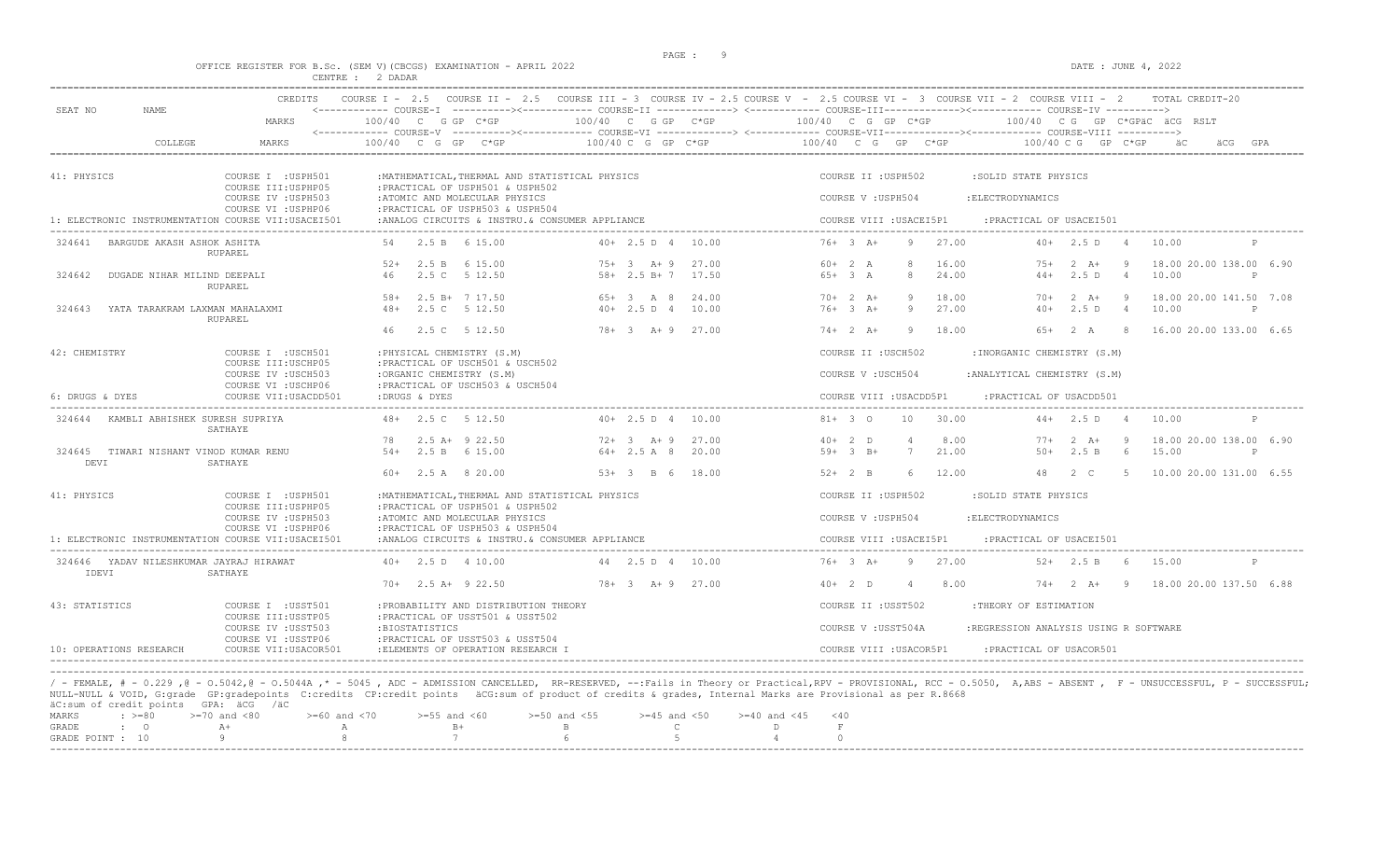# OFFICE REGISTER FOR B.Sc. (SEM V)(CBCGS) EXAMINATION - APRIL 2022<br>CENTRE : 3 ANDHERI

|                                        | <b>CREDITS</b>                                                    | COURSE $I - 2.5$                                                                        |                                                                                                                                                          | COURSE II - 2.5 COURSE III - 3 COURSE IV - 2.5 COURSE V - 2.5 COURSE VI - 3 COURSE VII - 2 COURSE VIII - 2<br>TOTAL CREDIT-20                                                                                                                                                                                                                                                                                                                 |              |
|----------------------------------------|-------------------------------------------------------------------|-----------------------------------------------------------------------------------------|----------------------------------------------------------------------------------------------------------------------------------------------------------|-----------------------------------------------------------------------------------------------------------------------------------------------------------------------------------------------------------------------------------------------------------------------------------------------------------------------------------------------------------------------------------------------------------------------------------------------|--------------|
| SEAT NO<br><b>NAME</b>                 | MARKS                                                             | 100/40 C G GP C*GP<br><------------ COURSE-V                                            | $100/40$ C G GP $C*GP$                                                                                                                                   | <------------ COURSE-I ----------><----------- COURSE-II -------------> <------------ COURSE-III-----------><--------><---------- COURSE-IV ----------><br>100/40 C G GP C*GP<br>$100/40$ C G GP C*GPÄC ÄCG RSLT<br>----------><----------- COURSE-VI -------------> <------------ COURSE-VII-------------><---------- COURSE-VIII ---------->                                                                                                |              |
|                                        | COLLEGE<br>MARKS                                                  | $C*GP$<br>100/40 C G GP                                                                 | 100/40 C G GP C*GP                                                                                                                                       | 100/40 C G GP C*GP<br>$100/40$ C G GP C*GP<br>äCG                                                                                                                                                                                                                                                                                                                                                                                             |              |
| 43: STATISTICS                         | COURSE I : USST501                                                | : PROBABILITY AND DISTRIBUTION THEORY                                                   |                                                                                                                                                          | COURSE II : USST502<br>:THEORY OF ESTIMATION                                                                                                                                                                                                                                                                                                                                                                                                  |              |
|                                        | COURSE III: USSTP05<br>COURSE IV : USST503<br>COURSE VI : USSTP06 | : PRACTICAL OF USST501 & USST502<br>:BIOSTATISTICS<br>: PRACTICAL OF USST503 & USST504  |                                                                                                                                                          | COURSE V : USST504A<br>:REGRESSION ANALYSIS USING R SOFTWARE                                                                                                                                                                                                                                                                                                                                                                                  |              |
| 10: OPERATIONS RESEARCH                | COURSE VII: USACOR501                                             | :ELEMENTS OF OPERATION RESEARCH I                                                       |                                                                                                                                                          | COURSE VIII : USACOR5P1<br>: PRACTICAL OF USACOR501                                                                                                                                                                                                                                                                                                                                                                                           |              |
|                                        | 324647 /LOMATE BHARGAVI VINAYAK MANJUSHA<br>SATHAYE               | $44+$ 2.5 D 4 10.00                                                                     | $50+ 2.5 B 6 15.00$                                                                                                                                      | 42 3 D<br>12.00<br>$76+$ 2.5 A+ 9<br>22.50<br>4                                                                                                                                                                                                                                                                                                                                                                                               | P            |
|                                        |                                                                   | 2.5 A 8 20.00<br>60+                                                                    | 40 3 D 4<br>12.00                                                                                                                                        | $76+2 A+$<br>q<br>18.00<br>2 A<br>8<br>16.00 20.00 125.50 6.28<br>60+                                                                                                                                                                                                                                                                                                                                                                         |              |
| 324648                                 | DHOTRE CHINMAY VIVEK AARTI<br>SATHAYE                             | 42E<br>2.5 D 4 10.00                                                                    | $40+2.5 D 4$<br>10.00                                                                                                                                    | $40+3$ D<br>12.00<br>2.5A<br>8 <sup>8</sup><br>20.00<br>$\overline{4}$<br>64+                                                                                                                                                                                                                                                                                                                                                                 | F            |
|                                        |                                                                   | 2.5 B<br>6 15.00<br>$52+$                                                               | $25F - - - - - -$<br>$- -$                                                                                                                               | 8.00<br>$10.00$ 17.00 85.00 --<br>$40+2$ D<br>$4.5+$<br>$2\degree$ C<br>-5<br>$\Delta$                                                                                                                                                                                                                                                                                                                                                        |              |
| 324649                                 | BHOSALE SAHIL RAMESH RAGINI<br>SATHAYE                            | 2.5 D 4 10.00<br>44 F.                                                                  | 40E 2.5 D 4<br>10.00                                                                                                                                     | 2.5A<br>8<br>20.00<br>60 E                                                                                                                                                                                                                                                                                                                                                                                                                    | F            |
|                                        |                                                                   | 42F<br>2.5 D 4 10.00                                                                    | $\mathbb{A}$<br>--- ----<br>$- -$                                                                                                                        | $-- 12.00 66.00 --$<br>60E 2 A<br>-8<br>16.00<br>$\frac{1}{2} \frac{1}{2} \frac{1}{2} \frac{1}{2} \frac{1}{2} \frac{1}{2} \frac{1}{2} \frac{1}{2} \frac{1}{2} \frac{1}{2} \frac{1}{2} \frac{1}{2} \frac{1}{2} \frac{1}{2} \frac{1}{2} \frac{1}{2} \frac{1}{2} \frac{1}{2} \frac{1}{2} \frac{1}{2} \frac{1}{2} \frac{1}{2} \frac{1}{2} \frac{1}{2} \frac{1}{2} \frac{1}{2} \frac{1}{2} \frac{1}{2} \frac{1}{2} \frac{1}{2} \frac{1}{2} \frac{$ |              |
| 324650                                 | MISHRA SHUBHAM RAKESH MANJUDEVI<br>SATHAYE                        | 20F                                                                                     | 40E 2.5 D 4<br>10.00                                                                                                                                     | $17F$ -- --<br>10.00<br>2.5 D<br>$-$<br>40E<br>$\overline{4}$                                                                                                                                                                                                                                                                                                                                                                                 | F            |
|                                        |                                                                   | $44+$<br>2.5 D 4 10.00                                                                  | $17F$ -- ----                                                                                                                                            | $40+2$ D<br>2 D<br>$8.00$ 11.50 46.00 --<br>8.00<br>40E<br>$\overline{4}$<br>$\overline{4}$                                                                                                                                                                                                                                                                                                                                                   |              |
| 46: ZOOLOGY                            | COURSE I : USZ0501<br>COURSE III:USZOP05                          | :TAXONOMY - INVERTEBRATES AND TYPE STUDY<br>: PRACTICAL OF USZ0501 TO USZ0502           |                                                                                                                                                          | COURSE II : USZ0502<br>:HAEMATOLOGY AND IMMUNOLOGY                                                                                                                                                                                                                                                                                                                                                                                            |              |
|                                        | COURSE IV : USZ0503<br>COURSE VI : USZOP06                        | : HISTOLOGY, TOXICOLOGY, PATHOLOGY & BIOSTATISTICS<br>: PRACTICAL OF USZ0503 TO USZ0504 |                                                                                                                                                          | COURSE V: USZ0504<br>: ANATOMY AND DEVELOPMENTAL BIOLOGY                                                                                                                                                                                                                                                                                                                                                                                      |              |
| 14: MARINE SCIENCE                     | COURSE VII: USACMSC501                                            | :OCEANOGRAPHY AND CAPTURE FISHERIES                                                     |                                                                                                                                                          | COURSE VIII : USACMSC5P1<br>: PRACTICAL OF USACMSC501                                                                                                                                                                                                                                                                                                                                                                                         |              |
|                                        | 324651 /SHAIKH AAMINA MOHD AKHTAR RABIYA<br>MAHENDRA -BANDR       | $55+$ 2.5 B+ 7 17.50                                                                    | $43+2.5 D 4 10.00$                                                                                                                                       | $52 + 3 B$<br>6<br>18.00<br>$43+2.5 D$<br>10.00<br>$\sim$ 4                                                                                                                                                                                                                                                                                                                                                                                   | $\mathsf{P}$ |
|                                        |                                                                   | 2.5 B+ 7 17.50<br>56                                                                    | $52+3$ B 6 18.00                                                                                                                                         | $68 + 2 A$<br>8<br>16.00<br>12.00 20.00 119.00 5.95<br>$50+$<br>2 B<br>- 6                                                                                                                                                                                                                                                                                                                                                                    |              |
| 42: CHEMISTRY                          | COURSE I : USCH501<br>COURSE III: USCHP05                         | : PHYSICAL CHEMISTRY (S.M)<br>: PRACTICAL OF USCH501 & USCH502                          |                                                                                                                                                          | COURSE II : USCH502<br>:INORGANIC CHEMISTRY (S.M)                                                                                                                                                                                                                                                                                                                                                                                             |              |
|                                        | COURSE IV : USCH503<br>COURSE VI : USCHP06                        | :ORGANIC CHEMISTRY (S.M)<br>: PRACTICAL OF USCH503 & USCH504                            |                                                                                                                                                          | COURSE V : USCH504<br>:ANALYTICAL CHEMISTRY (S.M)                                                                                                                                                                                                                                                                                                                                                                                             |              |
| 6: DRUGS & DYES                        | COURSE VII: USACDD501                                             | :DRUGS & DYES                                                                           |                                                                                                                                                          | COURSE VIII : USACDD5P1<br>:PRACTICAL OF USACDD501                                                                                                                                                                                                                                                                                                                                                                                            |              |
| IDA KHATUN                             | 324652 / KHAN AASMIN MOHAMMAD QAYYUM KHAL<br>ISMAIL               | 2.5 C 5 12.50<br>48                                                                     | $44+2.5 D 4 10.00$                                                                                                                                       | 66+ 3 A<br>24.00<br>8<br>$54 + 2.5 B$<br>15.00<br>6                                                                                                                                                                                                                                                                                                                                                                                           | P            |
|                                        |                                                                   | 2.5 D 4 10.00<br>$40+$                                                                  | $82+3$ 0 10<br>30.00                                                                                                                                     | $68 + 2 A$<br>8<br>16.00<br>$85+$<br>10<br>20.00 20.00 137.50 6.88<br>2 0                                                                                                                                                                                                                                                                                                                                                                     |              |
| KHA DEVI                               | 324653 MISHRA ANKIT KUMAR ANIL KUMAR RE<br>ISMAIL                 | 56<br>$2.5 B+ 7 17.50$                                                                  | $48 + 2.5$ C 5<br>12.50                                                                                                                                  | $68 + 3 A$<br>24.00<br>8<br>$40+$<br>2.5D<br>10.00<br>$\overline{4}$                                                                                                                                                                                                                                                                                                                                                                          | P            |
|                                        |                                                                   | $48 + 2.5$ C $5$ 12.50                                                                  | $79+3$ $\lambda+9$ 27.00                                                                                                                                 | $52+2$ B<br>6 12.00<br>$81 + 201$<br>20.00 20.00 135.50 6.78                                                                                                                                                                                                                                                                                                                                                                                  |              |
| äC:sum of credit points GPA: äCG /äC   |                                                                   |                                                                                         | NULL-NULL & VOID, G:grade GP:gradepoints C:credits CP:credit points äCG:sum of product of credits & grades, Internal Marks are Provisional as per R.8668 | / - FEMALE, # - 0.229 ,@ - 0.5042,@ - 0.5044A ,* - 5045 , ADC - ADMISSION CANCELLED, RR-RESERVED, --:Fails in Theory or Practical,RPV - PROVISIONAL, RCC - 0.5050, A,ABS - ABSENT , F - UNSUCCESSFUL, P - SUCCESSFUL;                                                                                                                                                                                                                         |              |
| $\div$ >=80<br>MARKS                   | $>=70$ and $<80$<br>$>=60$ and $<70$                              | $>=55$ and $<60$                                                                        | $>=50$ and $<55$<br>$>=45$ and $<50$                                                                                                                     | $>= 40$ and $< 45$<br>$<$ 40                                                                                                                                                                                                                                                                                                                                                                                                                  |              |
| GRADE<br>$\cdot$ 0<br>GRADE POINT : 10 | $A+$<br>$\mathbb{A}$<br>-9<br>8                                   | $B+$<br>7                                                                               | $\mathbb{C}$<br>$\mathbb B$<br>-5<br>6                                                                                                                   | $\,$ F<br>D<br>$\Omega$<br>$\overline{4}$                                                                                                                                                                                                                                                                                                                                                                                                     |              |
|                                        |                                                                   |                                                                                         |                                                                                                                                                          |                                                                                                                                                                                                                                                                                                                                                                                                                                               |              |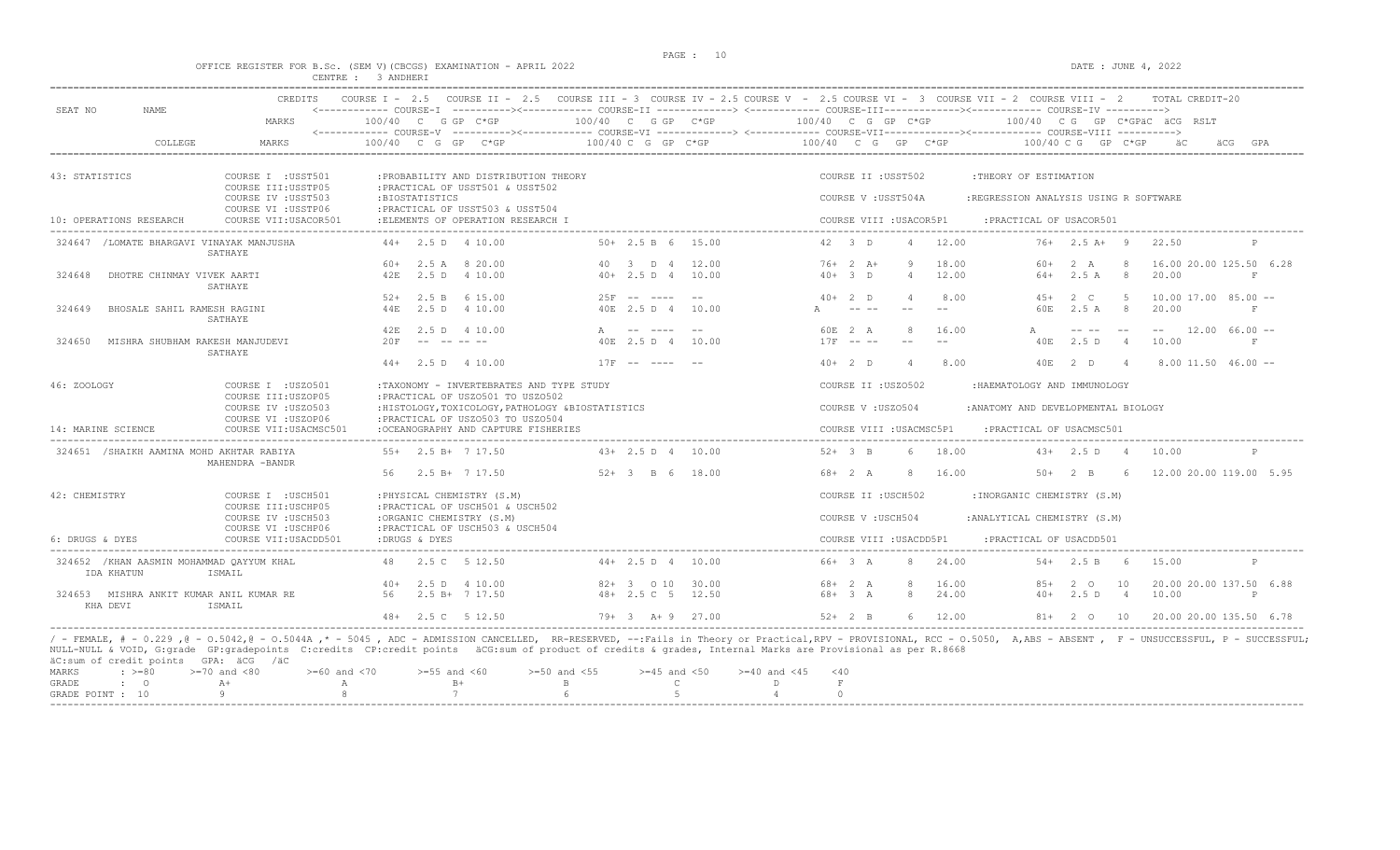# PAGE : 11 OFFICE REGISTER FOR B.Sc. (SEM V)(CBCGS) EXAMINATION - APRIL 2022 DATE : JUNE 4, 2022 CENTRE : 3 ANDHERI

| SEAT NO         | NAME.                                                       | MARKS                                                             | $100/40$ C G GP C*GP |                                                                                                                                                                                                                                | <------------ COURSE-I ----------><------------ COURSE-II -------------> <------------ COURSE-III------------><----------- COURSE-IV ----------> | 100/40 C G GP C*GP        |                | 100/40 C G GP C*GP |                         |                |                |                                       |             |                      |                | 100/40 CG GP C*GPäC äCG RSLT     |              |
|-----------------|-------------------------------------------------------------|-------------------------------------------------------------------|----------------------|--------------------------------------------------------------------------------------------------------------------------------------------------------------------------------------------------------------------------------|--------------------------------------------------------------------------------------------------------------------------------------------------|---------------------------|----------------|--------------------|-------------------------|----------------|----------------|---------------------------------------|-------------|----------------------|----------------|----------------------------------|--------------|
|                 |                                                             |                                                                   |                      |                                                                                                                                                                                                                                |                                                                                                                                                  |                           |                |                    |                         |                |                |                                       |             |                      |                |                                  |              |
|                 | COLLEGE                                                     | <b>MARKS</b>                                                      | $100/40$ C G GP      |                                                                                                                                                                                                                                | $C*GP$                                                                                                                                           | $100/40$ C G GP C*GP      |                | 100/40 C G GP C*GP |                         |                |                |                                       |             | $100/40$ C G GP C*GP |                | äС.                              |              |
| 40: MATHEMATICS |                                                             | COURSE I : USMT501                                                |                      |                                                                                                                                                                                                                                | : MULTIVARIABLE CALCULUS II                                                                                                                      |                           |                |                    | COURSE II : USMT502     |                |                | :LINEAR ALGEBRA                       |             |                      |                |                                  |              |
|                 |                                                             | COURSE III: USMTP05<br>COURSE IV : USMT503<br>COURSE VI : USMTP06 |                      |                                                                                                                                                                                                                                | : PRACTICAL OF USMT501 & USMT502<br>:TOPOLOGY OF METRIC SPACES<br>: PRACTICAL OF USMT503 & USMT504                                               |                           |                |                    | COURSE V : USMT5C4      |                |                | : GRAPH THEORY                        |             |                      |                |                                  |              |
|                 |                                                             | 3: COMPUTER PRG & SYS. ANAL. COURSE VII:USACCA501                 |                      |                                                                                                                                                                                                                                | :COMPUTER PROGRAMMING AND SYSTEM ANALYSIS - I                                                                                                    |                           |                |                    | COURSE VIII : USACCA5P1 |                |                | : PRACTICAL OF USACCS501              |             |                      |                |                                  |              |
|                 | 324654 CHAWDHARY JAVED HUSAIN KARAM HUS<br>AIN FATIMA BEGUM | ISMAIL                                                            |                      |                                                                                                                                                                                                                                | $60+$ 2.5 A 8 20.00                                                                                                                              | $80 + 2.5010$ 25.00       |                | 60 3 A             |                         |                | 8 24.00        |                                       |             | $88 + 2.50$ 10       |                | 25.00                            |              |
|                 |                                                             |                                                                   |                      |                                                                                                                                                                                                                                | $52+$ 2.5 B 6 15.00                                                                                                                              | 60 3 A 8 24.00            |                |                    | $86+20$                 | 10             | 20.00          |                                       | 60+ 2 A     |                      | -8             | 16.00 20.00 169.00 8.45          |              |
| 43: STATISTICS  |                                                             | COURSE I : USST501<br>COURSE III: USSTP05                         |                      |                                                                                                                                                                                                                                | : PROBABILITY AND DISTRIBUTION THEORY<br>: PRACTICAL OF USST501 & USST502                                                                        |                           |                |                    | COURSE II : USST502     |                |                | :THEORY OF ESTIMATION                 |             |                      |                |                                  |              |
|                 |                                                             | COURSE IV : USST503<br>COURSE VI : USSTP06                        |                      | :BIOSTATISTICS                                                                                                                                                                                                                 | : PRACTICAL OF USST503 & USST504                                                                                                                 |                           |                |                    | COURSE V : USST504A     |                |                | :REGRESSION ANALYSIS USING R SOFTWARE |             |                      |                |                                  |              |
|                 |                                                             | 3: COMPUTER PRG. & SYS. ANAL. COURSE VII:USACCA501                |                      |                                                                                                                                                                                                                                | :COMPUTER PROGRAMMING AND SYSTEM ANALYSIS - I                                                                                                    |                           |                |                    | COURSE VIII : USACCA5P1 |                |                | : PRACTICAL OF USACCS501              |             |                      |                |                                  |              |
|                 | 324655 AZMATULLAH VALIULLAH KHUSHNOODA                      | ISMAIL                                                            |                      |                                                                                                                                                                                                                                | 60 2.5 A 8 20.00                                                                                                                                 | 40 2.5 D 4 10.00          |                | $40+3$ D           |                         | $\overline{4}$ | 12.00          |                                       |             | 66+ 2.5 A 8          |                | 20.00                            | $\mathbb{P}$ |
|                 |                                                             |                                                                   |                      |                                                                                                                                                                                                                                | $74+$ 2.5 A+ 9 22.50                                                                                                                             | $40+3$ D $4$ 12.00        |                |                    | $64+2 A$                | 8              | 16.00          |                                       | $40+2$ D    |                      | $\overline{4}$ | 8.00 20.00 120.50 6.03           |              |
| 42: CHEMISTRY   |                                                             | COURSE I : USCH501<br>COURSE III: USCHP05                         |                      |                                                                                                                                                                                                                                | : PHYSICAL CHEMISTRY (S.M)<br>: PRACTICAL OF USCH501 & USCH502                                                                                   |                           |                |                    | COURSE II : USCH502     |                |                | : INORGANIC CHEMISTRY (S.M)           |             |                      |                |                                  |              |
|                 |                                                             | COURSE IV : USCH503<br>COURSE VI : USCHP06                        |                      |                                                                                                                                                                                                                                | :ORGANIC CHEMISTRY (S.M)<br>: PRACTICAL OF USCH503 & USCH504                                                                                     |                           |                |                    | COURSE V: USCH504       |                |                | : ANALYTICAL CHEMISTRY (S.M)          |             |                      |                |                                  |              |
| 6: DRUGS & DYES |                                                             | COURSE VII: USACDD501                                             |                      | :DRUGS & DYES                                                                                                                                                                                                                  |                                                                                                                                                  |                           |                |                    | COURSE VIII : USACDD5P1 |                |                | : PRACTICAL OF USACDD501              |             |                      |                |                                  |              |
|                 | 324656 / UBALE AKSHATA RAJU RUKHMINI                        | ACHARYA/MARATHE                                                   |                      |                                                                                                                                                                                                                                | $50+$ 2.5 B 6 15.00                                                                                                                              | $48 + 2.5$ C $5$ 12.50    |                |                    | $65+3 A$                | 8              | 24.00          |                                       |             | $52+$ 2.5 B 6        |                | 15.00                            |              |
|                 |                                                             |                                                                   | 46                   |                                                                                                                                                                                                                                | 2.5 C 5 12.50                                                                                                                                    | $65+3$ A 8                | 24.00          |                    | 58 2 B+                 | 7              | 14.00          |                                       | $83+$       | $2^{\circ}$          | 10             | 20.00 20.00 137.00 6.85          |              |
| 324657          | THORAT AKSHAY SAMBHAJI USHA                                 | ACHARYA/MARATHE                                                   | $58+$                |                                                                                                                                                                                                                                | 2.5 B+ 7 17.50                                                                                                                                   | 76+ 2.5 A+ 9 22.50        |                | $52+3$ B           |                         | 6              | 18.00          |                                       | $58+$       | $2.5 B+ 7$           |                | 17.50                            | P            |
| 324658          | /RATHOD RESHMA SHIVA SUNITA                                 |                                                                   | 60+                  |                                                                                                                                                                                                                                | 2.5 A 8 20.00<br>$50+$ 2.5 B 6 15.00                                                                                                             | $52+3$ B 6<br>62E 2.5 A 8 | 18.00<br>20.00 | $61+3 A$           | $72+2+1$                | 9<br>8         | 18.00<br>24.00 |                                       | 65<br>$54+$ | 2 A<br>2.5 B         | -8<br>6        | 16.00 20.00 147.50 7.38<br>15.00 | $_{\rm F}$   |
|                 |                                                             | ACHARYA/MARATHE                                                   | 26F                  | and the second second second second second second second second second second second second second second second second second second second second second second second second second second second second second second seco |                                                                                                                                                  | $61 + 3$ A 8              | 24.00          | $68 + 2 A$         |                         | 8              | 16.00          |                                       | 87+         | 2 0                  | 10             | $20.00$ 17.50 134.00 --          |              |
| 324659          | SHIRKE ROHIT SACHIN SUCHITA                                 | ACHARYA/MARATHE                                                   | 66                   |                                                                                                                                                                                                                                | 2.5 A 8 20.00                                                                                                                                    | $40+ 2.5 D 4 10.00$       |                |                    | $58 + 3 B +$            | 7              | 21.00          |                                       | $50+$       | 2.5 B 6              |                | 15.00                            | $\mathbf{P}$ |
|                 |                                                             |                                                                   | 42                   |                                                                                                                                                                                                                                | 2.5 D 4 10.00                                                                                                                                    | $58 + 3$ B + 7            | 21.00          | $64+2 A$           |                         | 8              | 16.00          |                                       | 84+         | $2^{\circ}$ 0        | 10             | 20.00 20.00 133.00 6.65          |              |
| 324660          | YADAV ROHIT PRAKASH SHUBHANGEE                              | ACHARYA/MARATHE                                                   |                      |                                                                                                                                                                                                                                | $54+$ 2.5 B 6 15.00                                                                                                                              | $44+2.5 D 4$              | 10.00          | $62+3 A$           |                         | 8              | 24.00          |                                       | $40+$       | 2.5D                 | $\overline{4}$ | 10.00                            | $_{\rm F}$   |
|                 |                                                             |                                                                   | 34 F                 | ---------                                                                                                                                                                                                                      |                                                                                                                                                  | $62+3$ A 8 24.00          |                | $52+2$ B           |                         |                | 6 12.00        |                                       |             |                      |                | 63E 2 A 8 16.00 17.50 111.00 --  |              |

|           |  | ac.out of create points and the year |                                                                                                  |                                                                                                                                                                                                                                   |  |  |
|-----------|--|--------------------------------------|--------------------------------------------------------------------------------------------------|-----------------------------------------------------------------------------------------------------------------------------------------------------------------------------------------------------------------------------------|--|--|
|           |  |                                      | MARKS : >=80 >=70 and <80 > >=60 and <70 >=55 and <60 >=50 and <55 >=45 and <50 >=40 and <45 <40 |                                                                                                                                                                                                                                   |  |  |
| GRADE : 0 |  |                                      | $A+$ and $A$ and $B+$                                                                            | $\mathbb B$ . The contract of the contract of the contract of the contract of the contract of the contract of the contract of the contract of the contract of the contract of the contract of the contract of the contract of the |  |  |
|           |  |                                      | GRADE POINT : $10$ 9 8 8 7 6 6 5 5                                                               |                                                                                                                                                                                                                                   |  |  |
|           |  |                                      |                                                                                                  |                                                                                                                                                                                                                                   |  |  |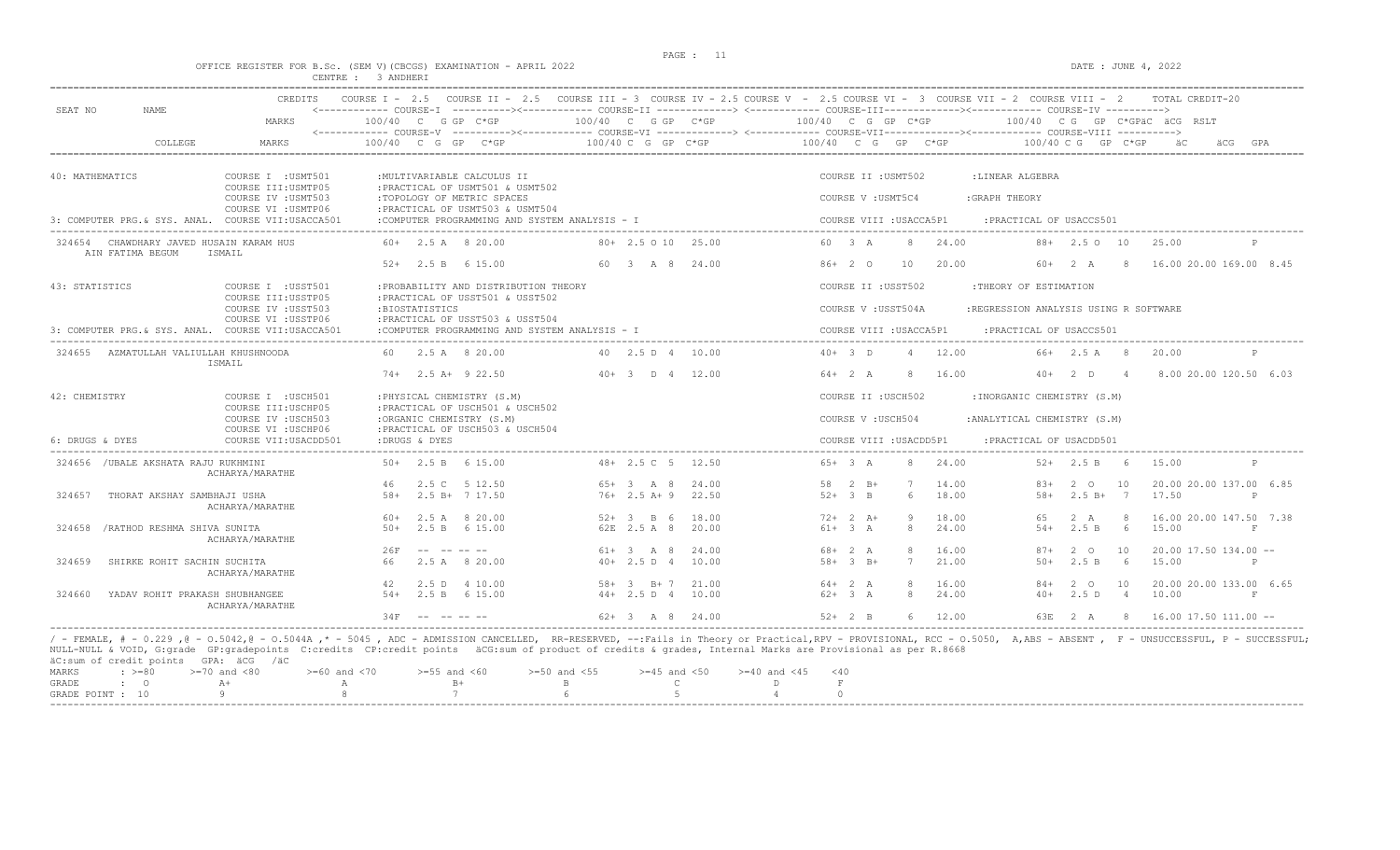#### OFFICE REGISTER FOR B.Sc. (SEM V)(CBCGS) EXAMINATION - APRIL 2022 DATE : JUNE 4, 2022 CENTRE : 4 GHATKOPAR

|                                                    | <b>CREDITS</b>                                | COURSE $IT - 2.5$<br>COURSE $T = 2.5$                                                                                                                    |                                                              |       | COURSE III - 3 COURSE IV - 2.5 COURSE V - 2.5 COURSE VI - 3 COURSE VII - 2 COURSE VIII - 2                                                                                                                        |
|----------------------------------------------------|-----------------------------------------------|----------------------------------------------------------------------------------------------------------------------------------------------------------|--------------------------------------------------------------|-------|-------------------------------------------------------------------------------------------------------------------------------------------------------------------------------------------------------------------|
| SEAT NO<br><b>NAME</b>                             | MARKS                                         | $100/40$ C G GP C*GP                                                                                                                                     | 100/40 C G GP C*GP                                           |       | <------------ COURSE-I ----------><------------ COURSE-II -------------> <------------ COURSE-III------------><----------- COURSE-IV ----------><br>100/40 C G GP C*GP<br>100/40 CG GP C*GPAC ACG RSLT            |
| COLLEGE                                            | MARKS                                         | $100/40$ C G GP C*GP                                                                                                                                     | 100/40 C G GP C*GP                                           |       | 100/40 C G GP C*GP<br>100/40 C G<br>GP C*GP<br>GPA<br>äCG                                                                                                                                                         |
| 42: CHEMISTRY                                      | COURSE I : USCH501<br>COURSE III: USCHP05     | : PHYSICAL CHEMISTRY (S.M)<br>: PRACTICAL OF USCH501 & USCH502                                                                                           |                                                              |       | COURSE II : USCH502<br>: INORGANIC CHEMISTRY (S.M)                                                                                                                                                                |
|                                                    | COURSE IV : USCH503<br>COURSE VI : USCHP06    | :ORGANIC CHEMISTRY (S.M)<br>: PRACTICAL OF USCH503 & USCH504                                                                                             |                                                              |       | COURSE V: USCH504<br>: ANALYTICAL CHEMISTRY (S.M)                                                                                                                                                                 |
| 6: DRUGS & DYES                                    | COURSE VII: USACDD501                         | :DRUGS & DYES                                                                                                                                            |                                                              |       | COURSE VIII : USACDD5P1<br>: PRACTICAL OF USACDD501                                                                                                                                                               |
| 324661 /MANSOORI SAMREEN MOHD OAYYUM SHA<br>HJAHAN | ACHARYA/MARATHE                               | $52+$<br>2.5 B 6 15.00                                                                                                                                   | $52+2.5 B 6 15.00$                                           |       | $58 + 3 B +$<br>7<br>21.00<br>2.5 B<br>15.00<br>52<br>- 6<br>P                                                                                                                                                    |
|                                                    |                                               | 2.5 C 5 12.50<br>48                                                                                                                                      | $58 + 3$ B + 7                                               | 21.00 | $60+2 A$<br>8<br>16.00<br>20.00 20.00 135.50 6.78<br>2 0<br>10<br>91+                                                                                                                                             |
| 324662 / PALANGE SHIVANI DATTA SUREKHA             | ACHARYA/MARATHE                               | $52+$<br>2.5 B 6 15.00                                                                                                                                   | $46+2.5C$ 5                                                  | 12.50 | $57+3$ B+<br>7<br>21.00<br>46<br>2.5C<br>$5^{\circ}$<br>12.50<br>P                                                                                                                                                |
|                                                    |                                               | 42<br>2.5 D 4 10.00                                                                                                                                      | $57+ 3$ B+7 21.00                                            |       | $42+2$ D<br>8.00<br>$\Delta$<br>78+<br>$2 \overline{A}$ +<br>- 9<br>18.00 20.00 118.00 5.90                                                                                                                       |
| 47: MICROBIOLOGY                                   | COURSE I : USMB501<br>COURSE III: USMBP05     | : MICROBIAL GENETICS<br>: PRACTICAL OF USMB501 TO USMB502                                                                                                |                                                              |       | COURSE II : USMB502<br>:MEDICAL MICROBIOLOGY & IMMUNOLOGY-PART I                                                                                                                                                  |
|                                                    | COURSE IV : USMB503                           | :MICROBIAL BIOCHEMISTRY - PART - I                                                                                                                       |                                                              |       | COURSE V: USMB504<br>:BIOPROCESS TECHNOLOGY & ENVIRONMENTAL MICRO.                                                                                                                                                |
| 7: BIOTECHNOLOGY                                   | COURSE VI : USMBP06<br>COURSE VII: USACBT501  | : PRACTICAL OF USMB503 TO USMB504<br>:CONCEPTS IN BIOTECHNOLOGY                                                                                          |                                                              |       | COURSE VIII : USACBT5P1<br>: PRACTICAL OF USACBT501                                                                                                                                                               |
| 324663 /SINGH SUMAN NARSINGH MEERA                 |                                               | $40+$ 2.5 D 4 10.00                                                                                                                                      | $54 + 2.5 B 6$                                               | 15.00 | $46+3$ C<br>15.00<br>58+ 2.5 B+ 7 17.50<br>-5                                                                                                                                                                     |
|                                                    | VIVEKANAND EDU.                               | $64+$ 2.5 A 8 20.00                                                                                                                                      | $58 + 3$ B + 7 21.00                                         |       | 14.00<br>66<br>$2 \overline{A}$<br>8 <sup>1</sup><br>16.00 20.00 128.50 6.43<br>$56+2 B+$<br>7                                                                                                                    |
| 42: CHEMISTRY                                      | COURSE I : USCH501<br>COURSE III: USCHP05     | : PHYSICAL CHEMISTRY (S.M)<br>: PRACTICAL OF USCH501 & USCH502                                                                                           |                                                              |       | COURSE II : USCH502<br>: INORGANIC CHEMISTRY (S.M)                                                                                                                                                                |
|                                                    | COURSE IV : USCH503                           | :ORGANIC CHEMISTRY (S.M)                                                                                                                                 |                                                              |       | COURSE V: USCH504<br>: ANALYTICAL CHEMISTRY (S.M)                                                                                                                                                                 |
| 5: HEAVY & FINE CHEMICALS                          | COURSE VI : USCHP06<br>COURSE VII: USACHFC501 | : PRACTICAL OF USCH503 & USCH504<br>: HEAVY & FINE CHEMICALS                                                                                             |                                                              |       | COURSE VIII : USACHFC5P1<br>: PRACTICAL OF USACHFC501                                                                                                                                                             |
| 324664 / SATPUTE PAYAL RAM MEENA                   | VIVEKANAND EDU.                               | 48+ 2.5 C 5 12.50                                                                                                                                        | $60+2.5A8$                                                   | 20.00 | $72+3$ A+<br>9<br>27.00<br>$64+$ 2.5 A<br>20.00<br>- 8                                                                                                                                                            |
|                                                    |                                               | 58<br>2.5 B+ 7 17.50                                                                                                                                     | $91+ 3 010$                                                  | 30.00 | $42+2$ D<br>8.00<br>20.00 20.00 155.00 7.75<br>$\overline{4}$<br>$94 +$<br>$2^{\circ}$ O<br>10                                                                                                                    |
| 324665 / PAWAR POONAM SHIRISH SUNITA               | VIVEKANAND EDU.                               | $2.5 A+ 9 22.50$<br>78                                                                                                                                   | $58 + 2.5 B + 7 17.50$                                       |       | $70+3 + 3$<br>27.00<br>$2.5 A+ 9$<br>22.50<br>-9<br>$72+$<br>P                                                                                                                                                    |
|                                                    |                                               | 2.5 C 5 12.50<br>$48+$                                                                                                                                   | 81+ 3 0 10 30.00                                             |       | $46+2$ C<br>-5<br>10.00<br>2 0 10<br>20.00 20.00 162.00 8.10<br>$90+$                                                                                                                                             |
| 40: MATHEMATICS                                    | COURSE I : USMT501<br>COURSE III: USMTP05     | : MULTIVARIABLE CALCULUS II<br>: PRACTICAL OF USMT501 & USMT502                                                                                          |                                                              |       | COURSE II : USMT502<br>:LINEAR ALGEBRA                                                                                                                                                                            |
|                                                    | COURSE IV : USMT503<br>COURSE VI : USMTP06    | :TOPOLOGY OF METRIC SPACES<br>:PRACTICAL OF USMT503 & USMT504                                                                                            |                                                              |       | COURSE V : USMT5C4<br>: GRAPH THEORY                                                                                                                                                                              |
| 3: COMPUTER PRG.& SYS. ANAL. COURSE VII:USACCA501  |                                               | :COMPUTER PROGRAMMING AND SYSTEM ANALYSIS - I                                                                                                            |                                                              |       | COURSE VIII : USACCA5P1<br>: PRACTICAL OF USACCS501                                                                                                                                                               |
|                                                    |                                               |                                                                                                                                                          |                                                              |       |                                                                                                                                                                                                                   |
| äC:sum of credit points GPA: äCG /äC               |                                               | NULL-NULL & VOID, G:grade GP:gradepoints C:credits CP:credit points äCG:sum of product of credits & grades, Internal Marks are Provisional as per R.8668 |                                                              |       | / - FEMALE, # - 0.229,0 - 0.5042,0 - 0.5044A,* - 5045, ADC - ADMISSION CANCELLED, RR-RESERVED, --:Fails in Theory or Practical,RPV - PROVISIONAL, RCC - 0.5050, A,ABS - ABSENT, F - UNSUCCESSFUL, P - SUCCESSFUL; |
| MARKS<br>$: \; > = 80$                             | $>=70$ and $<80$<br>$>=60$ and $<70$          | $>=55$ and $<60$<br>$B+$                                                                                                                                 | $>=50$ and $<55$<br>$>=45$ and $<50$<br>Ċ.<br>$\overline{B}$ |       | $>= 40$ and $< 45$<br>< 40<br>$\mathbf F$                                                                                                                                                                         |
| GRADE<br>$\cdot$ 0<br>GRADE POINT : 10             | $A+$<br>А<br>Q                                | 7                                                                                                                                                        | $\overline{5}$                                               |       | D<br>$\cap$                                                                                                                                                                                                       |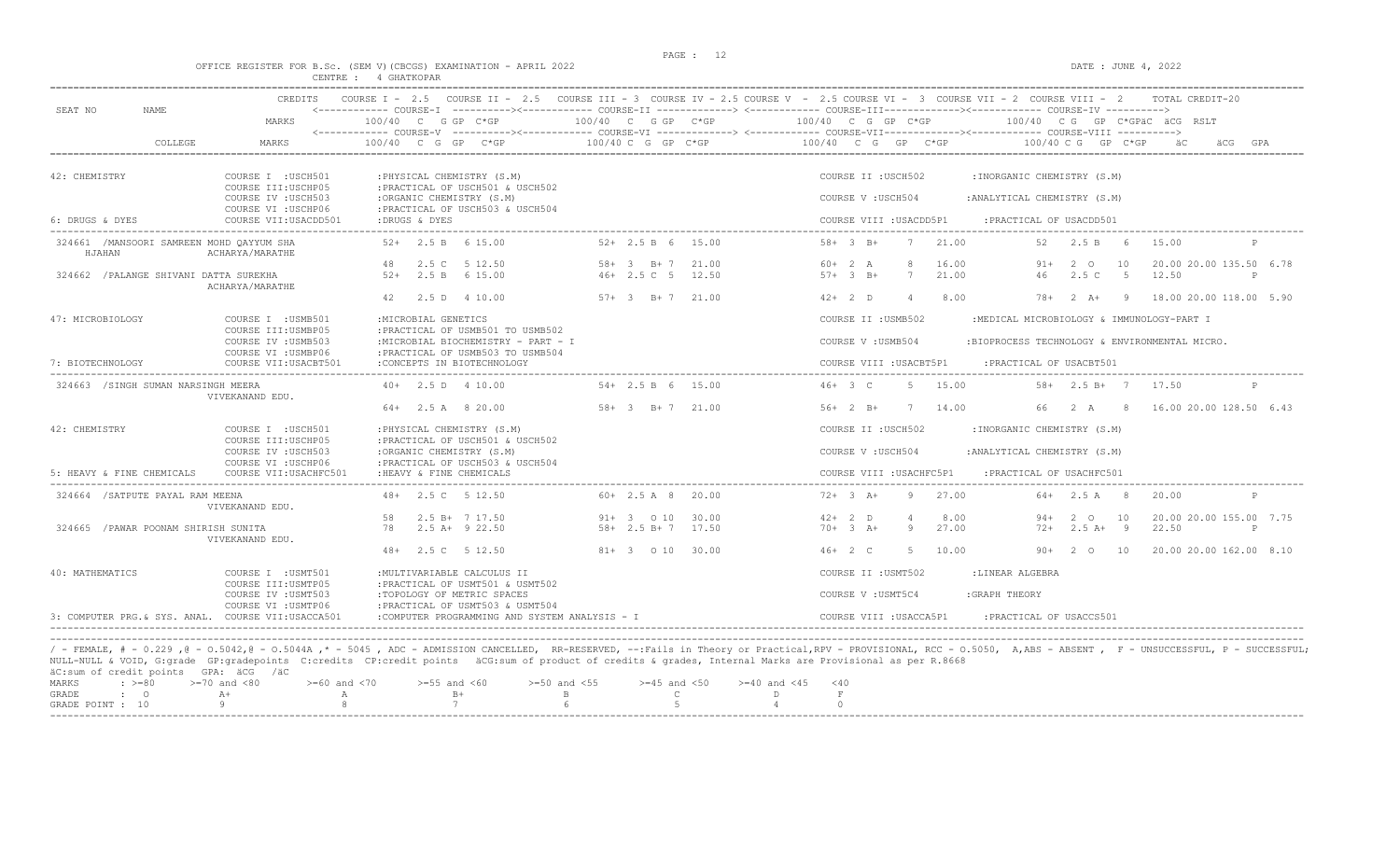$DATA: JUNE 4, 2022$ 

|  |  |          |  |             | OFFICE REGISTER FOR B.Sc. (SEM V)(CBCGS) EXAMINATION - APRIL 202. |  |  |
|--|--|----------|--|-------------|-------------------------------------------------------------------|--|--|
|  |  | CENTRE : |  | 4 GHATKOPAR |                                                                   |  |  |

| SEAT NO<br>NAME.                                      | <b>CREDITS</b>                                                    |                      |                                                                                                  |                            |                | COURSE I - 2.5 COURSE II - 2.5 COURSE III - 3 COURSE IV - 2.5 COURSE V - 2.5 COURSE VI - 3 COURSE VII - 2 COURSE VIII - 2<br>TOTAL CREDIT-20                                                  |  |  |  |  |  |  |
|-------------------------------------------------------|-------------------------------------------------------------------|----------------------|--------------------------------------------------------------------------------------------------|----------------------------|----------------|-----------------------------------------------------------------------------------------------------------------------------------------------------------------------------------------------|--|--|--|--|--|--|
|                                                       | MARKS                                                             | $100/40$ C G GP C*GP |                                                                                                  | $100/40$ C G GP C*GP       |                | 100/40 C G GP C*GP<br>100/40 CG GP C*GPÄC ÄCG RSLT<br><------------ COURSE-V -----------><----------- COURSE-VI -------------> <------------ COURSE-VIII------------- COURSE-VIII ----------> |  |  |  |  |  |  |
| COLLEGE                                               | MARKS                                                             | 100/40 C G GP C*GP   |                                                                                                  | $100/40$ C G GP C*GP       |                | 100/40 C G GP C*GP<br>$100/40$ C G GP C*GP                                                                                                                                                    |  |  |  |  |  |  |
| 40: MATHEMATICS                                       | COURSE I : USMT501                                                |                      | : MULTIVARIABLE CALCULUS II                                                                      |                            |                | COURSE II : USMT502<br>:LINEAR ALGEBRA                                                                                                                                                        |  |  |  |  |  |  |
|                                                       | COURSE III: USMTP05<br>COURSE IV : USMT503<br>COURSE VI : USMTP06 |                      | :PRACTICAL OF USMT501 & USMT502<br>:TOPOLOGY OF METRIC SPACES<br>:PRACTICAL OF USMT503 & USMT504 |                            |                | :GRAPH THEORY<br>COURSE V : USMT5C4                                                                                                                                                           |  |  |  |  |  |  |
| 3: COMPUTER PRG. & SYS. ANAL. COURSE VII:USACCA501    |                                                                   |                      | :COMPUTER PROGRAMMING AND SYSTEM ANALYSIS - I                                                    |                            |                | COURSE VIII : USACCA5P1<br>: PRACTICAL OF USACCS501                                                                                                                                           |  |  |  |  |  |  |
| 324666 CHERKALA SAJID KHALID HASINA                   | VIVEKANAND EDU.                                                   |                      | 60 2.5 A 8 20.00                                                                                 | 68 2.5 A 8                 | 20.00          | $75+3++$<br>9 27.00<br>$56$ $2.5$ $B+$ $7$<br>17.50                                                                                                                                           |  |  |  |  |  |  |
|                                                       |                                                                   | 66                   | 2.5 A 8 20.00                                                                                    | $70+3$ $\lambda+9$ 27.00   |                | 18.00<br>$70 + 2 A +$<br>$70+2 A+$<br>18.00 20.00 167.50 8.38<br>9<br>- 9                                                                                                                     |  |  |  |  |  |  |
| 41: PHYSICS                                           | COURSE I : USPH501<br>COURSE III: USPHP05                         |                      | : MATHEMATICAL, THERMAL AND STATISTICAL PHYSICS<br>:PRACTICAL OF USPH501 & USPH502               |                            |                | COURSE II : USPH502<br>:SOLID STATE PHYSICS                                                                                                                                                   |  |  |  |  |  |  |
|                                                       | COURSE IV : USPH503<br>COURSE VI : USPHP06                        |                      | :ATOMIC AND MOLECULAR PHYSICS<br>:PRACTICAL OF USPH503 & USPH504                                 |                            |                | COURSE V : USPH504<br>: ELECTRODYNAMICS                                                                                                                                                       |  |  |  |  |  |  |
| 1: ELECTRONIC INSTRUMENTATION COURSE VII:USACEI501    |                                                                   |                      | :ANALOG CIRCUITS & INSTRU. & CONSUMER APPLIANCE                                                  |                            |                | COURSE VIII : USACEI5P1<br>: PRACTICAL OF USACEI501                                                                                                                                           |  |  |  |  |  |  |
| 324667<br>MHATRE OMKAR MANOJ MANISHA                  | VIVEKANAND EDU.                                                   |                      | 70 2.5 A+ 9 22.50                                                                                | $52+2.5 B 6 15.00$         |                | 24.00<br>$68 + 3$ A<br>8<br>$52+$ 2.5 B 6<br>15.00                                                                                                                                            |  |  |  |  |  |  |
|                                                       |                                                                   | 40                   | 2.5 D 4 10.00                                                                                    | 60+ 3 A 8                  | 24.00          | $62+2 A$<br>16.00<br>$60+2 A 8$<br>16.00 20.00 142.50 7.13<br>-8                                                                                                                              |  |  |  |  |  |  |
| 42: CHEMISTRY                                         | COURSE I : USCH501<br>COURSE III: USCHP05                         |                      | : PHYSICAL CHEMISTRY (S.M)<br>: PRACTICAL OF USCH501 & USCH502                                   |                            |                | COURSE II : USCH502<br>: INORGANIC CHEMISTRY (S.M)                                                                                                                                            |  |  |  |  |  |  |
|                                                       | COURSE IV : USCH503<br>COURSE VI : USCHP06                        |                      | :ORGANIC CHEMISTRY (S.M)<br>: PRACTICAL OF USCH503 & USCH504                                     |                            |                | :ANALYTICAL CHEMISTRY (S.M)<br>COURSE V: USCH504                                                                                                                                              |  |  |  |  |  |  |
| 6: DRUGS & DYES                                       | COURSE VII: USACDD501                                             | :DRUGS & DYES        |                                                                                                  |                            |                | : PRACTICAL OF USACDD501<br>COURSE VIII : USACDD5P1                                                                                                                                           |  |  |  |  |  |  |
| 324668 /BHUL BASANTI PREMSINGH PANA SING<br>H         | MENON BHANDUP -                                                   | 50                   | 2.5 B 6 15.00                                                                                    | $44+2.5 D 4$               | 10.00          | 51 3 B<br>18.00<br>$50+$ 2.5 B 6<br>6<br>15.00<br>P                                                                                                                                           |  |  |  |  |  |  |
|                                                       |                                                                   |                      | $50+$ 2.5 B 6 15.00                                                                              | 55 3 B+7                   | 21.00          | 8.00 20.00 112.00 5.60<br>$48 + 2 C$<br>$\overline{r}$<br>10.00<br>$2$ D<br>$44+$                                                                                                             |  |  |  |  |  |  |
| 324669<br>/PHAGARE PRANALI SHASHIKANT SHARA<br>DA     | MENON BHANDUP -                                                   | $60+$                | 2.5 A 8 20.00                                                                                    | $72+2.5 A+9$               | 22.50          | $74+3$ A+<br>27.00<br>2.5D<br>10.00<br>9<br>$42+$<br>$\overline{4}$                                                                                                                           |  |  |  |  |  |  |
|                                                       |                                                                   | 52                   | 2.5 B 6 15.00                                                                                    | 80+ 3 0 10                 | 30.00          | $54+2$ B<br>12.00<br>6<br>$82+$<br>2 0<br>10<br>20.00 20.00 156.50 7.83                                                                                                                       |  |  |  |  |  |  |
| 324670 / PANDEY PUSHPANJALI CHANDRABHUSHA<br>N REENA  | MENON BHANDUP -                                                   | $54+$                | 2.5 B 6 15.00                                                                                    | $64 + 2.5 A 8$             | 20.00          | 7<br>21.00<br>2.5D<br>10.00<br>$57 + 3$ B+<br>$40+$<br>$\overline{4}$<br>P                                                                                                                    |  |  |  |  |  |  |
|                                                       |                                                                   | $50+$                | 2.5 B 6 15.00                                                                                    | 66 3 A 8                   | 24.00          | $62+2 A$<br>8<br>16.00<br>$2$ D<br>8.00 20.00 129.00 6.45<br>$42+$<br>$\overline{4}$                                                                                                          |  |  |  |  |  |  |
| 324671 YADAV RAVI SHANKAR VIJAY BAHADUR<br>MANJU DEVI | MENON BHANDUP -                                                   | $58+$                | 2.5 B+ 7 17.50                                                                                   | $56+2.5 B+7$               | 17.50          | $57 + 3$ B+<br>7<br>21.00<br>2.5C<br>5 <sub>5</sub><br>12.50<br>$48+$<br>P                                                                                                                    |  |  |  |  |  |  |
| 324672 UPADHYAY SHUBHAM RAMESH BABITA                 |                                                                   | $54+$                | $44+$ 2.5 D 4 10.00<br>2.5 B 6 15.00                                                             | 58 3 B+7<br>$64 + 2.5$ A 8 | 21.00<br>20.00 | 8<br>16.00<br>8.00 20.00 123.50 6.18<br>$60+2 A$<br>2 D<br>40+<br>24.00<br>63 3 A<br>8<br>2.5D<br>10.00<br>$40+$<br>$\overline{4}$<br>P                                                       |  |  |  |  |  |  |
|                                                       | MENON BHANDUP -                                                   |                      |                                                                                                  |                            |                |                                                                                                                                                                                               |  |  |  |  |  |  |
|                                                       |                                                                   |                      | $42+$ 2.5 D 4 10.00                                                                              | 59 3 B+7 21.00             |                | $52+2$ B<br>6 12.00<br>50<br>$2 \quad B$<br>6 12.00 20.00 124.00 6.20                                                                                                                         |  |  |  |  |  |  |

äC:sum of credit points GPA: äCG /äC

|  |  | MARKS : >=80 >=70 and <80 > >=60 and <70 >=55 and <60 >=50 and <55 >=45 and <50 >=40 and <45 <40 |  |  |  |
|--|--|--------------------------------------------------------------------------------------------------|--|--|--|
|  |  | GRADE : O A+ A A B+ B C D F                                                                      |  |  |  |
|  |  | GRADE POINT : $10$ 9 8 7 6 5 5 4 0                                                               |  |  |  |
|  |  |                                                                                                  |  |  |  |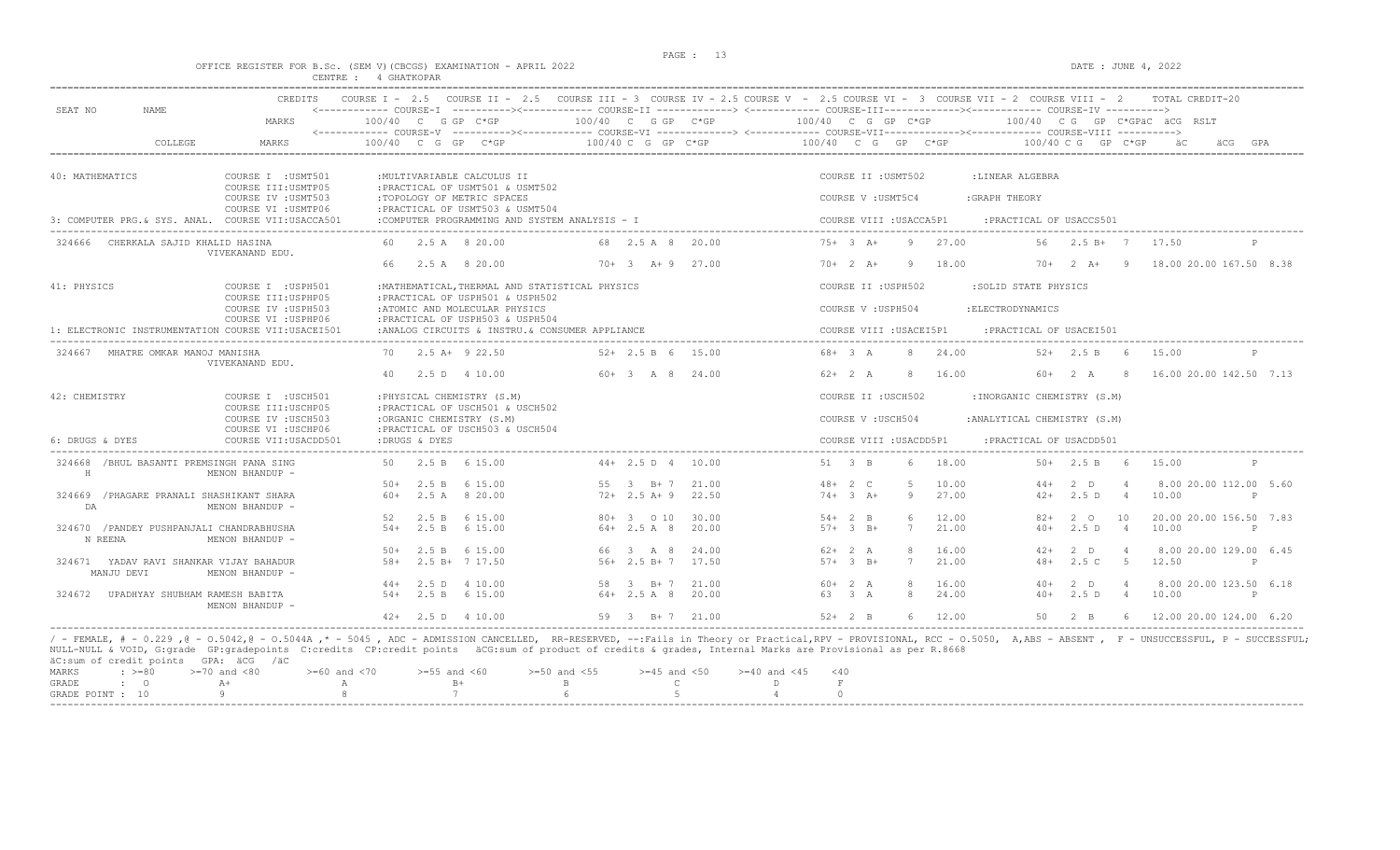#### OFFICE REGISTER FOR B.Sc. (SEM V)(CBCGS) EXAMINATION - APRIL 2022 DATE : JUNE 4, 2022 CENTRE : 4 GHATKOPAR

| SEAT NO<br>NAME.                                    | <b>CREDITS</b>                                                   |                                                                                                                            |                                                | COURSE I - 2.5 COURSE II - 2.5 COURSE III - 3 COURSE IV - 2.5 COURSE V - 2.5 COURSE VI - 3 COURSE VII - 2 COURSE VIII - 2<br>TOTAL CREDIT-20<br><------------ COURSE-I ----------><----------- COURSE-II -------------> <------------ COURSE-III------------><----------- COURSE-IV ----------> |  |  |  |  |  |  |
|-----------------------------------------------------|------------------------------------------------------------------|----------------------------------------------------------------------------------------------------------------------------|------------------------------------------------|-------------------------------------------------------------------------------------------------------------------------------------------------------------------------------------------------------------------------------------------------------------------------------------------------|--|--|--|--|--|--|
|                                                     | MARKS                                                            | $100/40$ C G GP C*GP                                                                                                       | 100/40 C G GP C*GP                             | 100/40 C G GP C*GP<br>100/40 CG GP C*GPäC äCG RSLT                                                                                                                                                                                                                                              |  |  |  |  |  |  |
| COLLEGE                                             | MARKS                                                            | 100/40 C G GP C*GP                                                                                                         | 100/40 C G GP C*GP                             | 100/40 C G GP C*GP<br>100/40 C G GP C*GP                                                                                                                                                                                                                                                        |  |  |  |  |  |  |
| 42: CHEMISTRY                                       | COURSE I : USCH501<br>COURSE III: USCHP05                        | : PHYSICAL CHEMISTRY (S.M)<br>: PRACTICAL OF USCH501 & USCH502                                                             |                                                | COURSE II : USCH502<br>: INORGANIC CHEMISTRY (S.M)                                                                                                                                                                                                                                              |  |  |  |  |  |  |
|                                                     | COURSE IV : USCH503<br>COURSE VI : USCHP06                       | :ORGANIC CHEMISTRY (S.M)<br>: PRACTICAL OF USCH503 & USCH504                                                               |                                                | COURSE V : USCH504<br>: ANALYTICAL CHEMISTRY (S.M)                                                                                                                                                                                                                                              |  |  |  |  |  |  |
| 6: DRUGS & DYES                                     | COURSE VII: USACDD501                                            | :DRUGS & DYES                                                                                                              |                                                | COURSE VIII : USACDD5P1<br>: PRACTICAL OF USACDD501                                                                                                                                                                                                                                             |  |  |  |  |  |  |
| 324673 PRAJAPATI VISHAL JATADHARI ESRAV<br>ATI DEVI | MENON BHANDUP -                                                  | $60+$ 2.5 A 8 20.00                                                                                                        | $56+2.5 B+7$ 17.50                             | 46 3 C<br>15.00<br>$60+$ 2.5 A 8<br>.5<br>20.00                                                                                                                                                                                                                                                 |  |  |  |  |  |  |
| 324674 GHEVADE YASH GAJANAN SANGEETA                |                                                                  | 2.5 B 6 15.00<br>$54+$<br>80+ 2.5 0 10 25.00                                                                               | 59 3 B+7<br>21.00<br>$76+2.5 A+9$<br>22.50     | 12.00 20.00 136.50 6.83<br>$60+2 A$<br>8<br>16.00<br>50<br>$2 \quad B$<br>6<br>$53+3$ B<br>18.00<br>$64+$<br>2.5A<br>8<br>20.00<br>6<br>P                                                                                                                                                       |  |  |  |  |  |  |
|                                                     | MENON BHANDUP -                                                  | $40+$ 2.5 D 4 10.00                                                                                                        | 62 3 A 8 24.00                                 | $64+2 A$<br>16.00<br>2A<br>16.00 20.00 151.50 7.58<br>-8<br>60.<br>- 8                                                                                                                                                                                                                          |  |  |  |  |  |  |
| 46: ZOOLOGY                                         | COURSE I : USZ0501                                               | :TAXONOMY - INVERTEBRATES AND TYPE STUDY                                                                                   |                                                | COURSE II : USZ0502<br>: HAEMATOLOGY AND IMMUNOLOGY                                                                                                                                                                                                                                             |  |  |  |  |  |  |
|                                                     | COURSE III:USZOP05<br>COURSE IV : USZ0503<br>COURSE VI : USZOP06 | : PRACTICAL OF USZ0501 TO USZ0502<br>:HISTOLOGY, TOXICOLOGY, PATHOLOGY &BIOSTATISTICS<br>: PRACTICAL OF USZ0503 TO USZ0504 |                                                | COURSE V: USZ0504<br>: ANATOMY AND DEVELOPMENTAL BIOLOGY                                                                                                                                                                                                                                        |  |  |  |  |  |  |
| 8: FISHERY BIOLOGY                                  | COURSE VII: USACFBIO501                                          | :OCEANOGRAPHY, AOUACULTURE PRACTICES, MKT. & FIN.                                                                          |                                                | COURSE VIII : USACFBIO5P1<br>: PRACTICAL OF USACFBIO501                                                                                                                                                                                                                                         |  |  |  |  |  |  |
| 324676 /SONDULKAR SWEJAL SATISH MANGAL              | B.N.BANDODKAR -                                                  | $40+$ 2.5 D 4 10.00                                                                                                        | $50+2.5 B 6 15.00$                             | 7, 21, 00<br>$58 + 3$ B+<br>$40+$ 2.5 D 4<br>10.00<br>P                                                                                                                                                                                                                                         |  |  |  |  |  |  |
|                                                     |                                                                  | 2.5 B 6 15.00<br>52                                                                                                        | $65+3$ A 8 24.00                               | $56 \t 2 B+$<br>14.00<br>66+ 2 A<br>16.00 20.00 125.00 6.25<br>7<br>- 8                                                                                                                                                                                                                         |  |  |  |  |  |  |
| 42: CHEMISTRY                                       | COURSE I : USCH501<br>COURSE III: USCHP05                        | : PHYSICAL CHEMISTRY (S.M)<br>: PRACTICAL OF USCH501 & USCH502                                                             |                                                | : INORGANIC CHEMISTRY (S.M)<br>COURSE II : USCH502                                                                                                                                                                                                                                              |  |  |  |  |  |  |
|                                                     | COURSE IV : USCH503                                              | :ORGANIC CHEMISTRY (S.M)                                                                                                   |                                                | COURSE V: USCH504<br>: ANALYTICAL CHEMISTRY (S.M)                                                                                                                                                                                                                                               |  |  |  |  |  |  |
| 6: DRUGS & DYES                                     | COURSE VI : USCHP06<br>COURSE VII: USACDD501                     | : PRACTICAL OF USCH503 & USCH504<br>:DRUGS & DYES                                                                          |                                                | COURSE VIII : USACDD5P1<br>: PRACTICAL OF USACDD501                                                                                                                                                                                                                                             |  |  |  |  |  |  |
| 324677 / DHENDE CHAITALI SHAHIR JYOSTANA            | DNYANSADHANA -                                                   | $40+$ 2.5 D 4 10.00                                                                                                        | $58 + 2.5 B + 7 17.50$                         | $67 + 3 A$<br>24.00<br>40 2.5 D 4<br>10.00<br>8                                                                                                                                                                                                                                                 |  |  |  |  |  |  |
| 324678                                              | BENGADE SACHIN SANJAY SUNITA                                     | $40+$<br>2.5 D 4 10.00                                                                                                     | $65+3$ A 8<br>24.00<br>$64 + 2.5 A 8$<br>20.00 | $64+2 A$<br>16.00<br>18.00 20.00 129.50 6.48<br>-8<br>$75+$<br>$2 \overline{A}$ +<br>- 9<br>$60+3 A$<br>8<br>24.00<br>2.5C<br>$5^{\circ}$<br>12.50<br>$48+$<br>A ABS                                                                                                                            |  |  |  |  |  |  |
|                                                     | DNYANSADHANA -                                                   |                                                                                                                            |                                                |                                                                                                                                                                                                                                                                                                 |  |  |  |  |  |  |
|                                                     |                                                                  | 2.5 D 4 10.00<br>$42+$                                                                                                     | $67 + 3$ A 8<br>24.00                          | $52 + 2$ B<br>$2 \quad C$<br>12.00<br>$45+$<br>-5<br>$10.00$ 17.50 112.50 --                                                                                                                                                                                                                    |  |  |  |  |  |  |
| 324679                                              | KOKTARE BHASKAR PRAKASH RANJANA<br>SHREE M B CHAUG               |                                                                                                                            | $  \,$                                         | $66+3A$<br>8<br>24.00<br>A ABS                                                                                                                                                                                                                                                                  |  |  |  |  |  |  |
|                                                     |                                                                  |                                                                                                                            | $69 + 3$ $A$ 8 24,00                           | $58 + 2$ B+<br>7 14.00<br>$67 + 2 A$<br>$\overline{8}$<br>$16.00$ $10.00$ $78.00$ $-$                                                                                                                                                                                                           |  |  |  |  |  |  |
| 46: ZOOLOGY                                         | COURSE I : USZ0501<br>COURSE III:USZOP05                         | :TAXONOMY - INVERTEBRATES AND TYPE STUDY<br>: PRACTICAL OF USZ0501 TO USZ0502                                              |                                                | COURSE II : USZO502<br>: HAEMATOLOGY AND IMMUNOLOGY                                                                                                                                                                                                                                             |  |  |  |  |  |  |
|                                                     | COURSE IV : USZ0503<br>COURSE VI : USZOP06                       | : HISTOLOGY, TOXICOLOGY, PATHOLOGY & BIOSTATISTICS<br>: PRACTICAL OF USZ0503 TO USZ0504                                    |                                                | COURSE V: USZ0504<br>: ANATOMY AND DEVELOPMENTAL BIOLOGY                                                                                                                                                                                                                                        |  |  |  |  |  |  |
| 8: FISHERY BIOLOGY                                  | COURSE VII: USACFBIO501                                          | :OCEANOGRAPHY, AOUACULTURE PRACTICES, MKT. & FIN.                                                                          |                                                | COURSE VIII : USACFBIO5P1<br>: PRACTICAL OF USACFBIO501                                                                                                                                                                                                                                         |  |  |  |  |  |  |

/ - FEMALE, # - 0.229 ,@ - 0.5042,@ - 0.5044A ,\* - 5045 , ADC - ADMISSION CANCELLED, RR-RESERVED, --:Fails in Theory or Practical,RPV - PROVISIONAL, RCC - 0.5050, A,ABS - ABSENT , F - UNSUCCESSFUL, P - SUCCESSFUL; NULL-NULL & VOID, G:grade GP:gradepoints C:credits CP:credit points äCG:sum of product of credits & grades, Internal Marks are Provisional as per R.8668 äC:sum of credit points GPA: äCG /äC

|  | MARKS : >=80 >=70 and <80 >=60 and <70 >=55 and <60 >=50 and <55 >=45 and <50 >=40 and <45 <40 |  |  |  |
|--|------------------------------------------------------------------------------------------------|--|--|--|
|  |                                                                                                |  |  |  |
|  | GRADE POINT : $10$ 9 8 7 6 6 5 5 4                                                             |  |  |  |
|  |                                                                                                |  |  |  |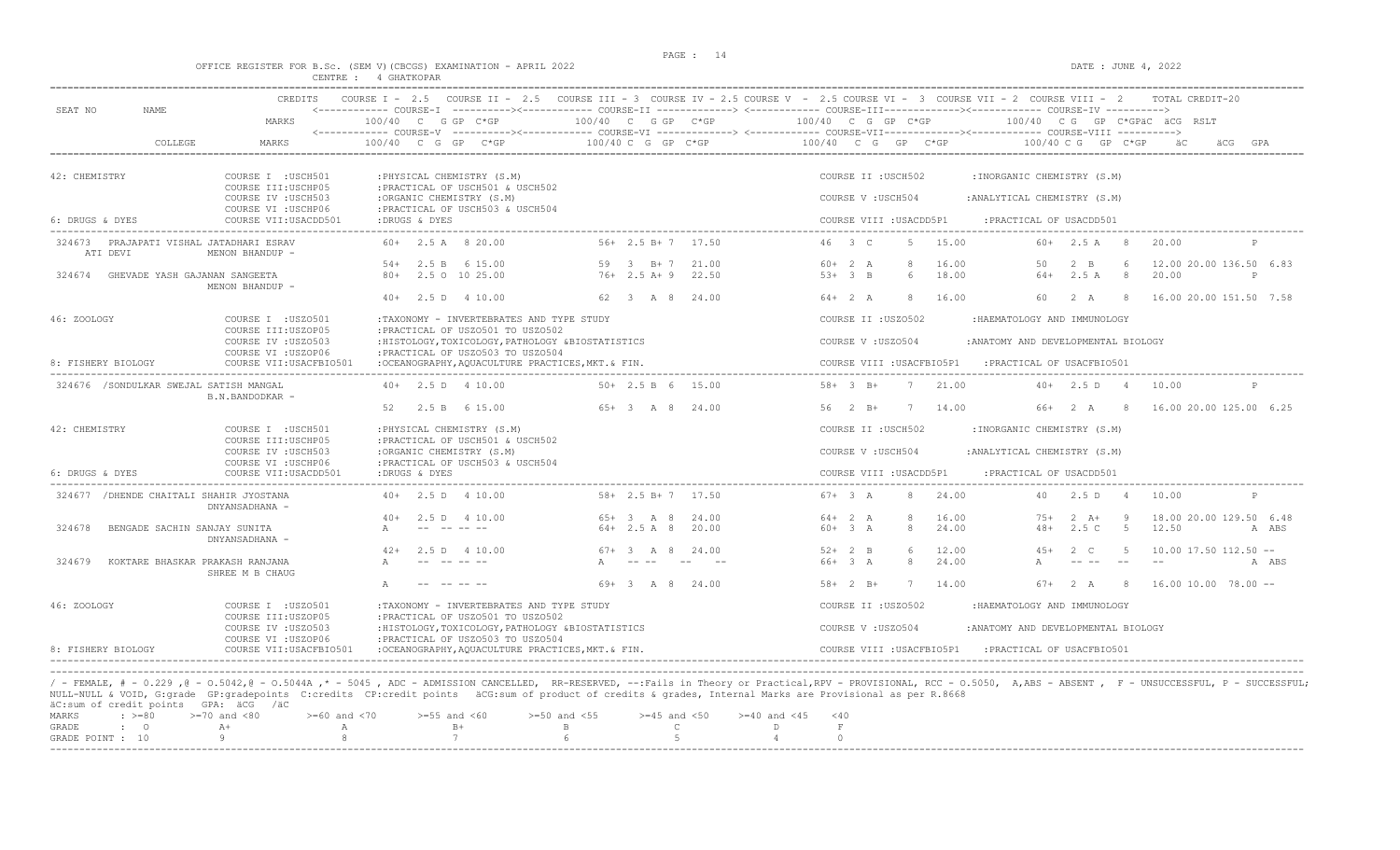#### OFFICE REGISTER FOR B.Sc. (SEM V)(CBCGS) EXAMINATION - APRIL 2022 DATE : JUNE 4, 2022 CENTRE : 7 BHIVANDI

|                                                                              | <b>CREDITS</b>                             |                                                                                         |                                                                                                                                                          | COURSE I - 2.5 COURSE II - 2.5 COURSE III - 3 COURSE IV - 2.5 COURSE V - 2.5 COURSE VI - 3 COURSE VII - 2 COURSE VIII - 2                                                       | TOTAL CREDIT-20                                                                                                                                                                                                     |
|------------------------------------------------------------------------------|--------------------------------------------|-----------------------------------------------------------------------------------------|----------------------------------------------------------------------------------------------------------------------------------------------------------|---------------------------------------------------------------------------------------------------------------------------------------------------------------------------------|---------------------------------------------------------------------------------------------------------------------------------------------------------------------------------------------------------------------|
| SEAT NO<br><b>NAME</b>                                                       | MARKS                                      | 100/40 C G GP C*GP                                                                      | 100/40 C G GP C*GP                                                                                                                                       | <------------ COURSE-I ----------><----------- COURSE-II -------------> <------------ COURSE-III-----------><---------><---------- COURSE-IV ---------->><br>100/40 C G GP C*GP | 100/40 CG GP C*GPÄC ÄCG RSLT                                                                                                                                                                                        |
| COLLEGE                                                                      | MARKS                                      | $100/40$ C G GP C*GP                                                                    | $100/40 C G$ PC*GP                                                                                                                                       | <------------ COURSE-V -----------><----------- COURSE-VI --------------> <------------ COURSE-VII---------------- COURSE-VIII ----------><br>100/40 C G GP C*GP                | 100/40 C G GP C*GP                                                                                                                                                                                                  |
| 46: ZOOLOGY                                                                  | COURSE I : USZ0501<br>COURSE III: USZOP05  | :TAXONOMY - INVERTEBRATES AND TYPE STUDY<br>: PRACTICAL OF USZ0501 TO USZ0502           |                                                                                                                                                          | COURSE II : USZ0502                                                                                                                                                             | : HAEMATOLOGY AND IMMUNOLOGY                                                                                                                                                                                        |
|                                                                              | COURSE IV : USZ0503<br>COURSE VI : USZOP06 | : HISTOLOGY, TOXICOLOGY, PATHOLOGY & BIOSTATISTICS<br>: PRACTICAL OF USZ0503 TO USZ0504 |                                                                                                                                                          | COURSE V : USZ0504                                                                                                                                                              | : ANATOMY AND DEVELOPMENTAL BIOLOGY                                                                                                                                                                                 |
| 8: FISHERY BIOLOGY                                                           | COURSE VII: USACFBIO501                    | : OCEANOGRAPHY, AQUACULTURE PRACTICES, MKT. & FIN.                                      |                                                                                                                                                          | COURSE VIII : USACFBIO5P1                                                                                                                                                       | : PRACTICAL OF USACFBIO501                                                                                                                                                                                          |
| 324680 SHAIKH MOHAMMAD TABISH MOHAMMAD<br>NAUSHAD ANJUM BANO B.N.N. (BHIWAND |                                            | 54E 2.5 B 6 15.00                                                                       | 76E 2.5 A+ 9 22.50                                                                                                                                       | 44E 3 D<br>12.00<br>$\overline{4}$                                                                                                                                              | $72E$ $2.5A+$ 9<br>22.50                                                                                                                                                                                            |
|                                                                              |                                            | 82E 2.5 O 10 25.00                                                                      | $30F$ -- ---- --                                                                                                                                         | 80E 2 0<br>10<br>20.00                                                                                                                                                          | 65E 2 A 8<br>$16.00$ 17.00 133.00 --                                                                                                                                                                                |
| 42: CHEMISTRY                                                                | COURSE I : USCH501<br>COURSE III: USCHP05  | : PHYSICAL CHEMISTRY (S.M)<br>: PRACTICAL OF USCH501 & USCH502                          |                                                                                                                                                          | COURSE II : USCH502                                                                                                                                                             | : INORGANIC CHEMISTRY (S.M)                                                                                                                                                                                         |
|                                                                              | COURSE IV : USCH503<br>COURSE VI : USCHP06 | :ORGANIC CHEMISTRY (S.M)<br>: PRACTICAL OF USCH503 & USCH504                            |                                                                                                                                                          | COURSE V: USCH504                                                                                                                                                               | : ANALYTICAL CHEMISTRY (S.M)                                                                                                                                                                                        |
| 6: DRUGS & DYES                                                              | COURSE VII: USACDD501                      | :DRUGS & DYES                                                                           |                                                                                                                                                          | COURSE VIII : USACDD5P1                                                                                                                                                         | : PRACTICAL OF USACDD501                                                                                                                                                                                            |
| 324681<br>MORE RAHUL DNYANESHWAR ROHINI                                      | AMBEDKAR- MAHAD                            | 88+ 2.5 0 10 25.00                                                                      | $82+2.5010$ 25.00                                                                                                                                        | $72+3+$<br>27.00<br>-9                                                                                                                                                          | $74+2.5$ A+ 9<br>22.50<br>P                                                                                                                                                                                         |
|                                                                              |                                            | $56+$ 2.5 B+ 7 17.50                                                                    | $78 + 3 + 9$ 27.00                                                                                                                                       | 80 2 0<br>10<br>20.00                                                                                                                                                           | - 9<br>18.00 20.00 182.00 9.10<br>78+<br>2 A+                                                                                                                                                                       |
| 324682<br>MAYEKAR ADARSH VINAY VAIBHAVI                                      | R. P. GOGATE -                             | 56+ 2.5 B+ 7 17.50                                                                      | $70+2.5 A+9$ 22.50                                                                                                                                       | $42+3$ D<br>$\overline{4}$<br>12.00                                                                                                                                             | 68+<br>$2.5 A$ 8<br>20.00<br>P                                                                                                                                                                                      |
|                                                                              |                                            | 2.5 A 8 20.00<br>60.                                                                    | $54 + 3$ B 6 18.00                                                                                                                                       | $68 + 2 A$<br>8<br>16.00                                                                                                                                                        | $42+$ 2 D 4<br>8.00 20.00 134.00 6.70                                                                                                                                                                               |
| 40: MATHEMATICS                                                              | COURSE I : USMT501<br>COURSE III: USMTP05  | : MULTIVARIABLE CALCULUS II<br>: PRACTICAL OF USMT501 & USMT502                         |                                                                                                                                                          | COURSE II : USMT502                                                                                                                                                             | :LINEAR ALGEBRA                                                                                                                                                                                                     |
|                                                                              | COURSE IV : USMT503                        | :TOPOLOGY OF METRIC SPACES                                                              |                                                                                                                                                          | COURSE V : USMT5C4<br>:GRAPH THEORY                                                                                                                                             |                                                                                                                                                                                                                     |
| 3: COMPUTER PRG & SYS. ANAL. COURSE VII:USACCA501                            | COURSE VI : USMTP06                        | : PRACTICAL OF USMT503 & USMT504<br>:COMPUTER PROGRAMMING AND SYSTEM ANALYSIS - I       |                                                                                                                                                          | COURSE VIII : USACCA5P1                                                                                                                                                         | : PRACTICAL OF USACCS501                                                                                                                                                                                            |
| 324683 /MUKRI AOSA SAJID ZEENAT                                              | R. P. GOGATE -                             | 82 2.5 0 10 25.00                                                                       | 68+ 2.5 A 8 20.00                                                                                                                                        | $78 + 3 A +$<br>27.00<br>-9                                                                                                                                                     | $58 + 2.5 B + 7$<br>17.50                                                                                                                                                                                           |
|                                                                              |                                            | $54+$ 2.5 B 6 15.00                                                                     | $58 + 3$ B + 7<br>21.00                                                                                                                                  | $88 + 20$<br>20.00<br>10                                                                                                                                                        | 8.00 20.00 153.50 7.68<br>$40+$<br>2 D<br>$\overline{4}$                                                                                                                                                            |
| 324684<br>BHATKAR SAURABH SURAJ SADHVI                                       | R. P. GOGATE -                             | 2.5 D 4 10.00<br>$40+$                                                                  | $93+2.5010$<br>25.00                                                                                                                                     | 12.00<br>40 3 D<br>$\overline{4}$                                                                                                                                               | $2.5 A+ 9$<br>22.50<br>$78+$<br>P                                                                                                                                                                                   |
|                                                                              |                                            | $40+$ 2.5 D 4 10.00                                                                     | 40 3 D 4 12.00                                                                                                                                           | $90+20$<br>10<br>20.00                                                                                                                                                          | 40<br>$2 - D$<br>$\overline{4}$<br>8.00 20.00 119.50 5.98                                                                                                                                                           |
| 46: ZOOLOGY                                                                  | COURSE I : USZ0501<br>COURSE III: USZOP05  | :TAXONOMY - INVERTEBRATES AND TYPE STUDY<br>: PRACTICAL OF USZ0501 TO USZ0502           |                                                                                                                                                          | COURSE II : USZ0502                                                                                                                                                             | :HAEMATOLOGY AND IMMUNOLOGY                                                                                                                                                                                         |
|                                                                              | COURSE IV : USZ0503<br>COURSE VI : USZOP06 | : HISTOLOGY, TOXICOLOGY, PATHOLOGY & BIOSTATISTICS<br>: PRACTICAL OF USZ0503 TO USZ0504 |                                                                                                                                                          | COURSE V: USZ0504                                                                                                                                                               | : ANATOMY AND DEVELOPMENTAL BIOLOGY                                                                                                                                                                                 |
| 8: FISHERY BIOLOGY                                                           | COURSE VII: USACFBIO501                    | :OCEANOGRAPHY, AOUACULTURE PRACTICES, MKT. & FIN.                                       |                                                                                                                                                          | COURSE VIII : USACFBIO5P1                                                                                                                                                       | : PRACTICAL OF USACFBIO501                                                                                                                                                                                          |
|                                                                              |                                            |                                                                                         |                                                                                                                                                          |                                                                                                                                                                                 |                                                                                                                                                                                                                     |
| äC:sum of credit points GPA: äCG /äC                                         |                                            |                                                                                         | NULL-NULL & VOID, G:grade GP:gradepoints C:credits CP:credit points äCG:sum of product of credits & grades, Internal Marks are Provisional as per R.8668 |                                                                                                                                                                                 | / - FEMALE, # - 0.229, @ - 0.5042, @ - 0.5044A,* - 5045, ADC - ADMISSION CANCELLED, RR-RESERVED, --:Fails in Theory or Practical,RPV - PROVISIONAL, RCC - 0.5050, A,ABS - ABSENT, F - UNSUCCESSFUL, P - SUCCESSFUL; |
| $: \ \ \>=80$<br>MARKS                                                       | $>=70$ and $<80$<br>$>=60$ and $<70$       | $>=55$ and $<60$                                                                        | $>=50$ and $<55$<br>$>=45$ and $<50$<br>$>= 40$ and $< 45$                                                                                               | $<$ 40                                                                                                                                                                          |                                                                                                                                                                                                                     |
| GRADE<br>$\mathbf{C}$<br>GRADE POINT : 10                                    | $A+$<br>$\mathbb{A}$<br>Q                  | $B+$<br>$7\overline{ }$                                                                 | $\mathsf{C}$<br>$\mathbf{B}$<br>D<br>$\overline{5}$                                                                                                      | $\,$ F<br>$\Omega$                                                                                                                                                              |                                                                                                                                                                                                                     |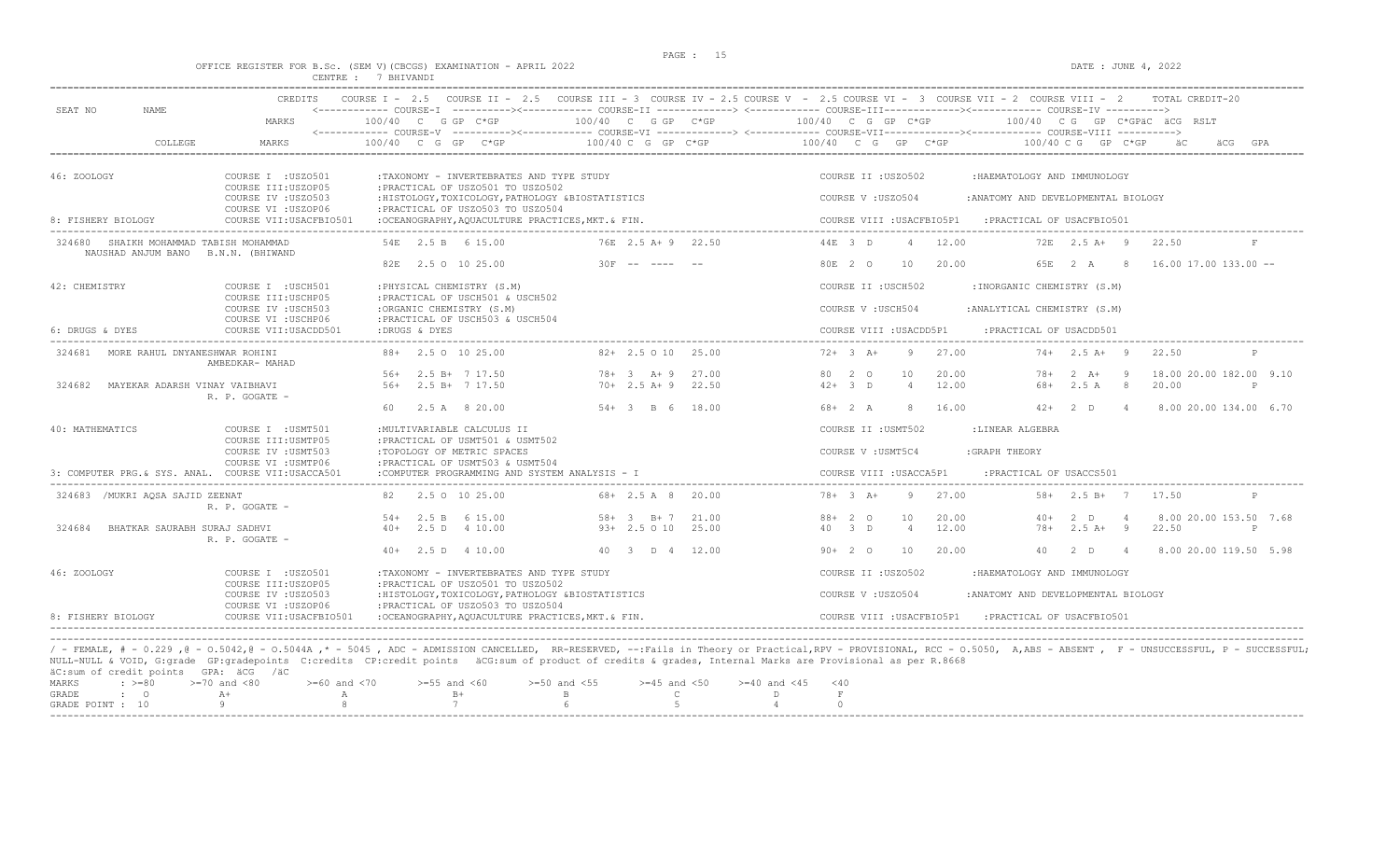DATE : JUNE  $4, 2022$ 

|  |  |  |                       | OFFICE REGISTER FOR B.Sc. (SEM V) (CBCGS) EXAMINATION - APRIL 2022 |  |  |
|--|--|--|-----------------------|--------------------------------------------------------------------|--|--|
|  |  |  | CENTRE : 13 RATNAGIRI |                                                                    |  |  |

|                                           | CREDITS                                      |                                                                                       |                     | COURSE I - 2.5 COURSE II - 2.5 COURSE III - 3 COURSE IV - 2.5 COURSE V - 2.5 COURSE VI - 3 COURSE VII - 2 COURSE VIII - 2<br>TOTAL CREDIT-20                                                           |
|-------------------------------------------|----------------------------------------------|---------------------------------------------------------------------------------------|---------------------|--------------------------------------------------------------------------------------------------------------------------------------------------------------------------------------------------------|
| SEAT NO<br>NAME.                          | MARKS                                        | 100/40 C G GP C*GP                                                                    | 100/40 C G GP C*GP  | <------------ COURSE-I ----------><----------- COURSE-II -------------> <------------ COURSE-III-----------><------------ COURSE-IV ---------->><br>100/40 C G GP C*GP<br>100/40 CG GP C*GPäC äCG RSLT |
| COLLEGE                                   | MARKS                                        | $100/40$ C G GP C*GP                                                                  | 100/40 C G GP C*GP  | <------------ COURSE-V ----------><----------- COURSE-VI -------------> <------------ COURSE-VIII-------------- COURSE-VIII ----------><br>100/40 C G GP C*GP<br>$100/40$ C G GP C*GP<br>äС            |
| 46: ZOOLOGY                               | COURSE T : USZO501<br>COURSE III:USZOP05     | : TAXONOMY - INVERTEBRATES AND TYPE STUDY<br>: PRACTICAL OF USZ0501 TO USZ0502        |                     | COURSE IT : USZO502<br>:HAEMATOLOGY AND IMMUNOLOGY                                                                                                                                                     |
|                                           | COURSE IV : USZ0503<br>COURSE VI : USZOP06   | :HISTOLOGY, TOXICOLOGY, PATHOLOGY &BIOSTATISTICS<br>: PRACTICAL OF USZ0503 TO USZ0504 |                     | COURSE V: USZ0504<br>: ANATOMY AND DEVELOPMENTAL BIOLOGY                                                                                                                                               |
| 8: FISHERY BIOLOGY                        | COURSE VII:USACFBIO501                       | :OCEANOGRAPHY, AOUACULTURE PRACTICES, MKT. & FIN.                                     |                     | COURSE VIII : USACFBIO5P1<br>PRACTICAL OF USACFBIO501:                                                                                                                                                 |
| 324685 / CHAVAN SAMIDHA SANDESH SONIYA    | R. P. GOGATE -                               | $90+$ 2.5 0 10 25.00                                                                  | 66+ 2.5 A 8 20.00   | 60 3 A<br>24.00<br>86+ 2.5 0 10<br>8<br>25.00                                                                                                                                                          |
|                                           |                                              | $92+$ 2.5 0 10 25.00                                                                  | 56 3 B+7 21.00      | $74+2 A+$<br>9 18.00<br>$48 + 2 C$<br>10.00 20.00 168.00 8.40<br>5 <sub>5</sub>                                                                                                                        |
| 42: CHEMISTRY                             | COURSE I : USCH501<br>COURSE III:USCHP05     | : PHYSICAL CHEMISTRY (S.M)<br>: PRACTICAL OF USCH501 & USCH502                        |                     | COURSE II : USCH502<br>: INORGANIC CHEMISTRY (S.M)                                                                                                                                                     |
|                                           | COURSE IV : USCH503<br>COURSE VI : USCHP06   | :ORGANIC CHEMISTRY (S.M)<br>: PRACTICAL OF USCH503 & USCH504                          |                     | COURSE V : USCH504<br>: ANALYTICAL CHEMISTRY (S.M)                                                                                                                                                     |
| 6: DRUGS & DYES                           | COURSE VII: USACDD501                        | :DRUGS & DYES                                                                         |                     | COURSE VIII : USACDD5P1<br>: PRACTICAL OF USACDD501                                                                                                                                                    |
| 324686 /MALVANKAR DAMINI DIGAMBAR DIVYA   | KANKAVLI ASC CO                              | $40+$ 2.5 D 4 10.00                                                                   | $60+ 2.5 A 8 20.00$ | 66+ 3 A<br>46+ 2.5 C 5 12.50<br>24.00<br>$\mathcal{R}$<br>P                                                                                                                                            |
|                                           |                                              | $44+$ 2.5 D 4 10.00                                                                   | 53+ 3 B 6 18.00     | 64 2 A<br>16.00<br>74+ 2 A+ 9 18.00 20.00 128.50 6.43<br>-8                                                                                                                                            |
| 47: MICROBIOLOGY                          | COURSE I : USMB501<br>COURSE III: USMBP05    | : MICROBIAL GENETICS<br>:PRACTICAL OF USMB501 TO USMB502                              |                     | COURSE II : USMB502<br>:MEDICAL MICROBIOLOGY & IMMUNOLOGY-PART I                                                                                                                                       |
|                                           | COURSE IV : USMB503                          | :MICROBIAL BIOCHEMISTRY - PART - I                                                    |                     | COURSE V : USMB504<br>:BIOPROCESS TECHNOLOGY & ENVIRONMENTAL MICRO.                                                                                                                                    |
| 7: BIOTECHNOLOGY                          | COURSE VI : USMBP06<br>COURSE VII: USACBT501 | : PRACTICAL OF USMB503 TO USMB504<br>:CONCEPTS IN BIOTECHNOLOGY                       |                     | COURSE VIII : USACBT5P1<br>:PRACTICAL OF USACBT501                                                                                                                                                     |
| 324687 / MUKADAM SHABISTA SHABBIR SAYEEDA | DAPOLI SENIOR C                              | $70+$ 2.5 A+ 9 22.50                                                                  | $60+ 2.5 A 8 20.00$ | 42 3 D<br>4 12.00<br>54 2.5 B 6<br>15.00<br>P                                                                                                                                                          |
|                                           |                                              | $62+$ 2.5 A 8 20.00                                                                   | 43 3 D 4 12.00      | $74 + 2 A +$<br>9 18.00<br>50<br>$2 \quad B$<br>12.00 20.00 131.50 6.58<br>- 6 -                                                                                                                       |
| 45: BOTANY (REVISED)                      | COURSE I : USB0501                           | :PLANT DIVERSITY - III                                                                |                     | COURSE II : USB0502<br>:PLANT DIVERSITY - IV                                                                                                                                                           |
|                                           | COURSE III: USBOP5<br>COURSE IV : USB0503    | : PRACTICAL OF USB0501 TO USB0502<br>:FORM & FUNCTION - III                           |                     | COURSE V: USB0504<br>:CURRENT TRENDS IN PLANT SCIENCES-II                                                                                                                                              |
| 4: HORTICULTURE & GARDENING               | COURSE VI : USBOP6<br>COURSE VII: USACHO501  | : PRACTICAL OF USB0503 TO USB0504<br>: HORTICULTURE & GARDENING - I                   |                     | COURSE VIII : USACHO5P1<br>:PRACTICAL OF USACH0501                                                                                                                                                     |
| 324688 YELVE RUSHIKESH RAVINDRA REEMA     |                                              | 48 2.5 C 5 12.50                                                                      | 74 2.5 A + 9 22.50  | 78 3 0<br>30.00<br>74 2.5 A+ 9<br>10<br>22.50<br>$\mathbb{P}$                                                                                                                                          |
|                                           | DAPOLI SENIOR C                              | 2.5 0 10 25.00<br>84                                                                  | 70 3 A + 9 27.00    | 02<br>$72 \t2 \tA+$<br>9 18.00<br>$2 A+ 9$<br>18.00 20.00 175.50 8.78<br>70                                                                                                                            |
| 42: CHEMISTRY                             | COURSE I : USCH501                           | : PHYSICAL CHEMISTRY (S.M)                                                            |                     | COURSE II : USCH502<br>: INORGANIC CHEMISTRY (S.M)                                                                                                                                                     |
|                                           | COURSE III: USCHP05<br>COURSE IV : USCH503   | : PRACTICAL OF USCH501 & USCH502<br>:ORGANIC CHEMISTRY (S.M)                          |                     | COURSE V: USCH504<br>: ANALYTICAL CHEMISTRY (S.M)                                                                                                                                                      |
| 6: DRUGS & DYES                           | COURSE VI : USCHP06<br>COURSE VII:USACDD501  | :PRACTICAL OF USCH503 & USCH504<br>:DRUGS & DYES                                      |                     | COURSE VIII : USACDD5P1<br>: PRACTICAL OF USACDD501                                                                                                                                                    |
|                                           |                                              |                                                                                       |                     |                                                                                                                                                                                                        |

/ - FEMALE, # - 0.229 ,@ - 0.5042,@ - 0.5044A ,\* - 5045 , ADC - ADMISSION CANCELLED, RR-RESERVED, --:Fails in Theory or Practical,RPV - PROVISIONAL, RCC - 0.5050, A,ABS - ABSENT , F - UNSUCCESSFUL, P - SUCCESSFUL; NULL-NULL & VOID, G:grade GP:gradepoints C:credits CP:credit points äCG:sum of product of credits & grades, Internal Marks are Provisional as per R.8668<br>äC:sum of credit points GPA: äCG /äC

| ay,sull UI CIEUIL DUINCS - GIA, aug - /au |                                                                                                |  |  |  |  |  |
|-------------------------------------------|------------------------------------------------------------------------------------------------|--|--|--|--|--|
|                                           | MARKS : >=80 >=70 and <80 >=60 and <70 >=55 and <60 >=50 and <55 >=45 and <50 >=40 and <45 <40 |  |  |  |  |  |
|                                           | GRADE : 0 A+ A A B+ B C D                                                                      |  |  |  |  |  |
|                                           | GRADE POINT : $10$ 9 8 7 6 5 5 4 0                                                             |  |  |  |  |  |
|                                           |                                                                                                |  |  |  |  |  |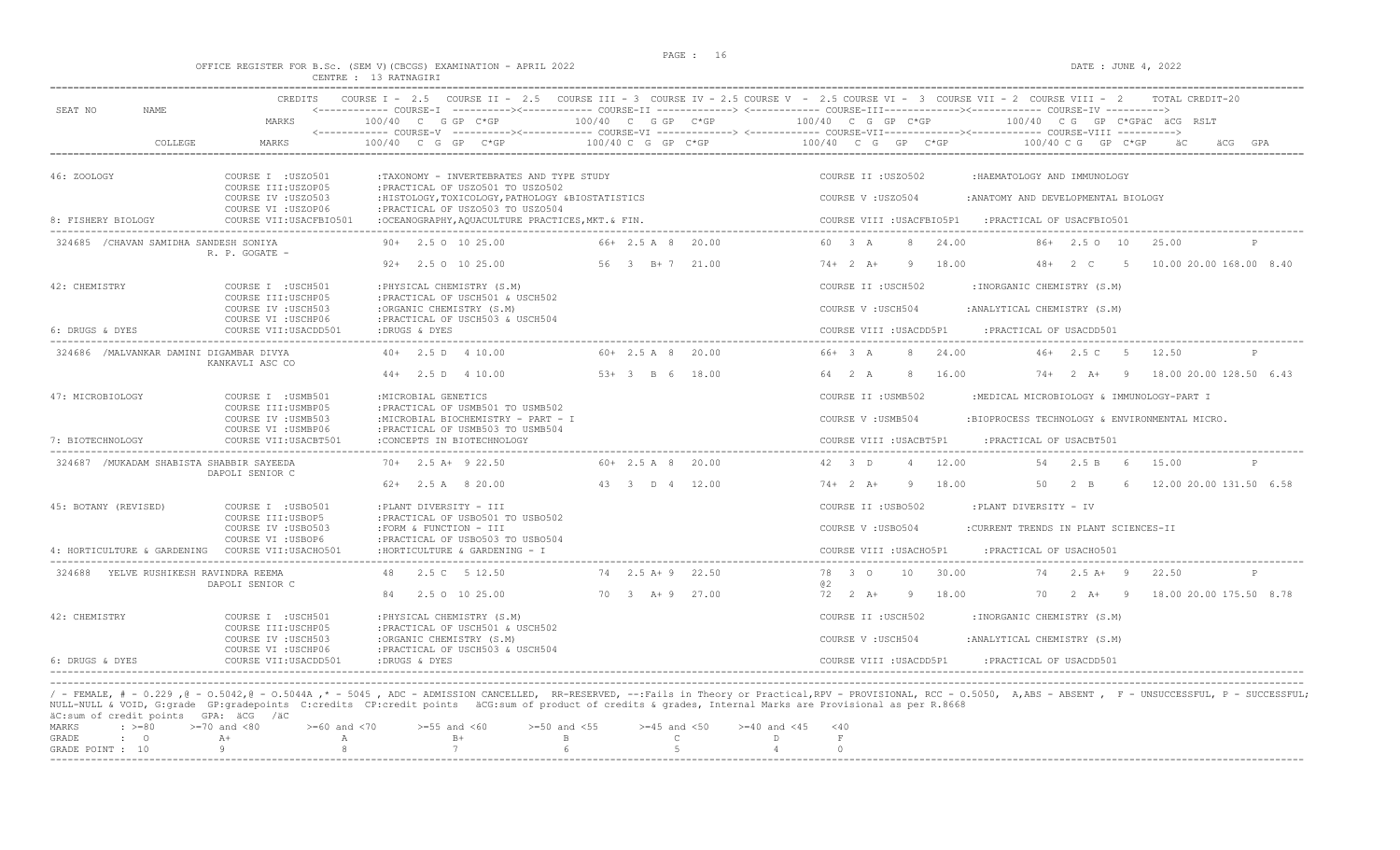$DATA: JUNE 4, 2022$ 

|  |  |                   |  | OFFICE REGISTER FOR B.SC. (SEM V)(CBCGS) EXAMINATION - APRIL 2022 |  |  |
|--|--|-------------------|--|-------------------------------------------------------------------|--|--|
|  |  | CENTRE : 22 VASAI |  |                                                                   |  |  |

|                 | CREDITS                                             | COURSE $T = 2.5$ | COURSE II $-2.5$                                               |                                                                                                                                                           |                                                                                                                                                                                                                                                                                                                                                                                              |                | COURSE III - 3 COURSE IV - 2.5 COURSE V - 2.5 COURSE VI - 3 COURSE VII - 2 COURSE VIII - 2 |                                                                                                                                                                                                                                                                                                                                                                                              |                |        |                              |                                                                                                                                                                                                                                                                                                                                                                                                          |       | TOTAL CREDIT-20              |                           |
|-----------------|-----------------------------------------------------|------------------|----------------------------------------------------------------|-----------------------------------------------------------------------------------------------------------------------------------------------------------|----------------------------------------------------------------------------------------------------------------------------------------------------------------------------------------------------------------------------------------------------------------------------------------------------------------------------------------------------------------------------------------------|----------------|--------------------------------------------------------------------------------------------|----------------------------------------------------------------------------------------------------------------------------------------------------------------------------------------------------------------------------------------------------------------------------------------------------------------------------------------------------------------------------------------------|----------------|--------|------------------------------|----------------------------------------------------------------------------------------------------------------------------------------------------------------------------------------------------------------------------------------------------------------------------------------------------------------------------------------------------------------------------------------------------------|-------|------------------------------|---------------------------|
| SEAT NO         | NAME<br>MARKS                                       |                  | 100/40 C G GP C*GP                                             | <------------ COURSE-I ----------><----------- COURSE-II -------------> <------------ COURSE-III-----------><---------><---------- COURSE-IV ---------->> | 100/40 C G GP C*GP                                                                                                                                                                                                                                                                                                                                                                           |                | 100/40 C G GP C*GP                                                                         |                                                                                                                                                                                                                                                                                                                                                                                              |                |        |                              |                                                                                                                                                                                                                                                                                                                                                                                                          |       | 100/40 CG GP C*GPÄC ÄCG RSLT |                           |
|                 | COLLEGE<br><b>MARKS</b>                             | 100/40           | C G GP<br>$C*GP$                                               | <------------ COURSE-V ----------><----------- COURSE-VI -------------> <------------ COURSE-VIII-------------- COURSE-VIII ---------->                   | 100/40 C G GP C*GP                                                                                                                                                                                                                                                                                                                                                                           |                | 100/40 C G                                                                                 |                                                                                                                                                                                                                                                                                                                                                                                              | GP             | $C*GP$ |                              | $100/40$ C G GP C*GP                                                                                                                                                                                                                                                                                                                                                                                     |       |                              | äCG<br>GPA                |
|                 |                                                     |                  |                                                                |                                                                                                                                                           |                                                                                                                                                                                                                                                                                                                                                                                              |                |                                                                                            |                                                                                                                                                                                                                                                                                                                                                                                              |                |        |                              |                                                                                                                                                                                                                                                                                                                                                                                                          |       |                              |                           |
| 42: CHEMISTRY   | COURSE I : USCH501<br>COURSE III: USCHP05           |                  | : PHYSICAL CHEMISTRY (S.M)<br>: PRACTICAL OF USCH501 & USCH502 |                                                                                                                                                           |                                                                                                                                                                                                                                                                                                                                                                                              |                |                                                                                            | COURSE II : USCH502                                                                                                                                                                                                                                                                                                                                                                          |                |        | : INORGANIC CHEMISTRY (S.M)  |                                                                                                                                                                                                                                                                                                                                                                                                          |       |                              |                           |
|                 | COURSE IV : USCH503<br>COURSE VI : USCHP06          |                  | :ORGANIC CHEMISTRY (S.M)<br>: PRACTICAL OF USCH503 & USCH504   |                                                                                                                                                           |                                                                                                                                                                                                                                                                                                                                                                                              |                |                                                                                            | COURSE V: USCH504                                                                                                                                                                                                                                                                                                                                                                            |                |        | : ANALYTICAL CHEMISTRY (S.M) |                                                                                                                                                                                                                                                                                                                                                                                                          |       |                              |                           |
| 6: DRUGS & DYES | COURSE VII: USACDD501                               |                  | :DRUGS & DYES                                                  |                                                                                                                                                           |                                                                                                                                                                                                                                                                                                                                                                                              |                |                                                                                            | COURSE VIII : USACDD5P1                                                                                                                                                                                                                                                                                                                                                                      |                |        | : PRACTICAL OF USACDD501     |                                                                                                                                                                                                                                                                                                                                                                                                          |       |                              |                           |
| 324689<br>VI    | YADAV AKSHAY VINOD KUMAR ANARADE<br>GNYANODAYA DEGR |                  |                                                                |                                                                                                                                                           |                                                                                                                                                                                                                                                                                                                                                                                              |                |                                                                                            |                                                                                                                                                                                                                                                                                                                                                                                              |                |        |                              |                                                                                                                                                                                                                                                                                                                                                                                                          |       |                              | A ABS                     |
|                 |                                                     |                  |                                                                |                                                                                                                                                           | $\frac{1}{2} \frac{1}{2} \frac{1}{2} \frac{1}{2} \frac{1}{2} \frac{1}{2} \frac{1}{2} \frac{1}{2} \frac{1}{2} \frac{1}{2} \frac{1}{2} \frac{1}{2} \frac{1}{2} \frac{1}{2} \frac{1}{2} \frac{1}{2} \frac{1}{2} \frac{1}{2} \frac{1}{2} \frac{1}{2} \frac{1}{2} \frac{1}{2} \frac{1}{2} \frac{1}{2} \frac{1}{2} \frac{1}{2} \frac{1}{2} \frac{1}{2} \frac{1}{2} \frac{1}{2} \frac{1}{2} \frac{$ | $ -$           |                                                                                            | $- - - -$                                                                                                                                                                                                                                                                                                                                                                                    | $ -$           |        | A                            | $\frac{1}{2} \frac{1}{2} \frac{1}{2} \frac{1}{2} \frac{1}{2} \frac{1}{2} \frac{1}{2} \frac{1}{2} \frac{1}{2} \frac{1}{2} \frac{1}{2} \frac{1}{2} \frac{1}{2} \frac{1}{2} \frac{1}{2} \frac{1}{2} \frac{1}{2} \frac{1}{2} \frac{1}{2} \frac{1}{2} \frac{1}{2} \frac{1}{2} \frac{1}{2} \frac{1}{2} \frac{1}{2} \frac{1}{2} \frac{1}{2} \frac{1}{2} \frac{1}{2} \frac{1}{2} \frac{1}{2} \frac{$             | $- -$ | 0.00<br>$- -$                | $0.00 -$                  |
| 324690<br>AN    | SINGH AMANKUMAR AVDESH KUMAR SUM<br>GNYANODAYA DEGR | $66+$            | 2.5 A 8 20.00                                                  | 40                                                                                                                                                        | 2.5 <sub>D</sub><br>$\overline{4}$                                                                                                                                                                                                                                                                                                                                                           | 10.00          | 57                                                                                         | $3 \overline{B} +$                                                                                                                                                                                                                                                                                                                                                                           | 7              | 21.00  | 40                           | 2.5D                                                                                                                                                                                                                                                                                                                                                                                                     |       | 10.00                        | P                         |
|                 |                                                     | 40               | 4 10.00<br>2.5 D                                               | 58                                                                                                                                                        | $B+7$                                                                                                                                                                                                                                                                                                                                                                                        | 21.00          | 40                                                                                         | 2 D                                                                                                                                                                                                                                                                                                                                                                                          | $\overline{A}$ | 8.00   | 50                           | $2 \quad B$                                                                                                                                                                                                                                                                                                                                                                                              | -6    | 12.00 20.00 112.00 5.60      |                           |
| 324691          | BHILAWEKAR ASHISH KISHOR KESHAR<br>GNYANODAYA DEGR  |                  |                                                                |                                                                                                                                                           |                                                                                                                                                                                                                                                                                                                                                                                              |                |                                                                                            | $---$                                                                                                                                                                                                                                                                                                                                                                                        | $ -$           |        |                              |                                                                                                                                                                                                                                                                                                                                                                                                          | $ -$  |                              | A ABS                     |
| 324692          | /KAMDI ATHARV DINDAYAL NILIMA                       |                  |                                                                |                                                                                                                                                           |                                                                                                                                                                                                                                                                                                                                                                                              |                |                                                                                            | $- - - - -$                                                                                                                                                                                                                                                                                                                                                                                  |                |        |                              |                                                                                                                                                                                                                                                                                                                                                                                                          |       | 0.00                         | $0.00 -$                  |
|                 | GNYANODAYA DEGR                                     |                  |                                                                |                                                                                                                                                           |                                                                                                                                                                                                                                                                                                                                                                                              |                |                                                                                            |                                                                                                                                                                                                                                                                                                                                                                                              |                |        |                              |                                                                                                                                                                                                                                                                                                                                                                                                          |       |                              | A ABS                     |
| 324693          |                                                     | $56+$            | $2.5 B+ 7 17.50$                                               | $58+$                                                                                                                                                     | $- - - - -$<br>$2.5 B+7$                                                                                                                                                                                                                                                                                                                                                                     | 17.50          | $.56+$                                                                                     | $- - - -$<br>$-3$ $-B+$                                                                                                                                                                                                                                                                                                                                                                      |                | 21.00  | $.56+$                       | $\frac{1}{2} \frac{1}{2} \frac{1}{2} \frac{1}{2} \frac{1}{2} \frac{1}{2} \frac{1}{2} \frac{1}{2} \frac{1}{2} \frac{1}{2} \frac{1}{2} \frac{1}{2} \frac{1}{2} \frac{1}{2} \frac{1}{2} \frac{1}{2} \frac{1}{2} \frac{1}{2} \frac{1}{2} \frac{1}{2} \frac{1}{2} \frac{1}{2} \frac{1}{2} \frac{1}{2} \frac{1}{2} \frac{1}{2} \frac{1}{2} \frac{1}{2} \frac{1}{2} \frac{1}{2} \frac{1}{2} \frac{$<br>$2.5 B+$ |       | 0.00<br>$- -$<br>17.50       | $0.00 -$<br>A ABS         |
|                 | THAKARE BHAVESH ANANTA ASHVINI<br>GNYANODAYA DEGR   |                  |                                                                |                                                                                                                                                           |                                                                                                                                                                                                                                                                                                                                                                                              |                |                                                                                            |                                                                                                                                                                                                                                                                                                                                                                                              |                |        |                              |                                                                                                                                                                                                                                                                                                                                                                                                          |       |                              |                           |
| 324694          | SWAMY GAURAV KUMAR NATHIRAM ANGO                    | $.57+$<br>58     | $2.5 B+ 7 17.50$<br>$2.5 B+ 7 17.50$                           | $59+$                                                                                                                                                     | $B+7$<br>-3-<br>$52+2.5 B 6$                                                                                                                                                                                                                                                                                                                                                                 | 21.00<br>15.00 | $60+$                                                                                      | 3 A                                                                                                                                                                                                                                                                                                                                                                                          | R              | 24.00  | A<br>$52+$                   | -- --<br>2.5 B                                                                                                                                                                                                                                                                                                                                                                                           |       | 15.00                        | $16.00$ $112.00$ $-$<br>P |
| URI DEVI        | GNYANODAYA DEGR                                     |                  |                                                                |                                                                                                                                                           |                                                                                                                                                                                                                                                                                                                                                                                              |                |                                                                                            |                                                                                                                                                                                                                                                                                                                                                                                              |                |        |                              |                                                                                                                                                                                                                                                                                                                                                                                                          |       |                              |                           |
| 324695          | ABHISHEK GHARAT PRADEEP SUMAN                       | $50+$            | 2.5 B<br>6 15.00                                               | $5.5+$                                                                                                                                                    | -3<br>B+ 7                                                                                                                                                                                                                                                                                                                                                                                   | 21.00          | $.51+$                                                                                     | 2 B<br>$- -$                                                                                                                                                                                                                                                                                                                                                                                 | -6             | 12.00  | 60+                          | 2 A<br>-- --                                                                                                                                                                                                                                                                                                                                                                                             | 8     | 16.00 20.00 135.50 6.78      | A ABS                     |
|                 | GNYANODAYA DEGR                                     |                  |                                                                |                                                                                                                                                           |                                                                                                                                                                                                                                                                                                                                                                                              |                |                                                                                            |                                                                                                                                                                                                                                                                                                                                                                                              |                |        |                              |                                                                                                                                                                                                                                                                                                                                                                                                          |       |                              |                           |
|                 | VINAY NISHAD RAMVRIKSH SHANTI DE                    |                  |                                                                |                                                                                                                                                           |                                                                                                                                                                                                                                                                                                                                                                                              |                |                                                                                            |                                                                                                                                                                                                                                                                                                                                                                                              |                |        |                              |                                                                                                                                                                                                                                                                                                                                                                                                          |       | 0.00                         | $0.00 -$                  |
| 324696<br>VI    | GNYANODAYA DEGR                                     |                  |                                                                |                                                                                                                                                           |                                                                                                                                                                                                                                                                                                                                                                                              |                |                                                                                            |                                                                                                                                                                                                                                                                                                                                                                                              |                |        |                              |                                                                                                                                                                                                                                                                                                                                                                                                          |       |                              | A ABS                     |
| 324697          |                                                     | $51+$            | 6 15.00<br>2.5 B                                               | $5.5+$                                                                                                                                                    | $- - - - -$<br>$2.5 B+7$                                                                                                                                                                                                                                                                                                                                                                     | 17.50          | $58+$                                                                                      | -3-<br>$B+$                                                                                                                                                                                                                                                                                                                                                                                  |                | 21.00  | $5.3+$                       | 2.5 B                                                                                                                                                                                                                                                                                                                                                                                                    |       | 0.00<br>15.00                | $0.00 -$<br>P             |
|                 | TIWARI NITIN VISHNUDEO JYOTI<br>GNYANODAYA DEGR     |                  |                                                                |                                                                                                                                                           |                                                                                                                                                                                                                                                                                                                                                                                              |                |                                                                                            |                                                                                                                                                                                                                                                                                                                                                                                              |                |        |                              |                                                                                                                                                                                                                                                                                                                                                                                                          |       |                              |                           |
|                 |                                                     | $5.5+$           | $2.5 B+$<br>7 17.50                                            | $54+$                                                                                                                                                     | $\overline{B}$<br>- 6<br>-3.                                                                                                                                                                                                                                                                                                                                                                 | 18.00          | 40.                                                                                        | $2$ D                                                                                                                                                                                                                                                                                                                                                                                        |                | 8.00   | 45                           | $2\degree$ C                                                                                                                                                                                                                                                                                                                                                                                             |       | 10.00 20.00 122.00 6.10      |                           |
| 324698          | /YADAV POOJA DAYASHANKAR SAVITRI<br>GNYANODAYA DEGR | 40               | 2.5 D 4 10.00                                                  | 48                                                                                                                                                        | 2.5 C 5                                                                                                                                                                                                                                                                                                                                                                                      | 12.50          |                                                                                            | $57+3$ B+                                                                                                                                                                                                                                                                                                                                                                                    | 7              | 21.00  | 52                           | 2.5 B                                                                                                                                                                                                                                                                                                                                                                                                    | 6     | 15.00                        | P                         |
|                 |                                                     | 50               | 2.5 B<br>6 15.00                                               |                                                                                                                                                           | $B+7$                                                                                                                                                                                                                                                                                                                                                                                        | 21.00          | $58+$                                                                                      | $B+$                                                                                                                                                                                                                                                                                                                                                                                         |                | 14.00  |                              | 2 A                                                                                                                                                                                                                                                                                                                                                                                                      |       | 16.00 20.00 124.50 6.23      |                           |
| 324699          | DUBEY PRAABHAT SUBEDAR SHEELA<br>GNYANODAYA DEGR    |                  |                                                                |                                                                                                                                                           |                                                                                                                                                                                                                                                                                                                                                                                              |                |                                                                                            |                                                                                                                                                                                                                                                                                                                                                                                              |                |        |                              |                                                                                                                                                                                                                                                                                                                                                                                                          |       |                              | A ABS                     |
|                 |                                                     |                  |                                                                |                                                                                                                                                           |                                                                                                                                                                                                                                                                                                                                                                                              |                |                                                                                            | $\frac{1}{2} \frac{1}{2} \frac{1}{2} \frac{1}{2} \frac{1}{2} \frac{1}{2} \frac{1}{2} \frac{1}{2} \frac{1}{2} \frac{1}{2} \frac{1}{2} \frac{1}{2} \frac{1}{2} \frac{1}{2} \frac{1}{2} \frac{1}{2} \frac{1}{2} \frac{1}{2} \frac{1}{2} \frac{1}{2} \frac{1}{2} \frac{1}{2} \frac{1}{2} \frac{1}{2} \frac{1}{2} \frac{1}{2} \frac{1}{2} \frac{1}{2} \frac{1}{2} \frac{1}{2} \frac{1}{2} \frac{$ |                |        |                              |                                                                                                                                                                                                                                                                                                                                                                                                          |       | 0.00                         | $0.00 -$                  |

NULL-NULL & VOID, G:grade GP:gradepoints C:credits CP:credit points äCG:sum of product of credits & grades, Internal Marks are Provisional as per R.8668 äC:sum of credit points GPA: äCG /äC MARKS : >=80 >=70 and <80 >=60 and <70 >=55 and <60 >=50 and <55 >=45 and <50 >=40 and <45 <40 GRADE : O  $A+$  A  $B+$  B C D F  $A$  0 GRADE POINT : 10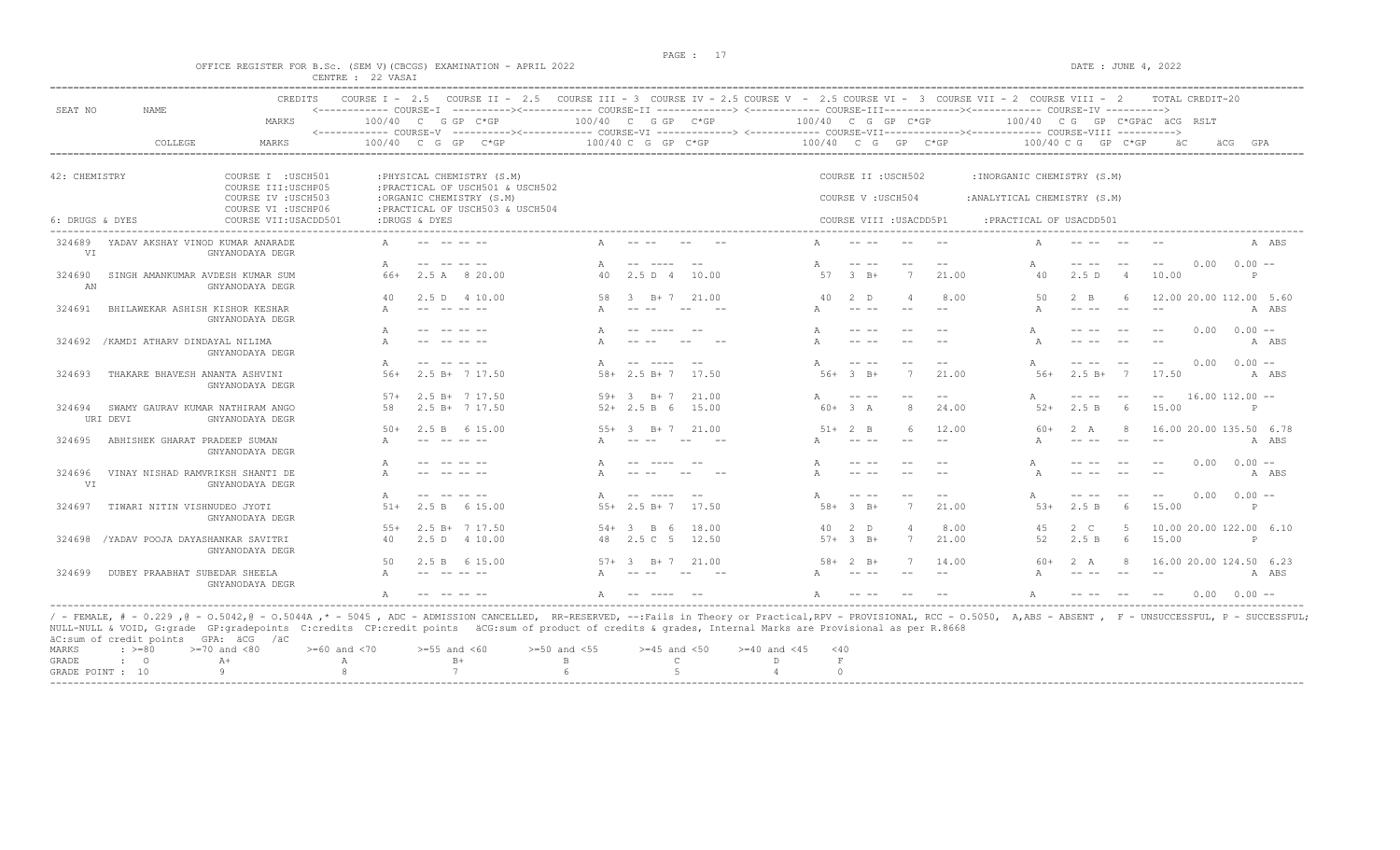$DATA: JUNE 4, 2022$ 

|  |  |                   |  | OFFICE REGISTER FOR B.SC. (SEM V)(CBCGS) EXAMINATION - APRIL 2022 |  |  |
|--|--|-------------------|--|-------------------------------------------------------------------|--|--|
|  |  | CENTRE : 22 VASAI |  |                                                                   |  |  |

|                     |                                  | <b>CREDITS</b>                             |                      |                  | COURSE I - 2.5 COURSE II - 2.5 COURSE III - 3 COURSE IV - 2.5 COURSE V - 2.5 COURSE VI - 3 COURSE VII - 2 COURSE VIII - 2<br><------------ COURSE-I ----------><----------- COURSE-II --------------> <------------ COURSE-III------------><------------ COURSE-IV ---------->                                                                                                               |                      |                                 |              |                      |                                                                                                                                                                                                                                                                                                                                                                                              |                         |       |                                                 |                      |                 | TOTAL CREDIT-20         |      |                         |
|---------------------|----------------------------------|--------------------------------------------|----------------------|------------------|----------------------------------------------------------------------------------------------------------------------------------------------------------------------------------------------------------------------------------------------------------------------------------------------------------------------------------------------------------------------------------------------|----------------------|---------------------------------|--------------|----------------------|----------------------------------------------------------------------------------------------------------------------------------------------------------------------------------------------------------------------------------------------------------------------------------------------------------------------------------------------------------------------------------------------|-------------------------|-------|-------------------------------------------------|----------------------|-----------------|-------------------------|------|-------------------------|
| SEAT NO             | <b>NAME</b>                      | MARKS                                      | $100/40$ C G GP C*GP |                  | <------------ COURSE-V -----------><----------- COURSE-VI --------------> <------------ COURSE-VIII------------- COURSE-VIII ---------->                                                                                                                                                                                                                                                     | $100/40$ C G GP C*GP |                                 |              | $100/40$ C G GP C*GP |                                                                                                                                                                                                                                                                                                                                                                                              |                         |       | 100/40 CG GP C*GPÄC ÄCG RSLT                    |                      |                 |                         |      |                         |
|                     | COLLEGE                          | MARKS                                      | 100/40 C G GP        |                  | $C*GP$                                                                                                                                                                                                                                                                                                                                                                                       |                      | 100/40 C G GP C*GP              |              | 100/40 C G           |                                                                                                                                                                                                                                                                                                                                                                                              | GP C*GP                 |       |                                                 | $100/40$ C G GP C*GP |                 |                         | äCG  | GPA                     |
|                     |                                  |                                            |                      |                  |                                                                                                                                                                                                                                                                                                                                                                                              |                      |                                 |              |                      |                                                                                                                                                                                                                                                                                                                                                                                              |                         |       |                                                 |                      |                 |                         |      |                         |
| 42: CHEMISTRY       |                                  | COURSE I : USCH501<br>COURSE III: USCHP05  |                      |                  | : PHYSICAL CHEMISTRY (S.M)<br>: PRACTICAL OF USCH501 & USCH502                                                                                                                                                                                                                                                                                                                               |                      |                                 |              |                      |                                                                                                                                                                                                                                                                                                                                                                                              | COURSE II : USCH502     |       | : INORGANIC CHEMISTRY (S.M)                     |                      |                 |                         |      |                         |
|                     |                                  | COURSE IV : USCH503<br>COURSE VI : USCHP06 |                      |                  | :ORGANIC CHEMISTRY (S.M)<br>:PRACTICAL OF USCH503 & USCH504                                                                                                                                                                                                                                                                                                                                  |                      |                                 |              |                      | COURSE V: USCH504                                                                                                                                                                                                                                                                                                                                                                            |                         |       | : ANALYTICAL CHEMISTRY (S.M)                    |                      |                 |                         |      |                         |
| 6: DRUGS & DYES     |                                  | COURSE VII: USACDD501                      |                      | :DRUGS & DYES    |                                                                                                                                                                                                                                                                                                                                                                                              |                      |                                 |              |                      |                                                                                                                                                                                                                                                                                                                                                                                              | COURSE VIII : USACDD5P1 |       | : PRACTICAL OF USACDD501<br>------------------- |                      |                 |                         |      |                         |
| 324700<br>MARI      | YADAV RAJU HRIDAYANARAYAN SHIVKU | GNYANODAYA DEGR                            |                      |                  |                                                                                                                                                                                                                                                                                                                                                                                              |                      |                                 |              |                      |                                                                                                                                                                                                                                                                                                                                                                                              |                         |       |                                                 |                      |                 |                         |      | A ABS                   |
|                     |                                  |                                            |                      |                  |                                                                                                                                                                                                                                                                                                                                                                                              |                      | -- ----                         | $- -$        |                      | $\frac{1}{2} \frac{1}{2} \frac{1}{2} \frac{1}{2} \frac{1}{2} \frac{1}{2} \frac{1}{2} \frac{1}{2} \frac{1}{2} \frac{1}{2} \frac{1}{2} \frac{1}{2} \frac{1}{2} \frac{1}{2} \frac{1}{2} \frac{1}{2} \frac{1}{2} \frac{1}{2} \frac{1}{2} \frac{1}{2} \frac{1}{2} \frac{1}{2} \frac{1}{2} \frac{1}{2} \frac{1}{2} \frac{1}{2} \frac{1}{2} \frac{1}{2} \frac{1}{2} \frac{1}{2} \frac{1}{2} \frac{$ |                         |       |                                                 | -- --                | $- -$           | $- -$                   | 0.00 | $0.00 -$                |
| 324701              | MISHRA SACHIN VINOD KUMAR ANJANA | GNYANODAYA DEGR                            | $54+$                | 2.5 B            | 6 15.00                                                                                                                                                                                                                                                                                                                                                                                      |                      | $51+ 2.5 B 6$                   | 15.00        |                      | $56+3$ B+                                                                                                                                                                                                                                                                                                                                                                                    | 7                       | 21.00 | $50+$                                           | 2.5 B                | 6               | 15.00                   |      | P                       |
|                     |                                  |                                            | 58                   |                  | $2.5 B+ 7 17.50$                                                                                                                                                                                                                                                                                                                                                                             |                      | $60 + 3$ A 8                    | 24.00        |                      | $51+2$ B                                                                                                                                                                                                                                                                                                                                                                                     | 6                       | 12.00 | $5.3+$                                          | $2 \quad B$          | 6               |                         |      | 12.00 20.00 131.50 6.58 |
| 324702              | RAUTELA SAJAN BHAGAWAT HANSI     | GNYANODAYA DEGR                            | $5.3+$               |                  | 2.5 B 6 15.00                                                                                                                                                                                                                                                                                                                                                                                |                      | 40E 2.5 D 4                     | 10.00        |                      | $56+3$ B+                                                                                                                                                                                                                                                                                                                                                                                    | 7                       | 21.00 | 40E                                             | 2.5D                 | $\overline{4}$  | 10.00                   |      | $_{\rm F}$              |
|                     |                                  |                                            | Α                    | $- -$            | $\frac{1}{2} \frac{1}{2} \frac{1}{2} \frac{1}{2} \frac{1}{2} \frac{1}{2} \frac{1}{2} \frac{1}{2} \frac{1}{2} \frac{1}{2} \frac{1}{2} \frac{1}{2} \frac{1}{2} \frac{1}{2} \frac{1}{2} \frac{1}{2} \frac{1}{2} \frac{1}{2} \frac{1}{2} \frac{1}{2} \frac{1}{2} \frac{1}{2} \frac{1}{2} \frac{1}{2} \frac{1}{2} \frac{1}{2} \frac{1}{2} \frac{1}{2} \frac{1}{2} \frac{1}{2} \frac{1}{2} \frac{$ | $52+$                | $\mathcal{R}$<br>R 6            | 18.00        |                      | 40E 2 D                                                                                                                                                                                                                                                                                                                                                                                      |                         | 8.00  | 42E                                             | 2 D                  |                 |                         |      | $8.00$ 17.50 90.00 $-$  |
| 324703              | /YADAV SANDHYA AMARJIT POONAM    | GNYANODAYA DEGR                            | 47E                  | 2.5 C            | 5 12.50                                                                                                                                                                                                                                                                                                                                                                                      |                      |                                 |              |                      | 49E 3 C                                                                                                                                                                                                                                                                                                                                                                                      | -5                      | 15.00 | 50E                                             | 2.5 B                | - 6             | 15.00                   |      | $_{\rm F}$              |
|                     |                                  |                                            | 48E                  | 2.5 C            | 5 12.50                                                                                                                                                                                                                                                                                                                                                                                      | 48F.                 | $\mathcal{R}$<br>$\overline{c}$ | - 5<br>15.00 |                      | 50E 2 B                                                                                                                                                                                                                                                                                                                                                                                      | $6\overline{6}$         | 12.00 | 46E                                             | 2 C                  | -5              | $10.00$ 17.50 92.00 $-$ |      |                         |
| 324704              | ROY SANDIP SANAT DIPA            | GNYANODAYA DEGR                            | 40                   |                  | 2.5 D 4 10.00                                                                                                                                                                                                                                                                                                                                                                                | 52                   | 2.5 B 6                         | 15.00        | 52                   | $\beta$ B                                                                                                                                                                                                                                                                                                                                                                                    | 6                       | 18.00 | 42                                              | 2.5D                 | $\overline{4}$  | 10.00                   |      | P                       |
|                     |                                  |                                            | 59                   |                  | $2.5$ B+ $7$ 17.50                                                                                                                                                                                                                                                                                                                                                                           |                      | B+ 7                            | 21.00        | 40                   | $2$ D                                                                                                                                                                                                                                                                                                                                                                                        |                         | 8.00  |                                                 | $2 \quad C$          |                 |                         |      | 10.00 20.00 109.50 5.48 |
| 324705              | JADHAV SUMEDH KISHOR KANCHAN     | GNYANODAYA DEGR                            |                      |                  |                                                                                                                                                                                                                                                                                                                                                                                              |                      |                                 |              |                      | $- - - - -$                                                                                                                                                                                                                                                                                                                                                                                  | $-$                     |       |                                                 | $- - - - -$          |                 |                         |      | A ABS                   |
|                     |                                  |                                            | A                    |                  |                                                                                                                                                                                                                                                                                                                                                                                              |                      |                                 |              |                      | $- - - - -$                                                                                                                                                                                                                                                                                                                                                                                  |                         |       |                                                 |                      |                 |                         | 0.00 | $0.00 -$                |
| 324706              | GUPTA SURAJ LAKHINDAR SUNITA     | GNYANODAYA DEGR                            | 50E                  | 2.5 B            | 6 15.00                                                                                                                                                                                                                                                                                                                                                                                      |                      | 55E 2.5 B+7                     | 17.50        |                      | $\frac{1}{2} \frac{1}{2} \frac{1}{2} \frac{1}{2} \frac{1}{2} \frac{1}{2} \frac{1}{2} \frac{1}{2} \frac{1}{2} \frac{1}{2} \frac{1}{2} \frac{1}{2} \frac{1}{2} \frac{1}{2} \frac{1}{2} \frac{1}{2} \frac{1}{2} \frac{1}{2} \frac{1}{2} \frac{1}{2} \frac{1}{2} \frac{1}{2} \frac{1}{2} \frac{1}{2} \frac{1}{2} \frac{1}{2} \frac{1}{2} \frac{1}{2} \frac{1}{2} \frac{1}{2} \frac{1}{2} \frac{$ | $ -$                    |       | 55E                                             | $2.5 B+$             | $\overline{7}$  | 17.50                   |      | F                       |
|                     |                                  |                                            | 56E                  |                  | $2.5 B+ 7 17.50$                                                                                                                                                                                                                                                                                                                                                                             | 50E                  | -3-<br>B.<br>- 6                | 18.00        |                      | 50E 2 B                                                                                                                                                                                                                                                                                                                                                                                      | $6\overline{6}$         | 12.00 | A                                               |                      |                 |                         |      | $15.00$ $97.50$ $-$     |
| 324707              | MHASKAR SURAJ SUNIL MEENA        | GNYANODAYA DEGR                            |                      |                  |                                                                                                                                                                                                                                                                                                                                                                                              |                      |                                 |              |                      | 50E 3 B                                                                                                                                                                                                                                                                                                                                                                                      | 6                       | 18.00 |                                                 |                      |                 |                         |      | F                       |
|                     |                                  |                                            | Α                    |                  | --------                                                                                                                                                                                                                                                                                                                                                                                     |                      | $\frac{1}{2}$                   |              |                      |                                                                                                                                                                                                                                                                                                                                                                                              | $ -$                    | $ -$  | A                                               |                      |                 | $- -$                   |      | $3.00$ 18.00 $-$        |
| 324708              | KHEDKAR UMESH KAILASH KANCHAN    | GNYANODAYA DEGR                            | 58                   |                  | $2.5 B+ 7 17.50$                                                                                                                                                                                                                                                                                                                                                                             | 45                   | 2.5C <sub>5</sub>               | 12.50        | 50                   | $\beta$ B                                                                                                                                                                                                                                                                                                                                                                                    | $6\overline{6}$         | 18.00 | 58                                              | $2.5 B+$             |                 | 17.50                   |      | P                       |
|                     |                                  |                                            | 45                   | 2.5 <sub>c</sub> | 5 12.50                                                                                                                                                                                                                                                                                                                                                                                      | 51                   | B.                              | 18.00<br>- 6 | 40                   | $2$ D                                                                                                                                                                                                                                                                                                                                                                                        | $\overline{4}$          | 8.00  | 50                                              | $2 \quad B$          | $6\overline{6}$ |                         |      | 12.00 20.00 116.00 5.80 |
| 324709              | /MAURYA VANDANA BAJRANGI PUSHPA  | GNYANODAYA DEGR                            |                      |                  | $\begin{array}{cccccccccccccc} - & - & - & - & - & - \end{array}$                                                                                                                                                                                                                                                                                                                            |                      | $- -$                           |              |                      | $\frac{1}{2} \frac{1}{2} \frac{1}{2} \frac{1}{2} \frac{1}{2} \frac{1}{2} \frac{1}{2} \frac{1}{2} \frac{1}{2} \frac{1}{2} \frac{1}{2} \frac{1}{2} \frac{1}{2} \frac{1}{2} \frac{1}{2} \frac{1}{2} \frac{1}{2} \frac{1}{2} \frac{1}{2} \frac{1}{2} \frac{1}{2} \frac{1}{2} \frac{1}{2} \frac{1}{2} \frac{1}{2} \frac{1}{2} \frac{1}{2} \frac{1}{2} \frac{1}{2} \frac{1}{2} \frac{1}{2} \frac{$ | $-$                     |       |                                                 | $\frac{1}{2}$        | $- -$           | $-$                     |      | A ABS                   |
|                     |                                  |                                            |                      |                  |                                                                                                                                                                                                                                                                                                                                                                                              |                      |                                 |              |                      |                                                                                                                                                                                                                                                                                                                                                                                              |                         |       | Α                                               |                      |                 |                         | 0.00 | $0.00 -$                |
| 324710<br>VATI DEVI | RAKESH KUMAR YADAV NAGENDRA RAMA | GNYANODAYA DEGR                            | A                    |                  |                                                                                                                                                                                                                                                                                                                                                                                              |                      |                                 |              |                      |                                                                                                                                                                                                                                                                                                                                                                                              |                         |       |                                                 |                      |                 |                         |      | A ABS                   |
|                     |                                  |                                            |                      |                  |                                                                                                                                                                                                                                                                                                                                                                                              |                      |                                 |              |                      | $- - - - -$                                                                                                                                                                                                                                                                                                                                                                                  |                         |       |                                                 |                      |                 |                         | 0.00 | $0.00 -$                |

NULL-NULL & VOID, G:grade GP:gradepoints C:credits CP:credit points äCG:sum of product of credits & grades, Internal Marks are Provisional as per R.8668 äC:sum of credit points GPA: äCG /äC MARKS : >=80 >=70 and <80 >=60 and <70 >=55 and <60 >=50 and <55 >=45 and <50 >=40 and <45 <40  $A + A$   $B + B$  C D F<br>  $9$   $8$   $7$  6 5 4 0 GRADE POINT : 10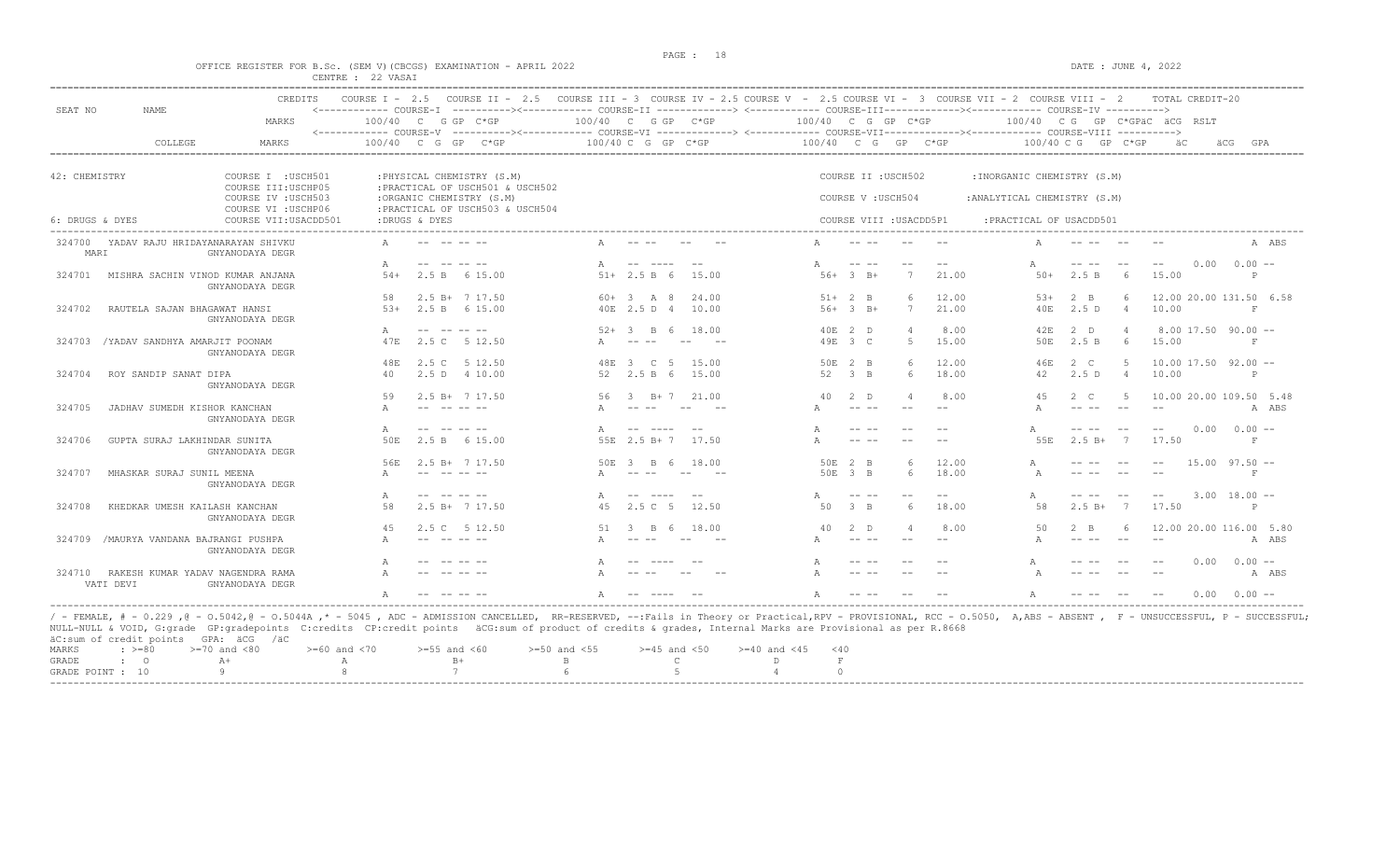$\overline{O}$   $\overline{O}$   $\overline{O}$   $\overline{O}$   $\overline{O}$   $\overline{O}$   $\overline{O}$   $\overline{O}$   $\overline{O}$   $\overline{O}$   $\overline{O}$   $\overline{O}$   $\overline{O}$   $\overline{O}$   $\overline{O}$   $\overline{O}$   $\overline{O}$   $\overline{O}$   $\overline{O}$   $\overline{O}$   $\overline{O}$   $\overline{O}$   $\overline{O}$   $\overline{O}$   $\overline{$ 

|  |  |                   |  | OFFICE REGISTER FOR B.Sc. (SEM V)(CBCGS) EXAMINATION - APRIL 2022 |  |  |
|--|--|-------------------|--|-------------------------------------------------------------------|--|--|
|  |  | CENTRE : 22 VASAI |  |                                                                   |  |  |

| SEAT NO<br>NAME.                                      | CREDITS                                            |                                                                                      |                                                 | COURSE I - 2.5 COURSE II - 2.5 COURSE III - 3 COURSE IV - 2.5 COURSE V - 2.5 COURSE VI - 3 COURSE VIII - 2 COURSE VIII - 2<br>TOTAL CREDIT-20<br><------------ COURSE-I ----------><------------ COURSE-II -------------> <------------ COURSE-III------------><----------- COURSE-IV ---------->                                                                                                                                                                                                                                                                                                                                                                                                                                                                                                                                                                                                              |
|-------------------------------------------------------|----------------------------------------------------|--------------------------------------------------------------------------------------|-------------------------------------------------|----------------------------------------------------------------------------------------------------------------------------------------------------------------------------------------------------------------------------------------------------------------------------------------------------------------------------------------------------------------------------------------------------------------------------------------------------------------------------------------------------------------------------------------------------------------------------------------------------------------------------------------------------------------------------------------------------------------------------------------------------------------------------------------------------------------------------------------------------------------------------------------------------------------|
|                                                       | MARKS                                              | $100/40$ C G GP C*GP                                                                 | $100/40$ C G GP $C*GP$                          | $100/40$ C G GP C*GP<br>$100/40$ CG GP C*GPäC äCG RSLT                                                                                                                                                                                                                                                                                                                                                                                                                                                                                                                                                                                                                                                                                                                                                                                                                                                         |
| COLLEGE                                               | MARKS                                              | 100/40 C G GP<br>$C*GP$                                                              | $100/40$ C G GP C*GP                            | 100/40 C G GP C*GP<br>$100/40$ C G GP C*GP<br>äС<br>GPA<br>äCG.                                                                                                                                                                                                                                                                                                                                                                                                                                                                                                                                                                                                                                                                                                                                                                                                                                                |
| 42: CHEMISTRY                                         | COURSE I : USCH501<br>COURSE III: USCHP05          | : PHYSICAL CHEMISTRY (S.M)<br>: PRACTICAL OF USCH501 & USCH502                       |                                                 | COURSE II : USCH502<br>: INORGANIC CHEMISTRY (S.M)                                                                                                                                                                                                                                                                                                                                                                                                                                                                                                                                                                                                                                                                                                                                                                                                                                                             |
|                                                       | COURSE IV : USCH503<br>COURSE VI : USCHP06         | :ORGANIC CHEMISTRY (S.M)<br>: PRACTICAL OF USCH503 & USCH504                         |                                                 | COURSE V: USCH504<br>: ANALYTICAL CHEMISTRY (S.M)                                                                                                                                                                                                                                                                                                                                                                                                                                                                                                                                                                                                                                                                                                                                                                                                                                                              |
| 6: DRUGS & DYES                                       | COURSE VII:USACDD501                               | :DRUGS & DYES                                                                        |                                                 | COURSE VIII : USACDD5P1<br>: PRACTICAL OF USACDD501                                                                                                                                                                                                                                                                                                                                                                                                                                                                                                                                                                                                                                                                                                                                                                                                                                                            |
| 324711 / UDAY YASHVI KHUBRAM INDU                     | GNYANODAYA DEGR                                    |                                                                                      |                                                 | A ABS                                                                                                                                                                                                                                                                                                                                                                                                                                                                                                                                                                                                                                                                                                                                                                                                                                                                                                          |
|                                                       |                                                    |                                                                                      | -- ----                                         | $0.00 -$<br>0.00                                                                                                                                                                                                                                                                                                                                                                                                                                                                                                                                                                                                                                                                                                                                                                                                                                                                                               |
| 40: MATHEMATICS                                       | COURSE I : USMT501<br>COURSE III: USMTP05          | : MULTIVARIABLE CALCULUS II<br>: PRACTICAL OF USMT501 & USMT502                      |                                                 | COURSE II : USMT502<br>:LINEAR ALGEBRA                                                                                                                                                                                                                                                                                                                                                                                                                                                                                                                                                                                                                                                                                                                                                                                                                                                                         |
|                                                       | COURSE IV : USMT503<br>COURSE VI : USMTP06         | :TOPOLOGY OF METRIC SPACES<br>:PRACTICAL OF USMT503 & USMT504                        |                                                 | COURSE V : USMT5C4<br>: GRAPH THEORY                                                                                                                                                                                                                                                                                                                                                                                                                                                                                                                                                                                                                                                                                                                                                                                                                                                                           |
|                                                       | 3: COMPUTER PRG. & SYS. ANAL. COURSE VII:USACCA501 | :COMPUTER PROGRAMMING AND SYSTEM ANALYSIS - I                                        |                                                 | COURSE VIII : USACCA5P1<br>: PRACTICAL OF USACCS501                                                                                                                                                                                                                                                                                                                                                                                                                                                                                                                                                                                                                                                                                                                                                                                                                                                            |
| 324712 YADAV SANDEEP KAILASH SANTARA DE<br>VT.        | GNYANODAYA DEGR                                    | 2.5 C 5 12.50<br>4.5                                                                 | $55+$ 2.5 B+ 7 17.50                            | $56+3$ B+<br>21.00<br>7<br>$56+$ 2.5 B+ 7<br>17.50                                                                                                                                                                                                                                                                                                                                                                                                                                                                                                                                                                                                                                                                                                                                                                                                                                                             |
| 324713 AKASH GUPTA PRAMOD DEVANTI                     | GNYANODAYA DEGR                                    | $.56+$<br>$2.5 R+ 717.50$                                                            | 52+<br>$\overline{3}$ $\overline{8}$ 6<br>18.00 | 16.00 20.00 136.00 6.80<br>$60+2 A$<br>16.00<br>2 A<br>60+<br>8<br>A ABS<br>$\frac{1}{2} \frac{1}{2} \frac{1}{2} \frac{1}{2} \frac{1}{2} \frac{1}{2} \frac{1}{2} \frac{1}{2} \frac{1}{2} \frac{1}{2} \frac{1}{2} \frac{1}{2} \frac{1}{2} \frac{1}{2} \frac{1}{2} \frac{1}{2} \frac{1}{2} \frac{1}{2} \frac{1}{2} \frac{1}{2} \frac{1}{2} \frac{1}{2} \frac{1}{2} \frac{1}{2} \frac{1}{2} \frac{1}{2} \frac{1}{2} \frac{1}{2} \frac{1}{2} \frac{1}{2} \frac{1}{2} \frac{$                                                                                                                                                                                                                                                                                                                                                                                                                                       |
|                                                       |                                                    |                                                                                      |                                                 | 0.00<br>$0.00 -$                                                                                                                                                                                                                                                                                                                                                                                                                                                                                                                                                                                                                                                                                                                                                                                                                                                                                               |
| 46: ZOOLOGY                                           | COURSE I : USZ0501<br>COURSE III:USZOP05           | :TAXONOMY - INVERTEBRATES AND TYPE STUDY<br>: PRACTICAL OF USZ0501 TO USZ0502        |                                                 | COURSE II : USZ0502<br>:HAEMATOLOGY AND IMMUNOLOGY                                                                                                                                                                                                                                                                                                                                                                                                                                                                                                                                                                                                                                                                                                                                                                                                                                                             |
|                                                       | COURSE IV : USZ0503<br>COURSE VI : USZOP06         | :HISTOLOGY, TOXICOLOGY, PATHOLOGY &BIOSTATISTICS<br>:PRACTICAL OF USZ0503 TO USZ0504 |                                                 | COURSE V: USZ0504<br>: ANATOMY AND DEVELOPMENTAL BIOLOGY                                                                                                                                                                                                                                                                                                                                                                                                                                                                                                                                                                                                                                                                                                                                                                                                                                                       |
| 14: MARINE SCIENCE                                    | COURSE VII: USACMSC501                             | :OCEANOGRAPHY AND CAPTURE FISHERIES                                                  |                                                 | COURSE VIII : USACMSC5P1<br>: PRACTICAL OF USACMSC501                                                                                                                                                                                                                                                                                                                                                                                                                                                                                                                                                                                                                                                                                                                                                                                                                                                          |
| 324714 /HEENA YEDKE BALBHIM MANGAL                    | GNYANODAYA DEGR                                    |                                                                                      |                                                 | A ABS                                                                                                                                                                                                                                                                                                                                                                                                                                                                                                                                                                                                                                                                                                                                                                                                                                                                                                          |
| 324715 /VALMIKI PRITI VIRENDRA RAMBETI                | GNYANODAYA DEGR                                    |                                                                                      |                                                 | $0.00 -$<br>0.00<br>A ABS                                                                                                                                                                                                                                                                                                                                                                                                                                                                                                                                                                                                                                                                                                                                                                                                                                                                                      |
| 324716 VISHWAKARMA RUPESH ANIL KUMAR SA<br>NTARA DEVI | GNYANODAYA DEGR                                    | $2.5 B+ 7 17.50$<br>$.56+$                                                           | $\Delta$<br>$59+2.5 B+7$<br>17.50               | $0.00 -$<br>0.00<br>$\frac{1}{2} \frac{1}{2} \frac{1}{2} \frac{1}{2} \frac{1}{2} \frac{1}{2} \frac{1}{2} \frac{1}{2} \frac{1}{2} \frac{1}{2} \frac{1}{2} \frac{1}{2} \frac{1}{2} \frac{1}{2} \frac{1}{2} \frac{1}{2} \frac{1}{2} \frac{1}{2} \frac{1}{2} \frac{1}{2} \frac{1}{2} \frac{1}{2} \frac{1}{2} \frac{1}{2} \frac{1}{2} \frac{1}{2} \frac{1}{2} \frac{1}{2} \frac{1}{2} \frac{1}{2} \frac{1}{2} \frac{$<br>$\frac{1}{2} \frac{1}{2} \frac{1}{2} \frac{1}{2} \frac{1}{2} \frac{1}{2} \frac{1}{2} \frac{1}{2} \frac{1}{2} \frac{1}{2} \frac{1}{2} \frac{1}{2} \frac{1}{2} \frac{1}{2} \frac{1}{2} \frac{1}{2} \frac{1}{2} \frac{1}{2} \frac{1}{2} \frac{1}{2} \frac{1}{2} \frac{1}{2} \frac{1}{2} \frac{1}{2} \frac{1}{2} \frac{1}{2} \frac{1}{2} \frac{1}{2} \frac{1}{2} \frac{1}{2} \frac{1}{2} \frac{$<br>$- -$<br>24.00<br>$60 + 3 A$<br>$2.5 B+$<br>$\overline{7}$<br>17.50<br>8<br>$58+$<br>A ABS |
|                                                       |                                                    |                                                                                      | $54 + 3$ B 6 18.00                              | $55+2 B+$<br>7<br>14.00<br>$50+2$ B<br>- 6<br>$12.00$ 17.50 120.50 --                                                                                                                                                                                                                                                                                                                                                                                                                                                                                                                                                                                                                                                                                                                                                                                                                                          |
| 42: CHEMISTRY                                         | COURSE I : USCH501<br>COURSE III:USCHP05           | : PHYSICAL CHEMISTRY (S.M)<br>: PRACTICAL OF USCH501 & USCH502                       |                                                 | COURSE II : USCH502<br>: INORGANIC CHEMISTRY (S.M)                                                                                                                                                                                                                                                                                                                                                                                                                                                                                                                                                                                                                                                                                                                                                                                                                                                             |
|                                                       | COURSE IV : USCH503<br>COURSE VI : USCHP06         | :ORGANIC CHEMISTRY (S.M)<br>:PRACTICAL OF USCH503 & USCH504                          |                                                 | COURSE V: USCH504<br>: ANALYTICAL CHEMISTRY (S.M)                                                                                                                                                                                                                                                                                                                                                                                                                                                                                                                                                                                                                                                                                                                                                                                                                                                              |
| 6: DRUGS & DYES                                       | COURSE VII: USACDD501                              | :DRUGS & DYES                                                                        |                                                 | COURSE VIII : USACDD5P1<br>: PRACTICAL OF USACDD501                                                                                                                                                                                                                                                                                                                                                                                                                                                                                                                                                                                                                                                                                                                                                                                                                                                            |

/ - FEMALE, # - 0.229 ,@ - 0.5042,@ - 0.5044A ,\* - 5045 , ADC - ADMISSION CANCELLED, RR-RESERVED, --:Fails in Theory or Practical,RPV - PROVISIONAL, RCC - 0.5050, A,ABS - ABSENT , F - UNSUCCESSFUL, P - SUCCESSFUL; NULL-NULL & VOID, G:grade GP:gradepoints C:credits CP:credit points äCG:sum of product of credits & grades, Internal Marks are Provisional as per R.8668 äC:sum of credit points GPA: äCG /äC

|  |  |  | MARKS : >=80 >=70 and <80 >=60 and <70 >=55 and <60 >=50 and <55 >=45 and <50 >=40 and <45 <40 |  |  |
|--|--|--|------------------------------------------------------------------------------------------------|--|--|
|  |  |  |                                                                                                |  |  |
|  |  |  | GRADE POINT : $10$ 9 8 7 6 6 5 5 4                                                             |  |  |
|  |  |  |                                                                                                |  |  |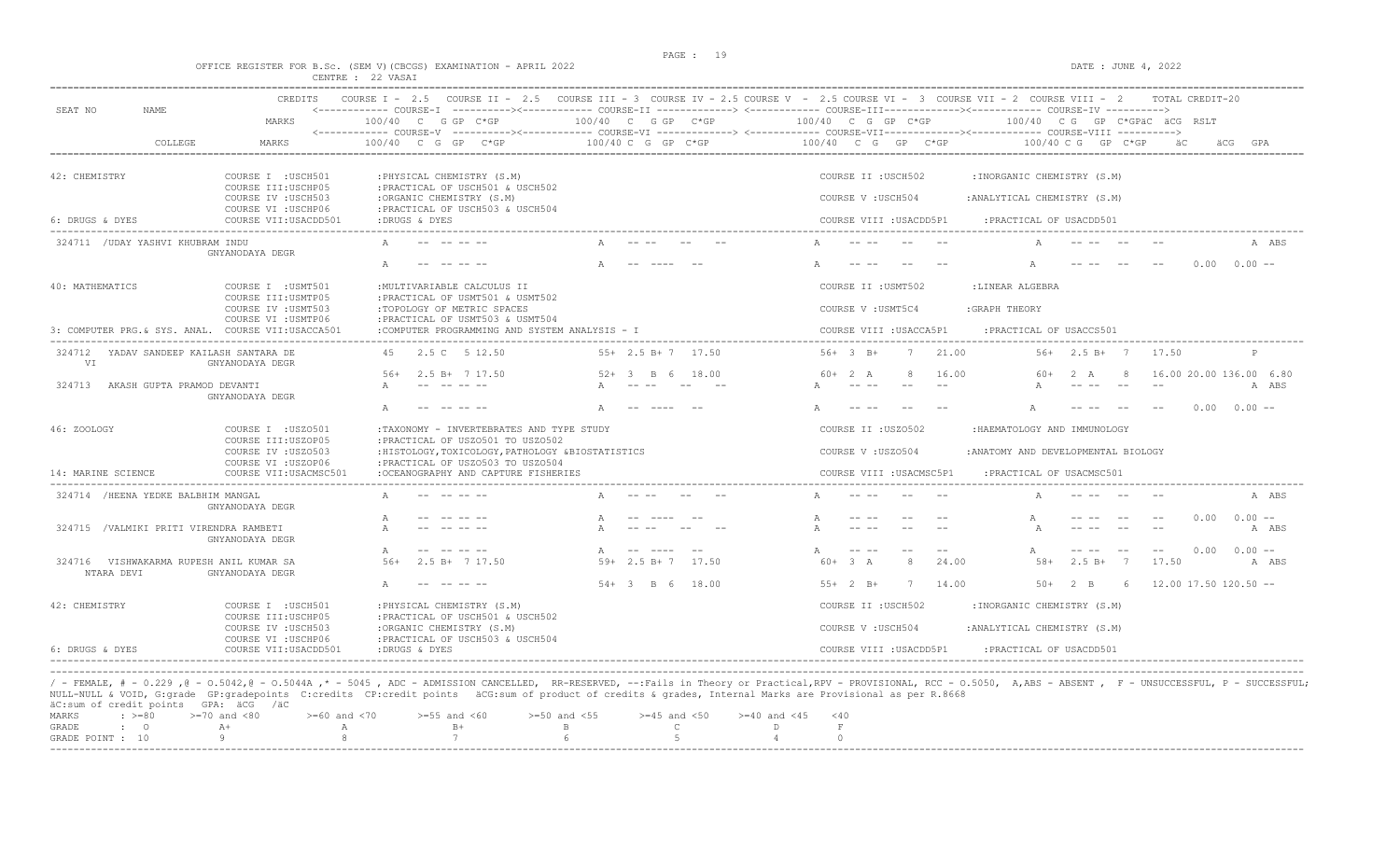#### OFFICE REGISTER FOR B.Sc. (SEM V)(CBCGS) EXAMINATION - APRIL 2022 DATE : JUNE 4, 2022 CENTRE : 22 VASAI

|                 |                                                 | CREDITS                                            | COURSE $I - 2.5$                   |                     | COURSE II $-2.5$                                                                                                                          |              |                    |       |    |              |                         |        | COURSE III - 3 COURSE IV - 2.5 COURSE V - 2.5 COURSE VI - 3 COURSE VII - 2 COURSE VIII - 2 |                    |                 | TOTAL CREDIT-20              |              |
|-----------------|-------------------------------------------------|----------------------------------------------------|------------------------------------|---------------------|-------------------------------------------------------------------------------------------------------------------------------------------|--------------|--------------------|-------|----|--------------|-------------------------|--------|--------------------------------------------------------------------------------------------|--------------------|-----------------|------------------------------|--------------|
| SEAT NO         | NAME                                            | MARKS                                              | <------------ COURSE-T<br>100/40 C |                     | G GP C*GP                                                                                                                                 |              | 100/40 C G GP C*GP |       |    |              | 100/40 C G GP C*GP      |        |                                                                                            |                    |                 | 100/40 CG GP C*GPÄC ÄCG RSLT |              |
|                 | COLLEGE                                         | MARKS                                              | <------------ COURSE-V<br>100/40   | $\overline{C}$<br>G | ----------><------------- COURSE-VI ------------> <------------ COURSE-VII-----------><---------- COURSE-VIII ----------><br>GP<br>$C*GP$ |              | 100/40 C G GP C*GP |       |    | 100/40 C G   | GP                      | $C*GP$ | 100/40 C G                                                                                 |                    | $GP$ $C*GP$     |                              | GPA          |
| 42: CHEMISTRY   |                                                 | COURSE I : USCH501                                 |                                    |                     | : PHYSICAL CHEMISTRY (S.M)                                                                                                                |              |                    |       |    |              | COURSE II : USCH502     |        | : INORGANIC CHEMISTRY (S.M)                                                                |                    |                 |                              |              |
|                 |                                                 | COURSE III: USCHP05<br>COURSE IV : USCH503         |                                    |                     | : PRACTICAL OF USCH501 & USCH502<br>:ORGANIC CHEMISTRY (S.M)                                                                              |              |                    |       |    |              | COURSE V: USCH504       |        | : ANALYTICAL CHEMISTRY (S.M)                                                               |                    |                 |                              |              |
|                 |                                                 | COURSE VI : USCHP06                                |                                    |                     | : PRACTICAL OF USCH503 & USCH504                                                                                                          |              |                    |       |    |              |                         |        |                                                                                            |                    |                 |                              |              |
| 6: DRUGS & DYES |                                                 | COURSE VII: USACDD501                              |                                    | :DRUGS & DYES       |                                                                                                                                           |              |                    |       |    |              | COURSE VIII : USACDD5P1 |        | : PRACTICAL OF USACDD501<br>-------------------                                            |                    |                 |                              |              |
| 324717          | KARPAT AKASH CHANDRAKANT KAMAL                  | VARTAK (VASAI)                                     |                                    |                     | $40+$ 2.5 D $4$ 10.00                                                                                                                     |              | 58 2.5 B+7         | 17.50 |    | $61+ 3 A$    | 8                       | 24.00  | 54                                                                                         | 2.5 B              | - 6             | 15.00                        | P            |
|                 |                                                 |                                                    | 58                                 |                     | $2.5 B+ 7 17.50$                                                                                                                          |              | $63+3$ A 8         | 24.00 | 48 | 2 C          |                         | 10.00  | $79+$                                                                                      | $2 \overline{A}$ + |                 | 18.00 20.00 136.00 6.80      |              |
| 324718          | UGILE MAHESH VENKET JANABAI                     | VARTAK (VASAI)                                     | 68+                                |                     | 2.5 A 8 20.00                                                                                                                             |              | $74+2.5 A+9$       | 22.50 |    | $58 + 3 B +$ | 7                       | 21.00  | 64+                                                                                        | 2.5A               | 8               | 20.00                        | $_{\rm P}$   |
|                 |                                                 |                                                    | 40+                                |                     | 2.5 D 4 10.00                                                                                                                             |              | $75+3$ A+9         | 27.00 |    | 66 2 A       | 8                       | 16.00  | 79+                                                                                        | $2 \overline{A}$   | - 9             | 18.00 20.00 154.50 7.73      |              |
| 40: MATHEMATICS |                                                 | COURSE I : USMT501<br>COURSE III: USMTP05          |                                    |                     | : MULTIVARIABLE CALCULUS II<br>: PRACTICAL OF USMT501 & USMT502                                                                           |              |                    |       |    |              | COURSE II : USMT502     |        | :LINEAR ALGEBRA                                                                            |                    |                 |                              |              |
|                 |                                                 | COURSE IV : USMT503<br>COURSE VI : USMTP06         |                                    |                     | :TOPOLOGY OF METRIC SPACES<br>: PRACTICAL OF USMT503 & USMT504                                                                            |              |                    |       |    |              | COURSE V : USMT5C4      |        | : GRAPH THEORY                                                                             |                    |                 |                              |              |
|                 |                                                 | 3: COMPUTER PRG. & SYS. ANAL. COURSE VII:USACCA501 |                                    |                     | :COMPUTER PROGRAMMING AND SYSTEM ANALYSIS - I                                                                                             |              |                    |       |    |              | COURSE VIII : USACCA5P1 |        | : PRACTICAL OF USACCS501                                                                   |                    |                 |                              |              |
|                 | 324719 MAURYA ABHISHEK SUBEDAR SAVITA           | VARTAK (VASAI)                                     | 40.                                |                     | 2.5 D 4 10.00                                                                                                                             |              | 56+ 2.5 B+ 7       | 17.50 |    | $84 + 30$    | 10                      | 30.00  |                                                                                            | $58 + 2.5 B + 7$   |                 | 17.50                        | P            |
|                 |                                                 |                                                    | $48+$                              | 2.5C                | 5 12.50                                                                                                                                   |              | $70+3$ A + 9       | 27.00 |    | 68+ 2 A      | $\mathcal{R}$           | 16.00  | $82+$                                                                                      | 2 0                | 10              | 20.00 20.00 150.50 7.53      |              |
| 324720<br>A     | YADAV AMARJEET JANGBAHADUR SHUSM                | VARTAK (VASAI)                                     | $62+$                              |                     | 2.5 A 8 20.00                                                                                                                             |              | $72+2.5$ A+9       | 22.50 |    | 66+ 3 A      | $\mathcal{R}$           | 24.00  | $58+$                                                                                      | $2.5 B+$           | $\overline{7}$  | 17.50                        | $\mathbb{P}$ |
|                 |                                                 |                                                    | $.54+$                             | 2.5 B               | 6 15.00                                                                                                                                   |              | 40 3 D 4           | 12.00 |    | $84+20$      | 10                      | 20.00  | $44+$                                                                                      | $2$ D              |                 | 8.00 20.00 139.00 6.95       |              |
| 324721          | CHAUDHARY ANKUSH VINO PRASAD IND<br>RAPARI DEVI | VARTAK (VASAI)                                     | 40                                 | 2.5D                | 4 10.00                                                                                                                                   |              | $40+2.5 D 4$       | 10.00 |    | $52 + 3 B$   | 6                       | 18.00  | $40+$                                                                                      | 2.5D               | $\overline{4}$  | 10.00                        | $\mathbb{P}$ |
|                 |                                                 |                                                    | 42                                 | 2.5D                | 4 10.00                                                                                                                                   |              | 40 3 D 4           | 12.00 |    | $52+2$ B     | 6                       | 12.00  | $40+$                                                                                      | $2$ D              | $\overline{4}$  | 8.00 20.00 90.00 4.50        |              |
|                 | 324722 / SAWAI HEMANI RAJENDRA VANITA           | VARTAK (VASAI)                                     | $42+$                              |                     | 2.5 D 4 10.00                                                                                                                             |              | $50+2.5 B 6$       | 15.00 |    | $72+3+$      | 9                       | 27.00  | 40                                                                                         | 2.5D               | $\overline{4}$  | 10.00                        | P            |
|                 |                                                 |                                                    | $56+$                              |                     | 2.5 B+ 7 17.50                                                                                                                            |              | $45+3$ C 5         | 15.00 |    | $60+2 A$     | $\mathcal{R}$           | 16.00  | 64+                                                                                        | 2 A                |                 | 16.00 20.00 126.50 6.33      |              |
| 324723          | /YADAV JYOTI RAMJEET SHREEMALA                  | VARTAK (VASAI)                                     | 52                                 |                     | 2.5 B 6 15.00                                                                                                                             |              | $62+2.5A8$         | 20.00 |    | $74 + 3$ A+  | 9                       | 27.00  | $48+$                                                                                      | 2.5C               | - 5             | 12.50                        | $\mathsf{P}$ |
|                 |                                                 |                                                    | $.56+$                             |                     | $2.5 B+ 7 17.50$                                                                                                                          |              | $77+3$ A + 9       | 27.00 |    | $58 + 2 B +$ |                         | 14.00  | $72+$                                                                                      | $2 \overline{A}$ + | -9              | 18.00 20.00 151.00 7.55      |              |
| 324724          | RATHOD MOHAN GANPATI SHARUBAI                   | VARTAK (VASAI)                                     | $50+$                              | 2.5 B               | 6 15.00                                                                                                                                   |              | $72+2.5$ A+9       | 22.50 |    | $- - - -$    | $-$                     | $- -$  | $54+$                                                                                      | 2.5 B              | $6\overline{6}$ | 15.00                        | F            |
|                 |                                                 |                                                    | 68E                                | 2.5 A               | 8 20.00                                                                                                                                   | $\mathbb{A}$ |                    | $ -$  |    | $78 + 2 A +$ | 9                       | 18.00  | 40E                                                                                        | 2 D                | $\overline{4}$  | $8.00$ 14.00 98.50 $-$       |              |
| 324725<br>VI    | PAL NILESH RAMA SHANKAR KAMLA DE                | VARTAK (VASAI)                                     | 46                                 |                     | 2.5 C 5 12.50                                                                                                                             |              | $50+2.5 B 6$       | 15.00 |    | $48 + 3 C$   | $\overline{5}$          | 15.00  | $40+$                                                                                      | 2.5D               | $\overline{4}$  | 10.00                        | P            |
|                 |                                                 |                                                    |                                    |                     | $44+$ 2.5 D 4 10.00                                                                                                                       |              | 46+ 3 C 5 15.00    |       |    | $60+2 A$     | 8                       | 16.00  | 76+                                                                                        | $2 \overline{A}$ + | $\overline{9}$  | 18.00 20.00 111.50 5.58      |              |

----------------------------------------------------------------------------------------------------------------------------------------------------------------------------------------------------------------------- / - FEMALE, # - 0.229 ,@ - O.5042,@ - O.5044A ,\* - 5045 , ADC - ADMISSION CANCELLED, RR-RESERVED, --:Fails in Theory or Practical,RPV - PROVISIONAL, RCC - O.5050, A,ABS - ABSENT , F - UNSUCCESSFUL, P - SUCCESSFUL; NULL-NULL & VOID, G:grade GP:gradepoints C:credits CP:credit points äCG:sum of product of credits & grades, Internal Marks are Provisional as per R.8668 äC:sum of credit points GPA: äCG /äC

|  |  | MARKS : >=80 >=70 and <80 >=60 and <70 >=55 and <60 >=50 and <55 >=45 and <50 >=40 and <45 <40 |  |  |  |  |
|--|--|------------------------------------------------------------------------------------------------|--|--|--|--|
|  |  |                                                                                                |  |  |  |  |
|  |  | GRADE POINT : $10$ 9 8 7 6 5 5 4                                                               |  |  |  |  |
|  |  |                                                                                                |  |  |  |  |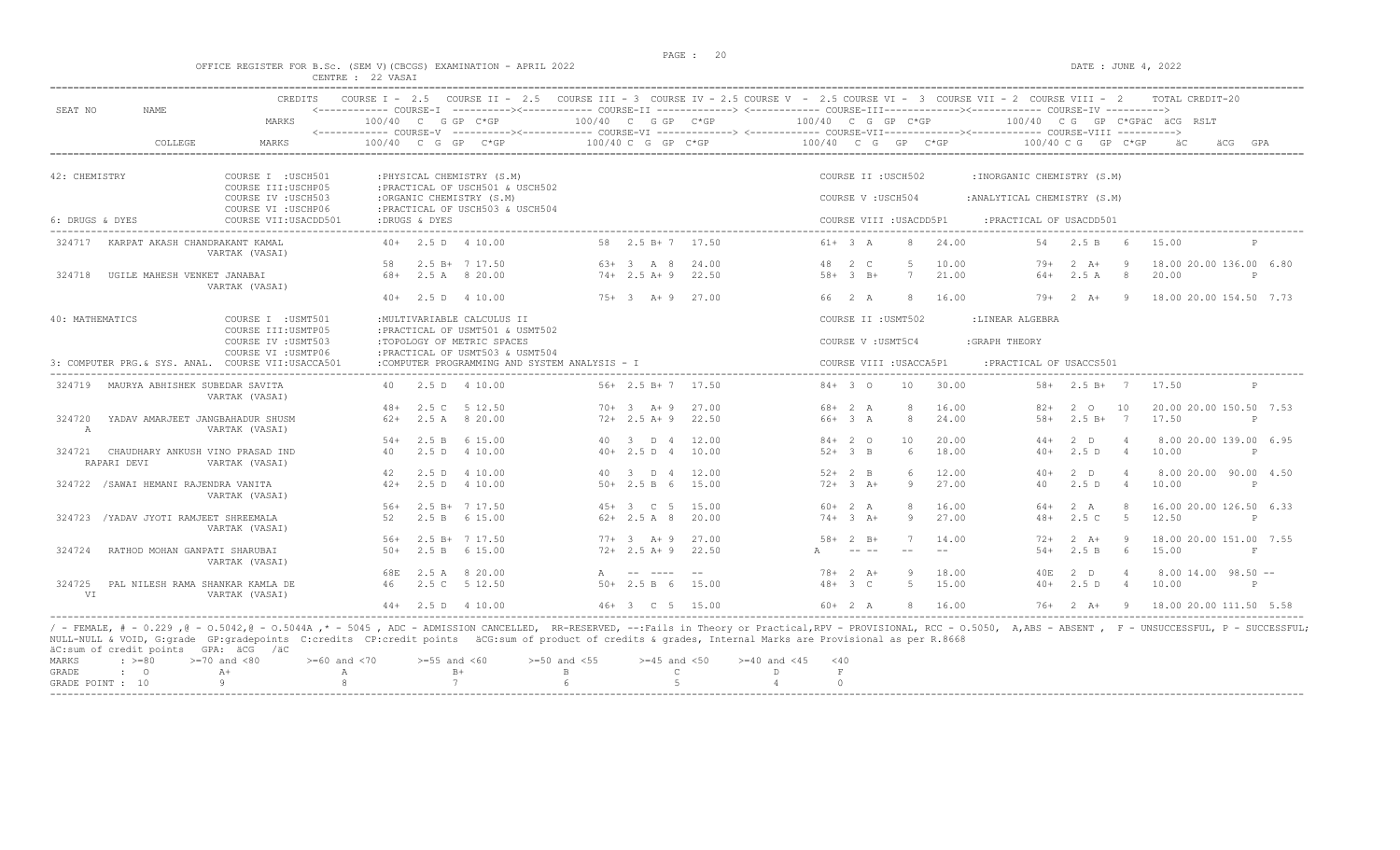# OFFICE REGISTER FOR B.Sc. (SEM V)(CBCGS) EXAMINATION - APRIL 2022<br>CENTRE : 22 VASAI<br>CENTRE : 22 VASAI

|                                                      | MARKS                                      | $100/40$ C G GP C*GP                                                                                                                                                                                                                                        | 100/40 C G GP C*GP                             | $100/40$ C G GP C*GP                                 | 100/40 CG GP C*GPäC äCG RSLT                                                                                   |
|------------------------------------------------------|--------------------------------------------|-------------------------------------------------------------------------------------------------------------------------------------------------------------------------------------------------------------------------------------------------------------|------------------------------------------------|------------------------------------------------------|----------------------------------------------------------------------------------------------------------------|
| COLLEGE                                              | MARKS                                      | $100/40$ C G GP C*GP                                                                                                                                                                                                                                        | 100/40 C G GP C*GP                             | 100/40 C G GP C*GP                                   | 100/40 C G GP C*GP                                                                                             |
| 40: MATHEMATICS                                      | COURSE I : USMT501<br>COURSE III: USMTP05  | : MULTIVARIABLE CALCULUS II<br>: PRACTICAL OF USMT501 & USMT502                                                                                                                                                                                             |                                                | COURSE II : USMT502                                  | :LINEAR ALGEBRA                                                                                                |
|                                                      | COURSE IV : USMT503<br>COURSE VI : USMTP06 | :TOPOLOGY OF METRIC SPACES<br>: PRACTICAL OF USMT503 & USMT504                                                                                                                                                                                              |                                                | COURSE V : USMT5C4                                   | : GRAPH THEORY                                                                                                 |
| 3: COMPUTER PRG. & SYS. ANAL. COURSE VII:USACCA501   |                                            | :COMPUTER PROGRAMMING AND SYSTEM ANALYSIS - I                                                                                                                                                                                                               |                                                | COURSE VIII : USACCA5P1                              | : PRACTICAL OF USACCS501                                                                                       |
| 324726 YADAV PRABHAT PRAKASH RENU                    | VARTAK (VASAI)                             | $62+$ 2.5 A 8 20.00                                                                                                                                                                                                                                         | $74+2.5$ A+9 22.50                             | $70+3 + 3$<br>27.00<br>9                             | $60+$ 2.5 A 8<br>20.00<br>P                                                                                    |
| 324727 PRASAD SANJIVKUMAR HARIKISHAN SU<br>BHAVATI   | VARTAK (VASAI)                             | 2.5 A 8 20.00<br>$62+$<br>44<br>2.5 D 4 10.00                                                                                                                                                                                                               | 45 3 C 5 15.00<br>40+ 2.5 D 4 10.00            | $84+20$<br>10<br>20.00<br>27.00<br>$70+3 + 3$<br>- 9 | $2 A+ 9$<br>18.00 20.00 162.50 8.13<br>78+<br>56<br>$2.5 B+ 7$<br>17.50<br>$\mathbf{P}$                        |
| 324728 / PRAJAPATI SEETAMANI BALCHAND SUN<br>ITADEVI | VARTAK (VASAI)                             | $40+$<br>2.5 D 4 10.00<br>2.5 A 8 20.00<br>62                                                                                                                                                                                                               | 46+ 3 C 5 15.00<br>$56+2.5 B+7$ 17.50          | 66+ 2 A<br>16.00<br>-8<br>10<br>$84 + 30$<br>30.00   | 18.00 20.00 123.50 6.18<br>$2 \overline{A}$ +<br>- 9<br>$70+$<br>2.5D<br>$\overline{4}$<br>10.00<br>$40+$<br>P |
|                                                      |                                            | $44+$ 2.5 D 4 10.00                                                                                                                                                                                                                                         | $43+3$ D 4 12.00                               | $58 + 2 B +$<br>7 14.00                              | 68+ 2 A<br>8 16.00 20.00 129.50 6.48                                                                           |
| 41: PHYSICS                                          | COURSE I : USPH501<br>COURSE III: USPHP05  | : MATHEMATICAL, THERMAL AND STATISTICAL PHYSICS<br>: PRACTICAL OF USPH501 & USPH502                                                                                                                                                                         |                                                | COURSE II : USPH502                                  | :SOLID STATE PHYSICS                                                                                           |
|                                                      | COURSE IV : USPH503<br>COURSE VI : USPHP06 | :ATOMIC AND MOLECULAR PHYSICS<br>: PRACTICAL OF USPH503 & USPH504                                                                                                                                                                                           |                                                | COURSE V : USPH504                                   | : ELECTRODYNAMICS                                                                                              |
| 1: ELECTRONIC INSTRUMENTATION COURSE VII:USACEI501   |                                            | : ANALOG CIRCUITS & INSTRU. & CONSUMER APPLIANCE                                                                                                                                                                                                            |                                                | COURSE VIII : USACEI5P1                              | : PRACTICAL OF USACEI501                                                                                       |
| 324729 LATNEKAR ABHIJIT DHONDIRAM SUNAN<br>DA        | VARTAK (VASAI)                             |                                                                                                                                                                                                                                                             | $A \t - - - -$                                 | 8 24.00<br>$62 + 3$ A                                | A ABS                                                                                                          |
| 324730 CHAVAN GAURAV SANJAY SANJANA                  | VARTAK (VASAI)                             | $\mathbb{A}$<br>2.5 D 4 10.00<br>$40+$                                                                                                                                                                                                                      | $70+3$ A + 9 27.00<br>$42+2.5 D 4$<br>10.00    | $A$ $-- ---$<br>$- -$<br>$60+3 A$<br>8<br>24.00      | 2 A<br>$62+$<br>8<br>$16.00$ 8.00 67.00 --<br>2.5 B<br>15.00<br>50<br>6<br>P                                   |
| 324731 / PATIL SNEHAL BHALCHANDRA SAVITA             | VARTAK (VASAI)                             | $50+$ 2.5 B 6 15.00<br>28F<br>and the second second second second second and second second second second second second second second second second second second second second second second second second second second second second second second second | $64 + 3$ A 8<br>24.00<br>$40+2.5 D 4$<br>10.00 | $42+2$ D<br>8.00<br>$65+3 A$<br>8<br>24.00           | $45+$<br>2 C<br>$5 -$<br>10.00 20.00 116.00 5.80<br>2.5 D<br>$\overline{4}$<br>10.00<br>$42+$<br>$\,$ F        |
|                                                      |                                            | $54+$ 2.5 B 6 15.00                                                                                                                                                                                                                                         | $70+3$ A+ 9 27.00                              | $54+2$ B<br>12.00<br>6                               | $60+2 A$<br>8 16.00 17.50 114.00 --                                                                            |
| 45: BOTANY (REVISED)                                 | COURSE I : USB0501                         | :PLANT DIVERSITY - III                                                                                                                                                                                                                                      |                                                | COURSE II : USB0502                                  | :PLANT DIVERSITY - IV                                                                                          |
|                                                      | COURSE III: USBOP5<br>COURSE IV : USB0503  | : PRACTICAL OF USB0501 TO USB0502<br>:FORM & FUNCTION - III                                                                                                                                                                                                 |                                                | COURSE V: USB0504                                    | :CURRENT TRENDS IN PLANT SCIENCES-II                                                                           |
| 4: HORTICULTURE & GARDENING                          | COURSE VI : USBOP6<br>COURSE VII:USACHO501 | : PRACTICAL OF USB0503 TO USB0504<br>: HORTICULTURE & GARDENING - I                                                                                                                                                                                         |                                                | COURSE VIII : USACHO5P1                              | : PRACTICAL OF USACHO501                                                                                       |
| 324732 / CHOUDHARY REKHA MOHANLAL LILA               | VIVA - VIRAR                               | 60 2.5 A 8 20.00                                                                                                                                                                                                                                            | 54 2.5 B 6 15.00                               | $69+3 A$<br>8 24.00                                  | 50 2.5 B 6<br>15.00<br>P                                                                                       |
|                                                      |                                            | $51+$ 2.5 B 6 15.00                                                                                                                                                                                                                                         | $61+ 3$ A 8 24.00                              | $71+ 2$ $\lambda + 9$ 18.00                          | 72+ 2 A+ 9 18.00 20.00 149.00 7.45                                                                             |

|  |  | MARKS : >=80 >=70 and <80 >=60 and <70 >=55 and <60 >=50 and <55 >=45 and <50 >=40 and <45 <40 |  |  |  |  |  |  |
|--|--|------------------------------------------------------------------------------------------------|--|--|--|--|--|--|
|  |  | GRADE : O A+ A B+ B B C D F                                                                    |  |  |  |  |  |  |
|  |  | GRADE POINT : $10$ 9 8 7 6 6 5 5 4 0                                                           |  |  |  |  |  |  |
|  |  |                                                                                                |  |  |  |  |  |  |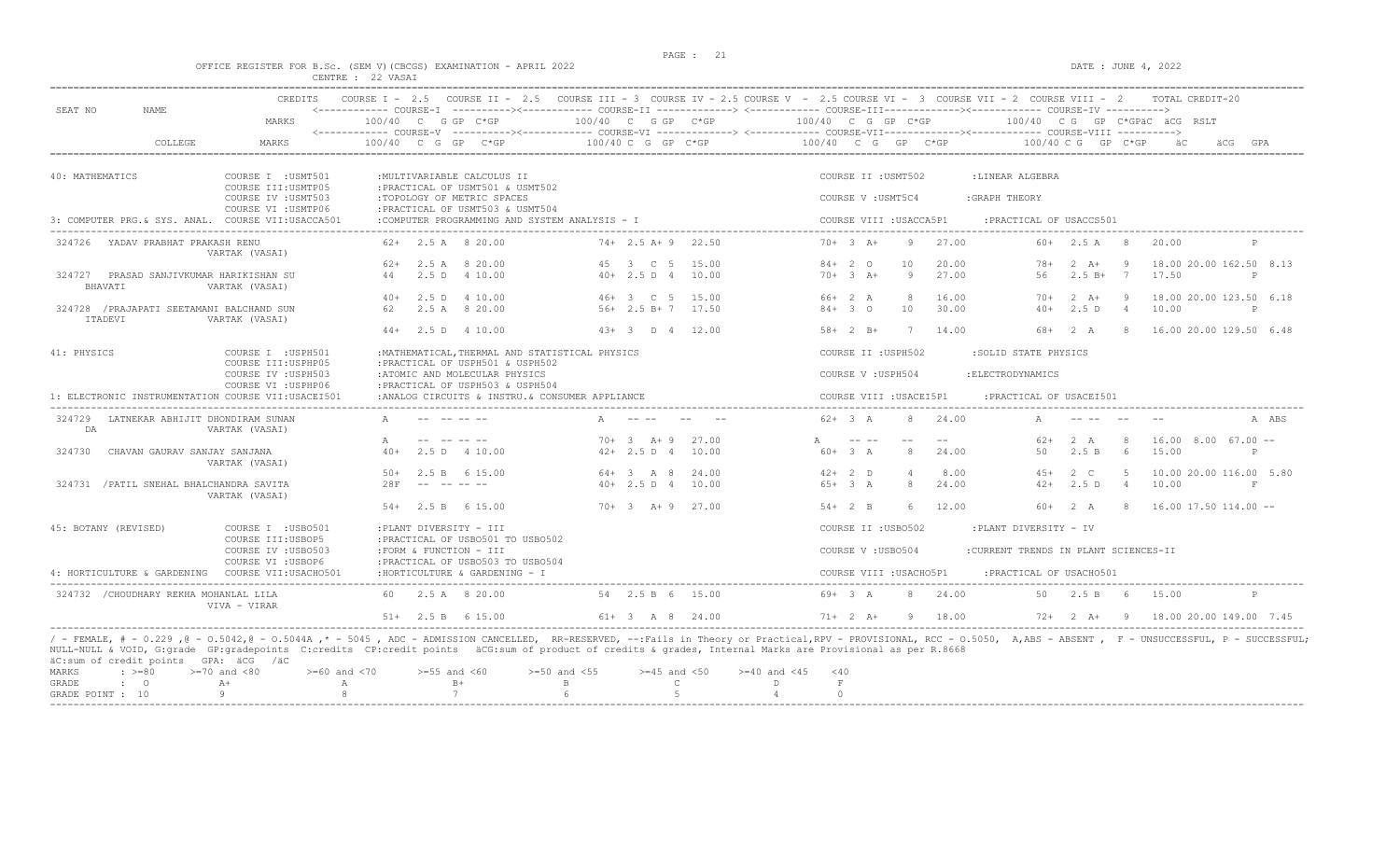# PAGE : 22 OFFICE REGISTER FOR B.Sc. (SEM V)(CBCGS) EXAMINATION - APRIL 2022 DATE : JUNE 4, 2022 CENTRE : 22 VASAI

| SEAT NO<br><b>NAME</b>                                         | MARKS                                                                     | 100/40 C G GP C*GP                                                                                                                                                                                                                                                                                                                                                                                         | $100/40$ C G GP C*GP                 |                | $100/40$ C G GP C*GP $100/40$ C G GP C*GPäC äCG RSLT |                         |                |                                   |                      |                                   |                                       |       |
|----------------------------------------------------------------|---------------------------------------------------------------------------|------------------------------------------------------------------------------------------------------------------------------------------------------------------------------------------------------------------------------------------------------------------------------------------------------------------------------------------------------------------------------------------------------------|--------------------------------------|----------------|------------------------------------------------------|-------------------------|----------------|-----------------------------------|----------------------|-----------------------------------|---------------------------------------|-------|
| COLLEGE                                                        | <b>MARKS</b>                                                              | $100/40$ C G GP C*GP                                                                                                                                                                                                                                                                                                                                                                                       | $100/40$ C G GP C*GP                 |                | $100/40$ C G GP C*GP                                 |                         |                | $100/40$ C G GP C*GP              |                      |                                   |                                       |       |
| 45: BOTANY (REVISED)                                           | COURSE I : USB0502                                                        | :PLANT DIVERSITY - IV                                                                                                                                                                                                                                                                                                                                                                                      |                                      |                |                                                      | COURSE II : USB0503     |                | :FORM & FUNCTION - III            |                      |                                   |                                       |       |
| 46: ZOOLOGY                                                    | COURSE III: USBOP7<br>COURSE IV : USZ0501                                 | : PRACTICAL OF USB0502 TO USB0503<br>:TAXONOMY - INVERTEBRATES AND TYPE STUDY                                                                                                                                                                                                                                                                                                                              |                                      |                |                                                      | COURSE V: USZ0502       |                | : HAEMATOLOGY AND IMMUNOLOGY      |                      |                                   |                                       |       |
|                                                                | COURSE VI : USZOP05<br>4: HORTICULTURE & GARDENING COURSE VII:USACHO501   | : PRACTICAL OF USZ0501 TO USZ0502<br>: HORTICULTURE & GARDENING - I                                                                                                                                                                                                                                                                                                                                        |                                      |                |                                                      | COURSE VIII : USACHO5P1 |                | :PRACTICAL OF USACH0501           |                      |                                   |                                       |       |
| 324733 KAMBLE SIDDESH SUDHIR SANGEETA                          | VIVA - VIRAR                                                              | 68+ 2.5 A 8 20.00                                                                                                                                                                                                                                                                                                                                                                                          | 86+ 2.5 0 10 25.00                   |                | $60+3 A$                                             | 8                       | 24.00          |                                   | $74+$ 2.5 A+ 9 22.50 |                                   |                                       |       |
|                                                                |                                                                           | $76+$ 2.5 A+ 9 22.50                                                                                                                                                                                                                                                                                                                                                                                       | 43 3 D 4 12.00                       |                | $86+20$                                              | 10                      | 20.00          |                                   | 85+ 2 0 10           |                                   | 20.00 20.00 166.00 8.30               |       |
| 42: CHEMISTRY                                                  | COURSE I : US3CH501<br>COURSE III: US3CHP05                               | : PHYSICAL & INORGANIC CHEM. (D.M)<br>: PRACTICAL OF US3CH501 & US3CH502 (D.M)                                                                                                                                                                                                                                                                                                                             |                                      |                |                                                      | COURSE II : US3CH502    |                | :ORGANIC & ANALYTICAL CHEM. (D.M) |                      |                                   |                                       |       |
| 46: ZOOLOGY                                                    | COURSE IV : USZ0501<br>COURSE VI : USZOP05                                | :TAXONOMY - INVERTEBRATES AND TYPE STUDY<br>: PRACTICAL OF USZ0501 TO USZ0502                                                                                                                                                                                                                                                                                                                              |                                      |                |                                                      | COURSE V: USZ0502       |                | :HAEMATOLOGY AND IMMUNOLOGY       |                      |                                   |                                       |       |
| 6: DRUGS & DYES                                                | COURSE VII:USACDD501                                                      | :DRUGS & DYES                                                                                                                                                                                                                                                                                                                                                                                              |                                      |                |                                                      | COURSE VIII : USACDD5P1 |                | : PRACTICAL OF USACDD501          |                      |                                   |                                       |       |
| 324734 YADAV ANKUR ASHOK PANVA                                 | VIVA - VIRAR                                                              | $40+$ 2.5 D 4 10.00                                                                                                                                                                                                                                                                                                                                                                                        | $50+ 2.5 B 6 15.00$                  |                | $63+3 A$                                             |                         | 8 24.00        |                                   | $46+2.5$ C 5         |                                   | 12.50<br>P                            |       |
|                                                                |                                                                           | $62+$ 2.5 A 8 20.00                                                                                                                                                                                                                                                                                                                                                                                        | 62 3 A 8                             | 24.00          | $40+2$ D                                             | $\overline{4}$          | 8.00           | 66+<br>40                         | 2 A                  | 8                                 | 16.00 20.00 129.50 6.48               |       |
| 324735<br>MISHRA BIPUL AJAY REETA DEVI                         | VIVA - VIRAR                                                              | 2.5 D 4 10.00<br>$42+$                                                                                                                                                                                                                                                                                                                                                                                     | $40+2.5 D 4$                         | 10.00          | $64+3 A$                                             | 8                       | 24.00          |                                   | 2.5D                 | $\overline{4}$                    | 10.00<br>$\mathsf{P}$                 |       |
|                                                                |                                                                           | $60+$ 2.5 A 8 20.00                                                                                                                                                                                                                                                                                                                                                                                        | $40+3$ D 4                           | 12.00          | $40+2$ D                                             | $\overline{4}$          | 8.00           | $50+$                             | $2 \quad B$          | 6                                 | 12.00 20.00 106.00 5.30               |       |
| 324736<br>YADAV NEERAJ GULAB TARA                              | VIVA - VIRAR                                                              | 2.5 B 6 15.00<br>$54+$                                                                                                                                                                                                                                                                                                                                                                                     | $56+2.5 B+7$ 17.50                   |                | $53+3$ B                                             | 6                       | 18.00          | $76+$                             | $2.5A+$              | - 9                               | 22.50                                 | A ABS |
| 324737<br>MATEKAR VINAYAK PRAKASH VANITA                       |                                                                           | 78+ 2.5 A+ 9 22.50<br>52F.<br>2.5 B 6 15.00                                                                                                                                                                                                                                                                                                                                                                | A -- ----<br>40E 2.5 D 4             | $- -$<br>10.00 | $50+2$ B<br>42E 3 D                                  | 6<br>$\overline{4}$     | 12.00<br>12.00 | 63+<br>56E                        | 2 A<br>$2.5 B+$      | 8 <sup>1</sup><br>$7\phantom{0}7$ | $16.00$ 17.00 123.50 --<br>17.50<br>F |       |
|                                                                | VIVA - VIRAR                                                              |                                                                                                                                                                                                                                                                                                                                                                                                            |                                      |                |                                                      |                         |                |                                   |                      |                                   |                                       |       |
|                                                                |                                                                           | 2.5 A 8 20.00<br>68E                                                                                                                                                                                                                                                                                                                                                                                       | A                                    | $- -$          | 40E 2 D                                              | $\overline{4}$          | 8.00<br>24.00  | 62E<br>$46+$                      | 2 A                  | 8                                 | $16.00$ 17.00 98.50 $-$               |       |
| SUTAR VINESH SHOBHALAL PUSHPA<br>324738                        | VIVA - VIRAR                                                              | $40+$<br>2.5 D 4 10.00                                                                                                                                                                                                                                                                                                                                                                                     | $40+2.5 D 4$                         | 10.00          | $62+3 A$                                             | 8                       |                |                                   | 2.5C                 | $5^{\circ}$                       | 12.50<br>P                            |       |
|                                                                |                                                                           | 2.5 B+ 7 17.50<br>56                                                                                                                                                                                                                                                                                                                                                                                       | $51+ 3$ B 6 18.00                    |                | $40+2$ D                                             | $\overline{4}$          | 8.00           | $60+2 A$                          |                      |                                   | 8 16.00 20.00 116.00 5.80             |       |
| 41: PHYSICS                                                    | COURSE I : USPH501<br>COURSE III: USPHP05                                 | : MATHEMATICAL, THERMAL AND STATISTICAL PHYSICS<br>:PRACTICAL OF USPH501 & USPH502                                                                                                                                                                                                                                                                                                                         |                                      |                |                                                      | COURSE II : USPH502     |                | :SOLID STATE PHYSICS              |                      |                                   |                                       |       |
|                                                                | COURSE IV : USPH503                                                       | :ATOMIC AND MOLECULAR PHYSICS                                                                                                                                                                                                                                                                                                                                                                              |                                      |                |                                                      | COURSE V : USPH504      |                | : ELECTRODYNAMICS                 |                      |                                   |                                       |       |
|                                                                | COURSE VI : USPHP06<br>1: ELECTRONIC INSTRUMENTATION COURSE VII:USACEI501 | : PRACTICAL OF USPH503 & USPH504<br>:ANALOG CIRCUITS & INSTRU. & CONSUMER APPLIANCE                                                                                                                                                                                                                                                                                                                        |                                      |                |                                                      | COURSE VIII : USACEI5P1 |                | :PRACTICAL OF USACEI501           |                      |                                   |                                       |       |
| 324739 PANDEY VIVEK RAMKRIPAL SUNITA                           | VIVA - VIRAR                                                              | $40+$ 2.5 D 4 10.00                                                                                                                                                                                                                                                                                                                                                                                        | $70+2.5$ A+9 22.50                   |                | 45 3 C                                               |                         | 5 15.00        |                                   | $40+$ 2.5 D 4        |                                   | 10.00<br>P                            |       |
|                                                                |                                                                           | $70+$ 2.5 A+ 9 22.50                                                                                                                                                                                                                                                                                                                                                                                       | 45 3 C 5 15.00                       |                | $40+2$ D                                             |                         | 4 8.00         |                                   | 42 2 D 4             |                                   | 8.00 20.00 111.00 5.55                |       |
| äC:sum of credit points GPA: äCG /äC<br>MARKS<br>$: \; > = 80$ | $>=70$ and $<80$<br>$>= 60$ and $< 70$                                    | / - FEMALE, # - 0.229 , @ - 0.5042, @ - 0.5044A ,* - 5045 , ADC - ADMISSION CANCELLED, RR-RESERVED, --: Fails in Theory or Practical, RPV - PROVISIONAL, RCC - 0.5050, A, ABS - ABSENT , F - UNSUCCESSFUL, P - SUCCESSFUL;<br>NULL-NULL & VOID, G:grade GP:gradepoints C:credits CP:credit points äCG:sum of product of credits & grades, Internal Marks are Provisional as per R.8668<br>$>=55$ and $<60$ | $>=50$ and $<55$<br>$>=45$ and $<50$ |                | $>= 40$ and $< 45$<br>$<$ 40                         |                         |                |                                   |                      |                                   |                                       |       |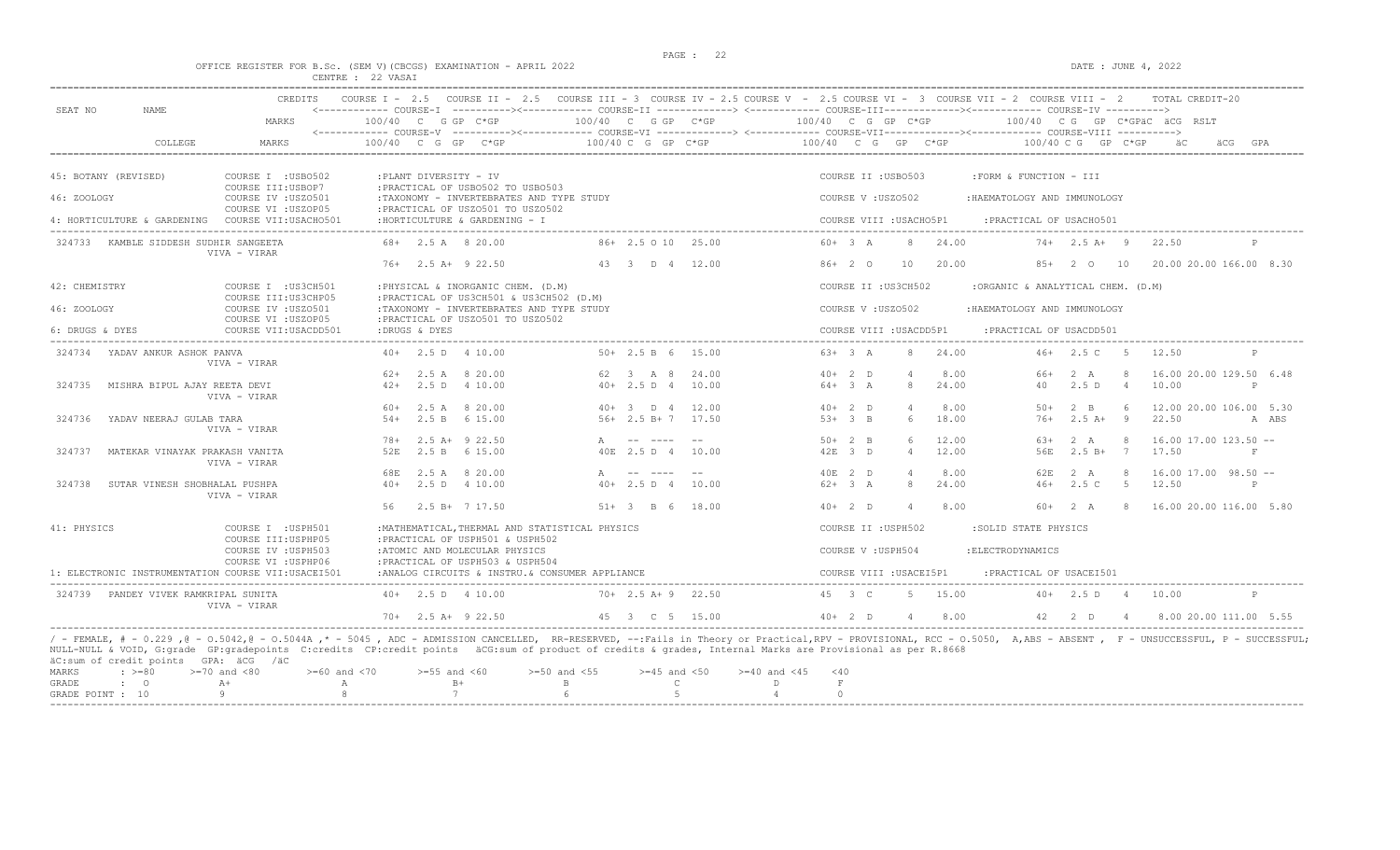|                                                                    | PAGE : 23 |                     |
|--------------------------------------------------------------------|-----------|---------------------|
| OFFICE REGISTER FOR B.Sc. (SEM V) (CBCGS) EXAMINATION - APRIL 2022 |           | DATE : JUNE 4, 2022 |
| CENTRE : 22 VASAI                                                  |           |                     |

| SEAT NO            | NAME.                                     | <b>CREDITS</b>                             |                      |       |                                                                |                                                   |                   |                        | COURSE I - 2.5 COURSE II - 2.5 COURSE III - 3 COURSE IV - 2.5 COURSE V - 2.5 COURSE VI - 3 COURSE VII - 2 COURSE VIII - 2<br><------------ COURSE-I ----------><------------ COURSE-II -------------> <------------ COURSE-III------------><----------- COURSE-IV ----------> |                   |                           |         |                                     |                    |                | TOTAL CREDIT-20                 |                   |
|--------------------|-------------------------------------------|--------------------------------------------|----------------------|-------|----------------------------------------------------------------|---------------------------------------------------|-------------------|------------------------|-------------------------------------------------------------------------------------------------------------------------------------------------------------------------------------------------------------------------------------------------------------------------------|-------------------|---------------------------|---------|-------------------------------------|--------------------|----------------|---------------------------------|-------------------|
|                    |                                           | MARKS                                      | $100/40$ C G GP C*GP |       |                                                                |                                                   |                   | 100/40 C G GP C*GP     | 100/40 C G GP C*GP<br><------------ COURSE-V ----------><----------- COURSE-VI -------------> <------------ COURSE-VIII------------- COURSE-VIII ---------->                                                                                                                  |                   |                           |         |                                     |                    |                | $100/40$ C G GP C*GPAC ACG RSLT |                   |
|                    | COLLEGE                                   | MARKS                                      | $100/40$ C G GP C*GP |       |                                                                |                                                   |                   | $100/40$ C G GP C*GP   |                                                                                                                                                                                                                                                                               |                   | $100/40$ C G GP C*GP      |         | $100/40 \, C \, G$ GP $C*GP$        |                    |                |                                 | GPA               |
| 46: ZOOLOGY        |                                           | COURSE I : USZ0501<br>COURSE III: USZOP05  |                      |       | : PRACTICAL OF USZ0501 TO USZ0502                              | :TAXONOMY - INVERTEBRATES AND TYPE STUDY          |                   |                        |                                                                                                                                                                                                                                                                               |                   | COURSE II : USZ0502       |         | :HAEMATOLOGY AND IMMUNOLOGY         |                    |                |                                 |                   |
|                    |                                           | COURSE IV : USZ0503<br>COURSE VI : USZOP06 |                      |       | : PRACTICAL OF USZ0503 TO USZ0504                              | :HISTOLOGY, TOXICOLOGY, PATHOLOGY &BIOSTATISTICS  |                   |                        |                                                                                                                                                                                                                                                                               | COURSE V: USZ0504 |                           |         | : ANATOMY AND DEVELOPMENTAL BIOLOGY |                    |                |                                 |                   |
| 8: FISHERY BIOLOGY |                                           | COURSE VII: USACFBIO501                    |                      |       |                                                                | :OCEANOGRAPHY, AQUACULTURE PRACTICES, MKT. & FIN. |                   |                        |                                                                                                                                                                                                                                                                               |                   | COURSE VIII : USACFBIO5P1 |         | :PRACTICAL OF USACFBIO501           |                    |                |                                 |                   |
| 324740             | MAKDA HAIDER JABIR MUNIRA                 | VIVA - VIRAR                               |                      |       | 86+ 2.5 0 10 25.00                                             |                                                   |                   | 86+ 2.5 0 10 25.00     |                                                                                                                                                                                                                                                                               | $53+3$ B          |                           | 18.00   |                                     | $92+$ 2.5 0 10     |                | 25.00                           |                   |
|                    |                                           |                                            | $86+$                |       | 2.5 0 10 25.00                                                 |                                                   | $48 + 3$ C 5      | 15.00                  |                                                                                                                                                                                                                                                                               | $62+2 A$          |                           | 16.00   | 70                                  | $2 \overline{A}$ + | <b>q</b>       | 18.00 20.00 167.00 8.35         |                   |
|                    | 324741 /KUSUM YADAV FOOL KUMARI DEVI      | VIVA - VIRAR                               | 48E                  | 2.5 C | 5 12.50                                                        |                                                   | $60+2.5 A 8$      | 20.00                  |                                                                                                                                                                                                                                                                               | $40+3$ D          | $\overline{4}$            | 12.00   | $54+$                               | 2.5 B              | $6^{\circ}$    | 15.00                           | F                 |
|                    |                                           |                                            | $40+$                |       | 2.5 D 4 10.00                                                  |                                                   | $54 + 3$ B 6      | 18.00                  |                                                                                                                                                                                                                                                                               | $32F$ -- --       | $ -$                      | $- -$   | $55+$                               | $2 \quad B+$       | 7              | $14.00$ $18.00$ $101.50$ $-$    |                   |
|                    | 324742 /NEERAJ PAL GEETA DEVI             | VIVA - VIRAR                               | $44+$                |       | 2.5 D 4 10.00                                                  |                                                   | $60+2.5A8$        | 20.00                  |                                                                                                                                                                                                                                                                               | $40+3$ D          | $\overline{4}$            | 12.00   | $52+$                               | 2.5 B              | 6              | 15.00                           | P                 |
|                    |                                           |                                            | 42                   |       | 2.5 D 4 10.00                                                  |                                                   | $40+3$ D 4        | 12.00                  |                                                                                                                                                                                                                                                                               | 40 2 D            |                           | 8.00    | $70+$                               | $2 \overline{A}$ + | - 9            | 18.00 20.00 105.00 5.25         |                   |
| $\mathbb{A}$       | 324743 / KHAN NOORAFSHA WAJAHULQAMAR SAIR | VIVA - VIRAR                               | $78+$                |       | $2.5 A+ 9 22.50$                                               |                                                   | $60+2.5A8$        | 20.00                  |                                                                                                                                                                                                                                                                               | $64 + 3$ A        | 8                         | 24.00   | $84+$                               | 2.5010             |                | 25.00                           | P                 |
|                    |                                           |                                            | $72+$                |       | $2.5$ A+ $9$ 22.50                                             |                                                   | $54 + 3$ B 6      | 18.00                  |                                                                                                                                                                                                                                                                               | $54+2$ B          |                           | 12.00   | 58                                  | $2$ R+             | 7              | 14,00 20.00 158.00 7.90         |                   |
|                    | 324744 / MASKE SAKSHI GAJANAN ASHA        | VIVA - VIRAR                               | 52                   |       | 2.5 B 6 15.00                                                  |                                                   | 48 2.5 C 5        | 12.50                  |                                                                                                                                                                                                                                                                               | $68 + 3 A$        | 8                         | 24.00   | 80                                  | $2.5 \circ 10$     |                | 25.00                           | $\mathbb{P}$      |
|                    |                                           |                                            | 64                   |       | 2.5 A 8 20.00                                                  |                                                   | $63+3$ A 8        | 24.00                  |                                                                                                                                                                                                                                                                               | 46 2 C            | 5<br>$-$                  | 10.00   | $72+$                               | $2 \overline{A}$ + |                | 18.00 20.00 148.50 7.43         |                   |
|                    | 324745 / CHOUDHARY SWATI SHAILESH KAVITA  | VIVA - VIRAR                               | $48+$                |       | 2.5 C 5 12.50                                                  |                                                   | $58 + 2.5 B + 7$  | 17.50                  |                                                                                                                                                                                                                                                                               | $14F$ -- --       |                           |         | $60+$                               | 2.5A               | -8             | 20.00                           | $\mathbf{F}$      |
|                    |                                           |                                            | $52+$                |       | 2.5 B 6 15.00                                                  |                                                   | $15F - - - - - -$ |                        |                                                                                                                                                                                                                                                                               | $36F - - -$       |                           |         | <b>7F</b>                           | --------           |                | $- -$                           | $10.00$ 65.00 $-$ |
| 42: CHEMISTRY      |                                           | COURSE I : USCH501<br>COURSE III: USCHP05  |                      |       | : PHYSICAL CHEMISTRY (S.M)<br>: PRACTICAL OF USCH501 & USCH502 |                                                   |                   |                        |                                                                                                                                                                                                                                                                               |                   | COURSE II : USCH502       |         | :INORGANIC CHEMISTRY (S.M)          |                    |                |                                 |                   |
|                    |                                           | COURSE IV : USCH503<br>COURSE VI : USCHP06 |                      |       | :ORGANIC CHEMISTRY (S.M)<br>: PRACTICAL OF USCH503 & USCH504   |                                                   |                   |                        |                                                                                                                                                                                                                                                                               |                   | COURSE V: USCH504         |         | : ANALYTICAL CHEMISTRY (S.M)        |                    |                |                                 |                   |
| 6: DRUGS & DYES    |                                           | COURSE VII: USACDD501                      | :DRUGS & DYES        |       |                                                                |                                                   |                   |                        |                                                                                                                                                                                                                                                                               |                   | COURSE VIII : USACDD5P1   |         | : PRACTICAL OF USACDD501            |                    |                |                                 |                   |
| 324746             | BHAGAT ADITYA DEEPAK KALPANA              | KMC- KHOPOLI                               |                      |       | 48+ 2.5 C 5 12.50                                              |                                                   |                   | 44 2.5 D 4 10.00       |                                                                                                                                                                                                                                                                               | $47 + 3 C$        |                           | 5 15.00 |                                     | $48 + 2.5$ C 5     |                | 12.50                           | $\mathbb{P}$      |
|                    |                                           |                                            | $42+$                |       | 2.5 D 4 10.00                                                  |                                                   | $58 + 3$ $B + 7$  | 21.00                  |                                                                                                                                                                                                                                                                               | $58 + 2$ B+       | 7                         | 14.00   | $66+$                               | 2A                 |                | 16.00 20.00 111.00 5.55         |                   |
|                    | 324747 / MHETAR ANUJA SANTOSH SAYALI      | KMC- KHOPOLI                               | $62+$                |       | 2.5 A 8 20.00                                                  |                                                   | 44E 2.5 D 4       | 10.00                  |                                                                                                                                                                                                                                                                               | $60 + 3$ A        | $\mathcal{R}$             | 24.00   | $42+$                               | 2.5 D              | $\overline{4}$ | 10.00                           | F                 |
|                    |                                           |                                            | 14F                  |       |                                                                |                                                   | $73+3$ A + 9      | 27.00                  |                                                                                                                                                                                                                                                                               | 52E 2 B           |                           | 12.00   | $74+$                               | $2 \overline{A}$ + | - 9            | $18.00$ 17.50 121.00 --         |                   |
|                    | 324748 / KAMBLE POOJA SANTOSH PUSHPA      | KMC- KHOPOLI                               | $56+$                |       | 2.5 B+ 7 17.50                                                 |                                                   | $44+2.5 D 4$      | 10.00                  |                                                                                                                                                                                                                                                                               | $54+3$ B          | 6                         | 18.00   | $52+$                               | 2.5 B              | - 6            | 15.00                           | P                 |
|                    |                                           |                                            | 42                   |       | 2.5 D 4 10.00                                                  |                                                   |                   | $58 + 3$ $B + 7$ 21.00 |                                                                                                                                                                                                                                                                               | $62+2 A$          |                           | 16.00   | $58+$                               | 2 B+               | $7\phantom{0}$ | 14.00 20.00 121.50 6.08         |                   |

----------------------------------------------------------------------------------------------------------------------------------------------------------------------------------------------------------------------- / - FEMALE, # - 0.229 ,@ - O.5042,@ - O.5044A ,\* - 5045 , ADC - ADMISSION CANCELLED, RR-RESERVED, --:Fails in Theory or Practical,RPV - PROVISIONAL, RCC - O.5050, A,ABS - ABSENT , F - UNSUCCESSFUL, P - SUCCESSFUL; NULL-NULL & VOID, G:grade GP:gradepoints C:credits CP:credit points äCG:sum of product of credits & grades, Internal Marks are Provisional as per R.8668 äC:sum of credit points GPA: äCG /äC

|  | ac.bull of create points office you                                                            |  |  |  |  |
|--|------------------------------------------------------------------------------------------------|--|--|--|--|
|  | MARKS : >=80 >=70 and <80 >=60 and <70 >=55 and <60 >=50 and <55 >=45 and <50 >=40 and <45 <40 |  |  |  |  |
|  |                                                                                                |  |  |  |  |
|  | GRADE POINT : $10$ 9 8 7 6 5 5 4 0                                                             |  |  |  |  |
|  |                                                                                                |  |  |  |  |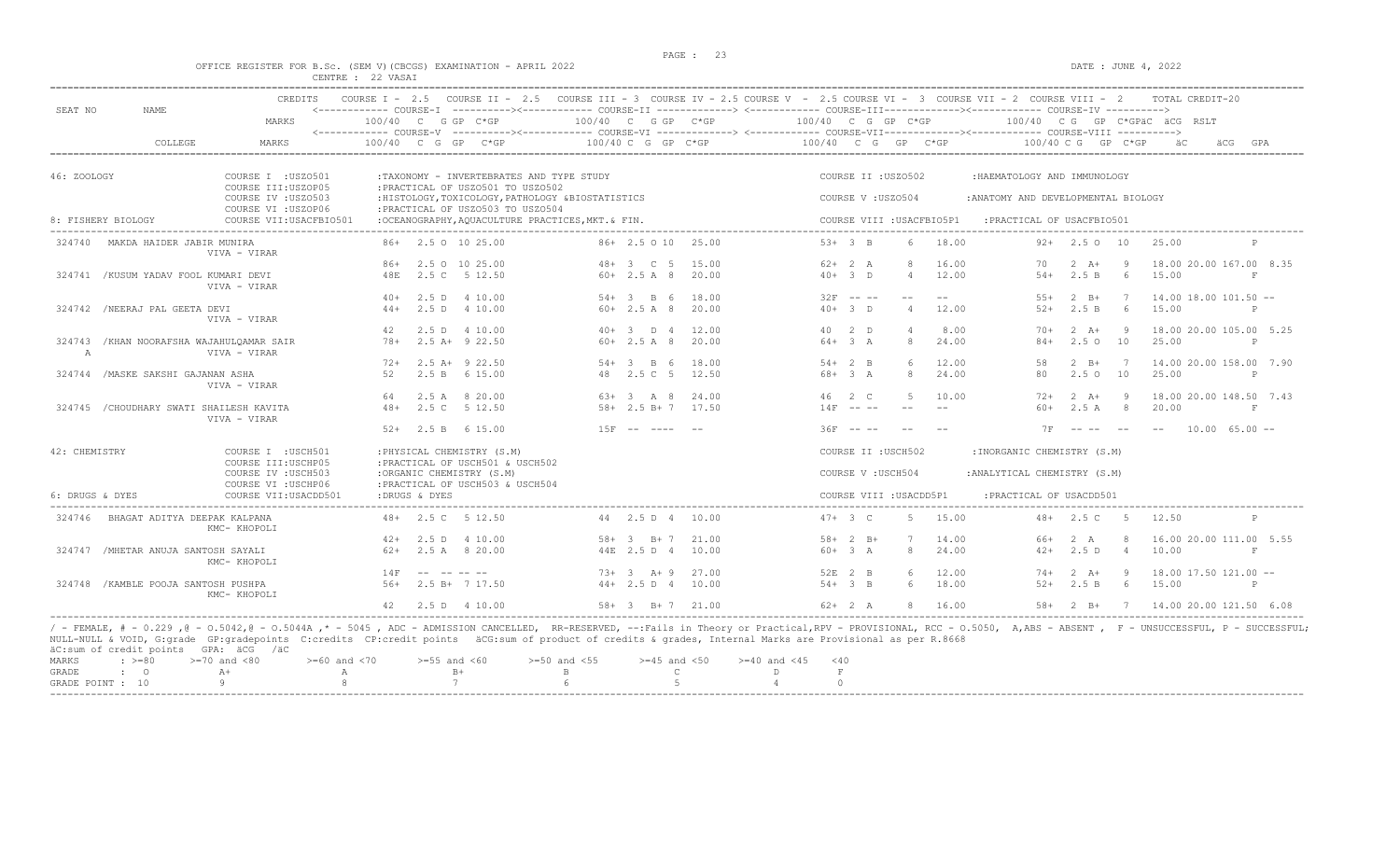#### OFFICE REGISTER FOR B.Sc. (SEM V)(CBCGS) EXAMINATION - APRIL 2022 CENTRE : 24 KHOPOLI

| SEAT NO         | <b>NAME</b>                             | <b>CREDITS</b>                                                   |                 |               |                                                                                            | COURSE I - 2.5 COURSE II - 2.5 COURSE III - 3 COURSE IV - 2.5 COURSE V - 2.5 COURSE VI - 3 COURSE VII - 2 COURSE VIII - 2<br><------------ COURSE-I ----------><----------- COURSE-II -------------> <------------ COURSE-III-----------><--------><---------- COURSE-IV ----------> |                        |                          |                    |            |                              |       |                                                            |                        |                | TOTAL CREDIT-20              |              |
|-----------------|-----------------------------------------|------------------------------------------------------------------|-----------------|---------------|--------------------------------------------------------------------------------------------|--------------------------------------------------------------------------------------------------------------------------------------------------------------------------------------------------------------------------------------------------------------------------------------|------------------------|--------------------------|--------------------|------------|------------------------------|-------|------------------------------------------------------------|------------------------|----------------|------------------------------|--------------|
|                 |                                         | MARKS                                                            |                 |               | $100/40$ C G GP C*GP                                                                       | 100/40 C G GP C*GP                                                                                                                                                                                                                                                                   |                        |                          | 100/40 C G GP C*GP |            |                              |       |                                                            |                        |                | 100/40 CG GP C*GPÄC ÄCG RSLT |              |
|                 | COLLEGE                                 | MARKS                                                            | $100/40$ C G GP |               | $C*GP$                                                                                     |                                                                                                                                                                                                                                                                                      | 100/40 C G GP C*GP     |                          | 100/40 C G GP C*GP |            |                              |       |                                                            | $100/40 C G$ GP $C*GP$ |                | äCG                          | GPA          |
| 42: CHEMISTRY   |                                         |                                                                  |                 |               |                                                                                            |                                                                                                                                                                                                                                                                                      |                        |                          |                    |            | COURSE II : USCH502          |       |                                                            |                        |                |                              |              |
|                 |                                         | COURSE I : USCH501<br>COURSE III: USCHP05<br>COURSE IV : USCH503 |                 |               | : PHYSICAL CHEMISTRY (S.M)<br>: PRACTICAL OF USCH501 & USCH502<br>:ORGANIC CHEMISTRY (S.M) |                                                                                                                                                                                                                                                                                      |                        |                          |                    |            | COURSE V: USCH504            |       | :INORGANIC CHEMISTRY (S.M)<br>: ANALYTICAL CHEMISTRY (S.M) |                        |                |                              |              |
| 6: DRUGS & DYES |                                         | COURSE VI : USCHP06<br>COURSE VII: USACDD501                     |                 | :DRUGS & DYES | :PRACTICAL OF USCH503 & USCH504                                                            |                                                                                                                                                                                                                                                                                      |                        |                          |                    |            | COURSE VIII : USACDD5P1      |       | :PRACTICAL OF USACDD501                                    |                        |                |                              |              |
| 324749          | GHARAT PRATHAMESH SHYAM MIRA            | KMC- KHOPOLI                                                     |                 |               | 55+ 2.5 B+ 7 17.50                                                                         |                                                                                                                                                                                                                                                                                      | $36F - - -$            |                          |                    | $69+3 A$   | 8                            | 24.00 |                                                            | $68 + 2.5$ A 8         |                | 20.00                        | $_{\rm F}$   |
|                 |                                         |                                                                  |                 |               | 85+ 2.5 0 10 25.00                                                                         |                                                                                                                                                                                                                                                                                      | $82+3$ 0 10            | 30.00                    |                    | $95+20$    | 10                           | 20.00 | 64+                                                        | 2 A                    | - 8            | $16.00$ 17.50 152.50 --      |              |
| 324750          | SURVE TEJAS ROHIDAS RUPALI              | KMC- KHOPOLI                                                     | $80+$           |               | 2.5 0 10 25.00                                                                             |                                                                                                                                                                                                                                                                                      | 56 2.5 B+ 7            | 17.50                    |                    | $68 + 3 A$ | -8                           | 24.00 | $48+$                                                      | 2.5C                   | $5^{\circ}$    | 12.50                        | P            |
|                 |                                         |                                                                  | $50+$           |               | 2.5 B 6 15.00                                                                              |                                                                                                                                                                                                                                                                                      | $78 + 3$ $A + 9$       | 27.00                    |                    | $68 + 2 A$ | 8                            | 16.00 | $84+$                                                      | 2 0                    | 10             | 20.00 20.00 157.00 7.85      |              |
| 324752          | LAHANGE BHARAT AMRUT SANGITA            | SHIKSHAK SSS WA                                                  | $90+$           |               | 2.5 0 10 25.00                                                                             |                                                                                                                                                                                                                                                                                      | $56+2.5 B+7$           | 17.50                    |                    | $45+3$ C   | $-5$                         | 15.00 | 66+                                                        | 2.5A                   | 8 <sup>2</sup> | 20.00                        | $\mathbb{P}$ |
|                 |                                         |                                                                  | $40+$           |               | 2.5 D 4 10.00                                                                              |                                                                                                                                                                                                                                                                                      | $50+3$ B 6             | 18.00                    | $100+20$           |            | 10                           | 20.00 | 51                                                         | $2 \quad B$            | 6              | 12.00 20.00 137.50 6.88      |              |
|                 | 324753 / PATIL JAGRUTI KAMLAKAR KAMINI  | SHIKSHAK SSS WA                                                  | $88+$           |               | 2.5 0 10 25.00                                                                             |                                                                                                                                                                                                                                                                                      | $64+2.5 A 8$           | 20.00                    |                    | $55+3$ B+  | $7\phantom{.0}\phantom{.0}7$ | 21.00 | $66+$                                                      | 2.5A                   | 8              | 20.00                        | $\mathbb P$  |
|                 |                                         |                                                                  | 42              |               | 2.5 D 4 10.00                                                                              | $59+$                                                                                                                                                                                                                                                                                | $3$ B+ 7               | 21.00                    |                    | $60+2 A$   | -8                           | 16.00 | $74+$                                                      | $2 \overline{A}$ +     | $\overline{9}$ | 18.00 20.00 151.00 7.55      |              |
| 324754          | MANJE JAYESH VITTHAL GITA               | SHIKSHAK SSS WA                                                  | 68+             |               | 2.5 A 8 20.00                                                                              |                                                                                                                                                                                                                                                                                      | $54 + 2.5 B 6$         | 15.00                    |                    | $45+3$ C   | $-5$                         | 15.00 | $40+$                                                      | 2.5D                   | $\overline{4}$ | 10.00                        | P            |
|                 |                                         |                                                                  | 56              |               | $2.5 B+ 7 17.50$                                                                           |                                                                                                                                                                                                                                                                                      | $52+3$ B 6             | 18.00                    |                    | $94 + 20$  | 10                           | 20.00 | $7.3+$                                                     | $2 \overline{A}$       | - 9            | 18.00 20.00 133.50 6.68      |              |
| 324755          | /JADHAV MANASI VASANT VAISHALI          | SHIKSHAK SSS WA                                                  | 60              |               | 2.5 A 8 20.00                                                                              |                                                                                                                                                                                                                                                                                      | $46+2.5C$ 5            | 12.50                    |                    | $59+3$ B+  | $7\phantom{.0}\phantom{.0}7$ | 21.00 | $54+$                                                      | 2.5 B                  | 6              | 15.00                        | $\mathbb{P}$ |
|                 |                                         |                                                                  | $40+$           |               | 2.5 D 4 10.00                                                                              |                                                                                                                                                                                                                                                                                      | $60 + 3$ A 8           | 24.00                    |                    | $98 + 20$  | 10                           | 20.00 | $72+$                                                      | $2 \overline{A}$       | - 9            | 18.00 20.00 140.50 7.03      |              |
|                 | 324756 /NIMSE PRATIKSHA PRAMOD PRAMILA  | SHIKSHAK SSS WA                                                  | $52+$           |               | 2.5 B 6 15.00                                                                              |                                                                                                                                                                                                                                                                                      | $60+2.5A8$             | 20.00                    |                    | $50+3$ B   | 6                            | 18.00 | 40                                                         | 2.5D                   | $\overline{4}$ | 10.00                        | $\mathbb{P}$ |
|                 |                                         |                                                                  |                 |               | $40+$ 2.5 D 4 10.00                                                                        |                                                                                                                                                                                                                                                                                      | $52+3$ B 6 18.00       |                          |                    | $80+20$    | 10                           | 20.00 | 64+                                                        | 2 A                    |                | 8 16.00 20.00 127.00 6.35    |              |
| 40: MATHEMATICS |                                         | COURSE I : USMT501<br>COURSE III: USMTP05                        |                 |               | : MULTIVARIABLE CALCULUS II<br>:PRACTICAL OF USMT501 & USMT502                             |                                                                                                                                                                                                                                                                                      |                        |                          |                    |            | COURSE II : USMT502          |       | :LINEAR ALGEBRA                                            |                        |                |                              |              |
|                 |                                         | COURSE IV : USMT503<br>COURSE VI : USMTP06                       |                 |               | :TOPOLOGY OF METRIC SPACES<br>: PRACTICAL OF USMT503 & USMT504                             |                                                                                                                                                                                                                                                                                      |                        |                          |                    |            | COURSE V : USMT5A4           |       | :NUMERICAL ANALYSIS I                                      |                        |                |                              |              |
|                 | 10: OPERATIONS RESEARCH                 | COURSE VII: USACOR501                                            |                 |               | :ELEMENTS OF OPERATION RESEARCH I                                                          |                                                                                                                                                                                                                                                                                      |                        |                          |                    |            | COURSE VIII : USACOR5P1      |       | : PRACTICAL OF USACOR501                                   |                        |                |                              |              |
|                 | 324757 / PATIL BHAVIKA SADANAND SADHANA | SHIKSHAK SSS WA                                                  |                 |               | $76+$ 2.5 A+ 9 22.50                                                                       |                                                                                                                                                                                                                                                                                      | $78 + 2.5$ A + 9 22.50 |                          |                    | $90+30$    | 10                           | 30.00 |                                                            | $90+$ 2.5 0 10         |                | 25.00                        |              |
|                 |                                         |                                                                  | 96              |               | 2.5 0 10 25.00                                                                             |                                                                                                                                                                                                                                                                                      | $90+3$ 0 10            | 30.00                    |                    | $96+20$    | 10                           | 20.00 | 90+                                                        | 2 O                    | 10             | 20.00 20.00 195.00 9.75      |              |
| 324758          | ADAGA SAGAR RAMESH PRAMILA              | SHIKSHAK SSS WA                                                  |                 |               | $76+$ 2.5 A+ 9 22.50                                                                       |                                                                                                                                                                                                                                                                                      | $40+2.5 D 4 10.00$     |                          |                    | $75+3 A+$  | 9                            | 27.00 | $84+$                                                      | 2.50 10                |                | 25.00                        | $\mathbb{P}$ |
|                 |                                         |                                                                  | 100             |               | 2.5 0 10 25.00                                                                             |                                                                                                                                                                                                                                                                                      |                        | $75+3$ $\lambda+9$ 27.00 |                    | $98 + 20$  | 10                           | 20.00 |                                                            | $70+2 A+9$             |                | 18.00 20.00 174.50 8.73      |              |

|           |                                      | NULL-NULL & VOID, G:grade GP:gradepoints C:credits CP:credit points äCG:sum of product of credits & grades, Internal Marks are Provisional as per R.8668 |  |  |  |  |  |
|-----------|--------------------------------------|----------------------------------------------------------------------------------------------------------------------------------------------------------|--|--|--|--|--|
|           | äC:sum of credit points GPA: äCG /äC |                                                                                                                                                          |  |  |  |  |  |
|           |                                      | MARKS : >=80 >=70 and <80 > >=60 and <70 >=55 and <60 >=50 and <55 >=45 and <50 >=40 and <45 <40                                                         |  |  |  |  |  |
| GRADE : O |                                      |                                                                                                                                                          |  |  |  |  |  |
|           |                                      | GRADE POINT : $10$ 9 8 7 6 5 5 4 0                                                                                                                       |  |  |  |  |  |
|           |                                      |                                                                                                                                                          |  |  |  |  |  |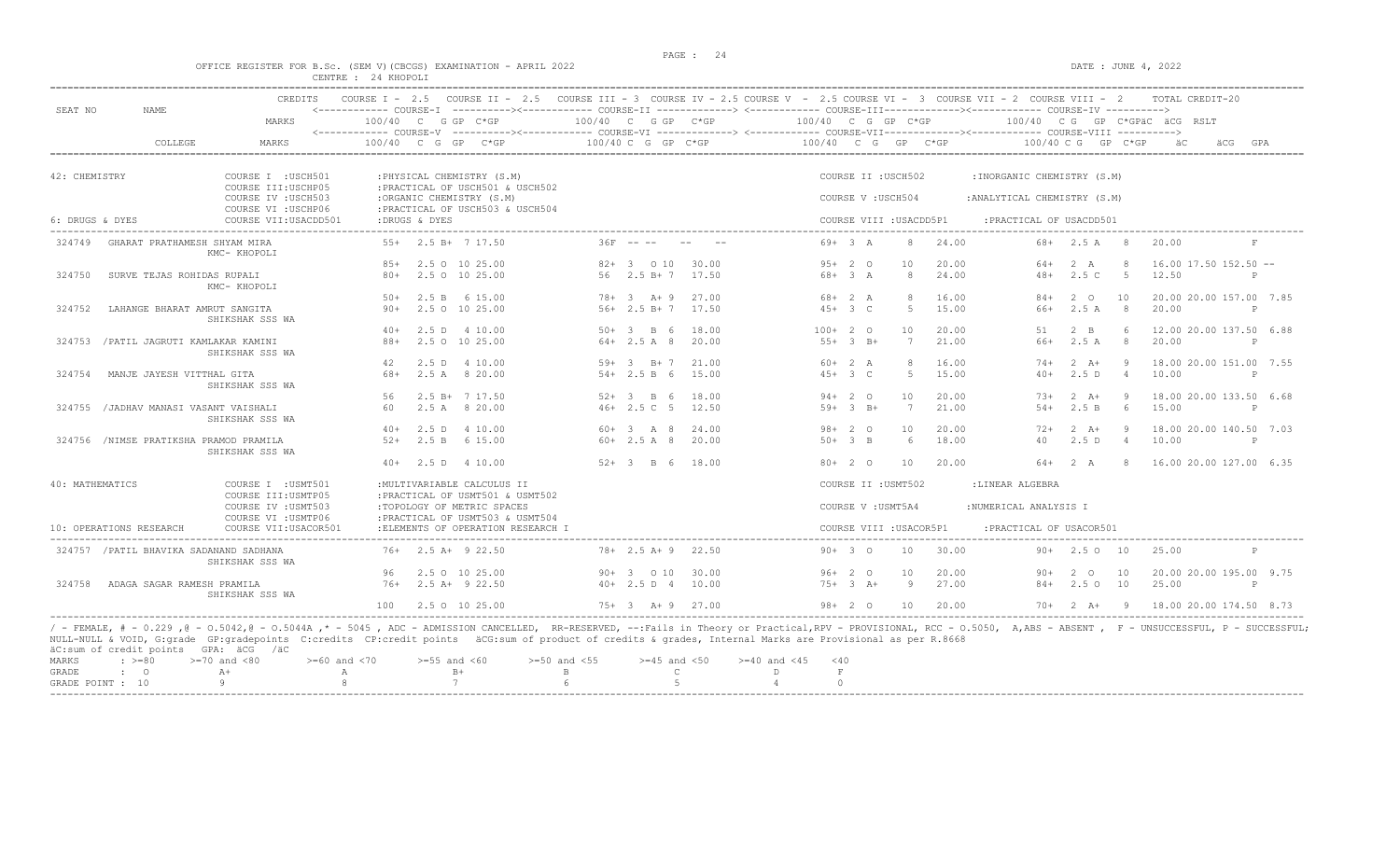$DATA: JUNE 4, 2022$ 

|  |  |                  |  | OFFICE REGISTER FOR B.SC. (SEM V)(CBCGS) EXAMINATION - APRIL 2022 |  |  |
|--|--|------------------|--|-------------------------------------------------------------------|--|--|
|  |  | CENTRE : 26 WADA |  |                                                                   |  |  |

| SEAT NO         | <b>NAME</b>                              | <b>CREDITS</b>                               | COURSE $T = 2.5$       |               | COURSE II - 2.5 COURSE III - 3 COURSE IV - 2.5 COURSE V - 2.5 COURSE VI - 3 COURSE VII - 2 COURSE VIII - 2<br><------------ COURSE-T -----------><----------- COURSE-TT --------------> <------------ COURSE-TTT------------><----------- COURSE-TV ----------> |        |                      |       |                      |            |                     |                         |               |                              |                      |                | TOTAL CREDIT-20              |   |     |
|-----------------|------------------------------------------|----------------------------------------------|------------------------|---------------|-----------------------------------------------------------------------------------------------------------------------------------------------------------------------------------------------------------------------------------------------------------------|--------|----------------------|-------|----------------------|------------|---------------------|-------------------------|---------------|------------------------------|----------------------|----------------|------------------------------|---|-----|
|                 |                                          | MARKS                                        | <------------ COURSE-V |               | 100/40 C G GP C*GP                                                                                                                                                                                                                                              |        | $100/40$ C G GP C*GP |       | $100/40$ C G GP C*GP |            |                     |                         |               |                              |                      |                | 100/40 CG GP C*GPAC ACG RSLT |   |     |
|                 | COLLEGE                                  | <b>MARKS</b>                                 | 100/40                 | C G           | GP<br>$C*GP$                                                                                                                                                                                                                                                    |        | 100/40 C G GP C*GP   |       | 100/40 C G           |            |                     | GP                      | $C*GP$        |                              | $100/40$ C G GP C*GP |                |                              |   | GPA |
| 42: CHEMISTRY   |                                          | COURSE I : USCH501                           |                        |               | : PHYSICAL CHEMISTRY (S.M)                                                                                                                                                                                                                                      |        |                      |       |                      |            | COURSE II : USCH502 |                         |               | : INORGANIC CHEMISTRY (S.M)  |                      |                |                              |   |     |
|                 |                                          | COURSE III: USCHP05                          |                        |               | : PRACTICAL OF USCH501 & USCH502                                                                                                                                                                                                                                |        |                      |       |                      |            |                     |                         |               |                              |                      |                |                              |   |     |
|                 |                                          | COURSE IV : USCH503                          |                        |               | :ORGANIC CHEMISTRY (S.M)                                                                                                                                                                                                                                        |        |                      |       |                      |            | COURSE V: USCH504   |                         |               | : ANALYTICAL CHEMISTRY (S.M) |                      |                |                              |   |     |
| 6: DRUGS & DYES |                                          | COURSE VI : USCHP06<br>COURSE VII: USACDD501 |                        | :DRUGS & DYES | : PRACTICAL OF USCH503 & USCH504                                                                                                                                                                                                                                |        |                      |       |                      |            |                     | COURSE VIII : USACDD5P1 | _____________ | : PRACTICAL OF USACDD501     |                      |                |                              |   |     |
|                 | 324759 / MORE AARATI PRADIP PRAGATI      | AMDAR DAULAT DA                              | 54                     |               | 2.5 B 6 15.00                                                                                                                                                                                                                                                   |        | $75+2.5$ A+9 22.50   |       | $72+3$ A+            |            |                     | 9                       | 27.00         | $40+$                        | 2.5 D                | - 4            | 10.00                        |   |     |
|                 |                                          |                                              | $40+$                  |               | 2.5 D 4 10.00                                                                                                                                                                                                                                                   |        | 59+ 3 B+7            | 21.00 | $40+2$ D             |            |                     |                         | 8.00          | $45+$                        | $2 \quad C$          |                | 10.00 20.00 123.50 6.18      |   |     |
|                 | 324760 / HARAD MAYURI RAMCHANDRA RAJSHRI | AMDAR DAULAT DA                              | 54                     | 2.5 B         | 6 15.00                                                                                                                                                                                                                                                         |        | $62+2.5A8$           | 20.00 |                      | $63+3 A$   |                     | 8                       | 24.00         | $52+$                        | 2.5 B                | - 6            | 15.00                        | P |     |
|                 |                                          |                                              | $44+$                  |               | 2.5 D 4 10.00                                                                                                                                                                                                                                                   |        | $60+3$ A 8           | 24.00 | $51+2$ B             |            |                     | 6                       | 12.00         | 62+                          | 2 A                  | -8             | 16.00 20.00 136.00 6.80      |   |     |
| 324762          | RAUT ABHIJIT MARUTI MANALI               | J.N.PALIWALA PA                              | $48+$                  |               | 2.5 C 5 12.50                                                                                                                                                                                                                                                   |        | $62+2.5A8$           | 20.00 | $42+3$ D             |            |                     | $\overline{4}$          | 12.00         | $42+$                        | 2.5D                 | $\overline{4}$ | 10.00                        | P |     |
|                 |                                          |                                              | 40                     |               | 2.5 D 4 10.00                                                                                                                                                                                                                                                   |        | $40+3$ D 4           | 12.00 | $50+2$ B             |            |                     | $\epsilon$              | 12.00         | $40+$                        | 2 D                  |                | 8.00 20.00 96.50 4.83        |   |     |
| 324763          | THAKORE ABHISHEK SANJEEV SONAL           | J.N.PALIWALA PA                              | $46+$                  | 2.5C          | 5 12.50                                                                                                                                                                                                                                                         |        | $50+2.5 B 6$         | 15.00 | $54+3$ B             |            |                     | 6                       | 18.00         | $40+$                        | 2.5D                 | $\sim$ 4       | 10.00                        |   |     |
|                 |                                          |                                              | 40                     |               | 2.5 D 4 10.00                                                                                                                                                                                                                                                   |        | $55+3$ B+7           | 21.00 | $40+2$ D             |            |                     | $\overline{4}$          | 8.00          | $42+$                        | $2$ D                | $\overline{4}$ | 8.00 20.00 102.50 5.13       |   |     |
| 324764          | DANT ADITYA DNYANESHWAR NAMRATA          | J.N.PALIWALA PA                              | $56+$                  |               | $2.5 B+ 7 17.50$                                                                                                                                                                                                                                                |        | $60+2.5A8$           | 20.00 |                      | $54+3$ B   |                     | 6                       | 18.00         | $40+$                        | 2.5D                 | $\overline{4}$ | 10.00                        | P |     |
|                 |                                          |                                              | 40                     | $2.5$ D       | 4 10.00                                                                                                                                                                                                                                                         | $48 +$ | 3 C 5                | 15.00 | $40+2$ D             |            |                     |                         | 8.00          | 60+                          | 2 A                  | -8             | 16.00 20.00 114.50 5.73      |   |     |
| 324765          | CHORGHE AKASH DIPAK ASHA                 | J.N.PALIWALA PA                              | 52                     | 2.5 B         | 6 15.00                                                                                                                                                                                                                                                         |        | $56+2.5 B+7$         | 17.50 |                      | $59+3$ B+  |                     | 7                       | 21.00         | $48+$                        | 2.5C                 | $-5$           | 12.50                        | P |     |
|                 |                                          |                                              | 44                     |               | 2.5 D 4 10.00                                                                                                                                                                                                                                                   |        | $50+3$ B 6           | 18.00 | $48 + 2 C$           |            |                     | 5                       | 10.00         | $62+$                        | 2 A                  | 8              | 16.00 20.00 120.00 6.00      |   |     |
|                 | 324766 / KADAM DAMINI SURYAKANT SUSHMA   | J.N.PALIWALA PA                              | $40+$                  |               | 2.5 D 4 10.00                                                                                                                                                                                                                                                   |        | $56+ 2.5 B+ 7 17.50$ |       |                      | $44+3$ D   |                     | $\overline{4}$          | 12.00         | $40+$                        | 2.5D                 | $\overline{4}$ | 10.00                        | P |     |
|                 |                                          |                                              | 51                     | 2.5 B         | 6 15.00                                                                                                                                                                                                                                                         |        | $50+3$ B 6           | 18.00 | $44+2$ D             |            |                     | $\overline{4}$          | 8.00          | $60+$                        | 2 A                  | -8             | 16.00 20.00 106.50 5.33      |   |     |
| 324767          | SUTAR JAYESH DATTATREY DARSHANA          | J.N.PALIWALA PA                              | $54+$                  |               | 2.5 B 6 15.00                                                                                                                                                                                                                                                   |        | $40+2.5 D 4$         | 10.00 | $55+3$ B+            |            |                     | 7                       | 21.00         | 44                           | 2.5D                 | 4              | 10.00                        | P |     |
|                 |                                          |                                              | 40                     |               | 2.5 D 4 10.00                                                                                                                                                                                                                                                   |        | $50 + 3$ B 6         | 18.00 | $46+2$ C             |            |                     | -5                      | 10.00         | $4.5+$                       | $2 \quad C$          | -5             | 10.00 20.00 104.00 5.20      |   |     |
| 324768          | /CHOGALE KIRTI PARSHURAM PRATIBHA        | J.N.PALIWALA PA                              | $48+$                  |               | 2.5 C 5 12.50                                                                                                                                                                                                                                                   |        | $58 + 2.5 B + 7$     | 17.50 |                      | $44 + 3$ D |                     | $\overline{4}$          | 12.00         | 66                           | 2.5A                 | -8             | 20.00                        | P |     |
|                 |                                          |                                              | 40                     | 2.5 D         | 4 10.00                                                                                                                                                                                                                                                         | 50+    | 3 B 6                | 18.00 |                      | $42+2$ D   |                     |                         | 8.00          | $40+$                        | $2$ D                | $\overline{4}$ | 8.00 20.00 106.00 5.30       |   |     |
| 324770          | /GUPTA POOJA DINESH SANDHYA              | J.N.PALIWALA PA                              | 40                     |               | 2.5 D 4 10.00                                                                                                                                                                                                                                                   |        | $46+2.5C$ 5          | 12.50 | 40                   | $3$ D      |                     | $\overline{4}$          | 12.00         | $42+$                        | 2.5D                 | $\overline{4}$ | 10.00                        | P |     |
|                 |                                          |                                              | 40                     |               | 2.5 D 4 10.00                                                                                                                                                                                                                                                   |        | 50 3 B 6             | 18.00 | $40+2$ D             |            |                     |                         | 8.00          | 40                           | $2$ D                |                | 8.00 20.00 88.50 4.43        |   |     |
| 324771          | TELANGE PRANAY RAJARAM RAJANI            | J.N.PALIWALA PA                              | $58+$                  |               | 2.5 B+ 7 17.50                                                                                                                                                                                                                                                  |        | $52+2.5 B 6$         | 15.00 | 40 3 D               |            |                     | $\overline{4}$          | 12.00         | $40+$                        | 2.5D                 | $\overline{4}$ | 10.00                        | P |     |
|                 |                                          |                                              |                        |               | 46+ 2.5 C 5 12.50                                                                                                                                                                                                                                               |        | 44 3 D 4 12.00       |       | $46+2$ C             |            |                     |                         | 5 10.00       |                              | 41 2 D               | $\overline{4}$ | 8.00 20.00 97.00 4.85        |   |     |

/ - FEMALE, # - 0.229 ,@ - 0.5042,@ - 0.5044A ,\* - 5045 , ADC - ADMISSION CANCELLED, RR-RESERVED, --:Fails in Theory or Practical,RPV - PROVISIONAL, RCC - 0.5050, A,ABS - ABSENT , F - UNSUCCESSFUL, P - SUCCESSFUL;<br>NULL-NUL

|  |  | MARKS : >=80 >=70 and <80 >=60 and <70 >=55 and <60 >=50 and <55 >=45 and <50 >=40 and <45 <40 |  |  |  |  |  |
|--|--|------------------------------------------------------------------------------------------------|--|--|--|--|--|
|  |  |                                                                                                |  |  |  |  |  |
|  |  | GRADE POINT : $10$ 9 8 7 6 5 5 4 0                                                             |  |  |  |  |  |
|  |  |                                                                                                |  |  |  |  |  |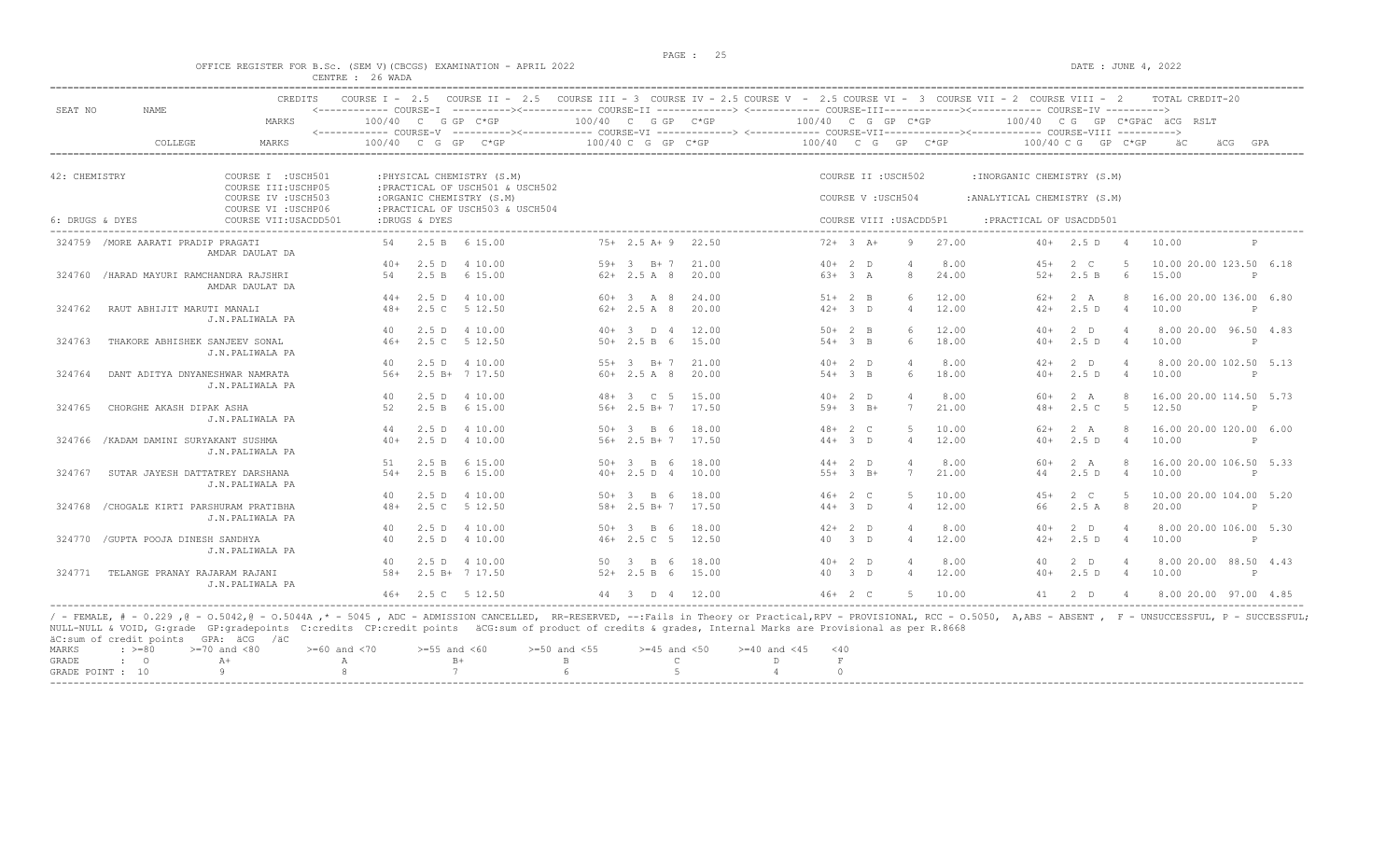#### OFFICE REGISTER FOR B.Sc. (SEM V) (CBCGS) EXAMINATION - APRIL 2022 DATE : JUNE 4, 2022 CENTRE : 55 NEW PANVEL

| SEAT NO         | NAME.                                   | CREDITS                                    |       |               | COURSE I - 2.5 COURSE II - 2.5 COURSE III - 3 COURSE IV - 2.5 COURSE V - 2.5 COURSE VI - 3 COURSE VII - 2 COURSE VIII - 2<br><------------ COURSE-T ----------><----------- COURSE-TT -------------> <------------ COURSE-TTT----------><--------><--------- COURSE-TV ----------> |                      |                      |                       |  |                   |                         |       |                              |                    |                | TOTAL CREDIT-20              |              |     |
|-----------------|-----------------------------------------|--------------------------------------------|-------|---------------|------------------------------------------------------------------------------------------------------------------------------------------------------------------------------------------------------------------------------------------------------------------------------------|----------------------|----------------------|-----------------------|--|-------------------|-------------------------|-------|------------------------------|--------------------|----------------|------------------------------|--------------|-----|
|                 |                                         | MARKS                                      |       |               | $100/40$ C G GP C*GP                                                                                                                                                                                                                                                               | $100/40$ C G GP C*GP |                      |                       |  |                   | 100/40 C G GP C*GP      |       |                              |                    |                | 100/40 CG GP C*GPAC ACG RSLT |              |     |
|                 | COLLEGE                                 | MARKS                                      |       |               | <------------ COURSE-V ----------><----------- COURSE-VI -------------> <------------ COURSE-VII--------------- COURSE-VIII ----------><br>$100/40$ C G GP C*GP                                                                                                                    |                      | $100/40$ C G GP C*GP |                       |  |                   | 100/40 C G GP C*GP      |       |                              | 100/40 C G GP C*GP |                | äС                           | äCG          | GPA |
| 42: CHEMISTRY   |                                         | COURSE I : USCH501                         |       |               | : PHYSICAL CHEMISTRY (S.M)                                                                                                                                                                                                                                                         |                      |                      |                       |  |                   | COURSE II : USCH502     |       | : INORGANIC CHEMISTRY (S.M)  |                    |                |                              |              |     |
|                 |                                         | COURSE III: USCHP05<br>COURSE IV : USCH503 |       |               | : PRACTICAL OF USCH501 & USCH502<br>:ORGANIC CHEMISTRY (S.M)                                                                                                                                                                                                                       |                      |                      |                       |  | COURSE V: USCH504 |                         |       | : ANALYTICAL CHEMISTRY (S.M) |                    |                |                              |              |     |
|                 |                                         | COURSE VI : USCHP06                        |       |               | : PRACTICAL OF USCH503 & USCH504                                                                                                                                                                                                                                                   |                      |                      |                       |  |                   |                         |       |                              |                    |                |                              |              |     |
| 6: DRUGS & DYES |                                         | COURSE VII: USACDD501                      |       | :DRUGS & DYES |                                                                                                                                                                                                                                                                                    |                      |                      |                       |  |                   | COURSE VIII : USACDD5P1 |       | : PRACTICAL OF USACDD501     |                    |                |                              |              |     |
|                 | 324772 / GHANGURDE PRANJAL GANESH JYOTI | J.N.PALIWALA PA                            |       |               | $44+$ 2.5 D 4 10.00                                                                                                                                                                                                                                                                |                      | $44+2.5 D 4$         | 10.00                 |  | $42+3$ D          | $\overline{4}$          | 12.00 |                              | $40+$ 2.5 D 4      |                | 10.00                        |              |     |
|                 |                                         |                                            | 43    |               | 2.5 D 4 10.00                                                                                                                                                                                                                                                                      |                      | 50+ 3 B 6            | 18.00                 |  | 40 2 D            |                         | 8.00  | $40+$                        | $2$ D              | $\overline{4}$ | 8.00 20.00 86.00 4.30        |              |     |
| 324773          | KOKARE PRAVIN GAMPAT HIRA               | J.N.PALIWALA PA                            | $50+$ | 2.5 B         | 6 15.00                                                                                                                                                                                                                                                                            |                      | $54 + 2.5 B 6$       | 15.00                 |  | $43+3$ D          | $\overline{4}$          | 12.00 | $40+$                        | 2.5D               | $\overline{4}$ | 10.00                        | P            |     |
|                 |                                         |                                            | 40    | 2.5D          | 4 10.00                                                                                                                                                                                                                                                                            | 50                   | $3 \quad B \quad 6$  | 18.00                 |  | $54+2$ B          |                         | 12.00 | $44+$                        | $2$ D              |                | 8.00 20.00 100.00 5.00       |              |     |
| 324774          | THALE ROHIT CHANDRAKANT VAISHALI        | J.N.PALIWALA PA                            | $46+$ |               | 2.5 C 5 12.50                                                                                                                                                                                                                                                                      |                      |                      | $56+$ 2.5 B + 7 17.50 |  | $42+3$ D          | $\overline{4}$          | 12.00 | $42+$                        | 2.5D               | $\overline{4}$ | 10.00                        | $\mathsf{P}$ |     |
|                 |                                         |                                            | 40    |               | 2.5 D 4 10.00                                                                                                                                                                                                                                                                      |                      | 46 3 C 5             | 15.00                 |  | $52+2$ B          | $6^{\circ}$             | 12.00 | $41+$                        | $2$ D              | $\overline{4}$ | 8.00 20.00 97.00 4.85        |              |     |
| 324775          | KOKARE ROSHAN DHONDU RAMI               | J.N.PALIWALA PA                            | $40+$ |               | 2.5 D 4 10.00                                                                                                                                                                                                                                                                      |                      | $52+2.5 B 6$         | 15.00                 |  | $42+3$ D          | $\overline{4}$          | 12.00 | $40+$                        | 2.5D               | 4              | 10.00                        | P            |     |
|                 |                                         |                                            | 40    |               | 2.5 D 4 10.00                                                                                                                                                                                                                                                                      |                      | 53 3 B 6             | 18.00                 |  | $54+2$ B          | 6                       | 12.00 | $42+$                        | $2$ D              | $\overline{4}$ | 8.00 20.00 95.00 4.75        |              |     |
| 324776          | AVASARE RUTIK RAJENDRA RAJASHRI         | J.N.PALIWALA PA                            | $54+$ |               | 2.5 B 6 15.00                                                                                                                                                                                                                                                                      |                      | $44+2.5 D 4$         | 10.00                 |  | $54 + 3$ B        | 6                       | 18.00 | $42+$                        | 2.5D               | $\overline{4}$ | 10.00                        | P            |     |
|                 |                                         |                                            | 42    |               | 2.5 D 4 10.00                                                                                                                                                                                                                                                                      |                      | 46+ 3 C 5            | 15.00                 |  | $52+2$ B          | 6                       | 12.00 | $60+$                        | 2 A                | $\mathcal{R}$  | 16.00 20.00 106.00 5.30      |              |     |
| 324777          | /DALAVI RUTUJA DILIP DIPALI             | J.N.PALIWALA PA                            | $72+$ |               | $2.5$ A+ $9$ 22.50                                                                                                                                                                                                                                                                 |                      | 66+ 2.5 A 8          | 20.00                 |  | $86+30$           | 10                      | 30.00 | $48+$                        | 2.5C               | 5              | 12.50                        |              |     |
|                 |                                         |                                            | 78    |               | $2.5$ A+ $9$ 22.50                                                                                                                                                                                                                                                                 |                      | $76+3$ A+9           | 27.00                 |  | $58 + 2 B +$      |                         | 14.00 | $8.5+$                       | $2^{\circ}$        | 10             | 20.00 20.00 168.50 8.43      |              |     |
| 324778          | MORE SAMADHAN GAJANAN GEETA             | J.N.PALIWALA PA                            | $58+$ |               | 2.5 B+ 7 17.50                                                                                                                                                                                                                                                                     |                      | $51+ 2.5 B 6$        | 15.00                 |  | $44+3$ D          | $\overline{4}$          | 12.00 | $40+$                        | 2.5D               | 4              | 10.00                        | $\mathbf{F}$ |     |
|                 |                                         |                                            | $40+$ |               | 2.5 D 4 10.00                                                                                                                                                                                                                                                                      |                      | 50E 3 B 6            | 18.00                 |  | $22F - - -$       |                         |       | $40+$                        | 2 D                | - 4            | $8.00$ 18.00 90.50 $-$       |              |     |
| 324779          | SAKHARLE SHRAVAN GANESH SUJATA          | J.N.PALIWALA PA                            | $46+$ | 2.5C          | 5 12.50                                                                                                                                                                                                                                                                            |                      | $54 + 2.5 B 6$       | 15.00                 |  | $43+3$ D          | $\overline{4}$          | 12.00 | $40+$                        | 2.5D               | $\overline{4}$ | 10.00                        | P            |     |
|                 |                                         |                                            | $40+$ |               | 2.5 D 4 10.00                                                                                                                                                                                                                                                                      |                      | 51 3 B 6             | 18.00                 |  | $44+2$ D          | $\overline{4}$          | 8.00  | $40+$                        | $2$ D              | $\overline{4}$ | 8.00 20.00 93.50 4.68        |              |     |
| 324780          | THAKUR SOHAM GANESH SHARMILA            | J.N.PALIWALA PA                            | $40+$ | $2.5$ D       | 4 10.00                                                                                                                                                                                                                                                                            |                      | $46+2.5C$ 5          | 12.50                 |  | $41 + 3$ D        | $\overline{4}$          | 12.00 | $40+$                        | 2.5D               | $\overline{4}$ | 10.00                        | P            |     |
|                 |                                         |                                            | 44    | 2.5D          | 4 10.00                                                                                                                                                                                                                                                                            |                      | $52+3$ B 6           | 18.00                 |  | $50+2$ B          | 6                       | 12.00 | $40+$                        | $2$ D              | $\overline{4}$ | 8.00 20.00 92.50 4.63        |              |     |
| 324781          | UTEKAR SWARUP RAVINDRA SHRADDHA         | J.N.PALIWALA PA                            | $42+$ |               | 2.5 D 4 10.00                                                                                                                                                                                                                                                                      |                      | $48 + 2.5$ C 5       | 12.50                 |  | $48 + 3 C$        | $5 -$                   | 15.00 | $40+$                        | 2.5D               | $\overline{4}$ | 10.00                        | P            |     |
|                 |                                         |                                            | 46    |               | 2.5 C 5 12.50                                                                                                                                                                                                                                                                      |                      | $50 + 3$ B 6         | 18.00                 |  | $40+2$ D          | $\Delta$                | 8.00  | $49+$                        | $2 \quad C$        | $5 -$          | 10.00 20.00 96.00 4.80       |              |     |
| 324782          | TELANGE VAIBHAV VITTHAL VISHAKHA        | J.N.PALIWALA PA                            | $46+$ |               | 2.5 C 5 12.50                                                                                                                                                                                                                                                                      |                      | $48 + 2.5$ C 5       | 12.50                 |  | $45+3$ C          | -5                      | 15.00 | 50                           | 2.5 B              | 6              | 15.00                        | P            |     |
|                 |                                         |                                            | 40    |               | 2.5 D 4 10.00                                                                                                                                                                                                                                                                      |                      | 50 3 B 6             | 18.00                 |  | $42 + 2$ D        | $\overline{4}$          | 8.00  | $44+$                        | 2 <sub>0</sub>     |                | 8.00 20.00 99.00 4.95        |              |     |

NULL-NULL & VOID, G:grade GP:gradepoints C:credits CP:credit points äCG:sum of product of credits & grades, Internal Marks are Provisional as per R.8668 äC:sum of credit points GPA: äCG /äC  $> = 60$  and  $< 70$   $> = 55$  and  $< 60$   $> = 50$  and  $< 55$   $> = 45$  and  $< 50$   $> = 40$  and  $< 45$   $< 40$ <br>A B B C D F GRADE : O  $A+$  A  $B+$  B C D F  $A$  0 GRADE POINT : 10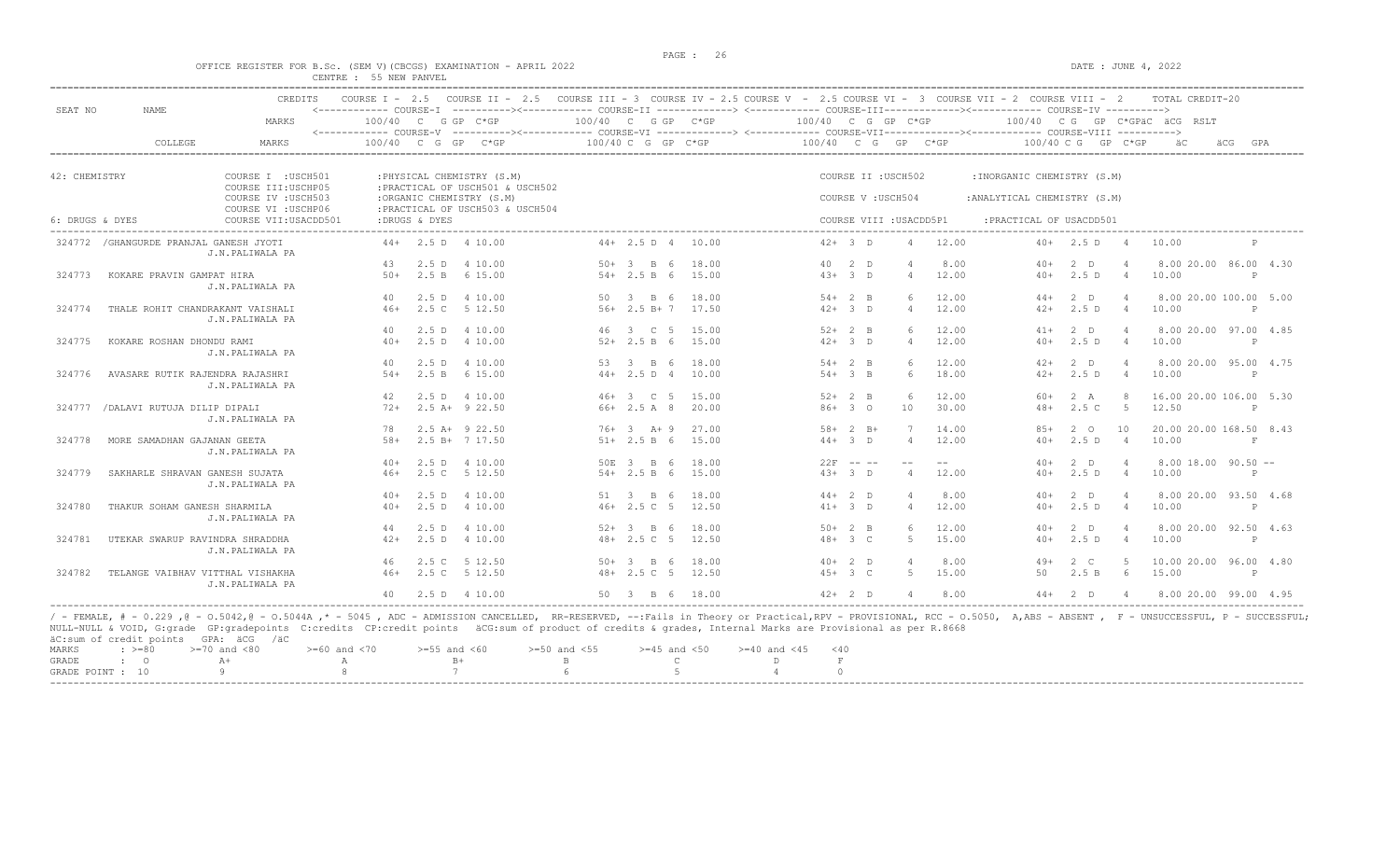# OFFICE REGISTER FOR B.Sc. (SEM V)(CBCGS) EXAMINATION - APRIL 2022<br>CENTRE : 55 NEW PANVEL<br>CENTRE : 55 NEW PANVEL

|                                                    | MARKS                                                             | $100/40$ C G GP C*GP         |                                                                      | 100/40 C G GP C*GP                    |       | <------------ COURSE-I ----------><------------ COURSE-II -------------> <------------ COURSE-III------------><----------- COURSE-IV ----------><br>$100/40$ C G GP C*GP |                         |                      |                |                                       |                            |                       | 100/40 CG GP C*GPäC äCG RSLT       |              |
|----------------------------------------------------|-------------------------------------------------------------------|------------------------------|----------------------------------------------------------------------|---------------------------------------|-------|--------------------------------------------------------------------------------------------------------------------------------------------------------------------------|-------------------------|----------------------|----------------|---------------------------------------|----------------------------|-----------------------|------------------------------------|--------------|
| COLLEGE                                            | MARKS                                                             | 100/40 C G GP C*GP           |                                                                      | 100/40 C G GP C*GP                    |       | 100/40 C G GP C*GP                                                                                                                                                       |                         |                      |                |                                       | $100/40$ C G GP C*GP       |                       | äC                                 |              |
| 42: CHEMISTRY                                      | COURSE I : USCH501                                                | : PHYSICAL CHEMISTRY (S.M)   |                                                                      |                                       |       |                                                                                                                                                                          | COURSE II : USCH502     |                      |                | : INORGANIC CHEMISTRY (S.M)           |                            |                       |                                    |              |
|                                                    | COURSE III: USCHP05<br>COURSE IV : USCH503<br>COURSE VI : USCHP06 | :ORGANIC CHEMISTRY (S.M)     | : PRACTICAL OF USCH501 & USCH502<br>: PRACTICAL OF USCH503 & USCH504 |                                       |       |                                                                                                                                                                          | COURSE V: USCH504       |                      |                | : ANALYTICAL CHEMISTRY (S.M)          |                            |                       |                                    |              |
| 6: DRUGS & DYES                                    | COURSE VII: USACDD501                                             | :DRUGS & DYES                |                                                                      |                                       |       |                                                                                                                                                                          | COURSE VIII : USACDD5P1 |                      |                | : PRACTICAL OF USACDD501              |                            |                       |                                    |              |
| 324783 DESHMUKH VEDANG MAHESH MAMATA               | J.N.PALIWALA PA                                                   | $50+$ 2.5 B 6 15.00          |                                                                      | $58 + 2.5 B + 7 17.50$                |       | $63+3 A$                                                                                                                                                                 |                         | 8                    | 24.00          |                                       | $42+$ 2.5 D 4              |                       | 10.00                              | P            |
| 324784 / DUPATE VAISHNAVI VIKAS POOJA              | GUHAGHAR                                                          | 40<br>50+ 2.5 B 6 15.00      | 2.5 D 4 10.00                                                        | 68+ 3 A 8 24.00<br>$56+2.5 B+7$ 17.50 |       | $52+2$ B<br>$46+3$ C                                                                                                                                                     |                         | 6<br>5               | 12.00<br>15.00 | 60+<br>$50+$                          | 2 A<br>2.5 B               | -8<br>6               | 16.00 20.00 128.50 6.43<br>15.00   | $\mathsf{P}$ |
|                                                    |                                                                   | $40+$ 2.5 D 4 10.00          |                                                                      | 42 3 D 4 12.00                        |       |                                                                                                                                                                          | $58 + 2 B +$            |                      | 7 14.00        |                                       |                            |                       | 71+ 2 A+ 9 18.00 20.00 116.50 5.83 |              |
| 45: BOTANY (REVISED)                               | COURSE I : USB0501<br>COURSE III:USBOP5                           | :PLANT DIVERSITY - III       | : PRACTICAL OF USB0501 TO USB0502                                    |                                       |       |                                                                                                                                                                          | COURSE II : USB0502     |                      |                | :PLANT DIVERSITY - IV                 |                            |                       |                                    |              |
|                                                    | COURSE IV : USB0503<br>COURSE VI : USBOP6                         | :FORM & FUNCTION - III       | : PRACTICAL OF USB0503 TO USB0504                                    |                                       |       |                                                                                                                                                                          | COURSE V: USB0504       |                      |                | : CURRENT TRENDS IN PLANT SCIENCES-II |                            |                       |                                    |              |
| 4: HORTICULTURE & GARDENING COURSE VII:USACHO501   |                                                                   |                              | : HORTICULTURE & GARDENING - I                                       |                                       |       |                                                                                                                                                                          | COURSE VIII : USACHO5P1 |                      |                | : PRACTICAL OF USACH0501              |                            |                       |                                    |              |
| 324785 /KUDKIKAR ARSHIN ALTAF KAISAR               | V.NAIK -MHASALA                                                   | 76 2.5 A+ 9 22.50            |                                                                      | 42  2.5  D  4  10.00                  |       | 65 3 A                                                                                                                                                                   |                         | -8                   | 24.00          |                                       | 62 2.5 A 8                 |                       | 20.00                              | P            |
|                                                    |                                                                   | 2.5 A 8 20.00<br>62.         |                                                                      | 70 3 A+ 9 27.00                       |       | 60 2 A                                                                                                                                                                   |                         |                      | 8 16.00        |                                       | 70  2  A+  9               |                       | 18.00 20.00 157.50 7.88            |              |
| 42: CHEMISTRY                                      | COURSE I : USCH501                                                | : PHYSICAL CHEMISTRY (S.M)   |                                                                      |                                       |       |                                                                                                                                                                          | COURSE II : USCH502     |                      |                | : INORGANIC CHEMISTRY (S.M)           |                            |                       |                                    |              |
|                                                    | COURSE III: USCHP05<br>COURSE IV : USCH503                        | :ORGANIC CHEMISTRY (S.M)     | : PRACTICAL OF USCH501 & USCH502                                     |                                       |       |                                                                                                                                                                          | COURSE V: USCH504       |                      |                | : ANALYTICAL CHEMISTRY (S.M)          |                            |                       |                                    |              |
| 6: DRUGS & DYES                                    | COURSE VI : USCHP06<br>COURSE VII: USACDD501                      | :DRUGS & DYES                | : PRACTICAL OF USCH503 & USCH504                                     |                                       |       |                                                                                                                                                                          | COURSE VIII : USACDD5P1 |                      |                | : PRACTICAL OF USACDD501              |                            |                       |                                    |              |
| 324786 FANSE ABDUL REHMAN AMANULLAH NAS<br>REEN    | V.NAIK -MHASALA                                                   | 48+ 2.5 C 5 12.50            |                                                                      | $58 + 2.5 B + 7 17.50$                |       | $60+3 A$                                                                                                                                                                 |                         | 8                    | 24.00          |                                       | $52+2.5 B$                 | 6                     | 15.00                              | P            |
| 324787 SHINDE SANKET JITENDRA ANJALI               |                                                                   | $52+$ 2.5 B 6 15.00<br>$54+$ | 2.5 B 6 15.00                                                        | $55+3$ B+7 21.00<br>$60+2.5A8$        | 20.00 | 42 2 D<br>$80 + 30$                                                                                                                                                      |                         | $\overline{4}$<br>10 | 8.00<br>30.00  | $70+$<br>$60+$                        | $2 \overline{A}$ +<br>2.5A | - 9<br>8 <sup>8</sup> | 18.00 20.00 131.00 6.55<br>20.00   | P            |
|                                                    | V.NAIK -MHASALA                                                   |                              |                                                                      |                                       |       |                                                                                                                                                                          |                         |                      |                |                                       |                            |                       |                                    |              |
|                                                    |                                                                   | 2.5 D<br>42                  | 4 10.00                                                              | $90+3$ 0 10                           | 30.00 | $52 + 2 B$                                                                                                                                                               |                         | 6                    | 12.00          | 70+                                   | $2 \overline{A}$ +         | - 9                   | 18.00 20.00 155.00 7.75            |              |
| 324788 / GUPTA PRITI SURAJ JAYSHREE                | P L SHROFF ARTS                                                   | $46+$                        | 2.5 C 5 12.50                                                        | 66+ 2.5 A 8                           | 20.00 | $78 + 3 A +$                                                                                                                                                             |                         | -9                   | 27.00          | 50                                    | 2.5 B                      | - 6                   | 15.00                              | P            |
|                                                    |                                                                   | $54 + 2.5 B$                 | 6 15.00                                                              | 68+ 3 A 8                             | 24.00 | $58 + 2 B +$                                                                                                                                                             |                         | 7                    | 14.00          | $79+$                                 | $2 \overline{A}$ +         | - 9                   | 18.00 20.00 145.50 7.28            |              |
| 324789 /BHARDWAJ PUJA SURENDRAPRASAD DHA<br>NAMATI | P L SHROFF ARTS                                                   | 48+ 2.5 C 5 12.50            |                                                                      | $54 + 2.5 B 6 15.00$                  |       |                                                                                                                                                                          | $72+3+1$                | 9                    | 27.00          | 54                                    | 2.5 B 6                    |                       | 15.00                              | P            |
|                                                    |                                                                   | 46+ 2.5 C 5 12.50            |                                                                      | $77+3$ A+9 27.00                      |       | $60+2 A$                                                                                                                                                                 |                         | 8                    | 16.00          |                                       |                            |                       | 70+ 2 A+ 9 18.00 20.00 143.00 7.15 |              |

|  | MARKS : >=80 >=70 and <80 >=60 and <70 >=55 and <60 >=50 and <55 >=45 and <50 >=40 and <45 <40 |           |  |  |  |  |
|--|------------------------------------------------------------------------------------------------|-----------|--|--|--|--|
|  | $GRADE$ : $O$ $A+$                                                                             | A B B C D |  |  |  |  |
|  | GRADE POINT : $10$ 9 8 7 6 6 5 4 0                                                             |           |  |  |  |  |
|  |                                                                                                |           |  |  |  |  |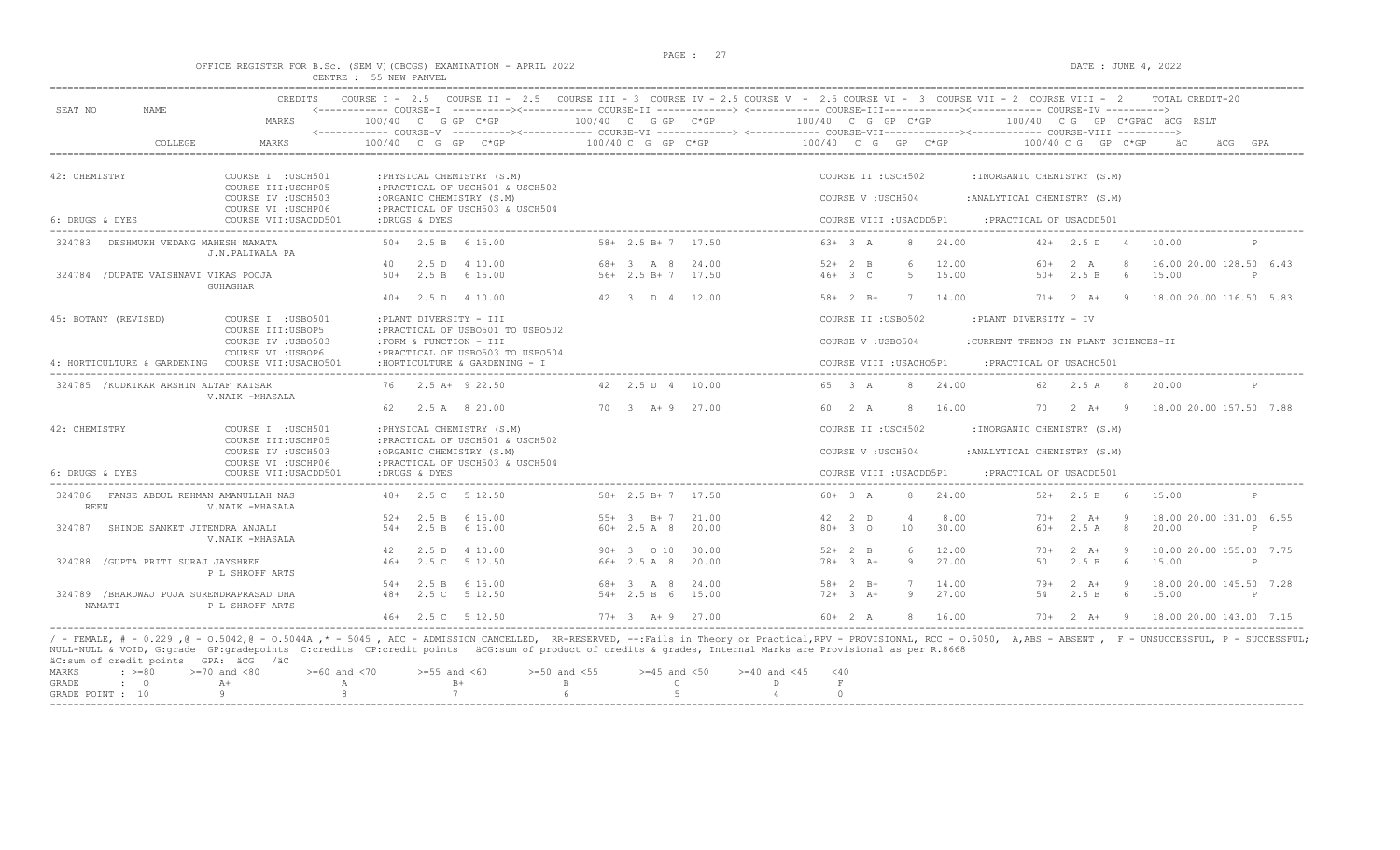$\begin{array}{l} \texttt{DATE : JUNE 4, 2022} \end{array}$ 

|  |  |  |                       | OFFICE REGISTER FOR B.SC. (SEM V)(CBCGS) EXAMINATION - APRIL 2022 |  |  |
|--|--|--|-----------------------|-------------------------------------------------------------------|--|--|
|  |  |  | CENTRE : 46 CHINCHANI |                                                                   |  |  |

| 100/40 C G GP C*GP<br>100/40 CG GP C*GPäC äCG RSLT<br>COLLEGE<br>$100/40$ C G GP C*GP<br>MARKS<br>$100/40$ C G GP C*GP<br>$100/40$ C G GP C*GP<br>$100/40 \, C \, G$ GP $C*GP$<br>GPA<br>COURSE II : USCH502<br>COURSE I : USCH501<br>: PHYSICAL CHEMISTRY (S.M)<br>:INORGANIC CHEMISTRY (S.M)<br>COURSE III: USCHP05<br>: PRACTICAL OF USCH501 & USCH502<br>COURSE IV : USCH503<br>:ORGANIC CHEMISTRY (S.M)<br>COURSE V: USCH504<br>: ANALYTICAL CHEMISTRY (S.M)<br>COURSE VI : USCHP06<br>: PRACTICAL OF USCH503 & USCH504<br>:DRUGS & DYES<br>: PRACTICAL OF USACDD501<br>COURSE VII:USACDD501<br>COURSE VIII : USACDD5P1<br>66E 2.5 A 8 20.00<br>50E 2.5 B 6 15.00<br>52E 3 B<br>18.00<br>42E 2.5 D 4<br>BARI SAHIL NILESH JAGRUTI<br>6<br>10.00<br>324790<br>F<br>P L SHROFF ARTS<br>2.5 D 4 10.00<br>50E 3 B 6<br>$22F$ -- --<br>18.00<br>48E<br>2 C<br>-5<br>$10.00$ $18.00$ $101.00$ $-$<br>40E<br>$- -$<br>2.5 B<br>15.00<br>324791 / PATIL SAMPADA KISAN SUVARNA<br>$44+$ 2.5 D 4 10.00<br>$56+2.5 B+7$ 17.50<br>$74 + 3 + 4$<br>9<br>27.00<br>$52+$<br>- 6<br>P L SHROFF ARTS<br>32F<br>and the second second second second and the second second second second second second second second second second second second second second second second second second second second second second second second second sec<br>$65+3$ A 8<br>24.00<br>$46+2$ C<br>5<br>10.00<br>$2 \overline{A}$<br>$18.00$ $17.50$ $121.50$ $-$<br>$7.5+$<br>$\overline{q}$<br>$28F$ -- --<br>42F<br>40E 2.5 D 4<br>10.00<br>34F<br>324792 /ZUNAIRAH KHAN MOHD RASHID SAFIYA<br>2.5 D 4 10.00<br>$- -$<br>$- -$<br>F<br>ROYAL- KASHIMIR<br>$30F$ -- ----<br>36F<br>40E 2 D<br>8.00<br>$8.00$ $9.00$ $36.00$ $-$<br>$\Delta$<br>41E<br>$2$ D<br>$\overline{4}$<br>$46+3$ C<br>$5^{\circ}$<br>15.00<br>$2.5 B+ 7$<br>17.50<br>2.5 B 6 15.00<br>$40+2.5 D 4$<br>56<br>324793<br>KUMTAKAR PRATIK RAMDAS VIDYA<br>$52+$<br>10.00<br>ROYAL- KASHIMIR<br>10.00<br>52<br>2.5 B 6 15.00<br>$56+3$ B+7<br>21.00<br>$46+2$ C<br>$5 -$<br>$2$ D<br>8.00 20.00 111.50 5.58<br>$42+$<br>$\overline{4}$<br>12.00<br>58<br>$2.5 B+ 7$<br>17.50<br>/SINGH VAISHALI VINAYKUMAR PRATIM<br>$58+$<br>2.5 B+ 7 17.50<br>$48 + 2.5$ C 5<br>12.50<br>$40+3$ D<br>$\overline{4}$<br>324794<br>P<br>ROYAL- KASHIMIR<br>$\mathbb{A}$<br>12.00<br>8.00 20.00 107.00 5.35<br>46+ 2.5 C 5 12.50<br>$47 + 3$ C 5 15.00<br>$52+2$ B<br>-6<br>40<br>2 D<br>$\overline{4}$<br>COURSE I : USPH501<br>:MATHEMATICAL, THERMAL AND STATISTICAL PHYSICS<br>COURSE II : USPH502<br>:SOLID STATE PHYSICS<br>COURSE III: USPHP05<br>:PRACTICAL OF USPH501 & USPH502<br>COURSE IV : USPH503<br>:ATOMIC AND MOLECULAR PHYSICS<br>COURSE V: USPH504<br>: ELECTRODYNAMICS<br>:PRACTICAL OF USPH503 & USPH504<br>COURSE VI : USPHP06<br>3: COMPUTER PRG. & SYS. ANAL. COURSE VII:USACCA501<br>:COMPUTER PROGRAMMING AND SYSTEM ANALYSIS - I<br>: PRACTICAL OF USACCS501<br>COURSE VIII : USACCA5P1<br>$64+$ 2.5 A 8 20.00<br>$68 + 2.5$ A 8 20.00<br>45 3 C<br>5 15.00<br>$46+$ 2.5 C 5<br>324795 YADAV ANOOP ASHOK ANITA<br>12.50<br>ROYAL- KASHIMIR<br>$64+$ 2.5 A 8 20.00<br>46 3 C 5<br>15.00<br>$78 + 2 A +$<br>18.00<br>9<br>40<br>$2$ D<br>40E 2.5 D 4 10.00<br>27.00<br>324796 /MESTRY PRACHI KISHOR SUPRIYA<br>$40+$ 2.5 D 4 10.00<br>$72+3$ A+<br>9<br>24F<br>-------<br>$- -$<br>ROYAL- KASHIMIR<br>$40+$ 2.5 D 4 10.00<br>$55+3$ B+7 21.00<br>$48 + 2 C$<br>5 10.00<br>$44+2$ D<br>$8.00$ 17.50 $96.00$ --<br>$\sim$ 4<br>COURSE I : USCH501<br>COURSE II : USCH502<br>: PHYSICAL CHEMISTRY (S.M)<br>:INORGANIC CHEMISTRY (S.M)<br>COURSE III: USCHP05<br>: PRACTICAL OF USCH501 & USCH502<br>COURSE IV : USCH503<br>:ORGANIC CHEMISTRY (S.M)<br>COURSE V: USCH504<br>: ANALYTICAL CHEMISTRY (S.M)<br>: PRACTICAL OF USCH503 & USCH504<br>COURSE VI : USCHP06<br>COURSE VII:USACDD501<br>:DRUGS & DYES<br>COURSE VIII : USACDD5P1<br>: PRACTICAL OF USACDD501 | SEAT NO<br><b>NAME</b> | CREDITS |                      | COURSE I - 2.5 COURSE II - 2.5 COURSE III - 3 COURSE IV - 2.5 COURSE V - 2.5 COURSE VI - 3 COURSE VII - 2 COURSE VIII - 2 | TOTAL CREDIT-20        |
|-------------------------------------------------------------------------------------------------------------------------------------------------------------------------------------------------------------------------------------------------------------------------------------------------------------------------------------------------------------------------------------------------------------------------------------------------------------------------------------------------------------------------------------------------------------------------------------------------------------------------------------------------------------------------------------------------------------------------------------------------------------------------------------------------------------------------------------------------------------------------------------------------------------------------------------------------------------------------------------------------------------------------------------------------------------------------------------------------------------------------------------------------------------------------------------------------------------------------------------------------------------------------------------------------------------------------------------------------------------------------------------------------------------------------------------------------------------------------------------------------------------------------------------------------------------------------------------------------------------------------------------------------------------------------------------------------------------------------------------------------------------------------------------------------------------------------------------------------------------------------------------------------------------------------------------------------------------------------------------------------------------------------------------------------------------------------------------------------------------------------------------------------------------------------------------------------------------------------------------------------------------------------------------------------------------------------------------------------------------------------------------------------------------------------------------------------------------------------------------------------------------------------------------------------------------------------------------------------------------------------------------------------------------------------------------------------------------------------------------------------------------------------------------------------------------------------------------------------------------------------------------------------------------------------------------------------------------------------------------------------------------------------------------------------------------------------------------------------------------------------------------------------------------------------------------------------------------------------------------------------------------------------------------------------------------------------------------------------------------------------------------------------------------------------------------------------------------------------------------------------------------------------------------------------------------------------------------------------------------------------------------------------------------------------------------------------------------------------------------------------------------------------------------------------------------------------------------------------------------------------------------------------------------------|------------------------|---------|----------------------|---------------------------------------------------------------------------------------------------------------------------|------------------------|
|                                                                                                                                                                                                                                                                                                                                                                                                                                                                                                                                                                                                                                                                                                                                                                                                                                                                                                                                                                                                                                                                                                                                                                                                                                                                                                                                                                                                                                                                                                                                                                                                                                                                                                                                                                                                                                                                                                                                                                                                                                                                                                                                                                                                                                                                                                                                                                                                                                                                                                                                                                                                                                                                                                                                                                                                                                                                                                                                                                                                                                                                                                                                                                                                                                                                                                                                                                                                                                                                                                                                                                                                                                                                                                                                                                                                                                                                                                                   |                        | MARKS   | $100/40$ C G GP C*GP | 100/40 C G GP C*GP                                                                                                        |                        |
|                                                                                                                                                                                                                                                                                                                                                                                                                                                                                                                                                                                                                                                                                                                                                                                                                                                                                                                                                                                                                                                                                                                                                                                                                                                                                                                                                                                                                                                                                                                                                                                                                                                                                                                                                                                                                                                                                                                                                                                                                                                                                                                                                                                                                                                                                                                                                                                                                                                                                                                                                                                                                                                                                                                                                                                                                                                                                                                                                                                                                                                                                                                                                                                                                                                                                                                                                                                                                                                                                                                                                                                                                                                                                                                                                                                                                                                                                                                   |                        |         |                      |                                                                                                                           |                        |
|                                                                                                                                                                                                                                                                                                                                                                                                                                                                                                                                                                                                                                                                                                                                                                                                                                                                                                                                                                                                                                                                                                                                                                                                                                                                                                                                                                                                                                                                                                                                                                                                                                                                                                                                                                                                                                                                                                                                                                                                                                                                                                                                                                                                                                                                                                                                                                                                                                                                                                                                                                                                                                                                                                                                                                                                                                                                                                                                                                                                                                                                                                                                                                                                                                                                                                                                                                                                                                                                                                                                                                                                                                                                                                                                                                                                                                                                                                                   | 42: CHEMISTRY          |         |                      |                                                                                                                           |                        |
|                                                                                                                                                                                                                                                                                                                                                                                                                                                                                                                                                                                                                                                                                                                                                                                                                                                                                                                                                                                                                                                                                                                                                                                                                                                                                                                                                                                                                                                                                                                                                                                                                                                                                                                                                                                                                                                                                                                                                                                                                                                                                                                                                                                                                                                                                                                                                                                                                                                                                                                                                                                                                                                                                                                                                                                                                                                                                                                                                                                                                                                                                                                                                                                                                                                                                                                                                                                                                                                                                                                                                                                                                                                                                                                                                                                                                                                                                                                   |                        |         |                      |                                                                                                                           |                        |
|                                                                                                                                                                                                                                                                                                                                                                                                                                                                                                                                                                                                                                                                                                                                                                                                                                                                                                                                                                                                                                                                                                                                                                                                                                                                                                                                                                                                                                                                                                                                                                                                                                                                                                                                                                                                                                                                                                                                                                                                                                                                                                                                                                                                                                                                                                                                                                                                                                                                                                                                                                                                                                                                                                                                                                                                                                                                                                                                                                                                                                                                                                                                                                                                                                                                                                                                                                                                                                                                                                                                                                                                                                                                                                                                                                                                                                                                                                                   | 6: DRUGS & DYES        |         |                      |                                                                                                                           |                        |
|                                                                                                                                                                                                                                                                                                                                                                                                                                                                                                                                                                                                                                                                                                                                                                                                                                                                                                                                                                                                                                                                                                                                                                                                                                                                                                                                                                                                                                                                                                                                                                                                                                                                                                                                                                                                                                                                                                                                                                                                                                                                                                                                                                                                                                                                                                                                                                                                                                                                                                                                                                                                                                                                                                                                                                                                                                                                                                                                                                                                                                                                                                                                                                                                                                                                                                                                                                                                                                                                                                                                                                                                                                                                                                                                                                                                                                                                                                                   |                        |         |                      |                                                                                                                           |                        |
|                                                                                                                                                                                                                                                                                                                                                                                                                                                                                                                                                                                                                                                                                                                                                                                                                                                                                                                                                                                                                                                                                                                                                                                                                                                                                                                                                                                                                                                                                                                                                                                                                                                                                                                                                                                                                                                                                                                                                                                                                                                                                                                                                                                                                                                                                                                                                                                                                                                                                                                                                                                                                                                                                                                                                                                                                                                                                                                                                                                                                                                                                                                                                                                                                                                                                                                                                                                                                                                                                                                                                                                                                                                                                                                                                                                                                                                                                                                   |                        |         |                      |                                                                                                                           |                        |
|                                                                                                                                                                                                                                                                                                                                                                                                                                                                                                                                                                                                                                                                                                                                                                                                                                                                                                                                                                                                                                                                                                                                                                                                                                                                                                                                                                                                                                                                                                                                                                                                                                                                                                                                                                                                                                                                                                                                                                                                                                                                                                                                                                                                                                                                                                                                                                                                                                                                                                                                                                                                                                                                                                                                                                                                                                                                                                                                                                                                                                                                                                                                                                                                                                                                                                                                                                                                                                                                                                                                                                                                                                                                                                                                                                                                                                                                                                                   |                        |         |                      |                                                                                                                           |                        |
|                                                                                                                                                                                                                                                                                                                                                                                                                                                                                                                                                                                                                                                                                                                                                                                                                                                                                                                                                                                                                                                                                                                                                                                                                                                                                                                                                                                                                                                                                                                                                                                                                                                                                                                                                                                                                                                                                                                                                                                                                                                                                                                                                                                                                                                                                                                                                                                                                                                                                                                                                                                                                                                                                                                                                                                                                                                                                                                                                                                                                                                                                                                                                                                                                                                                                                                                                                                                                                                                                                                                                                                                                                                                                                                                                                                                                                                                                                                   |                        |         |                      |                                                                                                                           |                        |
|                                                                                                                                                                                                                                                                                                                                                                                                                                                                                                                                                                                                                                                                                                                                                                                                                                                                                                                                                                                                                                                                                                                                                                                                                                                                                                                                                                                                                                                                                                                                                                                                                                                                                                                                                                                                                                                                                                                                                                                                                                                                                                                                                                                                                                                                                                                                                                                                                                                                                                                                                                                                                                                                                                                                                                                                                                                                                                                                                                                                                                                                                                                                                                                                                                                                                                                                                                                                                                                                                                                                                                                                                                                                                                                                                                                                                                                                                                                   |                        |         |                      |                                                                                                                           |                        |
|                                                                                                                                                                                                                                                                                                                                                                                                                                                                                                                                                                                                                                                                                                                                                                                                                                                                                                                                                                                                                                                                                                                                                                                                                                                                                                                                                                                                                                                                                                                                                                                                                                                                                                                                                                                                                                                                                                                                                                                                                                                                                                                                                                                                                                                                                                                                                                                                                                                                                                                                                                                                                                                                                                                                                                                                                                                                                                                                                                                                                                                                                                                                                                                                                                                                                                                                                                                                                                                                                                                                                                                                                                                                                                                                                                                                                                                                                                                   |                        |         |                      |                                                                                                                           |                        |
|                                                                                                                                                                                                                                                                                                                                                                                                                                                                                                                                                                                                                                                                                                                                                                                                                                                                                                                                                                                                                                                                                                                                                                                                                                                                                                                                                                                                                                                                                                                                                                                                                                                                                                                                                                                                                                                                                                                                                                                                                                                                                                                                                                                                                                                                                                                                                                                                                                                                                                                                                                                                                                                                                                                                                                                                                                                                                                                                                                                                                                                                                                                                                                                                                                                                                                                                                                                                                                                                                                                                                                                                                                                                                                                                                                                                                                                                                                                   |                        |         |                      |                                                                                                                           |                        |
|                                                                                                                                                                                                                                                                                                                                                                                                                                                                                                                                                                                                                                                                                                                                                                                                                                                                                                                                                                                                                                                                                                                                                                                                                                                                                                                                                                                                                                                                                                                                                                                                                                                                                                                                                                                                                                                                                                                                                                                                                                                                                                                                                                                                                                                                                                                                                                                                                                                                                                                                                                                                                                                                                                                                                                                                                                                                                                                                                                                                                                                                                                                                                                                                                                                                                                                                                                                                                                                                                                                                                                                                                                                                                                                                                                                                                                                                                                                   |                        |         |                      |                                                                                                                           |                        |
|                                                                                                                                                                                                                                                                                                                                                                                                                                                                                                                                                                                                                                                                                                                                                                                                                                                                                                                                                                                                                                                                                                                                                                                                                                                                                                                                                                                                                                                                                                                                                                                                                                                                                                                                                                                                                                                                                                                                                                                                                                                                                                                                                                                                                                                                                                                                                                                                                                                                                                                                                                                                                                                                                                                                                                                                                                                                                                                                                                                                                                                                                                                                                                                                                                                                                                                                                                                                                                                                                                                                                                                                                                                                                                                                                                                                                                                                                                                   |                        |         |                      |                                                                                                                           |                        |
|                                                                                                                                                                                                                                                                                                                                                                                                                                                                                                                                                                                                                                                                                                                                                                                                                                                                                                                                                                                                                                                                                                                                                                                                                                                                                                                                                                                                                                                                                                                                                                                                                                                                                                                                                                                                                                                                                                                                                                                                                                                                                                                                                                                                                                                                                                                                                                                                                                                                                                                                                                                                                                                                                                                                                                                                                                                                                                                                                                                                                                                                                                                                                                                                                                                                                                                                                                                                                                                                                                                                                                                                                                                                                                                                                                                                                                                                                                                   |                        |         |                      |                                                                                                                           |                        |
|                                                                                                                                                                                                                                                                                                                                                                                                                                                                                                                                                                                                                                                                                                                                                                                                                                                                                                                                                                                                                                                                                                                                                                                                                                                                                                                                                                                                                                                                                                                                                                                                                                                                                                                                                                                                                                                                                                                                                                                                                                                                                                                                                                                                                                                                                                                                                                                                                                                                                                                                                                                                                                                                                                                                                                                                                                                                                                                                                                                                                                                                                                                                                                                                                                                                                                                                                                                                                                                                                                                                                                                                                                                                                                                                                                                                                                                                                                                   | 41: PHYSICS            |         |                      |                                                                                                                           |                        |
|                                                                                                                                                                                                                                                                                                                                                                                                                                                                                                                                                                                                                                                                                                                                                                                                                                                                                                                                                                                                                                                                                                                                                                                                                                                                                                                                                                                                                                                                                                                                                                                                                                                                                                                                                                                                                                                                                                                                                                                                                                                                                                                                                                                                                                                                                                                                                                                                                                                                                                                                                                                                                                                                                                                                                                                                                                                                                                                                                                                                                                                                                                                                                                                                                                                                                                                                                                                                                                                                                                                                                                                                                                                                                                                                                                                                                                                                                                                   |                        |         |                      |                                                                                                                           |                        |
|                                                                                                                                                                                                                                                                                                                                                                                                                                                                                                                                                                                                                                                                                                                                                                                                                                                                                                                                                                                                                                                                                                                                                                                                                                                                                                                                                                                                                                                                                                                                                                                                                                                                                                                                                                                                                                                                                                                                                                                                                                                                                                                                                                                                                                                                                                                                                                                                                                                                                                                                                                                                                                                                                                                                                                                                                                                                                                                                                                                                                                                                                                                                                                                                                                                                                                                                                                                                                                                                                                                                                                                                                                                                                                                                                                                                                                                                                                                   |                        |         |                      |                                                                                                                           |                        |
|                                                                                                                                                                                                                                                                                                                                                                                                                                                                                                                                                                                                                                                                                                                                                                                                                                                                                                                                                                                                                                                                                                                                                                                                                                                                                                                                                                                                                                                                                                                                                                                                                                                                                                                                                                                                                                                                                                                                                                                                                                                                                                                                                                                                                                                                                                                                                                                                                                                                                                                                                                                                                                                                                                                                                                                                                                                                                                                                                                                                                                                                                                                                                                                                                                                                                                                                                                                                                                                                                                                                                                                                                                                                                                                                                                                                                                                                                                                   |                        |         |                      |                                                                                                                           |                        |
|                                                                                                                                                                                                                                                                                                                                                                                                                                                                                                                                                                                                                                                                                                                                                                                                                                                                                                                                                                                                                                                                                                                                                                                                                                                                                                                                                                                                                                                                                                                                                                                                                                                                                                                                                                                                                                                                                                                                                                                                                                                                                                                                                                                                                                                                                                                                                                                                                                                                                                                                                                                                                                                                                                                                                                                                                                                                                                                                                                                                                                                                                                                                                                                                                                                                                                                                                                                                                                                                                                                                                                                                                                                                                                                                                                                                                                                                                                                   |                        |         |                      |                                                                                                                           | 8.00 20.00 128.50 6.43 |
|                                                                                                                                                                                                                                                                                                                                                                                                                                                                                                                                                                                                                                                                                                                                                                                                                                                                                                                                                                                                                                                                                                                                                                                                                                                                                                                                                                                                                                                                                                                                                                                                                                                                                                                                                                                                                                                                                                                                                                                                                                                                                                                                                                                                                                                                                                                                                                                                                                                                                                                                                                                                                                                                                                                                                                                                                                                                                                                                                                                                                                                                                                                                                                                                                                                                                                                                                                                                                                                                                                                                                                                                                                                                                                                                                                                                                                                                                                                   |                        |         |                      |                                                                                                                           |                        |
|                                                                                                                                                                                                                                                                                                                                                                                                                                                                                                                                                                                                                                                                                                                                                                                                                                                                                                                                                                                                                                                                                                                                                                                                                                                                                                                                                                                                                                                                                                                                                                                                                                                                                                                                                                                                                                                                                                                                                                                                                                                                                                                                                                                                                                                                                                                                                                                                                                                                                                                                                                                                                                                                                                                                                                                                                                                                                                                                                                                                                                                                                                                                                                                                                                                                                                                                                                                                                                                                                                                                                                                                                                                                                                                                                                                                                                                                                                                   |                        |         |                      |                                                                                                                           |                        |
|                                                                                                                                                                                                                                                                                                                                                                                                                                                                                                                                                                                                                                                                                                                                                                                                                                                                                                                                                                                                                                                                                                                                                                                                                                                                                                                                                                                                                                                                                                                                                                                                                                                                                                                                                                                                                                                                                                                                                                                                                                                                                                                                                                                                                                                                                                                                                                                                                                                                                                                                                                                                                                                                                                                                                                                                                                                                                                                                                                                                                                                                                                                                                                                                                                                                                                                                                                                                                                                                                                                                                                                                                                                                                                                                                                                                                                                                                                                   | 42: CHEMISTRY          |         |                      |                                                                                                                           |                        |
|                                                                                                                                                                                                                                                                                                                                                                                                                                                                                                                                                                                                                                                                                                                                                                                                                                                                                                                                                                                                                                                                                                                                                                                                                                                                                                                                                                                                                                                                                                                                                                                                                                                                                                                                                                                                                                                                                                                                                                                                                                                                                                                                                                                                                                                                                                                                                                                                                                                                                                                                                                                                                                                                                                                                                                                                                                                                                                                                                                                                                                                                                                                                                                                                                                                                                                                                                                                                                                                                                                                                                                                                                                                                                                                                                                                                                                                                                                                   |                        |         |                      |                                                                                                                           |                        |
|                                                                                                                                                                                                                                                                                                                                                                                                                                                                                                                                                                                                                                                                                                                                                                                                                                                                                                                                                                                                                                                                                                                                                                                                                                                                                                                                                                                                                                                                                                                                                                                                                                                                                                                                                                                                                                                                                                                                                                                                                                                                                                                                                                                                                                                                                                                                                                                                                                                                                                                                                                                                                                                                                                                                                                                                                                                                                                                                                                                                                                                                                                                                                                                                                                                                                                                                                                                                                                                                                                                                                                                                                                                                                                                                                                                                                                                                                                                   | 6: DRUGS & DYES        |         |                      |                                                                                                                           |                        |

----------------------------------------------------------------------------------------------------------------------------------------------------------------------------------------------------------------------- / - FEMALE, # - 0.229 ,@ - O.5042,@ - O.5044A ,\* - 5045 , ADC - ADMISSION CANCELLED, RR-RESERVED, --:Fails in Theory or Practical,RPV - PROVISIONAL, RCC - O.5050, A,ABS - ABSENT , F - UNSUCCESSFUL, P - SUCCESSFUL; NULL-NULL & VOID, G:grade GP:gradepoints C:credits CP:credit points äCG:sum of product of credits & grades, Internal Marks are Provisional as per R.8668 äC:sum of credit points GPA: äCG /äC MARKS : >=80 >=70 and <80 >=60 and <70 >=55 and <60 >=50 and <55 >=45 and <50 >=40 and <45 <40

|  | MARNO : 2-00 2-70 diiu Nou |                |  |  |  |
|--|----------------------------|----------------|--|--|--|
|  | GRADE : O A+               | A B+ B+ B+ C D |  |  |  |
|  | GRADE POINT : 10 9         | 8 7 6 5 4      |  |  |  |
|  |                            |                |  |  |  |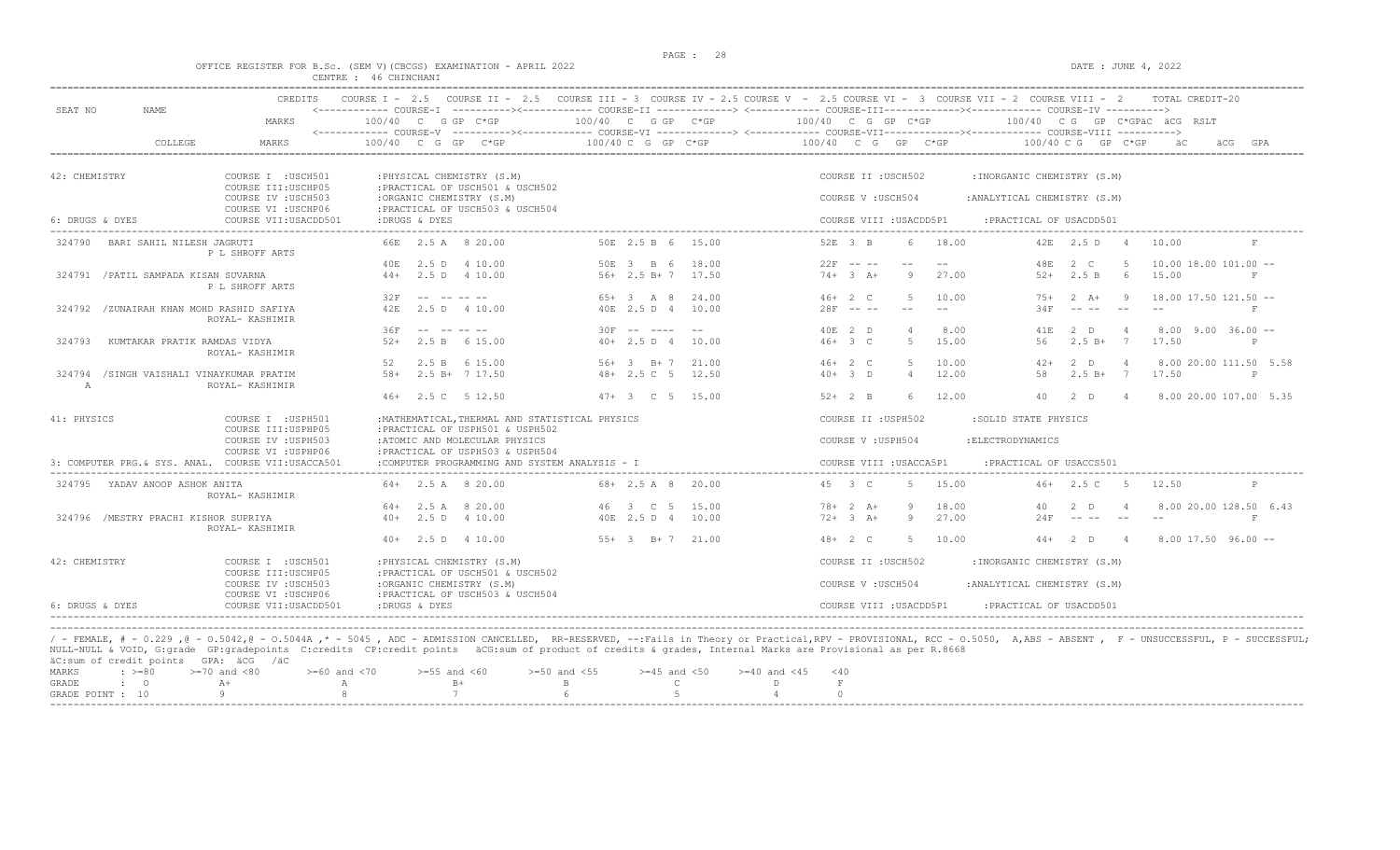#### OFFICE REGISTER FOR B.Sc. (SEM V)(CBCGS) EXAMINATION - APRIL 2022 CENTRE : 47 BHAYANDAR

| SEAT NO         | NAME                                      | CREDITS<br>MARKS                             |                |               | COURSE I - 2.5 COURSE II - 2.5 COURSE III - 3 COURSE IV - 2.5 COURSE V - 2.5 COURSE VI - 3 COURSE VII - 2 COURSE VIII - 2<br>$100/40$ C G GP C*GP | $100/40$ C G GP C*GP |                                   |                            | $100/40$ C G GP C*GP   |                         |                | 100/40 CG GP C*GPäC äCG RSLT |                    |                | TOTAL CREDIT-20                  |            |
|-----------------|-------------------------------------------|----------------------------------------------|----------------|---------------|---------------------------------------------------------------------------------------------------------------------------------------------------|----------------------|-----------------------------------|----------------------------|------------------------|-------------------------|----------------|------------------------------|--------------------|----------------|----------------------------------|------------|
|                 | COLLEGE                                   | MARKS                                        |                |               | 100/40 C G GP C*GP                                                                                                                                |                      | 100/40 C G GP C*GP                |                            | 100/40 C G GP C*GP     |                         |                |                              | 100/40 C G GP C*GP |                | äС<br>äCG                        | GPA        |
| 42: CHEMISTRY   |                                           | COURSE I : USCH501<br>COURSE III: USCHP05    |                |               | : PHYSICAL CHEMISTRY (S.M)<br>: PRACTICAL OF USCH501 & USCH502                                                                                    |                      |                                   |                            |                        | COURSE II : USCH502     |                | : INORGANIC CHEMISTRY (S.M)  |                    |                |                                  |            |
|                 |                                           | COURSE IV : USCH503                          |                |               | :ORGANIC CHEMISTRY (S.M)                                                                                                                          |                      |                                   |                            |                        | COURSE V: USCH504       |                | : ANALYTICAL CHEMISTRY (S.M) |                    |                |                                  |            |
| 6: DRUGS & DYES |                                           | COURSE VI : USCHP06<br>COURSE VII: USACDD501 |                | :DRUGS & DYES | : PRACTICAL OF USCH503 & USCH504                                                                                                                  |                      |                                   |                            |                        | COURSE VIII : USACDD5P1 |                | : PRACTICAL OF USACDD501     |                    |                |                                  |            |
| 324797          | ABADARE AKSHAY SHIDLING SUVARNA           |                                              |                |               | 46+ 2.5 C 5 12.50                                                                                                                                 |                      | $40+$ 2.5 D 4 10.00               |                            | $61+ 3 A$              | 8                       | 24.00          |                              | $40+$ 2.5 D 4      |                | 10.00                            | P          |
|                 |                                           |                                              | $44+$          |               | 2.5 D 4 10.00                                                                                                                                     |                      | $40+3$ D 4                        | 12.00                      | $50 \t 2 \t B$         | 6                       | 12.00          | $40+$                        | 2 <sub>0</sub>     | $\overline{4}$ | 8.00 20.00 98.50 4.93            |            |
| 324798          | MISHRA ANISH NAROTTAM MEENA               |                                              | 40             |               | 2.5 D 4 10.00                                                                                                                                     |                      | $60+2.5A8$                        | 20.00                      | $53+3$ B               | 6                       | 18.00          | $40+$                        | 2.5D               | $\overline{4}$ | 10.00                            | P          |
|                 | 324799 /TRIPATHI ANKITA ANUJ BANADANA     |                                              | 44<br>42       |               | 2.5 D 4 10.00<br>2.5 D 4 10.00                                                                                                                    |                      | 49+ 3 C 5 15.00<br>$64 + 2.5 A 8$ | 20.00                      | 52 2 B<br>$57 + 3 B +$ | $\kappa$<br>7           | 12.00<br>21.00 | $4.5+$<br>$50+$              | 2 C<br>2.5 B       | $5 -$<br>- 6   | 10.00 20.00 105.00 5.25<br>15.00 | P          |
|                 |                                           |                                              |                |               |                                                                                                                                                   |                      |                                   |                            |                        |                         |                |                              |                    |                |                                  |            |
| 324800          | URANKAR DHRUV DINESH SWATI                |                                              | $46+$<br>$48+$ |               | 2.5 C 5 12.50<br>2.5 C 5 12.50                                                                                                                    |                      | $58 + 3$ B + 7                    | 21.00<br>$24F$ -- -- -- -- | 66+ 2 A<br>$41+ 3 D$   | 8<br>$\overline{4}$     | 16.00<br>12.00 | 60+<br>$40+$                 | 2 A<br>2.5D        | -8<br>4        | 16.00 20.00 131.50 6.58<br>10.00 | $_{\rm F}$ |
|                 |                                           |                                              |                |               |                                                                                                                                                   |                      |                                   |                            |                        |                         |                |                              |                    |                |                                  |            |
|                 |                                           |                                              |                |               | $40+$ 2.5 D 4 10.00                                                                                                                               |                      | $50 + 3$ B 6                      | 18.00                      | $40+2$ D               |                         | 8.00           | $40+$                        | $2$ D              | $\overline{4}$ | $8.00$ 17.50 78.50 $-$           |            |
| 324801          | SHARMA GAURAV SHASHIKANT BABITA           |                                              | $46+$          |               | 2.5 C 5 12.50                                                                                                                                     |                      | $72+2.5 A+9$                      | 22.50                      | $52+3$ B               | 6                       | 18.00          | $54+$                        | 2.5 B              | - 6            | 15.00                            |            |
|                 |                                           |                                              | 40             |               | 2.5 D 4 10.00                                                                                                                                     |                      | $58 + 3$ B + 7                    | 21.00                      | $74+2 A+$              | 9                       | 18.00          | 50+                          | $2 \quad B$        | 6              | 12.00 20.00 129.00 6.45          |            |
| 324802          | PAL KAMLESH UMASHANKAR HIRAVATI           |                                              | 40             |               | 2.5 D 4 10.00                                                                                                                                     |                      | $76+2.5 A+9$                      | 22.50                      | $63+3 A$               | 8                       | 24.00          | $50+$                        | 2.5 B              | 6              | 15.00                            | P          |
|                 |                                           |                                              | $42+$          |               | 2.5 D 4 10.00                                                                                                                                     |                      | $55+3$ B+7                        | 21.00                      | $58 + 2 B +$           | 7                       | 14.00          | 60+                          | 2 A                | 8              | 16.00 20.00 132.50 6.63          |            |
|                 | 324803 / GUPTA KANCHAN BHAJURAMA BINDU    |                                              | 22F            |               | and the second second                                                                                                                             |                      | $50+2.5 B 6$                      | 15.00                      | $58 + 3 B +$           | 7                       | 21.00          | $62+$                        | 2.5A               | 8              | 20.00                            | $_{\rm F}$ |
|                 |                                           |                                              | $46+$          |               | 2.5 C 5 12.50                                                                                                                                     |                      | $63+3$ A 8                        | 24.00                      | $50+2$ B               | $6^{\circ}$             | 12.00          | $60+$                        | 2A                 | 8              | $16.00$ 17.50 120.50 --          |            |
| EETA            | 324804 / YADAV KIRTI KUMARI AWADHESH SANG |                                              | $40+$          |               | 2.5 D 4 10.00                                                                                                                                     |                      | 46+ 2.5 C 5 12.50                 |                            | $54 + 3 B$             | 6                       | 18.00          | 20F                          |                    | $- -$          |                                  | F          |
|                 |                                           |                                              | $40+$          |               | 2.5 D 4 10.00                                                                                                                                     |                      | $55+3$ B+7                        | 21.00                      | $52+2$ B               | 6                       | 12.00          | 62+                          | 2 A                | 8              | $16.00$ 17.50 99.50 $-$          |            |
|                 | 324805 / VERMA MADHU MANOJ GEETA          |                                              | 52             |               | 2.5 B 6 15.00                                                                                                                                     |                      | 46+ 2.5 C 5                       | 12.50                      | $61+ 3 A$              | 8                       | 24.00          | $40+$                        | 2.5D               | $\overline{4}$ | 10.00                            |            |
|                 |                                           |                                              | $40+$          |               | 2.5 D 4 10.00                                                                                                                                     |                      | 56+ 3 B+ 7                        | 21.00                      | $44+2$ D               | $\overline{4}$          | 8.00           | $55+$                        | $2 \quad B+$       | 7              | 14.00 20.00 114.50 5.73          |            |
| 324806          | PAL NITESH SUBHASH SANGEETA               |                                              | $40+$          |               | 2.5 D 4 10.00                                                                                                                                     |                      | $54 + 2.5 B 6$                    | 15.00                      | $58 + 3$ B+            | 7                       | 21.00          | $58+$                        | $2.5 B+ 7$         |                | 17.50                            | P          |
|                 |                                           |                                              | 40             |               | 2.5 D 4 10.00                                                                                                                                     |                      | $57 + 3$ B + 7                    | 21.00                      | 66+ 2 A                | 8                       | 16.00          | $.57+$                       | $2 \quad B+$       | $\overline{7}$ | 14.00 20.00 124.50 6.23          |            |
|                 | 324807 YADAV PARIKSHIT RAMVILAS SHEELAD   |                                              |                |               | $40+$ 2.5 D 4 10.00                                                                                                                               |                      | $50+2.5 B 6 15.00$                |                            | $42+3$ D               | $\overline{4}$          | 12.00          | $40+$                        | 2.5 D 4            |                | 10.00                            | P          |
| <b>EVT</b>      |                                           |                                              | 40             |               | 2.5 D 4 10.00                                                                                                                                     |                      | $42+3$ D $4$ 12.00                |                            | $40+2$ D               | $\overline{4}$          | 8.00           |                              | $40+2 D 4$         |                | 8.00 20.00 85.00 4.25            |            |

NULL-NULL & VOID, G:grade GP:gradepoints C:credits CP:credit points äCG:sum of product of credits & grades, Internal Marks are Provisional as per R.8668<br>äC:sum of credit points GPA: äCG /äC MARKS :  $>= 80$   $>= 70$  and  $< 80$   $>= 60$  and  $< 70$   $>= 55$  and  $< 60$   $>= 50$  and  $< 55$   $>= 45$  and  $< 50$   $>= 40$  and  $< 45$   $< 40$ 

| GRADE            |  |  |  |  |
|------------------|--|--|--|--|
| GRADE POINT : 10 |  |  |  |  |
|                  |  |  |  |  |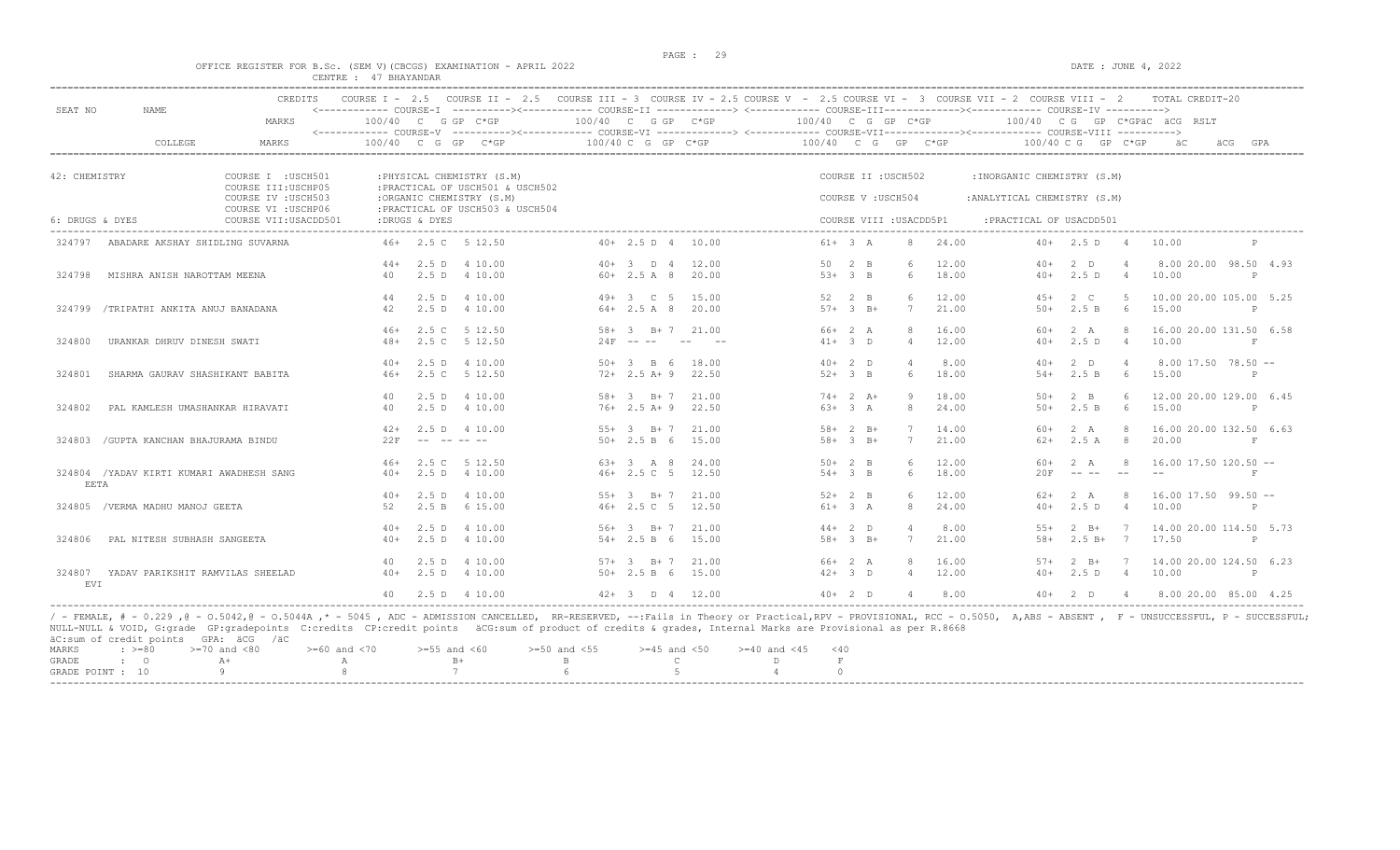#### OFFICE REGISTER FOR B.Sc. (SEM V)(CBCGS) EXAMINATION - APRIL 2022 DATE : JUNE 4, 2022 CENTRE : 47 BHAYANDAR

| SEAT NO         | <b>NAME</b>                              | CREDITS                                      |        |               |                                                              |                      |                      |       | COURSE I - 2.5 COURSE II - 2.5 COURSE III - 3 COURSE IV - 2.5 COURSE V - 2.5 COURSE VI - 3 COURSE VII - 2 COURSE VIII - 2<br><------------ COURSE-I ----------><----------- COURSE-II -------------> <------------ COURSE-III-----------><---------><---------- COURSE-IV ---------->> |            |            |                         |       |                              |                                                                                                                                                                                                                                                                                                                                                                                              |                | TOTAL CREDIT-20                 |                     |       |
|-----------------|------------------------------------------|----------------------------------------------|--------|---------------|--------------------------------------------------------------|----------------------|----------------------|-------|----------------------------------------------------------------------------------------------------------------------------------------------------------------------------------------------------------------------------------------------------------------------------------------|------------|------------|-------------------------|-------|------------------------------|----------------------------------------------------------------------------------------------------------------------------------------------------------------------------------------------------------------------------------------------------------------------------------------------------------------------------------------------------------------------------------------------|----------------|---------------------------------|---------------------|-------|
|                 |                                          | MARKS                                        |        |               | $100/40$ C G GP C*GP                                         | $100/40$ C G GP C*GP |                      |       | 100/40 C G GP C*GP                                                                                                                                                                                                                                                                     |            |            |                         |       |                              |                                                                                                                                                                                                                                                                                                                                                                                              |                | $100/40$ C G GP C*GPAC ACG RSLT |                     |       |
|                 | COLLEGE                                  | MARKS                                        |        |               | 100/40 C G GP C*GP                                           |                      | $100/40$ C G GP C*GP |       | <------------ COURSE-V -----------><----------- COURSE-VI --------------> <------------ COURSE-VIII-------------- COURSE-VIII ----------><br>100/40 C G GP C*GP                                                                                                                        |            |            |                         |       |                              | $100/40$ C G GP C*GP                                                                                                                                                                                                                                                                                                                                                                         |                | äС                              | äCG<br>GPA          |       |
| 42: CHEMISTRY   |                                          | COURSE I : USCH501                           |        |               | : PHYSICAL CHEMISTRY (S.M)                                   |                      |                      |       |                                                                                                                                                                                                                                                                                        |            |            | COURSE II : USCH502     |       | : INORGANIC CHEMISTRY (S.M)  |                                                                                                                                                                                                                                                                                                                                                                                              |                |                                 |                     |       |
|                 |                                          | COURSE III: USCHP05<br>COURSE IV : USCH503   |        |               | : PRACTICAL OF USCH501 & USCH502<br>:ORGANIC CHEMISTRY (S.M) |                      |                      |       |                                                                                                                                                                                                                                                                                        |            |            | COURSE V: USCH504       |       | : ANALYTICAL CHEMISTRY (S.M) |                                                                                                                                                                                                                                                                                                                                                                                              |                |                                 |                     |       |
| 6: DRUGS & DYES |                                          | COURSE VI : USCHP06<br>COURSE VII: USACDD501 |        | :DRUGS & DYES | : PRACTICAL OF USCH503 & USCH504                             |                      |                      |       |                                                                                                                                                                                                                                                                                        |            |            | COURSE VIII : USACDD5P1 |       | : PRACTICAL OF USACDD501     |                                                                                                                                                                                                                                                                                                                                                                                              |                |                                 |                     |       |
|                 | 324808 / YADAV POOJA SANTOSH SANGEETA    |                                              | 28F    |               |                                                              |                      | $44+2.5 D 4$         | 10.00 |                                                                                                                                                                                                                                                                                        | $61+ 3 A$  |            | -8                      | 24.00 | $42+$                        | 2.5 D                                                                                                                                                                                                                                                                                                                                                                                        |                | 10.00                           | F                   |       |
|                 |                                          |                                              | $48+$  |               | 2.5 C 5 12.50                                                |                      | $53+3$ B 6           | 18.00 |                                                                                                                                                                                                                                                                                        | $40+2$ D   |            |                         | 8.00  | $50+$                        | $2 - B$                                                                                                                                                                                                                                                                                                                                                                                      | 6              | $12.00$ 17.50 94.50 $-$         |                     |       |
| HANGI           | 324809 /NANDOSKAR PRATIKSHA SUBHASH SHUB |                                              | 44E    |               | 2.5 D 4 10.00                                                |                      | $60+2.5 A 8$         | 20.00 |                                                                                                                                                                                                                                                                                        | $40+3$ D   |            | $\overline{4}$          | 12.00 | $52+$                        | 2.5 B                                                                                                                                                                                                                                                                                                                                                                                        | 6              | 15.00                           | $_{\rm F}$          |       |
|                 |                                          |                                              | 28F    |               |                                                              |                      | $55+3$ R+ 7          | 21.00 |                                                                                                                                                                                                                                                                                        | $52 + 2$ B |            | 6                       | 12.00 | $.58+$                       | $2$ R+                                                                                                                                                                                                                                                                                                                                                                                       | $\overline{7}$ | $14.00$ 17.50 104.00 --         |                     |       |
| 324810          | AAHER SATYAWAN RAMCHANDRA KAVERI         |                                              | $40+$  |               | 2.5 D 4 10.00                                                |                      | $52+2.5 B 6$         | 15.00 |                                                                                                                                                                                                                                                                                        | $40+3$ D   |            | $\overline{4}$          | 12.00 | $44+$                        | 2.5D                                                                                                                                                                                                                                                                                                                                                                                         | $\overline{4}$ | 10.00                           | F                   |       |
|                 |                                          |                                              | 28F    |               |                                                              |                      | $49+3$ C 5           | 15.00 |                                                                                                                                                                                                                                                                                        |            | $70+2 A+$  | <sup>9</sup>            | 18.00 | $42+$                        | $2$ D                                                                                                                                                                                                                                                                                                                                                                                        | $\overline{4}$ | $8.00$ 17.50 $88.00$ --         |                     |       |
| 324811          | TIWARI SHUBHAM RAJESH RENU DEVI          |                                              | 40     |               | 2.5 D 4 10.00                                                |                      | $52+2.5 B 6$         | 15.00 |                                                                                                                                                                                                                                                                                        | $62+3 A$   |            | 8                       | 24.00 | $46+$                        | 2.5C                                                                                                                                                                                                                                                                                                                                                                                         | $-5$           | 12.50                           | P                   |       |
|                 |                                          |                                              | $40+$  |               | 2.5 D 4 10.00                                                |                      | $55+3$ B+7           | 21.00 |                                                                                                                                                                                                                                                                                        | $52+2$ B   |            | 6                       | 12.00 | $54+$                        | $2 \quad B$                                                                                                                                                                                                                                                                                                                                                                                  | -6             | 12.00 20.00 116.50 5.83         |                     |       |
| EVI             | 324812 /SNEHA KUMARI ARVIND KUMAR MAYA D |                                              | 30F    |               |                                                              |                      | $64 + 2.5$ A 8       | 20.00 |                                                                                                                                                                                                                                                                                        | $53+3$ B   |            | 6                       | 18.00 | 60+                          | 2.5A                                                                                                                                                                                                                                                                                                                                                                                         | 8              | 20.00                           | $_{\rm F}$          |       |
|                 |                                          |                                              | $40+$  |               | 2.5 D 4 10.00                                                |                      | $55+3$ R+ 7 21.00    |       |                                                                                                                                                                                                                                                                                        | $52+2$ B   |            | $6^{\circ}$             | 12.00 | $50+$                        | $2 \overline{B}$                                                                                                                                                                                                                                                                                                                                                                             | $6^{\circ}$    | $12.00$ 17.50 113.00 --         |                     |       |
|                 | 324813 / JAISWAL SUJATA NANDLALA SUMAN   |                                              | $40+$  |               | 2.5 D 4 10.00                                                |                      | $58 + 2.5 B + 7$     | 17.50 |                                                                                                                                                                                                                                                                                        | $60+3 A$   |            | 8                       | 24.00 | 40                           | 2.5D                                                                                                                                                                                                                                                                                                                                                                                         | $\overline{4}$ | 10.00                           | $\mathsf{P}$        |       |
|                 |                                          |                                              | $40+$  | 2.5 D         | 4 10 00                                                      |                      | $57 + 3$ B + 7       | 21.00 |                                                                                                                                                                                                                                                                                        | $50+2$ B   |            | 6                       | 12.00 | $50+$                        | $2 \overline{B}$                                                                                                                                                                                                                                                                                                                                                                             | -6             | 12.00 20.00 116.50 5.83         |                     |       |
|                 | 324814 /SURUCHI USHA DEVI                |                                              | $40+$  |               | 2.5 D 4 10.00                                                |                      | $40+2.5 D 4$         | 10.00 |                                                                                                                                                                                                                                                                                        | $53+3$ B   |            | 6                       | 18.00 | $40+$                        | 2.5D                                                                                                                                                                                                                                                                                                                                                                                         | $\overline{4}$ | 10.00                           | P                   |       |
|                 |                                          |                                              | 40     |               | 2.5 D 4 10.00                                                |                      | $55+3$ B+7           | 21.00 |                                                                                                                                                                                                                                                                                        | $60+2 A$   |            | $\mathcal{R}$           | 16.00 | $50+$                        | $2 - B$                                                                                                                                                                                                                                                                                                                                                                                      | $6^{\circ}$    | 12.00 20.00 107.00 5.35         |                     |       |
| 324815          | PAWAR TUSHAR TANAJI KALPANA              |                                              | $40+$  | 2.5 D         | 4 10.00                                                      |                      | $60+2.5A8$           | 20.00 |                                                                                                                                                                                                                                                                                        | $64+3 A$   |            | -8                      | 24.00 | $40+$                        | 2.5D                                                                                                                                                                                                                                                                                                                                                                                         | $\overline{4}$ | 10.00                           | P                   |       |
|                 |                                          |                                              | $40+$  |               | 2.5 D 4 10.00                                                |                      | $40+3$ D 4           | 12.00 |                                                                                                                                                                                                                                                                                        |            | 40 2 D     | $\overline{4}$          | 8.00  | $40+$                        | 2 D                                                                                                                                                                                                                                                                                                                                                                                          | $\overline{4}$ | 8.00 20.00 102.00 5.10          |                     |       |
| DEVI            | 324816 PATEL VISHAL BHAIYARAM PURANIMA   |                                              | 44     |               | 2.5 D 4 10.00                                                |                      | $54 + 2.5 B 6$       | 15.00 |                                                                                                                                                                                                                                                                                        |            | $56+3$ B+  | $7\phantom{.0}$         | 21.00 | $44+$                        | 2.5D                                                                                                                                                                                                                                                                                                                                                                                         | $\overline{4}$ | 10.00                           | P                   |       |
|                 |                                          |                                              | $40+$  | 2.5 D         | 4 10.00                                                      |                      | $54 + 3$ B 6         | 18.00 |                                                                                                                                                                                                                                                                                        | $54+2$ B   |            | 6                       | 12.00 | $48+$                        | $2\degree$ C                                                                                                                                                                                                                                                                                                                                                                                 |                | 10.00 20.00 106.00 5.30         |                     |       |
| 324817          | YADAV VIVEK VINAY GULABEEDEVI            |                                              | 40     | $2.5$ D       | 4 10.00                                                      |                      | $62+2.5A8$           | 20.00 |                                                                                                                                                                                                                                                                                        | $50+3$ B   |            | 6                       | 18.00 | $50+$                        | 2.5 B                                                                                                                                                                                                                                                                                                                                                                                        | - 6            | 15.00                           | $\mathsf{P}$        |       |
|                 |                                          |                                              | $40+$  |               | 2.5 D 4 10.00                                                |                      | $54 + 3$ B 6         | 18.00 |                                                                                                                                                                                                                                                                                        |            | $72+2+1$   | - 9                     | 18.00 | $51+$                        | $2 \quad B$                                                                                                                                                                                                                                                                                                                                                                                  | -6             | 12.00 20.00 121.00 6.05         |                     |       |
| 324818          | BAGELKAR KRISHNA DEVIDAS DIVYA           | A D KESARKAR SC                              | $48 +$ |               | 2.5 C 5 12.50                                                |                      | 70+ 2.5 A+ 9 22.50   |       |                                                                                                                                                                                                                                                                                        |            |            |                         |       | $70+$                        | $2.5 A+ 9$                                                                                                                                                                                                                                                                                                                                                                                   |                | 22.50                           |                     | A ABS |
|                 |                                          |                                              |        |               | $52+$ 2.5 B 6 15.00                                          | A                    |                      |       |                                                                                                                                                                                                                                                                                        |            | $48 + 2 C$ | -5                      | 10.00 | $\mathbb A$                  | $\frac{1}{2} \frac{1}{2} \frac{1}{2} \frac{1}{2} \frac{1}{2} \frac{1}{2} \frac{1}{2} \frac{1}{2} \frac{1}{2} \frac{1}{2} \frac{1}{2} \frac{1}{2} \frac{1}{2} \frac{1}{2} \frac{1}{2} \frac{1}{2} \frac{1}{2} \frac{1}{2} \frac{1}{2} \frac{1}{2} \frac{1}{2} \frac{1}{2} \frac{1}{2} \frac{1}{2} \frac{1}{2} \frac{1}{2} \frac{1}{2} \frac{1}{2} \frac{1}{2} \frac{1}{2} \frac{1}{2} \frac{$ |                |                                 | $12.00$ $82.50$ $-$ |       |

/ - FEMALE, # - 0.229 ,@ - 0.5042,@ - 0.5044A ,\* - 5045 , ADC - ADMISSION CANCELLED, RR-RESERVED, --:Fails in Theory or Practical,RPV - PROVISIONAL, RCC - 0.5050, A,ABS - ABSENT , F - UNSUCCESSFUL, P - SUCCESSFUL;<br>NULL-NUL MARKS :  $>= 80$   $>= 70$  and  $< 80$   $>= 60$  and  $< 70$   $>= 55$  and  $< 60$   $>= 50$  and  $< 55$   $>= 45$  and  $< 50$   $>= 40$  and  $< 45$   $< 40$ 

| GRADE :       |  |  |  |  |  |
|---------------|--|--|--|--|--|
| GRADE POINT : |  |  |  |  |  |
|               |  |  |  |  |  |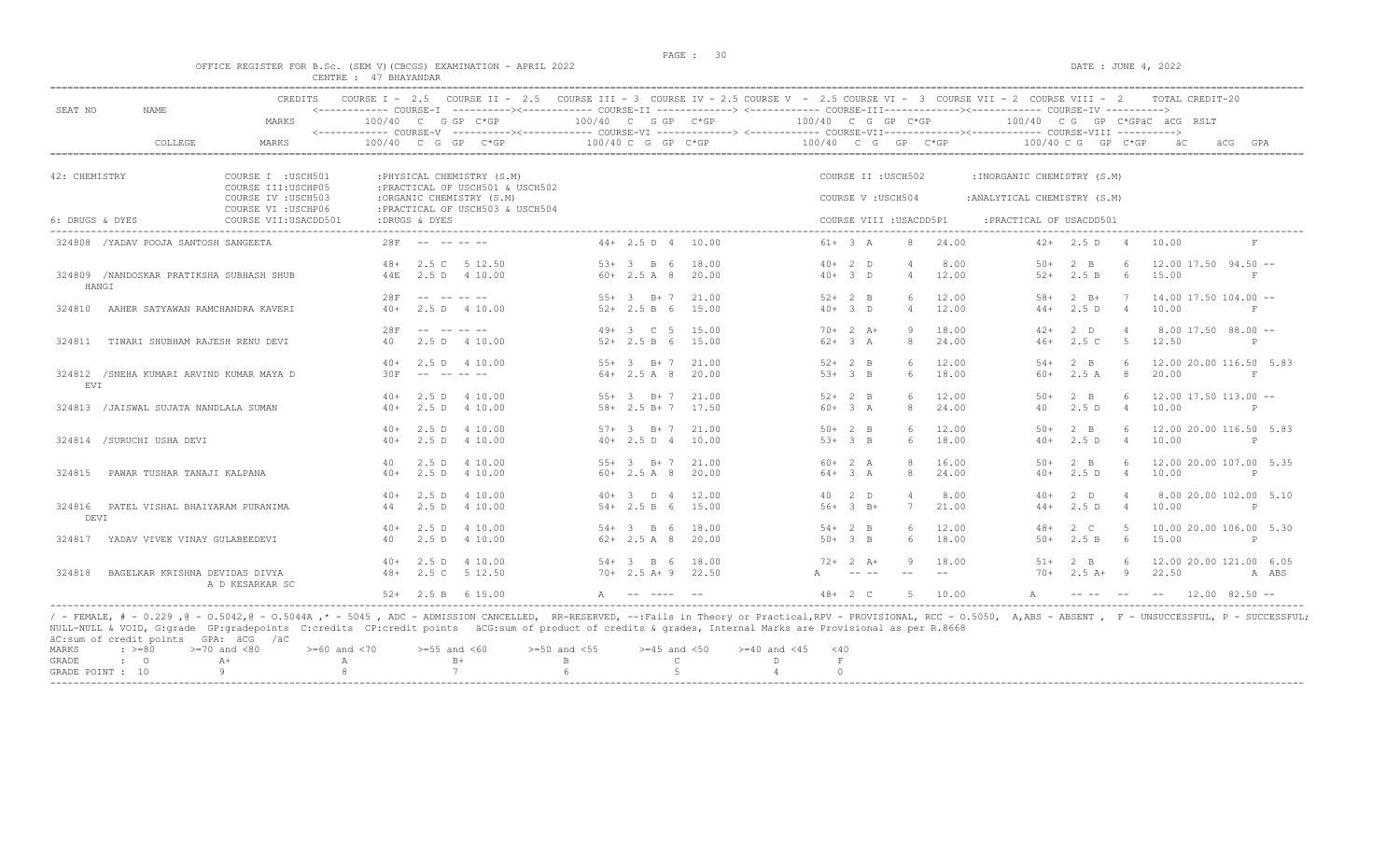DATE : JUNE  $4, 2022$ 

|  |  |  |                      | OFFICE REGISTER FOR B.SC. (SEM V)(CBCGS) EXAMINATION - APRIL 2022 |  |  |
|--|--|--|----------------------|-------------------------------------------------------------------|--|--|
|  |  |  | CENTRE : 57 DODAMARG |                                                                   |  |  |

| SEAT NO<br><b>NAME</b>                             | CREDITS                                                          |                                                                                        |                      | COURSE I - 2.5 COURSE II - 2.5 COURSE III - 3 COURSE IV - 2.5 COURSE V - 2.5 COURSE VI - 3 COURSE VII - 2 COURSE VIII - 2<br>TOTAL CREDIT-20<br><------------ COURSE-I ----------><----------- COURSE-II -------------> <------------ COURSE-III-----------><--------><---------- COURSE-IV ---------->> |
|----------------------------------------------------|------------------------------------------------------------------|----------------------------------------------------------------------------------------|----------------------|----------------------------------------------------------------------------------------------------------------------------------------------------------------------------------------------------------------------------------------------------------------------------------------------------------|
|                                                    | MARKS                                                            | 100/40 C G GP C*GP                                                                     | 100/40 C G GP C*GP   | 100/40 C G GP C*GP<br>100/40 CG GP C*GPäC äCG RSLT                                                                                                                                                                                                                                                       |
| COLLEGE                                            | MARKS                                                            | $100/40$ C G GP C*GP                                                                   | $100/40$ C G GP C*GP | $100/40$ C G GP C*GP<br>100/40 C G GP C*GP                                                                                                                                                                                                                                                               |
| 42: CHEMISTRY                                      | COURSE I : USCH501<br>COURSE III: USCHP05                        | : PHYSICAL CHEMISTRY (S.M)<br>: PRACTICAL OF USCH501 & USCH502                         |                      | COURSE II : USCH502<br>: INORGANIC CHEMISTRY (S.M)                                                                                                                                                                                                                                                       |
|                                                    | COURSE IV : USCH503                                              | :ORGANIC CHEMISTRY (S.M)                                                               |                      | : ANALYTICAL CHEMISTRY (S.M)<br>COURSE V: USCH504                                                                                                                                                                                                                                                        |
| 6: DRUGS & DYES                                    | COURSE VI : USCHP06<br>COURSE VII: USACDD501                     | : PRACTICAL OF USCH503 & USCH504<br>:DRUGS & DYES                                      |                      | COURSE VIII : USACDD5P1<br>: PRACTICAL OF USACDD501                                                                                                                                                                                                                                                      |
| 324819 NAIK NITIN PARASHRAM SHOBHA                 | A D KESARKAR SC                                                  | 62 2.5 A 8 20.00                                                                       | $52+$ 2.5 B 6 15.00  | $66+3 A$<br>66 2.5 A 8<br>24.00<br>20.00                                                                                                                                                                                                                                                                 |
|                                                    |                                                                  | 48+ 2.5 C 5 12.50                                                                      | 65+ 3 A 8 24.00      | 8.00<br>16.00 20.00 139.50 6.98<br>$40+2$ D<br>66+ 2 A 8                                                                                                                                                                                                                                                 |
| 46: ZOOLOGY                                        | COURSE I : USZ0501                                               | :TAXONOMY - INVERTEBRATES AND TYPE STUDY                                               |                      | COURSE II : USZ0502<br>:HAEMATOLOGY AND IMMUNOLOGY                                                                                                                                                                                                                                                       |
|                                                    | COURSE III:USZOP05<br>COURSE IV : USZ0503<br>COURSE VI : USZOP06 | : PRACTICAL OF USZ0501 TO USZ0502<br>: HISTOLOGY, TOXICOLOGY, PATHOLOGY &BIOSTATISTICS |                      | : ANATOMY AND DEVELOPMENTAL BIOLOGY<br>COURSE V: USZ0504                                                                                                                                                                                                                                                 |
| 8: FISHERY BIOLOGY                                 | COURSE VII: USACFBIO501                                          | : PRACTICAL OF USZ0503 TO USZ0504<br>:OCEANOGRAPHY, AQUACULTURE PRACTICES, MKT. & FIN. |                      | COURSE VIII : USACFBIO5P1<br>: PRACTICAL OF USACFBIO501                                                                                                                                                                                                                                                  |
| 324822 / MESTRI PRITI DHANAJI SUMITRA              | A D KESARKAR SC                                                  | $70+$ 2.5 A+ 9 22.50                                                                   | 60 2.5 A 8 20.00     | $78 + 3 A +$<br>27.00<br>$76+$ 2.5 A+ 9<br>9<br>22.50                                                                                                                                                                                                                                                    |
|                                                    |                                                                  | 84+ 2.5 0 10 25.00                                                                     | $77+3$ A + 9 27.00   | $70+2 A+$<br>18.00<br>80+ 2 0 10<br>20.00 20.00 182.00 9.10<br>-9                                                                                                                                                                                                                                        |
| 42: CHEMISTRY                                      | COURSE I : USCH501<br>COURSE III: USCHP05                        | : PHYSICAL CHEMISTRY (S.M)<br>: PRACTICAL OF USCH501 & USCH502                         |                      | COURSE II : USCH502<br>: INORGANIC CHEMISTRY (S.M)                                                                                                                                                                                                                                                       |
|                                                    | COURSE IV : USCH503                                              | :ORGANIC CHEMISTRY (S.M)                                                               |                      | COURSE V: USCH504<br>: ANALYTICAL CHEMISTRY (S.M)                                                                                                                                                                                                                                                        |
| 6: DRUGS & DYES                                    | COURSE VI : USCHP06<br>COURSE VII: USACDD501                     | : PRACTICAL OF USCH503 & USCH504<br>:DRUGS & DYES                                      |                      | COURSE VIII : USACDD5P1<br>: PRACTICAL OF USACDD501                                                                                                                                                                                                                                                      |
| 324823 /NIKAM SNEHA KRISHNA RESHMA                 | KLE SOCIETY SCI                                                  | 56 2.5 B+ 7 17.50                                                                      | $56+2.5 B+7$ 17.50   | $77+3+$<br>27.00<br>$42+$ 2.5 D 4<br>9<br>10.00                                                                                                                                                                                                                                                          |
|                                                    |                                                                  | $40+$ 2.5 D 4 10.00                                                                    | 78+ 3 A+ 9 27.00     | $70+2 A+$<br>9 18.00<br>80+ 2 0 10<br>20.00 20.00 147.00 7.35                                                                                                                                                                                                                                            |
| 40: MATHEMATICS                                    | COURSE I : USMT501                                               | : MULTIVARIABLE CALCULUS II                                                            |                      | COURSE II : USMT502<br>:LINEAR ALGEBRA                                                                                                                                                                                                                                                                   |
|                                                    | COURSE III: USMTP05<br>COURSE IV : USMT503                       | : PRACTICAL OF USMT501 & USMT502<br>:TOPOLOGY OF METRIC SPACES                         |                      | COURSE V: USMT5A4<br>:NUMERICAL ANALYSIS I                                                                                                                                                                                                                                                               |
| 3: COMPUTER PRG. & SYS. ANAL. COURSE VII:USACCA501 | COURSE VI : USMTP06                                              | : PRACTICAL OF USMT503 & USMT504<br>:COMPUTER PROGRAMMING AND SYSTEM ANALYSIS - I      |                      | COURSE VIII : USACCA5P1<br>: PRACTICAL OF USACCS501                                                                                                                                                                                                                                                      |
| 324824 KADAM VISHAL DATTATRAY RUKMINI              |                                                                  | $40+$ 2.5 D 4 10.00                                                                    | 40 2.5 D 4 10.00     | 67+ 3 A<br>24.00<br>$48 + 2.5$ C 5<br>-8<br>12.50<br>P                                                                                                                                                                                                                                                   |
|                                                    | KLE SOCIETY SCI                                                  | 72+ 2.5 A+ 9 22.50                                                                     | 66+ 3 A 8 24.00      | 18.00<br>18.00 20.00 139.00 6.95<br>$70+2$ A+<br>$70+2$ A+ 9<br>9                                                                                                                                                                                                                                        |
| 42: CHEMISTRY                                      | COURSE I : USCH501                                               | : PHYSICAL CHEMISTRY (S.M)                                                             |                      | COURSE II : USCH502<br>:INORGANIC CHEMISTRY (S.M)                                                                                                                                                                                                                                                        |
|                                                    | COURSE III:USCHP05<br>COURSE IV : USCH503                        | : PRACTICAL OF USCH501 & USCH502<br>:ORGANIC CHEMISTRY (S.M)                           |                      | COURSE V: USCH504<br>: ANALYTICAL CHEMISTRY (S.M)                                                                                                                                                                                                                                                        |
| 6: DRUGS & DYES                                    | COURSE VI : USCHP06<br>COURSE VII: USACDD501                     | : PRACTICAL OF USCH503 & USCH504<br>:DRUGS & DYES                                      |                      | COURSE VIII : USACDD5P1<br>: PRACTICAL OF USACDD501                                                                                                                                                                                                                                                      |

/ - FEMALE, # - 0.229 ,@ - 0.5042,@ - 0.5044A ,\* - 5045 , ADC - ADMISSION CANCELLED, RR-RESERVED, --:Fails in Theory or Practical,RPV - PROVISIONAL, RCC - 0.5050, A,ABS - ABSENT , F - UNSUCCESSFUL, P - SUCCESSFUL; NULL-NULL & VOID, G:grade GP:gradepoints C:credits CP:credit points äCG:sum of product of credits & grades, Internal Marks are Provisional as per R.8668<br>äC:sum of credit points GPA: äCG /äC

|  | automm ur urburu purnus - urht - auu - / au                                                    |  |  |  |  |
|--|------------------------------------------------------------------------------------------------|--|--|--|--|
|  | MARKS : >=80 >=70 and <80 >=60 and <70 >=55 and <60 >=50 and <55 >=45 and <50 >=40 and <45 <40 |  |  |  |  |
|  | GRADE : 0 A+ A B+ B C D F                                                                      |  |  |  |  |
|  | GRADE POINT : $10$ 9 8 7 6 5 5 4 0                                                             |  |  |  |  |
|  |                                                                                                |  |  |  |  |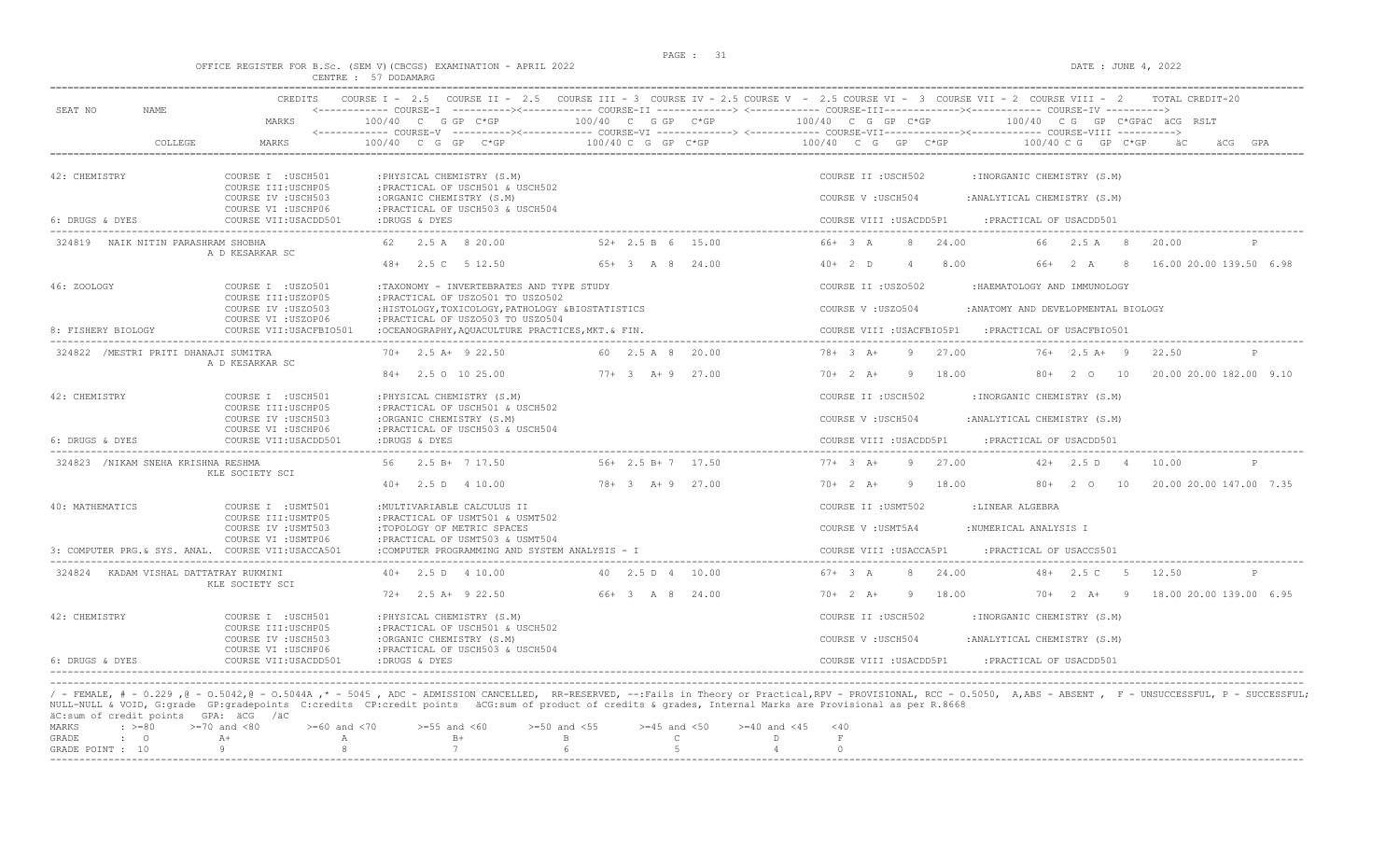$\overline{O}$   $\overline{O}$   $\overline{O}$   $\overline{O}$   $\overline{O}$   $\overline{O}$   $\overline{O}$   $\overline{O}$   $\overline{O}$   $\overline{O}$   $\overline{O}$   $\overline{O}$   $\overline{O}$   $\overline{O}$   $\overline{O}$   $\overline{O}$   $\overline{O}$   $\overline{O}$   $\overline{O}$   $\overline{O}$   $\overline{O}$   $\overline{O}$   $\overline{O}$   $\overline{O}$   $\overline{$ 

|  |  |  |                       | OFFICE REGISTER FOR B.SC. (SEM V)(CBCGS) EXAMINATION - APRIL 2022 |  |  |
|--|--|--|-----------------------|-------------------------------------------------------------------|--|--|
|  |  |  | CENTRE : 58 KALAMBOLI |                                                                   |  |  |

| SEAT NO         | NAME                                 | CREDITS                                    |        |               | COURSE I - 2.5 COURSE II - 2.5 COURSE III - 3 COURSE IV - 2.5 COURSE V - 2.5 COURSE VI - 3 COURSE VII - 2 COURSE VIII - 2<br><------------ COURSE-I ----------><----------- COURSE-II -------------> <------------ COURSE-III-----------><------------ COURSE-IV ----------> |      |                        |       |                    |                |                         |       |                               |                    |                | TOTAL CREDIT-20              |              |     |
|-----------------|--------------------------------------|--------------------------------------------|--------|---------------|------------------------------------------------------------------------------------------------------------------------------------------------------------------------------------------------------------------------------------------------------------------------------|------|------------------------|-------|--------------------|----------------|-------------------------|-------|-------------------------------|--------------------|----------------|------------------------------|--------------|-----|
|                 |                                      | MARKS                                      |        |               | 100/40 C G GP C*GP                                                                                                                                                                                                                                                           |      | $100/40$ C G GP $C*GP$ |       | 100/40 C G GP C*GP |                |                         |       |                               |                    |                | 100/40 CG GP C*GPÄC ÄCG RSLT |              |     |
|                 | COLLEGE                              | <b>MARKS</b>                               |        |               | $100/40$ C G GP C*GP                                                                                                                                                                                                                                                         |      | 100/40 C G GP C*GP     |       | 100/40 C G GP C*GP |                |                         |       |                               | 100/40 C G GP C*GP |                | äС.                          | äCG          | GPA |
|                 |                                      |                                            |        |               |                                                                                                                                                                                                                                                                              |      |                        |       |                    |                |                         |       |                               |                    |                |                              |              |     |
| 42: CHEMISTRY   |                                      | COURSE I : USCH501<br>COURSE III: USCHP05  |        |               | : PHYSICAL CHEMISTRY (S.M)<br>: PRACTICAL OF USCH501 & USCH502                                                                                                                                                                                                               |      |                        |       |                    |                | COURSE II : USCH502     |       | : INORGANIC CHEMISTRY (S.M)   |                    |                |                              |              |     |
|                 |                                      | COURSE IV : USCH503<br>COURSE VI : USCHP06 |        |               | :ORGANIC CHEMISTRY (S.M)<br>: PRACTICAL OF USCH503 & USCH504                                                                                                                                                                                                                 |      |                        |       |                    |                | COURSE V: USCH504       |       | : ANALYTICAL CHEMISTRY (S.M)  |                    |                |                              |              |     |
| 6: DRUGS & DYES |                                      | COURSE VII: USACDD501                      |        | :DRUGS & DYES |                                                                                                                                                                                                                                                                              |      |                        |       |                    |                | COURSE VIII : USACDD5P1 |       | : PRACTICAL OF USACDD501<br>. |                    |                |                              |              |     |
|                 | 324825 / KOLEKAR GAURI ISHWAR KAMINI | LIMAYE COLLEGE                             | 52     |               | 2.5 B 6 15.00                                                                                                                                                                                                                                                                |      | $52+2.5 B 6 15.00$     |       |                    | $86+30$        | 10                      | 30.00 |                               | $84+$ 2.5 0 10     |                | 25.00                        |              |     |
|                 |                                      |                                            | $92+$  |               | 2.5 0 10 25.00                                                                                                                                                                                                                                                               |      | $75+3$ A + 9           | 27.00 |                    | $80+20$        | 10                      | 20.00 | 86+                           | 2 0                | 10             | 20.00 20.00 177.00 8.85      |              |     |
| 324826          | THORWADE SAURABH VILAS NILAM         | LIMAYE COLLEGE                             | 40     |               | 2.5 D 4 10.00                                                                                                                                                                                                                                                                |      | $54 + 2.5 B 6$         | 15.00 |                    | $80+30$        | 10                      | 30.00 | $48+$                         | 2.5C               | $5^{\circ}$    | 12.50                        | P            |     |
|                 |                                      |                                            | 76+    |               | $2.5$ A+ $9$ 22.50                                                                                                                                                                                                                                                           |      | $65+3$ A 8             | 24.00 |                    | $82+20$        | 10                      | 20.00 | $82+$                         | $2^{\circ}$        | 10             | 20.00 20.00 154.00 7.70      |              |     |
| 324827          | NAIK SHADAB HAJARAT SAYARA           | LIMAYE COLLEGE                             | 40     |               | 2.5 D 4 10.00                                                                                                                                                                                                                                                                |      | $66+2.5A8$             | 20.00 |                    | $71+ 3 A+$     | -9                      | 27.00 | $76+$                         | $2.5 A+ 9$         |                | 22.50                        | $\mathbb{P}$ |     |
|                 |                                      |                                            | $80+$  |               | 2.5 0 10 25.00                                                                                                                                                                                                                                                               |      | $65+3$ A 8             | 24.00 |                    | $92+20$        | 10                      | 20.00 | $82+$                         | 2 0                | 10             | 20.00 20.00 168.50 8.43      |              |     |
| 324828<br>NA    | /SANGADE SONALI DNYANESHWAR KALPA    | LIMAYE COLLEGE                             | 46     |               | 2.5 C 5 12.50                                                                                                                                                                                                                                                                |      | $72+2.5 A+9$           | 22.50 |                    | $60+3 A$       | 8                       | 24.00 | 68+                           | 2.5A               | 8              | 20.00                        | $\mathbb{P}$ |     |
|                 |                                      |                                            | 88+    |               | 2.5 0 10 25.00                                                                                                                                                                                                                                                               |      | 68+ 3 A 8              | 24.00 |                    | $94+20$        | 10                      | 20.00 | $85+$                         | 2 0                | 10             | 20.00 20.00 168.00 8.40      |              |     |
| 324829          | MALUSARE ADITYA DNYANADEV NALINI     | G.M. VEDAK COLL                            | $82+$  |               | 2.5 0 10 25.00                                                                                                                                                                                                                                                               |      | $70 \t 2.5 \t A+9$     | 22.50 |                    | $61+ 3 A$      | $\mathcal{R}$           | 24.00 | $48+$                         | 2.5C               | $5^{\circ}$    | 12.50                        | P            |     |
|                 |                                      |                                            | 94+    |               | 2.5 0 10 25.00                                                                                                                                                                                                                                                               |      | $58 + 3$ B + 7         | 21.00 |                    | $90+20$        | 10                      | 20.00 | $74+$                         | $2 \overline{A}$   | $\overline{9}$ | 18.00 20.00 168.00 8.40      |              |     |
| 324830          | KUNDE OMKAR DNYANESHWAR NILAM        | G.M. VEDAK COLL                            | $72+$  |               | $2.5$ A+ $9$ 22.50                                                                                                                                                                                                                                                           |      | $54 + 2.5 B 6$         | 15.00 |                    | $72+3+1$       | -9                      | 27.00 | 64                            | 2.5A               | 8              | 20.00                        | P            |     |
|                 |                                      |                                            | $92+$  |               | 2.5 0 10 25.00                                                                                                                                                                                                                                                               |      | 66+ 3 A 8              | 24.00 |                    | $80+20$        | 10                      | 20.00 | 78+                           | $2 \overline{A}$ + |                | 18.00 20.00 171.50 8.58      |              |     |
| 324831          | BAMUGADE PRANAY PRAMOD PRAJKATA      | G.M. VEDAK COLL                            | $72+$  |               | $2.5 A+ 9 22.50$                                                                                                                                                                                                                                                             |      | $56+2.5 B+7$           | 17.50 |                    | 40 3 D         | $\overline{4}$          | 12.00 | 44                            | 2.5D               | $\overline{4}$ | 10.00                        | $\mathbb{P}$ |     |
|                 |                                      |                                            | $82+$  |               | 2.5 0 10 25.00                                                                                                                                                                                                                                                               | 40 3 | D 4                    | 12.00 |                    | $90+20$        | 10                      | 20.00 | 69+                           | 2 A                |                | 16.00 20.00 135.00 6.75      |              |     |
| 324832          | JADHAV PRATIK SANJAY SANJIVANI       | G.M. VEDAK COLL                            | $.58+$ |               | $2.5 B+ 7 17.50$                                                                                                                                                                                                                                                             |      | $42+2.5 D 4$           | 10.00 |                    | $58 + 3 B +$   | 7                       | 21.00 | 80                            | $2.5^\circ$        | 10             | 25.00                        | P            |     |
|                 |                                      |                                            | $74+$  |               | 2.5 A+ 9 22.50                                                                                                                                                                                                                                                               |      | 48+ 3 C 5              | 15.00 |                    | $78 + 2 A +$   | <sup>Q</sup>            | 18.00 | $55+$                         | $2 \quad B+$       | $\overline{7}$ | 14.00 20.00 143.00 7.15      |              |     |
| 324833          | WADEKAR RAJ YASHWANT YADNYATA        | G.M. VEDAK COLL                            | $72+$  |               | $2.5 A+ 9 22.50$                                                                                                                                                                                                                                                             |      | $58 + 2.5 B + 7 17.50$ |       |                    | $55+3$ B+      | 7                       | 21.00 | 60                            | 2.5A               | 8 <sup>8</sup> | 20.00                        | $\mathbb{P}$ |     |
|                 |                                      |                                            | $76+$  |               | $2.5$ A+ $9$ 22.50                                                                                                                                                                                                                                                           |      | $56+3$ R+ 7            | 21.00 |                    | $84 + 2 0$     | 10                      | 20.00 | $74+$                         | $2 \overline{A}$ + | - 9            | 18.00 20.00 162.50 8.13      |              |     |
| 324834<br>A     | CHAUDHARI AJINKYA VASANT SANGEET     | JEEVANDIP, GOVEL                           | 55     |               | 2.5 B+ 7 17.50                                                                                                                                                                                                                                                               |      | 60 2.5 A 8             | 20.00 |                    | $42+3$ D       | $\overline{4}$          | 12.00 | 59                            | $2.5 B+ 7$         |                | 17.50                        | $\mathbb{P}$ |     |
|                 |                                      |                                            | 55     |               | $2.5 B+ 7 17.50$                                                                                                                                                                                                                                                             |      | 66+ 3 A 8              | 24.00 |                    | 60 2 A         |                         | 16.00 | $58+$                         | $2 \quad B+$       | 7              | 14.00 20.00 138.50 6.93      |              |     |
| 324835          | VIBHUTE GAURAV SUDARSHAN SEEMA       | JEEVANDIP, GOVEL                           | 56     |               | $2.5 B+ 7 17.50$                                                                                                                                                                                                                                                             |      | $59$ $2.5 B+7$         | 17.50 |                    | $43+3$ D       | $\overline{4}$          | 12.00 | 57                            | $2.5 B+ 7$         |                | 17.50                        | P            |     |
|                 |                                      |                                            | 58     |               | $2.5 B+ 717.50$                                                                                                                                                                                                                                                              |      | $57 + 3$ R + 7         | 21.00 |                    | $62 \t 2 \t A$ |                         | 16.00 | $58+$                         | $2 \text{ B}$      | $\overline{7}$ | 14.00 20.00 133.00 6.65      |              |     |

----------------------------------------------------------------------------------------------------------------------------------------------------------------------------------------------------------------------- / - FEMALE, # - 0.229 ,@ - O.5042,@ - O.5044A ,\* - 5045 , ADC - ADMISSION CANCELLED, RR-RESERVED, --:Fails in Theory or Practical,RPV - PROVISIONAL, RCC - O.5050, A,ABS - ABSENT , F - UNSUCCESSFUL, P - SUCCESSFUL; NULL-NULL & VOID, G:grade GP:gradepoints C:credits CP:credit points äCG:sum of product of credits & grades, Internal Marks are Provisional as per R.8668 äC:sum of credit points GPA: äCG /äC  $\begin{array}{lllllllll} \text{MARKS} & \text{ : } & \text{ & & \text{ & & \text{ & \text{ & \text{ & \text{ \text{and} }} \text{ & \text{ \text{0}}}}$} & \text{ } & \text{ & & \text{ \text{0}}$} & \text{ } & \text{ & \text{ \text{0}}$} & \text{ } & \text{ & \text{ \text{0}}$} & \text{ } & \text{ & \text{ \text{0}}$} & \text{ } & \text{ \text{ \text{0}}$} & \text{ } & \text{ \text{0}}$ & \text{ } & \text{ \text{0}}$ & \text{ } & \text{ \text{0}}$ & \text{$ GRADE : O  $A+$  A  $B+$  B C D F  $A$  0 GRADE POINT : 10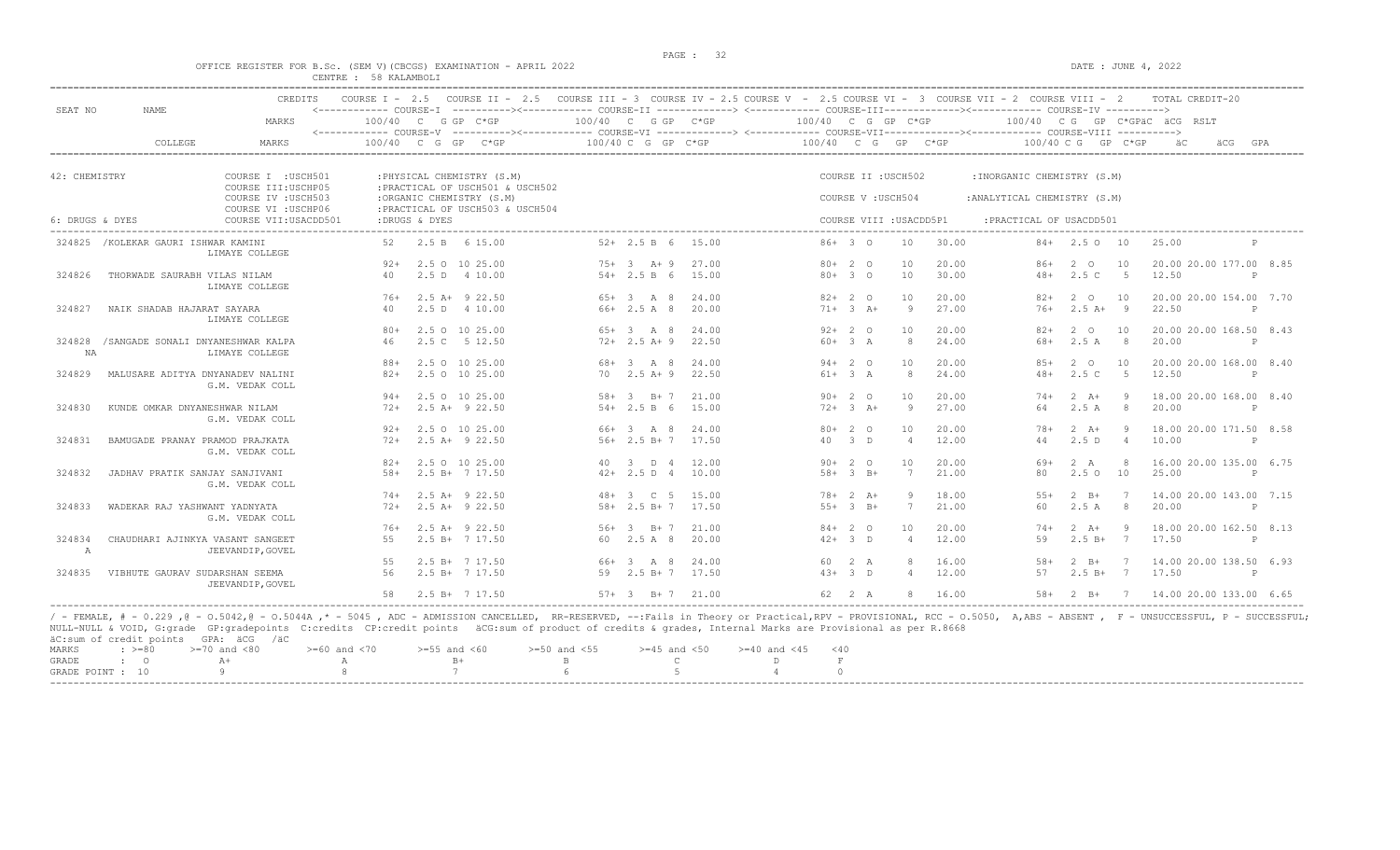#### OFFICE REGISTER FOR B.Sc. (SEM V)(CBCGS) EXAMINATION - APRIL 2022 DATE : JUNE 4, 2022 CENTRE : 64 GOVELI

| SEAT NO<br><b>NAME</b>                             | <b>CREDITS</b>                                                 | COURSE $TT - 2.5$<br>COURSE $T = 2.5$                                             |                                                                                                                                                          | COURSE III - 3 COURSE IV - 2.5 COURSE V - 2.5 COURSE VI - 3 COURSE VII - 2 COURSE VIII - 2<br><------------ COURSE-I ----------><----------- COURSE-II -------------> <------------ COURSE-III------------><----------- COURSE-IV ----------> |              |
|----------------------------------------------------|----------------------------------------------------------------|-----------------------------------------------------------------------------------|----------------------------------------------------------------------------------------------------------------------------------------------------------|-----------------------------------------------------------------------------------------------------------------------------------------------------------------------------------------------------------------------------------------------|--------------|
|                                                    | MARKS                                                          | $100/40$ C G GP C*GP                                                              | 100/40 C G GP C*GP                                                                                                                                       | 100/40 C G GP C*GP<br>100/40 CG GP C*GPÄC ÄCG RSLT                                                                                                                                                                                            |              |
| COLLEGE                                            | MARKS                                                          | $100/40$ C G GP C*GP                                                              | 100/40 C G GP C*GP                                                                                                                                       | 100/40 C G GP C*GP<br>100/40 C G<br>$GP$ $C*GP$<br>äCG                                                                                                                                                                                        | GPA          |
| 42: CHEMISTRY                                      | COURSE I : USCH501<br>COURSE III: USCHP05                      | : PHYSICAL CHEMISTRY (S.M)<br>: PRACTICAL OF USCH501 & USCH502                    |                                                                                                                                                          | COURSE II : USCH502<br>: INORGANIC CHEMISTRY (S.M)                                                                                                                                                                                            |              |
|                                                    | COURSE IV : USCH503<br>COURSE VI : USCHP06                     | :ORGANIC CHEMISTRY (S.M)<br>: PRACTICAL OF USCH503 & USCH504                      |                                                                                                                                                          | COURSE V: USCH504<br>: ANALYTICAL CHEMISTRY (S.M)                                                                                                                                                                                             |              |
| 6: DRUGS & DYES                                    | COURSE VII: USACDD501                                          | :DRUGS & DYES                                                                     |                                                                                                                                                          | COURSE VIII : USACDD5P1<br>: PRACTICAL OF USACDD501                                                                                                                                                                                           |              |
| 324836 / TOHAKE RESHMA KRUSHNA MALATI              | JEEVANDIP, GOVEL                                               | $2.5 B+ 7 17.50$                                                                  | 60 2.5 A 8<br>20.00                                                                                                                                      | 24.00<br>60 3 A<br>8<br>2.5A<br>20.00<br>61<br>- 8                                                                                                                                                                                            |              |
|                                                    |                                                                | 2.5 B 6 15.00<br>54                                                               | 58 3 B+7<br>21.00                                                                                                                                        | $\mathcal{R}$<br>16.00<br>14.00 20.00 147.50 7.38<br>63 2 A<br>59<br>$2 \quad B+$<br>7                                                                                                                                                        |              |
| 324837 / PATIL SAYALI SURESH SUVARNA               | JEEVANDIP, GOVEL                                               | 68<br>2.5 A 8 20.00                                                               | 68<br>2.5 A 8<br>20.00                                                                                                                                   | 70<br>$3 + 4$<br>9<br>27.00<br>71<br>$2.5A+$<br>$\overline{9}$<br>22.50                                                                                                                                                                       | P            |
|                                                    |                                                                | 2.5 A 8 20.00<br>64                                                               | 67 3 A 8<br>24.00                                                                                                                                        | 69 2 A<br>8<br>16.00<br>$2 \overline{A}$ +<br>18.00 20.00 167.50 8.38<br>72<br>- 9                                                                                                                                                            |              |
| 324838 /BHAVARTHE SUVIDHA RAJARAM MEENA            | JEEVANDIP, GOVEL                                               | 55<br>$2.5 B+717.50$                                                              | 58<br>$2.5 B+7$<br>17.50                                                                                                                                 | $61$ $3$ $\lambda$<br>$\mathcal{R}$<br>24.00<br>62<br>2.5A<br>$\overline{8}$<br>20.00                                                                                                                                                         | $\mathbb{D}$ |
|                                                    |                                                                | 56<br>$2.5 B+ 7 17.50$                                                            | 62 3 A 8 24.00                                                                                                                                           | 7 14.00 20.00 148.50 7.43<br>$59$ $2$ $B+$<br>7<br>14.00<br>58<br>$2 \quad B+$                                                                                                                                                                |              |
| 45: BOTANY (REVISED)                               | COURSE I : USB0501                                             | :PLANT DIVERSITY - III                                                            |                                                                                                                                                          | COURSE II : USB0502<br>:PLANT DIVERSITY - IV                                                                                                                                                                                                  |              |
|                                                    | COURSE III: USBOP5<br>COURSE IV : USB0503                      | : PRACTICAL OF USB0501 TO USB0502<br>:FORM & FUNCTION - III                       |                                                                                                                                                          | COURSE V: USB0504<br>:CURRENT TRENDS IN PLANT SCIENCES-II                                                                                                                                                                                     |              |
| 4: HORTICULTURE & GARDENING COURSE VII:USACHO501   | COURSE VI : USBOP6                                             | : PRACTICAL OF USB0503 TO USB0504<br>: HORTICULTURE & GARDENING - I               |                                                                                                                                                          | COURSE VIII : USACHO5P1<br>: PRACTICAL OF USACH0501                                                                                                                                                                                           |              |
| 324839 NIKUMBH NEERAJ RAJENDRA NISHA               |                                                                | $64+$ 2.5 A 8 20.00                                                               | $58 + 2.5 B + 7 17.50$                                                                                                                                   | 58 3 B+<br>21.00<br>$54 + 2.5 B$<br>6<br>15.00                                                                                                                                                                                                |              |
|                                                    | R.K.TALREJA ULH                                                | $62+$ 2.5 A 8 20.00                                                               | 42 3 D 4 12.00                                                                                                                                           | $66+2 A$<br>16.00<br>40<br>$2$ D<br>8.00 20.00 129.50 6.48<br>8<br>$\overline{4}$                                                                                                                                                             |              |
| 40: MATHEMATICS                                    | COURSE I : USMT501                                             | : MULTIVARIABLE CALCULUS II                                                       |                                                                                                                                                          | :LINEAR ALGEBRA<br>COURSE II : USMT502                                                                                                                                                                                                        |              |
|                                                    | COURSE III: USMTP05<br>COURSE IV : USMT503                     | : PRACTICAL OF USMT501 & USMT502<br>:TOPOLOGY OF METRIC SPACES                    |                                                                                                                                                          | COURSE V : USMT5C4<br>: GRAPH THEORY                                                                                                                                                                                                          |              |
| 3: COMPUTER PRG.& SYS. ANAL. COURSE VII:USACCA501  | COURSE VI : USMTP06                                            | : PRACTICAL OF USMT503 & USMT504<br>:COMPUTER PROGRAMMING AND SYSTEM ANALYSIS - I |                                                                                                                                                          | COURSE VIII : USACCA5P1<br>: PRACTICAL OF USACCS501                                                                                                                                                                                           |              |
| 324840 ROSHAN PANDEY LEELA                         |                                                                | 40 2.5 D 4 10.00                                                                  | $64 + 2.5$ A 8 20.00                                                                                                                                     | 10<br>30.00<br>$87 + 30$<br>$40+$<br>2.5 D<br>10.00<br>4                                                                                                                                                                                      |              |
|                                                    | R.K.TALREJA ULH                                                | $42+$ 2.5 D 4 10.00                                                               | $70+3$ A+ 9 27.00                                                                                                                                        | $84+20$<br>10<br>20.00<br>20.00 20.00 147.00 7.35<br>$92+$<br>2 O<br>10                                                                                                                                                                       |              |
| 41: PHYSICS                                        | COURSE I : USPH501                                             | : MATHEMATICAL, THERMAL AND STATISTICAL PHYSICS                                   |                                                                                                                                                          | COURSE II : USPH502<br>:SOLID STATE PHYSICS                                                                                                                                                                                                   |              |
|                                                    | COURSE III: USPHP05<br>COURSE IV : USPH503                     | :PRACTICAL OF USPH501 & USPH502<br>:ATOMIC AND MOLECULAR PHYSICS                  |                                                                                                                                                          | COURSE V : USPH504<br>: ELECTRODYNAMICS                                                                                                                                                                                                       |              |
|                                                    | COURSE VI : USPHP06                                            | :PRACTICAL OF USPH503 & USPH504                                                   |                                                                                                                                                          |                                                                                                                                                                                                                                               |              |
| 1: ELECTRONIC INSTRUMENTATION COURSE VII:USACEI501 |                                                                | :ANALOG CIRCUITS & INSTRU. & CONSUMER APPLIANCE                                   |                                                                                                                                                          | COURSE VIII : USACEI5P1<br>: PRACTICAL OF USACEI501                                                                                                                                                                                           |              |
| äC:sum of credit points GPA: äCG /äC               |                                                                |                                                                                   | NULL-NULL & VOID, G:grade GP:gradepoints C:credits CP:credit points äCG:sum of product of credits & grades, Internal Marks are Provisional as per R.8668 | / - FEMALE, # - 0.229,0 - 0.5042,0 - 0.5044A,* - 5045, ADC - ADMISSION CANCELLED, RR-RESERVED, --:Fails in Theory or Practical,RPV - PROVISIONAL, RCC - 0.5050, A,ABS - ABSENT, F - UNSUCCESSFUL, P - SUCCESSFUL;                             |              |
| MARKS<br>$\div$ >=80<br>GRADE<br>$\mathbf{C}$      | $>=70$ and $<80$<br>$>= 60$ and $< 70$<br>$A+$<br>$\mathbb{A}$ | $>=55$ and $<60$<br>$B+$                                                          | $>=50$ and $<55$<br>$>=45$ and $<50$<br>$>= 40$ and $< 45$<br>R.<br>$\mathcal{C}$<br>D                                                                   | < 40<br>$\mathbf F$                                                                                                                                                                                                                           |              |
| GRADE POINT : 10                                   |                                                                | 7                                                                                 | $\overline{a}$                                                                                                                                           | $\Omega$                                                                                                                                                                                                                                      |              |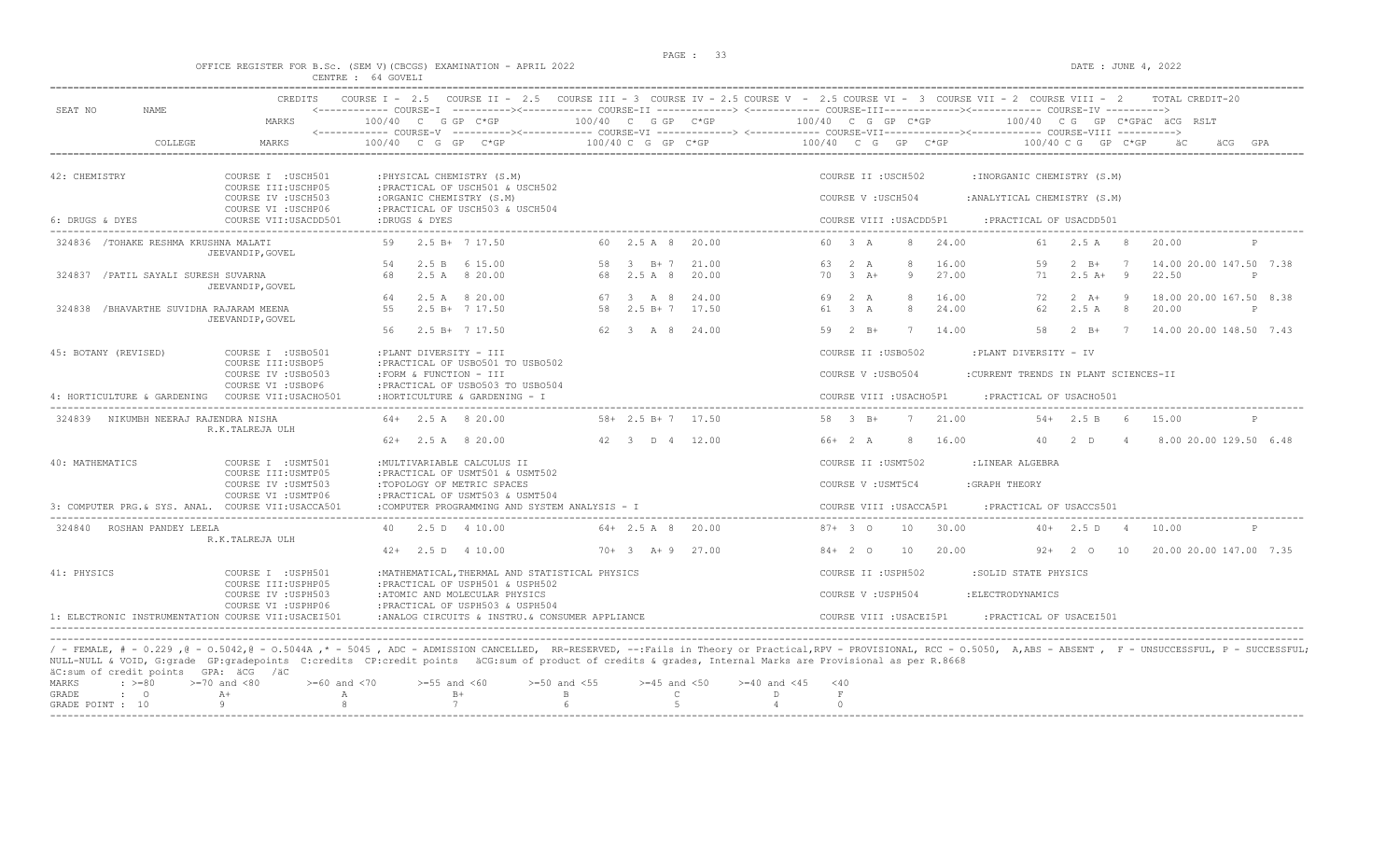### OFFICE REGISTER FOR B.Sc. (SEM V)(CBCGS) EXAMINATION - APRIL 2022 DATE : JUNE 4, 2022 CENTRE : 6 ULHASNAGAR

| SEAT NO<br>NAME.                       | <b>CREDITS</b>                                                    |                                                                                                              |                                              | COURSE I - 2.5 COURSE II - 2.5 COURSE III - 3 COURSE IV - 2.5 COURSE V - 2.5 COURSE VI - 3 COURSE VII - 2 COURSE VIII - 2<br>TOTAL CREDIT-20                                                  |
|----------------------------------------|-------------------------------------------------------------------|--------------------------------------------------------------------------------------------------------------|----------------------------------------------|-----------------------------------------------------------------------------------------------------------------------------------------------------------------------------------------------|
|                                        | MARKS                                                             | $100/40$ C G GP C*GP                                                                                         | 100/40 C G GP C*GP                           | 100/40 C G GP C*GP<br>100/40 CG GP C*GPäC äCG RSLT<br><------------ COURSE-V ----------><----------- COURSE-VI -------------> <------------ COURSE-VII--------------- COURSE-VIII ----------> |
| COLLEGE                                | MARKS                                                             | 100/40 C G GP C*GP                                                                                           | 100/40 C G GP C*GP                           | 100/40 C G GP C*GP<br>100/40 C G GP C*GP                                                                                                                                                      |
| 41: PHYSICS                            | COURSE I : USPH501                                                | : MATHEMATICAL, THERMAL AND STATISTICAL PHYSICS                                                              |                                              | COURSE II : USPH502<br>:SOLID STATE PHYSICS                                                                                                                                                   |
|                                        | COURSE III: USPHP05<br>COURSE IV : USPH503<br>COURSE VI : USPHP06 | : PRACTICAL OF USPH501 & USPH502<br>:ATOMIC AND MOLECULAR PHYSICS<br>: PRACTICAL OF USPH503 & USPH504        |                                              | COURSE V : USPH504<br>: ELECTRODYNAMICS                                                                                                                                                       |
|                                        | 1: ELECTRONIC INSTRUMENTATION COURSE VII:USACEI501                | :ANALOG CIRCUITS & INSTRU. & CONSUMER APPLIANCE                                                              |                                              | COURSE VIII : USACEI5P1<br>: PRACTICAL OF USACEI501                                                                                                                                           |
| 324841 SINGH ANUP KANHAIYA VIMLESH     | R.K.TALREJA ULH                                                   | $64+$ 2.5 A 8 20.00                                                                                          | $40+ 2.5 D 4 10.00$                          | $40+$ 2.5 D 4<br>10.00<br>A ABS                                                                                                                                                               |
| 324842 AADE SAGAR TOPU PARVATI         | R.K.TALREJA ULH                                                   | 46+ 2.5 C 5 12.50<br>$72+$ 2.5 A+ 9 22.50                                                                    | A -- ----<br>$40+2.5 D 4 10.00$              | $10.00$ 52.50 $-$<br>$40+3$ D<br>12.00<br>54E 2.5 B<br>15.00<br>6<br>F                                                                                                                        |
|                                        |                                                                   | 84+ 2.5 0 10 25.00                                                                                           | $20F$ -- ----                                | $66+2 A$<br>16.00<br>$15.00$ 100.50 $-$<br>-8<br>2.5F<br>-----                                                                                                                                |
| 47: MICROBIOLOGY                       | COURSE I : USMB501                                                | : MICROBIAL GENETICS                                                                                         |                                              | COURSE II : USMB502<br>:MEDICAL MICROBIOLOGY & IMMUNOLOGY-PART I                                                                                                                              |
|                                        | COURSE III: USMBP05<br>COURSE IV : USMB503<br>COURSE VI : USMBP06 | : PRACTICAL OF USMB501 TO USMB502<br>:MICROBIAL BIOCHEMISTRY - PART - I<br>: PRACTICAL OF USMB503 TO USMB504 |                                              | COURSE V: USMB504<br>:BIOPROCESS TECHNOLOGY & ENVIRONMENTAL MICRO.                                                                                                                            |
| 7: BIOTECHNOLOGY                       | COURSE VII: USACBT501                                             | : CONCEPTS IN BIOTECHNOLOGY                                                                                  |                                              | COURSE VIII : USACBT5P1<br>: PRACTICAL OF USACBT501                                                                                                                                           |
| 324843 CHANDANSHIVE YASH MANGESH SEEMA | CHM - ULHASNAGA                                                   | $40+$ 2.5 D 4 10.00                                                                                          |                                              | $50+3$ B<br>18.00<br>$40+$ 2.5 D 4<br>10.00<br>-6<br>A ABS                                                                                                                                    |
|                                        |                                                                   | $40+$ 2.5 D 4 10.00                                                                                          | $62+3$ A 8 24.00                             | $40+2$ D<br>8.00<br>$52+2$ B<br>$12.00$ 17.50 92.00 $-$<br>- 6<br>$\Delta$                                                                                                                    |
| 42: CHEMISTRY                          | COURSE I : USCH501<br>COURSE III: USCHP05                         | : PHYSICAL CHEMISTRY (S.M)<br>: PRACTICAL OF USCH501 & USCH502                                               |                                              | COURSE II : USCH502<br>: INORGANIC CHEMISTRY (S.M)                                                                                                                                            |
|                                        | COURSE IV : USCH503<br>COURSE VI : USCHP06                        | :ORGANIC CHEMISTRY (S.M)<br>: PRACTICAL OF USCH503 & USCH504                                                 |                                              | COURSE V: USCH504<br>: ANALYTICAL CHEMISTRY (S.M)                                                                                                                                             |
| 6: DRUGS & DYES                        | COURSE VII: USACDD501                                             | :DRUGS & DYES                                                                                                |                                              | COURSE VIII : USACDD5P1<br>: PRACTICAL OF USACDD501                                                                                                                                           |
| 324845 MHANKALE AUGUSTIN VIVEK SAVITA  | CHM - ULHASNAGA                                                   | 48+ 2.5 C 5 12.50                                                                                            | $52+2.5 B 6 15.00$                           | $57 + 3 B +$<br>21.00<br>$58 + 2.5 B + 7$<br>17.50<br>$7\phantom{.0}$                                                                                                                         |
| 324846                                 | TIWARI SHIVAM ASHOK NEETU                                         | $2.5$ A+ $9$ 22.50<br>70<br>2.5 D 4 10.00<br>$40+$                                                           | $42+3$ D 4<br>12.00<br>$40+2.5 D 4$<br>10.00 | 20.00<br>14.00 20.00 134.50 6.73<br>$84+20$<br>10<br>$57+$<br>$2 \quad B+$<br>7<br>$71 + 3 + 4$<br>27.00<br>2.5C<br>$5^{\circ}$<br>12.50<br>9<br>48<br>P                                      |
|                                        | CHM - ULHASNAGA                                                   |                                                                                                              |                                              |                                                                                                                                                                                               |
| 324847                                 | PATIL SUYASH ASHOK SUNITA                                         | $44+$<br>2.5 D 4 10.00<br>50<br>2.5 B 6 15.00                                                                | $81+ 3 010$<br>30.00<br>$62+2.5A8$<br>20.00  | $40+2$ D<br>8.00<br>$74+$<br>$2 \overline{A}$<br>- 9<br>18.00 20.00 125.50 6.28<br>$40+3$ D<br>12.00<br>2.5C<br>5 <sup>5</sup><br>12.50<br>$\overline{4}$<br>$46+$<br>P                       |
|                                        | CHM - ULHASNAGA                                                   |                                                                                                              |                                              |                                                                                                                                                                                               |
|                                        |                                                                   | $54+$ 2.5 B 6 15.00                                                                                          | $43+3$ D 4 12.00                             | $64 + 2 A$<br>8<br>16.00<br>$50+2$ B<br>6 12.00 20.00 114.50 5.73                                                                                                                             |
| 40: MATHEMATICS                        | COURSE I : USMT501<br>COURSE III: USMTP05                         | : MULTIVARIABLE CALCULUS II<br>: PRACTICAL OF USMT501 & USMT502                                              |                                              | COURSE II : USMT502<br>:LINEAR ALGEBRA                                                                                                                                                        |
|                                        | COURSE IV : USMT503<br>COURSE VI : USMTP06                        | :TOPOLOGY OF METRIC SPACES<br>: PRACTICAL OF USMT503 & USMT504                                               |                                              | COURSE V : USMT5C4<br>: GRAPH THEORY                                                                                                                                                          |
|                                        | 3: COMPUTER PRG & SYS. ANAL. COURSE VII:USACCA501                 | :COMPUTER PROGRAMMING AND SYSTEM ANALYSIS - I                                                                |                                              | COURSE VIII : USACCA5P1<br>: PRACTICAL OF USACCS501                                                                                                                                           |

/ - FEMALE, # - 0.229 ,@ - 0.5042,@ - 0.5044A ,\* - 5045 , ADC - ADMISSION CANCELLED, RR-RESERVED, --:Fails in Theory or Practical,RPV - PROVISIONAL, RCC - 0.5050, A,ABS - ABSENT , F - UNSUCCESSFUL, P - SUCCESSFUL; NULL-NULL & VOID, G:grade GP:gradepoints C:credits CP:credit points äCG:sum of product of credits & grades, Internal Marks are Provisional as per R.8668 äC:sum of credit points GPA: äCG /äC

|           | worden of create points unit woo just |                                                                                                |           |  |  |  |
|-----------|---------------------------------------|------------------------------------------------------------------------------------------------|-----------|--|--|--|
|           |                                       | MARKS : >=80 >=70 and <80 >=60 and <70 >=55 and <60 >=50 and <55 >=45 and <50 >=40 and <45 <40 |           |  |  |  |
| GRADE : O |                                       |                                                                                                | $B +$ B C |  |  |  |
|           |                                       | GRADE POINT : $10$ 9 8 7 6 6 5 5 4                                                             |           |  |  |  |
|           |                                       |                                                                                                |           |  |  |  |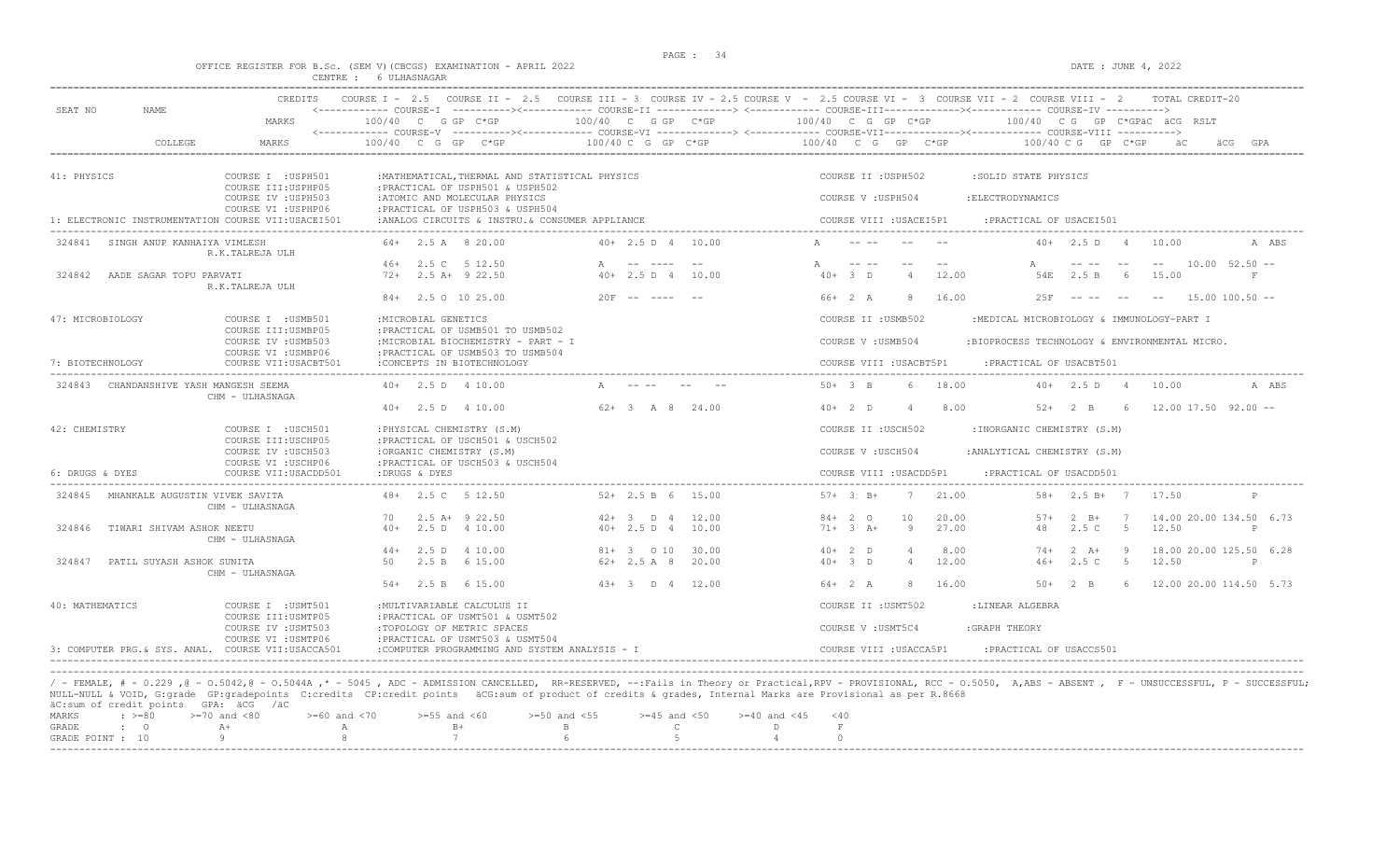### OFFICE REGISTER FOR B.Sc. (SEM V)(CBCGS) EXAMINATION - APRIL 2022 DATE : JUNE 4, 2022 CENTRE : 6 ULHASNAGAR

| SEAT NO                | NAME                                                      | <b>CREDITS</b><br>MARKS                            | 100/40 C G GP C*GP   |                  |                             |                                                                   | $100/40$ C G GP $C*GP$                          |                      |       | COURSE I - 2.5 COURSE II - 2.5 COURSE III - 3 COURSE IV - 2.5 COURSE V - 2.5 COURSE VI - 3 COURSE VII - 2 COURSE VIII - 2<br><------------ COURSE-I ----------><----------- COURSE-II -------------> <------------ COURSE-III-----------><------------ COURSE-IV ---------->><br>100/40 C G GP C*GP |                |              |                         |       |                          |       |                      |                | 100/40 CG GP C*GPAC ACG RSLT | TOTAL CREDIT-20        |              |     |
|------------------------|-----------------------------------------------------------|----------------------------------------------------|----------------------|------------------|-----------------------------|-------------------------------------------------------------------|-------------------------------------------------|----------------------|-------|-----------------------------------------------------------------------------------------------------------------------------------------------------------------------------------------------------------------------------------------------------------------------------------------------------|----------------|--------------|-------------------------|-------|--------------------------|-------|----------------------|----------------|------------------------------|------------------------|--------------|-----|
|                        | COLLEGE                                                   | MARKS                                              | $100/40$ C G GP C*GP |                  |                             |                                                                   |                                                 | $100/40$ C G GP C*GP |       | 100/40 C G GP C*GP                                                                                                                                                                                                                                                                                  |                |              |                         |       |                          |       | $100/40$ C G GP C*GP |                |                              |                        |              | GPA |
|                        |                                                           |                                                    |                      |                  |                             |                                                                   |                                                 |                      |       |                                                                                                                                                                                                                                                                                                     |                |              |                         |       |                          |       |                      |                |                              |                        |              |     |
| 40: MATHEMATICS        |                                                           | COURSE I : USMT501<br>COURSE III: USMTP05          |                      |                  | : MULTIVARIABLE CALCULUS II | : PRACTICAL OF USMT501 & USMT502                                  |                                                 |                      |       |                                                                                                                                                                                                                                                                                                     |                |              | COURSE II : USMT502     |       | :LINEAR ALGEBRA          |       |                      |                |                              |                        |              |     |
|                        |                                                           | COURSE IV : USMT503<br>COURSE VI : USMTP06         |                      |                  | :TOPOLOGY OF METRIC SPACES  |                                                                   |                                                 |                      |       |                                                                                                                                                                                                                                                                                                     |                |              | COURSE V : USMT5C4      |       | :GRAPH THEORY            |       |                      |                |                              |                        |              |     |
|                        |                                                           | 3: COMPUTER PRG & SYS. ANAL. COURSE VII:USACCA501  |                      |                  |                             | : PRACTICAL OF USMT503 & USMT504                                  | :COMPUTER PROGRAMMING AND SYSTEM ANALYSIS - I   |                      |       |                                                                                                                                                                                                                                                                                                     |                |              | COURSE VIII : USACCA5P1 |       | : PRACTICAL OF USACCS501 |       |                      |                |                              |                        |              |     |
|                        | 324848 /SINGH KHUSHBU NAVALKISHOR KANTI                   | CHM - ULHASNAGA                                    |                      |                  | 2.5 A 8 20.00               |                                                                   |                                                 | $64 + 2.5$ A 8       | 20.00 |                                                                                                                                                                                                                                                                                                     | $60+3 A$       |              | 8                       | 24.00 |                          | $58+$ | $2.5 B+7$            |                | 17.50                        |                        |              |     |
|                        |                                                           |                                                    | $.54+$               |                  | 2.5 B 6 15.00               |                                                                   |                                                 | $70+3$ $2+9$         | 27.00 |                                                                                                                                                                                                                                                                                                     |                | $78 + 2 A +$ | Q                       | 18.00 |                          | $60+$ | 2A                   | $\mathcal{R}$  | 16.00 20.00 157.50 7.88      |                        |              |     |
|                        | 324849 / KOUNDER REENA MERCILIN ISSAC RAJ<br>AROCKIA MARY | CHM - ULHASNAGA                                    | 40                   | 2.5 <sub>D</sub> | 4 10.00                     |                                                                   |                                                 | $42+2.5 D 4$         | 10.00 |                                                                                                                                                                                                                                                                                                     | $50 \t 3 \t B$ |              | 6                       | 18.00 |                          | 40    | 2.5D                 | $\overline{4}$ | 10.00                        |                        | P            |     |
|                        |                                                           |                                                    | 40                   |                  | 2.5 D 4 10.00               |                                                                   |                                                 | $54 + 3$ B 6         | 18.00 |                                                                                                                                                                                                                                                                                                     |                | $44+2$ D     | $\overline{4}$          | 8.00  |                          | $80+$ | 2 0                  | 10             | 20.00 20.00 104.00 5.20      |                        |              |     |
| 41: PHYSICS            |                                                           | COURSE I : USPH501<br>COURSE III: USPHP05          |                      |                  |                             | : PRACTICAL OF USPH501 & USPH502                                  | : MATHEMATICAL, THERMAL AND STATISTICAL PHYSICS |                      |       |                                                                                                                                                                                                                                                                                                     |                |              | COURSE II : USPH502     |       | :SOLID STATE PHYSICS     |       |                      |                |                              |                        |              |     |
|                        |                                                           | COURSE IV : USPH503<br>COURSE VI : USPHP06         |                      |                  |                             | :ATOMIC AND MOLECULAR PHYSICS<br>: PRACTICAL OF USPH503 & USPH504 |                                                 |                      |       |                                                                                                                                                                                                                                                                                                     |                |              | COURSE V: USPH504       |       | : ELECTRODYNAMICS        |       |                      |                |                              |                        |              |     |
|                        |                                                           | 1: ELECTRONIC INSTRUMENTATION COURSE VII:USACEI501 |                      |                  |                             |                                                                   | :ANALOG CIRCUITS & INSTRU.& CONSUMER APPLIANCE  |                      |       |                                                                                                                                                                                                                                                                                                     |                |              | COURSE VIII : USACEI5P1 |       | : PRACTICAL OF USACEI501 |       |                      |                |                              |                        |              |     |
| 324850                 | KOLI ANIKET ASHWIN UMA                                    | CHM - ULHASNAGA                                    |                      |                  | 2.5 C 5 12.50               |                                                                   |                                                 | $62 + 2.5$ A 8       | 20.00 |                                                                                                                                                                                                                                                                                                     | $60 + 3$ A     |              | 8                       | 24.00 |                          |       | $40+2.5 D$           | $\overline{4}$ | 10.00                        |                        | P            |     |
|                        |                                                           |                                                    | $48+$                |                  | 2.5 C 5 12.50               |                                                                   |                                                 | 68 3 A 8             | 24.00 |                                                                                                                                                                                                                                                                                                     |                | $74$ 2 $A+$  |                         | 18.00 |                          | 68+   | 2 A                  | $\mathcal{R}$  | 16.00 20.00 137.00 6.85      |                        |              |     |
| 324851                 | YADAV AVINASH CHANDERMA MUNNI                             | CHM - ULHASNAGA                                    | $52+$                |                  | 2.5 B 6 15.00               |                                                                   |                                                 | $72+2.5$ A+9         | 22.50 |                                                                                                                                                                                                                                                                                                     |                | $70+3$ A+    | 9                       | 27.00 |                          | $62+$ | 2.5A                 | 8              | 20.00                        |                        | $\mathsf{P}$ |     |
|                        |                                                           |                                                    | $52+$                | 2.5 B            | 6 15.00                     |                                                                   |                                                 | 60 3 A 8             | 24.00 |                                                                                                                                                                                                                                                                                                     | $80+20$        |              | 10                      | 20.00 |                          | $70+$ | $2 \overline{A}$ +   | -9             | 18.00 20.00 161.50 8.08      |                        |              |     |
| 324852                 | GUPTA DEEPAK LALBABU INDU                                 | CHM - ULHASNAGA                                    | $46+$                |                  | 2.5 C 5 12.50               |                                                                   |                                                 | $54 + 2.5 B 6$       | 15.00 |                                                                                                                                                                                                                                                                                                     |                | $78 + 3$ A+  | 9                       | 27.00 |                          | $42+$ | 2.5D                 | 4              | 10.00                        |                        | P            |     |
|                        |                                                           |                                                    | $52+$                |                  | 2.5 B 6 15.00               |                                                                   |                                                 | $74 \t3 \tA+9$       | 27.00 |                                                                                                                                                                                                                                                                                                     | $68 + 2 A$     |              | 8                       | 16.00 |                          | 78+   | $2 \overline{A}$     | -9             | 18.00 20.00 140.50 7.03      |                        |              |     |
| 324853                 | MANHAS GOURAV SURESH INDIRA                               | CHM - ULHASNAGA                                    | $46+$                |                  | 2.5 C 5 12.50               |                                                                   |                                                 | $50+2.5 B 6$         | 15.00 |                                                                                                                                                                                                                                                                                                     | $40+3$ D       |              | $\overline{4}$          | 12.00 |                          | 66    | 2.5A                 | 8              | 20.00                        |                        | P            |     |
|                        |                                                           |                                                    | $.56+$               |                  | $2.5 B+ 7 17.50$            |                                                                   |                                                 | $40+3$ D 4           | 12.00 |                                                                                                                                                                                                                                                                                                     |                | $56+2 B+$    |                         | 14.00 |                          | $72+$ | $2 \overline{A}$ +   | 9              | 18.00 20.00 121.00 6.05      |                        |              |     |
| 324854<br>EVI          | KUMAR MUNISH NITESHWAR ARCHANA D                          | CHM - ULHASNAGA                                    | 56                   |                  | $2.5 B+ 7 17.50$            |                                                                   |                                                 | $64+2.5 A 8$         | 20.00 |                                                                                                                                                                                                                                                                                                     | $60 + 3$ A     |              | 8                       | 24.00 |                          | $42+$ | 2.5D                 | $\overline{4}$ | 10.00                        |                        |              |     |
|                        |                                                           |                                                    | $44+$                |                  | 2.5 D 4 10.00               |                                                                   |                                                 | $70+3$ $A+9$         | 27.00 |                                                                                                                                                                                                                                                                                                     |                | $72+2+1$     |                         | 18.00 |                          | 66+   | 2 A                  | -8             | 16.00 20.00 142.50 7.13      |                        |              |     |
| 324855<br>$\mathbb{I}$ | DESHPANDE PRASAD APPARAO VASANTH                          | CHM - ULHASNAGA                                    | $40+$                |                  | 2.5 D 4 10.00               |                                                                   |                                                 | $78 + 2.5 A + 9$     | 22.50 |                                                                                                                                                                                                                                                                                                     | $48 + 3 C$     |              | $5 -$                   | 15.00 |                          | $64+$ | 2.5A                 | - 8            | 20.00                        |                        | P            |     |
|                        |                                                           |                                                    | $42+$                | 2.5D             | 4 10.00                     |                                                                   |                                                 | 62 3 A 8             | 24.00 |                                                                                                                                                                                                                                                                                                     |                | $72+2+1$     | 9                       | 18.00 |                          | $80+$ | 2 0                  | 10             | 20.00 20.00 139.50 6.98      |                        |              |     |
| 324856                 | MAHEDI SAALIM MUNAWAR NAHID                               | CHM - ULHASNAGA                                    | 68+                  |                  | 2.5 A 8 20.00               |                                                                   |                                                 | 86+ 2.5 0 10         | 25.00 |                                                                                                                                                                                                                                                                                                     |                | $56+3$ B+    | $7\phantom{.0}$         | 21.00 |                          | 68+   | $2.5 A$ 8            |                | 20.00                        |                        | $\mathsf{P}$ |     |
|                        |                                                           |                                                    |                      |                  | $76+$ 2.5 A+ 9 22.50        |                                                                   |                                                 | 68 3 A 8 24.00       |       |                                                                                                                                                                                                                                                                                                     |                | $92+20$      | 10                      | 20.00 |                          | $44+$ | 2 D 4                |                |                              | 8.00 20.00 160.50 8.03 |              |     |

----------------------------------------------------------------------------------------------------------------------------------------------------------------------------------------------------------------------- / - FEMALE, # - 0.229 ,@ - O.5042,@ - O.5044A ,\* - 5045 , ADC - ADMISSION CANCELLED, RR-RESERVED, --:Fails in Theory or Practical,RPV - PROVISIONAL, RCC - O.5050, A,ABS - ABSENT , F - UNSUCCESSFUL, P - SUCCESSFUL; NULL-NULL & VOID, G:grade GP:gradepoints C:credits CP:credit points äCG:sum of product of credits & grades, Internal Marks are Provisional as per R.8668 äC:sum of credit points GPA: äCG /äC

|  |  | MARKS : >=80 >=70 and <80 >=60 and <70 >=55 and <60 >=50 and <55 >=45 and <50 >=40 and <45 <40 |  |  |  |  |  |
|--|--|------------------------------------------------------------------------------------------------|--|--|--|--|--|
|  |  | GRADE : O A+ A A B+ B C D F                                                                    |  |  |  |  |  |
|  |  | GRADE POINT : $10$ 9 8 7 6 5 5 4 0                                                             |  |  |  |  |  |
|  |  |                                                                                                |  |  |  |  |  |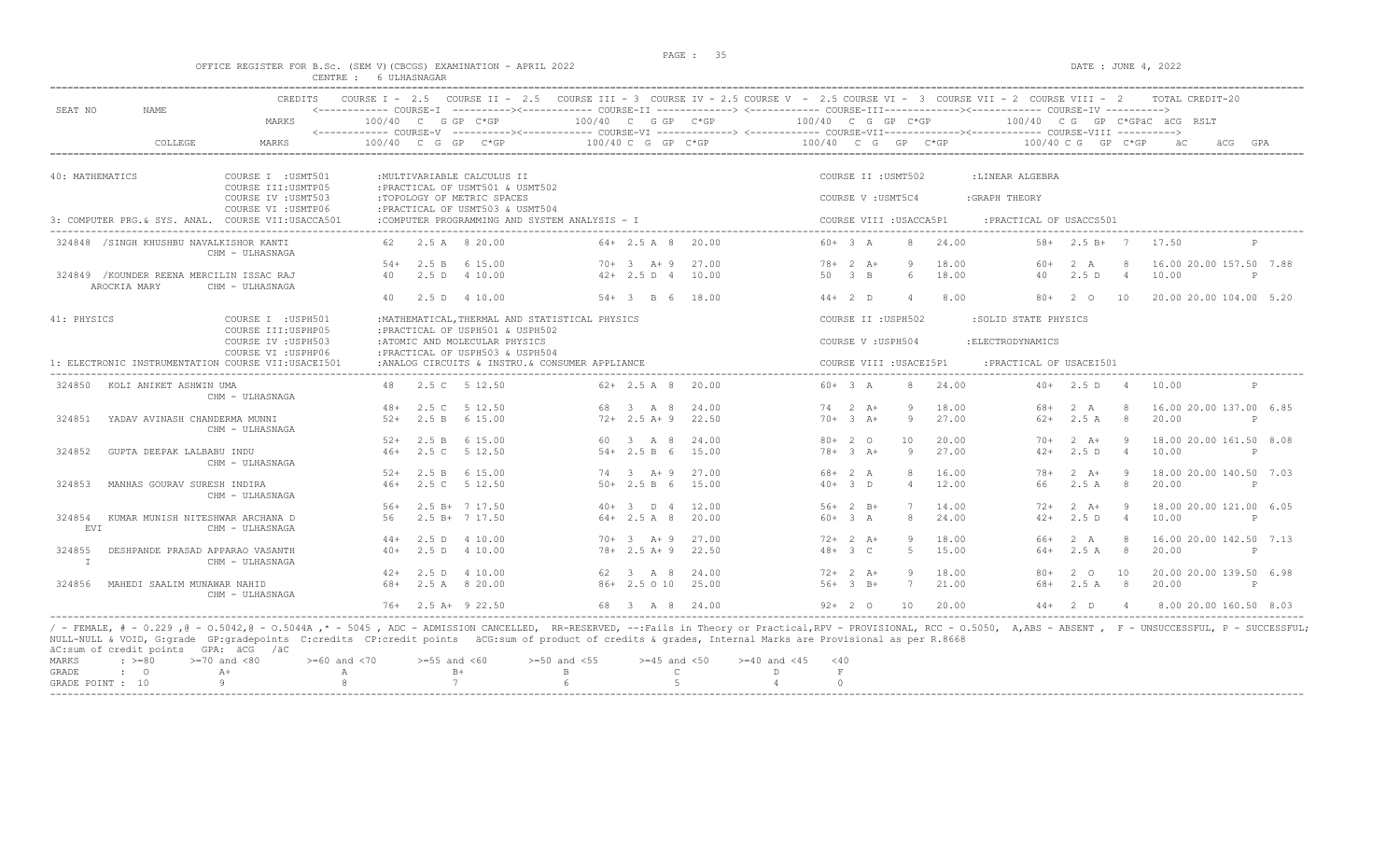$DATA: JUNE 4, 2022$ 

|  |        |              | OFFICE REGISTER FOR B.SC. (SEM V)(CBCGS) EXAMINATION - APRIL 202 |  |  |
|--|--------|--------------|------------------------------------------------------------------|--|--|
|  | CENTRE | 6 ULHASNAGAR |                                                                  |  |  |

| SEAT NO<br><b>NAME</b>                                         | <b>CREDITS</b>                             | COURSE $T = 2.5$                                                                      | COURSE II - 2.5 COURSE III - 3 COURSE IV - 2.5 COURSE V - 2.5 COURSE VI - 3 COURSE VII - 2 COURSE VIII - 2                                                                                       |                                     |                                                                                                                                                                                                                   |
|----------------------------------------------------------------|--------------------------------------------|---------------------------------------------------------------------------------------|--------------------------------------------------------------------------------------------------------------------------------------------------------------------------------------------------|-------------------------------------|-------------------------------------------------------------------------------------------------------------------------------------------------------------------------------------------------------------------|
|                                                                | MARKS                                      | $100/40$ C G GP C*GP                                                                  | 100/40 C G GP C*GP                                                                                                                                                                               | 100/40 C G GP C*GP                  | 100/40 CG GP C*GPAC ACG RSLT                                                                                                                                                                                      |
| COLLEGE                                                        | MARKS                                      | 100/40 C G GP C*GP                                                                    | 100/40 C G GP C*GP                                                                                                                                                                               | 100/40 C G GP C*GP                  | 100/40 C G GP C*GP<br>GPA<br>äCG                                                                                                                                                                                  |
| 46: ZOOLOGY                                                    | COURSE I : USZ0501<br>COURSE III:USZOP05   | :TAXONOMY - INVERTEBRATES AND TYPE STUDY<br>: PRACTICAL OF USZ0501 TO USZ0502         |                                                                                                                                                                                                  | COURSE II : USZ0502                 | :HAEMATOLOGY AND IMMUNOLOGY                                                                                                                                                                                       |
| 13: ENVIRONMENTAL SC. & POLLUTION                              | COURSE IV : USZ0503<br>COURSE VI : USZOP06 | :HISTOLOGY, TOXICOLOGY, PATHOLOGY &BIOSTATISTICS<br>: PRACTICAL OF USZ0503 TO USZ0504 |                                                                                                                                                                                                  | COURSE V: USZ0504                   | : ANATOMY AND DEVELOPMENTAL BIOLOGY                                                                                                                                                                               |
|                                                                | COURSE VII: USACEVS501                     | : APPLIED ENVIRONMENTAL SCIENCES                                                      |                                                                                                                                                                                                  | COURSE VIII : USACEVS5P1            | : PRACTICAL OF USACEVS501                                                                                                                                                                                         |
| 324857 / PAL PRIYANKA SURENDRA MUTESHWARI                      | CHM - ULHASNAGA                            | $70+$ 2.5 A+ 9 22.50                                                                  | $72+2.5$ A + 9 22.50                                                                                                                                                                             | 48 3 C<br>15.00<br>$5 -$            | $72+2.5$ A+ 9<br>22.50                                                                                                                                                                                            |
|                                                                |                                            | $60+$ 2.5 A 8 20.00                                                                   | 60 3 A 8 24.00                                                                                                                                                                                   | $72+2+1$<br>9<br>18.00              | $2$ D<br>8.00 20.00 152.50 7.63<br>44<br>$\overline{4}$                                                                                                                                                           |
| 324858 / OADRI OADIRYA MOHD MIYAN RUCKHSA<br>NA                | CHM - ULHASNAGA                            | $60+$ 2.5 A 8 20.00                                                                   | 56+ 2.5 B+ 7 17.50                                                                                                                                                                               | 68 3 A<br>24.00<br>8                | 66+ 2.5 A 8<br>20.00<br>$\mathbb{P}$                                                                                                                                                                              |
|                                                                |                                            | 48+ 2.5 C 5 12.50                                                                     | 52 3 B 6<br>18.00                                                                                                                                                                                | $54+2$ B<br>6<br>12.00              | 8.00 20.00 132.00 6.60<br>42<br>$2$ D<br>$\overline{4}$                                                                                                                                                           |
| 324859 / UPADHYAY REETU MARKANDEY USHA                         | CHM - ULHASNAGA                            | 74 2.5 A+ 9 22.50                                                                     | $52+$ 2.5 B 6 15.00                                                                                                                                                                              | 15.00<br>$46+3$ C<br>$5 -$          | $54+$<br>2.5 B 6<br>15.00<br>P                                                                                                                                                                                    |
|                                                                |                                            | $40+$ 2.5 D 4 10.00                                                                   | 48+ 3 C 5 15.00                                                                                                                                                                                  | $44+2$ D<br>8.00<br>$\overline{4}$  | $\overline{4}$<br>8.00 20.00 108.50 5.43<br>40<br>2 D                                                                                                                                                             |
| 324860 / CHOUGHULE SAKSHI SUCHIT SUPRIYA                       | CHM - ULHASNAGA                            | $76+$ 2.5 A+ 9 22.50                                                                  | $74+2.5$ A+9 22.50                                                                                                                                                                               | 18.00<br>$54+3$ B<br>6              | $2.5A$ 8<br>66+<br>20.00<br>P                                                                                                                                                                                     |
|                                                                |                                            | 50<br>2.5 B 6 15.00                                                                   | $55+3$ $B+7$ 21.00                                                                                                                                                                               | $72+2 + 2 + 1$<br>9<br>18.00        | $46+$<br>$2 \quad C$<br>5<br>10.00 20.00 147.00 7.35                                                                                                                                                              |
| 47: MICROBIOLOGY                                               | COURSE I : USMB501<br>COURSE III: USMBP05  | : MICROBIAL GENETICS<br>: PRACTICAL OF USMB501 TO USMB502                             |                                                                                                                                                                                                  | COURSE II : USMB502                 | :MEDICAL MICROBIOLOGY & IMMUNOLOGY-PART I                                                                                                                                                                         |
|                                                                | COURSE IV : USMB503<br>COURSE VI : USMBP06 | :MICROBIAL BIOCHEMISTRY - PART - I<br>: PRACTICAL OF USMB503 TO USMB504               |                                                                                                                                                                                                  | COURSE V: USMB504                   | :BIOPROCESS TECHNOLOGY & ENVIRONMENTAL MICRO.                                                                                                                                                                     |
| 7: BIOTECHNOLOGY                                               | COURSE VII: USACBT501                      | :CONCEPTS IN BIOTECHNOLOGY                                                            |                                                                                                                                                                                                  | COURSE VIII : USACBT5P1             | :PRACTICAL OF USACBT501                                                                                                                                                                                           |
| 324861 SHUKLA NIKHILKUMAR SHRIKANT ANIT<br>A                   | $S.I.C.E.S. - AM$                          | $40+$ 2.5 D 4 10.00                                                                   | $50+ 2.5 B 6 15.00$                                                                                                                                                                              | $40+3$ D<br>12.00<br>$\overline{4}$ | $42+$ 2.5 D 4<br>10.00<br>$\mathbb{D}$                                                                                                                                                                            |
|                                                                |                                            | 2.5 A 8 20.00                                                                         | $40+3$ D 4 12.00                                                                                                                                                                                 | $56 \t 2 \t B+$<br>7 14.00          | $40+2$ D<br>$\overline{4}$<br>8.00 20.00 101.00 5.05                                                                                                                                                              |
| 42: CHEMISTRY                                                  | COURSE I : USCH501<br>COURSE III: USCHP05  | : PHYSICAL CHEMISTRY (S.M)<br>:PRACTICAL OF USCH501 & USCH502                         |                                                                                                                                                                                                  | COURSE II : USCH502                 | : INORGANIC CHEMISTRY (S.M)                                                                                                                                                                                       |
|                                                                | COURSE IV : USCH503<br>COURSE VI : USCHP06 | :ORGANIC CHEMISTRY (S.M)<br>: PRACTICAL OF USCH503 & USCH504                          |                                                                                                                                                                                                  | COURSE V : USCH504                  | : ANALYTICAL CHEMISTRY (S.M)                                                                                                                                                                                      |
| 6: DRUGS & DYES                                                | COURSE VII: USACDD501                      | :DRUGS & DYES                                                                         |                                                                                                                                                                                                  | COURSE VIII : USACDD5P1             | : PRACTICAL OF USACDD501                                                                                                                                                                                          |
| GAWARI CHIRAG PRABHAKAR MANDA<br>324862                        | $S.I.C.E.S. - AM$                          | 68 2.5 A 8 20.00                                                                      | $41+ 2.5 D 4 10.00$                                                                                                                                                                              | $66+3 A$<br>24.00<br>8              | $48+$ 2.5 C 5<br>12.50                                                                                                                                                                                            |
|                                                                |                                            | $50+$ 2.5 B 6 15.00                                                                   | 15.00<br>$47 + 3$ C 5                                                                                                                                                                            | 16.00<br>$68 + 2 A$<br>8            | 18.00 20.00 130.50 6.53<br>$70+$<br>$2 \overline{A}$ +<br>- 9                                                                                                                                                     |
| 324863<br>SHAIKH JAVED BASHA ZUBEDA BEGAM                      | $S.I.C.E.S. - AM$                          | $40+$ 2.5 D 4 10.00                                                                   | $40+2.5 D 4 10.00$                                                                                                                                                                               | $80 + 30$<br>10<br>30.00            | 58<br>$2.5 B+ 7 17.50$                                                                                                                                                                                            |
|                                                                |                                            | $40+$ 2.5 D 4 10.00                                                                   | $59+ 3 B+ 7 21.00$                                                                                                                                                                               | $72+2+1$<br>9 18.00                 | 70+ 2 A+ 9 18.00 20.00 134.50 6.73                                                                                                                                                                                |
| äC:sum of credit points GPA: äCG /äC<br>MARKS<br>$: \ \ \>=80$ | $>=60$ and $<70$<br>$>=70$ and $<80$       | $>=55$ and $<60$                                                                      | NULL-NULL & VOID, G:grade GP:gradepoints C:credits CP:credit points äCG:sum of product of credits & grades, Internal Marks are Provisional as per R.8668<br>$>=50$ and $<55$<br>$>=45$ and $<50$ | $>= 40$ and $< 45$<br>< 40          | / - FEMALE, # - 0.229,0 - 0.5042,0 - 0.5044A,* - 5045, ADC - ADMISSION CANCELLED, RR-RESERVED, --:Fails in Theory or Practical,RPV - PROVISIONAL, RCC - 0.5050, A,ABS - ABSENT, F - UNSUCCESSFUL, P - SUCCESSFUL; |
| GRADE<br>$\mathbf{C}$                                          | $A+$<br>$\mathbb{A}$                       | $B+$                                                                                  | $\mathbb B$<br>$\mathsf{C}$                                                                                                                                                                      | $\mathbf F$<br>D                    |                                                                                                                                                                                                                   |
| GRADE POINT : 10                                               |                                            | 7                                                                                     | $\overline{5}$                                                                                                                                                                                   | $\cap$                              |                                                                                                                                                                                                                   |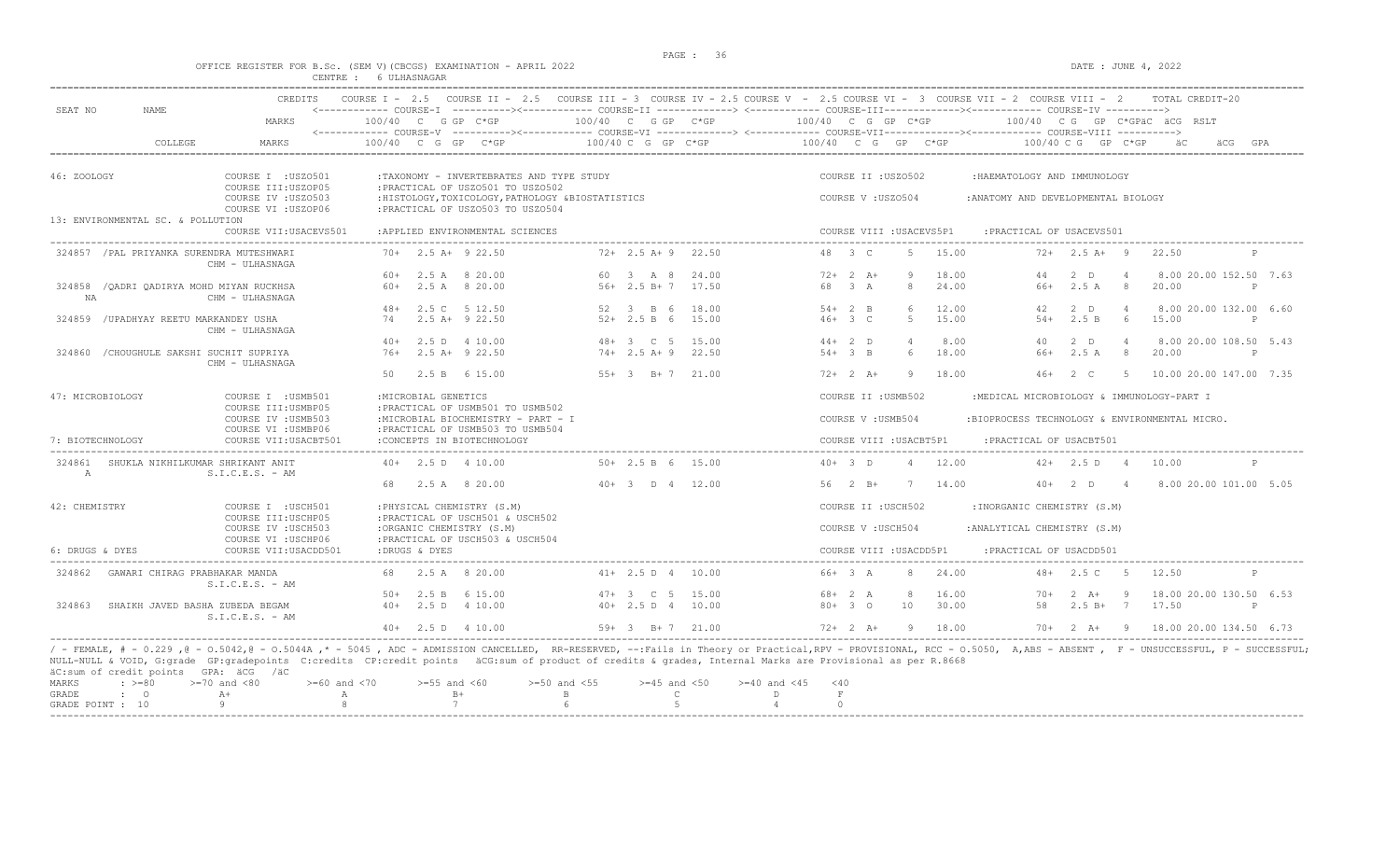#### OFFICE REGISTER FOR B.Sc. (SEM V) (CBCGS) EXAMINATION - APRIL 2022 DATE : JUNE 4, 2022 CENTRE : 6 ULHASNAGAR

|                                           | <b>CREDITS</b>                            | COURSE $T = 2.5$ |               | COURSE II - 2.5 COURSE III - 3 COURSE IV - 2.5 COURSE V - 2.5 COURSE VI - 3 COURSE VII - 2 COURSE VIII - 2                                                                      |    |                          |                |                      |                        |                         |                |                              |                           |                | TOTAL CREDIT-20                  |            |
|-------------------------------------------|-------------------------------------------|------------------|---------------|---------------------------------------------------------------------------------------------------------------------------------------------------------------------------------|----|--------------------------|----------------|----------------------|------------------------|-------------------------|----------------|------------------------------|---------------------------|----------------|----------------------------------|------------|
| SEAT NO<br><b>NAME</b>                    | MARKS                                     |                  |               | <------------ COURSE-I ----------><----------- COURSE-II -------------> <------------ COURSE-III-----------><---------><---------- COURSE-IV ---------->><br>100/40 C G GP C*GP |    | $100/40$ C G GP C*GP     |                | $100/40$ C G GP C*GP |                        |                         |                |                              |                           |                | 100/40 CG GP C*GPÄC ÄCG RSLT     |            |
| COLLEGE                                   | <b>MARKS</b>                              | 100/40           | C G GP        | <------------ COURSE-V ----------><----------- COURSE-VI -------------> <------------ COURSE-VIII-------------------> COURSE-VIII ------------- COURSE-VIII<br>$C*GP$           |    | 100/40 C G GP C*GP       |                | $100/40$ C G GP C*GP |                        |                         |                |                              | $100/40$ C G GP C*GP      |                | äCG                              | GPA        |
|                                           |                                           |                  |               |                                                                                                                                                                                 |    |                          |                |                      |                        |                         |                |                              |                           |                |                                  |            |
|                                           |                                           |                  |               |                                                                                                                                                                                 |    |                          |                |                      |                        |                         |                |                              |                           |                |                                  |            |
| 42: CHEMISTRY                             | COURSE I : USCH501<br>COURSE III: USCHP05 |                  |               | : PHYSICAL CHEMISTRY (S.M)<br>: PRACTICAL OF USCH501 & USCH502                                                                                                                  |    |                          |                |                      |                        | COURSE II : USCH502     |                | : INORGANIC CHEMISTRY (S.M)  |                           |                |                                  |            |
|                                           | COURSE IV : USCH503                       |                  |               | :ORGANIC CHEMISTRY (S.M)                                                                                                                                                        |    |                          |                |                      |                        | COURSE V: USCH504       |                | : ANALYTICAL CHEMISTRY (S.M) |                           |                |                                  |            |
|                                           | COURSE VI : USCHP06                       |                  |               | : PRACTICAL OF USCH503 & USCH504                                                                                                                                                |    |                          |                |                      |                        |                         |                |                              |                           |                |                                  |            |
| 6: DRUGS & DYES                           | COURSE VII: USACDD501                     |                  | :DRUGS & DYES |                                                                                                                                                                                 |    |                          |                |                      |                        | COURSE VIII : USACDD5P1 | -------------  | :PRACTICAL OF USACDD501      |                           |                |                                  |            |
| 324864 / KASHYAP MAHIMA JAGDISH GEETADEVI |                                           | 46+              |               | 2.5 C 5 12.50                                                                                                                                                                   |    | $48 + 2.5$ C 5           | 12.50          |                      | $75+3$ A+              | 9                       | 27.00          | 50+                          | 2.5 B                     | 6              | 15.00                            |            |
|                                           | $S.I.C.E.S. - AM$                         | 52               |               | 2.5 B 6 15.00                                                                                                                                                                   |    | 59+ 3 B+ 7               | 21.00          |                      | $58 + 2 B +$           |                         | 14.00          | $77+$                        | $2 \overline{A}$ +        | -9             | 18.00 20.00 135.00 6.75          |            |
| 324865                                    | BHOSLE PARIKSHIT SHIVRAM SHOBHA           | 66               |               | 2.5 A 8 20.00                                                                                                                                                                   |    | $41+ 2.5 D 4$            | 10.00          |                      | $60 + 3 A$             | 8                       | 24.00          | $50+$                        | 2.5 B                     | 6              | 15.00                            | P          |
|                                           | $S.I.C.E.S. - AM$                         |                  |               |                                                                                                                                                                                 |    |                          |                |                      |                        |                         |                |                              |                           |                |                                  |            |
|                                           |                                           | $41+$            |               | 2.5 D 4 10.00                                                                                                                                                                   |    | 55+ 3 B+ 7               | 21.00          |                      | $54+2$ B               | -6                      | 12.00          | 76+                          | $2 \overline{A}$ +        | -9             | 18.00 20.00 130.00 6.50          |            |
| 324866 / SONI PRIYANKA RAJU SEEMA         |                                           | 56               |               | $2.5 B+ 7 17.50$                                                                                                                                                                |    | $50+2.5 B 6$             | 15.00          |                      | $65+3A$                | 8                       | 24.00          | $52+$                        | 2.5 B                     | 6              | 15.00                            | P          |
|                                           | $S.I.C.E.S. - AM$                         |                  |               |                                                                                                                                                                                 |    |                          |                |                      |                        | 8                       |                |                              |                           |                |                                  |            |
| 324867<br>PAWAR SAMAY SUNIL SANGITA       |                                           | $40+$<br>72      |               | 2.5 D 4 10.00<br>$2.5$ A+ $9$ 22.50                                                                                                                                             |    | 59+ 3 B+ 7<br>$62+2.5A8$ | 21.00<br>20.00 |                      | $64 + 2 A$<br>$63+3 A$ | 8                       | 16.00<br>24.00 | $7.5+$<br>$50+$              | $2 \overline{A}$<br>2.5 B | -9<br>- 6      | 18.00 20.00 136.50 6.83<br>15.00 |            |
|                                           | $S.I.C.E.S. - AM$                         |                  |               |                                                                                                                                                                                 |    |                          |                |                      |                        |                         |                |                              |                           |                |                                  |            |
|                                           |                                           | $44+$            |               | 2.5 D 4 10.00                                                                                                                                                                   |    | $60 + 3$ A 8             | 24.00          |                      | 68+ 2 A                | 8                       | 16.00          | $75+$                        | $2 \overline{A}$ +        | -9             | 18.00 20.00 149.50 7.48          |            |
| 324868                                    | MHATRE VIRAJ SUKHDEV JAYSHREE             | 52               |               | 2.5 B 6 15.00                                                                                                                                                                   |    | $52+2.5 B 6$             | 15.00          |                      | $62+3A$                | 8                       | 24.00          | $58+$                        | $2.5 B+$                  | $7^{\circ}$    | 17.50                            | P          |
|                                           | $S.I.C.E.S. - AM$                         |                  |               |                                                                                                                                                                                 |    |                          |                |                      |                        |                         |                |                              |                           |                |                                  |            |
|                                           |                                           | $44+$            | 2.5D          | 4 10.00                                                                                                                                                                         |    | $63+3$ A 8               | 24.00          |                      | $40+2$ D               | $\overline{4}$          | 8.00           | 66+                          | 2 A                       | 8              | 16.00 20.00 129.50 6.48          |            |
| 324869<br>NAR OMKAR SANJAY SEEMA          | RAORANE - VAIBH                           | $96+$            |               | 2.5 0 10 25.00                                                                                                                                                                  |    | $90+2.5010$              | 25.00          | 73                   | $3+A+$                 | 9                       | 27.00          | $76+$                        | $2.5A+$                   | $\overline{9}$ | 22.50                            | P          |
|                                           |                                           | $66+$            |               | 2.5 A 8 20.00                                                                                                                                                                   |    | 67 3 A 8                 | 24.00          |                      | $52+2$ B               | 6                       | 12.00          | 60.                          | 2 A                       | -8             | 16.00 20.00 171.50 8.58          |            |
| /YADAV ANKITA ARVIND SHOBHA<br>324870     |                                           | $54+$            | 2.5 B         | 6 15.00                                                                                                                                                                         |    | $58 + 2.5 B + 7$         | 17.50          |                      | $72 \t 3 \t A+$        | 9                       | 27.00          | $44+$                        | 2.5D                      | $\sim$ 4       | 10.00                            | P          |
|                                           | G S PARULEKAR -                           |                  |               |                                                                                                                                                                                 |    |                          |                |                      |                        |                         |                |                              |                           |                |                                  |            |
|                                           |                                           | $44+$            |               | 2.5 D 4 10.00                                                                                                                                                                   |    | 68 3 A 8                 | 24.00          |                      | $84+20$                | 10                      | 20.00          | 70                           | $2 \overline{A}$ +        | -9             | 18.00 20.00 141.50 7.08          |            |
| 324871<br>KANAL PANKAJ RADAKA SUDHA       | G S PARULEKAR -                           | $80+$            |               | 2.5 0 10 25.00                                                                                                                                                                  |    | 80+ 2.5 0 10             | 25.00          |                      |                        |                         |                | $78+$                        | $2.5 A+ 9$                |                | 22.50                            | A ABS      |
|                                           |                                           | $82+$            |               | 2.5 0 10 25.00                                                                                                                                                                  |    |                          |                |                      | $82+20$                | 10                      | 20.00          |                              | -- --                     | $- -$          | $12.00$ $117.50$ $-$<br>$- -$    |            |
| 324872<br>/DUBEY TANU DIWAKAR ANITA       |                                           | $80+$            |               | 2.5 0 10 25.00                                                                                                                                                                  |    | 88+ 2.5 0 10             | 25.00          | 78                   | $-3$ $ +$              | 9                       | 27.00          | $92+$                        | $2.5^\circ$               | 10             | 25.00                            |            |
|                                           | G S PARULEKAR -                           |                  |               |                                                                                                                                                                                 |    |                          |                |                      |                        |                         |                |                              |                           |                |                                  |            |
|                                           |                                           | $78+$            |               | $2.5$ A+ $9$ 22.50                                                                                                                                                              | 74 | $3 + 9$                  | 27.00          |                      | $84+20$                | 10                      | 20.00          | 76                           | $2 \overline{A}$          | - 9            | 18.00 20.00 189.50 9.48          |            |
| 324873 /SHAIKH DARAKHSHAN AMRIN SHAHID K  | ALAM NUSRAT PARVIN RAJIV GANDHI VA        | $42+$            |               | 2.5 D 4 10.00                                                                                                                                                                   |    | $60+2.5A8$               | 20.00          |                      | $45+3$ C               | 5                       | 15.00          | 76                           | $2.5A+$                   | - 9            | 22.50                            | P          |
|                                           |                                           | $50+$            | 2.5 B         | 6 15.00                                                                                                                                                                         |    | $59+3$ B+7               | 21.00          |                      | $60+2 A$               | 8                       | 16.00          | $47+$                        | 2 C                       | -5             | 10.00 20.00 129.50 6.48          |            |
| 324874 / PATIL PRAJAKTA BHIMRAVO MANGAL   | RAJIV GANDHI VA                           | $40+$            |               | 2.5 D 4 10.00                                                                                                                                                                   |    | $52+2.5 B 6$             | 15.00          |                      | $46+3$ C               | 5                       | 15.00          | $40+$                        | 2.5D                      | $\overline{4}$ | 10.00                            | $_{\rm P}$ |
|                                           |                                           | 40               |               | 2.5 D 4 10.00                                                                                                                                                                   |    | $52+3$ B 6               | 18.00          |                      | $46 + 2 C$             | -5                      | 10.00          |                              | $47 + 2 C$                | -5             | 10.00 20.00 98.00 4.90           |            |

NULL-NULL & VOID, G:grade GP:gradepoints C:credits CP:credit points äCG:sum of product of credits & grades, Internal Marks are Provisional as per R.8668 äC:sum of credit points GPA: äCG /äC  $> = 60$  and  $< 70$   $> = 55$  and  $< 60$   $> = 50$  and  $< 55$   $> = 45$  and  $< 50$   $> = 40$  and  $< 45$   $< 40$ <br>A B B C D F GRADE : O  $A+$  A  $B+$  B C D F  $A$  O GRADE : O  $A+$  A  $B+$  B C D F GRADE POINT : 10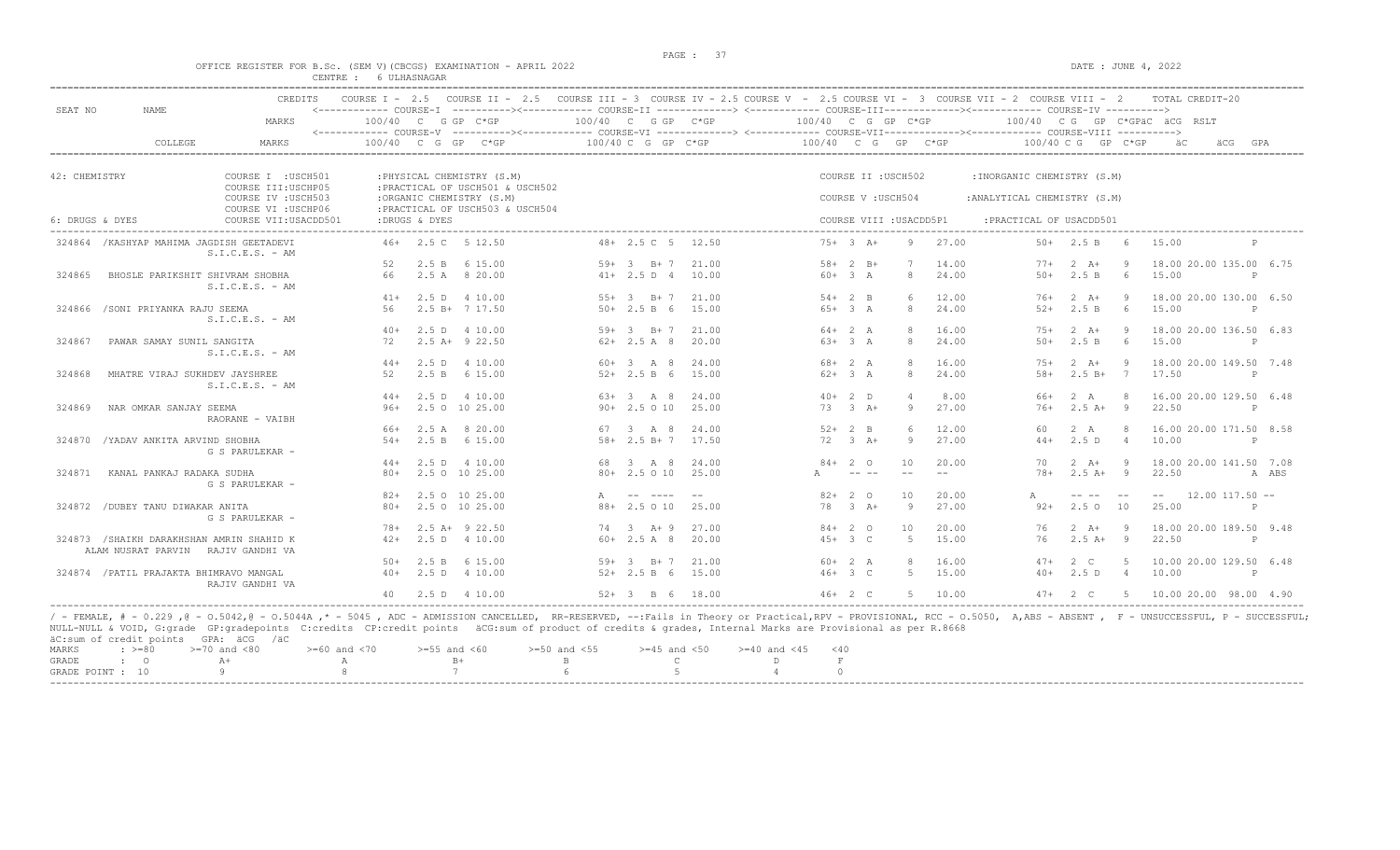### OFFICE REGISTER FOR B.Sc. (SEM V)(CBCGS) EXAMINATION - APRIL 2022 CENTRE : 76 NAVI MUMBAI

| SEAT NO<br>NAME                                              | MARKS                                                             | $100/40$ C G GP C*GP                                                                                         | 100/40 C G GP C*GP                   | 100/40 C G GP C*GP                                                                                                                                                                       | <------------ COURSE-I ----------><----------- COURSE-II -------------> <------------ COURSE-III-----------><---------><---------- COURSE-IV ---------->><br>100/40 CG GP C*GPÄC ÄCG RSLT                             |
|--------------------------------------------------------------|-------------------------------------------------------------------|--------------------------------------------------------------------------------------------------------------|--------------------------------------|------------------------------------------------------------------------------------------------------------------------------------------------------------------------------------------|-----------------------------------------------------------------------------------------------------------------------------------------------------------------------------------------------------------------------|
| COLLEGE                                                      | MARKS                                                             | $100/40$ C G GP C*GP                                                                                         | 100/40 C G GP C*GP                   | 100/40 C G GP C*GP                                                                                                                                                                       | $100/40$ C G GP C*GP<br>ăС                                                                                                                                                                                            |
| 42: CHEMISTRY                                                | COURSE I : USCH501                                                | : PHYSICAL CHEMISTRY (S.M)                                                                                   |                                      | COURSE II : USCH502                                                                                                                                                                      | : INORGANIC CHEMISTRY (S.M)                                                                                                                                                                                           |
|                                                              | COURSE III: USCHP05<br>COURSE IV : USCH503<br>COURSE VI : USCHP06 | : PRACTICAL OF USCH501 & USCH502<br>:ORGANIC CHEMISTRY (S.M)<br>: PRACTICAL OF USCH503 & USCH504             |                                      | COURSE V: USCH504                                                                                                                                                                        | : ANALYTICAL CHEMISTRY (S.M)                                                                                                                                                                                          |
| 6: DRUGS & DYES                                              | COURSE VII: USACDD501                                             | :DRUGS & DYES                                                                                                |                                      | COURSE VIII : USACDD5P1                                                                                                                                                                  | : PRACTICAL OF USACDD501                                                                                                                                                                                              |
| 324875                                                       | GONJARE PRATHAMESH SANJAY SAVITA<br>RAJIV GANDHI VA               | $62+$ 2.5 A 8 20.00                                                                                          | $74+$ 2.5 A + 9 22.50                | $44 + 3$ D<br>12.00<br>$\overline{4}$                                                                                                                                                    | $52+$ 2.5 B 6<br>15.00<br>$\mathsf{P}$                                                                                                                                                                                |
|                                                              |                                                                   | 2.5 C 5 12.50<br>46                                                                                          | $46+3$ C 5<br>15.00                  | $42+2$ D<br>8.00<br>$\overline{4}$                                                                                                                                                       | $2$ D<br>8.00 20.00 113.00 5.65<br>$41+$                                                                                                                                                                              |
| 324876                                                       | MASKAR SAURABH DATTATRAY SUNITA<br>RAJIV GANDHI VA                | 48+ 2.5 C 5 12.50                                                                                            | $56+2.5 B+7$ 17.50                   | $59+3$ B+<br>7<br>21.00                                                                                                                                                                  | $54+$<br>2.5 B<br>6<br>15.00<br>$\mathbb{P}$                                                                                                                                                                          |
|                                                              |                                                                   | 40<br>2.5 D 4 10.00                                                                                          | $49+3$ C 5<br>15.00                  | 12.00<br>$50+2$ B<br>6                                                                                                                                                                   | $4.5+$<br>$2\degree$ C<br>-5<br>10.00 20.00 113.00 5.65                                                                                                                                                               |
| 324877<br>TAWARI VICKY LILADHAR RINA                         | A. PRADHAN. SCI N                                                 | 2.5 D 4 10.00<br>40                                                                                          | $62+2.5A820.00$                      | $53+3$ B<br>6<br>18.00                                                                                                                                                                   | 2.5D<br>10.00<br>$44+$<br>$\sim$ 4<br>$\mathsf{P}$                                                                                                                                                                    |
|                                                              |                                                                   | 2.5 C 5 12.50<br>46                                                                                          | 69+ 3 A 8<br>24.00                   | 12.00<br>$54+2$ B<br>6                                                                                                                                                                   | 20.00 20.00 126.50 6.33<br>$86+$<br>2 0<br>10                                                                                                                                                                         |
| 47: MICROBIOLOGY                                             | COURSE I : USMB501                                                | :MICROBIAL GENETICS                                                                                          |                                      | COURSE II : USMB502                                                                                                                                                                      | :MEDICAL MICROBIOLOGY & IMMUNOLOGY-PART I                                                                                                                                                                             |
|                                                              | COURSE III: USMBP05<br>COURSE IV : USMB503<br>COURSE VI : USMBP06 | : PRACTICAL OF USMB501 TO USMB502<br>:MICROBIAL BIOCHEMISTRY - PART - I<br>: PRACTICAL OF USMB503 TO USMB504 |                                      | COURSE V : USMB504                                                                                                                                                                       | :BIOPROCESS TECHNOLOGY & ENVIRONMENTAL MICRO.                                                                                                                                                                         |
| 18: FOOD PRODUCTION&PROCESSINGCOURSE VII:USACFP501           |                                                                   | :FOOD PRODUCTION AND PROCESSING                                                                              |                                      | COURSE VIII : USACFP5P1                                                                                                                                                                  | : PRACTICAL OF USACFP501                                                                                                                                                                                              |
| 324878 / SINGH KHUSHBU SURENDRA USHA                         |                                                                   | $40+$ 2.5 D 4 10.00                                                                                          | 68 2.5 A 8 20.00                     | 52 3 B<br>18.00<br>6                                                                                                                                                                     | 2.5 B+ 7 17.50<br>56<br>P                                                                                                                                                                                             |
|                                                              | N.B.MEHTA COLL                                                    | 2.5 0 10 25.00<br>88                                                                                         | 47 3 C 5 15.00                       | 12.00<br>$53+2$ B<br>6                                                                                                                                                                   | 10.00 20.00 127.50 6.38<br>48<br>2 C<br>5 <sub>5</sub>                                                                                                                                                                |
| 42: CHEMISTRY                                                | COURSE I : USCH501                                                | : PHYSICAL CHEMISTRY (S.M)                                                                                   |                                      | COURSE II : USCH502                                                                                                                                                                      | : INORGANIC CHEMISTRY (S.M)                                                                                                                                                                                           |
|                                                              | COURSE III: USCHP05<br>COURSE IV : USCH503                        | : PRACTICAL OF USCH501 & USCH502<br>:ORGANIC CHEMISTRY (S.M)                                                 |                                      | COURSE V: USCH504                                                                                                                                                                        | : ANALYTICAL CHEMISTRY (S.M)                                                                                                                                                                                          |
| 6: DRUGS & DYES                                              | COURSE VI : USCHP06<br>COURSE VII: USACDD501                      | : PRACTICAL OF USCH503 & USCH504<br>:DRUGS & DYES                                                            |                                      | COURSE VIII : USACDD5P1                                                                                                                                                                  | : PRACTICAL OF USACDD501                                                                                                                                                                                              |
| 324879<br>RAWAL TANVEER AKBAR JAIBUN                         | SHAILAJA SHINDE                                                   | 2.5 0 10 25.00                                                                                               | 84 2.5 0 10 25.00                    | 30.00<br>85 3 0<br>10                                                                                                                                                                    | 2.5 0 10<br>86<br>25.00<br>P                                                                                                                                                                                          |
|                                                              |                                                                   | 2.5 0 10 25.00<br>82                                                                                         | 90 3 0 10<br>30.00                   | 72 2 A+<br>- 9<br>18.00                                                                                                                                                                  | 20.00 20.00 198.00 9.90<br>85<br>$2^{\circ}$ O<br>10                                                                                                                                                                  |
| 324880<br>MUNDHE AADARSH MANGESH MANALI                      | DR.S.N.DHARMADH                                                   | 2.5 D 4 10.00<br>$40+$                                                                                       | 54 2.5 B 6<br>15.00                  | $64+3 A$<br>8<br>24.00                                                                                                                                                                   | 2.5D<br>10.00<br>$44+$<br>$\overline{4}$<br>P                                                                                                                                                                         |
|                                                              |                                                                   | 2.5 B 6 15.00<br>.54                                                                                         | $70+3$ $A+9$<br>27.00                | $40+2$ D<br>8.00<br>$\overline{4}$                                                                                                                                                       | 20.00 20.00 129.00 6.45<br>$90+$<br>2 0<br>10                                                                                                                                                                         |
| 324881<br>MHATRE ADITYA JANARDAN SANGITA                     | DR.S.N.DHARMADH                                                   | $40+$ 2.5 D 4 10.00                                                                                          | 52 2.5 B 6<br>15.00                  | $52+3$ B<br>$6^{\circ}$<br>18.00                                                                                                                                                         | 2.5D<br>10.00<br>$40+$<br>$\overline{4}$<br>$\mathbb{P}$                                                                                                                                                              |
|                                                              |                                                                   | 58 2.5 B+ 7 17.50                                                                                            | $40+3$ D $4$ 12.00                   | 56 2 B+<br>7 14.00                                                                                                                                                                       | 80+ 2 0 10 20.00 20.00 116.50 5.83                                                                                                                                                                                    |
| äC:sum of credit points GPA: äCG /äC<br>$\div$ >=80<br>MARKS | $>=70$ and $<80$<br>$>= 60$ and $< 70$                            | $>=55$ and $<60$                                                                                             | $>=50$ and $<55$<br>$>=45$ and $<50$ | NULL-NULL & VOID, G:grade GP:gradepoints C:credits CP:credit points äCG:sum of product of credits & grades, Internal Marks are Provisional as per R.8668<br>$>= 40$ and $< 45$<br>$<$ 40 | / - FEMALE, # - 0.229 ,0 - 0.5042,0 - 0.5044A ,* - 5045 , ADC - ADMISSION CANCELLED, RR-RESERVED, --:Fails in Theory or Practical,RPV - PROVISIONAL, RCC - 0.5050, A,ABS - ABSENT , F - UNSUCCESSFUL, P - SUCCESSFUL; |
| $\cdot$ 0<br>GRADE                                           | $A+$<br>$\mathbb{A}$                                              | $B+$                                                                                                         | $\mathsf{C}$<br>B                    | $\,$ F<br>D                                                                                                                                                                              |                                                                                                                                                                                                                       |
| GRADE POINT : 10                                             | -9                                                                | 7                                                                                                            | $5 -$<br>-6                          | $\Omega$<br>$\overline{4}$                                                                                                                                                               |                                                                                                                                                                                                                       |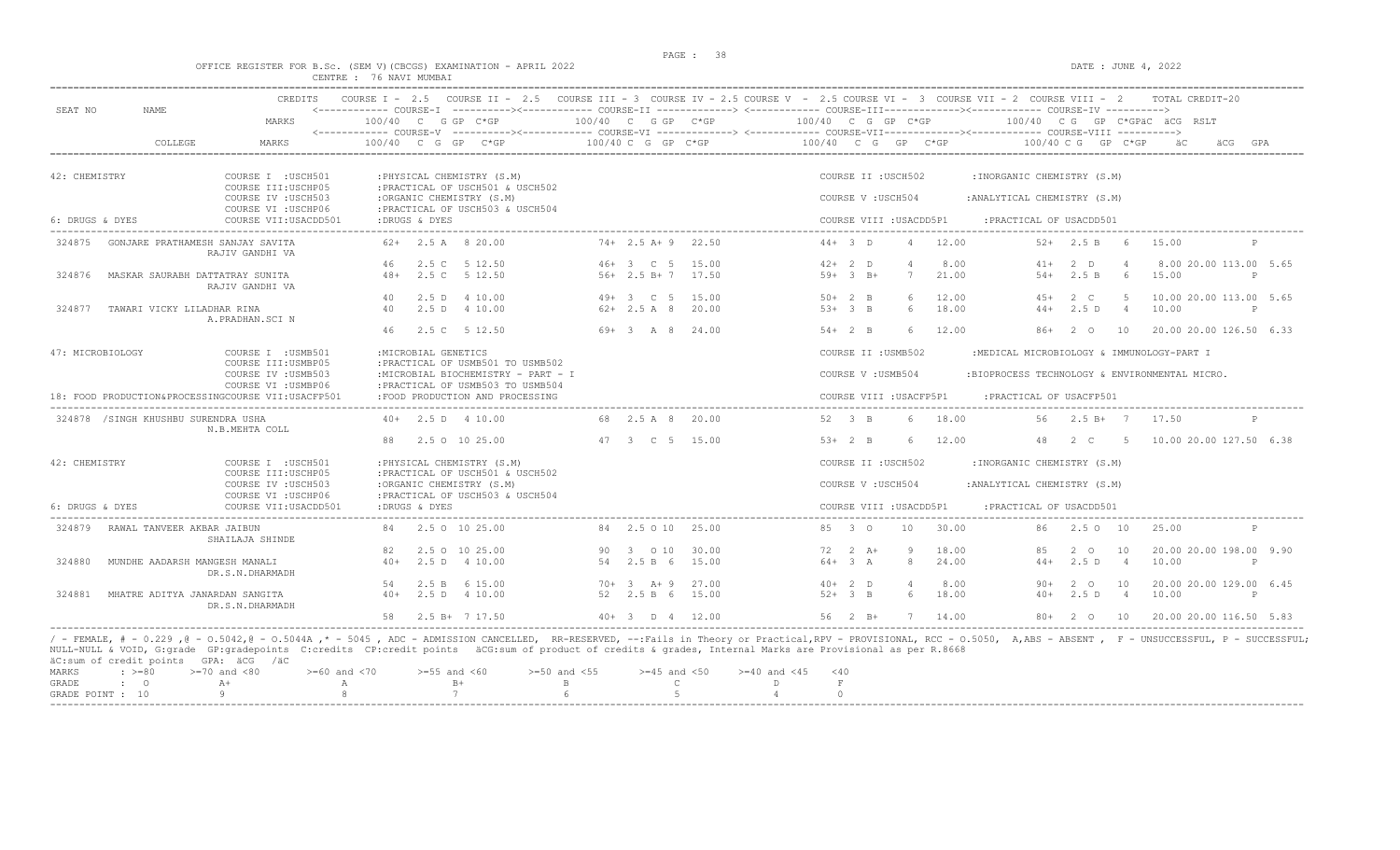$DATA: JUNE 4, 2022$ 

|  |  |                   |  | OFFICE REGISTER FOR B.SC. (SEM V)(CBCGS) EXAMINATION - APRIL 2022 |  |  |
|--|--|-------------------|--|-------------------------------------------------------------------|--|--|
|  |  | CENTRE : 90 KOLAD |  |                                                                   |  |  |

|               |                                 | <b>CREDITS</b>        | COURSE $T = 2.5$                     |               | COURSE II - 2.5 COURSE III - 3 COURSE IV - 2.5 COURSE V - 2.5 COURSE VI - 3 COURSE VII - 2 COURSE VIII - 2                               |       |                        |       |                      |                |                         |                |                              |                     |                      | TOTAL CREDIT-20              |              |     |
|---------------|---------------------------------|-----------------------|--------------------------------------|---------------|------------------------------------------------------------------------------------------------------------------------------------------|-------|------------------------|-------|----------------------|----------------|-------------------------|----------------|------------------------------|---------------------|----------------------|------------------------------|--------------|-----|
| SEAT NO       | NAME                            | MARKS                 | $100/40$ C<br><------------ COURSE-V |               | G GP C*GP<br>----------><------------- COURSE-VI ------------> <------------- COURSE-VII------------><---------- COURSE-VIII ----------> |       | 100/40 C G GP C*GP     |       | 100/40 C G GP C*GP   |                |                         |                |                              |                     |                      | 100/40 CG GP C*GPäC äCG RSLT |              |     |
|               | COLLEGE                         | MARKS                 | 100/40                               | G             | GP<br>$C*GP$                                                                                                                             |       | $100/40$ C G GP C*GP   |       | 100/40 C G           |                | GP                      | $C*GP$         | $100/40 \, C \, G$           |                     | GP C*GP              |                              |              | GPA |
| 42: CHEMISTRY |                                 | COURSE I : USCH501    |                                      |               | : PHYSICAL CHEMISTRY (S.M)                                                                                                               |       |                        |       |                      |                | COURSE II : USCH502     |                | : INORGANIC CHEMISTRY (S.M)  |                     |                      |                              |              |     |
|               |                                 | COURSE III: USCHP05   |                                      |               | : PRACTICAL OF USCH501 & USCH502                                                                                                         |       |                        |       |                      |                |                         |                |                              |                     |                      |                              |              |     |
|               |                                 | COURSE IV : USCH503   |                                      |               | :ORGANIC CHEMISTRY (S.M)                                                                                                                 |       |                        |       |                      |                | COURSE V: USCH504       |                | : ANALYTICAL CHEMISTRY (S.M) |                     |                      |                              |              |     |
|               |                                 | COURSE VI : USCHP06   |                                      |               | : PRACTICAL OF USCH503 & USCH504                                                                                                         |       |                        |       |                      |                |                         |                |                              |                     |                      |                              |              |     |
|               | 6: DRUGS & DYES                 | COURSE VII: USACDD501 |                                      | :DRUGS & DYES |                                                                                                                                          |       |                        |       |                      |                | COURSE VIII : USACDD5P1 |                | : PRACTICAL OF USACDD501     |                     |                      |                              |              |     |
| 324882        | JAISWAL AJAY OMPRAKASH NAGINA   | DR.S.N.DHARMADH       |                                      |               | $40+$ 2.5 D 4 10.00                                                                                                                      |       | 40+ 2.5 D 4 10.00      |       | $40+3$ D             |                | 4                       | 12.00          | 66                           | $2.5 A$ 8           |                      | 20.00                        |              |     |
|               |                                 |                       | $40+$                                | 2.5D          | 4 10.00                                                                                                                                  |       | $40+3$ D 4             | 12.00 | $40+2$ D             |                |                         | 8.00           | $40+$                        | $2$ D               |                      | 8.00 20.00 90.00 4.50        |              |     |
| 324883        | GUPTA AJIT BIHARILAL SUSHILA    | DR.S.N.DHARMADH       | $40+$                                | 2.5 D         | 4 10.00                                                                                                                                  |       | 64 2.5 A 8             | 20.00 | $40+3$ D             |                | $\Delta$                | 12.00          | $40+$                        | 2.5D                | $\overline{4}$       | 10.00                        | P            |     |
|               |                                 |                       | $52+$                                | 2.5 B         | 6 15.00                                                                                                                                  |       | $65+3$ A 8             | 24.00 |                      | $72+2+1$       | 9                       | 18.00          | $90+$                        | $2^{\circ}$         | 10                   | 20.00 20.00 129.00 6.45      |              |     |
| 324884        | YADAV AKSHAY DEEPAK DIPALI      | DR.S.N.DHARMADH       | $60+$                                |               | 2.5 A 8 20.00                                                                                                                            |       | 58 2.5 B+7             | 17.50 |                      | $79+3 + 3 + 1$ | Q                       | 27.00          | $40+$                        | 2.5D                | $\overline{4}$       | 10.00                        | P            |     |
|               |                                 |                       | $40+$                                | 2.5 D         | 4 10.00                                                                                                                                  |       | $60 + 3$ A 8           | 24.00 | $44+2$ D             |                |                         | 8.00           | $90+$                        | 2 0                 | 10                   | 20.00 20.00 136.50 6.83      |              |     |
| 324885        | /ZURE AMISHA NANDKUMAR RADHIKA  | DR.S.N.DHARMADH       | $40+$                                | $2.5$ D       | 4 10.00                                                                                                                                  |       | 62 2.5 A 8             | 20.00 | $90 + 30$            |                | 10                      | 30.00          | $48+$                        | 2.5 C               | $5^{\circ}$          | 12.50                        |              |     |
|               |                                 |                       | 40+                                  |               | 2.5 D 4 10.00                                                                                                                            |       | $75+3$ A + 9           | 27.00 | $42+2$ D             |                | -4                      | 8.00           | $80+$                        | 2 0                 | 10                   | 20.00 20.00 137.50 6.88      |              |     |
| 324886        | GURAV ANISH RAGHUNATH RASHMI    | DR.S.N.DHARMADH       | $44+$                                |               | 2.5 D 4 10.00                                                                                                                            | 56    | $2.5 B+7$              | 17.50 |                      | $57 + 3 B +$   | $7\phantom{.0}$         | 21.00          | $40+$                        | 2.5D                | $\overline{4}$       | 10.00                        | $\mathsf{P}$ |     |
|               |                                 |                       | 60                                   | 2.5A          | 8 20.00                                                                                                                                  |       | $65+3$ A 8             | 24.00 | $52+2$ B             |                | $6^{\circ}$             | 12.00          | $90+$<br>58                  | $2^{\circ}$         | 10<br>$\overline{7}$ | 20.00 20.00 134.50 6.73      |              |     |
| 324887        | GUPTA ANOOP KESHAV ASHA         | DR.S.N.DHARMADH       | $40+$                                |               | 2.5 D 4 10.00                                                                                                                            |       | 62 2.5 A 8             | 20.00 | $40+3$ D             |                | $\overline{4}$          | 12.00          |                              | $2.5 B+$            |                      | 17.50                        | P            |     |
|               |                                 |                       | $44+$<br>$40+$                       |               | 2.5 D 4 10.00                                                                                                                            |       | $50 + 3$ B 6           | 18.00 | 62 2 A<br>$48 + 3 C$ |                | 8<br>-5                 | 16.00<br>15.00 | $90+$<br>$46+$               | $2^{\circ}$<br>2.5C | 10<br>$-5$           | 20.00 20.00 123.50 6.18      |              |     |
| 324888        | / PATIL APURVA ANANT SAPANA     | DR.S.N.DHARMADH       |                                      |               | 2.5 D 4 10.00                                                                                                                            |       | 56 2.5 B+7 17.50       |       |                      |                |                         |                |                              |                     |                      | 12.50                        | P            |     |
|               |                                 |                       | $40+$                                | 2.5 D         | 4 10.00                                                                                                                                  |       | $40+3$ D 4             | 12.00 | 40 2 D               |                | $\overline{4}$          | 8.00           | $70+$                        | $2 \overline{A}$ +  | - 9                  | 18.00 20.00 103.00 5.15      |              |     |
| 324889        | HAFIZ FAIZAN MUZAMMIL NASRIN    | DR.S.N.DHARMADH       | 60                                   |               | 2.5 A 8 20.00                                                                                                                            |       | 50 2.5 B 6             | 15.00 | $4.3+3$ D            |                | $\overline{4}$          | 12.00          | 54                           | 2.5 B               | - 6                  | 15.00                        | $\mathsf{P}$ |     |
|               |                                 |                       | 58                                   |               | $2.5 B+ 7 17.50$                                                                                                                         |       | $45+3$ C 5             | 15.00 | 50 2 B               |                |                         | 12.00          | $80+$                        | $2^{\circ}$         | 10                   | 20.00 20.00 126.50 6.33      |              |     |
| 324890        | SANAP. GANESH SUNIL DARSHANA    | DR.S.N.DHARMADH       | $40+$                                | $2.5$ D       | 4 10.00                                                                                                                                  | 58    | $2.5 B+7$              | 17.50 |                      | $72+3+$        | 9                       | 27.00          | $44+$                        | 2.5D                | $\overline{4}$       | 10.00                        | P            |     |
|               |                                 |                       | $40+$                                | 2.5 D         | 4 10.00                                                                                                                                  | $55+$ | $B+7$<br>$\mathcal{B}$ | 21.00 | 46 2 C               |                | -5                      | 10.00          | $90+$                        | $2^{\circ}$         | 10                   | 20.00 20.00 125.50 6.28      |              |     |
| 324891        | JADHAV HARSHAD MAHADEV MANDAKIN | DR.S.N.DHARMADH       | $40+$                                |               | 2.5 D 4 10.00                                                                                                                            |       | 50 2.5 B 6             | 15.00 | $40+3$ D             |                | $\overline{4}$          | 12.00          | $40+$                        | 2.5D                | $\overline{4}$       | 10.00                        | $\mathbb{P}$ |     |
|               |                                 |                       | $40+$                                | 2.5 D         | 4 10.00                                                                                                                                  |       | $40+3$ D 4             | 12.00 | $40+2$ D             |                |                         | 8.00           | $40+$                        | $2$ D               | $\overline{4}$       | 8.00 20.00 85.00 4.25        |              |     |
| 324892        | SHEDGE HITESH YASHWANT DIPA     | DR.S.N.DHARMADH       | $40+$                                |               | 2.5 D 4 10.00                                                                                                                            |       | 64 2.5 A 8             | 20.00 | $67 + 3 A$           |                | 8                       | 24.00          | $50+$                        | 2.5 B               | 6                    | 15.00                        | P            |     |
|               |                                 |                       |                                      |               | $40+$ 2.5 D 4 10.00                                                                                                                      |       | $50+3$ B 6             | 18.00 | $40+2$ D             |                | $\overline{4}$          | 8.00           | $90+$                        | 2 0                 | 10                   | 20.00 20.00 125.00 6.25      |              |     |

/ - FEMALE, # - 0.229 ,@ - 0.5042,@ - 0.5044A ,\* - 5045 , ADC - ADMISSION CANCELLED, RR-RESERVED, --:Fails in Theory or Practical,RPV - PROVISIONAL, RCC - 0.5050, A,ABS - ABSENT , F - UNSUCCESSFUL, P - SUCCESSFUL;<br>AULL-NUL

|       | GRADE POINT : 10    | 8 7 6 5 4     |                                                                    |  |      |
|-------|---------------------|---------------|--------------------------------------------------------------------|--|------|
|       | GRADE : O<br>$A +$  |               |                                                                    |  |      |
| MAKKS | : >=80 →=70 and <80 | >=bu and < /u | >=pp and <b∪>=p∪ and <pp>=4p and <p∪>=40 and &lt;4p</p∪></pp></b∪> |  | – 40 |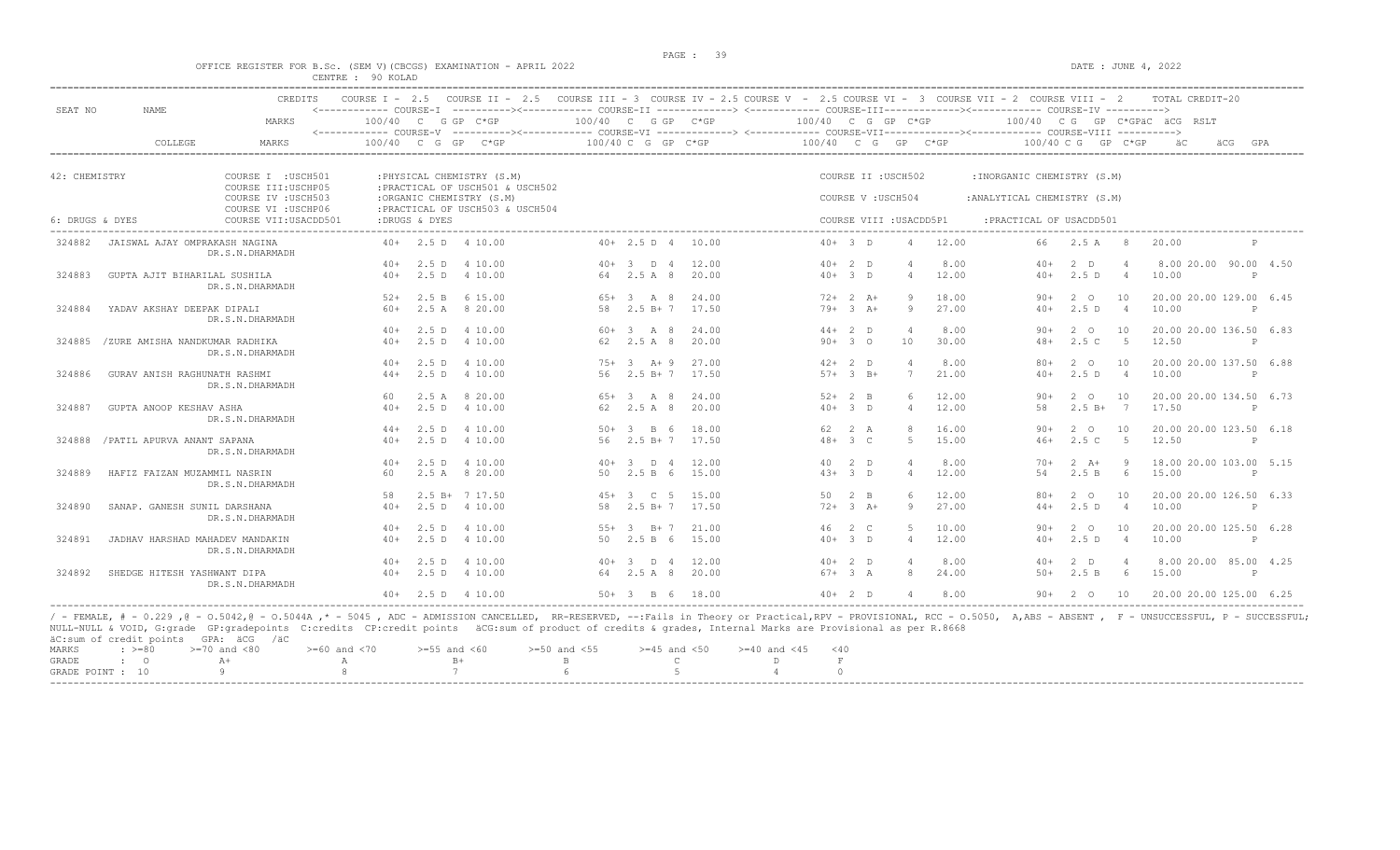DATE : JUNE  $4$ , 2022

|  |  |                   |  | OFFICE REGISTER FOR B.SC. (SEM V)(CBCGS) EXAMINATION - APRIL 2022 |  |  |
|--|--|-------------------|--|-------------------------------------------------------------------|--|--|
|  |  | CENTRE : 90 KOLAD |  |                                                                   |  |  |

| SEAT NO         | <b>NAME</b>                      | CREDITS                                    | COURSE $I - 2.5$ |               | COURSE II - 2.5 COURSE III - 3 COURSE IV - 2.5 COURSE V - 2.5 COURSE VI - 3 COURSE VII - 2 COURSE VIII - 2<br><------------ COURSE-I ----------><----------- COURSE-II -------------> <------------ COURSE-III-----------><---------><---------- COURSE-IV ---------->> |                    |                    |       |                    |             |                     |                         |                              |                    |                | TOTAL CREDIT-20              |              |
|-----------------|----------------------------------|--------------------------------------------|------------------|---------------|-------------------------------------------------------------------------------------------------------------------------------------------------------------------------------------------------------------------------------------------------------------------------|--------------------|--------------------|-------|--------------------|-------------|---------------------|-------------------------|------------------------------|--------------------|----------------|------------------------------|--------------|
|                 |                                  | MARKS                                      | 100/40 C         |               | G GP C*GP<br><------------ COURSE-V ----------><----------- COURSE-VI -------------> <------------ COURSE-VIII------------- COURSE-VIII ---------->                                                                                                                     | 100/40 C G GP C*GP |                    |       | 100/40 C G GP C*GP |             |                     |                         |                              |                    |                | 100/40 CG GP C*GPÄC ÄCG RSLT |              |
|                 | COLLEGE                          | <b>MARKS</b>                               | 100/40           | G             | GP.<br>$C*GP$                                                                                                                                                                                                                                                           |                    | 100/40 C G GP C*GP |       | 100/40 C G         |             | GP                  | $C*GP$                  | 100/40 C G                   |                    | GP C*GP        | äCG                          | GPA          |
| 42: CHEMISTRY   |                                  | COURSE I : USCH501                         |                  |               | : PHYSICAL CHEMISTRY (S.M)                                                                                                                                                                                                                                              |                    |                    |       |                    |             | COURSE II : USCH502 |                         | : INORGANIC CHEMISTRY (S.M)  |                    |                |                              |              |
|                 |                                  | COURSE III: USCHP05                        |                  |               | : PRACTICAL OF USCH501 & USCH502                                                                                                                                                                                                                                        |                    |                    |       |                    |             |                     |                         |                              |                    |                |                              |              |
|                 |                                  | COURSE IV : USCH503<br>COURSE VI : USCHP06 |                  |               | :ORGANIC CHEMISTRY (S.M)<br>: PRACTICAL OF USCH503 & USCH504                                                                                                                                                                                                            |                    |                    |       |                    |             | COURSE V: USCH504   |                         | : ANALYTICAL CHEMISTRY (S.M) |                    |                |                              |              |
| 6: DRUGS & DYES |                                  | COURSE VII: USACDD501                      |                  | :DRUGS & DYES |                                                                                                                                                                                                                                                                         |                    |                    |       |                    |             |                     | COURSE VIII : USACDD5P1 | : PRACTICAL OF USACDD501     |                    |                |                              |              |
| 324893          | GHOSALKAR HRITIK PARESH PURVA    | DR.S.N.DHARMADH                            |                  |               | $40+$ 2.5 D 4 10.00                                                                                                                                                                                                                                                     |                    | 76 2.5 A + 9 22.50 |       |                    | $40+3$ D    | $\overline{4}$      | 12.00                   |                              | $40+2.5 D$         | $\overline{4}$ | 10.00                        | P            |
|                 |                                  |                                            | $42+$            |               | 2.5 D 4 10.00                                                                                                                                                                                                                                                           |                    | $45+3$ C 5         | 15.00 |                    | $62+2 A$    | 8                   | 16.00                   | $70+$                        | $2 \overline{A}$   | -9             | 18.00 20.00 113.50 5.68      |              |
| 324894          | SUTE KUNAL KAMLAKAR KAVITA       | DR.S.N.DHARMADH                            | $40+$            | 2.5 D         | 4 10.00                                                                                                                                                                                                                                                                 | 60                 | 2.5 A 8            | 20.00 |                    | $82+30$     | 10                  | 30.00                   | $58+$                        | $2.5 B+$           | 7              | 17.50                        | P            |
|                 |                                  |                                            | $40+$            |               | 2.5 D 4 10.00                                                                                                                                                                                                                                                           | $55+$              | $3 \t B+7$         | 21.00 |                    | $40+2$ D    |                     | 8.00                    | $80+$                        | $2^{\circ}$        | 10             | 20.00 20.00 136.50 6.83      |              |
| 324895<br>T     | RAJBHAR MANMOHAN GAJRAJ PREMADEV | DR.S.N.DHARMADH                            | $40+$            |               | 2.5 D 4 10.00                                                                                                                                                                                                                                                           |                    | 54 2.5 B 6         | 15.00 |                    | $45+3$ C    |                     | 5<br>15.00              | $44+$                        | 2.5D               | $\sim$ 4       | 10.00                        | P            |
|                 |                                  |                                            | $40+$            | 2.5 D         | 4 10.00                                                                                                                                                                                                                                                                 |                    | $50 + 3$ B 6       | 18.00 |                    | $44+2$ D    |                     | 8.00                    | $70+$                        | $2 \overline{A}$ + | - 9            | 18.00 20.00 104.00 5.20      |              |
| 324896          | JAIN MAYUR CHAMPALAL PRAVINA     | DR.S.N.DHARMADH                            | $40+$            | $2.5$ D       | 4 10.00                                                                                                                                                                                                                                                                 |                    | 64 2.5 A 8         | 20.00 |                    | $49+3$ C    |                     | 5<br>15.00              | 62                           | 2.5A               | 8              | 20.00                        | $\mathsf{P}$ |
|                 |                                  |                                            | $46+$            |               | 2.5 C 5 12.50                                                                                                                                                                                                                                                           |                    | $50 + 3$ B 6       | 18.00 |                    | $40+2$ D    | $\overline{4}$      | 8.00                    | $90+$                        | $2^{\circ}$        | 10             | 20.00 20.00 123.50 6.18      |              |
| 324897          | MORE MITESH SUDHAKAR NIKITA      | DR.S.N.DHARMADH                            | $42+$            |               | 2.5 D 4 10.00                                                                                                                                                                                                                                                           | 66                 | 2.5 A 8            | 20.00 |                    | $60+3 A$    |                     | 8<br>24.00              | $40+$                        | 2.5D               | $\overline{4}$ | 10.00                        | P            |
|                 |                                  |                                            | 50               | 2.5 B         | 6 15.00                                                                                                                                                                                                                                                                 | $65+$              | $3 \overline{A} 8$ | 24.00 | 60                 | 2 A         |                     | 8<br>16.00              | $70+$                        | $2 \overline{A}$ + | - 9            | 18.00 20.00 137.00 6.85      |              |
| 324898          | MHASKAR OMKAR LAHU PUJA          | DR.S.N.DHARMADH                            | $44+$            |               | 2.5 D 4 10.00                                                                                                                                                                                                                                                           |                    | 62 2.5 A 8         | 20.00 |                    | $50+3$ B    |                     | 18.00<br>6              | $50+$                        | 2.5 B              | 6 <sup>6</sup> | 15.00                        | P            |
|                 |                                  |                                            | $40+$            |               | 2.5 D 4 10.00                                                                                                                                                                                                                                                           |                    | $40+3$ D 4         | 12.00 |                    | 50 2 B      | $\epsilon$          | 12.00                   | $80+$                        | $2^{\circ}$        | 10             | 20.00 20.00 117.00 5.85      |              |
| 324899          | TADKAR PRATHAM GANGARAM MEENA    | DR.S.N.DHARMADH                            | $42+$            | $2.5$ D       | 4 10.00                                                                                                                                                                                                                                                                 |                    | 58 2.5 B + 7 17.50 |       |                    | $72+3+$     |                     | 27.00<br>9              | $58+$                        | $2.5 B+$           | $7\phantom{0}$ | 17.50                        | $\mathsf{P}$ |
|                 |                                  |                                            | $42+$            | 2.5D          | 4 10.00                                                                                                                                                                                                                                                                 |                    | $55+3$ B+7         | 21.00 |                    | $40+2$ D    |                     | 8.00                    | $90+$                        | 2 0                | 10             | 20.00 20.00 131.00 6.55      |              |
| 324900          | KOLI PRAVIN MALLESH SARUBAI      | DR.S.N.DHARMADH                            | 60               |               | 2.5 A 8 20.00                                                                                                                                                                                                                                                           | 62                 | $2.5A$ 8           | 20.00 | 50                 | $3 \quad B$ |                     | 6<br>18.00              | 68                           | 2.5A               | 8              | 20.00                        | P            |
|                 |                                  |                                            | 54               |               | 2.5 B 6 15.00                                                                                                                                                                                                                                                           | 65                 | $3 \overline{A} 8$ | 24.00 |                    | 54 2 B      |                     | $6^{\circ}$<br>12.00    | 65                           | 2 A                | $\mathcal{R}$  | 16.00 20.00 145.00 7.25      |              |
| 324901          | /HADAL PRIYANKA VIJAY SARITA     | DR.S.N.DHARMADH                            | 64               |               | 2.5 A 8 20.00                                                                                                                                                                                                                                                           | 60                 | 2.5 A 8            | 20.00 |                    | $47 + 3 C$  |                     | 15.00<br>5              | 66                           | 2.5A               | 8              | 20.00                        |              |
|                 |                                  |                                            | 58               |               | $2.5 B+ 7 17.50$                                                                                                                                                                                                                                                        | $50+$              | 3 B 6              | 18.00 |                    | $48 + 2 C$  |                     | $5 -$<br>10.00          | $80+$                        | $2^{\circ}$        | 10             | 20.00 20.00 140.50 7.03      |              |
| 324902          | RATATE ROHIT BALKRUSHNA PRITI    | DR.S.N.DHARMADH                            | $40+$            |               | 2.5 D 4 10.00                                                                                                                                                                                                                                                           |                    | 40 2.5 D 4         | 10.00 |                    | $62+3 A$    |                     | 8<br>24.00              | $44+$                        | 2.5 D              | $\sim$ 4       | 10.00                        | $\mathbb{P}$ |
|                 |                                  |                                            | $40+$            | 2.5 D         | 4 10.00                                                                                                                                                                                                                                                                 |                    | $40+3$ D 4         | 12.00 |                    | $40+2$ D    |                     | 8.00                    | $70+$                        | $2 \overline{A}$ + | - 9            | 18.00 20.00 102.00 5.10      |              |
| 324903          | RAUT ROHIT RAJESH RUNALI         | DR.S.N.DHARMADH                            | $40+$            |               | 2.5 D 4 10.00                                                                                                                                                                                                                                                           |                    | 60 2.5 A 8         | 20.00 |                    | $62+3 A$    |                     | 8<br>24.00              | $48+$                        | 2.5C               | $-5$           | 12.50                        | P            |
|                 |                                  |                                            | $40+$            |               | 2.5 D 4 10.00                                                                                                                                                                                                                                                           |                    | $40+3$ D 4         | 12.00 |                    | $60+2 A$    |                     | 16.00<br>8              | $90+$                        | 2 0                | 10             | 20.00 20.00 124.50 6.23      |              |

NULL-NULL & VOID, G:grade GP:gradepoints C:credits CP:credit points äCG:sum of product of credits & grades, Internal Marks are Provisional as per R.8668 äC:sum of credit points GPA: äCG /äC  $\begin{array}{lllllllll} \texttt{MARKS} & \texttt{:=} & \texttt{>=} & \texttt{0} & \texttt{>=} & \texttt{0} & \texttt{0} \\ & \texttt{0} & \texttt{0} & \texttt{0} & \texttt{0} & \texttt{0} \\ & \texttt{0} & \texttt{0} & \texttt{0} & \texttt{0} & \texttt{0} \\ \end{array} \end{array} \qquad \begin{array}{lllllll} & \texttt{0} & \texttt{0} & \texttt{0} & \texttt{0} & \texttt{0} & \texttt{0} \\ & \texttt{0} & \texttt{0} & \texttt{0}$ GRADE : O A+ A A B+ B C D F GRADE POINT : 10 9 8 8 7 6 5 5 4 0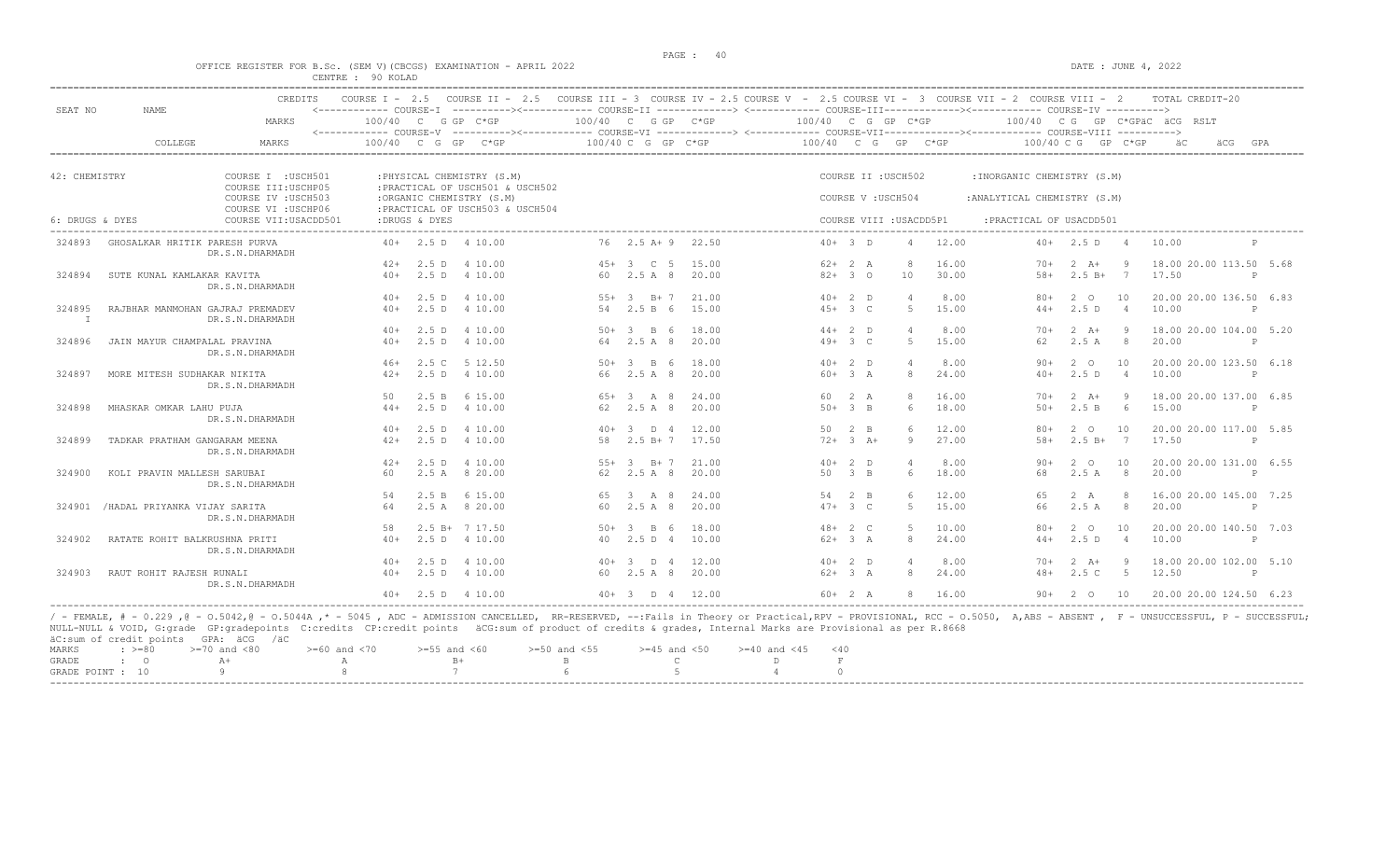|                                                                    | PAGE : 41 |                     |
|--------------------------------------------------------------------|-----------|---------------------|
| OFFICE REGISTER FOR B.Sc. (SEM V) (CBCGS) EXAMINATION - APRIL 2022 |           | DATE : JUNE 4, 2022 |
| CENTRE : 90 KOLAD                                                  |           |                     |

| SEAT NO         | NAME.                                | CREDITS                                                           |                    |          | COURSE I - 2.5 COURSE II - 2.5 COURSE III - 3 COURSE IV - 2.5 COURSE V - 2.5 COURSE VI - 3 COURSE VII - 2 COURSE VIII - 2<br><------------ COURSE-I ----------><----------- COURSE-II -------------> <------------ COURSE-III-----------><------------ COURSE-IV ---------->> |                    |                     |                     |                        |                   |                         |                |                              |                    |                | TOTAL CREDIT-20                  |              |
|-----------------|--------------------------------------|-------------------------------------------------------------------|--------------------|----------|-------------------------------------------------------------------------------------------------------------------------------------------------------------------------------------------------------------------------------------------------------------------------------|--------------------|---------------------|---------------------|------------------------|-------------------|-------------------------|----------------|------------------------------|--------------------|----------------|----------------------------------|--------------|
|                 |                                      | MARKS                                                             | 100/40 C G GP C*GP |          |                                                                                                                                                                                                                                                                               | 100/40 C G GP C*GP |                     |                     | 100/40 C G GP C*GP     |                   |                         |                |                              |                    |                | 100/40 CG GP C*GPÄC ÄCG RSLT     |              |
|                 | COLLEGE                              | MARKS                                                             | 100/40             | $C$ G GP | <------------ COURSE-V ----------><----------- COURSE-VI -------------> <------------ COURSE-VIII------------- COURSE-VIII ----------><br>$C*GP$                                                                                                                              | 100/40 C G GP C*GP |                     |                     | 100/40 C G GP C*GP     |                   |                         |                | 100/40 C G                   |                    | GP C*GP        |                                  |              |
| 42: CHEMISTRY   |                                      | COURSE I : USCH501<br>COURSE III: USCHP05                         |                    |          | : PHYSICAL CHEMISTRY (S.M)<br>: PRACTICAL OF USCH501 & USCH502                                                                                                                                                                                                                |                    |                     |                     |                        |                   | COURSE II : USCH502     |                | : INORGANIC CHEMISTRY (S.M)  |                    |                |                                  |              |
|                 |                                      | COURSE IV : USCH503<br>COURSE VI : USCHP06                        |                    |          | :ORGANIC CHEMISTRY (S.M)<br>: PRACTICAL OF USCH503 & USCH504                                                                                                                                                                                                                  |                    |                     |                     |                        | COURSE V: USCH504 |                         |                | : ANALYTICAL CHEMISTRY (S.M) |                    |                |                                  |              |
| 6: DRUGS & DYES |                                      | COURSE VII: USACDD501                                             | :DRUGS & DYES      |          |                                                                                                                                                                                                                                                                               |                    |                     |                     |                        |                   | COURSE VIII : USACDD5P1 |                | : PRACTICAL OF USACDD501     |                    |                |                                  |              |
|                 | 324904 / JADHAV SAKSHI SANJAY VIJAYA | DR.S.N.DHARMADH                                                   |                    |          | $40+$ 2.5 D 4 10.00                                                                                                                                                                                                                                                           |                    |                     | $40+ 2.5 D 4 10.00$ | $72+3$ A+              |                   | 9                       | 27.00          | 58                           | $2.5 B+ 7$         |                | 17.50                            | P            |
|                 |                                      |                                                                   | $40+$              | 2.5 D    | 4 10.00                                                                                                                                                                                                                                                                       |                    | $65+3$ A 8          | 24.00               | $40+2$ D               |                   |                         | 8.00           | $90+$                        | $2\degree$ 0       | 10             | 20.00 20.00 126.50 6.33          |              |
| 324905          | SAWANT SANKET VIJAY GEETA            | DR.S.N.DHARMADH                                                   | $40+$              | 2.5 D    | 4 10.00                                                                                                                                                                                                                                                                       |                    | 62 2.5 A 8          | 20.00               | $55+3$ B+              |                   | 7                       | 21.00          | $46+$                        | 2.5C               | $-5$           | 12.50                            | $\mathbb{P}$ |
|                 |                                      |                                                                   | $40+$              | 2.5 D    | 4 10.00                                                                                                                                                                                                                                                                       |                    | $53+3$ B 6          | 18.00               | $42+2$ D               |                   | $\overline{4}$          | 8.00           | $80+$                        | 2 0                | 10             | 20.00 20.00 119.50 5.98          |              |
| 324906          | /BAILKAR SAYLEE SHANKAR NILAM        | DR.S.N.DHARMADH                                                   | $40+$              | 2.5 D    | 4 10.00                                                                                                                                                                                                                                                                       |                    | 64 2.5 A 8          | 20.00               | $78 + 3 A +$           |                   | -9                      | 27.00          | 62                           | 2.5A               | 8 <sup>8</sup> | 20.00                            | P            |
|                 |                                      |                                                                   |                    |          | 40+ 2.5 D 4 10.00                                                                                                                                                                                                                                                             |                    | $45+3$ C 5          | 15.00               | $40+2$ D               |                   | $\overline{4}$          | 8.00           | $80+$                        | $2^{\circ}$        | 10             | 20.00 20.00 130.00 6.50          |              |
| 324907          | PUJARI SHAILESH SHYAMU POOJA         | DR.S.N.DHARMADH                                                   | $40+$              | 2.5 D    | 4 10.00                                                                                                                                                                                                                                                                       | 70                 | $2.5A+9$            | 22.50               | $44+3$ D               |                   | $\overline{4}$          | 12.00          | $50+$                        | 2.5 B              | 6              | 15.00                            | P            |
|                 |                                      |                                                                   |                    |          | $40+$ 2.5 D 4 10.00                                                                                                                                                                                                                                                           |                    | $40+3$ D 4          | 12.00               | $46+2 C$               |                   | $5^{\circ}$             | 10.00          | 80+                          | $2^{\circ}$        | 10             | 20.00 20.00 111.50 5.58          |              |
| 324908          | JAMBEKAR SIDDESH RAJU ROSHANI        | DR.S.N.DHARMADH                                                   | $40+$              | 2.5 D    | 4 10.00                                                                                                                                                                                                                                                                       | 54                 | 2.5 B 6             | 15.00               | $50+3$ B               |                   | 6                       | 18.00          | $40+$                        | 2.5D               | $\overline{4}$ | 10.00                            | $\mathbb{P}$ |
|                 |                                      |                                                                   | 52                 | 2.5 B    | 6 15.00                                                                                                                                                                                                                                                                       | $52+$              | $3 \quad B \quad 6$ | 18.00               | $40+2$ D               |                   | $\overline{4}$          | 8.00           | $80+$                        | $2^{\circ}$        | 10             | 20.00 20.00 114.00 5.70          |              |
| 324909          | HAFIZ USAMA MUJEEB TABINDA           | DR.S.N.DHARMADH                                                   | $40+$              | 2.5 D    | 4 10.00                                                                                                                                                                                                                                                                       |                    | 66 2.5 A 8          | 20.00               | $48 + 3 C$             |                   | -5                      | 15.00          | $40+$                        | 2.5D               | $\overline{4}$ | 10.00                            | P            |
|                 |                                      |                                                                   | $40+$<br>68+       | 2.5D     | 4 10.00                                                                                                                                                                                                                                                                       | 50+                | $3 \quad B \quad 6$ | 18.00               | $46+2 C$<br>$48 + 3 C$ |                   | -5<br>-5                | 10.00<br>15.00 | $80+$<br>52                  | $2^{\circ}$        | 10<br>- 6      | 20.00 20.00 113.00 5.65          |              |
| 324910          | DHANE VAIBHAV GOVIND KAVITA          | DR.S.N.DHARMADH                                                   |                    | 2.5 A    | 8 20.00                                                                                                                                                                                                                                                                       |                    | $40+2.5 D 4$        | 10.00               |                        |                   |                         |                |                              | 2.5 B              |                | 15.00                            | P            |
|                 |                                      |                                                                   | $40+$              | 2.5 D    | 4 10.00                                                                                                                                                                                                                                                                       |                    | $67 + 3$ A 8        | 24.00               | $50+2$ B               |                   | 6                       | 12.00          | $80+$                        | $2^{\circ}$        | 10             | 20.00 20.00 126.00 6.30          |              |
|                 | 324911 / PARANGE VINITA ANANT SAMITA | DR.S.N.DHARMADH                                                   | $40+$              |          | 2.5 D 4 10.00                                                                                                                                                                                                                                                                 |                    | 66 2.5 A 8          | 20.00               | $62+3 A$               |                   | 8                       | 24.00          | $44+$                        | 2.5D               | $\overline{4}$ | 10.00                            | $\mathbb{P}$ |
|                 |                                      |                                                                   | 60                 |          | 2.5 A 8 20.00                                                                                                                                                                                                                                                                 |                    | $75+3$ A + 9        | 27.00               | $40+2$ D               |                   | 4                       | 8.00           | $80+$                        | $2^{\circ}$        | 10             | 20.00 20.00 139.00 6.95          |              |
| 324912          | PAKHURDE VITESH NATHURAM VANITA      | DR.S.N.DHARMADH                                                   | $44 +$             |          | 2.5 D 4 10.00                                                                                                                                                                                                                                                                 |                    | $72 \t2.5 A+9$      | 22.50               | $71+ 3 A+$             |                   | -9                      | 27.00          | $52+$                        | 2.5 B              | 6              | 15.00                            | P            |
|                 |                                      |                                                                   | 44                 | 2.5D     | 4 10.00                                                                                                                                                                                                                                                                       | $55+$              | $3$ B+ 7            | 21.00               | 50 2 B                 |                   | 6<br>6                  | 12.00          | $70+$                        | $2 \overline{A}$ + | - 9            | 18.00 20.00 135.50 6.78          |              |
| 324913          | MORE HEMANSHU DILIP SONAL            | KADAM COLL - BH                                                   | $40+$              |          | 2.5 D 4 10.00                                                                                                                                                                                                                                                                 |                    | 66 2.5 A 8          | 20.00               | $52+3$ B               |                   |                         | 18.00          | 70                           | $2.5 A+$           | - 9            | 22.50                            | $\mathbb P$  |
| 324914          |                                      |                                                                   | 60                 |          | 2.5 A 8 20.00                                                                                                                                                                                                                                                                 |                    | 58+ 3 B+ 7          | 21.00<br>20.00      | $62+2 A$               |                   | 8<br>10                 | 16.00<br>30.00 | $67+$<br>$68+$               | 2 A                | -8<br>8        | 16.00 20.00 143.50 7.18<br>20.00 | $\mathbb{P}$ |
| ANA             | SHINDE SATYAVAN CHANDRAKANT RANJ     | KADAM COLL - BH                                                   |                    |          | 86+ 2.5 0 10 25.00                                                                                                                                                                                                                                                            |                    | $62+2.5A8$          |                     | $82+30$                |                   |                         |                |                              | 2.5A               |                |                                  |              |
|                 |                                      |                                                                   |                    |          | 54+ 2.5 B 6 15.00                                                                                                                                                                                                                                                             |                    |                     | 86+ 3 0 10 30.00    | 76 2 A+                |                   | 9                       | 18.00          | $80+$                        | 2 0                | 10             | 20.00 20.00 178.00 8.90          |              |
| 41: PHYSICS     |                                      | COURSE I : USPH501                                                |                    |          | : MATHEMATICAL, THERMAL AND STATISTICAL PHYSICS                                                                                                                                                                                                                               |                    |                     |                     |                        |                   | COURSE II : USPH502     |                | :SOLID STATE PHYSICS         |                    |                |                                  |              |
|                 |                                      | COURSE III: USPHP05<br>COURSE IV : USPH503<br>COURSE VI : USPHP06 |                    |          | : PRACTICAL OF USPH501 & USPH502<br>:ATOMIC AND MOLECULAR PHYSICS<br>: PRACTICAL OF USPH503 & USPH504                                                                                                                                                                         |                    |                     |                     |                        | COURSE V: USPH504 |                         |                | : ELECTRODYNAMICS            |                    |                |                                  |              |
|                 |                                      | 1: ELECTRONIC INSTRUMENTATION COURSE VII:USACEI501                |                    |          | :ANALOG CIRCUITS & INSTRU. & CONSUMER APPLIANCE                                                                                                                                                                                                                               |                    |                     |                     |                        |                   | COURSE VIII : USACEI5P1 |                | : PRACTICAL OF USACEI501     |                    |                |                                  |              |

----------------------------------------------------------------------------------------------------------------------------------------------------------------------------------------------------------------------- / - FEMALE, # - 0.229 ,@ - 0.5042,@ - 0.5044A ,\* - 5045 , ADC - ADMISSION CANCELLED, RR-RESERVED, --:Fails in Theory or Practical,RPV - PROVISIONAL, RCC - 0.5050, A,ABS - ABSENT , F - UNSUCCESSFUL, P - SUCCESSFUL; NULL-NULL & VOID, G:grade GP:gradepoints C:credits CP:credit points äCG:sum of product of credits & grades, Internal Marks are Provisional as per R.8668

|  |  | äC:sum of credit points GPA: äCG /äC |                                                                                                |  |  |  |
|--|--|--------------------------------------|------------------------------------------------------------------------------------------------|--|--|--|
|  |  |                                      | MARKS : >=80 >=70 and <80 >=60 and <70 >=55 and <60 >=50 and <55 >=45 and <50 >=40 and <45 <40 |  |  |  |
|  |  |                                      |                                                                                                |  |  |  |
|  |  |                                      | GRADE POINT : $10$ 9 8 8 7 6 6 5 5 4                                                           |  |  |  |
|  |  |                                      |                                                                                                |  |  |  |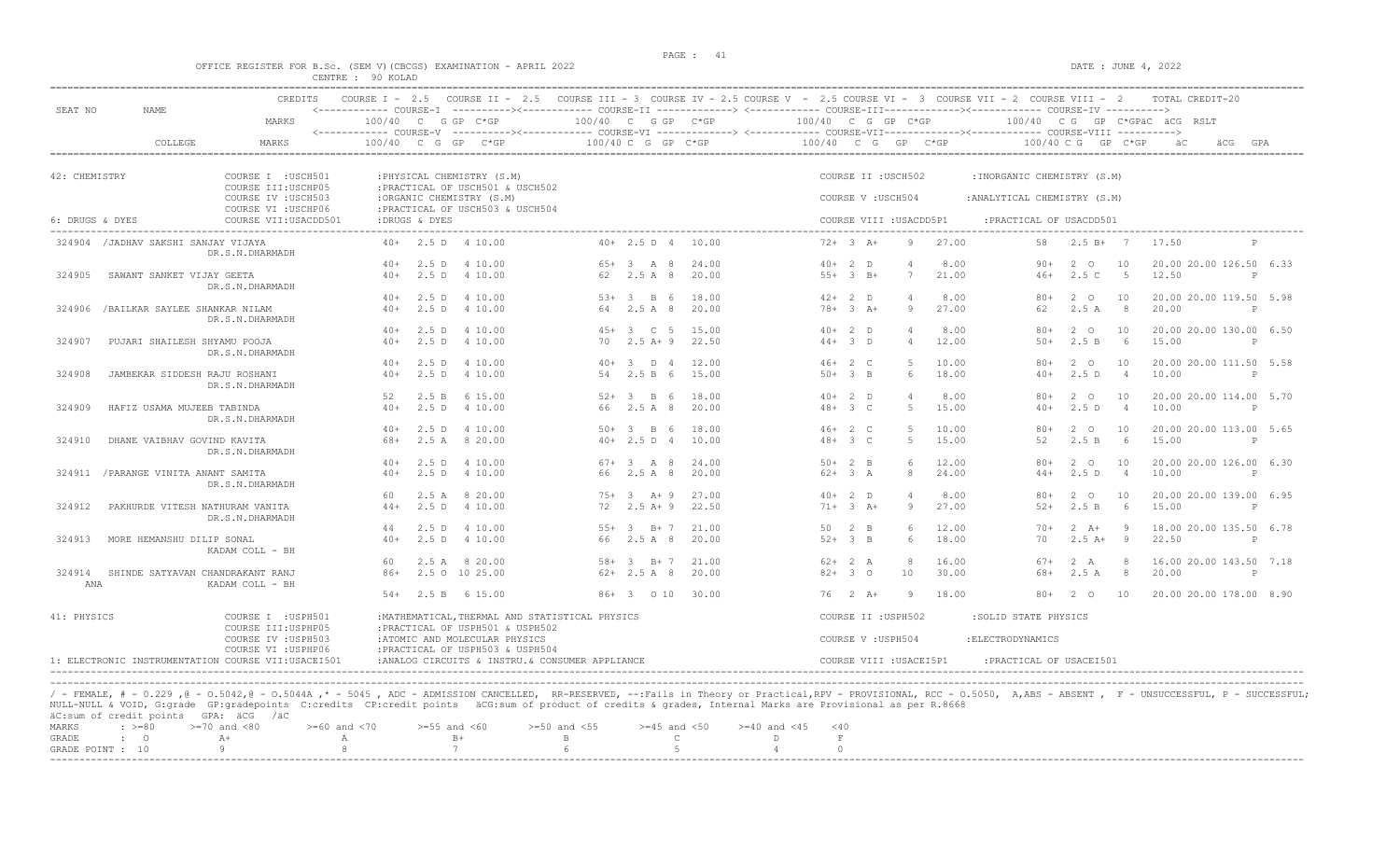DATE : JUNE  $4, 2022$ 

|  |  |                      | OFFICE REGISTER FOR B.SC. (SEM V)(CBCGS) EXAMINATION - APRIL 202. |  |
|--|--|----------------------|-------------------------------------------------------------------|--|
|  |  | CENTRE : 97 BORIVALI |                                                                   |  |

| SEAT NO<br><b>NAME</b>                                                         | <b>CREDITS</b>                             |                                                                         |                           | COURSE I - 2.5 COURSE II - 2.5 COURSE III - 3 COURSE IV - 2.5 COURSE V - 2.5 COURSE VI - 3 COURSE VII - 2 COURSE VIII - 2 | TOTAL CREDIT-20                                             |
|--------------------------------------------------------------------------------|--------------------------------------------|-------------------------------------------------------------------------|---------------------------|---------------------------------------------------------------------------------------------------------------------------|-------------------------------------------------------------|
|                                                                                | MARKS                                      | 100/40 C G GP C*GP                                                      | $100/40$ C G GP $C*GP$    | 100/40 C G GP C*GP                                                                                                        | $100/40$ C G GP C*GPAC ACG RSLT                             |
| COLLEGE                                                                        | MARKS                                      | 100/40 C G GP C*GP                                                      | $100/40$ C G GP C*GP      | $100/40$ C G GP C*GP                                                                                                      | $100/40$ C G GP C*GP<br>äC.<br>äCG<br>GPA                   |
| 41: PHYSICS                                                                    | COURSE I : USPH501                         | : MATHEMATICAL, THERMAL AND STATISTICAL PHYSICS                         |                           | COURSE II : USPH502                                                                                                       | :SOLID STATE PHYSICS                                        |
|                                                                                | COURSE III: USPHP05                        | : PRACTICAL OF USPH501 & USPH502                                        |                           |                                                                                                                           |                                                             |
|                                                                                | COURSE IV : USPH503                        | :ATOMIC AND MOLECULAR PHYSICS                                           |                           | COURSE V: USPH504                                                                                                         | : ELECTRODYNAMICS                                           |
|                                                                                | COURSE VI : USPHP06                        | : PRACTICAL OF USPH503 & USPH504                                        |                           |                                                                                                                           |                                                             |
| 1: ELECTRONIC INSTRUMENTATION COURSE VII:USACEI501                             |                                            | :ANALOG CIRCUITS & INSTRU. & CONSUMER APPLIANCE                         |                           | COURSE VIII : USACEI5P1                                                                                                   | : PRACTICAL OF USACEI501                                    |
| 324916 YADAV DHARMENDRA DINESH CHANDRA<br>SANGEETA DEVI<br>THAKUR S.& C. (K    |                                            | 2.5 0 10 25.00                                                          | $100+2.5010$<br>25.00     | $95+3$ 0<br>10<br>30.00                                                                                                   | $60+$ 2.5 A 8<br>20.00                                      |
|                                                                                |                                            | $78 + 2.5 A + 922.50$                                                   | $75+3$ $\lambda+9$ 27.00  | $85+20$<br>10<br>20.00                                                                                                    | 20.00 20.00 189.50 9.48<br>$80+$<br>2 0<br>10               |
| 47: MICROBIOLOGY                                                               | COURSE I : USMB501<br>COURSE III:USMBP05   | : MICROBIAL GENETICS<br>: PRACTICAL OF USMB501 TO USMB502               |                           | COURSE II : USMB502                                                                                                       | :MEDICAL MICROBIOLOGY & IMMUNOLOGY-PART I                   |
|                                                                                | COURSE IV : USMB503<br>COURSE VI : USMBP06 | :MICROBIAL BIOCHEMISTRY - PART - I<br>: PRACTICAL OF USMB503 TO USMB504 |                           | COURSE V: USMB504                                                                                                         | :BIOPROCESS TECHNOLOGY & ENVIRONMENTAL MICRO.               |
| 15: FOOD&NUTRITION&FOOD ADLTN COURSE VII:USACFNA501                            |                                            | :FOOD NUTRITION FOOD ADLTN&FOOD PRESERVATION-I                          |                           | COURSE VIII : USACFNA5P1                                                                                                  | : PRACTICAL OF USACFNA501                                   |
| 324917 / SHAIKH AASIYA AKHTAR FATIMA<br>LORD'S WELFARE                         |                                            | $90+$ 2.5 0 10 25.00                                                    | $62 + 2.5$ A 8<br>20.00   | $40+3$ D<br>12.00<br>$\overline{4}$                                                                                       | $88 + 2.50 10$<br>25.00                                     |
|                                                                                |                                            | $62+$ 2.5 A 8 20.00                                                     | 59<br>$3 \t B+7$<br>21.00 | $78 + 2 A +$<br>18.00                                                                                                     | 8.00 20.00 149.00 7.45<br>$2$ D<br>$40+$                    |
| 324918<br>ANSARI ABDUL KAYUM KAMRUDDIN JAI<br><b>BUNNESA</b><br>LORD'S WELFARE | $8.5+$                                     | 2.5 0 10 25.00                                                          | $55+2.5 B+7$<br>17.50     | 40 3 D<br>$\overline{4}$<br>12.00                                                                                         | $2.5A+$<br>22.50<br>$70+$<br>$\overline{9}$<br>$\mathsf{P}$ |
|                                                                                | $100+$                                     | 2.5 0 10 25.00                                                          | 18.00<br>50 3 B 6         | $85+20$<br>10<br>20.00                                                                                                    | $2 - B$<br>12.00 20.00 152.00 7.60<br>$50+$<br>$6^{\circ}$  |
| 324919 /TIWARI ANJALI SANTOSH KAVITA<br>LORD'S WELFARE                         | 76+                                        | $2.5$ A+ $9$ 22.50                                                      | $46+2.5C$ 5<br>12.50      | $20F - - -$                                                                                                               | $2.5A+$<br>22.50<br>-9<br>$70+$<br>下                        |
|                                                                                | $48+$                                      | 2.5 C<br>5 12.50                                                        | $24F$ -- ----<br>$-$      | $62+2 A$<br>16.00<br>-8                                                                                                   | $8.0014.0094.00 -$<br>43E<br>2 D<br>$\overline{4}$          |
| 324920 / KALE ANKITA SANJAY NANDA<br>LORD'S WELFARE                            | $68+$                                      | 2.5 A 8 20.00                                                           | 66+ 2.5 A 8<br>20.00      | $40+3$ D<br>12.00<br>$\overline{4}$                                                                                       | $82+$<br>2.5010<br>25.00<br>$\mathbb P$                     |
|                                                                                | $56+$                                      | 2.5 B+ 7 17.50                                                          | $40+3$ D 4<br>12.00       | $76+2$ A+<br>18.00                                                                                                        | 8.00 20.00 132.50 6.63<br>$2$ D<br>44                       |
| 324921 / YADAV ASHWINI DAYASHANKAR REETA<br>LORD'S WELFARE                     | $74+$                                      | $2.5$ A+ $9$ 22.50                                                      | $54 + 2.5 B 6$<br>15.00   | 55<br>$3 \text{ B}+$<br>7<br>21.00                                                                                        | 2.5010<br>$84+$<br>25.00<br>$\mathbb P$                     |
|                                                                                | $48+$                                      | 2.5 C 5 12.50                                                           | 60 3 A 8<br>24.00         | $68 + 2 A$<br>16.00                                                                                                       | 2 A<br>16.00 20.00 152.00 7.60<br>$60+$<br>-8               |
| 324922 / MHASKAR BHAGYASHRI SANTOSH SUPRI<br>YA<br>LORD'S WELFARE              | 66+                                        | 2.5 A 8 20.00                                                           | 58+ 2.5 B+ 7 17.50        | $20F - - -$<br>$  \,$<br>$- -$                                                                                            | $2.5$ A+<br>$\overline{9}$<br>22.50<br>$72+$<br>F           |
|                                                                                | $52+$                                      | 6 15.00<br>2.5 B                                                        | $20F$ -- ----<br>---      | $58 + 2 B +$<br>14.00                                                                                                     | $12.00$ 89.00 --<br>10 F<br>$- -$                           |
| SHAH DEEP HITESH REENA<br>324923<br>LORD'S WELFARE                             | $84+$                                      | 2.5 0 10 25.00                                                          | $66+2.5A8$<br>20.00       | $15F - - -$                                                                                                               | $2.5A+$<br>22.50<br>$74+$<br>- 9                            |
|                                                                                | $54+$                                      | 2.5 B 6 15.00                                                           | $20F$ -- ----<br>$- -$    | $74+2 A+$<br>18.00                                                                                                        | $2$ D<br>$8.00$ 14.00 108.50 $-$<br>40E<br>$\overline{4}$   |
| RAI DEEPAK KUMAR SANJAY SUNITA<br>324924<br>LORD'S WELFARE                     | 66+                                        | 2.5 A 8 20.00                                                           | 66+ 2.5 A 8<br>20.00      | $10F = - -$                                                                                                               | $80+$<br>2.5010<br>25.00<br>F                               |
|                                                                                | $46+$                                      | 2.5 C 5 12.50                                                           | $15F$ -- ----             | $70+2$ $\lambda +$<br>18.00<br>-9                                                                                         | 10F<br>$12.00$ 95.50 $-$<br>--------                        |

/ - FEMALE, # - 0.229 ,@ - 0.5042,@ - 0.5044A ,\* - 5045 , ADC - ADMISSION CANCELLED, RR-RESERVED, --:Fails in Theory or Practical,RPV - PROVISIONAL, RCC - 0.5050, A,ABS - ABSENT , F - UNSUCCESSFUL, P - SUCCESSFUL; NULL-NULL & VOID, G:grade GP:gradepoints C:credits CP:credit points äCG:sum of product of credits & grades, Internal Marks are Provisional as per R.8668 äC:sum of credit points GPA: äCG /äC

|           |  | actommed create points and the race                                                            |      |  |  |  |  |
|-----------|--|------------------------------------------------------------------------------------------------|------|--|--|--|--|
|           |  | MARKS : >=80 >=70 and <80 >=60 and <70 >=55 and <60 >=50 and <55 >=45 and <50 >=40 and <45 <40 |      |  |  |  |  |
| GRADE : O |  | $A+$                                                                                           | $R+$ |  |  |  |  |
|           |  | GRADE POINT : $10$ 9 8 8 7 6 6 5 5                                                             |      |  |  |  |  |
|           |  |                                                                                                |      |  |  |  |  |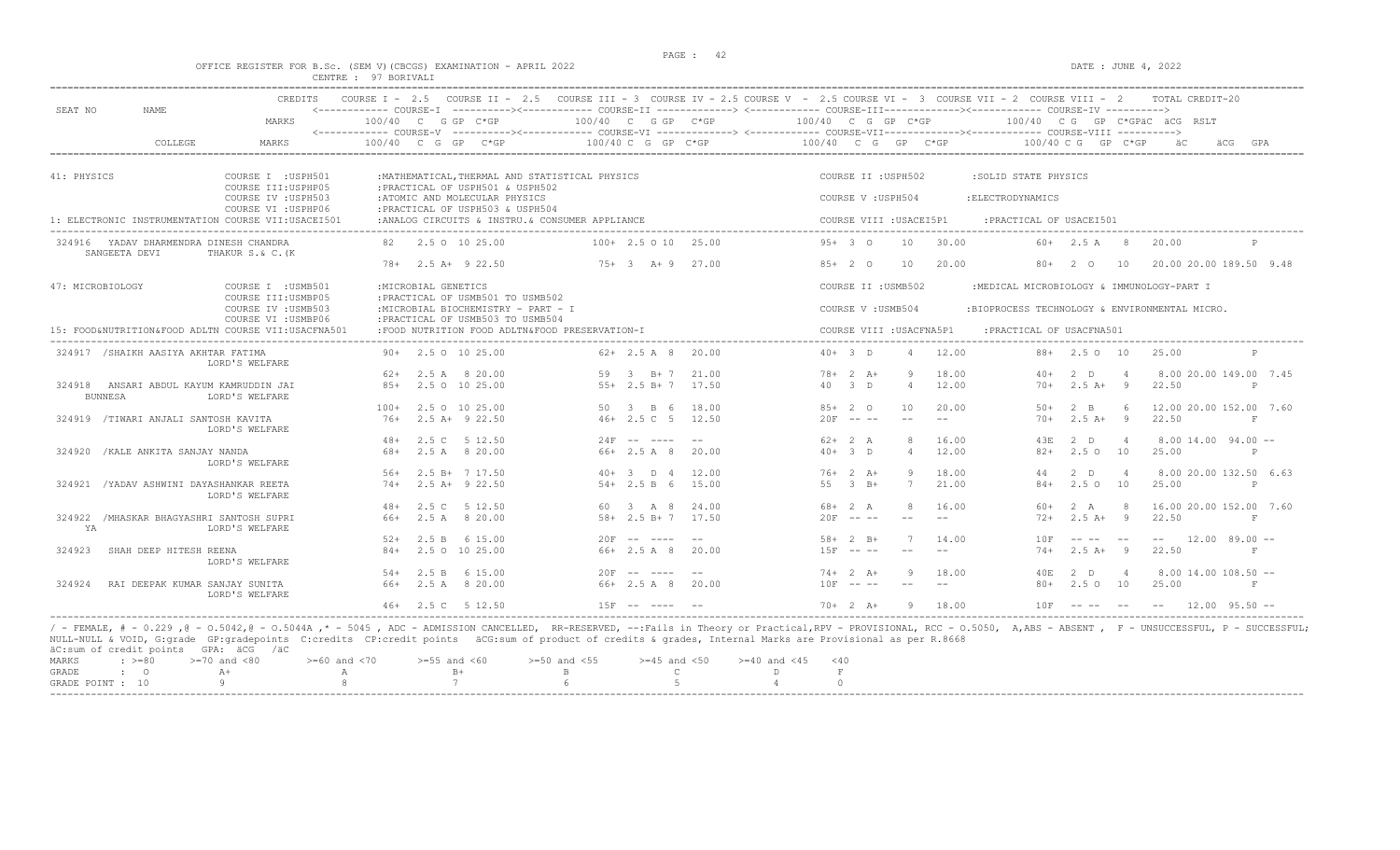#### OFFICE REGISTER FOR B.Sc. (SEM V) (CBCGS) EXAMINATION - APRIL 2022 DATE : JUNE 4, 2022 CENTRE : 97 BORIVALI

| SEAT NO | NAME.                                                            | CREDITS                                             | COURSE $I - 2.5$ |                      |                                          | COURSE II - 2.5 COURSE III - 3 COURSE IV - 2.5 COURSE V - 2.5 COURSE VI - 3 COURSE VII - 2 COURSE VIII - 2<br><------------ COURSE-T ----------><----------- COURSE-TT -------------> <------------ COURSE-TTT----------><--------><--------- COURSE-TV ----------> |                                          |                |                      |               |                     |                          |                                               |                            |                | TOTAL CREDIT-20                  |              |
|---------|------------------------------------------------------------------|-----------------------------------------------------|------------------|----------------------|------------------------------------------|---------------------------------------------------------------------------------------------------------------------------------------------------------------------------------------------------------------------------------------------------------------------|------------------------------------------|----------------|----------------------|---------------|---------------------|--------------------------|-----------------------------------------------|----------------------------|----------------|----------------------------------|--------------|
|         |                                                                  | MARKS                                               |                  |                      | $100/40$ C G GP C*GP                     | <------------ COURSE-V ----------><----------- COURSE-VI -------------> <------------ COURSE-VIII------------- COURSE-VIII ---------->                                                                                                                              | 100/40 C G GP C*GP                       |                | 100/40 C G GP C*GP   |               |                     |                          |                                               |                            |                | 100/40 CG GP C*GPAC ACG RSLT     |              |
|         | COLLEGE                                                          | MARKS                                               | $100/40$ C G GP  |                      | $C*GP$                                   |                                                                                                                                                                                                                                                                     | $100/40$ C G GP C*GP                     |                | $100/40$ C G GP C*GP |               |                     |                          |                                               | $100/40$ C G GP C*GP       |                | äCG                              | GPA          |
|         |                                                                  |                                                     |                  |                      |                                          |                                                                                                                                                                                                                                                                     |                                          |                |                      |               |                     |                          |                                               |                            |                |                                  |              |
|         | 47: MICROBIOLOGY                                                 | COURSE I : USMB501<br>COURSE III: USMBP05           |                  | : MICROBIAL GENETICS | : PRACTICAL OF USMB501 TO USMB502        |                                                                                                                                                                                                                                                                     |                                          |                |                      |               | COURSE II : USMB502 |                          | :MEDICAL MICROBIOLOGY & IMMUNOLOGY-PART I     |                            |                |                                  |              |
|         |                                                                  | COURSE IV : USMB503<br>COURSE VI : USMBP06          |                  |                      | : PRACTICAL OF USMB503 TO USMB504        | :MICROBIAL BIOCHEMISTRY - PART - I                                                                                                                                                                                                                                  |                                          |                |                      |               | COURSE V: USMB504   |                          | :BIOPROCESS TECHNOLOGY & ENVIRONMENTAL MICRO. |                            |                |                                  |              |
|         |                                                                  | 15: FOOD&NUTRITION&FOOD ADLTN COURSE VII:USACFNA501 |                  |                      |                                          | :FOOD NUTRITION FOOD ADLTN&FOOD PRESERVATION-I                                                                                                                                                                                                                      |                                          |                |                      |               |                     | COURSE VIII : USACFNA5P1 | : PRACTICAL OF USACFNA501<br>________________ |                            |                |                                  |              |
|         | 324925 / ANSARI FARHEEN ARSHAD SAEEDA                            | LORD'S WELFARE                                      |                  |                      | 68+ 2.5 A 8 20.00                        |                                                                                                                                                                                                                                                                     | $58 + 2.5 B + 7 17.50$                   |                | 55 3 B+              |               |                     | 21.00                    |                                               | 66+ 2.5 A                  | 8              | 20.00                            |              |
|         |                                                                  |                                                     | 64+              |                      | 2.5 A 8 20.00                            |                                                                                                                                                                                                                                                                     | 60 3 A 8                                 | 24.00          | $64+2 A$             |               |                     | 16.00<br>8               | $80+$                                         | 2 0                        | 10             | 20.00 20.00 158.50 7.93          |              |
|         | 324926 /SHAIKH FARIDA KHATOON ABID ALI R<br><b>UBEDA KHATOON</b> | LORD'S WELFARE                                      | $70+$            |                      | $2.5$ A+ $9$ 22.50                       |                                                                                                                                                                                                                                                                     | $64 + 2.5 A 8$                           | 20.00          | $40+$                | $-3$ D        |                     | 12.00<br>$\overline{4}$  | $86+$                                         | $2.5^\circ$                | 10             | 25.00                            | P            |
|         |                                                                  |                                                     | $70+$            |                      | $2.5$ A+ $9$ 22.50                       | 65                                                                                                                                                                                                                                                                  | 3 A 8                                    | 24.00          | $90+20$              |               |                     | 10<br>20.00              | 89+                                           | 2 0                        | 10             | 20.00 20.00 166.00 8.30          |              |
|         | 324927 / ANSARI GULABSHA IDU NASIM                               | LORD'S WELFARE                                      | $70+$            |                      | $2.5$ A+ $9$ 22.50                       |                                                                                                                                                                                                                                                                     | $54+2.5 B 6$                             | 15.00          | $50-$                | $\beta$ B     |                     | 18.00<br>6               | $86+$                                         | 2.5010                     |                | 25.00                            | $\mathsf{P}$ |
|         |                                                                  |                                                     | $56+$            |                      | $2.5 B+ 7 17.50$                         |                                                                                                                                                                                                                                                                     | 50 3 B 6                                 | 18.00          | 66+ 2 A              |               |                     | 16.00<br>8               | $80+$                                         | $2^{\circ}$                | 10             | 20.00 20.00 152.00 7.60          |              |
| 324928  | PRAJAPATI HARSH DINESH ILA                                       | LORD'S WELFARE                                      | 66+              |                      | 2.5 A 8 20.00                            |                                                                                                                                                                                                                                                                     | $64 + 2.5 A 8$                           | 20.00          | 40 3 D               |               |                     | 12.00<br>$\overline{4}$  | $88+$                                         | $2.5^\circ$                | 10             | 25.00                            | $\mathbb{P}$ |
|         |                                                                  |                                                     | $58+$            |                      | $2.5 B+ 7 17.50$                         |                                                                                                                                                                                                                                                                     | $41+ 3$ D 4                              | 12.00          | $72+2+1$             |               |                     | 18.00<br>9               | 45                                            | $2 \quad C$                | -5             | 10.00 20.00 134.50 6.73          |              |
| 324929  | YADAV HEMANT KUMAR ARUN SHOBHA                                   | LORD'S WELFARE                                      | $88+$            |                      | 2.5 0 10 25.00                           |                                                                                                                                                                                                                                                                     | $63+2.5$ A 8                             | 20.00          | $18F$ -- --          |               | $-$                 | $- -$                    | $100+$                                        | 2.5010                     |                | 25.00                            | F            |
|         |                                                                  |                                                     | $100+$           |                      | 2.5 0 10 25.00                           |                                                                                                                                                                                                                                                                     | $18F$ -- ----                            | $- -$          | $90+20$              |               |                     | 10 <sup>°</sup><br>20.00 | $40+$                                         | $2$ D                      | $\overline{4}$ | $8.00$ 14.00 123.00 --           |              |
| 324930  | SINGH HITESH AMARNATH ANITA                                      | LORD'S WELFARE                                      | $73+$            |                      | $2.5$ A+ $9$ 22.50                       |                                                                                                                                                                                                                                                                     | $80+2.5010$                              | 25.00          | $20F$ -- --          |               |                     | $--$<br>$\sim$ $-$       | $8.3+$                                        | $2.5^\circ$                | 10             | 25.00                            | F            |
|         |                                                                  |                                                     | $100+$           |                      | 2.5 0 10 25.00                           |                                                                                                                                                                                                                                                                     | $20F$ -- ----                            |                | $73+2 A+$            |               |                     | 9<br>18.00               | $40+$                                         | $2$ D                      | $\overline{4}$ | $8.00$ 14.00 123.50 $-$          |              |
| 324931  | /VYAS HULSI PREMKUMAR ARPANA                                     | LORD'S WELFARE                                      | $72+$            |                      | $2.5$ A+ $9$ 22.50                       |                                                                                                                                                                                                                                                                     | $68 + 2.5 A 8$                           | 20.00          | 60                   | 3A            |                     | 8<br>24.00               | $92+$                                         | $2.5 \circ 10$             |                | 25.00                            |              |
|         |                                                                  |                                                     | 60+              |                      | 2.5 A 8 20.00                            |                                                                                                                                                                                                                                                                     | $48 + 3$ C 5                             | 15.00          | $72+2+1$             |               |                     | 18.00                    | 60                                            | 2 A                        | 8              | 16.00 20.00 160.50 8.03          |              |
|         | 324932 /MANE KOMAL DATTARAM KAVITA                               | LORD'S WELFARE                                      | 76+              |                      | $2.5$ A+ $9$ 22.50                       |                                                                                                                                                                                                                                                                     | $60+2.5 A 8$                             | 20.00          | 42                   | $3$ D         |                     | $\overline{4}$<br>12.00  | $70+$                                         | $2.5 A+$                   | 9              | 22.50                            | $\mathsf{P}$ |
| 324933  | SHIYAL KUSH PRAVIN KHYATI                                        |                                                     | $50+$<br>$82+$   |                      | 2.5 B 6 15.00<br>2.5 0 10 25.00          |                                                                                                                                                                                                                                                                     | 54 3 B 6<br>$68 + 2.5 A 8$               | 18.00<br>20.00 | $68 + 2 A$<br>60.    | 3A            |                     | 16.00<br>8<br>8<br>24.00 | $50+$<br>$94+$                                | $2 \quad B$<br>$2.5^\circ$ | 6<br>10        | 12.00 20.00 138.00 6.90<br>25.00 | $\mathsf{P}$ |
|         |                                                                  | LORD'S WELFARE                                      | $74+$            |                      |                                          |                                                                                                                                                                                                                                                                     |                                          |                |                      |               |                     | 16.00<br>8               |                                               |                            |                | 10.00 20.00 166.50 8.33          |              |
| 324934  | VISHWAKARMA MANOJ BECHAN RITA                                    |                                                     | $76+$            |                      | $2.5$ A+ $9$ 22.50<br>$2.5$ A+ $9$ 22.50 | 60                                                                                                                                                                                                                                                                  | $3 \overline{A} 8$<br>56+ 2.5 B+ 7 17.50 | 24.00          | 66+<br>44            | 2 A<br>$-3$ D |                     | 12.00<br>$\overline{4}$  | $48+$<br>$82+$                                | 2 C<br>$2.5^\circ$         | 10             | 25.00                            | $\mathsf{P}$ |
|         |                                                                  | LORD'S WELFARE                                      | 60+              |                      |                                          |                                                                                                                                                                                                                                                                     | 40 3                                     | 12.00          | $70+2 A+$            |               |                     | 18.00<br>9               | 60                                            | 2 A                        | 8              | 16.00 20.00 143.00 7.15          |              |
|         | 324935 /VISHWAKARMA NEHA PRADEEP REETA                           |                                                     | $55+$            |                      | 2.5 A 8 20.00<br>$2.5 B+ 7 17.50$        |                                                                                                                                                                                                                                                                     | D 4<br>68+ 2.5 A 8                       | 20.00          | 40                   | $3$ D         |                     | 12.00<br>$\overline{4}$  | $90+$                                         | $2.5 \circ 10$             |                | 25.00                            | $\mathbb{P}$ |
|         |                                                                  | LORD'S WELFARE                                      |                  |                      | 2.5 B 6 15.00                            |                                                                                                                                                                                                                                                                     | $60 + 3$ $A$ $8$                         | 24.00          | $73+2$ A+            |               |                     | 18.00                    |                                               | $2 - B$                    |                | 12.00 20.00 143.50 7.18          |              |
|         |                                                                  |                                                     | $5.3+$           |                      |                                          |                                                                                                                                                                                                                                                                     |                                          |                |                      |               |                     | 9                        | $50+$                                         |                            | 6              |                                  |              |

NULL-NULL & VOID, G:grade GP:gradepoints C:credits CP:credit points äCG:sum of product of credits & grades, Internal Marks are Provisional as per R.8668 äC:sum of credit points GPA: äCG /äC  $\begin{array}{lllllllllll} \text{MARKS} & \text{ $1$} & \text{ $> = 80$} & \text{ $> = 70$} & \text{ and } & \text{ $< 80$} & \text{ $> = 60$} & \text{ and } & \text{ $< 70$} & \text{ $> = 55$} & \text{ and } & \text{ $< 60$} & \text{ $> = 50$} & \text{ and } & \text{ $< 55$} & \text{ $> = 45$} & \text{ and } & \text{ $< 50$} & \text{ $> = 40$} & \text{ and } & \text{ $< 45$} & \text{ $<$ GRADE : O A+ A  $A$  B+ B C D F F GRADE : O A+ A A B+ B C D F  $\,$ GRADE POINT : 10 -----------------------------------------------------------------------------------------------------------------------------------------------------------------------------------------------------------------------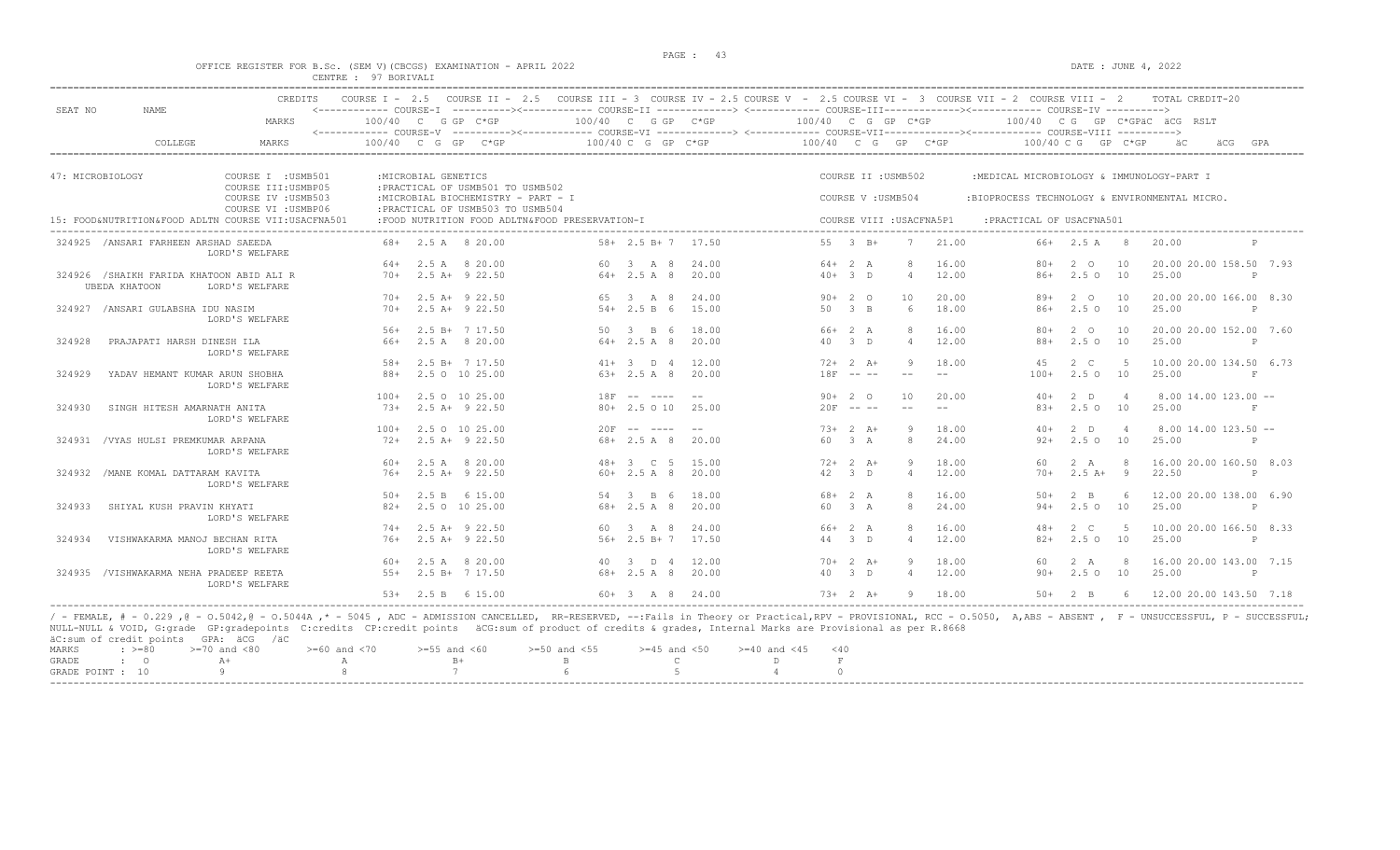#### OFFICE REGISTER FOR B.Sc. (SEM V) (CBCGS) EXAMINATION - APRIL 2022 DATE : JUNE 4, 2022 CENTRE : 97 BORIVALI

| SEAT NO          | <b>NAME</b>                                           | <b>CREDITS</b>                                      | COURSE $T = 2.5$ |                      |                                                                         | COURSE II - 2.5 COURSE III - 3 COURSE IV - 2.5 COURSE V - 2.5 COURSE VI - 3 COURSE VII - 2 COURSE VIII - 2<br><------------ COURSE-I ----------><----------- COURSE-II -------------> <------------ COURSE-III-----------><---------><---------- COURSE-IV ----------> |                        |       |                      |                     |                          |       |                                               |                      |                | TOTAL CREDIT-20                 |                         |
|------------------|-------------------------------------------------------|-----------------------------------------------------|------------------|----------------------|-------------------------------------------------------------------------|------------------------------------------------------------------------------------------------------------------------------------------------------------------------------------------------------------------------------------------------------------------------|------------------------|-------|----------------------|---------------------|--------------------------|-------|-----------------------------------------------|----------------------|----------------|---------------------------------|-------------------------|
|                  |                                                       | MARKS                                               |                  |                      | $100/40$ C G GP C*GP                                                    | <------------ COURSE-V ----------><----------- COURSE-VI -------------> <------------ COURSE-VIII------------- COURSE-VIII ---------->                                                                                                                                 | $100/40$ C G GP C*GP   |       | 100/40 C G GP C*GP   |                     |                          |       |                                               |                      |                | $100/40$ C G GP C*GPAC ACG RSLT |                         |
|                  | COLLEGE                                               | MARKS                                               | 100/40 C G GP    |                      | $C*GP$                                                                  |                                                                                                                                                                                                                                                                        | $100/40$ C G GP C*GP   |       | $100/40$ C G GP C*GP |                     |                          |       |                                               | $100/40$ C G GP C*GP |                |                                 | GPA<br>äCG              |
|                  |                                                       |                                                     |                  |                      |                                                                         |                                                                                                                                                                                                                                                                        |                        |       |                      |                     |                          |       |                                               |                      |                |                                 |                         |
| 47: MICROBIOLOGY |                                                       | COURSE I : USMB501<br>COURSE III: USMBP05           |                  | : MICROBIAL GENETICS | : PRACTICAL OF USMB501 TO USMB502                                       |                                                                                                                                                                                                                                                                        |                        |       |                      | COURSE II : USMB502 |                          |       | :MEDICAL MICROBIOLOGY & IMMUNOLOGY-PART I     |                      |                |                                 |                         |
|                  |                                                       | COURSE IV : USMB503<br>COURSE VI : USMBP06          |                  |                      | :MICROBIAL BIOCHEMISTRY - PART - I<br>: PRACTICAL OF USMB503 TO USMB504 |                                                                                                                                                                                                                                                                        |                        |       |                      | COURSE V: USMB504   |                          |       | :BIOPROCESS TECHNOLOGY & ENVIRONMENTAL MICRO. |                      |                |                                 |                         |
|                  |                                                       | 15: FOOD&NUTRITION&FOOD ADLTN COURSE VII:USACFNA501 |                  |                      |                                                                         | :FOOD NUTRITION FOOD ADLTN&FOOD PRESERVATION-I                                                                                                                                                                                                                         |                        |       |                      |                     | COURSE VIII : USACFNA5P1 |       | : PRACTICAL OF USACFNA501                     |                      |                |                                 |                         |
|                  | 324936 / GUPTA PRACHI CHHOTELAL USHA                  | LORD'S WELFARE                                      |                  |                      | $70+$ 2.5 A+ 9 22.50                                                    |                                                                                                                                                                                                                                                                        | $62 + 2.5$ A 8         | 20.00 |                      | 40E 3 D             |                          | 12.00 |                                               | $82+$ 2.5 0 10       |                | 25.00                           | F                       |
|                  |                                                       |                                                     | 60+              |                      | 2.5 A 8 20.00                                                           |                                                                                                                                                                                                                                                                        | 40E 3 D 4              | 12.00 |                      | $72+2+1$            |                          | 18.00 | 1.5F                                          |                      |                | $-  \,$                         | $18.00$ $129.50$ $-$    |
|                  | 324937 / SAPTAL PRITI BALU SAVITA                     | LORD'S WELFARE                                      | $8.3+$           |                      | 2.5 0 10 25.00                                                          |                                                                                                                                                                                                                                                                        | $68 + 2.5$ A 8         | 20.00 |                      | $20F$ -- --         | $-$                      | $- -$ | $68+$                                         | 2.5 A                | -8             | 20.00                           | F                       |
|                  |                                                       |                                                     | 60+              |                      | 2.5 A 8 20.00                                                           |                                                                                                                                                                                                                                                                        | $40+3$ D 4             | 12.00 |                      | $80+20$             | 10                       | 20.00 | 66+                                           | 2 A                  |                | $16.00$ 17.00 133.00 --         |                         |
| 324938           | /GALANDE PRIYANKA SANJAY SHEETAL                      | LORD'S WELFARE                                      | $83+$            |                      | 2.5 0 10 25.00                                                          |                                                                                                                                                                                                                                                                        | $88 + 2.5010$          | 25.00 |                      | $10F$ -- --         | $ -$                     | $-$   | $95+$                                         | 2.50                 | 10             | 25.00                           | F                       |
|                  |                                                       |                                                     | $85+$            |                      | 2.5 0 10 25.00                                                          |                                                                                                                                                                                                                                                                        | $40+3$ D 4             | 12.00 |                      | $90+20$             | 10                       | 20.00 | $41+$                                         | 2 D                  |                | $8.00$ 17.00 140.00 --          |                         |
| 324939<br>A      | /SANGAR PRIYANKA RAMESHKUMAR LEEL                     | LORD'S WELFARE                                      | 64+              |                      | 2.5 A 8 20.00                                                           |                                                                                                                                                                                                                                                                        | $48 + 2.5$ C 5         | 12.50 |                      | 40 3 D              | $\overline{4}$           | 12.00 | $84+$                                         | $2.5^\circ$          | 10             | 25.00                           | $\mathbb{P}$            |
|                  |                                                       |                                                     | 64+              |                      | 2.5 A 8 20.00                                                           |                                                                                                                                                                                                                                                                        | 40 3 D 4               | 12.00 |                      | $54+2$ B            |                          | 12.00 | $40+$                                         | $2$ D                |                |                                 | 8.00 20.00 121.50 6.08  |
|                  | 324940 / SONI RADHIKA RAJU KALAVATI                   | LORD'S WELFARE                                      | $84+$            |                      | 2.5 0 10 25.00                                                          |                                                                                                                                                                                                                                                                        | $74+2.5$ A+9           | 22.50 |                      | 46 3 C              | 5                        | 15.00 | $90+$                                         | $2.5^\circ$          | 10             | 25.00                           | $\mathbb{P}$            |
|                  |                                                       |                                                     | $74+$            |                      | $2.5$ A+ $9$ 22.50                                                      |                                                                                                                                                                                                                                                                        | $56 \t3 \t B+7$        | 21.00 |                      | $78 + 2 A +$        | 9                        | 18.00 | $88+$                                         | 2 0                  | 10             |                                 | 20.00 20.00 169.00 8.45 |
| 324941           | ESAKKI RAJA GANESH RAJAMMAL                           | LORD'S WELFARE                                      | 66+              |                      | 2.5 A 8 20.00                                                           |                                                                                                                                                                                                                                                                        | $66+2.5A8$             | 20.00 |                      | $20F$ -- --         | $\frac{1}{2}$            |       | $80+$                                         | 2.5010               |                | 25.00                           | F                       |
|                  |                                                       |                                                     | $48+$            |                      | 2.5 C 5 12.50                                                           |                                                                                                                                                                                                                                                                        | $10F$ -- ----          | $- -$ |                      | $74+2 A+$           | 9                        | 18.00 | 20F                                           |                      | $- -$          |                                 | $12.00$ $95.50$ $-$     |
| 324942           | /KHARWAR RATNAPRIYA SANJAY KIRAN                      | LORD'S WELFARE                                      | 68+              |                      | 2.5 A 8 20.00                                                           |                                                                                                                                                                                                                                                                        | $62+2.5A8$             | 20.00 |                      | $25F$ $ -$          |                          |       | $76+$                                         | $2.5A+$              | - 9            | 22.50                           | F                       |
|                  |                                                       |                                                     | $54+$            |                      | 2.5 B 6 15.00                                                           |                                                                                                                                                                                                                                                                        | $25F$ -- ----          | $- -$ |                      | 66+ 2 A             |                          | 16.00 | $40+$                                         | $2$ D                |                | $8.00$ 14.00 101.50 --          |                         |
|                  | 324943 YADAV RAVINDRAKUMAR RADHESHYAM N<br>IRMALADEVI | LORD'S WELFARE                                      | 68+              |                      | 2.5 A 8 20.00                                                           |                                                                                                                                                                                                                                                                        | $62 + 2.5$ A 8         | 20.00 | 50                   | $3 \quad B$         | 6                        | 18.00 | $82+$                                         | $2.5^\circ$          | 10             | 25.00                           | $\mathbb{P}$            |
|                  |                                                       |                                                     | $58+$            |                      | $2.5 B+ 7 17.50$                                                        | 42                                                                                                                                                                                                                                                                     | $3$ D 4                | 12.00 |                      | $70+2 A+$           |                          | 18.00 | 60                                            | 2 A                  |                |                                 | 16.00 20.00 146.50 7.33 |
|                  | 324944 / GAWALI RITIKA SUNIL KALPANA                  | LORD'S WELFARE                                      | $76+$            |                      | $2.5$ A+ $9$ 22.50                                                      |                                                                                                                                                                                                                                                                        | $62 + 2.5$ A 8         | 20.00 |                      | 40 3 D              |                          | 12.00 | $76+$                                         | $2.5A+$              | - 9            | 22.50                           | $\mathbb{P}$            |
|                  |                                                       |                                                     | 56+              |                      | 2.5 B+ 7 17.50                                                          |                                                                                                                                                                                                                                                                        | 40 3 D 4               | 12.00 |                      | $60+2 A$            |                          | 16.00 | $48+$                                         | 2 C                  |                |                                 | 10.00 20.00 132.50 6.63 |
|                  | 324945 / PANDEY RITU SANJAY SHARMILA                  | LORD'S WELFARE                                      | $88+$            |                      | 2.5 0 10 25.00                                                          |                                                                                                                                                                                                                                                                        | $58 + 2.5 B + 7 17.50$ |       |                      | 40 3 D              |                          | 12.00 | $92+$                                         | 2.5010               |                | 25.00                           | P                       |
|                  |                                                       |                                                     | 68+              |                      | 2.5 A 8 20.00                                                           |                                                                                                                                                                                                                                                                        | $43+3$ D 4             | 12.00 |                      | $70+2 A+$           | Q                        | 18.00 | $72+$                                         | $2 \overline{A}$     | - 9            |                                 | 18.00 20.00 147.50 7.38 |
| 324946           | JHA RONAK PANKAJ POONAM                               | LORD'S WELFARE                                      |                  |                      | $74+$ 2.5 A+ 9 22.50                                                    |                                                                                                                                                                                                                                                                        | $74+2.5$ A + 9 22.50   |       |                      | $40+3$ D            | $\overline{4}$           | 12.00 | $86+$                                         | 2.5010               |                | 25.00                           | P                       |
|                  |                                                       |                                                     |                  |                      | $60+$ 2.5 A 8 20.00                                                     |                                                                                                                                                                                                                                                                        | 40 3 D 4 12.00         |       |                      | $72+2$ $\lambda +$  | 9                        | 18.00 |                                               | $40+2$ D             | $\overline{4}$ |                                 | 8.00 20.00 140.00 7.00  |

/ - FEMALE, # - 0.229 ,@ - 0.5042,@ - 0.5044A ,\* - 5045 , ADC - ADMISSION CANCELLED, RR-RESERVED, --:Fails in Theory or Practical,RPV - PROVISIONAL, RCC - 0.5050, A,ABS - ABSENT , F - UNSUCCESSFUL, P - SUCCESSFUL;<br>NULL-NUL äC:sum of credit points GPA: äCG /äC  $\begin{array}{lllllllllll} \text{MARKS} & : & \text{ & \texttt{>=0} & \texttt{=70} & \text{and} & \texttt{<80} & \texttt{=60} & \text{and} & \texttt{<70} & \texttt{=55} & \text{and} & \texttt{<60} & \texttt{=50} & \text{and} & \texttt{<55} & \texttt{=45} & \text{and} & \texttt{<50} & \texttt{=40} & \text{and} & \texttt{<45} & \texttt{<40} \\ \text{GRADE} & : & \text{O} & \text{A+} & \text{A} & \text{B+}$ GRADE : O  $A+$  A  $B+$  B C D F  $A$  O GRADE : O  $A+$  A  $B+$  B C D F GRADE POINT : 10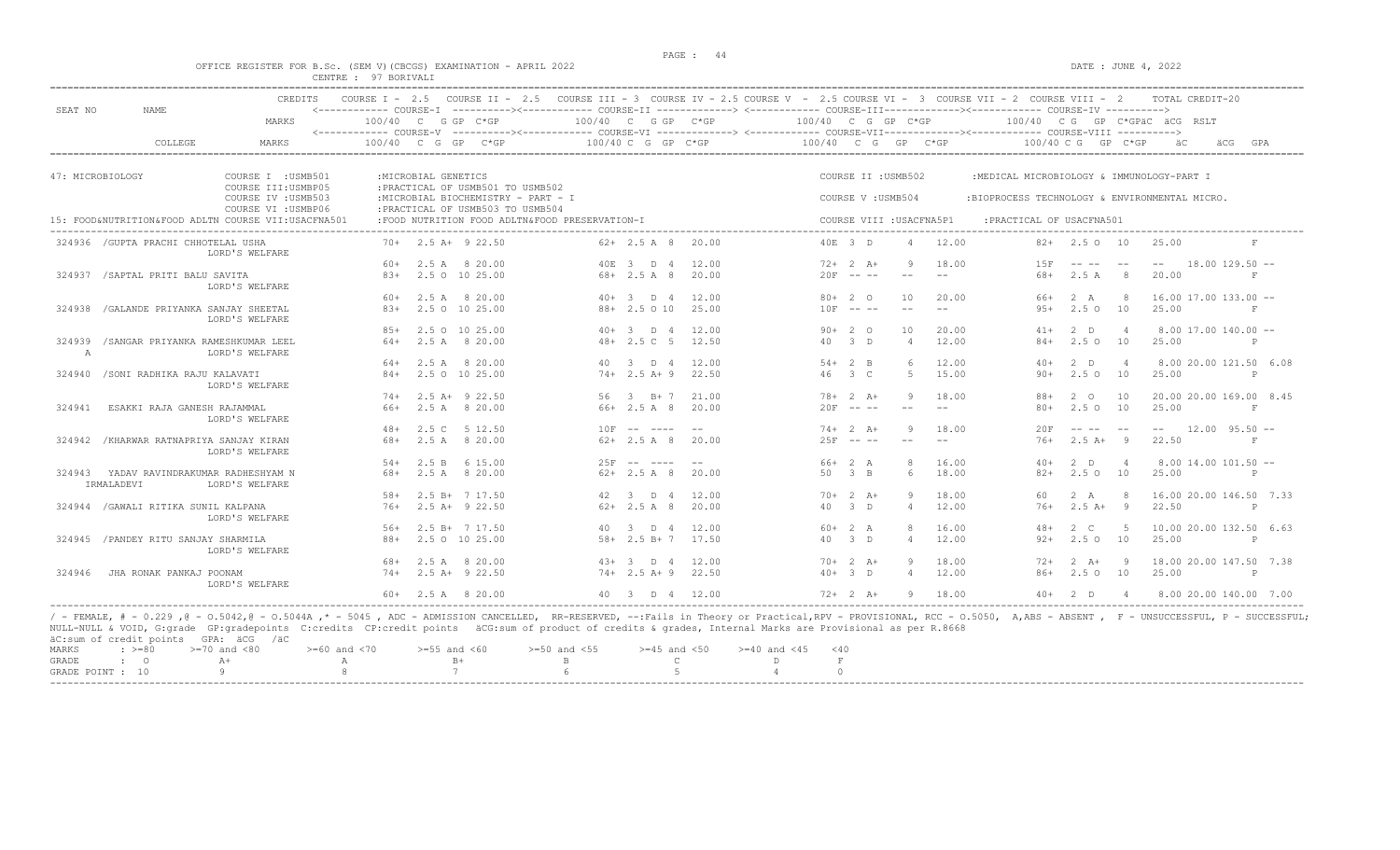#### OFFICE REGISTER FOR B.Sc. (SEM V)(CBCGS) EXAMINATION - APRIL 2022 DATE : JUNE 4, 2022 CENTRE : 97 BORIVALI

| <b>CREDITS</b><br>SEAT NO<br>NAME.                                                               | COURSE I - 2.5 COURSE II - 2.5 COURSE III - 3 COURSE IV - 2.5 COURSE V - 2.5 COURSE VI - 3 COURSE VII - 2 COURSE VIII - 2                                                             | TOTAL CREDIT-20                                                                                                                                                                                                               |
|--------------------------------------------------------------------------------------------------|---------------------------------------------------------------------------------------------------------------------------------------------------------------------------------------|-------------------------------------------------------------------------------------------------------------------------------------------------------------------------------------------------------------------------------|
| MARKS                                                                                            | 100/40 C G GP C*GP<br>$100/40$ C G GP C*GP<br><------------- COURSE-V ----------><----------- COURSE-VI -------------> <------------ COURSE-VIII------------- COURSE-VIII ----------> | 100/40 C G GP C*GP<br>100/40 CG GP C*GPäC äCG RSLT                                                                                                                                                                            |
| COLLEGE<br>MARKS                                                                                 | 100/40 C G GP C*GP<br>100/40 C G GP<br>$C*GP$                                                                                                                                         | 100/40 C G GP C*GP<br>100/40 C G GP C*GP<br>äC<br>äCG<br>GPA                                                                                                                                                                  |
| 47: MICROBIOLOGY<br>COURSE I : USMB501                                                           | : MICROBIAL GENETICS                                                                                                                                                                  | COURSE II : USMB502<br>:MEDICAL MICROBIOLOGY & IMMUNOLOGY-PART I                                                                                                                                                              |
| COURSE III: USMBP05<br>COURSE IV : USMB503<br>COURSE VI : USMBP06                                | : PRACTICAL OF USMB501 TO USMB502<br>:MICROBIAL BIOCHEMISTRY - PART - I<br>: PRACTICAL OF USMB503 TO USMB504                                                                          | COURSE V: USMB504<br>:BIOPROCESS TECHNOLOGY & ENVIRONMENTAL MICRO.                                                                                                                                                            |
| 15: FOOD&NUTRITION&FOOD ADLTN COURSE VII:USACFNA501                                              | :FOOD NUTRITION FOOD ADLTN&FOOD PRESERVATION-I                                                                                                                                        | COURSE VIII : USACFNA5P1<br>: PRACTICAL OF USACFNA501                                                                                                                                                                         |
| 324947 /KORGAONKAR SAKSHI PANDHARINATH P<br>RANALI<br>LORD'S WELFARE                             | $70+$ 2.5 A+ 9 22.50<br>66+ 2.5 A 8 20.00                                                                                                                                             | 60E 3 A<br>24.00<br>$80+$ 2.5 0 10<br>25.00<br>F                                                                                                                                                                              |
| 324948 /SINGH SAMIKSHA SHIV BABY<br>LORD'S WELFARE                                               | $25F - - - - - -$<br>$52+$<br>2.5 B 6 15.00<br>$- - -$<br>2.5 B+ 7 17.50<br>66+ 2.5 A 8<br>$.58+$<br>20.00                                                                            | $70+2 A+$<br>18.00<br>$40+$<br>$2$ D<br>$8.00$ 17.00 132.50 $-$<br>O,<br>$25F - - -$<br>$76+$<br>$2.5 A+ 9$<br>22.50<br>$ -$<br>$_{\rm F}$                                                                                    |
| 324949 /MISTRY SANDHYA SAHDEO MEENA                                                              | 40E 3 D 4<br>12.00<br>$62+$ 2.5 A 8 20.00<br>2.5 C 5 12.50<br>$50+2.5 B 6$<br>15.00<br>$48+$                                                                                          | $72+2+1$<br>18.00<br>2 A<br>$16.00$ 17.00 126.00 --<br>9<br>63+<br>-8<br>40<br>$-3$ D<br>$\overline{4}$<br>12.00<br>$90+$<br>2.50 10<br>25.00<br>$\mathbb{P}$                                                                 |
| LORD'S WELFARE<br>324950 /VISHWAKARMA SANGEETA KAILASHNATH                                       | 2.5 A 8 20.00<br>$40+3$ D 4<br>12.00<br>68+<br>64+<br>2.5A<br>8 20.00<br>68+ 2.5 A 8<br>20.00                                                                                         | $75+2 A+$<br>18.00<br>2 D<br>8.00 20.00 122.50 6.13<br>9<br>$40+$<br>$\overline{4}$<br>$2.5^\circ$<br>10<br>55<br>$-3$ B+<br>7<br>21.00<br>$94+$<br>25.00<br>P                                                                |
| MEERA<br>LORD'S WELFARE                                                                          | 2.5 A 8 20.00<br>$40+3$ D 4<br>12.00<br>60+                                                                                                                                           | $2 \quad B+$<br>$74+2$ A+<br>18.00<br>55<br>$\overline{7}$<br>14.00 20.00 150.00 7.50                                                                                                                                         |
| 324951 /SHAMA AFREEN MOHAMMAD SUFIYAN AM<br>BARI KHATOON<br>LORD'S WELFARE                       | $2.5$ A+ $9$ 22.50<br>$66+2.5A8$<br>20.00<br>$76+$                                                                                                                                    | 2.5010<br>3A<br>8<br>24.00<br>$80+$<br>25.00<br>P<br>60.                                                                                                                                                                      |
| 324952<br>SHAIKH SHOAIB MD IBRAHIM IRFANA<br>LORD'S WELFARE                                      | $58+$<br>2.5 B+ 7 17.50<br>$70 \t 3 \t A+9$<br>27.00<br>$88 +$<br>$72+2.5 A+9$<br>22.50<br>2.5 0 10 25.00                                                                             | $74+2 A+$<br>$2^{\circ}$<br>Q<br>18.00<br>$95+$<br>10<br>20.00 20.00 174.00 8.70<br>50 3 B<br>18.00<br>$88+$<br>$2.5^\circ$<br>10<br>25.00<br>6<br>$\mathsf{P}$                                                               |
| 324953 /TIWARI SURABHI MAHIMA PRASAD PUS<br>HPA<br>LORD'S WELFARE                                | 2.5 A 8 20.00<br>$40+3$ D 4<br>12.00<br>$64+$<br>$52+$<br>2.5 B 6 15.00<br>$54 + 2.5 B 6$<br>15.00                                                                                    | $78 + 2 A +$<br>9<br>18.00<br>$2 \quad B+$<br>14.00 20.00 154.50 7.73<br>$.58+$<br>$\overline{7}$<br>40 3 D<br>12.00<br>$52+$<br>2.5 B<br>6<br>15.00<br>$\overline{4}$<br>P                                                   |
| 324954 / RIZVI TATHEER FATIMA HASAN SAYEE<br>D KISHWAREJAHAN<br>LORD'S WELFARE                   | $56+$<br>2.5 B+ 7 17.50<br>40 3 D 4<br>12.00<br>$68 + 2.5 A 8$<br>$72+$<br>2.5 A+ 9 22.50<br>20.00                                                                                    | 12.00 20.00 114.50 5.73<br>$68 + 2 A$<br>16.00<br>$2 \quad B$<br>-6<br>50<br>56 3 B+<br>21.00<br>$2.5 A+ 9$<br>22.50<br>7<br>$74+$<br>$\mathbb{P}$                                                                            |
| 324955 /TRIPATHI UJALA HERAMB SANJU<br>LORD'S WELFARE                                            | 2.5 B 6 15.00<br>$52+3$ B 6<br>18.00<br>$54+$<br>$2.5$ A+ $9$ 22.50<br>$68 + 2.5$ A 8<br>20.00<br>$76+$                                                                               | $72+2+1$<br>18.00<br>$80+$<br>$2^{\circ}$<br>10<br>20.00 20.00 157.00 7.85<br>Q<br>2.5010<br>60 3 A<br>24.00<br>$90+$<br>25.00<br>8<br>$\mathbb{P}$                                                                           |
| 324956 TIWARI VISHAL KUMAR SANJAY KUMAR<br>JAVITRI DEVI<br>LORD'S WELFARE                        | 66+<br>2.5 A 8 20.00<br>$62 + 3$ A 8<br>24.00<br>$2.5 A+ 9 22.50$<br>$48 + 2.5$ C 5<br>12.50<br>$78 +$                                                                                | $68 + 2 A$<br>16.00<br>16.00 20.00 167.50 8.38<br>68+<br>2 A<br>-8<br>$22F$ -- --<br>$80 +$<br>2.5010<br>25.00<br>F<br>$--$<br>$- -$                                                                                          |
| 324957 /AHMED ZAREENA IBRAHIM AHMED SITA<br>RA KHATUN<br>LORD'S WELFARE                          | $50+$<br>2.5 B 6 15.00<br>$20F$ -- ----<br>$- -$<br>$62+$<br>2.5 A 8 20.00<br>$54 + 2.5 B 6$<br>15.00                                                                                 | $66+2A$<br>16.00<br>10F<br>$-- 12.00 91.00 --$<br>and the state of the state of the state of the state of the state of the state of the state of the state of the<br>2.5 A<br>45 3 C<br>15.00<br>68+<br>8<br>20.00<br>-5<br>P |
|                                                                                                  | $44+$ 2.5 D 4 10.00<br>43 3 D 4 12.00                                                                                                                                                 | $60+2 A$<br>2 A<br>16.00 20.00 124.00 6.20<br>-8<br>16.00<br>60+<br>-8                                                                                                                                                        |
| 41: PHYSICS<br>COURSE I : USPH501<br>COURSE III: USPHP05                                         | : MATHEMATICAL, THERMAL AND STATISTICAL PHYSICS<br>: PRACTICAL OF USPH501 & USPH502                                                                                                   | COURSE II : USPH502<br>:SOLID STATE PHYSICS                                                                                                                                                                                   |
| COURSE IV : USPH503<br>COURSE VI : USPHP06<br>1: ELECTRONIC INSTRUMENTATION COURSE VII:USACEI501 | :ATOMIC AND MOLECULAR PHYSICS<br>: PRACTICAL OF USPH503 & USPH504<br>:ANALOG CIRCUITS & INSTRU. & CONSUMER APPLIANCE                                                                  | COURSE V: USPH504<br>: ELECTRODYNAMICS<br>COURSE VIII : USACEI5P1<br>: PRACTICAL OF USACEI501                                                                                                                                 |

----------------------------------------------------------------------------------------------------------------------------------------------------------------------------------------------------------------------- / - FEMALE, # - 0.229 ,@ - 0.5042,@ - 0.5044A ,\* - 5045 , ADC - ADMISSION CANCELLED, RR-RESERVED, --:Fails in Theory or Practical,RPV - PROVISIONAL, RCC - 0.5050, A,ABS - ABSENT , F - UNSUCCESSFUL, P - SUCCESSFUL; NULL-NULL & VOID, G:grade GP:gradepoints C:credits CP:credit points äCG:sum of product of credits & grades, Internal Marks are Provisional as per R.8668

|  | äC:sum of credit points GPA: äCG /äC |                                                                                                |  |  |  |  |
|--|--------------------------------------|------------------------------------------------------------------------------------------------|--|--|--|--|
|  |                                      | MARKS : >=80 >=70 and <80 >=60 and <70 >=55 and <60 >=50 and <55 >=45 and <50 >=40 and <45 <40 |  |  |  |  |
|  |                                      |                                                                                                |  |  |  |  |
|  |                                      | GRADE POINT : $10$ 9 8 8 7 6 6 5 5 4                                                           |  |  |  |  |
|  |                                      |                                                                                                |  |  |  |  |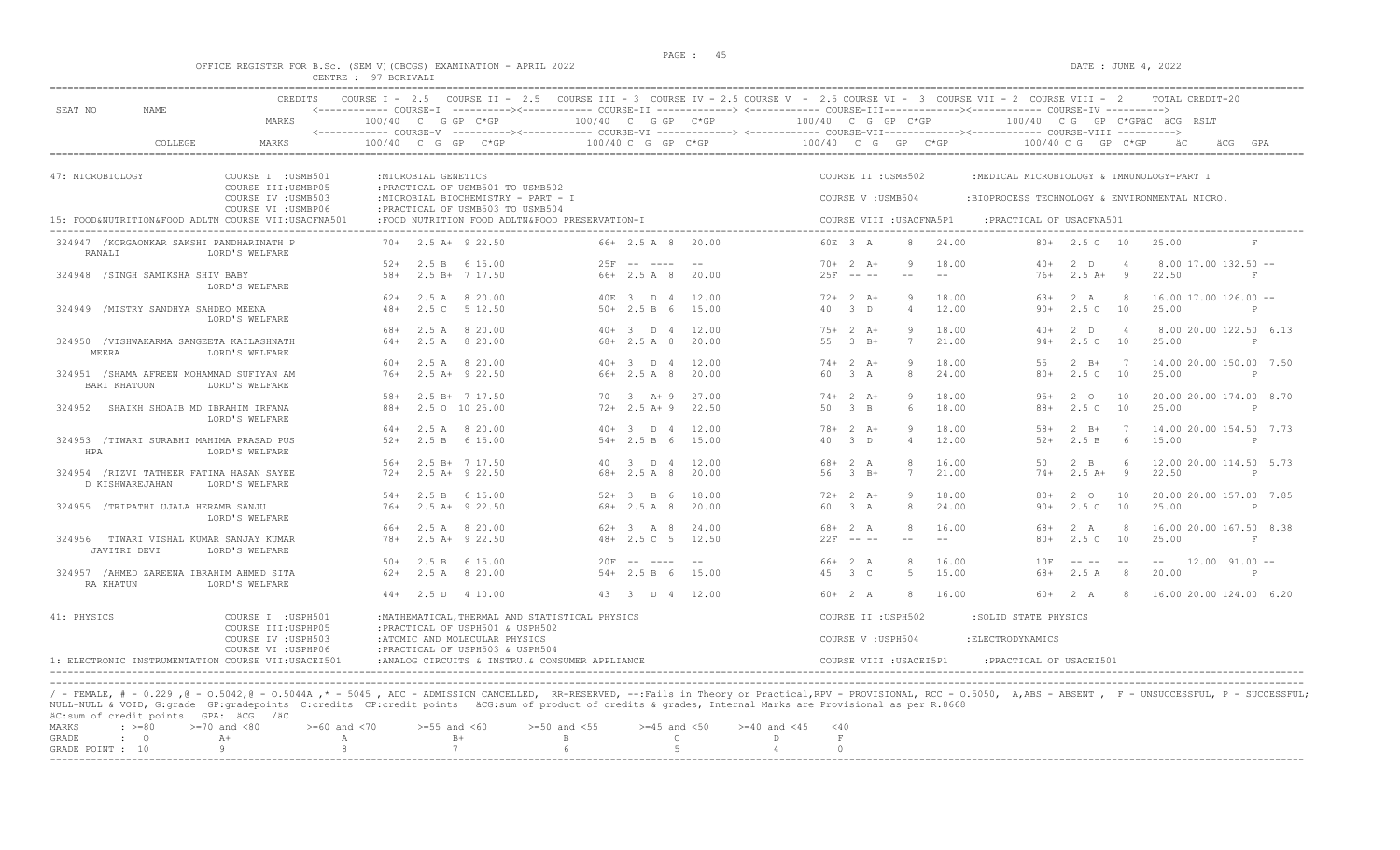### OFFICE REGISTER FOR B.Sc. (SEM V)(CBCGS) EXAMINATION - APRIL 2022 DATE : JUNE 4, 2022

|                                                     | <b>CREDITS</b>                                                    |                                                                                                                            |                         | COURSE I - 2.5 COURSE II - 2.5 COURSE III - 3 COURSE IV - 2.5 COURSE V - 2.5 COURSE VI - 3 COURSE VII - 2 COURSE VIII - 2<br>TOTAL CREDIT-20                                                                  |   |
|-----------------------------------------------------|-------------------------------------------------------------------|----------------------------------------------------------------------------------------------------------------------------|-------------------------|---------------------------------------------------------------------------------------------------------------------------------------------------------------------------------------------------------------|---|
| SEAT NO<br><b>NAME</b>                              | MARKS                                                             | 100/40 C G GP C*GP                                                                                                         | $100/40$ C G GP C*GP    | <------------ COURSE-I ----------><----------- COURSE-II -------------> <------------ COURSE-III-----------><--------><---------- COURSE-IV ----------><br>100/40 C G GP C*GP<br>100/40 CG GP C*GPAC ACG RSLT |   |
| COLLEGE                                             | MARKS                                                             | 100/40 C G GP<br>C*GP                                                                                                      | $100/40$ C G GP C*GP    | 100/40 C G GP C*GP<br>100/40 C G<br>GP C*GP                                                                                                                                                                   |   |
|                                                     |                                                                   |                                                                                                                            |                         |                                                                                                                                                                                                               |   |
| 41: PHYSICS                                         | COURSE I : USPH501<br>COURSE III: USPHP05                         | :MATHEMATICAL, THERMAL AND STATISTICAL PHYSICS<br>:PRACTICAL OF USPH501 & USPH502                                          |                         | COURSE II : USPH502<br>:SOLID STATE PHYSICS                                                                                                                                                                   |   |
|                                                     | COURSE IV : USPH503                                               | :ATOMIC AND MOLECULAR PHYSICS                                                                                              |                         | COURSE V: USPH504<br>: ELECTRODYNAMICS                                                                                                                                                                        |   |
| 1: ELECTRONIC INSTRUMENTATION COURSE VII:USACEI501  | COURSE VI : USPHP06                                               | :PRACTICAL OF USPH503 & USPH504<br>:ANALOG CIRCUITS & INSTRU. & CONSUMER APPLIANCE                                         |                         | COURSE VIII : USACEI5P1<br>: PRACTICAL OF USACEI501                                                                                                                                                           |   |
| 324958 / PAINAIK SWATI SATYAVAN SARITA              |                                                                   | 78<br>2.5 0 10 25.00                                                                                                       | 58 2.5 B + 7 17.50      | 24.00<br>$2.5 A+ 9$<br>69 3 A<br>8<br>76<br>22.50                                                                                                                                                             |   |
|                                                     |                                                                   | <b>02</b>                                                                                                                  |                         |                                                                                                                                                                                                               |   |
|                                                     |                                                                   | $2.5A+922.50$<br>74                                                                                                        | $73 \t3 \tA+9$<br>27.00 | $74$ 2 $A+$<br>18.00<br>16.00 20.00 172.50 8.63<br>- 9<br>67<br>2A<br>- 8                                                                                                                                     |   |
| 46: ZOOLOGY                                         | COURSE I : USZ0501                                                | :TAXONOMY - INVERTEBRATES AND TYPE STUDY                                                                                   |                         | COURSE II : USZ0502<br>:HAEMATOLOGY AND IMMUNOLOGY                                                                                                                                                            |   |
|                                                     | COURSE III: USZOP05<br>COURSE IV : USZ0503<br>COURSE VI : USZOP06 | : PRACTICAL OF USZ0501 TO USZ0502<br>:HISTOLOGY, TOXICOLOGY, PATHOLOGY &BIOSTATISTICS<br>: PRACTICAL OF USZ0503 TO USZ0504 |                         | COURSE V: USZ0504<br>: ANATOMY AND DEVELOPMENTAL BIOLOGY                                                                                                                                                      |   |
| 13: ENVIRONMENTAL SC. & POLLUTION                   | COURSE VII: USACEVS501                                            | :APPLIED ENVIRONMENTAL SCIENCES                                                                                            |                         | COURSE VIII : USACEVS5P1<br>: PRACTICAL OF USACEVS501                                                                                                                                                         |   |
| 324960 / KAUR SIMRAN AMARJEET SINGH CHAND<br>A KAUR | CHM - ULHASNAGA                                                   | $62+$ 2.5 A 8 20.00                                                                                                        | 66+ 2.5 A 8<br>20.00    | 21.00<br>$57 + 3$ B+<br>7<br>66+ 2.5 A 8<br>20.00                                                                                                                                                             | P |
|                                                     |                                                                   | 2.5 D 4 10.00<br>40                                                                                                        | $62+3$ A 8 24.00        | 14.00 20.00 139.00 6.95<br>$46+2 C$<br>-5<br>10.00<br>$55+$<br>$2 \text{ B}$ +<br>$\overline{7}$                                                                                                              |   |
| 41: PHYSICS                                         | COURSE I : USPH501<br>COURSE III: USPHP05                         | : MATHEMATICAL, THERMAL AND STATISTICAL PHYSICS<br>:PRACTICAL OF USPH501 & USPH502                                         |                         | COURSE II : USPH502<br>:SOLID STATE PHYSICS                                                                                                                                                                   |   |
|                                                     | COURSE IV : USPH503<br>COURSE VI : USPHP06                        | :ATOMIC AND MOLECULAR PHYSICS<br>: PRACTICAL OF USPH503 & USPH504                                                          |                         | COURSE V: USPH504<br>: ELECTRODYNAMICS                                                                                                                                                                        |   |
| 1: ELECTRONIC INSTRUMENTATION COURSE VII:USACEI501  |                                                                   | :ANALOG CIRCUITS & INSTRU. & CONSUMER APPLIANCE                                                                            |                         | COURSE VIII : USACEI5P1<br>:PRACTICAL OF USACEI501                                                                                                                                                            |   |
| 324961 / KOTIAN AKSHATA CHANDRAKANT VRAND<br>AKSHI  | K.C. CHURCHGATE                                                   | $78 + 2.5$ A+ 9 22.50                                                                                                      | 50 2.5 B 6 15.00        | $92+30$<br>10<br>30.00<br>$92+$ 2.5 0 10<br>25.00                                                                                                                                                             | P |
|                                                     |                                                                   | 88+ 2.5 0 10 25.00                                                                                                         | 30.00<br>89+ 3 0 10     | 66+ 2 A<br>16.00<br>20.00 20.00 183.50 9.18<br>$81+$<br>2 0<br>10                                                                                                                                             |   |
| 324962<br>YADAV ROHIT ACHHELAL USHA                 | K.C. CHURCHGATE                                                   | 2.5 C 5 12.50<br>46                                                                                                        | $40+2.5 D 4$<br>10.00   | $40+3$ D<br>12.00<br>$\overline{4}$<br>$40+$<br>2.5D<br>$\overline{4}$<br>10.00                                                                                                                               | P |
|                                                     |                                                                   | $64+$ 2.5 A 8 20.00                                                                                                        | $64 + 3$ A 8<br>24.00   | $52+2$ B<br>6<br>12.00<br>$62 + 2 A$<br>16.00 20.00 116.50 5.83<br>-8                                                                                                                                         |   |
| 43: STATISTICS                                      | COURSE I : USST501                                                | : PROBABILITY AND DISTRIBUTION THEORY                                                                                      |                         | COURSE II : USST502<br>:THEORY OF ESTIMATION                                                                                                                                                                  |   |
|                                                     | COURSE III:USSTP05<br>COURSE IV : USST503                         | : PRACTICAL OF USST501 & USST502<br>:BIOSTATISTICS                                                                         |                         | COURSE V : USST504B<br>:STATISTICAL DATA ANALYSIS USING PYTHON                                                                                                                                                |   |
| 10: OPERATIONS RESEARCH                             | COURSE VI : USSTP06<br>COURSE VII:USACOR501                       | : PRACTICAL OF USST503 & USST504<br>: ELEMENTS OF OPERATION RESEARCH                                                       |                         | COURSE VIII : USACOR5P1<br>PRACTICAL OF USACOR501:                                                                                                                                                            |   |
|                                                     |                                                                   |                                                                                                                            |                         |                                                                                                                                                                                                               |   |

----------------------------------------------------------------------------------------------------------------------------------------------------------------------------------------------------------------------- / - FEMALE, # - 0.229 ,@ - O.5042,@ - O.5044A ,\* - 5045 , ADC - ADMISSION CANCELLED, RR-RESERVED, --:Fails in Theory or Practical,RPV - PROVISIONAL, RCC - O.5050, A,ABS - ABSENT , F - UNSUCCESSFUL, P - SUCCESSFUL; NULL-NULL & VOID, G:grade GP:gradepoints C:credits CP:credit points äCG:sum of product of credits & grades, Internal Marks are Provisional as per R.8668 äC:sum of credit points GPA: äCG /äC MARKS : >=80 >=70 and <80 >=60 and <70 >=55 and <60 >=50 and <55 >=45 and <50 >=40 and <45 <40

|  | MARKS : >=80 >=70 and <80 >=60 and <70 >=55 and <60 >=50 and <55 >=45 and <50 >=40 and <45 <40 |  |  |  |  |  |  |
|--|------------------------------------------------------------------------------------------------|--|--|--|--|--|--|
|  | GRADE : O A+ A A B+ B+ B C D F                                                                 |  |  |  |  |  |  |
|  | GRADE POINT : $10$ 9 8 8 7 6 5 5 4 0                                                           |  |  |  |  |  |  |
|  |                                                                                                |  |  |  |  |  |  |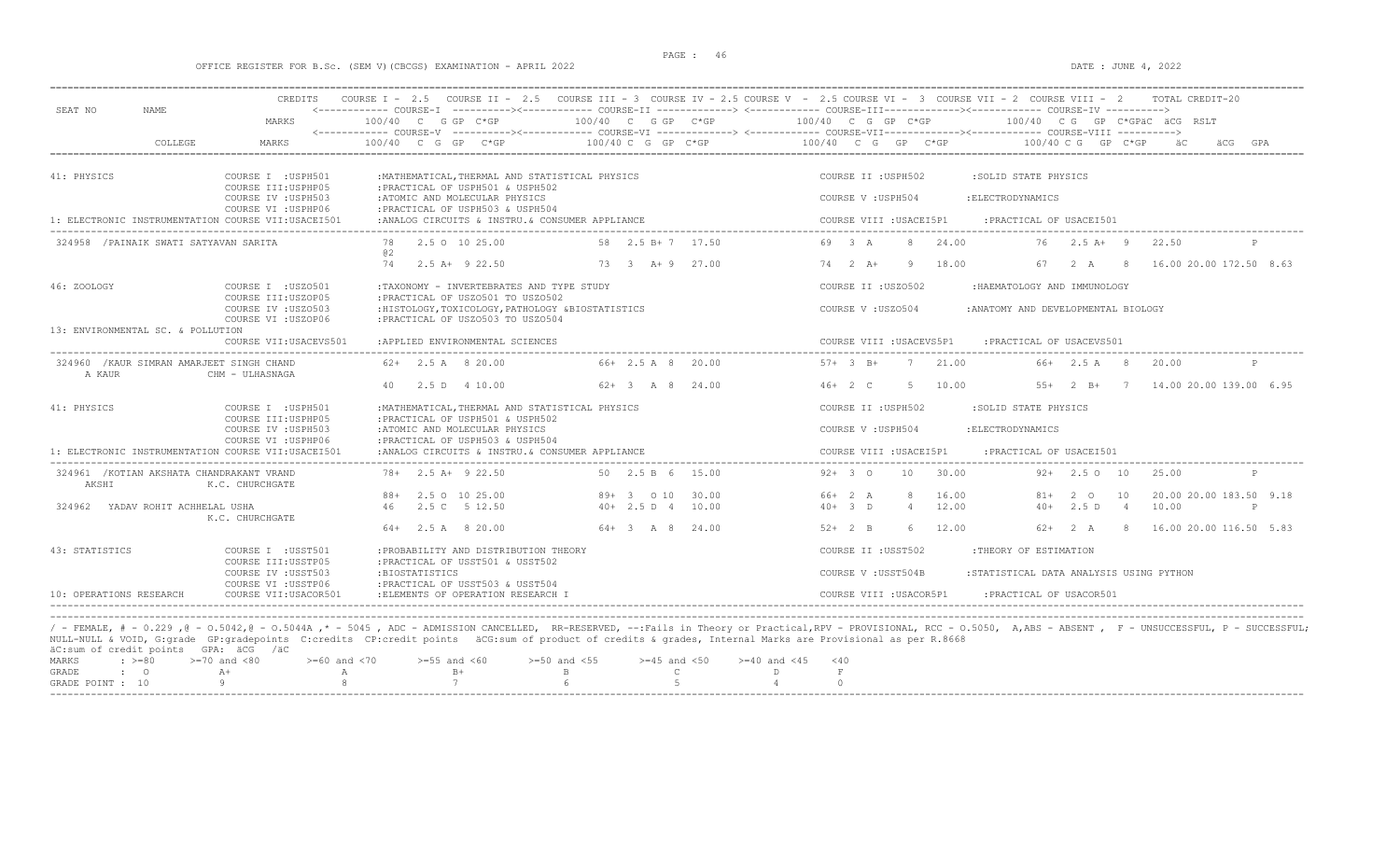# OFFICE REGISTER FOR B.Sc. (SEM V)(CBCGS) EXAMINATION - APRIL 2022<br>CENTRE : 1 MUMBAI

| NAME.                                                                                                  | <b>CREDITS</b>                                                                                                  | COURSE $I - 2.5$                                                                                                                                                                                        |                                      |                                                                                   | COURSE II - 2.5 COURSE III - 3 COURSE IV - 2.5 COURSE V - 2.5 COURSE VI - 3 COURSE VII - 2 COURSE VIII - 2<br>TOTAL CREDIT-20<br><------------ COURSE-I ----------><------------ COURSE-II -------------> <------------ COURSE-III------------><----------- COURSE-IV ----------> |
|--------------------------------------------------------------------------------------------------------|-----------------------------------------------------------------------------------------------------------------|---------------------------------------------------------------------------------------------------------------------------------------------------------------------------------------------------------|--------------------------------------|-----------------------------------------------------------------------------------|-----------------------------------------------------------------------------------------------------------------------------------------------------------------------------------------------------------------------------------------------------------------------------------|
| SEAT NO                                                                                                | MARKS                                                                                                           | 100/40 C G GP C*GP                                                                                                                                                                                      | 100/40 C G GP C*GP                   |                                                                                   | 100/40 C G GP C*GP<br>100/40 CG GP C*GPäC äCG RSLT                                                                                                                                                                                                                                |
| COLLEGE                                                                                                | <b>MARKS</b>                                                                                                    | 100/40 C G GP C*GP                                                                                                                                                                                      | 100/40 C G GP C*GP                   |                                                                                   | 100/40 C G GP C*GP<br>100/40 C G GP C*GP<br>äCG GPA                                                                                                                                                                                                                               |
| 43: STATISTICS<br>10: OPERATIONS RESEARCH                                                              | COURSE I : USST501<br>COURSE III:USSTP05<br>COURSE IV : USST503<br>COURSE VI : USSTP06<br>COURSE VII: USACOR501 | : PROBABILITY AND DISTRIBUTION THEORY<br>: PRACTICAL OF USST501 & USST502<br>:BIOSTATISTICS<br>: PRACTICAL OF USST503 & USST504<br>:ELEMENTS OF OPERATION RESEARCH I                                    |                                      |                                                                                   | COURSE II : USST502<br>:THEORY OF ESTIMATION<br>COURSE V : USST504B<br>:STATISTICAL DATA ANALYSIS USING PYTHON<br>COURSE VIII : USACOR5P1<br>: PRACTICAL OF USACOR501                                                                                                             |
| 324963 ANSARI MOHD KAIF MOHD NAFIS SHEH<br>NAZ                                                         | K.C. CHURCHGATE                                                                                                 | $54+$ 2.5 B 6 15.00                                                                                                                                                                                     | 44  2.5  D  4  10.00                 |                                                                                   | $89+30$<br>30.00<br>20.00<br>10<br>$68 + 2.5$ A 8                                                                                                                                                                                                                                 |
| 324964 / JAMBA PRIYANKA NARESHKUMAR JYOTI                                                              | K.C. CHURCHGATE                                                                                                 | 2.5 B 6 15.00<br>$54+$<br>2.5 D 4 10.00<br>44                                                                                                                                                           | $72+3$ A + 9<br>$56+2.5 B+7$         | 27.00<br>17.50                                                                    | 16.00<br>20.00 20.00 153.00 7.65<br>$64+2 A$<br>-8<br>$80+$<br>2 O<br>10<br>30.00<br>$2.5 A+ 9$<br>22.50<br>$93+30$<br>10<br>$74+$<br>$\mathbb{P}$                                                                                                                                |
|                                                                                                        |                                                                                                                 | $76+$ 2.5 A+ 9 22.50                                                                                                                                                                                    | 86+ 3 0 10 30.00                     |                                                                                   | $72+2+1$<br>18.00<br>$80+$<br>$2^{\circ}$ O<br>10<br>20.00 20.00 170.50 8.53<br>9                                                                                                                                                                                                 |
| 42: CHEMISTRY                                                                                          | COURSE I : USCH501<br>COURSE III: USCHP05<br>COURSE IV : USCH503                                                | : PHYSICAL CHEMISTRY (S.M)<br>: PRACTICAL OF USCH501 & USCH502<br>:ORGANIC CHEMISTRY (S.M)                                                                                                              |                                      |                                                                                   | COURSE II : USCH502<br>: INORGANIC CHEMISTRY (S.M)<br>COURSE V: USCH504<br>: ANALYTICAL CHEMISTRY (S.M)                                                                                                                                                                           |
| 6: DRUGS & DYES                                                                                        | COURSE VI : USCHP06<br>COURSE VII: USACDD501                                                                    | : PRACTICAL OF USCH503 & USCH504<br>:DRUGS & DYES                                                                                                                                                       |                                      |                                                                                   | COURSE VIII : USACDD5P1<br>: PRACTICAL OF USACDD501                                                                                                                                                                                                                               |
| 324965 / PATIL PRANITA RAVINDRA RUCHITA                                                                | DANDEKAR PALGHA                                                                                                 | 2.5 A 8 20.00                                                                                                                                                                                           | $44+$ 2.5 D 4 10.00                  |                                                                                   | 58 3 B+<br>21.00<br>$60+$<br>2.5 A 8<br>20.00<br>7                                                                                                                                                                                                                                |
| 324966<br>SANKHE SANKARSHAN RAJENDRA KAVIT<br>$\mathbb{A}$                                             | DANDEKAR PALGHA                                                                                                 | $42+$ 2.5 D 4 10.00<br>56+ 2.5 B+ 7 17.50                                                                                                                                                               | 58 3 B+7<br>$52+2.5 B 6$             | 21.00<br>15.00                                                                    | $40+2$ D<br>8.00<br>65<br>2 A<br>8<br>16.00 20.00 126.00 6.30<br>27.00<br>$73+3+$<br>$56+$<br>$2.5 B+$<br>17.50<br>9<br>$\overline{7}$<br>P                                                                                                                                       |
| 324967<br>BARAD SURAJ DILIP ARUNA                                                                      | DANDEKAR PALGHA                                                                                                 | $40+$ 2.5 D 4 10.00<br>$58+$<br>2.5 B+ 7 17.50                                                                                                                                                          | $68 + 3$ A 8<br>$46+2.5C$ 5          | 24.00<br>12.50                                                                    | 42 $2$ D<br>8.00<br>20.00 20.00 139.00 6.95<br>$\overline{4}$<br>$82+$<br>2 0<br>10<br>60 3 A<br>24.00<br>$52+$<br>2.5 B<br>15.00<br>8<br>- 6<br>P                                                                                                                                |
|                                                                                                        |                                                                                                                 | $40+$ 2.5 D 4 10.00                                                                                                                                                                                     | 61 3 A 8 24.00                       |                                                                                   | $44+2$ D<br>8.00<br>2 A<br>16.00 20.00 127.00 6.35<br>$\overline{4}$<br>61<br>8 <sup>2</sup>                                                                                                                                                                                      |
| 45: BOTANY (REVISED)<br>46: ZOOLOGY                                                                    | COURSE I : USB0502<br>COURSE III:USBOP7<br>COURSE IV : USZ0501<br>COURSE VI : USZOP05                           | :PLANT DIVERSITY - IV<br>: PRACTICAL OF USB0502 TO USB0503<br>:TAXONOMY - INVERTEBRATES AND TYPE STUDY<br>: PRACTICAL OF USZ0501 TO USZ0502                                                             |                                      |                                                                                   | COURSE II : USB0503<br>:FORM & FUNCTION - III<br>COURSE V: USZ0502<br>:HAEMATOLOGY AND IMMUNOLOGY                                                                                                                                                                                 |
| 13: ENVIRONMENTAL SC. & POLLUTION                                                                      | COURSE VII: USACEVS501                                                                                          | :APPLIED ENVIRONMENTAL SCIENCES                                                                                                                                                                         |                                      |                                                                                   | COURSE VIII : USACEVS5P1<br>: PRACTICAL OF USACEVS501                                                                                                                                                                                                                             |
| 324969 /TERWANKAR SNEHAL SUNIL SONALI                                                                  | VANDE MATARAM D                                                                                                 | $2.5$ A+ $9$ 22.50                                                                                                                                                                                      | 70 2.5 A + 9 22.50                   |                                                                                   | $3^{\circ}$<br>30.00<br>78<br>10<br>20.00<br>2.5 A<br>- 8<br>0.2                                                                                                                                                                                                                  |
|                                                                                                        |                                                                                                                 | 2.5 A 8 20.00<br>68                                                                                                                                                                                     | 80 3 0 10 30.00                      |                                                                                   | 78<br>$2^{\circ}$<br>10<br>20.00<br>74<br>$2 \overline{A}$ +<br>$\overline{9}$<br>18.00 20.00 183.00 9.15<br>a2                                                                                                                                                                   |
| 42: CHEMISTRY                                                                                          | COURSE I : USCH501<br>COURSE III: USCHP05                                                                       | : PHYSICAL CHEMISTRY (S.M)<br>: PRACTICAL OF USCH501 & USCH502                                                                                                                                          |                                      |                                                                                   | COURSE II : USCH502<br>: INORGANIC CHEMISTRY (S.M)                                                                                                                                                                                                                                |
| 6: DRUGS & DYES                                                                                        | COURSE IV : USCH503<br>COURSE VI : USCHP06<br>COURSE VII: USACDD501                                             | :ORGANIC CHEMISTRY (S.M)<br>: PRACTICAL OF USCH503 & USCH504<br>:DRUGS & DYES                                                                                                                           |                                      |                                                                                   | COURSE V: USCH504<br>: ANALYTICAL CHEMISTRY (S.M)<br>COURSE VIII : USACDD5P1<br>: PRACTICAL OF USACDD501                                                                                                                                                                          |
| äC:sum of credit points GPA: äCG /äC<br>$\div$ >=80<br>MARKS<br>GRADE<br>$\cdot$ 0<br>GRADE POINT : 10 | $>=70$ and $<80$<br>$>= 60$ and $< 70$<br>$A +$<br>A<br>Q<br>$\mathsf{R}$                                       | NULL-NULL & VOID, G:grade GP:gradepoints C:credits CP:credit points äCG:sum of product of credits & grades, Internal Marks are Provisional as per R.8668<br>$>=55$ and $<60$<br>$B+$<br>$7\overline{ }$ | $>=50$ and $<55$<br>$\mathbb B$<br>6 | $>=45$ and $<50$<br>$>=40$ and $<45$<br>$\mathsf{C}$<br>D.<br>5<br>$\overline{4}$ | / - FEMALE, # - 0.229, @ - 0.5042, @ - 0.5044A, * - 5045, ADC - ADMISSION CANCELLED, RR-RESERVED, --: Fails in Theory or Practical, RPV - PROVISIONAL, RCC - 0.5050, A, ABS - ABSENT, F - UNSUCCESSFUL, P - SUCCESSFUL;<br>$<$ 40<br>$\;$ F<br>$\circ$                            |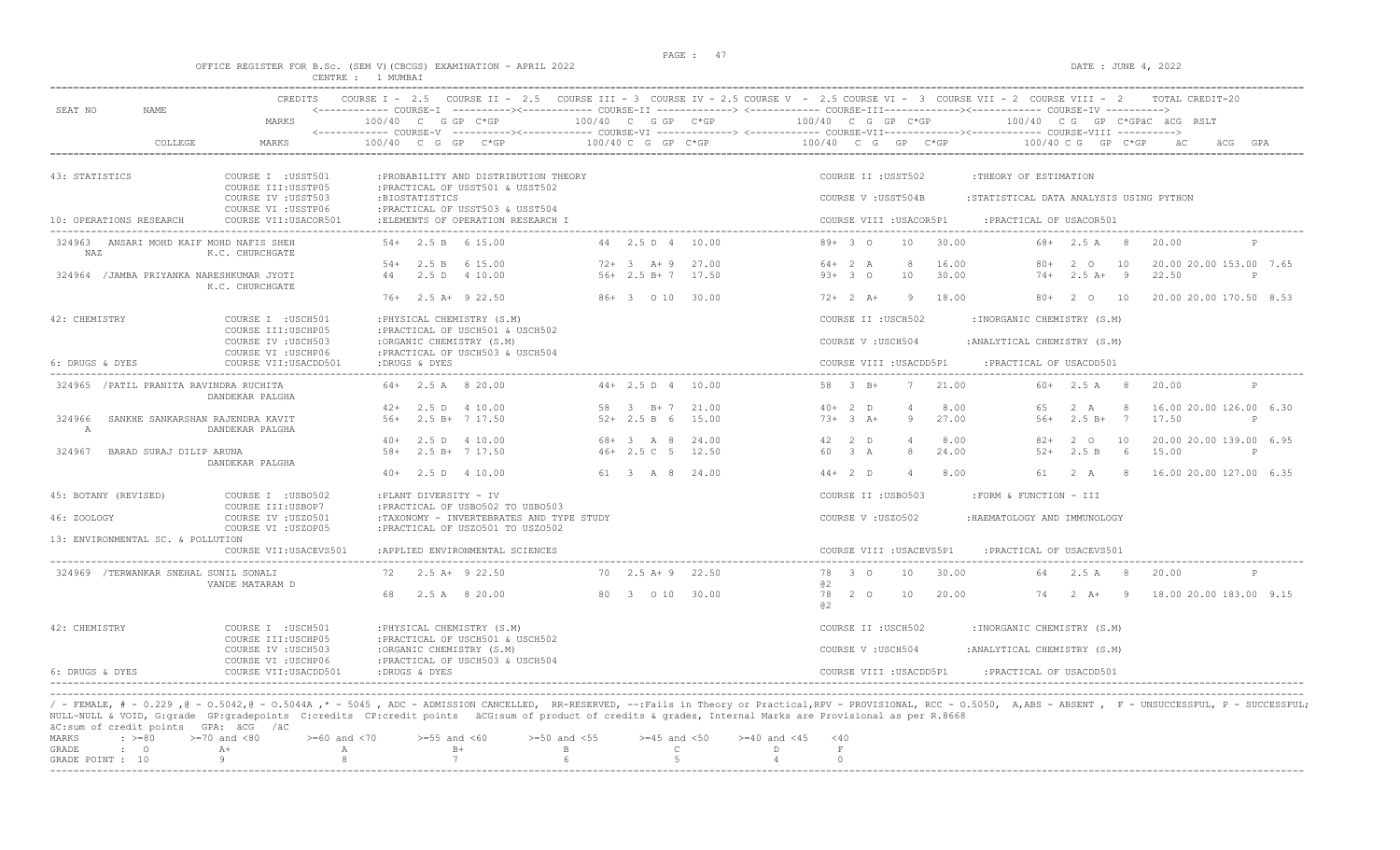$DATA: JUNE 4, 2022$ 

|  |  |  |                      | OFFICE REGISTER FOR B.SC. (SEM V)(CBCGS) EXAMINATION - APRIL 2022 |  |  |
|--|--|--|----------------------|-------------------------------------------------------------------|--|--|
|  |  |  | CENTRE : 25 DOMBIVLI |                                                                   |  |  |

| SEAT NO            | <b>NAME</b>                                                  | <b>CREDITS</b> | COURSE $T = 2.5$         |                                                                | COURSE II - 2.5 COURSE III - 3 COURSE IV - 2.5 COURSE V - 2.5 COURSE VI - 3 COURSE VII - 2 COURSE VIII - 2 |                        |                      |                    |                           |                |       |                                     |                      |                | TOTAL CREDIT-20                 |     |
|--------------------|--------------------------------------------------------------|----------------|--------------------------|----------------------------------------------------------------|------------------------------------------------------------------------------------------------------------|------------------------|----------------------|--------------------|---------------------------|----------------|-------|-------------------------------------|----------------------|----------------|---------------------------------|-----|
|                    | MARKS                                                        |                | $100/40$ C G GP C*GP     |                                                                |                                                                                                            |                        | $100/40$ C G GP C*GP | 100/40 C G GP C*GP |                           |                |       |                                     |                      |                | $100/40$ C G GP C*GPAC ACG RSLT |     |
|                    | COLLEGE<br><b>MARKS</b>                                      |                | $100/40$ C G GP C*GP     |                                                                |                                                                                                            | 100/40 C G GP C*GP     |                      | 100/40 C G GP C*GP |                           |                |       |                                     | $100/40$ C G GP C*GP |                |                                 | GPA |
| 42: CHEMISTRY      | COURSE I : USCH501                                           |                |                          | : PHYSICAL CHEMISTRY (S.M)                                     |                                                                                                            |                        |                      |                    | COURSE II : USCH502       |                |       | :INORGANIC CHEMISTRY (S.M)          |                      |                |                                 |     |
|                    | COURSE III: USCHP05                                          |                |                          | : PRACTICAL OF USCH501 & USCH502                               |                                                                                                            |                        |                      |                    |                           |                |       |                                     |                      |                |                                 |     |
|                    | COURSE IV : USCH503                                          |                | :ORGANIC CHEMISTRY (S.M) |                                                                |                                                                                                            |                        |                      |                    | COURSE V: USCH504         |                |       | : ANALYTICAL CHEMISTRY (S.M)        |                      |                |                                 |     |
| 6: DRUGS & DYES    | COURSE VI : USCHP06<br>COURSE VII: USACDD501                 |                | :DRUGS & DYES            | : PRACTICAL OF USCH503 & USCH504                               |                                                                                                            |                        |                      |                    | COURSE VIII : USACDD5P1   |                |       | : PRACTICAL OF USACDD501            |                      |                |                                 |     |
|                    | 324970 / GANDHI ISHA RAJENDRA REEMA<br>VANDE MATARAM D       |                | 70 2.5 A+ 9 22.50        |                                                                |                                                                                                            | 68 2.5 A 8 20.00       |                      | 02                 | 78 3 0                    | 10             | 30.00 | 68                                  | 2.5 A 8              |                | 20.00                           |     |
|                    |                                                              |                | 66                       | 2.5 A 8 20.00                                                  |                                                                                                            | 80 3 0 10 30.00        |                      | <b>02</b>          | 78 2 0                    | 10             | 20.00 | 74                                  | $2 \overline{A}$ +   | - 9            | 18.00 20.00 180.50 9.03         |     |
|                    | 324971 / SHAIKH TABBASSUM ILYAS RUBINA<br>ONDE COLLEGE -     |                | 70                       | $2.5$ A+ $9$ 22.50                                             |                                                                                                            | 40 2.5 D 4 10.00       |                      |                    | 41 3 D                    | $\overline{4}$ | 12.00 | 44                                  | 2.5D                 | $\overline{4}$ | 10.00                           | P   |
|                    |                                                              |                | 52                       | 2.5 B 6 15.00                                                  |                                                                                                            | 42 3 D 4 12.00         |                      |                    | $76 \t2 \tA+$             | - 9            | 18.00 | 65                                  | 2 A 8                |                | 16.00 20.00 115.50 5.78         |     |
| 46: ZOOLOGY        | COURSE I : USZ0501<br>COURSE III: USZOP05                    |                |                          | : PRACTICAL OF USZ0501 TO USZ0502                              | :TAXONOMY - INVERTEBRATES AND TYPE STUDY                                                                   |                        |                      |                    | COURSE II : USZ0502       |                |       | :HAEMATOLOGY AND IMMUNOLOGY         |                      |                |                                 |     |
|                    | COURSE IV : USZ0503                                          |                |                          |                                                                | : HISTOLOGY, TOXICOLOGY, PATHOLOGY & BIOSTATISTICS                                                         |                        |                      |                    | COURSE V: USZ0504         |                |       | : ANATOMY AND DEVELOPMENTAL BIOLOGY |                      |                |                                 |     |
| 8: FISHERY BIOLOGY | COURSE VI : USZOP06<br>COURSE VII: USACFBIO501               |                |                          | : PRACTICAL OF USZ0503 TO USZ0504                              | :OCEANOGRAPHY, AOUACULTURE PRACTICES, MKT. & FIN.                                                          |                        |                      |                    | COURSE VIII : USACFBIO5P1 |                |       | : PRACTICAL OF USACFBIO501          |                      |                |                                 |     |
|                    | 324972 SAWANT VIRAJ SANJAY SANJIVANI<br>NAVNIRMAN - SAN      |                | 64 2.5 A 8 20.00         |                                                                |                                                                                                            | $78 + 2.5 A + 9 22.50$ |                      |                    | $70+3$ A+                 | -9             | 27.00 |                                     | $74+2.5$ A+ 9        |                | 22.50                           | P   |
|                    |                                                              |                | $90+$ 2.5 0 10 25.00     |                                                                |                                                                                                            | $65+3$ A 8 24.00       |                      |                    | $92+20$                   | 10             | 20.00 |                                     | 68+ 2 A              | 8 <sup>8</sup> | 16.00 20.00 177.00 8.85         |     |
| 42: CHEMISTRY      | COURSE I : USCH501<br>COURSE III: USCHP05                    |                |                          | : PHYSICAL CHEMISTRY (S.M)<br>: PRACTICAL OF USCH501 & USCH502 |                                                                                                            |                        |                      |                    | COURSE II : USCH502       |                |       | :INORGANIC CHEMISTRY (S.M)          |                      |                |                                 |     |
|                    | COURSE IV : USCH503<br>COURSE VI : USCHP06                   |                | :ORGANIC CHEMISTRY (S.M) | : PRACTICAL OF USCH503 & USCH504                               |                                                                                                            |                        |                      |                    | COURSE V: USCH504         |                |       | : ANALYTICAL CHEMISTRY (S.M)        |                      |                |                                 |     |
| 6: DRUGS & DYES    | COURSE VII: USACDD501                                        |                | :DRUGS & DYES            |                                                                |                                                                                                            |                        |                      |                    | COURSE VIII : USACDD5P1   |                |       | : PRACTICAL OF USACDD501            |                      |                |                                 |     |
| ADA                | 324973 / VARMA PRIYANKA DINESH KUMAR SHAR<br>B.N.N. (BHIWAND |                | 46 2.5 C 5 12.50         |                                                                |                                                                                                            | 48+ 2.5 C 5 12.50      |                      |                    | $73+3+1$                  | -9             | 27.00 |                                     | $46+2.5C$            | $-5$           | 12.50                           |     |
|                    |                                                              |                | $44+$ 2.5 D 4 10.00      |                                                                |                                                                                                            | $63+3$ A 8             | 24.00                |                    | 40 2 D                    | $\overline{4}$ | 8.00  | $70+$                               | $2 \overline{A}$ +   | - 9            | 18.00 20.00 124.50 6.23         |     |
| 324974             | RATHOD VINOD RAMRAV SHAKUNTALA<br>B.N.N. (BHIWAND            |                | 58+                      | 2.5 B+ 7 17.50                                                 |                                                                                                            | $66+2.5$ A 8           | 20.00                |                    | $70+3 + 3$                | 9              | 27.00 | $72+$                               | $2.5A+$              | - 9            | 22.50                           | P   |
|                    |                                                              |                | 74                       | $2.5$ A+ $9$ 22.50                                             |                                                                                                            | 66+ 3 A 8              | 24.00                |                    | $60+2 A$                  | $\mathcal{R}$  | 16.00 | 68+                                 | 2 A                  | -8             | 16.00 20.00 165.50 8.28         |     |
|                    | 324975 / KHAPARE HIRA VITTHAL LATA<br>VPM A/S/C COL.         |                | $42+$ 2.5 D 4 10.00      |                                                                |                                                                                                            | $40+ 2.5 D 4 10.00$    |                      |                    | $71+ 3 A+$                | -9             | 27.00 | 40                                  | 2.5 D 4              |                | 10.00                           | P   |
|                    |                                                              |                | $40+$ 2.5 D 4 10.00      |                                                                |                                                                                                            | 92+ 3 0 10 30.00       |                      |                    | $43+2$ D                  | $\overline{4}$ | 8.00  |                                     | $53+2$ B             |                | 6 12.00 20.00 117.00 5.85       |     |

|  |  | actual or create points only accompled |                                                                                                |  |  |  |  |  |
|--|--|----------------------------------------|------------------------------------------------------------------------------------------------|--|--|--|--|--|
|  |  |                                        | MARKS : >=80 >=70 and <80 >=60 and <70 >=55 and <60 >=50 and <55 >=45 and <50 >=40 and <45 <40 |  |  |  |  |  |
|  |  |                                        | GRADE : O $A^+$ A $B^+$ B $C$ D F                                                              |  |  |  |  |  |
|  |  |                                        | GRADE POINT : 10 $9$ 8 7 6 6 5 5 4                                                             |  |  |  |  |  |
|  |  |                                        |                                                                                                |  |  |  |  |  |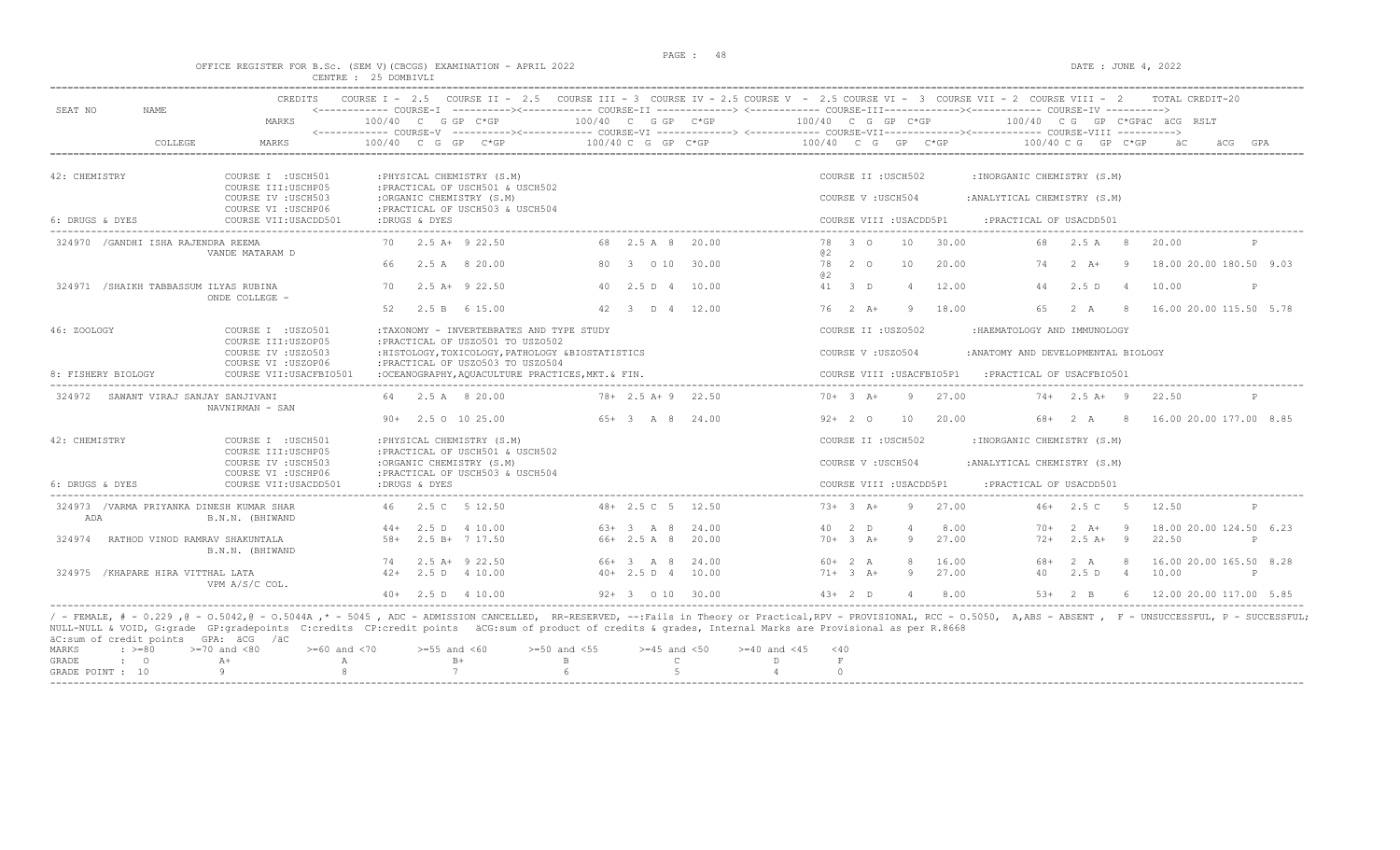### OFFICE REGISTER FOR B.Sc. (SEM V)(CBCGS) EXAMINATION - APRIL 2022 CENTRE : 74 KINHAVALI-VPM

|                                          | MARKS                                                             | $100/40$ C G GP C*GP                                                                               | 100/40 C G GP C*GP                       | <------------ COURSE-I ----------><------------ COURSE-II -------------> <------------ COURSE-III------------><----------- COURSE-IV ----------><br>$100/40$ C G GP C*GP<br>100/40 CG GP C*GPäC äCG RSLT |  |
|------------------------------------------|-------------------------------------------------------------------|----------------------------------------------------------------------------------------------------|------------------------------------------|----------------------------------------------------------------------------------------------------------------------------------------------------------------------------------------------------------|--|
|                                          | COLLEGE<br><b>MARKS</b>                                           | 100/40 C G GP C*GP                                                                                 | 100/40 C G GP C*GP                       | 100/40 C G GP C*GP<br>100/40 C G GP C*GP<br>äC                                                                                                                                                           |  |
| 42: CHEMISTRY                            | COURSE I : USCH501                                                | : PHYSICAL CHEMISTRY (S.M)                                                                         |                                          | COURSE II : USCH502<br>: INORGANIC CHEMISTRY (S.M)                                                                                                                                                       |  |
|                                          | COURSE III: USCHP05<br>COURSE IV : USCH503<br>COURSE VI : USCHP06 | : PRACTICAL OF USCH501 & USCH502<br>:ORGANIC CHEMISTRY (S.M)<br>: PRACTICAL OF USCH503 & USCH504   |                                          | COURSE V : USCH504<br>: ANALYTICAL CHEMISTRY (S.M)                                                                                                                                                       |  |
| 6: DRUGS & DYES                          | COURSE VII: USACDD501                                             | :DRUGS & DYES                                                                                      |                                          | COURSE VIII : USACDD5P1<br>: PRACTICAL OF USACDD501                                                                                                                                                      |  |
| 324976 / KHAPARE SWAPNALI MARUTI MANISHA | VPM A/S/C COL.                                                    | 64 2.5 A 8 20.00                                                                                   | 54 2.5 B 6 15.00                         | $71+ 3 A+$<br>9<br>27.00<br>50 2.5 B 6<br>15.00<br>P                                                                                                                                                     |  |
| 324977 SAPALE BHUSHAN SUNIL SANDHYA      | VPM A/S/C COL.                                                    | 40<br>2.5 D 4 10.00<br>$52+$ 2.5 B 6 15.00                                                         | $69+3$ A 8 24.00<br>$40+ 2.5 D 4 10.00$  | 5<br>10.00<br>14.00 20.00 135.00 6.75<br>$45+2$ C<br>$2 \quad B+$<br>58+<br>$7\phantom{0}7$<br>41 3 D<br>$\overline{4}$<br>12.00<br>2.5 B<br>6<br>15.00<br>$54+$<br>$\mathsf{P}$                         |  |
|                                          |                                                                   | $40+$ 2.5 D 4 10.00                                                                                | 56 3 B+7 21.00                           | $42+2$ D<br>$\overline{4}$<br>8.00<br>55 2 B+ 7 14.00 20.00 105.00 5.25                                                                                                                                  |  |
| 40: MATHEMATICS                          | COURSE I : USMT501                                                | : MULTIVARIABLE CALCULUS II                                                                        |                                          | COURSE II : USMT502<br>:LINEAR ALGEBRA                                                                                                                                                                   |  |
|                                          | COURSE III: USMTP05<br>COURSE IV : USMT503<br>COURSE VI : USMTP06 | : PRACTICAL OF USMT501 & USMT502<br>:TOPOLOGY OF METRIC SPACES<br>: PRACTICAL OF USMT503 & USMT504 |                                          | COURSE V: USMT5C4<br>: GRAPH THEORY                                                                                                                                                                      |  |
|                                          | 3: COMPUTER PRG. & SYS. ANAL. COURSE VII:USACCA501                | :COMPUTER PROGRAMMING AND SYSTEM ANALYSIS - I                                                      |                                          | COURSE VIII : USACCA5P1<br>: PRACTICAL OF USACCS501                                                                                                                                                      |  |
| NT                                       | 324978 KASHALKAR ROHIT CHANDRAKANT ROHI<br>SHAMRAO PEJE SH        | $64 + 2.5$ A 8 20.00                                                                               | $80 + 2.5010$ $25.00$                    | 40 3 D<br>$\overline{4}$<br>12.00<br>$76+$ 2.5 A+ 9<br>P<br>22.50                                                                                                                                        |  |
|                                          |                                                                   | 80+ 2.5 0 10 25.00                                                                                 | 44 3 D 4 12.00                           | $76+2 A+$<br>- 9<br>18.00<br>$76+2 A+9$<br>18.00 20.00 152.50 7.63                                                                                                                                       |  |
| 42: CHEMISTRY                            | COURSE I : USCH501                                                | : PHYSICAL CHEMISTRY (S.M)                                                                         |                                          | COURSE II : USCH502<br>: INORGANIC CHEMISTRY (S.M)                                                                                                                                                       |  |
|                                          | COURSE III: USCHP05<br>COURSE IV : USCH503<br>COURSE VI : USCHP06 | : PRACTICAL OF USCH501 & USCH502<br>:ORGANIC CHEMISTRY (S.M)<br>: PRACTICAL OF USCH503 & USCH504   |                                          | COURSE V: USCH504<br>: ANALYTICAL CHEMISTRY (S.M)                                                                                                                                                        |  |
| 6: DRUGS & DYES                          | COURSE VII: USACDD501                                             | :DRUGS & DYES                                                                                      |                                          | COURSE VIII : USACDD5P1<br>: PRACTICAL OF USACDD501                                                                                                                                                      |  |
| 324979 /TIWARI AKANKSHA SANTOSH KANCHAN  | R.D. NATIONAL B                                                   | $58 + 2.5 B + 7 17.50$                                                                             | $56+ 2.5 B+ 7 17.50$                     | $55+3$ B+<br>7<br>21.00<br>$50+$ 2.5 B 6<br>15.00<br>$\mathsf{P}$                                                                                                                                        |  |
| 324980 / JADHAV ANJALI MAHADEV SUNITA    |                                                                   | 2.5 D 4 10.00<br>40<br>66+ 2.5 A 8 20.00                                                           | 40+ 3 D 4 12.00<br>$74+2.5$ A+9<br>22.50 | $58 + 2 B +$<br>14.00<br>16.00 20.00 123.00 6.15<br>63+<br>2 A<br>- 8<br>66+ 3 A<br>8<br>24.00<br>2.5 D<br>10.00<br>$42+$<br>4<br>P                                                                      |  |
|                                          | R.D. NATIONAL B                                                   |                                                                                                    |                                          |                                                                                                                                                                                                          |  |
|                                          |                                                                   | $44+$ 2.5 D 4 10.00                                                                                | 21.00<br>55 3 B+7                        | $68 + 2 A$<br>8<br>16.00<br>82+<br>$2^{\circ}$ O<br>10<br>20.00 20.00 143.50 7.18                                                                                                                        |  |
| NA BANO                                  | 324981 / KHAN BIBI FATIMA ABDUL ASIF REHA<br>R.D. NATIONAL B      | $40+$ 2.5 D 4 10.00                                                                                | $54 + 2.5 B 6 15.00$                     | $57 + 3$ R+<br>$7^{\circ}$<br>21.00<br>2.5 C<br>$5^{\circ}$<br>12.50<br>$48+$<br>P                                                                                                                       |  |
|                                          |                                                                   | 46+ 2.5 C 5 12.50                                                                                  | 55 3 B+7 21.00                           | 8<br>16.00<br>18.00 20.00 126.00 6.30<br>$68 + 2 A$<br>$2 \overline{A}$ +<br>$\overline{9}$<br>$77+$                                                                                                     |  |
|                                          | 324982 YADAV BIPIN CHHOTELAL SHAKUNTALA<br>R.D. NATIONAL B        | $40+$ 2.5 D 4 10.00                                                                                | 43+ 2.5 D 4 10.00                        | 12.00<br>$41+ 3 D$<br>$\overline{4}$<br>2.5 D<br>$\overline{4}$<br>10.00<br>$40+$<br>$\mathbb{P}$                                                                                                        |  |
|                                          |                                                                   | 48 2.5 C 5 12.50                                                                                   | $43+3$ D 4 12.00                         | $40+2$ D<br>$\overline{4}$<br>8.00<br>42+ 2 D 4 8.00 20.00 82.50 4.13                                                                                                                                    |  |

|  | MARKS : >=80 >=70 and <80 > >=60 and <70 >=55 and <60 >=50 and <55 >=45 and <50 >=40 and <45 <40 |                                          |  |  |  |  |
|--|--------------------------------------------------------------------------------------------------|------------------------------------------|--|--|--|--|
|  | GRADE : O A+                                                                                     | $\,$ A $\,$ B+ $\,$ B $\,$ C $\,$ D $\,$ |  |  |  |  |
|  | GRADE POINT : 10 9 8 8 7 6 5 5 4 0                                                               |                                          |  |  |  |  |
|  |                                                                                                  |                                          |  |  |  |  |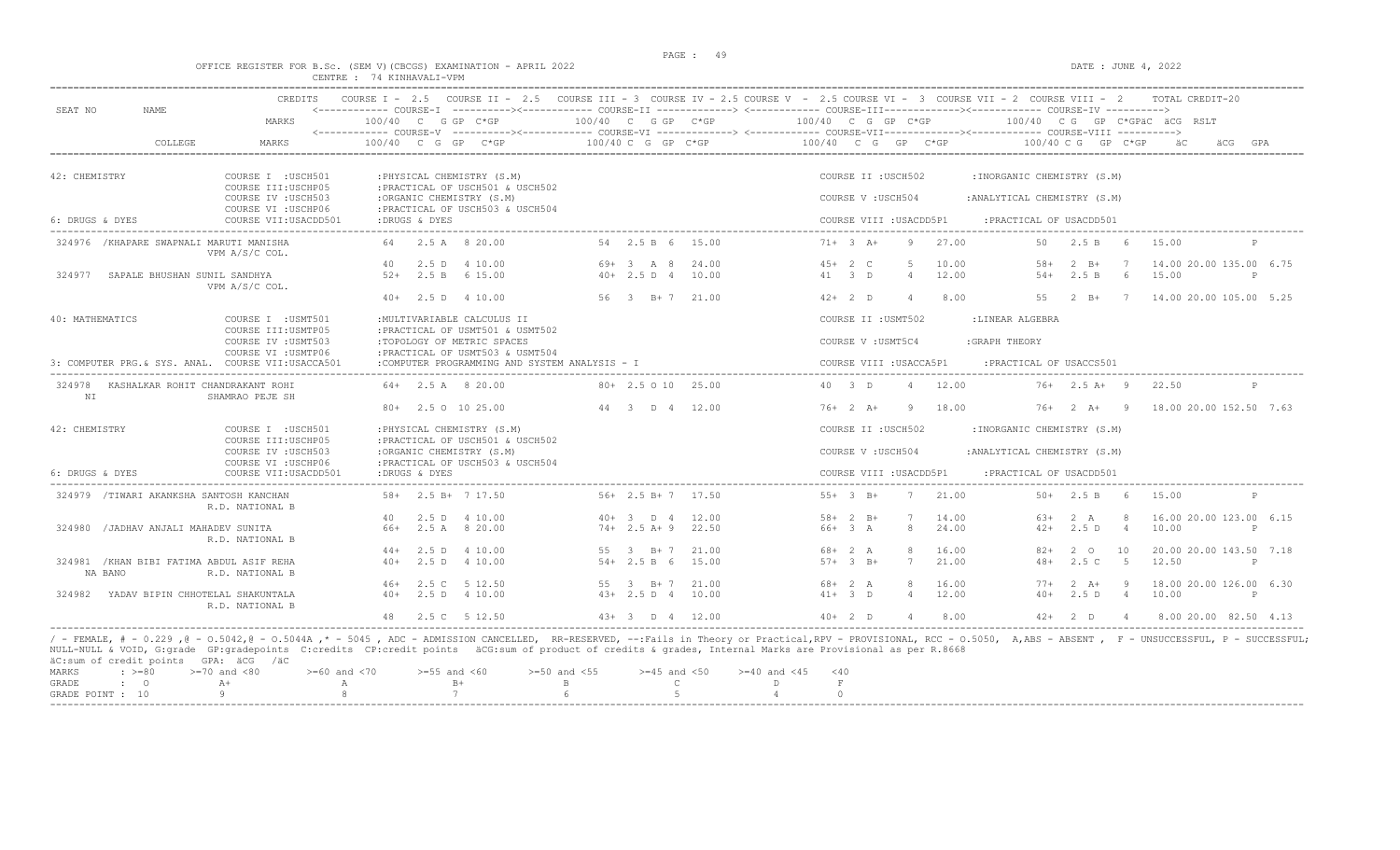# PAGE : 50 OFFICE REGISTER FOR B.Sc. (SEM V)(CBCGS) EXAMINATION - APRIL 2022 DATE : JUNE 4, 2022 CENTRE : 2 DADAR

| SEAT NO         | NAME.                                    | <b>CREDITS</b>                                                    | COURSE $T = 2.5$     |       |                                                                                                  |    |                        |       | COURSE II - 2.5 COURSE III - 3 COURSE IV - 2.5 COURSE V - 2.5 COURSE VI - 3 COURSE VII - 2 COURSE VIII - 2                                                    |                         |                |       |                              |                    |                | TOTAL CREDIT-20              |              |     |
|-----------------|------------------------------------------|-------------------------------------------------------------------|----------------------|-------|--------------------------------------------------------------------------------------------------|----|------------------------|-------|---------------------------------------------------------------------------------------------------------------------------------------------------------------|-------------------------|----------------|-------|------------------------------|--------------------|----------------|------------------------------|--------------|-----|
|                 |                                          | MARKS                                                             | $100/40$ C G GP C*GP |       |                                                                                                  |    | 100/40 C G GP C*GP     |       | 100/40 C G GP C*GP<br><------------ COURSE-V ----------><----------- COURSE-VI -------------> <------------ COURSE-VIII-------------- COURSE-VIII ----------> |                         |                |       |                              |                    |                | 100/40 CG GP C*GPÄC ÄCG RSLT |              |     |
|                 | COLLEGE                                  | <b>MARKS</b>                                                      | $100/40$ C G GP      |       | $C*GP$                                                                                           |    | 100/40 C G GP C*GP     |       | 100/40 C G GP C*GP                                                                                                                                            |                         |                |       | 100/40 C G                   |                    | $GP$ $C*GP$    |                              | äCG          | GPA |
| 42: CHEMISTRY   |                                          | COURSE I : USCH501                                                |                      |       | : PHYSICAL CHEMISTRY (S.M)                                                                       |    |                        |       |                                                                                                                                                               | COURSE II : USCH502     |                |       | : INORGANIC CHEMISTRY (S.M)  |                    |                |                              |              |     |
|                 |                                          | COURSE III: USCHP05<br>COURSE IV : USCH503<br>COURSE VI : USCHP06 |                      |       | : PRACTICAL OF USCH501 & USCH502<br>:ORGANIC CHEMISTRY (S.M)<br>: PRACTICAL OF USCH503 & USCH504 |    |                        |       |                                                                                                                                                               | COURSE V: USCH504       |                |       | : ANALYTICAL CHEMISTRY (S.M) |                    |                |                              |              |     |
| 6: DRUGS & DYES |                                          | COURSE VII: USACDD501                                             | :DRUGS & DYES        |       |                                                                                                  |    |                        |       |                                                                                                                                                               | COURSE VIII : USACDD5P1 |                |       | : PRACTICAL OF USACDD501     |                    |                |                              |              |     |
| Z               | 324983 /SHAIKH BUSHRA ABDUL KHALIO MUMTA | R.D. NATIONAL B                                                   |                      |       | $58 + 2.5 R + 7 17.50$                                                                           |    | $70+$ 2.5 A + 9        | 22.50 | $60 + 3$ A                                                                                                                                                    |                         | $\mathcal{R}$  | 24.00 |                              | $40+2.5$ D         |                | 10.00                        |              |     |
|                 |                                          |                                                                   |                      |       | $44+$ 2.5 D 4 10.00                                                                              |    | 50 3 B 6               | 18.00 | $74+2 A+$                                                                                                                                                     |                         | -9             | 18.00 | $65+$                        | 2 A                | -8             | 16.00 20.00 136.00 6.80      |              |     |
|                 | 324984 / ANSARI ERAM ASIF SHAHIN         | R.D. NATIONAL B                                                   |                      |       | $62+$ 2.5 A 8 20.00                                                                              |    | $60+2.5A8$             | 20.00 | $60 + 3 A$                                                                                                                                                    |                         | 8              | 24.00 | $48+$                        | 2.5C               | $5^{\circ}$    | 12.50                        | P            |     |
|                 |                                          |                                                                   | $40+$                | 2.5 D | 4 10.00                                                                                          | 50 | $3 \quad B \quad 6$    | 18.00 | $68 + 2 A$                                                                                                                                                    |                         | $\mathcal{R}$  | 16.00 | $84+$                        | $2^{\circ}$        | 10             | 20.00 20.00 140.50 7.03      |              |     |
|                 | 324985 / PAL GAYATRI ASHOK URMILA        | R.D. NATIONAL B                                                   |                      |       | $54+$ 2.5 B 6 15.00                                                                              |    | $72+2.5$ A+9           | 22.50 | $74 + 3 + 4$                                                                                                                                                  |                         | Q              | 27.00 | $52+$                        | 2.5 B              | - 6            | 15.00                        | $\mathsf{P}$ |     |
|                 |                                          |                                                                   | $42+$                |       | 2.5 D 4 10.00                                                                                    |    | 70 3 A+ 9              | 27.00 | $78 + 2 A +$                                                                                                                                                  |                         | Q              | 18.00 | $74+$                        | $2 \overline{A}$ + |                | 18.00 20.00 152.50 7.63      |              |     |
| 324986          | MOMIN GUFRAN AKTHAR ANISA                | R.D. NATIONAL B                                                   | $.56+$               |       | 2.5 B+ 7 17.50                                                                                   |    | $64 + 2.5 A 8$         | 20.00 | $50+3$ B                                                                                                                                                      |                         | 6              | 18.00 | $48+$                        | 2.5C               | $-5$           | 12.50                        | P            |     |
|                 |                                          |                                                                   | $44+$                |       | 2.5 D 4 10.00                                                                                    |    | 40 3 D 4 12.00         |       | $78 + 2 A +$                                                                                                                                                  |                         | Q              | 18.00 | 40                           | $2$ D              | $\overline{4}$ | 8.00 20.00 116.00 5.80       |              |     |
| 324987          | KADU RAHUL RAMCHANDRA RAJESHREE          | R.D. NATIONAL B                                                   | $48+$                |       | 2.5 C 5 12.50                                                                                    |    | $58 + 2.5 B + 7 17.50$ |       | $52+3$ B                                                                                                                                                      |                         | 6              | 18.00 | $54+$                        | 2.5 B              | - 6            | 15.00                        | P            |     |
|                 |                                          |                                                                   | $40+$                |       | 2.5 D 4 10.00                                                                                    |    | $40+3$ D 4             | 12.00 | $74+2 A+$                                                                                                                                                     |                         | -9             | 18.00 | 70                           | $2 \overline{A}$ + | - 9            | 18.00 20.00 121.00 6.05      |              |     |
| 324988<br>EVI   | PAL ROSHANKUMAR RAMLAKHAN KANTID         | R.D. NATIONAL B                                                   | $58+$                |       | 2.5 B+ 7 17.50                                                                                   |    | $68 + 2.5 A 8$         | 20.00 | $40+3$ D                                                                                                                                                      |                         | $\overline{4}$ | 12.00 | $60+$                        | 2.5A               | 8 <sup>8</sup> | 20.00                        | P            |     |
|                 |                                          |                                                                   | $46+$                |       | 2.5 C 5 12.50                                                                                    |    | 40 3 D 4 12.00         |       | $84+20$                                                                                                                                                       |                         | 10             | 20.00 | 42                           | $2$ D              |                | 8.00 20.00 122.00 6.10       |              |     |
| 324989          | AEER SUMIT VILAS SAMIDHA                 | R.D. NATIONAL B                                                   | $62+$                |       | 2.5 A 8 20.00                                                                                    |    | $72+2.5$ A+9           | 22.50 | $50+3$ B                                                                                                                                                      |                         | -6             | 18.00 | $54+$                        | 2.5 B              | - 6            | 15.00                        | P            |     |
|                 |                                          |                                                                   | $.58+$               |       | $2.5 B+ 7 17.50$                                                                                 | 44 | $\overline{3}$ D 4     | 12.00 | $72+2 + 2 + 1$                                                                                                                                                |                         | 9              | 18.00 | 43                           | $2$ D              | $\overline{4}$ | 8.00 20.00 131.00 6.55       |              |     |
| HAN             | 324990 /SHAIKH UZMA MOHAMMED AYUB NOORJA | R.D. NATIONAL B                                                   | $64+$                |       | 2.5 A 8 20.00                                                                                    |    | $70+2.5 A+9$           | 22.50 | $58 + 3 B +$                                                                                                                                                  |                         | 7              | 21.00 | $40+$                        | 2.5D               | $\overline{4}$ | 10.00                        | P            |     |
|                 |                                          |                                                                   | $60+$                |       | 2.5 A 8 20.00                                                                                    |    | 47 3 C 5 15.00         |       | $58 + 2$ B+                                                                                                                                                   |                         | 7              | 14.00 | $4.3+$                       | 2 D                | $\overline{4}$ | 8.00 20.00 130.50 6.53       |              |     |
| 41: PHYSICS     |                                          | COURSE I : USPH501<br>COURSE III: USPHP05                         |                      |       | : MATHEMATICAL, THERMAL AND STATISTICAL PHYSICS<br>:PRACTICAL OF USPH501 & USPH502               |    |                        |       |                                                                                                                                                               | COURSE II : USPH502     |                |       | :SOLID STATE PHYSICS         |                    |                |                              |              |     |
|                 |                                          | COURSE IV : USPH503<br>COURSE VI : USPHP06                        |                      |       | :ATOMIC AND MOLECULAR PHYSICS<br>: PRACTICAL OF USPH503 & USPH504                                |    |                        |       |                                                                                                                                                               | COURSE V : USPH504      |                |       | : ELECTRODYNAMICS            |                    |                |                              |              |     |
|                 | 16: COMPUTER SCIENCE                     | COURSE VII: USACCS501                                             |                      |       | :ADVANCE MICROPROCESSOR MICROCONT.&PYTHON PRG.                                                   |    |                        |       |                                                                                                                                                               | COURSE VIII : USACCS5P1 |                |       | : PRACTICAL OF USACCS501     |                    |                |                              |              |     |
| 324991          | MASURKAR ADITYA RAJENDRA MINAL           | R.D. NATIONAL B                                                   |                      |       | $52+$ 2.5 B 6 15.00                                                                              |    | 56+ 2.5 B+ 7 17.50     |       | $40+3$ D                                                                                                                                                      |                         | $\overline{4}$ | 12.00 |                              | $68 + 2.5$ A 8     |                | 20.00                        | $\mathsf{P}$ |     |
|                 |                                          |                                                                   |                      |       | 80+ 2.5 0 10 25.00                                                                               |    | $40+3$ D $4$ 12.00     |       | 66+ 2 A                                                                                                                                                       |                         | 8              | 16.00 | 50                           | $2 \quad B$        |                | 6 12.00 20.00 129.50 6.48    |              |     |

|  | MARKS : >=80 >=70 and <80 >=60 and <70 >=55 and <60 >=50 and <55 >=45 and <50 >=40 and <45 <40 |  |  |  |
|--|------------------------------------------------------------------------------------------------|--|--|--|
|  |                                                                                                |  |  |  |
|  | GRADE POINT : $10$ 9 8 8 7 6 6 5 5 4                                                           |  |  |  |
|  |                                                                                                |  |  |  |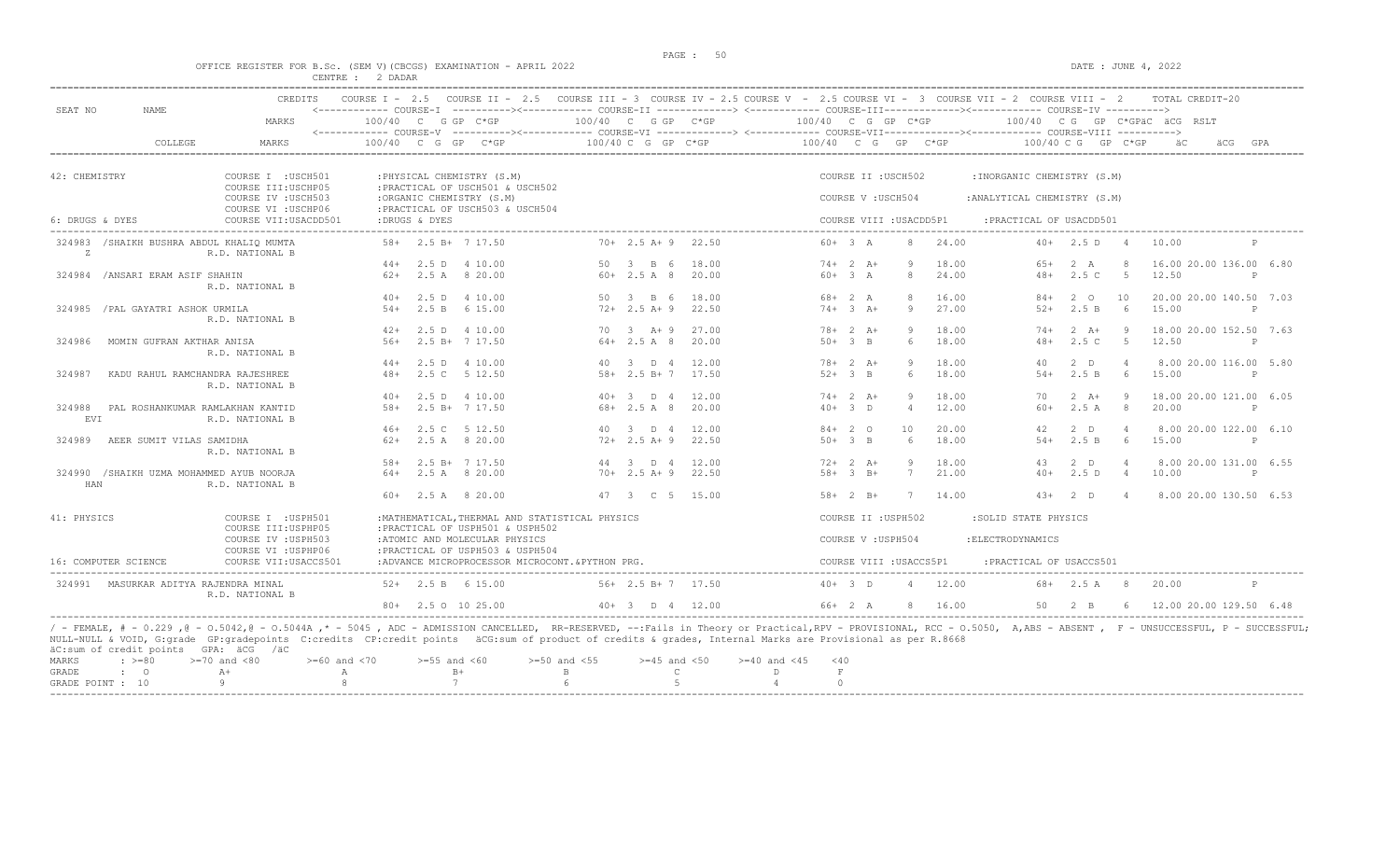$DATA: JUNE 4, 2022$ 

|  |  |                  |  | OFFICE REGISTER FOR B.SC. (SEM V)(CBCGS) EXAMINATION - APRIL 2022 |  |  |
|--|--|------------------|--|-------------------------------------------------------------------|--|--|
|  |  | CENTRE : 2 DADAR |  |                                                                   |  |  |

|                                                      | <b>CREDITS</b>                                                   | COURSE $I - 2.5$                                                                                                                                                                                                                                                                                                        |                                        | COURSE II - 2.5 COURSE III - 3 COURSE IV - 2.5 COURSE V - 2.5 COURSE VI - 3 COURSE VII - 2 COURSE VIII - 2 |           |                     |                           |                                          |                |                                                               |                      |                | TOTAL CREDIT-20                  |              |
|------------------------------------------------------|------------------------------------------------------------------|-------------------------------------------------------------------------------------------------------------------------------------------------------------------------------------------------------------------------------------------------------------------------------------------------------------------------|----------------------------------------|------------------------------------------------------------------------------------------------------------|-----------|---------------------|---------------------------|------------------------------------------|----------------|---------------------------------------------------------------|----------------------|----------------|----------------------------------|--------------|
| SEAT NO<br>NAME                                      | MARKS                                                            | <------------ COURSE-I ----------><----------- COURSE-II -------------> <------------ COURSE-III-----------><--------><--------- COURSE-IV ----------><br>100/40 C G GP C*GP<br><------------ COURSE-V ----------><----------- COURSE-VI -------------> <------------ COURSE-VIII-------------- COURSE-VIII ----------> |                                        | $100/40$ C G GP C*GP                                                                                       |           |                     | $100/40$ C G GP C*GP      |                                          |                |                                                               |                      |                | 100/40 CG GP C*GPAC ACG RSLT     |              |
| COLLEGE                                              | <b>MARKS</b>                                                     | $100/40$ C G GP C*GP                                                                                                                                                                                                                                                                                                    |                                        | 100/40 C G GP C*GP                                                                                         |           |                     | $100/40$ C G GP C*GP      |                                          |                |                                                               | $100/40$ C G GP C*GP |                |                                  | GPA          |
| 41: PHYSICS                                          | COURSE I : USPH501<br>COURSE III: USPHP05<br>COURSE IV : USPH503 | : PRACTICAL OF USPH501 & USPH502<br>:ATOMIC AND MOLECULAR PHYSICS                                                                                                                                                                                                                                                       |                                        | : MATHEMATICAL, THERMAL AND STATISTICAL PHYSICS                                                            |           |                     |                           | COURSE II : USPH502<br>COURSE V: USPH504 |                | :SOLID STATE PHYSICS<br>: ELECTRODYNAMICS                     |                      |                |                                  |              |
| 16: COMPUTER SCIENCE                                 | COURSE VI : USPHP06<br>COURSE VII: USACCS501                     | :PRACTICAL OF USPH503 & USPH504                                                                                                                                                                                                                                                                                         |                                        | :ADVANCE MICROPROCESSOR MICROCONT & PYTHON PRG.                                                            |           |                     |                           | COURSE VIII : USACCS5P1                  |                | :PRACTICAL OF USACCS501                                       |                      |                |                                  |              |
| 324992 /BYAGARI AKANKSHA NARAYAN ANITA               | R.D. NATIONAL B                                                  | $40+$ 2.5 D 4 10.00                                                                                                                                                                                                                                                                                                     |                                        | 40 2.5 D 4                                                                                                 |           | 10.00               | $41+ 3 D$                 |                                          | 12.00          | $42+$                                                         | 2.5 D                | 4              | 10.00                            | $\mathbb P$  |
| 324993<br>/KHAN MARIYAM MOHMED AZAM FIRDOUS          | R.D. NATIONAL B                                                  | 64+<br>$40+$                                                                                                                                                                                                                                                                                                            | 2.5 A 8 20.00<br>2.5 D 4 10.00         | $45+3$ C 5<br>$44+2.5 D 4$                                                                                 |           | 15.00<br>10.00      | $50+2$ B<br>$72 \t3 \tA+$ | 9                                        | 12.00<br>27.00 | $40+$<br>$44+$                                                | $2$ D<br>2.5 D       | $\overline{4}$ | 8.00 20.00 97.00 4.85<br>10.00   | P            |
| 324994<br>PANDEY RITESH CHANDRAKANT KIRAN            | R.D. NATIONAL B                                                  | 60+<br>2.5 B<br>$.54+$                                                                                                                                                                                                                                                                                                  | 2.5 A 8 20.00<br>6 15.00               | 74 3 A + 9<br>56                                                                                           | $2.5 B+7$ | 27.00<br>17.50      | $54+2$ B<br>$50+3$ B      | 6                                        | 12.00<br>18.00 | 50<br>$62+$                                                   | $2 \quad B$<br>2.5A  | -8             | 12.00 20.00 128.00 6.40<br>20.00 | P            |
| SHARMA ROHIT RAMCHANDRA RAMRATI<br>324995            | R.D. NATIONAL B                                                  | $70+$<br>58                                                                                                                                                                                                                                                                                                             | $2.5$ A+ $9$ 22.50<br>$2.5 B+ 7 17.50$ | $85+$<br>$44+2.5 D 4$                                                                                      | 3 0 10    | 30.00<br>10.00      | $78 + 2 A +$<br>$45+3$ C  | $5 -$                                    | 18.00<br>15.00 | $45+$<br>66                                                   | 2 C<br>2.5A          | -5<br>-8       | 10.00 20.00 151.00 7.55<br>20.00 | P            |
| SHOEB AHMAD ABRAR AHMAD ZUBAIDA<br>324996<br>KHATOON | R.D. NATIONAL B                                                  | 60+<br>2.5C<br>$46+$                                                                                                                                                                                                                                                                                                    | 2.5 A 8 20.00<br>5 12.50               | $65+3$ A 8<br>50 2.5 B 6                                                                                   |           | 24.00<br>15.00      | $60+2 A$<br>$60+3 A$      | $\mathcal{R}$                            | 16.00<br>24.00 | $65+$<br>$56+$                                                | 2 A<br>$2.5 B+$      | $\overline{7}$ | 16.00 20.00 138.50 6.93<br>17.50 | $\mathsf{P}$ |
| 324997 / SHAIKH SABA JAMSHED NASREEN                 | GM-MOMIN - BHIW                                                  | $70+$<br>$5.3+$                                                                                                                                                                                                                                                                                                         | $2.5$ A+ $9$ 22.50<br>2.5 B 6 15.00    | 50+ 3 B 6<br>$45+2.5C$ 5                                                                                   |           | 18.00<br>12.50      | $52+2$ B<br>$52+3$ B      | $6^{\circ}$                              | 12.00<br>18.00 | $65+$<br>$40+$                                                | 2 A<br>2.5D          | $\overline{4}$ | 16.00 20.00 137.50 6.88<br>10.00 | $\mathbb{P}$ |
|                                                      |                                                                  | 62                                                                                                                                                                                                                                                                                                                      | 2.5 A 8 20.00                          | $52+3$ B 6                                                                                                 |           | 18.00               | $85+20$                   | 10                                       | 20.00          | $77+$                                                         | $2 \overline{A}$ +   | $\overline{9}$ | 18.00 20.00 131.50 6.58          |              |
| 45: BOTANY (REVISED)                                 | COURSE I : USB0501<br>COURSE III: USBOP5<br>COURSE IV : USB0503  | : PLANT DIVERSITY - III<br>: PRACTICAL OF USB0501 TO USB0502<br>: FORM & FUNCTION - III                                                                                                                                                                                                                                 |                                        |                                                                                                            |           |                     |                           | COURSE II : USB0502<br>COURSE V: USB0504 |                | :PLANT DIVERSITY - IV<br>:CURRENT TRENDS IN PLANT SCIENCES-II |                      |                |                                  |              |
| 4: HORTICULTURE & GARDENING                          | COURSE VI : USBOP6<br>COURSE VII: USACHO501                      | : PRACTICAL OF USB0503 TO USB0504<br>: HORTICULTURE & GARDENING - I                                                                                                                                                                                                                                                     |                                        |                                                                                                            |           |                     |                           | COURSE VIII : USACHO5P1                  |                | : PRACTICAL OF USACH0501                                      |                      |                |                                  |              |
| 324998<br>PATIL PRANAY CHIRANJEEV VAISHALI           | J.S.M. ALIBAG                                                    | $70+$ 2.5 A+ 9 22.50                                                                                                                                                                                                                                                                                                    |                                        |                                                                                                            |           | $72+2.5$ A+ 9 22.50 | 50 3 B                    |                                          | 18.00          |                                                               | $84+$ 2.5 0 10       |                | 25.00                            | $\mathsf{P}$ |
|                                                      |                                                                  | $56+$ 2.5 B+ 7 17.50                                                                                                                                                                                                                                                                                                    |                                        |                                                                                                            |           | 53 3 B 6 18.00      | $74+2 A+$                 | -9                                       | 18.00          | 40                                                            | 2 D                  | $\overline{4}$ | 8.00 20.00 149.50 7.48           |              |
| 42: CHEMISTRY                                        | COURSE I : USCH501<br>COURSE III: USCHP05                        | : PHYSICAL CHEMISTRY (S.M)<br>: PRACTICAL OF USCH501 & USCH502                                                                                                                                                                                                                                                          |                                        |                                                                                                            |           |                     |                           | COURSE II : USCH502                      |                | : INORGANIC CHEMISTRY (S.M)                                   |                      |                |                                  |              |
|                                                      | COURSE IV : USCH503<br>COURSE VI : USCHP06                       | :ORGANIC CHEMISTRY (S.M)<br>: PRACTICAL OF USCH503 & USCH504                                                                                                                                                                                                                                                            |                                        |                                                                                                            |           |                     |                           | COURSE V: USCH504                        |                | : ANALYTICAL CHEMISTRY (S.M)                                  |                      |                |                                  |              |
| 6: DRUGS & DYES                                      | COURSE VII: USACDD501                                            | :DRUGS & DYES                                                                                                                                                                                                                                                                                                           |                                        |                                                                                                            |           |                     |                           | COURSE VIII : USACDD5P1                  |                | : PRACTICAL OF USACDD501                                      |                      |                |                                  |              |

----------------------------------------------------------------------------------------------------------------------------------------------------------------------------------------------------------------------- / - FEMALE, # - 0.229 ,@ - O.5042,@ - O.5044A ,\* - 5045 , ADC - ADMISSION CANCELLED, RR-RESERVED, --:Fails in Theory or Practical,RPV - PROVISIONAL, RCC - O.5050, A,ABS - ABSENT , F - UNSUCCESSFUL, P - SUCCESSFUL; NULL-NULL & VOID, G:grade GP:gradepoints C:credits CP:credit points äCG:sum of product of credits & grades, Internal Marks are Provisional as per R.8668 äC:sum of credit points GPA: äCG /äC MARKS : >=80 >=70 and <80 >=60 and <70 >=55 and <60 >=50 and <55 >=45 and <50 >=40 and <45 <40

| GRADE         |  |  |  |        |
|---------------|--|--|--|--------|
| GRADE POINT : |  |  |  |        |
| ----          |  |  |  | ------ |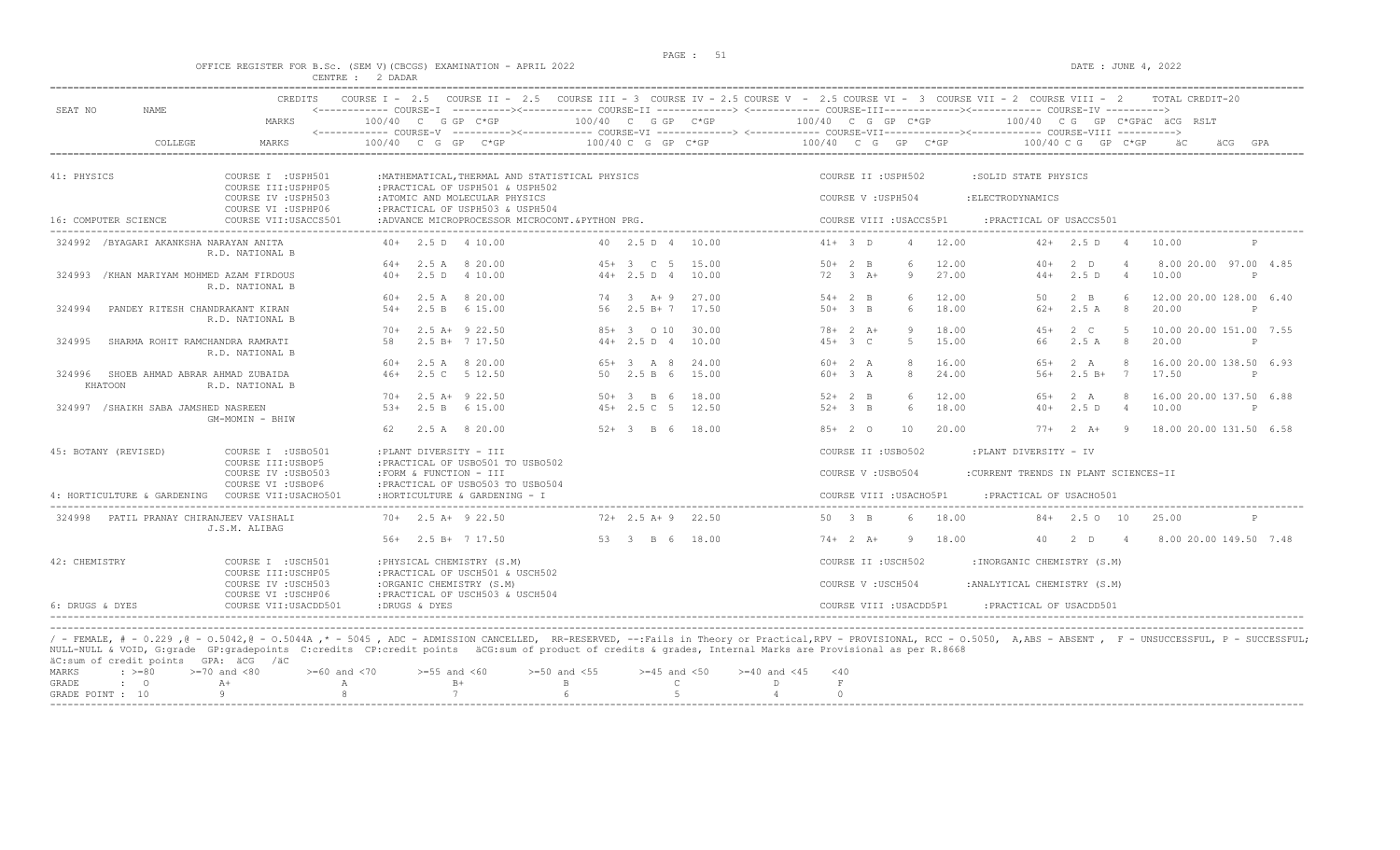# OFFICE REGISTER FOR B.Sc. (SEM V)(CBCGS) EXAMINATION - APRIL 2022<br>CENTRE : 35 PALI (SUDHAGAD)<br>CENTRE : 35 PALI (SUDHAGAD)

| SEAT NO<br>NAME                                    | MARKS                                             | $100/40$ C G GP C*GP                                                                | 100/40 C G GP C*GP               | 100/40 C G GP C*GP                        | 100/40 CG GP C*GPäC äCG RSLT                       |                                                  |
|----------------------------------------------------|---------------------------------------------------|-------------------------------------------------------------------------------------|----------------------------------|-------------------------------------------|----------------------------------------------------|--------------------------------------------------|
| COLLEGE                                            | MARKS                                             | $100/40$ C G GP C*GP                                                                | 100/40 C G GP C*GP               | 100/40 C G GP C*GP                        | $100/40$ C G GP C*GP                               | ăС<br>GPA<br>äCG                                 |
| 42: CHEMISTRY                                      | COURSE I : USCH501<br>COURSE III: USCHP05         | : PHYSICAL CHEMISTRY (S.M)<br>: PRACTICAL OF USCH501 & USCH502                      |                                  | COURSE II : USCH502                       | : INORGANIC CHEMISTRY (S.M)                        |                                                  |
|                                                    | COURSE IV : USCH503<br>COURSE VI : USCHP06        | :ORGANIC CHEMISTRY (S.M)<br>: PRACTICAL OF USCH503 & USCH504                        |                                  | COURSE V: USCH504                         | : ANALYTICAL CHEMISTRY (S.M)                       |                                                  |
| 6: DRUGS & DYES                                    | COURSE VII: USACDD501                             | :DRUGS & DYES                                                                       |                                  | COURSE VIII : USACDD5P1                   | : PRACTICAL OF USACDD501                           |                                                  |
| 324999<br>$\mathbb{A}$                             | KHANDALKAR KAUSHAL KISHOR SHALAK<br>J.S.M. ALIBAG | $94 + 2.50 10 25.00$                                                                | $86+2.5010$ 25.00                | $61 + 3$ A<br>24.00<br>8                  | $76$ $2.5$ $\text{A+}$ 9                           | 22.50<br>P                                       |
|                                                    |                                                   | 2.5 0 10 25.00<br>$94 +$                                                            | $58 + 3$ B + 7<br>21.00          | $80+20$<br>10<br>20.00                    | $2 \overline{A}$ +<br>- 9<br>$70+$                 | 18.00 20.00 180.50 9.03                          |
| AZADE KRISHNA SULBHAJI RANJANA<br>325000           | J.S.M. ALIBAG                                     | $96+$<br>2.5 0 10 25.00                                                             | $100+2.5010$ 25.00               | $53+3$ B<br>- 6<br>18.00                  | 80<br>2.5010                                       | 25.00<br>P                                       |
|                                                    |                                                   | $100+$<br>2.5 0 10 25.00                                                            | $54 + 3$ B 6<br>18.00            | $94 + 20$<br>10<br>20.00                  | $2 \overline{A}$ +<br>- 9<br>$70+$                 | 18.00 20.00 174.00 8.70                          |
| /GHARAT SAYALI ANAND POOJA<br>325001               | J.S.M. ALIBAG                                     | 80+<br>2.5 0 10 25.00                                                               | $94+2.5010$<br>25.00             | $74+3$ A+<br>9<br>27.00                   | 2.5A<br>8 <sup>8</sup><br>60                       | 20.00<br>P                                       |
|                                                    |                                                   | 42<br>2.5 D 4 10.00                                                                 | $55+3$ B+7<br>21.00              | $82+20$<br>10<br>20.00                    | $2 \overline{A}$ +<br>- 9<br>$74+$                 | 18.00 20.00 166.00 8.30                          |
| /PAWAR SHRAVANI UDDHAV KAVITA<br>325002            | J.S.M. ALIBAG                                     | 2.5 0 10 25.00<br>88+                                                               | $62+2.5A8$<br>20.00              | $65+3 A$<br>8<br>24.00                    | $2.5 A+ 9$<br>76                                   | 22.50<br>P                                       |
|                                                    |                                                   | 2.5 0 10 25.00<br>$80+$                                                             | $58 + 3$ B + 7<br>21.00          | $92 + 20$<br>20.00<br>10                  | 10<br>$80+$<br>$2^{\circ}$                         | 20.00 20.00 177.50 8.88                          |
| /MHATRE SIDDHI SUBAL NISHA<br>325003               | J.S.M. ALIBAG                                     | 66+<br>2.5 A 8 20.00                                                                | 88+ 2.5 0 10<br>25.00            | $53+3$ B<br>6<br>18.00                    | 2.5A<br>8 <sup>8</sup><br>64                       | 20.00<br>P                                       |
|                                                    |                                                   | 2.5 0 10 25.00<br>$92+$                                                             | $47 + 3$ C 5<br>15.00            | $76+2 A+$<br>18.00<br>-9<br>$67+3 A$<br>8 | $70+$<br>$2 \overline{A}$ +<br>$\overline{9}$      | 18.00 20.00 159.00 7.95                          |
| 325004 / PATIL VEDANTI DINESH SAMITA               | J.S.M. ALIBAG                                     | 2.5 0 10 25.00<br>$100+$<br>2.5 0 10 25.00<br>100                                   | $90+2.5010$<br>25.00<br>24.00    | 24.00<br>$90+20$<br>20.00<br>10           | $2.5 \circ 10$<br>86<br>10<br>$80+$<br>$2^{\circ}$ | 25.00<br>$\mathsf{P}$<br>20.00 20.00 188.00 9.40 |
| 325005 / JAMADAR MADIHA SHAKIL YASMIN              |                                                   | 2.5 A 8 20.00<br>60                                                                 | 68+ 3 A 8<br>64 2.5 A 8<br>20.00 | 80 3 0<br>10<br>30.00                     | 66<br>2.5A<br>8 <sup>8</sup>                       | 20.00<br>P                                       |
|                                                    | ANJUMAN, MURUD                                    | 2.5 B 6 15.00<br>54                                                                 | 80 3 0 10 30.00                  | 60 2 A<br>8<br>16.00                      | 82<br>$2^{\circ}$ O<br>10                          | 20.00 20.00 171.00 8.55                          |
|                                                    |                                                   |                                                                                     |                                  |                                           |                                                    |                                                  |
| 41: PHYSICS                                        | COURSE I : USPH501<br>COURSE III: USPHP05         | : MATHEMATICAL, THERMAL AND STATISTICAL PHYSICS<br>: PRACTICAL OF USPH501 & USPH502 |                                  | COURSE II : USPH502                       | :SOLID STATE PHYSICS                               |                                                  |
|                                                    | COURSE IV : USPH503<br>COURSE VI : USPHP06        | : ATOMIC AND MOLECULAR PHYSICS<br>: PRACTICAL OF USPH503 & USPH504                  |                                  | COURSE V: USPH504                         | : ELECTRODYNAMICS                                  |                                                  |
| 1: ELECTRONIC INSTRUMENTATION COURSE VII:USACEI501 |                                                   | :ANALOG CIRCUITS & INSTRU. & CONSUMER APPLIANCE                                     |                                  | COURSE VIII : USACEI5P1                   | : PRACTICAL OF USACEI501                           |                                                  |
| 325006 CHAUHAN HRITHIK KEHERSINGH KOSHA<br>LYA     | CHM - ULHASNAGA                                   | $64+$ 2.5 A 8 20.00                                                                 | $68 + 2.5$ A 8 20.00             | $74+3++$<br>$\overline{9}$<br>27.00       | $68 + 2.5$ A 8                                     | 20.00<br>P                                       |
|                                                    |                                                   | $60+$ 2.5 A 8 20.00                                                                 | 54 3 B 6 18.00                   | $80+20$<br>10<br>20.00                    | $80+$ 2 0 10                                       | 20.00 20.00 165.00 8.25                          |
| 42: CHEMISTRY                                      | COURSE I : USCH501<br>COURSE III: USCHP05         | : PHYSICAL CHEMISTRY (S.M)<br>: PRACTICAL OF USCH501 & USCH502                      |                                  | COURSE II : USCH502                       | : INORGANIC CHEMISTRY (S.M)                        |                                                  |
|                                                    | COURSE IV : USCH503<br>COURSE VI : USCHP06        | :ORGANIC CHEMISTRY (S.M)<br>: PRACTICAL OF USCH503 & USCH504                        |                                  | COURSE V: USCH504                         | : ANALYTICAL CHEMISTRY (S.M)                       |                                                  |
| 6: DRUGS & DYES                                    | COURSE VII: USACDD501                             | :DRUGS & DYES                                                                       |                                  | COURSE VIII : USACDD5P1                   | : PRACTICAL OF USACDD501                           |                                                  |
|                                                    |                                                   |                                                                                     |                                  |                                           |                                                    |                                                  |

|  | MARKS : >=80 >=70 and <80 > >=60 and <70 >=55 and <60 >=50 and <55 >=45 and <50 >=40 and <45 <40 |              |  |  |
|--|--------------------------------------------------------------------------------------------------|--------------|--|--|
|  | GRADE : O A+                                                                                     | A B+ B C D F |  |  |
|  | GRADE POINT : 10 9 9 8 7 6 5 5 4 0                                                               |              |  |  |
|  |                                                                                                  |              |  |  |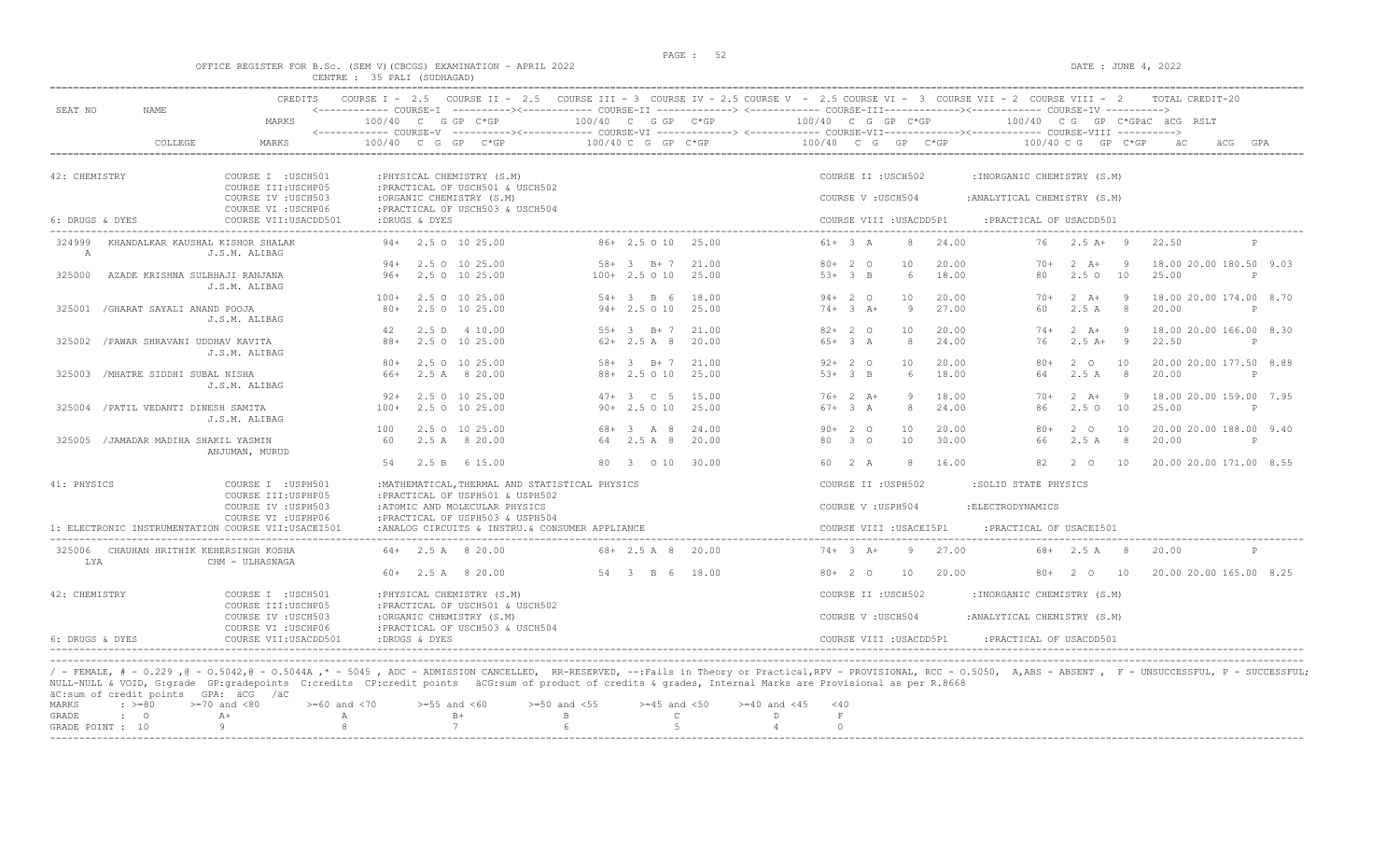DATE : JUNE  $4$ , 2022

|  |  |  |                    | OFFICE REGISTER FOR B.Sc. (SEM V) (CBCGS) EXAMINATION - APRIL 2022 |  |  |
|--|--|--|--------------------|--------------------------------------------------------------------|--|--|
|  |  |  | CENTRE : 9 PALGHAR |                                                                    |  |  |

| SEAT NO<br>NAME.                           | <b>CREDITS</b>                                                      |                                                                                                                 |                                              | COURSE I - 2.5 COURSE II - 2.5 COURSE III - 3 COURSE IV - 2.5 COURSE V - 2.5 COURSE VI - 3 COURSE VII - 2 COURSE VIII - 2<br><------------ COURSE-I ----------><------------ COURSE-II -------------> <------------ COURSE-III------------><----------- COURSE-IV ----------> | TOTAL CREDIT-20                                                                                   |  |
|--------------------------------------------|---------------------------------------------------------------------|-----------------------------------------------------------------------------------------------------------------|----------------------------------------------|-------------------------------------------------------------------------------------------------------------------------------------------------------------------------------------------------------------------------------------------------------------------------------|---------------------------------------------------------------------------------------------------|--|
|                                            | MARKS                                                               | 100/40 C G GP C*GP                                                                                              |                                              | $100/40$ C G GP C*GP $100/40$ C G GP C*GP                                                                                                                                                                                                                                     | 100/40 CG GP C*GPäC äCG RSLT                                                                      |  |
| COLLEGE                                    | <b>MARKS</b>                                                        | $100/40$ C G GP C*GP                                                                                            | $100/40$ C G GP C*GP                         | 100/40 C G GP C*GP                                                                                                                                                                                                                                                            | $100/40$ C G GP C*GP                                                                              |  |
| 42: CHEMISTRY                              | COURSE I : USCH501<br>COURSE III: USCHP05                           | : PHYSICAL CHEMISTRY (S.M)<br>: PRACTICAL OF USCH501 & USCH502                                                  |                                              | COURSE II : USCH502                                                                                                                                                                                                                                                           | : INORGANIC CHEMISTRY (S.M)                                                                       |  |
| 6: DRUGS & DYES                            | COURSE IV : USCH503<br>COURSE VI : USCHP06<br>COURSE VII: USACDD501 | :ORGANIC CHEMISTRY (S.M)<br>: PRACTICAL OF USCH503 & USCH504<br>:DRUGS & DYES                                   |                                              | COURSE V: USCH504<br>COURSE VIII : USACDD5P1                                                                                                                                                                                                                                  | : ANALYTICAL CHEMISTRY (S.M)<br>:PRACTICAL OF USACDD501                                           |  |
| 325007 / HAMBIRE ASHITI RAMESH VIJAYA      |                                                                     | $74+$ 2.5 A+ 9 22.50                                                                                            | 46+ 2.5 C 5 12.50                            | 60 3 A<br>24.00<br>8                                                                                                                                                                                                                                                          | $46+2.5$ C 5<br>12.50                                                                             |  |
| 325008<br>PAWAR AMOL KISHOR MANISHA        | DANDEKAR PALGHA<br>M.M.JAGTAP - MA                                  | $44+$ 2.5 D 4 10.00<br>2.5 D 4 10.00<br>$40+$                                                                   | 62 3 A 8<br>24.00<br>$48 + 2.5$ C 5<br>12.50 | $60 + 2 A$<br>8<br>16.00<br>$\beta$ B<br>18.00<br>50<br>6                                                                                                                                                                                                                     | 16.00 20.00 137.50 6.88<br>64<br>2 A<br>-8<br>25.00<br>$84+$<br>$2.5^\circ$<br>10<br>$\mathbb{P}$ |  |
| 325009 / JADHAV NEHA MARUTI MAYURI         | M.M.JAGTAP - MA                                                     | $64+$ 2.5 A 8 20.00<br>2.5 0 10 25.00<br>$90+$                                                                  | 50 3 B 6<br>18.00<br>$76+2.5$ A+9<br>22.50   | $86+20$<br>10<br>20.00<br>50 3 B<br>6<br>18.00                                                                                                                                                                                                                                | $2 \quad B$<br>-6<br>12.00 20.00 135.50 6.78<br>50<br>$72+$<br>$2.5A+$<br>9<br>22.50<br>P         |  |
| 325010<br>SHET YASH SHARAD SANJEEVANI      | M.M.JAGTAP - MA                                                     | 82+ 2.5 0 10 25.00<br>2.5 0 10 25.00<br>$90 +$                                                                  | 50 3 B 6<br>18.00<br>80+ 2.5 0 10<br>25.00   | $98 + 20$<br>10<br>20.00<br>18.00<br>50 3 B<br>6                                                                                                                                                                                                                              | $2 \quad B$<br>12.00 20.00 163.00 8.15<br>50<br>6<br>$2.5A+$<br>9<br>22.50<br>$70+$<br>P          |  |
|                                            |                                                                     | 2.5 0 10 25.00<br>$82+$                                                                                         | 50 3 B 6 18.00                               | $100+20$<br>10<br>20.00                                                                                                                                                                                                                                                       | $2 \quad B$<br>$54+$<br>12.00 20.00 165.50 8.28<br>6                                              |  |
| 45: BOTANY (REVISED)                       | COURSE I : USB0502<br>COURSE III:USBOP7                             | : PLANT DIVERSITY - IV<br>: PRACTICAL OF USB0502 TO USB0503                                                     |                                              | COURSE II : USB0503                                                                                                                                                                                                                                                           | :FORM & FUNCTION - III                                                                            |  |
| 46: ZOOLOGY<br>4: HORTICULTURE & GARDENING | COURSE IV : USZ0501<br>COURSE VI : USZOP05<br>COURSE VII:USACHO501  | :TAXONOMY - INVERTEBRATES AND TYPE STUDY<br>: PRACTICAL OF USZ0501 TO USZ0502<br>: HORTICULTURE & GARDENING - I |                                              | COURSE V: USZ0502<br>COURSE VIII : USACHO5P1                                                                                                                                                                                                                                  | : HAEMATOLOGY AND IMMUNOLOGY<br>:PRACTICAL OF USACH0501                                           |  |
| 325011 / RAJBHAR SUNITA NANDLAL ARATI      |                                                                     | $60+$ 2.5 A 8 20.00                                                                                             | $61+ 2.5 A 8 20.00$                          | $63+3 A$<br>24.00<br>8                                                                                                                                                                                                                                                        | _____________________________<br>$58 + 2.5 B + 7$<br>17.50                                        |  |
|                                            | VIVA - VIRAR                                                        | 90+ 2.5 0 10 25.00                                                                                              | 43 3 D 4 12.00                               | $75+2 A+$<br>18.00<br>9                                                                                                                                                                                                                                                       | $75+2+9$<br>18.00 20.00 154.50 7.73                                                               |  |
| 46: ZOOLOGY                                | COURSE I : USZ0501                                                  | :TAXONOMY - INVERTEBRATES AND TYPE STUDY                                                                        |                                              | COURSE II : USZ0502                                                                                                                                                                                                                                                           | :HAEMATOLOGY AND IMMUNOLOGY                                                                       |  |
|                                            | COURSE III: USZOP05<br>COURSE IV : USZ0503                          | : PRACTICAL OF USZ0501 TO USZ0502<br>: HISTOLOGY, TOXICOLOGY, PATHOLOGY &BIOSTATISTICS                          |                                              | COURSE V: USZ0504                                                                                                                                                                                                                                                             | : ANATOMY AND DEVELOPMENTAL BIOLOGY                                                               |  |
| 8: FISHERY BIOLOGY                         | COURSE VI : USZOP06<br>COURSE VII: USACFBIO501                      | : PRACTICAL OF USZ0503 TO USZ0504<br>: OCEANOGRAPHY, AQUACULTURE PRACTICES, MKT. & FIN.                         |                                              | COURSE VIII : USACFBIO5P1                                                                                                                                                                                                                                                     | : PRACTICAL OF USACFBIO501                                                                        |  |
| 325012 / KHAN SADIOUA SAMIULLAH SABERA     | VIVA - VIRAR                                                        | 2.5 D 4 10.00<br>38<br>@2                                                                                       | $60 + 2.5$ A 8 20.00                         | 40 3 D<br>12.00<br>$\overline{4}$                                                                                                                                                                                                                                             | $60+$ 2.5 A 8<br>20.00<br>P                                                                       |  |
|                                            |                                                                     | 2.5 B 6 15.00<br>$52+$                                                                                          | 40 3 D 4 12.00                               | 44 2 D<br>8.00                                                                                                                                                                                                                                                                | 42<br>2 D<br>8.00 20.00 105.00 5.25<br>$\overline{4}$                                             |  |
| 42: CHEMISTRY                              | COURSE I : USCH501<br>COURSE III: USCHP05                           | : PHYSICAL CHEMISTRY (S.M)<br>: PRACTICAL OF USCH501 & USCH502                                                  |                                              | COURSE II : USCH502                                                                                                                                                                                                                                                           | :INORGANIC CHEMISTRY (S.M)                                                                        |  |
| 6: DRUGS & DYES                            | COURSE IV : USCH503<br>COURSE VI : USCHP06<br>COURSE VII: USACDD501 | :ORGANIC CHEMISTRY (S.M)<br>: PRACTICAL OF USCH503 & USCH504<br>:DRUGS & DYES                                   |                                              | COURSE V: USCH504<br>COURSE VIII : USACDD5P1                                                                                                                                                                                                                                  | : ANALYTICAL CHEMISTRY (S.M)<br>: PRACTICAL OF USACDD501                                          |  |

/ - FEMALE, # - 0.229 ,@ - 0.5042,@ - 0.5044A ,\* - 5045 , ADC - ADMISSION CANCELLED, RR-RESERVED, --:Fails in Theory or Practical,RPV - PROVISIONAL, RCC - 0.5050, A,ABS - ABSENT , F - UNSUCCESSFUL, P - SUCCESSFUL; NULL-NULL & VOID, G:grade GP:gradepoints C:credits CP:credit points äCG:sum of product of credits & grades, Internal Marks are Provisional as per R.8668 äC:sum of credit points GPA: äCG /äC

| MARKS            |                                                                                                                |       |                                                                                                     |  |  |
|------------------|----------------------------------------------------------------------------------------------------------------|-------|-----------------------------------------------------------------------------------------------------|--|--|
| GRADE : O        | $A+$                                                                                                           | $B +$ | in the state of the Boston Books and the Boston Books and the Boston Books and the Boston Books and |  |  |
| GRADE POINT : 10 | та представите на время в 1911 година, која се представа на представањата на представањата на представањата на |       |                                                                                                     |  |  |
|                  |                                                                                                                |       |                                                                                                     |  |  |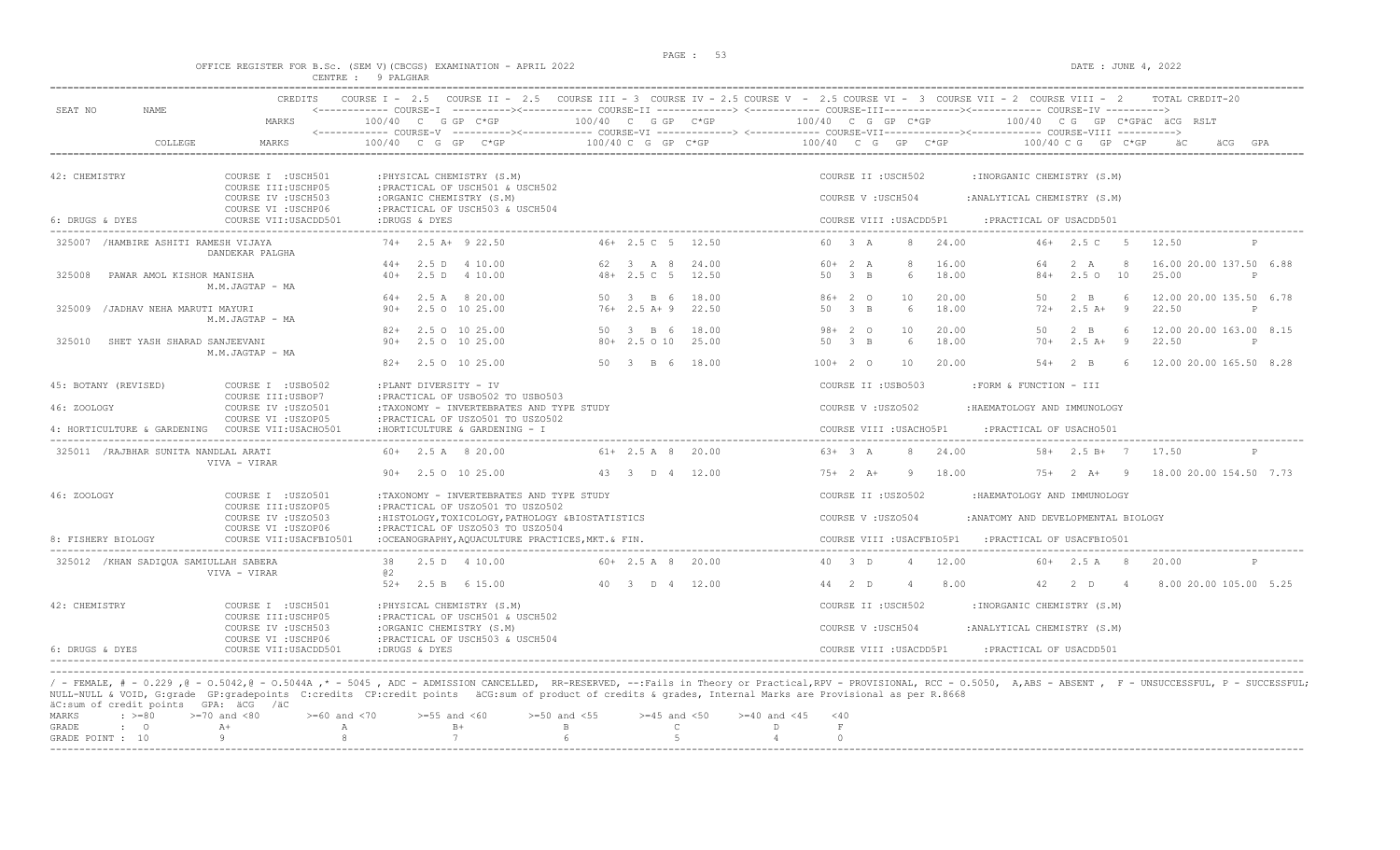### PAGE : 54 OFFICE REGISTER FOR B.Sc. (SEM V)(CBCGS) EXAMINATION - APRIL 2022 DATE : JUNE 4, 2022 CENTRE : 4 GHATKOPAR

| SEAT NO<br>NAME                                          | CREDITS                                                          |                                                                                                                    |                              | COURSE I - 2.5 COURSE II - 2.5 COURSE III - 3 COURSE IV - 2.5 COURSE V - 2.5 COURSE VI - 3 COURSE VII - 2 COURSE VIII - 2<br><------------ COURSE-T ----------><----------- COURSE-TT -------------> <------------ COURSE-TTT----------><--------><--------- COURSE-TV ----------> | TOTAL CREDIT-20                                                     |
|----------------------------------------------------------|------------------------------------------------------------------|--------------------------------------------------------------------------------------------------------------------|------------------------------|------------------------------------------------------------------------------------------------------------------------------------------------------------------------------------------------------------------------------------------------------------------------------------|---------------------------------------------------------------------|
|                                                          | MARKS                                                            | $100/40$ C G GP C*GP                                                                                               | $100/40$ C G GP $C*GP$       | $100/40$ C G GP C*GP                                                                                                                                                                                                                                                               | 100/40 CG GP C*GPÄC ÄCG RSLT                                        |
| COLLEGE                                                  | MARKS                                                            | 100/40 C G GP C*GP                                                                                                 | $100/40$ C G GP C*GP         | 100/40 C G GP C*GP                                                                                                                                                                                                                                                                 | $100/40$ C G GP C*GP<br>äCG<br>GPA                                  |
| 42: CHEMISTRY                                            | COURSE I : USCH501                                               | : PHYSICAL CHEMISTRY (S.M)                                                                                         |                              | COURSE II : USCH502                                                                                                                                                                                                                                                                | : INORGANIC CHEMISTRY (S.M)                                         |
|                                                          | COURSE III: USCHP05<br>COURSE IV : USCH503                       | : PRACTICAL OF USCH501 & USCH502<br>:ORGANIC CHEMISTRY (S.M)                                                       |                              | COURSE V: USCH504                                                                                                                                                                                                                                                                  | : ANALYTICAL CHEMISTRY (S.M)                                        |
|                                                          | COURSE VI : USCHP06                                              | : PRACTICAL OF USCH503 & USCH504                                                                                   |                              |                                                                                                                                                                                                                                                                                    |                                                                     |
| 6: DRUGS & DYES                                          | COURSE VII: USACDD501                                            | :DRUGS & DYES                                                                                                      |                              | COURSE VIII : USACDD5P1                                                                                                                                                                                                                                                            | : PRACTICAL OF USACDD501                                            |
| 325013 / KHAN FARHEEN ABDULKAYUM AZIZUNNI<br>SA          | NALANDA CHEMBUR                                                  | 2.5 D 4 10.00<br>40                                                                                                | $53+2.5 B 6$<br>15.00        | 21.00<br>$55+3$ B+<br>7                                                                                                                                                                                                                                                            | $58 + 2.5 B + 7$<br>17.50                                           |
|                                                          |                                                                  | 2.5 C 5 12.50<br>$46+$                                                                                             | 45+ 3 C 5<br>15.00           | $100+20$<br>20.00<br>10                                                                                                                                                                                                                                                            | 14,00 20,00 125,00 6.25<br>$58+$<br>$2 \quad B+$                    |
| 325014 / SHINDE RUTIKA SHASHIKANT REKHA                  | NALANDA CHEMBUR                                                  | $2.5$ D<br>4 10.00<br>40                                                                                           | $68 + 2.5 A 8$<br>20.00      | $7\phantom{.0}$<br>21.00<br>$59+3$ B+                                                                                                                                                                                                                                              | $-5$<br>12.50<br>2.5C<br>$48+$<br>P                                 |
|                                                          |                                                                  | 2.5 0 10 25.00<br>$94+$                                                                                            | 21.00<br>$59+ 3  B+ 7$       | $94+20$<br>10<br>20.00                                                                                                                                                                                                                                                             | $2 \quad B+$<br>$\overline{7}$<br>14.00 20.00 143.50 7.18<br>$59+$  |
| 325015 / JABADE SAMITA SANJAY SUJATA                     | M.M.JAGTAP - MA                                                  | $52+$<br>2.5 B 6 15.00                                                                                             | 25.00<br>$84+2.5010$         | 18.00<br>50 3 B<br>-6                                                                                                                                                                                                                                                              | $2.5 A+ 9$<br>22.50<br>$70+$<br>P                                   |
|                                                          |                                                                  | $90+$ 2.5 0 10 25.00                                                                                               | 50 3 B 6 18.00               | $100+20$<br>10<br>20.00                                                                                                                                                                                                                                                            | 12.00 20.00 155.50 7.78<br>50<br>$2 - B$<br>-6                      |
| 45: BOTANY (REVISED)                                     | COURSE I : USB0502                                               | :PLANT DIVERSITY - IV                                                                                              |                              | COURSE II : USB0503                                                                                                                                                                                                                                                                | :FORM & FUNCTION - III                                              |
| 46: ZOOLOGY                                              | COURSE III: USBOP7<br>COURSE IV : USZ0501<br>COURSE VI : USZOP05 | : PRACTICAL OF USB0502 TO USB0503<br>:TAXONOMY - INVERTEBRATES AND TYPE STUDY<br>: PRACTICAL OF USZ0501 TO USZ0502 |                              | COURSE V: USZ0502                                                                                                                                                                                                                                                                  | : HAEMATOLOGY AND IMMUNOLOGY                                        |
| 8: FISHERY BIOLOGY                                       | COURSE VII: USACFBIO501                                          | :OCEANOGRAPHY, AOUACULTURE PRACTICES, MKT. & FIN.                                                                  |                              | COURSE VIII : USACFBIO5P1                                                                                                                                                                                                                                                          | : PRACTICAL OF USACFBIO501                                          |
| 325016 /SHAIKH KHAIRUNNISA IMAM KAUSAR B<br>ANU          | RIZVI- BANDRA (                                                  | $70+$ 2.5 A+ 9 22.50                                                                                               | $72+2.5$ A + 9<br>22.50      | 45 3 C<br>.5.<br>15.00                                                                                                                                                                                                                                                             | $72+$ 2.5 A+ 9<br>22.50                                             |
|                                                          |                                                                  | 2.5 0 10 25.00<br>$82+$                                                                                            | $58+$<br>21.00<br>$3 \t B+7$ | 18.00<br>$70+2$ A+<br>9                                                                                                                                                                                                                                                            | 8.00 20.00 154.50 7.73<br>$41+$<br>$2$ D<br>$\overline{4}$          |
| 325017 SIDDIQUI ABDUL QUADIR AHMED RAZA<br>NAZNIN FATIMA | RIZVI- BANDRA (                                                  | $72+$<br>2.5 A+ 9 22.50                                                                                            | $80 + 2.5010$<br>25.00       | 45 3 C<br>$5 -$<br>15.00                                                                                                                                                                                                                                                           | $2.5 A+ 9$<br>$74+$<br>22.50<br>P                                   |
|                                                          |                                                                  | $76+$<br>$2.5$ A+ $9$ 22.50                                                                                        | $47 + 3$ C 5<br>15.00        | $68 + 2 A$<br>8<br>16.00                                                                                                                                                                                                                                                           | 8.00 20.00 146.50 7.33<br>$2$ D<br>$41+$<br>- 4                     |
| 325018 / ANSARI RAMSHA ZUBER SHABANA                     | RIZVI- BANDRA (                                                  | $2.5$ A+ $9$ 22.50<br>$70+$                                                                                        | $78 + 2.5 A + 9$<br>22.50    | 18.00<br>54 3 B<br>6                                                                                                                                                                                                                                                               | 66+<br>2.5 A<br>8<br>20.00<br>P                                     |
|                                                          |                                                                  | $2.5$ A+ 9 22.50<br>$74+$                                                                                          | $78 + 3 + 9$<br>27.00        | $64 + 2 A$<br>8<br>16.00                                                                                                                                                                                                                                                           | 14.00 20.00 162.50 8.13<br>$2 \quad B+$<br>$\overline{7}$<br>$.59+$ |
| 325019 / CHOUDHARY RUKSHAR HASAN MALAN                   | RIZVI- BANDRA (                                                  | 2.5 B+ 7 17.50<br>$58+$                                                                                            | $74+2.5 A+9$<br>22.50        | 7<br>21.00<br>55 3 B+                                                                                                                                                                                                                                                              | 6<br>15.00<br>$54+$<br>2.5 B<br>P                                   |
|                                                          |                                                                  | $64+$ 2.5 A 8 20.00                                                                                                | $47+3$ C 5 15.00             | 66+ 2 A<br>16.00<br>8                                                                                                                                                                                                                                                              | 2 D<br>8.00 20.00 135.00 6.75<br>$41+$<br>$\overline{4}$            |
| 42: CHEMISTRY                                            | COURSE I : USCH501<br>COURSE III:USCHP05                         | : PHYSICAL CHEMISTRY (S.M)<br>: PRACTICAL OF USCH501 & USCH502                                                     |                              | COURSE II : USCH502                                                                                                                                                                                                                                                                | : INORGANIC CHEMISTRY (S.M)                                         |
|                                                          | COURSE IV : USCH503<br>COURSE VI : USCHP06                       | :ORGANIC CHEMISTRY (S.M)<br>: PRACTICAL OF USCH503 & USCH504                                                       |                              | COURSE V: USCH504                                                                                                                                                                                                                                                                  | : ANALYTICAL CHEMISTRY (S.M)                                        |
| 5: HEAVY & FINE CHEMICALS                                | COURSE VII: USACHFC501                                           | : HEAVY & FINE CHEMICALS                                                                                           |                              | COURSE VIII : USACHFC5P1                                                                                                                                                                                                                                                           | : PRACTICAL OF USACHFC501                                           |

----------------------------------------------------------------------------------------------------------------------------------------------------------------------------------------------------------------------- / - FEMALE, # - 0.229 ,@ - O.5042,@ - O.5044A ,\* - 5045 , ADC - ADMISSION CANCELLED, RR-RESERVED, --:Fails in Theory or Practical,RPV - PROVISIONAL, RCC - O.5050, A,ABS - ABSENT , F - UNSUCCESSFUL, P - SUCCESSFUL; NULL-NULL & VOID, G:grade GP:gradepoints C:credits CP:credit points äCG:sum of product of credits & grades, Internal Marks are Provisional as per R.8668 äC:sum of credit points GPA: äCG /äC MARKS : >=80 >=70 and <80 >=60 and <70 >=55 and <60 >=50 and <55 >=45 and <50 >=40 and <45 <40

| GRADE            |  |  |  |  |  |
|------------------|--|--|--|--|--|
| GRADE POINT : 10 |  |  |  |  |  |
|                  |  |  |  |  |  |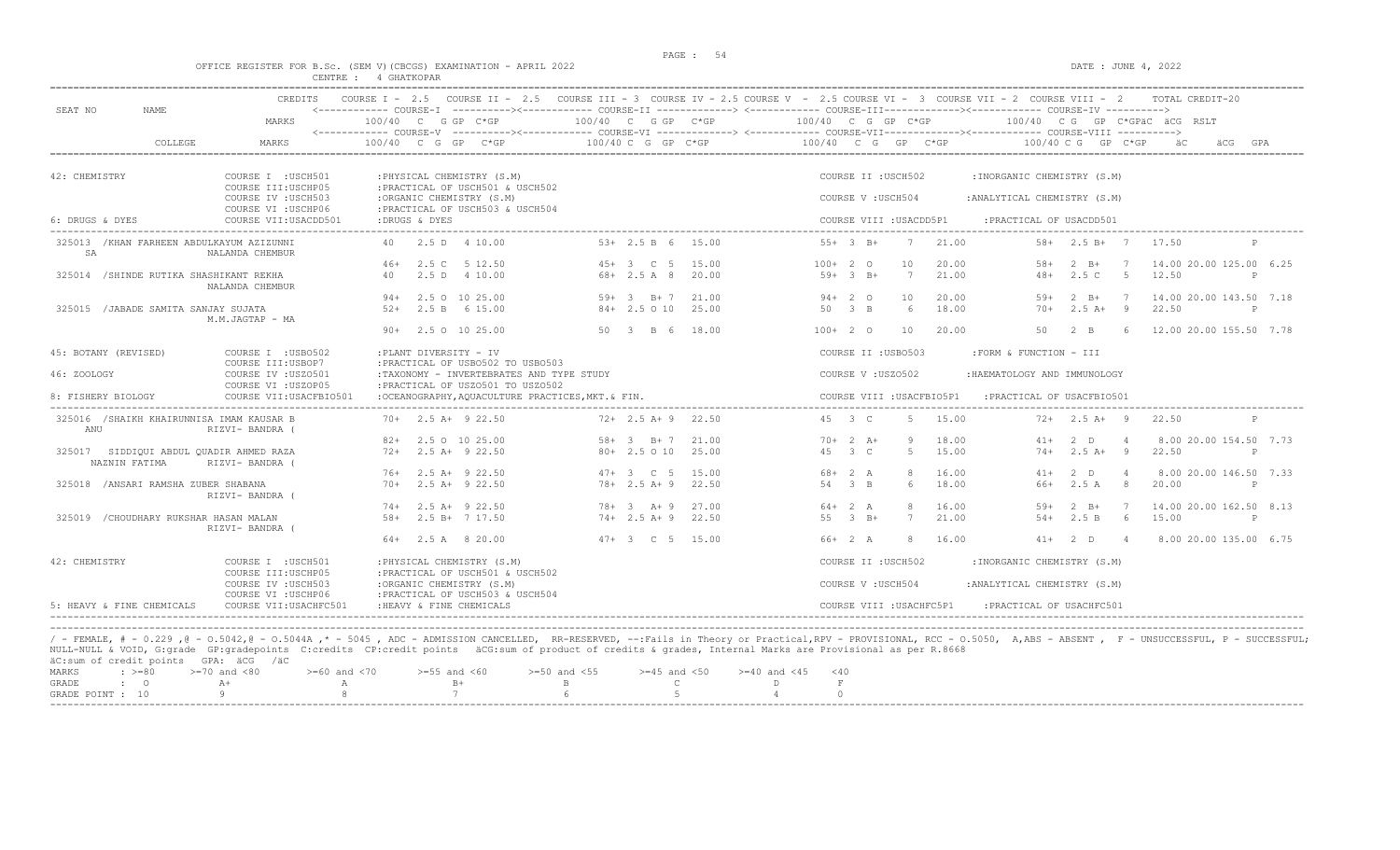$DATA: JUNE 4, 2022$ 

|  |  |                  |  | OFFICE REGISTER FOR B.SC. (SEM V)(CBCGS) EXAMINATION - APRIL 2022 |  |  |
|--|--|------------------|--|-------------------------------------------------------------------|--|--|
|  |  | CENTRE : 5 THANE |  |                                                                   |  |  |

| SEAT NO          | <b>NAME</b>                                          | <b>CREDITS</b>                             |               |                      | COURSE I - 2.5 COURSE II - 2.5 COURSE III - 3 COURSE IV - 2.5 COURSE V - 2.5 COURSE VI - 3 COURSE VII - 2 COURSE VIII - 2 |        |                            |                |                    |                        |                          |                |                                                            |                      |                | TOTAL CREDIT-20                  |              |
|------------------|------------------------------------------------------|--------------------------------------------|---------------|----------------------|---------------------------------------------------------------------------------------------------------------------------|--------|----------------------------|----------------|--------------------|------------------------|--------------------------|----------------|------------------------------------------------------------|----------------------|----------------|----------------------------------|--------------|
|                  |                                                      | MARKS                                      |               |                      | 100/40 C G GP C*GP                                                                                                        |        | 100/40 C G GP C*GP         |                | 100/40 C G GP C*GP |                        |                          |                |                                                            |                      |                | 100/40 CG GP C*GPAC ACG RSLT     |              |
|                  | COLLEGE                                              | <b>MARKS</b>                               | 100/40 C G GP |                      | $C*GP$                                                                                                                    |        | 100/40 C G GP C*GP         |                | 100/40 C G GP C*GP |                        |                          |                |                                                            | $100/40$ C G GP C*GP |                | äCG                              | GPA          |
|                  |                                                      |                                            |               |                      |                                                                                                                           |        |                            |                |                    |                        |                          |                |                                                            |                      |                |                                  |              |
| 42: CHEMISTRY    |                                                      | COURSE I : USCH501<br>COURSE III: USCHP05  |               |                      | : PHYSICAL CHEMISTRY (S.M)<br>: PRACTICAL OF USCH501 & USCH502                                                            |        |                            |                |                    |                        | COURSE II : USCH502      |                | : INORGANIC CHEMISTRY (S.M)                                |                      |                |                                  |              |
|                  |                                                      | COURSE IV : USCH503<br>COURSE VI : USCHP06 |               |                      | :ORGANIC CHEMISTRY (S.M)<br>: PRACTICAL OF USCH503 & USCH504                                                              |        |                            |                |                    | COURSE V: USCH504      |                          |                | : ANALYTICAL CHEMISTRY (S.M)                               |                      |                |                                  |              |
|                  | 5: HEAVY & FINE CHEMICALS                            | COURSE VII: USACHFC501                     |               |                      | : HEAVY & FINE CHEMICALS                                                                                                  |        |                            |                |                    |                        | COURSE VIII : USACHFC5P1 |                | : PRACTICAL OF USACHFC501<br>_____________________________ |                      |                |                                  |              |
|                  | 325020 / GUMMANURU AKANKSHA G THIRUMALESH<br>LAKSHMI | VIDYA PRASARAK                             |               |                      | $40+$ 2.5 D 4 10.00                                                                                                       |        | $58 + 2.5 B + 7 17.50$     |                |                    | $46+3$ C               | .5                       | 15.00          |                                                            | $40+2.5 D$           | $\sim$ 4       | 10.00                            | P            |
| 325021           | MORE SAHIL SANDEEP SAYALEE                           |                                            | 40<br>$40+$   |                      | 2.5 D 4 10.00<br>2.5 D 4 10.00                                                                                            |        | $55+3$ B+7<br>$40+2.5 D 4$ | 21.00<br>10.00 |                    | $48 + 2 C$<br>$52+3$ B | 5<br>6                   | 10.00<br>18.00 | 60+<br>40                                                  | 2 A<br>2.5D          | $\overline{4}$ | 16.00 20.00 109.50 5.48<br>10.00 | P            |
|                  |                                                      | VIDYA PRASARAK                             |               |                      |                                                                                                                           |        |                            |                |                    |                        |                          |                |                                                            |                      |                |                                  |              |
|                  |                                                      |                                            | 40            |                      | 2.5 D 4 10.00                                                                                                             |        | 45+ 3 C 5                  | 15.00          |                    | $40+2$ D               | $\Delta$                 | 8.00           | $74+$                                                      | $2 \overline{A}$     | - 9            | 18.00 20.00 99.00 4.95           |              |
| 325022           | POKALE GOVIND BHIKAJI ANITA                          | AMBEDKAR- MAHAD                            | $60+$         |                      | 2.5 A 8 20.00                                                                                                             |        | $94+2.5010$                | 25.00          |                    | $77+3+1$               | 9                        | 27.00          | $58+$                                                      | $2.5 B+ 7$           |                | 17.50                            | $\mathsf{P}$ |
|                  |                                                      |                                            | $58+$         |                      | 2.5 B+ 7 17.50                                                                                                            |        | $77+3$ $A+9$               | 27.00          |                    | $84+20$                | 10                       | 20.00          | 60                                                         | 2 A                  | 8 <sup>1</sup> | 16.00 20.00 170.00 8.50          |              |
| 325023           | DORE DEEPAK DATTU LAXMI                              | ST.WILFRED'S CO                            | $58+$         |                      | $2.5 B+ 7 17.50$                                                                                                          |        | 86 2.5 0 10                | 25.00          |                    | $91+ 30$               | 10                       | 30.00          | $60+$                                                      | 2.5A                 | $_{\rm 8}$     | 20.00                            | P            |
|                  |                                                      |                                            | 66+           |                      | 2.5 A 8 20.00                                                                                                             |        | 93+ 3 0 10                 | 30.00          |                    | $70+2 A+$              | -9                       | 18.00          | $91+$                                                      | 2 O                  | 10             | 20.00 20.00 180.50 9.03          |              |
| 325024           | AKHLAK AHMAD HASEENA BEGUM                           | KALSEKAR                                   | 66            |                      | 2.5 A 8 20.00                                                                                                             |        | $40+2.5 D 4$               | 10.00          |                    | $60+3 A$               | 8                        | 24.00          | 54                                                         | 2.5 B                | 6              | 15.00                            | $\mathsf{P}$ |
|                  |                                                      |                                            | $54+$         |                      | 2.5 B 6 15.00                                                                                                             |        | $67 + 3$ A 8               | 24.00          |                    | $40+2$ D               |                          | 8.00           | $4.5+$                                                     | 2 C                  | -5             | 10.00 20.00 126.00 6.30          |              |
| <b>BANO</b>      | 325025 /SHAIKH NAUSHIN SAJID ALI SHAKILA             | R.D. NATIONAL B                            | $58+$         |                      | $2.5 B+ 7 17.50$                                                                                                          |        | $64+2.5 A 8$               | 20.00          |                    | $65+3 A$               | 8                        | 24.00          | $40+$                                                      | 2.5D                 | $\overline{4}$ | 10.00                            | P            |
|                  |                                                      |                                            | 50            | 2.5 B                | 6 15.00                                                                                                                   | $5.5+$ | $3$ B+ 7                   | 21.00          |                    | $58 + 2 B +$           | 7                        | 14.00          | 61+                                                        | 2 A                  | -8             | 16.00 20.00 137.50 6.88          |              |
| ISTA             | 325026 /SHAIKH SAFIYA MOHAMMED AYUB KHAJ             | R.D. NATIONAL B                            | $60+$         |                      | 2.5 A 8 20.00                                                                                                             |        | 83+ 2.5 0 10               | 25.00          |                    | $42+3$ D               | $\overline{4}$           | 12.00          | $50+$                                                      | 2.5 B                | 6              | 15.00                            | P            |
|                  |                                                      |                                            | 63+           | 2.5 A                | 8 20.00                                                                                                                   |        | 65 3 A 8                   | 24.00          |                    | $63+2 A$               | $\mathcal{R}$            | 16.00          | $43+$                                                      | 2 D                  | $\overline{4}$ | 8.00 20.00 140.00 7.00           |              |
|                  | 325027 / MOLVI NAUSHEEN AJAJ PARVIN                  | R.D. NATIONAL B                            |               |                      | 54+ 2.5 B 6 15.00                                                                                                         |        | $52+2.5 B 6 15.00$         |                |                    | $52+3$ B               | 6                        | 18.00          | $42+$                                                      | 2.5 D                | $\overline{4}$ | 10.00                            | P            |
|                  |                                                      |                                            |               |                      | $40+$ 2.5 D 4 10.00                                                                                                       |        | 65+ 3 A 8 24.00            |                |                    | 66+ 2 A                | 8                        | 16.00          | 41                                                         | $2$ D                | $\overline{4}$ | 8.00 20.00 116.00 5.80           |              |
| 47: MICROBIOLOGY |                                                      | COURSE I : USMB501<br>COURSE III: USMBP05  |               | : MICROBIAL GENETICS | : PRACTICAL OF USMB501 TO USMB502                                                                                         |        |                            |                |                    |                        | COURSE II : USMB502      |                | :MEDICAL MICROBIOLOGY & IMMUNOLOGY-PART I                  |                      |                |                                  |              |
|                  |                                                      | COURSE IV : USMB503<br>COURSE VI : USMBP06 |               |                      | :MICROBIAL BIOCHEMISTRY - PART - I<br>: PRACTICAL OF USMB503 TO USMB504                                                   |        |                            |                |                    | COURSE V: USMB504      |                          |                | :BIOPROCESS TECHNOLOGY & ENVIRONMENTAL MICRO.              |                      |                |                                  |              |
| 7: BIOTECHNOLOGY |                                                      | COURSE VII: USACBT501                      |               |                      | : CONCEPTS IN BIOTECHNOLOGY                                                                                               |        |                            |                |                    |                        | COURSE VIII : USACBT5P1  |                | :PRACTICAL OF USACBT501                                    |                      |                |                                  |              |
| A                | 325028 /MITHBAVKAR SIMRAN SHANKAR SANJAN             | WILSON                                     |               |                      | 82+ 2.5 0 10 25.00                                                                                                        |        | $56+2.5 B+7$ 17.50         |                |                    | $20F - - -$            | $\sim$ $-$               |                |                                                            | $52+$ 2.5 B 6        |                | 15.00                            | $\rm F$      |
|                  |                                                      |                                            |               |                      | $62+$ 2.5 A 8 20.00                                                                                                       |        | $37F$ -- ---- --           |                |                    | $64+2 A$               |                          | 8 16.00        |                                                            | 40E 2 D              | $\Delta$       | $8.00$ 14.00 101.50 --           |              |

|           |  | duisum or creard points form: aug faul |                                                                                          |      |  |  |  |
|-----------|--|----------------------------------------|------------------------------------------------------------------------------------------|------|--|--|--|
| MARKS     |  |                                        | : >=80 >=70 and <80 >=60 and <70 >=55 and <60 >=50 and <55 >=45 and <50 >=40 and <45 <40 |      |  |  |  |
| GRADE : O |  | A+                                     |                                                                                          | $B+$ |  |  |  |
|           |  | GRADE POINT : 10 9                     | $\mathsf{R}$                                                                             |      |  |  |  |
|           |  |                                        |                                                                                          |      |  |  |  |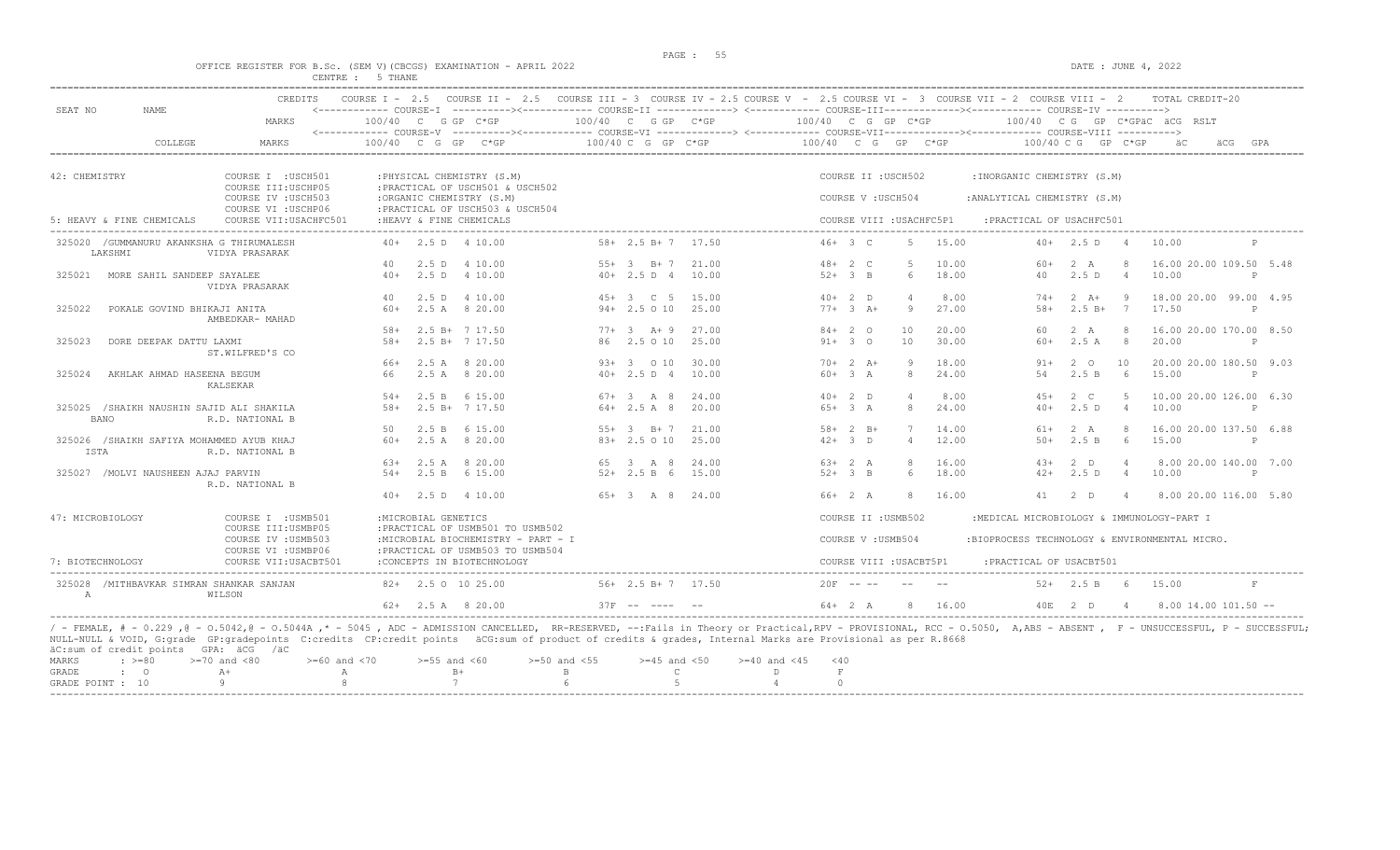$DATA: JUNE 4, 2022$ 

|  |  |          |          | OFFICE REGISTER FOR B.SC. (SEM V)(CBCGS) EXAMINATION - APRIL 2022 |  |  |
|--|--|----------|----------|-------------------------------------------------------------------|--|--|
|  |  | CENTRE : | 1 MUMBAT |                                                                   |  |  |

| MARKS<br>COLLEGE<br>MARKS<br>42: CHEMISTRY<br>COURSE I : USCH501<br>COURSE III: USCHP05<br>COURSE IV : USCH503<br>COURSE VI : USCHP06<br>5: HEAVY & FINE CHEMICALS<br>COURSE VII: USACHFC501<br>325029 / SHAIKH ALSHIFA AZAM YASMEEN<br>WILSON<br>325030 MANDAL SHUBHKANT HARINATH RAMPHU<br>L DEVI<br>WILSON<br>COURSE I : USPH501<br>COURSE III: USPHP05<br>COURSE IV : USPH503<br>COURSE VI : USPHP06<br>325031 SINGH PRASHANTKUMAR HAVALDAR MAN<br>ORAMA<br>WILSON<br>COURSE I : USCH501<br>COURSE III: USCHP05 | 100/40 C G GP C*GP<br>$100/40$ C G GP C*GP<br>: PHYSICAL CHEMISTRY (S.M)<br>: PRACTICAL OF USCH501 & USCH502<br>:ORGANIC CHEMISTRY (S.M)<br>: PRACTICAL OF USCH503 & USCH504<br>: HEAVY & FINE CHEMICALS<br>66+ 2.5 A 8 20.00<br>2.5 B+ 7 17.50<br>58+<br>48+ 2.5 C 5 12.50<br>48+ 2.5 C 5 12.50<br>: MATHEMATICAL, THERMAL AND STATISTICAL PHYSICS | 100/40 C G GP C*GP<br>$100/40$ C G GP C*GP<br>$70+2.5$ A+9 22.50<br>80+ 3 0 10<br>30.00<br>$56+2.5 B+7$ 17.50 | $100/40$ C G GP C*GP<br>100/40 CG GP C*GPÄC ÄCG RSLT<br><------------ COURSE-V ----------><----------- COURSE-VI -------------> <------------ COURSE-VII-------------> COURSE-VIII ----------><br>100/40 C G GP C*GP<br>$100/40$ C G GP C*GP<br>äС<br>äCG<br>GPA<br>COURSE II : USCH502<br>: INORGANIC CHEMISTRY (S.M)<br>COURSE V: USCH504<br>: ANALYTICAL CHEMISTRY (S.M)<br>COURSE VIII : USACHFC5P1<br>: PRACTICAL OF USACHFC501<br>$89+30$<br>10<br>30.00<br>72<br>$2.5$ A+ 9<br>22.50<br>$74+2 A+$<br>9<br>18.00<br>18.00 20.00 178.50 8.93<br>$78+$<br>$2 \overline{A}$ +<br>- 9<br>$77+3+$<br>27.00<br>9<br>90<br>2.5010<br>25.00<br>P |
|---------------------------------------------------------------------------------------------------------------------------------------------------------------------------------------------------------------------------------------------------------------------------------------------------------------------------------------------------------------------------------------------------------------------------------------------------------------------------------------------------------------------|-----------------------------------------------------------------------------------------------------------------------------------------------------------------------------------------------------------------------------------------------------------------------------------------------------------------------------------------------------|---------------------------------------------------------------------------------------------------------------|------------------------------------------------------------------------------------------------------------------------------------------------------------------------------------------------------------------------------------------------------------------------------------------------------------------------------------------------------------------------------------------------------------------------------------------------------------------------------------------------------------------------------------------------------------------------------------------------------------------------------------------------|
|                                                                                                                                                                                                                                                                                                                                                                                                                                                                                                                     |                                                                                                                                                                                                                                                                                                                                                     |                                                                                                               |                                                                                                                                                                                                                                                                                                                                                                                                                                                                                                                                                                                                                                                |
|                                                                                                                                                                                                                                                                                                                                                                                                                                                                                                                     |                                                                                                                                                                                                                                                                                                                                                     |                                                                                                               |                                                                                                                                                                                                                                                                                                                                                                                                                                                                                                                                                                                                                                                |
|                                                                                                                                                                                                                                                                                                                                                                                                                                                                                                                     |                                                                                                                                                                                                                                                                                                                                                     |                                                                                                               |                                                                                                                                                                                                                                                                                                                                                                                                                                                                                                                                                                                                                                                |
|                                                                                                                                                                                                                                                                                                                                                                                                                                                                                                                     |                                                                                                                                                                                                                                                                                                                                                     |                                                                                                               |                                                                                                                                                                                                                                                                                                                                                                                                                                                                                                                                                                                                                                                |
|                                                                                                                                                                                                                                                                                                                                                                                                                                                                                                                     |                                                                                                                                                                                                                                                                                                                                                     |                                                                                                               |                                                                                                                                                                                                                                                                                                                                                                                                                                                                                                                                                                                                                                                |
|                                                                                                                                                                                                                                                                                                                                                                                                                                                                                                                     |                                                                                                                                                                                                                                                                                                                                                     |                                                                                                               |                                                                                                                                                                                                                                                                                                                                                                                                                                                                                                                                                                                                                                                |
|                                                                                                                                                                                                                                                                                                                                                                                                                                                                                                                     |                                                                                                                                                                                                                                                                                                                                                     |                                                                                                               |                                                                                                                                                                                                                                                                                                                                                                                                                                                                                                                                                                                                                                                |
| 41: PHYSICS<br>1: ELECTRONIC INSTRUMENTATION COURSE VII:USACEI501<br>42: CHEMISTRY                                                                                                                                                                                                                                                                                                                                                                                                                                  |                                                                                                                                                                                                                                                                                                                                                     |                                                                                                               |                                                                                                                                                                                                                                                                                                                                                                                                                                                                                                                                                                                                                                                |
|                                                                                                                                                                                                                                                                                                                                                                                                                                                                                                                     |                                                                                                                                                                                                                                                                                                                                                     | $74+3$ A+ 9 27.00                                                                                             | $60+2 A$<br>8<br>16.00<br>$72+2+19$<br>18.00 20.00 155.50 7.78                                                                                                                                                                                                                                                                                                                                                                                                                                                                                                                                                                                 |
|                                                                                                                                                                                                                                                                                                                                                                                                                                                                                                                     |                                                                                                                                                                                                                                                                                                                                                     |                                                                                                               | COURSE II : USPH502<br>:SOLID STATE PHYSICS                                                                                                                                                                                                                                                                                                                                                                                                                                                                                                                                                                                                    |
|                                                                                                                                                                                                                                                                                                                                                                                                                                                                                                                     | : PRACTICAL OF USPH501 & USPH502<br>:ATOMIC AND MOLECULAR PHYSICS<br>: PRACTICAL OF USPH503 & USPH504                                                                                                                                                                                                                                               |                                                                                                               | COURSE V : USPH504<br>: ELECTRODYNAMICS                                                                                                                                                                                                                                                                                                                                                                                                                                                                                                                                                                                                        |
|                                                                                                                                                                                                                                                                                                                                                                                                                                                                                                                     | :ANALOG CIRCUITS & INSTRU. & CONSUMER APPLIANCE                                                                                                                                                                                                                                                                                                     |                                                                                                               | COURSE VIII : USACEI5P1<br>:PRACTICAL OF USACEI501                                                                                                                                                                                                                                                                                                                                                                                                                                                                                                                                                                                             |
|                                                                                                                                                                                                                                                                                                                                                                                                                                                                                                                     | 42E 2.5 D 4 10.00                                                                                                                                                                                                                                                                                                                                   | $40+$ 2.5 D 4 10.00                                                                                           | 40E 3 D<br>4 12.00<br>$40+$ 2.5 D 4<br>10.00<br>F                                                                                                                                                                                                                                                                                                                                                                                                                                                                                                                                                                                              |
|                                                                                                                                                                                                                                                                                                                                                                                                                                                                                                                     | $40+$ 2.5 D 4 10.00                                                                                                                                                                                                                                                                                                                                 | $40+3$ D 4 12.00                                                                                              | $40+2$ D<br>8.00<br>$\overline{4}$<br>$18.00$ $72.00$ $-$<br>0F.<br>-------                                                                                                                                                                                                                                                                                                                                                                                                                                                                                                                                                                    |
|                                                                                                                                                                                                                                                                                                                                                                                                                                                                                                                     | : PHYSICAL CHEMISTRY (S.M)                                                                                                                                                                                                                                                                                                                          |                                                                                                               | COURSE II : USCH502<br>: INORGANIC CHEMISTRY (S.M)                                                                                                                                                                                                                                                                                                                                                                                                                                                                                                                                                                                             |
| COURSE IV : USCH503<br>COURSE VI : USCHP06                                                                                                                                                                                                                                                                                                                                                                                                                                                                          | : PRACTICAL OF USCH501 & USCH502<br>:ORGANIC CHEMISTRY (S.M)<br>: PRACTICAL OF USCH503 & USCH504                                                                                                                                                                                                                                                    |                                                                                                               | COURSE V: USCH504<br>: ANALYTICAL CHEMISTRY (S.M)                                                                                                                                                                                                                                                                                                                                                                                                                                                                                                                                                                                              |
| COURSE VII: USACDD501<br>6: DRUGS & DYES                                                                                                                                                                                                                                                                                                                                                                                                                                                                            | :DRUGS & DYES                                                                                                                                                                                                                                                                                                                                       |                                                                                                               | COURSE VIII : USACDD5P1<br>: PRACTICAL OF USACDD501                                                                                                                                                                                                                                                                                                                                                                                                                                                                                                                                                                                            |
| 325033<br>AGIWALE TEJAS RAMESH RANJANA<br>JEEVANDIP, GOVEL                                                                                                                                                                                                                                                                                                                                                                                                                                                          | 52 2.5 B 6 15.00                                                                                                                                                                                                                                                                                                                                    | 59 2.5 B+7 17.50                                                                                              | 58 3 B+<br>21.00<br>7<br>$2.5 A$ 8<br>60<br>20.00<br>P                                                                                                                                                                                                                                                                                                                                                                                                                                                                                                                                                                                         |
|                                                                                                                                                                                                                                                                                                                                                                                                                                                                                                                     | 2.5 B 6 15.00<br>53                                                                                                                                                                                                                                                                                                                                 | 60 3 A 8 24.00                                                                                                | $57 \t 2 \t B+$<br>7 14.00<br>58<br>2 B+ 7 14.00 20.00 140.50 7.03                                                                                                                                                                                                                                                                                                                                                                                                                                                                                                                                                                             |
| 40: MATHEMATICS<br>COURSE I : USMT501<br>COURSE III: USMTP05                                                                                                                                                                                                                                                                                                                                                                                                                                                        | : MULTIVARIABLE CALCULUS II<br>: PRACTICAL OF USMT501 & USMT502                                                                                                                                                                                                                                                                                     |                                                                                                               | COURSE II : USMT502<br>:LINEAR ALGEBRA                                                                                                                                                                                                                                                                                                                                                                                                                                                                                                                                                                                                         |
| COURSE IV : USMT503                                                                                                                                                                                                                                                                                                                                                                                                                                                                                                 | :TOPOLOGY OF METRIC SPACES                                                                                                                                                                                                                                                                                                                          |                                                                                                               | COURSE V: USMT5A4<br>:NUMERICAL ANALYSIS I                                                                                                                                                                                                                                                                                                                                                                                                                                                                                                                                                                                                     |
| COURSE VI : USMTP06<br>3: COMPUTER PRG. & SYS. ANAL. COURSE VII:USACCA501                                                                                                                                                                                                                                                                                                                                                                                                                                           | : PRACTICAL OF USMT503 & USMT504<br>:COMPUTER PROGRAMMING AND SYSTEM ANALYSIS - I                                                                                                                                                                                                                                                                   |                                                                                                               | COURSE VIII : USACCA5P1<br>: PRACTICAL OF USACCS501                                                                                                                                                                                                                                                                                                                                                                                                                                                                                                                                                                                            |
|                                                                                                                                                                                                                                                                                                                                                                                                                                                                                                                     |                                                                                                                                                                                                                                                                                                                                                     |                                                                                                               |                                                                                                                                                                                                                                                                                                                                                                                                                                                                                                                                                                                                                                                |
|                                                                                                                                                                                                                                                                                                                                                                                                                                                                                                                     |                                                                                                                                                                                                                                                                                                                                                     |                                                                                                               | / - FEMALE, # - 0.229 ,0 - 0.5042,0 - 0.5044A ,* - 5045 , ADC - ADMISSION CANCELLED, RR-RESERVED, --:Fails in Theory or Practical,RPV - PROVISIONAL, RCC - 0.5050, A,ABS - ABSENT , F - UNSUCCESSFUL, P - SUCCESSFUL;                                                                                                                                                                                                                                                                                                                                                                                                                          |
|                                                                                                                                                                                                                                                                                                                                                                                                                                                                                                                     |                                                                                                                                                                                                                                                                                                                                                     |                                                                                                               |                                                                                                                                                                                                                                                                                                                                                                                                                                                                                                                                                                                                                                                |
| äC:sum of credit points GPA: äCG /äC<br>MARKS<br>$: \; > = 80$<br>$>=70$ and $<80$                                                                                                                                                                                                                                                                                                                                                                                                                                  | NULL-NULL & VOID, G:grade GP:gradepoints C:credits CP:credit points äCG:sum of product of credits & grades, Internal Marks are Provisional as per R.8668                                                                                                                                                                                            |                                                                                                               |                                                                                                                                                                                                                                                                                                                                                                                                                                                                                                                                                                                                                                                |

|                  | ac:sum or credit points form: act fac |                                                                                     |      |         |  |  |  |  |
|------------------|---------------------------------------|-------------------------------------------------------------------------------------|------|---------|--|--|--|--|
|                  | MARKS : $> = 80$ $> = 70$ and $< 80$  | $>= 60$ and <70 $>= 55$ and <60 $>= 50$ and <55 $>= 45$ and <50 $>= 40$ and <45 <40 |      |         |  |  |  |  |
| GRADE : 0        |                                       |                                                                                     | $B+$ |         |  |  |  |  |
| GRADE POINT : 10 |                                       |                                                                                     |      | 2 6 5 5 |  |  |  |  |
|                  |                                       |                                                                                     |      |         |  |  |  |  |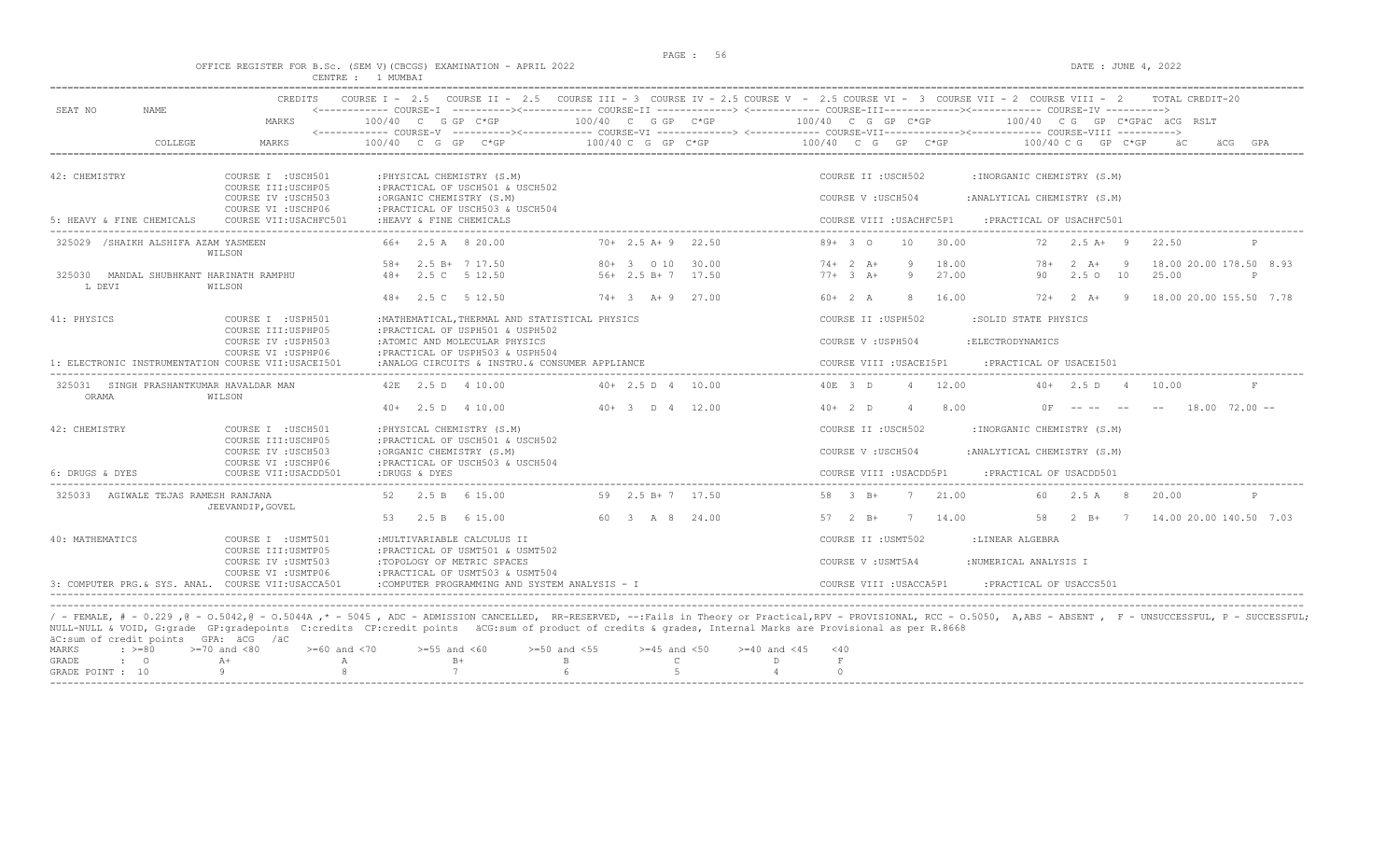# OFFICE REGISTER FOR B.Sc. (SEM V)(CBCGS) EXAMINATION - APRIL 2022<br>CENTRE : 64 GOVELI

|                  |                                                     | CREDITS                                                                   | COURSE I - 2.5 COURSE II - 2.5 COURSE III - 3 COURSE IV - 2.5 COURSE V - 2.5 COURSE VI - 3 COURSE VII - 2 COURSE VIII - 2                                |                                               |                            |                          |                                                                                                                                                                                                                   | TOTAL CREDIT-20                |
|------------------|-----------------------------------------------------|---------------------------------------------------------------------------|----------------------------------------------------------------------------------------------------------------------------------------------------------|-----------------------------------------------|----------------------------|--------------------------|-------------------------------------------------------------------------------------------------------------------------------------------------------------------------------------------------------------------|--------------------------------|
| SEAT NO          | NAME.                                               | MARKS                                                                     | 100/40 C G GP C*GP                                                                                                                                       | 100/40 C G GP C*GP                            |                            | 100/40 C G GP C*GP       | <------------ COURSE-T ----------><----------- COURSE-TT --------------> <------------ COURSE-TU COURSE-TV -----------><br>100/40 CG GP C*GPäC äCG RSLT                                                           |                                |
|                  | COLLEGE                                             | MARKS                                                                     | $100/40$ C G GP C*GP                                                                                                                                     | $100/40$ C G GP C*GP                          |                            | 100/40 C G GP C*GP       | 100/40 C G GP C*GP                                                                                                                                                                                                |                                |
| 40: MATHEMATICS  |                                                     | COURSE I : USMT501                                                        | : MULTIVARIABLE CALCULUS II                                                                                                                              |                                               |                            | COURSE II : USMT502      | :LINEAR ALGEBRA                                                                                                                                                                                                   |                                |
|                  |                                                     | COURSE III: USMTP05<br>COURSE IV : USMT503                                | : PRACTICAL OF USMT501 & USMT502<br>:TOPOLOGY OF METRIC SPACES                                                                                           |                                               |                            | COURSE V : USMT5A4       | :NUMERICAL ANALYSIS I                                                                                                                                                                                             |                                |
|                  |                                                     | COURSE VI : USMTP06<br>3: COMPUTER PRG.& SYS. ANAL. COURSE VII:USACCA501  | : PRACTICAL OF USMT503 & USMT504<br>:COMPUTER PROGRAMMING AND SYSTEM ANALYSIS - I                                                                        |                                               |                            | COURSE VIII : USACCA5P1  | : PRACTICAL OF USACCS501                                                                                                                                                                                          |                                |
| 325035           | KAKADE RAJENDRA SHIVAJI LATA                        | JEEVANDIP, GOVEL                                                          | 2.5 A 8 20.00                                                                                                                                            | 65 2.5 A 8 20.00                              |                            | 60 3 A<br>24.00<br>8     | $2.5 B+ 7 17.50$<br>56                                                                                                                                                                                            |                                |
|                  |                                                     |                                                                           | 2.5 A 8 20.00<br>61                                                                                                                                      | 64 3 A 8                                      | 24.00                      | 60 2 A<br>8<br>16.00     | -8<br>60<br>2 A                                                                                                                                                                                                   | 16.00 20.00 157.50 7.88        |
| 325036           | TARMALE YOGESH SURESH SUREKHA                       | JEEVANDIP, GOVEL                                                          | 58<br>2.5 B+ 7 17.50                                                                                                                                     | 61 2.5 A 8                                    | 20.00                      | 58 3 B+<br>7<br>21.00    | 53<br>2.5 B<br>15.00<br>6                                                                                                                                                                                         | P                              |
|                  |                                                     |                                                                           | $2.5 B+ 7 17.50$<br>58                                                                                                                                   | 63 3 A 8 24.00                                |                            | 60 2 A<br>8<br>16.00     | 56                                                                                                                                                                                                                | 2 B+ 7 14.00 20.00 145.00 7.25 |
| 47: MICROBIOLOGY |                                                     | COURSE I : USMB501<br>COURSE III:USMBP05                                  | : MICROBIAL GENETICS<br>: PRACTICAL OF USMB501 TO USMB502                                                                                                |                                               |                            | COURSE II : USMB502      | :MEDICAL MICROBIOLOGY & IMMUNOLOGY-PART I                                                                                                                                                                         |                                |
|                  |                                                     | COURSE IV : USMB503                                                       | :MICROBIAL BIOCHEMISTRY - PART - I                                                                                                                       |                                               |                            | COURSE V: USMB504        | :BIOPROCESS TECHNOLOGY & ENVIRONMENTAL MICRO.                                                                                                                                                                     |                                |
|                  |                                                     | COURSE VI : USMBP06<br>18: FOOD PRODUCTION&PROCESSINGCOURSE VII:USACFP501 | : PRACTICAL OF USMB503 TO USMB504<br>:FOOD PRODUCTION AND PROCESSING                                                                                     |                                               |                            | COURSE VIII : USACFP5P1  | : PRACTICAL OF USACFP501                                                                                                                                                                                          |                                |
|                  | 325037 /VISHWAKARMA SHUBHECHA RAMNIWAS S<br>ANGEETA | BHAVANS - ANDHE                                                           | $72 \t 2.5 \t A+ 9 \t 22.50$                                                                                                                             | 78 2.5 A + 9 22.50                            |                            | $76+3$ A+<br>9 27.00     | 47 2.5 C 5<br>12.50                                                                                                                                                                                               |                                |
|                  |                                                     |                                                                           | 2.5 B 6 15.00<br>52                                                                                                                                      | $62+3$ A 8 24.00                              |                            | 12.00<br>$54+2$ B<br>6   | $79+2+19$                                                                                                                                                                                                         | 18.00 20.00 153.50 7.68        |
| 46: ZOOLOGY      |                                                     | COURSE I : USZ0501                                                        | :TAXONOMY - INVERTEBRATES AND TYPE STUDY                                                                                                                 |                                               |                            | COURSE II : USZ0502      | : HAEMATOLOGY AND IMMUNOLOGY                                                                                                                                                                                      |                                |
|                  |                                                     | COURSE III: USZOP05<br>COURSE IV : USZ0503<br>COURSE VI : USZOP06         | : PRACTICAL OF USZ0501 TO USZ0502<br>: HISTOLOGY, TOXICOLOGY, PATHOLOGY & BIOSTATISTICS<br>: PRACTICAL OF USZ0503 TO USZ0504                             |                                               |                            | COURSE V: USZ0504        | :ANATOMY AND DEVELOPMENTAL BIOLOGY                                                                                                                                                                                |                                |
|                  | 13: ENVIRONMENTAL SC. & POLLUTION                   | COURSE VII: USACEVS501                                                    | :APPLIED ENVIRONMENTAL SCIENCES                                                                                                                          |                                               |                            | COURSE VIII : USACEVS5P1 | : PRACTICAL OF USACEVS501                                                                                                                                                                                         |                                |
| 325038           | YADAV MUKESH SABHACHAND USHA                        |                                                                           | $72+$ 2.5 A+ 9 22.50                                                                                                                                     | $68 + 2.5$ A 8 20.00                          |                            | $53+3$ B<br>18.00<br>6   | $60+$ 2.5 A 8<br>20.00                                                                                                                                                                                            | P                              |
|                  |                                                     | SANDESH - VIKHR                                                           | $60+$ 2.5 A 8 20.00                                                                                                                                      | 40 3 D 4 12.00                                |                            | 8 16.00<br>$66+2 A$      | 40 2 D 4                                                                                                                                                                                                          | 8.00 20.00 136.50 6.83         |
| 42: CHEMISTRY    |                                                     | COURSE I : USCH501                                                        | : PHYSICAL CHEMISTRY (S.M)                                                                                                                               |                                               |                            | COURSE II : USCH502      | : INORGANIC CHEMISTRY (S.M)                                                                                                                                                                                       |                                |
|                  |                                                     | COURSE III: USCHP05<br>COURSE IV : USCH503                                | : PRACTICAL OF USCH501 & USCH502<br>:ORGANIC CHEMISTRY (S.M)                                                                                             |                                               |                            | COURSE V : USCH504       | : ANALYTICAL CHEMISTRY (S.M)                                                                                                                                                                                      |                                |
| 6: DRUGS & DYES  |                                                     | COURSE VI : USCHP06<br>COURSE VII: USACDD501                              | :PRACTICAL OF USCH503 & USCH504<br>:DRUGS & DYES                                                                                                         |                                               |                            | COURSE VIII : USACDD5P1  | : PRACTICAL OF USACDD501                                                                                                                                                                                          |                                |
|                  |                                                     |                                                                           |                                                                                                                                                          |                                               |                            |                          | / - FEMALE, # - 0.229,0 - 0.5042,0 - 0.5044A,* - 5045, ADC - ADMISSION CANCELLED, RR-RESERVED, --:Fails in Theory or Practical,RPV - PROVISIONAL, RCC - 0.5050, A,ABS - ABSENT, F - UNSUCCESSFUL, P - SUCCESSFUL; |                                |
|                  | äC:sum of credit points GPA: äCG /äC                |                                                                           | NULL-NULL & VOID, G:grade GP:gradepoints C:credits CP:credit points äCG:sum of product of credits & grades, Internal Marks are Provisional as per R.8668 |                                               |                            |                          |                                                                                                                                                                                                                   |                                |
| MARKS            | $\div$ $> = 80$                                     | $>=70$ and $<80$<br>$>= 60$ and $< 70$                                    | $>=55$ and $<60$                                                                                                                                         | $>=50$ and $<55$<br>$>=45$ and $<50$          | $>=40$ and $<45$           | $<$ 40                   |                                                                                                                                                                                                                   |                                |
| <b>GRADE</b>     | $\cdot$ 0<br>GRADE POINT : 10                       | $\mathbb{A} +$<br>$\overline{A}$<br>-9                                    | $B+$<br>7                                                                                                                                                | $\mathbb{B}$<br>$\mathbb{C}$<br>$\kappa$<br>5 | $\Gamma$<br>$\overline{4}$ | F<br>$\Omega$            |                                                                                                                                                                                                                   |                                |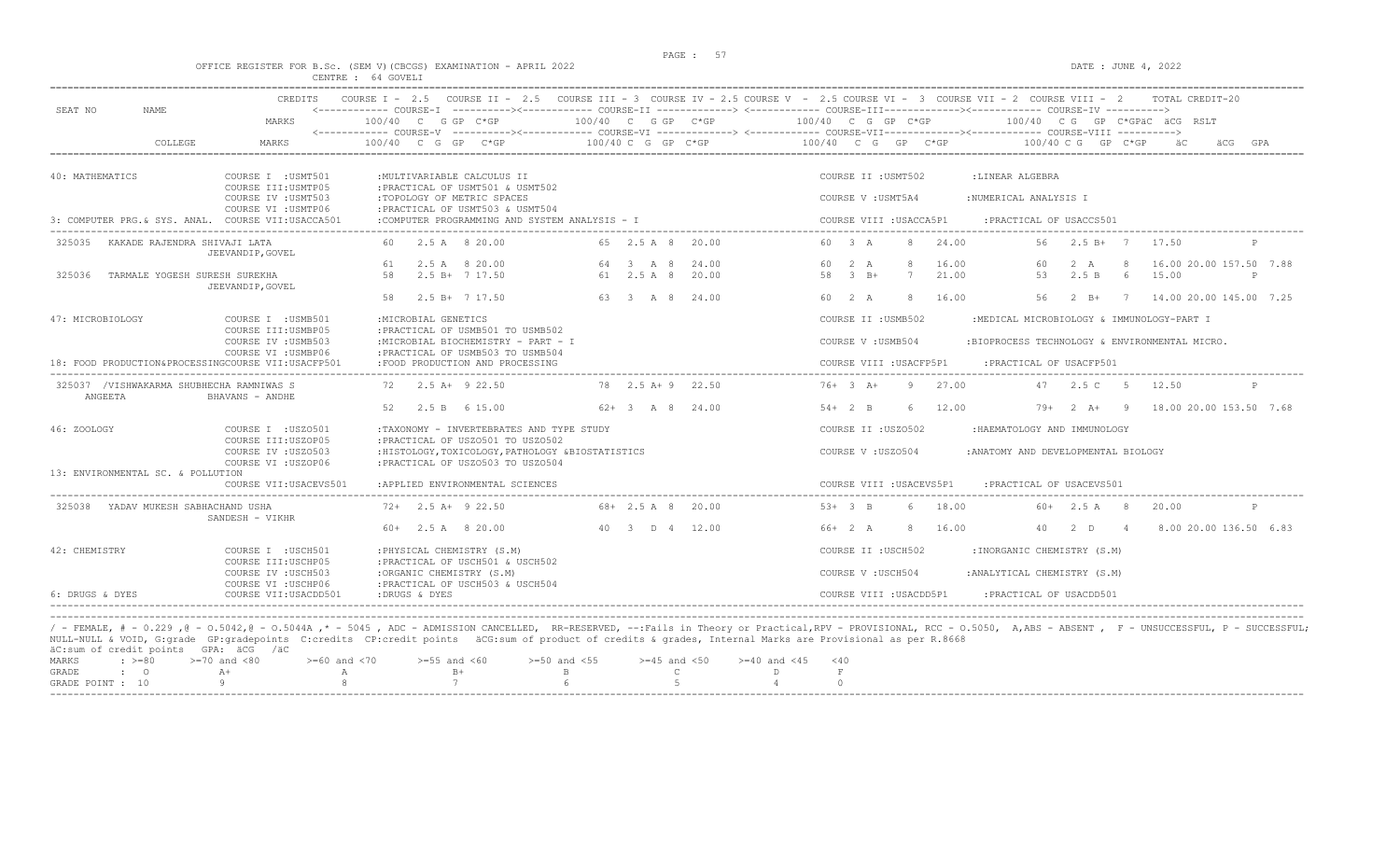### OFFICE REGISTER FOR B.Sc. (SEM V)(CBCGS) EXAMINATION - APRIL 2022 CENTRE : 74 KINHAVALI-VPM

| SEAT NO<br>NAME                         | MARKS                                                                                   | $100/40$ C G GP C*GP                                                                                                              |     | 100/40 C G GP C*GP       |                | <------------ COURSE-I ----------><----------- COURSE-II -------------> <------------ COURSE-III-----------><--------><---------- COURSE-IV<br>100/40 C G GP C*GP<br>100/40 CG GP C*GPÄC ÄCG RSLT |
|-----------------------------------------|-----------------------------------------------------------------------------------------|-----------------------------------------------------------------------------------------------------------------------------------|-----|--------------------------|----------------|---------------------------------------------------------------------------------------------------------------------------------------------------------------------------------------------------|
| COLLEGE                                 | MARKS                                                                                   | 100/40 C G GP C*GP                                                                                                                |     | 100/40 C G GP C*GP       |                | 100/40 C G GP C*GP<br>$100/40$ C G GP C*GP                                                                                                                                                        |
| 42: CHEMISTRY                           | COURSE I : USCH501<br>COURSE III: USCHP05                                               | : PHYSICAL CHEMISTRY (S.M)<br>: PRACTICAL OF USCH501 & USCH502                                                                    |     |                          |                | COURSE II : USCH502<br>: INORGANIC CHEMISTRY (S.M)                                                                                                                                                |
|                                         | COURSE IV : USCH503<br>COURSE VI : USCHP06                                              | :ORGANIC CHEMISTRY (S.M)<br>: PRACTICAL OF USCH503 & USCH504                                                                      |     |                          |                | COURSE V: USCH504<br>: ANALYTICAL CHEMISTRY (S.M)                                                                                                                                                 |
| 6: DRUGS & DYES                         | COURSE VII: USACDD501                                                                   | :DRUGS & DYES                                                                                                                     |     |                          |                | COURSE VIII : USACDD5P1<br>: PRACTICAL OF USACDD501                                                                                                                                               |
| 325040                                  | RIKAME AASHISH PUNDLIK PRATIKSHA<br>VPM A/S/C COL.                                      | 80+ 2.5 0 10 25.00                                                                                                                |     | $48 + 2.5$ C 5 12.50     |                | $42 \quad 3 \quad D$<br>$\overline{4}$<br>12.00<br>$56+$ 2.5 B+ 7<br>17.50                                                                                                                        |
| 325041                                  | ADHIKARI ABHIJEET BHAGWAN CHAYA<br>JONDHLE SCI.MGM                                      | $62+$ 2.5 A 8 20.00<br>2.5 A 8 20.00<br>67                                                                                        | G R | 56 3 B+7<br>772.5010     | 21.00<br>25.00 | 12.00<br>14.00 20.00 134.00 6.70<br>$50+2$ B<br>$\epsilon$<br>$2 \quad B+$<br>55<br>7<br>89 3 0<br>30.00<br>82<br>10<br>2.5010<br>25.00                                                           |
| 325042<br>D QASIM TARANNUM              | SIDDIQUI MOHAMMAD RASHID MOHAMMA<br>G.R.PATIL AS&C                                      | 74<br>$2.5$ A+ $9$ 22.50<br>82<br>2.5 0 10 25.00                                                                                  |     | 86 3 0 10<br>80 2.5 0 10 | 30.00<br>25.00 | 10<br>20.00<br>20.00 20.00 192.50 9.63<br>91 2 0<br>93<br>$2^{\circ}$<br>10<br>75 3 A+<br>9<br>27.00<br>85<br>2.5010<br>25.00<br>P                                                                |
| 325043 /KEVAT RANJANA HARILAL RITA DEVI | G.R.PATIL AS&C                                                                          | 85<br>2.5 0 10 25.00<br>2.5 0 10 25.00<br>84                                                                                      |     | 85 3 0 10<br>85 2.5 0 10 | 30.00<br>25.00 | 10<br>20.00<br>20.00 20.00 197.00 9.85<br>87 2 0<br>88<br>$2^{\circ}$<br>10<br>$75 \t3 \tA+$<br>-9<br>27.00<br>86<br>$2.5^\circ$<br>25.00<br>10<br>P                                              |
| 40: MATHEMATICS                         |                                                                                         | 2.5 0 10 25.00<br>80                                                                                                              |     | 85 3 0 10                | 30.00          | 20.00<br>20.00 20.00 197.00 9.85<br>88 2 0<br>10<br>86.<br>2 O<br><b>10</b>                                                                                                                       |
|                                         | COURSE I : USMT501<br>COURSE III: USMTP05<br>COURSE IV : USMT503<br>COURSE VI : USMTP06 | : MULTIVARIABLE CALCULUS II<br>: PRACTICAL OF USMT501 & USMT502<br>:TOPOLOGY OF METRIC SPACES<br>: PRACTICAL OF USMT503 & USMT504 |     |                          |                | COURSE II : USMT502<br>:LINEAR ALGEBRA<br>COURSE V : USMT5A4<br>:NUMERICAL ANALYSIS I                                                                                                             |
| 6: DRUGS & DYES                         | COURSE VII: USACDD501                                                                   | : DRUGS & DYES                                                                                                                    |     |                          |                | COURSE VIII : USACDD5P1<br>: PRACTICAL OF USACDD501                                                                                                                                               |
| 325045 YADAV VIKAS DILIP BADAMA         | G.R.PATIL AS&C                                                                          | 2.5 0 10 25.00                                                                                                                    |     | 86 2.5 0 10 25.00        |                | $79+3$ $A+$<br>9<br>27.00<br>85<br>2.50 10<br>25.00<br>P                                                                                                                                          |
|                                         |                                                                                         | 2.5 0 10 25.00<br>85                                                                                                              |     | 82+ 3 0 10 30.00         |                | 85 2 0<br>10<br>20.00<br>88<br>2 0<br>10<br>20.00 20.00 197.00 9.85                                                                                                                               |
| 42: CHEMISTRY                           | COURSE I : USCH501<br>COURSE III: USCHP05<br>COURSE IV : USCH503                        | : PHYSICAL CHEMISTRY (S.M)<br>: PRACTICAL OF USCH501 & USCH502<br>:ORGANIC CHEMISTRY (S.M)                                        |     |                          |                | COURSE II : USCH502<br>: INORGANIC CHEMISTRY (S.M)<br>COURSE V: USCH504<br>: ANALYTICAL CHEMISTRY (S.M)                                                                                           |
| 6: DRUGS & DYES                         | COURSE VI : USCHP06<br>COURSE VII: USACDD501                                            | : PRACTICAL OF USCH503 & USCH504<br>:DRUGS & DYES                                                                                 |     |                          |                | COURSE VIII : USACDD5P1<br>: PRACTICAL OF USACDD501                                                                                                                                               |
| 325046 THAKHUR APURAV SHRIKANT SHRINITA |                                                                                         | $94+$ 2.5 0 10 25.00                                                                                                              |     | 88 2.5 0 10 25.00        |                | $76+3 A+$<br>9<br>27.00<br>$98 + 2.50 10$<br>25.00<br>P                                                                                                                                           |
|                                         | P.P.E'S AS&C RA                                                                         | 96+ 2.5 0 10 25.00                                                                                                                |     | $58 + 3$ $B + 7$ 21.00   |                | 20.00<br>$76+2 A+9$<br>18.00 20.00 186.00 9.30<br>$98 + 20$<br>10                                                                                                                                 |
| 45: BOTANY (REVISED)                    | COURSE I : USB0502<br>COURSE III: USBOP7                                                | :PLANT DIVERSITY - IV<br>: PRACTICAL OF USB0502 TO USB0503                                                                        |     |                          |                | COURSE II : USB0503<br>:FORM & FUNCTION - III                                                                                                                                                     |
| 49: BIOCHEMISTRY                        | COURSE IV : US3BCH501<br>COURSE VI : US3BCHP05                                          | :BIO-ORGANIC AND BIOPHYSICAL CHEMISTRY I<br>: PRACTICAL OF US3BCH501 TO US3BCH502                                                 |     |                          |                | COURSE V: US3BCH502<br>: METABOLISM, NUTRITION & ADVANCED BIOCHEM.CON.I                                                                                                                           |
| 7: BIOTECHNOLOGY                        | COURSE VII: USACBT501                                                                   | :CONCEPTS IN BIOTECHNOLOGY                                                                                                        |     |                          |                | COURSE VIII : USACBT5P1<br>: PRACTICAL OF USACBT501                                                                                                                                               |

/ - FEMALE, # - 0.229 ,@ - 0.5042,@ - 0.5044A ,\* - 5045 , ADC - ADMISSION CANCELLED, RR-RESERVED, --:Fails in Theory or Practical,RPV - PROVISIONAL, RCC - 0.5050, A,ABS - ABSENT , F - UNSUCCESSFUL, P - SUCCESSFUL;<br>NULL-NUL äC:sum of credit points GPA: äCG /äC

|  | MARKS : >=80 >=70 and <80 >=60 and <70 >=55 and <60 >=50 and <55 >=45 and <50 >=40 and <45 <40 |                                                                                                                |  |  |  |
|--|------------------------------------------------------------------------------------------------|----------------------------------------------------------------------------------------------------------------|--|--|--|
|  | GRADE : O A+                                                                                   | A B RESERVE BLOCK COMPUTER STATES OF THE RESERVE BLOCK COMPUTER STATES OF THE RESERVE BLOCK COMPUTER STATES OF |  |  |  |
|  | GRADE POINT : $10$ 9 8 7 6 5 5 4                                                               |                                                                                                                |  |  |  |
|  |                                                                                                |                                                                                                                |  |  |  |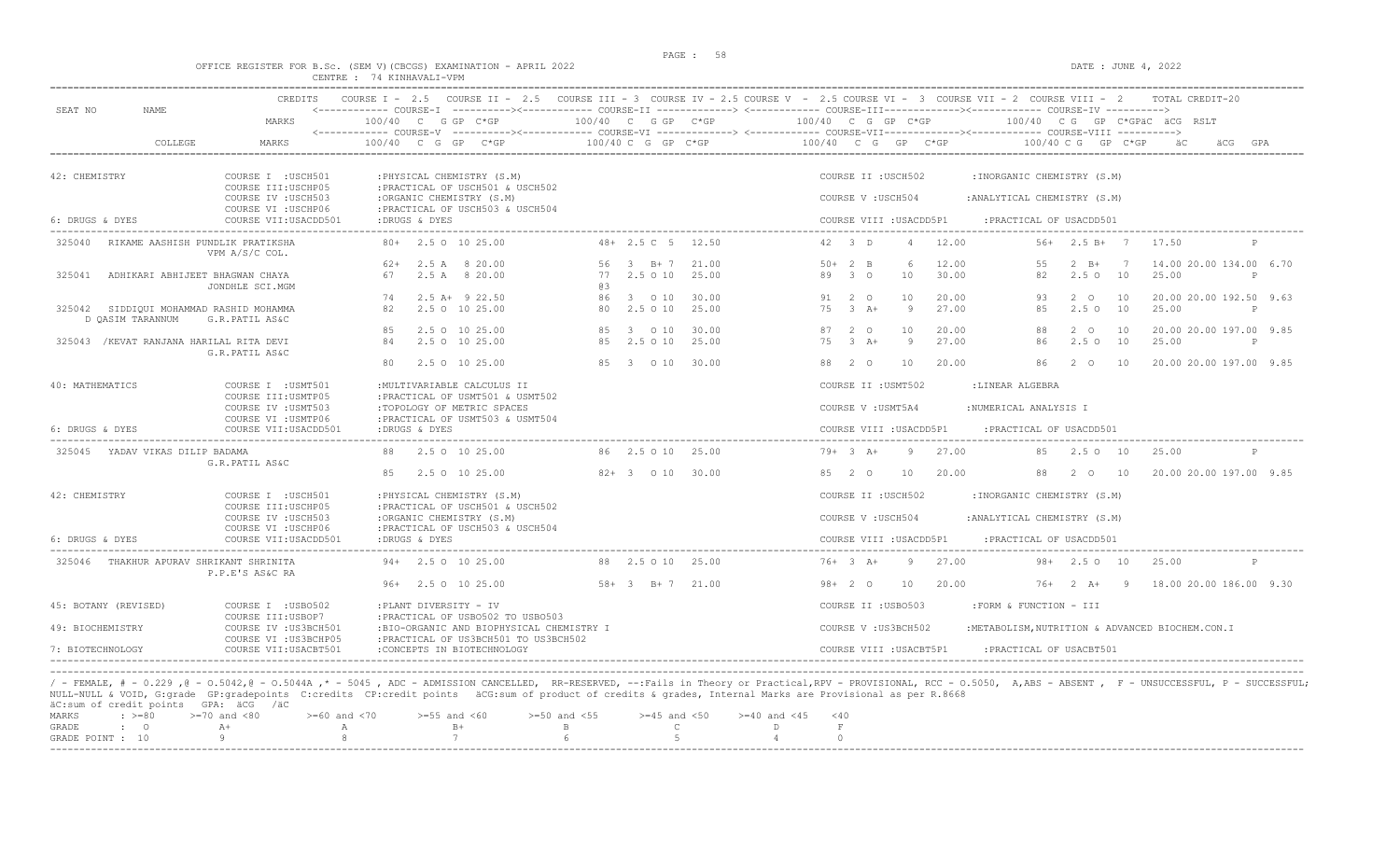#### OFFICE REGISTER FOR B.Sc. (SEM V)(CBCGS) EXAMINATION - APRIL 2022 DATE : JUNE 4, 2022 CENTRE : 26 WADA

| SEAT NO<br>NAME.                                          | CREDITS                                                             |                                                                                   |                              |                | COURSE I - 2.5 COURSE II - 2.5 COURSE III - 3 COURSE IV - 2.5 COURSE V - 2.5 COURSE VI - 3 COURSE VII - 2 COURSE VIII - 2<br>TOTAL CREDIT-20<br><------------ COURSE-I ----------><----------- COURSE-II -------------> <------------ COURSE-III-----------><------------ COURSE-IV ---------->> |
|-----------------------------------------------------------|---------------------------------------------------------------------|-----------------------------------------------------------------------------------|------------------------------|----------------|--------------------------------------------------------------------------------------------------------------------------------------------------------------------------------------------------------------------------------------------------------------------------------------------------|
|                                                           | MARKS                                                               | $100/40$ C G GP C*GP                                                              | 100/40 C G GP C*GP           |                | 100/40 C G GP C*GP<br>$100/40$ C G GP C*GPAC ACG RSLT                                                                                                                                                                                                                                            |
| COLLEGE                                                   | MARKS                                                               | 100/40 C G GP                                                                     | 100/40 C G GP C*GP           |                | 100/40 C G GP C*GP<br>$100/40$ C G GP C*GP<br>äCG                                                                                                                                                                                                                                                |
| 45: BOTANY (REVISED)                                      | COURSE I : USB0502<br>COURSE III:USBOP7                             | :PLANT DIVERSITY - IV<br>: PRACTICAL OF USB0502 TO USB0503                        |                              |                | COURSE II : USB0503<br>:FORM & FUNCTION - III                                                                                                                                                                                                                                                    |
| 49: BIOCHEMISTRY                                          | COURSE IV : US3BCH501<br>COURSE VI : US3BCHP05                      | :BIO-ORGANIC AND BIOPHYSICAL CHEMISTRY I<br>: PRACTICAL OF US3BCH501 TO US3BCH502 |                              |                | COURSE V: US3BCH502<br>:METABOLISM, NUTRITION & ADVANCED BIOCHEM.CON.I                                                                                                                                                                                                                           |
| 7: BIOTECHNOLOGY                                          | COURSE VII: USACBT501                                               | :CONCEPTS IN BIOTECHNOLOGY                                                        |                              |                | COURSE VIII : USACBT5P1<br>: PRACTICAL OF USACBT501                                                                                                                                                                                                                                              |
| 325047 / JADHAV ANKITA SUSHIL SUSHMA                      | M.S. COLLEGE WA                                                     | 2.5 A 8 20.00<br>65                                                               | 65 2.5 A 8 20.00             |                | 64 3 A<br>24.00<br>67 2.5 A 8<br>20.00                                                                                                                                                                                                                                                           |
| SINGH PRANAV SANJEET KIRAN<br>325048                      | M.S. COLLEGE WA                                                     | 2.5 A 8 20.00<br>67<br>2.5 A 8 20.00<br>67                                        | 58 3 B+7<br>64 2.5 A 8       | 21.00<br>20.00 | 67 2 A<br>16.00<br>58<br>$2 \quad B+$<br>14.00 20.00 155.00 7.75<br>7<br>63 3 A<br>2.5A<br>8<br>24.00<br>65<br>8<br>20.00<br>$\mathsf{P}$                                                                                                                                                        |
| 325049 / PARSHETYE PRIYANKA MANGESH PRACH<br>$\mathbb{I}$ | M.S. COLLEGE WA                                                     | 65<br>2.5 A 8 20.00<br>66<br>2.5A<br>8 20.00                                      | 57 3 B+7<br>2.5 A 8<br>65    | 21.00<br>20.00 | 64 2 A<br>$2 \quad B+$<br>16.00<br>59<br>14.00 20.00 155.00 7.75<br>$\overline{7}$<br>3A<br>2.5A<br>8<br>20.00<br>65<br>$\mathcal{R}$<br>24.00<br>62<br>$\mathbb{P}$                                                                                                                             |
| 325050<br>PATIL SANDESH SURESH SUREKHA                    | M.S. COLLEGE WA                                                     | 2.5 A 8 20.00<br>62<br>67<br>2.5 A 8 20.00                                        | 55 3 B+7 21.00<br>68 2.5 A 8 | 20.00          | 16.00<br>67 2 A<br>57<br>$2 \quad B+$<br>14.00 20.00 155.00 7.75<br>7<br>66<br>$\overline{3}$ $\overline{A}$<br>24.00<br>61<br>2.5A<br>8<br>20.00<br>P                                                                                                                                           |
|                                                           |                                                                     | 2.5 A 8 20.00<br>61                                                               | 58 3 B+7 21.00               |                | 64 2 A<br>16.00<br>60<br>2 A<br>16.00 20.00 157.00 7.85<br>8<br>- 8                                                                                                                                                                                                                              |
| 42: CHEMISTRY                                             | COURSE I : USCH501<br>COURSE III: USCHP05                           | : PHYSICAL CHEMISTRY (S.M)<br>: PRACTICAL OF USCH501 & USCH502                    |                              |                | COURSE II : USCH502<br>: INORGANIC CHEMISTRY (S.M)                                                                                                                                                                                                                                               |
| 6: DRUGS & DYES                                           | COURSE IV : USCH503<br>COURSE VI : USCHP06<br>COURSE VII: USACDD501 | :ORGANIC CHEMISTRY (S.M)<br>: PRACTICAL OF USCH503 & USCH504<br>:DRUGS & DYES     |                              |                | COURSE V: USCH504<br>: ANALYTICAL CHEMISTRY (S.M)<br>COURSE VIII : USACDD5P1<br>: PRACTICAL OF USACDD501                                                                                                                                                                                         |
| 325051 / SHELAR CHETANA BABAN KOMAL                       |                                                                     | 2.5 A 8 20.00                                                                     | 65 2.5 A 8 20.00             |                | 65 3 A<br>24.00<br>64 2.5 A 8<br>8<br>20.00                                                                                                                                                                                                                                                      |
|                                                           | JEEVANDIP, GOVEL                                                    | 2.5 A 8 20.00<br>65                                                               | 50 3 B 6                     | 18.00          | 65 2 A<br>16.00<br>68<br>2 A<br>16.00 20.00 154.00 7.70<br>8<br>-8                                                                                                                                                                                                                               |
| 45: BOTANY (REVISED)                                      | COURSE I : USB0501                                                  | :PLANT DIVERSITY - III                                                            |                              |                | COURSE II : USB0502<br>:PLANT DIVERSITY - IV                                                                                                                                                                                                                                                     |
|                                                           | COURSE III:USBOP5<br>COURSE IV : USB0503                            | : PRACTICAL OF USB0501 TO USB0502<br>:FORM & FUNCTION - III                       |                              |                | COURSE V : USB0504<br>:CURRENT TRENDS IN PLANT SCIENCES-II                                                                                                                                                                                                                                       |
| 4: HORTICULTURE & GARDENING                               | COURSE VI : USBOP6<br>COURSE VII: USACHO501                         | : PRACTICAL OF USB0503 TO USB0504<br>: HORTICULTURE & GARDENING - I               |                              |                | COURSE VIII : USACHO5P1<br>: PRACTICAL OF USACH0501<br>---------------------------------                                                                                                                                                                                                         |
| 325052 VISHWAKARMA NITIN PHOOLCHAND MAL<br>TI             | G.R.PATIL AS&C                                                      | 89+ 2.5 0 10 25.00                                                                | $88 + 2.5010$                | 25.00          | 30.00<br>$86+30$<br>10<br>$88 + 2.50 10$<br>25.00<br>P                                                                                                                                                                                                                                           |
|                                                           |                                                                     | 88+ 2.5 0 10 25.00                                                                | 86+ 3 0 10 30.00             |                | 20.00 20.00 198.00 9.90<br>75 2 A+<br>-9<br>18.00<br>8.5<br>2 0<br>10                                                                                                                                                                                                                            |
| 42: CHEMISTRY                                             | COURSE I : USCH501<br>COURSE III:USCHP05                            | : PHYSICAL CHEMISTRY (S.M)<br>: PRACTICAL OF USCH501 & USCH502                    |                              |                | COURSE II : USCH502<br>: INORGANIC CHEMISTRY (S.M)                                                                                                                                                                                                                                               |
|                                                           | COURSE IV : USCH503<br>COURSE VI : USCHP06                          | :ORGANIC CHEMISTRY (S.M)<br>: PRACTICAL OF USCH503 & USCH504                      |                              |                | COURSE V: USCH504<br>: ANALYTICAL CHEMISTRY (S.M)                                                                                                                                                                                                                                                |
| 6: DRUGS & DYES                                           | COURSE VII: USACDD501                                               | :DRUGS & DYES                                                                     |                              |                | COURSE VIII : USACDD5P1<br>:PRACTICAL OF USACDD501                                                                                                                                                                                                                                               |

/ - FEMALE, # - 0.229 ,@ - 0.5042,@ - 0.5044A ,\* - 5045 , ADC - ADMISSION CANCELLED, RR-RESERVED, --:Fails in Theory or Practical,RPV - PROVISIONAL, RCC - 0.5050, A,ABS - ABSENT , F - UNSUCCESSFUL, P - SUCCESSFUL; NULL-NULL & VOID, G:grade GP:gradepoints C:credits CP:credit points äCG:sum of product of credits & grades, Internal Marks are Provisional as per R.8668 äC:sum of credit points GPA: äCG /äC

|  | MARKS : >=80 >=70 and <80 >=60 and <70 >=55 and <60 >=50 and <55 >=45 and <50 >=40 and <45 <40 |  |  |  |  |  |
|--|------------------------------------------------------------------------------------------------|--|--|--|--|--|
|  |                                                                                                |  |  |  |  |  |
|  | GRADE POINT : $10$ 9 8 7 6 5 5 4                                                               |  |  |  |  |  |
|  |                                                                                                |  |  |  |  |  |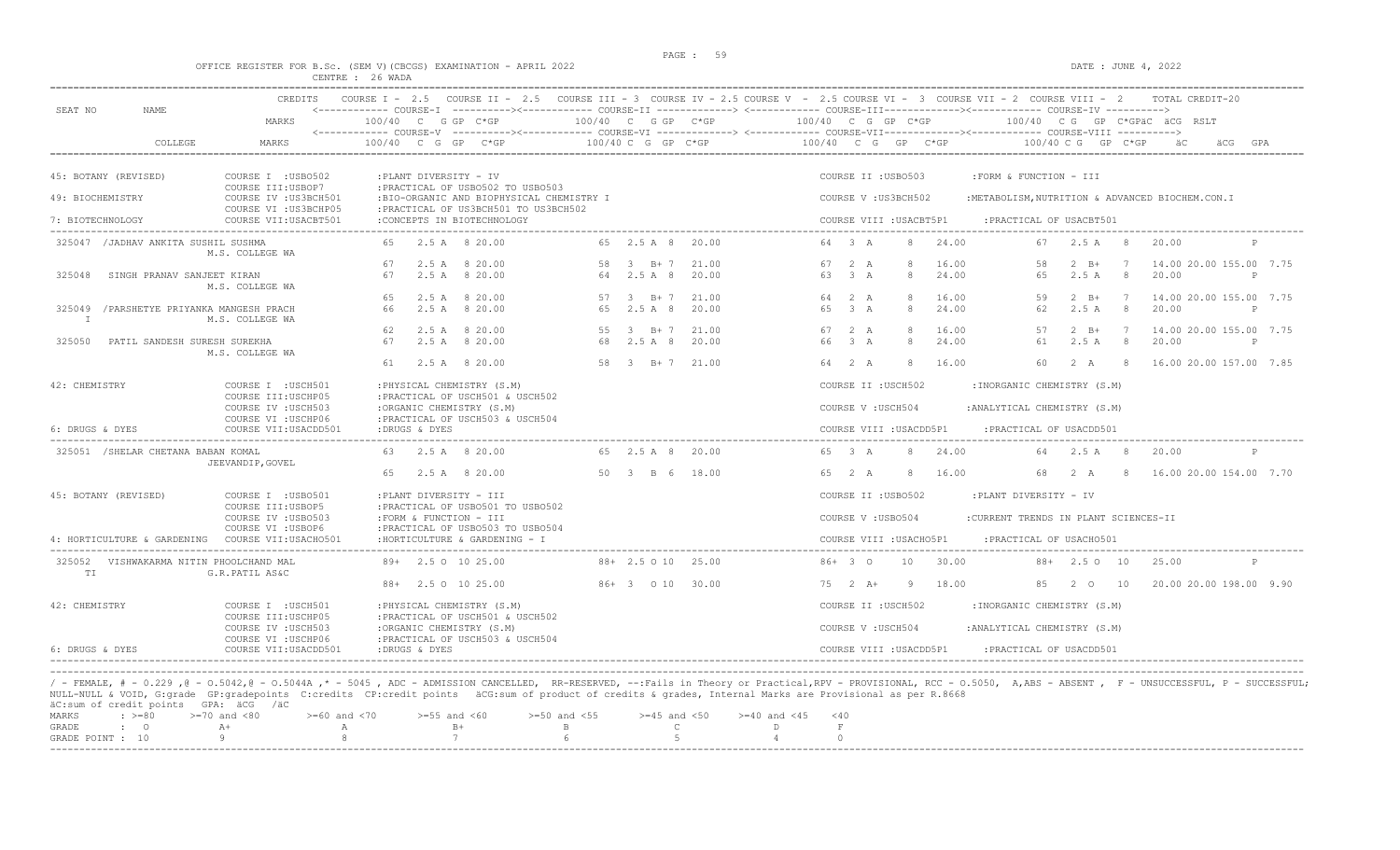#### OFFICE REGISTER FOR B.Sc. (SEM V) (CBCGS) EXAMINATION - APRIL 2022 DATE : JUNE 4, 2022 CENTRE : 95 BHARNE

|                              | <b>CREDITS</b>                                              | COURSE $T = 2.5$ |               |                                                              |                    |                        | COURSE II - 2.5 COURSE III - 3 COURSE IV - 2.5 COURSE V - 2.5 COURSE VI - 3 COURSE VII - 2 COURSE VIII - 2                                                               |                      |                         |       |                              |                      |                | TOTAL CREDIT-20              |              |     |
|------------------------------|-------------------------------------------------------------|------------------|---------------|--------------------------------------------------------------|--------------------|------------------------|--------------------------------------------------------------------------------------------------------------------------------------------------------------------------|----------------------|-------------------------|-------|------------------------------|----------------------|----------------|------------------------------|--------------|-----|
| SEAT NO<br>NAME.             | MARKS                                                       |                  |               | 100/40 C G GP C*GP                                           |                    | $100/40$ C G GP $C*GP$ | <------------ COURSE-I ----------><----------- COURSE-II -------------> <------------ COURSE-III-----------><------------ COURSE-IV ---------->><br>$100/40$ C G GP C*GP |                      |                         |       |                              |                      |                | 100/40 CG GP C*GPAC ACG RSLT |              |     |
|                              |                                                             |                  |               |                                                              |                    |                        |                                                                                                                                                                          |                      |                         |       |                              |                      |                |                              |              |     |
|                              | COLLEGE<br>MARKS                                            | $100/40$ C G GP  |               | $C*GP$                                                       | 100/40 C G GP C*GP |                        |                                                                                                                                                                          |                      | 100/40 C G GP C*GP      |       |                              | $100/40$ C G GP C*GP |                |                              | äCG          | GPA |
|                              |                                                             |                  |               |                                                              |                    |                        |                                                                                                                                                                          |                      |                         |       |                              |                      |                |                              |              |     |
| 42: CHEMISTRY                | COURSE I : USCH501                                          |                  |               | : PHYSICAL CHEMISTRY (S.M)                                   |                    |                        |                                                                                                                                                                          |                      | COURSE II : USCH502     |       | : INORGANIC CHEMISTRY (S.M)  |                      |                |                              |              |     |
|                              | COURSE III: USCHP05<br>COURSE IV : USCH503                  |                  |               | : PRACTICAL OF USCH501 & USCH502<br>:ORGANIC CHEMISTRY (S.M) |                    |                        |                                                                                                                                                                          |                      | COURSE V: USCH504       |       | : ANALYTICAL CHEMISTRY (S.M) |                      |                |                              |              |     |
|                              | COURSE VI : USCHP06                                         |                  |               | : PRACTICAL OF USCH503 & USCH504                             |                    |                        |                                                                                                                                                                          |                      |                         |       |                              |                      |                |                              |              |     |
| 6: DRUGS & DYES              | COURSE VII: USACDD501                                       |                  | :DRUGS & DYES |                                                              |                    |                        |                                                                                                                                                                          |                      | COURSE VIII : USACDD5P1 |       | :PRACTICAL OF USACDD501      |                      |                |                              |              |     |
|                              | 325053 /SHAIKH SAIMA NASIR HUSSAIN BIBI                     | $9.5+$           |               | 2.5 0 10 25.00                                               | $95+2.5010$        | 25.00                  |                                                                                                                                                                          | $95+30$              | 10                      | 30.00 |                              | $95+$ 2.5 0 10       |                | 25.00                        |              |     |
| <b>BEGUM</b>                 | G.R.PATIL AS&C                                              |                  |               |                                                              |                    |                        |                                                                                                                                                                          |                      |                         |       |                              |                      |                |                              |              |     |
|                              |                                                             | 94+              |               | 2.5 0 10 25.00                                               | $95+3$ 0 10        | 30.00                  | 80                                                                                                                                                                       | 2 0                  | 10                      | 20.00 | 85                           | $2^{\circ}$          | 10             | 20.00 20.00 200.00 10.00     |              |     |
|                              | 325054 SHAH AMIR HAMJA UMAR FARUOUE GUL                     | 65               |               | 2.5 A 8 20.00                                                | $66+2.5A8$         | 20.00                  | 68+                                                                                                                                                                      | 3A                   | 8                       | 24.00 | 68+                          | 2.5A                 | 8              | 20.00                        | $\mathsf{P}$ |     |
| ABI KHATOON                  | G.R.PATIL AS&C                                              |                  |               |                                                              |                    |                        |                                                                                                                                                                          |                      |                         |       |                              |                      |                |                              |              |     |
|                              |                                                             | 66+              |               | 2.5 A 8 20.00                                                | 66+ 3 A 8          | 24.00                  |                                                                                                                                                                          | 66+ 2 A              | 8                       | 16.00 | 68+                          | 2 A                  | -8             | 16.00 20.00 160.00 8.00      |              |     |
| NEEN PARVIN                  | 325055 /SHAIKH FARAHNAAZ IMRAN AHMED NAZ<br>G.R.PATIL AS&C  | 70               |               | $2.5$ A+ $9$ 22.50                                           | $74+2.5 A+9$       | 22.50                  |                                                                                                                                                                          | $76 + 3$ $\lambda +$ | $\circ$                 | 27.00 | $76+$                        | $2.5A+$              | $\overline{9}$ | 22.50                        | $\mathsf{P}$ |     |
|                              |                                                             | $74+$            |               | $2.5$ A+ $9$ 22.50                                           | $74+ 3  A+ 9$      | 27.00                  |                                                                                                                                                                          | $74+2$ A+            | 9                       | 18.00 | $76+$                        | $2 \overline{A}$ +   | -9             | 18.00 20.00 180.00 9.00      |              |     |
| 325056<br>A                  | /SHAIKH HUDHA MOHAMED RAIS SHABAN<br>G.R.PATIL AS&C         | 69               |               | 2.5 A 8 20.00                                                | $60+2.5 A 8$       | 20.00                  |                                                                                                                                                                          | $68 + 3$ A           | 8                       | 24.00 | $62+$                        | 2.5A                 | -8             | 20.00                        | $\mathsf{P}$ |     |
|                              |                                                             | 68+              |               | 2.5 A 8 20.00                                                | 68+ 3 A 8          | 24.00                  |                                                                                                                                                                          | 66+ 2 A              | 8                       | 16.00 | $72+$                        | $2 \overline{A}$ +   | -9             | 18.00 20.00 162.00 8.10      |              |     |
| 325057                       | SHAIKH JUNAID JAVID HUSSAIN NAZM                            | 71               |               | $2.5$ A+ $9$ 22.50                                           | $66+2.5A8$         | 20.00                  |                                                                                                                                                                          | 66+ 3 A              | 8                       | 24.00 | 66+                          | 2.5A                 | -8             | 20.00                        | P            |     |
| A                            | G.R.PATIL AS&C                                              |                  |               |                                                              |                    |                        |                                                                                                                                                                          |                      |                         |       |                              |                      |                |                              |              |     |
|                              |                                                             | 66+              |               | 2.5 A 8 20.00                                                | $66 + 3$ $A$ 8     | 24.00                  |                                                                                                                                                                          | $66+2 A$             | 8                       | 16.00 | $66+$                        | 2 A                  | -8             | 16.00 20.00 162.50 8.13      |              |     |
| SAREENA                      | 325058 KHAN MOHAMMED ARIF MOHAMMED ASIF<br>G.R.PATIL AS&C   | 70               |               | $2.5$ A+ $9$ 22.50                                           | 68+ 2.5 A 8        | 20.00                  |                                                                                                                                                                          | 66+ 3 A              | 8                       | 24.00 | 66+                          | 2.5A                 | 8              | 20.00                        | $\mathsf{P}$ |     |
|                              |                                                             | 68+              |               | 2.5 A 8 20.00                                                | 68+ 3 A 8          | 24.00                  |                                                                                                                                                                          | $68 + 2 A$           | 8                       | 16.00 | $66+$                        | 2 A                  | 8              | 16.00 20.00 162.50 8.13      |              |     |
| 325059<br>SHAFEE SHAHZADI BE | ANSARI MOHAMMED SAYEED MOHAMMED<br>G.R.PATIL AS&C           | 92               |               | 2.5 0 10 25.00                                               | $66+2.5 A 8$       | 20.00                  |                                                                                                                                                                          | 66+ 3 A              | 8                       | 24.00 | 66+                          | 2.5A                 | 8              | 20.00                        | $\mathbb{P}$ |     |
|                              |                                                             | 66+              |               | 2.5 A 8 20.00                                                | 66+ 3 A 8          | 24.00                  |                                                                                                                                                                          | 66+ 2 A              | 8                       | 16.00 | $66+$                        | 2 A                  | 8              | 16.00 20.00 165.00 8.25      |              |     |
| <b>NNISA</b>                 | 325060 SHAIKH NAUMAN ABDUL RAUF SHARIFU<br>G.R.PATIL AS&C   | 85               |               | 2.5 0 10 25.00                                               | $62+2.5A8$         | 20.00                  |                                                                                                                                                                          | 66+ 3 A              | 8                       | 24.00 | 68+                          | 2.5A                 | 8              | 20.00                        | P            |     |
|                              |                                                             | 66+              |               | 2.5 A 8 20.00                                                | 68+ 3 A 8          | 24.00                  |                                                                                                                                                                          | $68 + 2 A$           | $\mathcal{R}$           | 16.00 | $66+$                        | 2 A                  | 8              | 16.00 20.00 165.00 8.25      |              |     |
| A BANO                       | 325061 / SHAIKH SADIYA ANEES AHMAD SHAHID<br>G.R.PATIL AS&C | 71               |               | $2.5$ A+ $9$ 22.50                                           | 66+ 2.5 A 8        | 20.00                  |                                                                                                                                                                          | $68 + 3 A$           | 8                       | 24.00 | 68+                          | 2.5A                 | 8              | 20.00                        | $\mathsf{P}$ |     |
|                              |                                                             | 66+              | 2.5 A         | 8 20.00                                                      | 66+ 3 A 8          | 24.00                  |                                                                                                                                                                          | 66+ 2 A              | 8                       | 16.00 | 68+                          | 2 A                  | $\mathcal{R}$  | 16.00 20.00 162.50 8.13      |              |     |
| 325062                       | KHAN SAIF JAVED GOUSIYA                                     | 95               |               | 2.5 0 10 25.00                                               | $68 + 2.5$ A 8     | 20.00                  |                                                                                                                                                                          | 66+ 3 A              | 8                       | 24.00 | 66+                          | 2.5 A                | 8              | 20.00                        | $\mathsf{P}$ |     |
|                              | G.R.PATIL AS&C                                              | 68+              |               | 2.5 A 8 20.00                                                | 68+ 3 A 8          | 24.00                  |                                                                                                                                                                          | $68 + 2 A$           | 8                       | 16.00 | 66+                          | 2 A                  | 8              | 16.00 20.00 165.00 8.25      |              |     |
| 325063                       | SINGH SINTU SAITAN KAILASH KUVAR<br>G.R.PATIL AS&C          | 75               |               | $2.5$ A+ $9$ 22.50                                           | $74+2.5$ A+9       | 22.50                  |                                                                                                                                                                          | $78 + 3 A +$         | 9                       | 27.00 | $78+$                        | $2.5A+$              | - 9            | 22.50                        | P            |     |
|                              |                                                             | $74+$            |               | 2.5 A+ 9 22.50                                               | $74 + 3 + 9$       | 27.00                  |                                                                                                                                                                          | $74+2 A+$            | -9                      | 18.00 | 78+                          | $2 \overline{A}$ +   | - 9            | 18.00 20.00 180.00 9.00      |              |     |

NULL-NULL & VOID, G:grade GP:gradepoints C:credits CP:credit points äCG:sum of product of credits & grades, Internal Marks are Provisional as per R.8668 äC:sum of credit points GPA: äCG /äC  $> = 60$  and  $< 70$   $> = 55$  and  $< 60$   $> = 50$  and  $< 55$   $> = 45$  and  $< 50$   $> = 40$  and  $< 45$   $< 40$ <br>
B C  $D$  F GRADE : O  $A+$  A  $B+$  B C D F  $A$  O GRADE : O  $A+$  A  $B+$  B C D F GRADE POINT : 10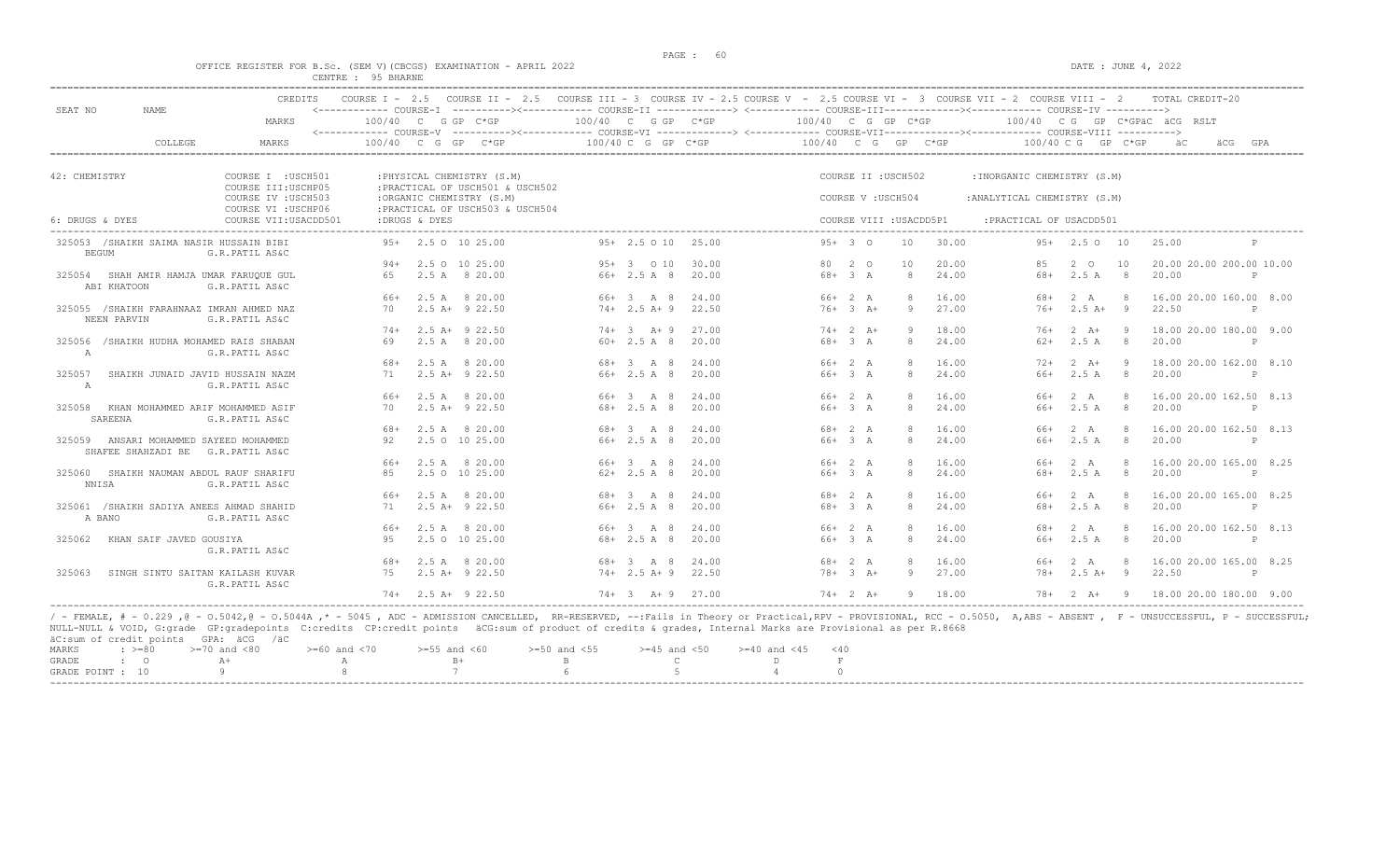# PAGE : 61 OFFICE REGISTER FOR B.Sc. (SEM V)(CBCGS) EXAMINATION - APRIL 2022 DATE : JUNE 4, 2022 CENTRE : 95 BHARNE

| SEAT NO            | NAME.                                    | MARKS                                                             | <------------ COURSE-I ----------><----------- COURSE-II -------------> <------------ COURSE-III-----------><------------ COURSE-IV ----------><br>$100/40$ C G GP C*GP |                                                                                        |                                      |                |                        |                           |                      |                 | 100/40 C G GP C*GP                   100/40  C G GP C*GP                   100/40  C G GP C*GPäC äCG RSLT |                              |                     |                                         |              |
|--------------------|------------------------------------------|-------------------------------------------------------------------|-------------------------------------------------------------------------------------------------------------------------------------------------------------------------|----------------------------------------------------------------------------------------|--------------------------------------|----------------|------------------------|---------------------------|----------------------|-----------------|-----------------------------------------------------------------------------------------------------------|------------------------------|---------------------|-----------------------------------------|--------------|
|                    | <b>COLLEGE</b>                           | MARKS                                                             | <------------ COURSE-V ----------><----------- COURSE-VI -------------> <------------ COURSE-VII---------------- COURSE-VIII ----------><br>$100/40$ C G GP C*GP        |                                                                                        | 100/40 C G GP C*GP                   |                | $100/40$ C G GP $C*GP$ |                           |                      |                 |                                                                                                           | $100/40 \, C \, G$ GP $C*GP$ |                     | – äC                                    | GPA          |
| 42: CHEMISTRY      |                                          | COURSE I : USCH501<br>COURSE III: USCHP05                         | : PHYSICAL CHEMISTRY (S.M)                                                                                                                                              | : PRACTICAL OF USCH501 & USCH502                                                       |                                      |                |                        | COURSE II : USCH502       |                      |                 | : INORGANIC CHEMISTRY (S.M)                                                                               |                              |                     |                                         |              |
|                    |                                          | COURSE IV : USCH503<br>COURSE VI : USCHP06                        | :ORGANIC CHEMISTRY (S.M)                                                                                                                                                | : PRACTICAL OF USCH503 & USCH504                                                       |                                      |                |                        | COURSE V: USCH504         |                      |                 | : ANALYTICAL CHEMISTRY (S.M)                                                                              |                              |                     |                                         |              |
| 6: DRUGS & DYES    |                                          | COURSE VII: USACDD501                                             | :DRUGS & DYES                                                                                                                                                           |                                                                                        |                                      |                |                        | COURSE VIII : USACDD5P1   |                      |                 | : PRACTICAL OF USACDD501                                                                                  |                              |                     |                                         |              |
| JAHAN              | 325064 / KHAN SUFIA IFTEKHAR AHMAD ANWAR | G.R.PATIL AS&C                                                    | 80 2.5 0 10 25.00                                                                                                                                                       |                                                                                        | $70+2.5 A+9$ 22.50                   |                |                        | $68 + 3 A$                | 8                    | 24.00           |                                                                                                           | $68 + 2.5$ A 8               |                     | 20.00                                   | P            |
|                    | 325065 KADRI WASIM SADIK RUKHSANA        | G.R.PATIL AS&C                                                    | $70+$ 2.5 A+ 9 22.50<br>96 2.5 0 10 25.00                                                                                                                               |                                                                                        | $70+ 3 A+ 9 27.00$<br>$68 + 2.5$ A 8 | 20.00          |                        | $70+2 A+$<br>$68 + 3 A$   | - 9<br>8             | 18.00<br>24.00  | 68+                                                                                                       | 68+ 2 A<br>2.5A              | 8<br>8 <sup>1</sup> | 16.00 20.00 175.00 8.75<br>20.00        | $\mathsf{P}$ |
|                    |                                          |                                                                   | 68+ 2.5 A 8 20.00                                                                                                                                                       |                                                                                        | 68+ 3 A 8 24.00                      |                |                        | $68 + 2 A$                | -8                   | 16.00           |                                                                                                           | 68+ 2 A                      |                     | 8 16.00 20.00 165.00 8.25               |              |
| 40: MATHEMATICS    |                                          | COURSE I : USMT501                                                | : MULTIVARIABLE CALCULUS II                                                                                                                                             |                                                                                        |                                      |                |                        | COURSE II : USMT502       |                      |                 | :LINEAR ALGEBRA                                                                                           |                              |                     |                                         |              |
|                    |                                          | COURSE III: USMTP05<br>COURSE IV : USMT503<br>COURSE VI : USMTP06 | :TOPOLOGY OF METRIC SPACES                                                                                                                                              | : PRACTICAL OF USMT501 & USMT502<br>: PRACTICAL OF USMT503 & USMT504                   |                                      |                |                        | COURSE V : USMT5A4        |                      |                 | :NUMERICAL ANALYSIS I                                                                                     |                              |                     |                                         |              |
|                    |                                          | 3: COMPUTER PRG.& SYS. ANAL. COURSE VII:USACCA501                 |                                                                                                                                                                         | :COMPUTER PROGRAMMING AND SYSTEM ANALYSIS - I                                          |                                      |                |                        | COURSE VIII : USACCA5P1   |                      |                 | : PRACTICAL OF USACCS501                                                                                  |                              |                     |                                         |              |
|                    | 325066 PANDAY SURAJ RAJDEV RITADEVI      | M.S. COLLEGE WA                                                   | 65 2.5 A 8 20.00                                                                                                                                                        |                                                                                        | 67 2.5 A 8 20.00                     |                |                        | 67 3 A                    | 8                    | 24.00           |                                                                                                           | 65 2.5 A 8                   |                     | 20.00                                   | P            |
|                    |                                          |                                                                   | 65                                                                                                                                                                      | 2.5 A 8 20.00                                                                          | 59 3 B+7 21.00                       |                |                        |                           |                      | 57 2 B+ 7 14.00 |                                                                                                           |                              |                     | 57 2 B+ 7 14.00 20.00 153.00 7.65       |              |
| 46: ZOOLOGY        |                                          | COURSE I : USZ0501                                                |                                                                                                                                                                         | :TAXONOMY - INVERTEBRATES AND TYPE STUDY                                               |                                      |                |                        | COURSE II : USZ0502       |                      |                 | :HAEMATOLOGY AND IMMUNOLOGY                                                                               |                              |                     |                                         |              |
|                    |                                          | COURSE III:USZOP05<br>COURSE IV : USZ0503                         |                                                                                                                                                                         | : PRACTICAL OF USZ0501 TO USZ0502<br>:HISTOLOGY, TOXICOLOGY, PATHOLOGY &BIOSTATISTICS  |                                      |                |                        | COURSE V: USZ0504         |                      |                 | : ANATOMY AND DEVELOPMENTAL BIOLOGY                                                                       |                              |                     |                                         |              |
| 8: FISHERY BIOLOGY |                                          | COURSE VI : USZOP06<br>COURSE VII: USACFBIO501                    |                                                                                                                                                                         | : PRACTICAL OF USZ0503 TO USZ0504<br>:OCEANOGRAPHY, AOUACULTURE PRACTICES, MKT. & FIN. |                                      |                |                        | COURSE VIII : USACFBIO5P1 |                      |                 | : PRACTICAL OF USACFBIO501                                                                                |                              |                     |                                         |              |
|                    | 325067 YADAV ABHILASHA RAMESH PUSHPA     | WADA COLLEGE                                                      | 61 2.5 A 8 20.00                                                                                                                                                        |                                                                                        | 54 2.5 B 6 15.00                     |                |                        | 55 3 B+                   |                      | 7 21.00         |                                                                                                           | 60 2.5 A 8                   |                     | 20.00                                   | P            |
|                    | 325068 TIWARI AMIT KUMAR ANGREJ KUMAR S  |                                                                   | 2.5 B 6 15.00<br>51<br>63                                                                                                                                               | 2.5 A 8 20.00                                                                          | 49 3 C 5<br>60 2.5 A 8               | 15.00<br>20.00 |                        | 66 2 A<br>$55 - 3 + 5+$   | 8<br>$7\phantom{.0}$ | 16.00<br>21.00  | 52<br>63                                                                                                  | $2 \quad B$<br>2.5A          | 6<br>8 <sup>8</sup> | 12.00 20.00 134.00 6.70<br>20.00        | P            |
| USHILA             |                                          | WADA COLLEGE                                                      |                                                                                                                                                                         |                                                                                        |                                      |                |                        |                           |                      |                 |                                                                                                           |                              |                     |                                         |              |
|                    |                                          |                                                                   | 60                                                                                                                                                                      | 2.5 A 8 20.00                                                                          | 50 3 B 6                             | 18.00          |                        | 68 2 A                    | 8                    | 16.00           | 53                                                                                                        | $2 \quad B$                  | 6                   | 12,00 20,00 147,00 7.35                 |              |
|                    | 325069 MOURYA ANKIT SUNIL RANJANA        | WADA COLLEGE                                                      | 62                                                                                                                                                                      | 2.5 A 8 20.00                                                                          | 55 2.5 B+ 7 17.50                    |                |                        | 52 3 B                    | 6                    | 18.00           | 55                                                                                                        | $2.5 B+$                     | $7\phantom{0}$      | 17.50                                   | P            |
|                    |                                          |                                                                   | 67                                                                                                                                                                      | 2.5 A 8 20.00                                                                          | 55 3 B+7 21.00                       |                |                        | 61 2 A                    | 8 <sup>8</sup>       | 16.00           | 56                                                                                                        | $2 \quad B+$                 | $7\phantom{0}7$     | 14.00 20.00 144.00 7.20                 |              |
| 325070             | MALLAH BHOUMIK RAMPYARE VIDYA            | WADA COLLEGE                                                      | 68                                                                                                                                                                      | 2.5 A 8 20.00                                                                          | 68 2.5 A 8 20.00                     |                |                        | 54 3 B                    | - 6                  | 18.00           | 58                                                                                                        | $2.5 B+ 7$                   |                     | 17.50                                   | P            |
|                    |                                          |                                                                   | 55 2.5 B + 7 17.50                                                                                                                                                      |                                                                                        | 58 3 B + 7 21.00                     |                |                        | 62 2 A                    |                      | 8 16.00         |                                                                                                           |                              |                     | 60  2  A  8  16.00  20.00  146.00  7.30 |              |

|  | MARKS : >=80 >=70 and <80 >=60 and <70 >=55 and <60 >=50 and <55 >=45 and <50 >=40 and <45 <40 |  |  |  |  |
|--|------------------------------------------------------------------------------------------------|--|--|--|--|
|  | GRADE : O A+ A A B+ B B C D                                                                    |  |  |  |  |
|  | GRADE POINT : $10$ 9 8 7 6 6 5 4 0                                                             |  |  |  |  |
|  |                                                                                                |  |  |  |  |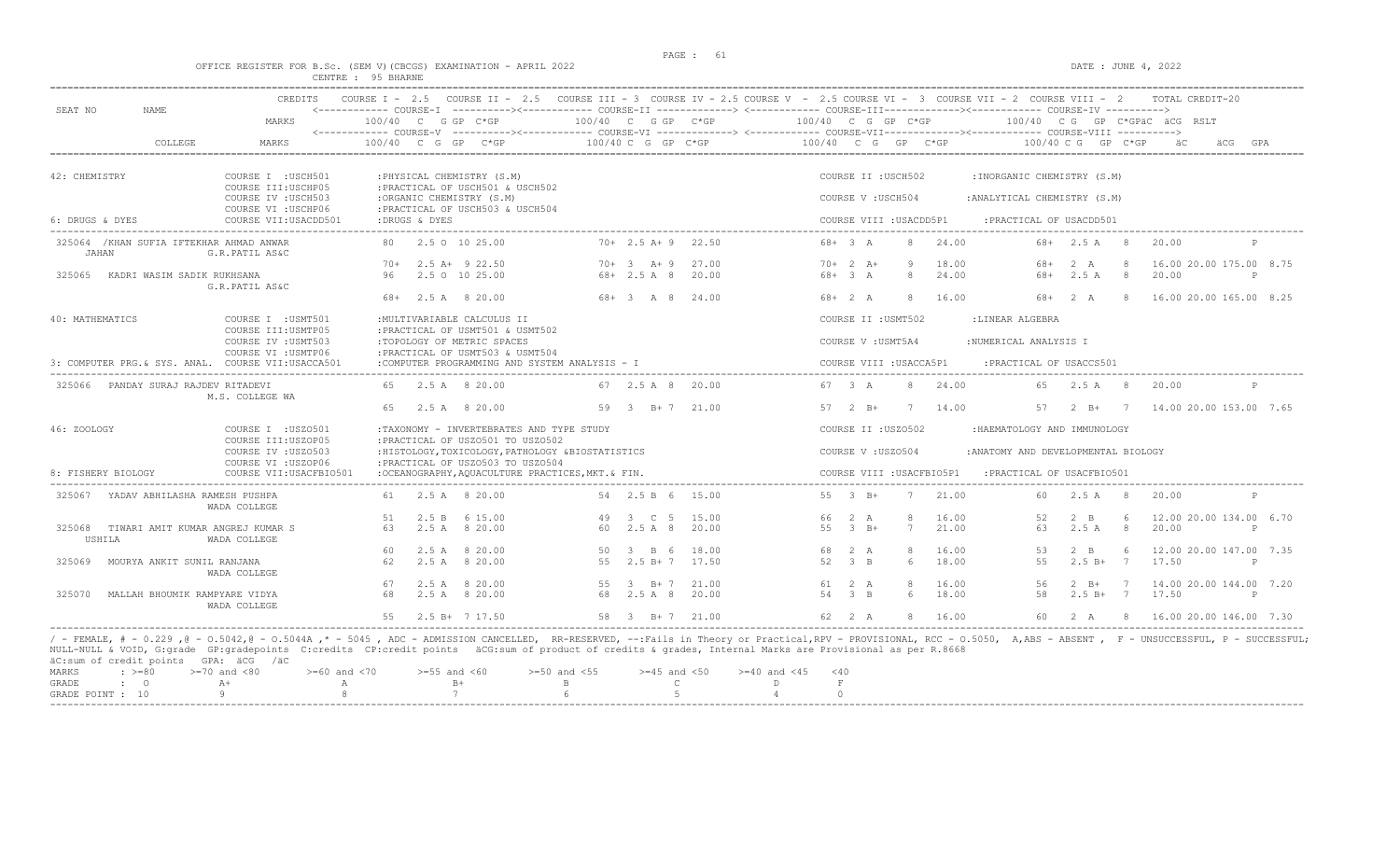#### OFFICE REGISTER FOR B.Sc. (SEM V)(CBCGS) EXAMINATION - APRIL 2022 DATE : JUNE 4, 2022 CENTRE : 26 WADA

|                        |                                           | CREDITS                                        | COURSE $I - 2.5$ |               |                                                                |                                                    |                        |       |                    |                                 |                         |                           | COURSE II - 2.5 COURSE III - 3 COURSE IV - 2.5 COURSE V - 2.5 COURSE VI - 3 COURSE VII - 2 COURSE VIII - 2                                                                                                                                                                                            |              |                 | TOTAL CREDIT-20              |              |
|------------------------|-------------------------------------------|------------------------------------------------|------------------|---------------|----------------------------------------------------------------|----------------------------------------------------|------------------------|-------|--------------------|---------------------------------|-------------------------|---------------------------|-------------------------------------------------------------------------------------------------------------------------------------------------------------------------------------------------------------------------------------------------------------------------------------------------------|--------------|-----------------|------------------------------|--------------|
| SEAT NO                | <b>NAME</b>                               | MARKS                                          |                  |               | 100/40 C G GP C*GP                                             |                                                    | 100/40 C G GP C*GP     |       | 100/40 C G GP C*GP |                                 |                         |                           | <------------ COURSE-I ----------><----------- COURSE-II -------------> <------------ COURSE-III-----------><---------><---------- COURSE-IV ---------->><br><------------ COURSE-V -----------><----------- COURSE-VI --------------> <------------ COURSE-VIII------------- COURSE-VIII ----------> |              |                 | 100/40 CG GP C*GPAC ACG RSLT |              |
|                        | COLLEGE                                   | MARKS                                          | $100/40$ C G     |               | GP<br>$C*GP$                                                   |                                                    | 100/40 C G GP C*GP     |       | 100/40 C G         |                                 | GP C*GP                 |                           | 100/40 C G                                                                                                                                                                                                                                                                                            |              | $GP$ $C*GP$     | äCG                          | GPA          |
| 46: ZOOLOGY            |                                           | COURSE I : USZO501                             |                  |               |                                                                | :TAXONOMY - INVERTEBRATES AND TYPE STUDY           |                        |       |                    |                                 | COURSE II : USZ0502     |                           | : HAEMATOLOGY AND IMMUNOLOGY                                                                                                                                                                                                                                                                          |              |                 |                              |              |
|                        |                                           | COURSE III: USZOP05<br>COURSE IV : USZ0503     |                  |               | : PRACTICAL OF USZ0501 TO USZ0502                              | : HISTOLOGY, TOXICOLOGY, PATHOLOGY & BIOSTATISTICS |                        |       |                    |                                 | COURSE V: USZ0504       |                           | : ANATOMY AND DEVELOPMENTAL BIOLOGY                                                                                                                                                                                                                                                                   |              |                 |                              |              |
|                        | 8: FISHERY BIOLOGY                        | COURSE VI : USZOP06<br>COURSE VII: USACFBIO501 |                  |               | : PRACTICAL OF USZ0503 TO USZ0504                              | :OCEANOGRAPHY, AOUACULTURE PRACTICES, MKT. & FIN.  |                        |       |                    |                                 |                         | COURSE VIII : USACFBIO5P1 | :PRACTICAL OF USACFBIO501                                                                                                                                                                                                                                                                             |              |                 |                              |              |
|                        |                                           |                                                |                  |               |                                                                |                                                    |                        |       |                    |                                 |                         |                           |                                                                                                                                                                                                                                                                                                       |              |                 |                              |              |
| 325071                 | GUPTA DEEPNARAYAN SUBHASH DEEPA           | WADA COLLEGE                                   | 50.              |               | 2.5 B 6 15.00                                                  |                                                    | 69 2.5 A 8 20.00       |       |                    | 60 3 A                          |                         | 24.00                     | 63                                                                                                                                                                                                                                                                                                    | $2.5 A$ 8    |                 | 20.00                        |              |
|                        |                                           |                                                | 50               | 2.5 B         | 6 15.00                                                        | 54                                                 | $\mathcal{B}$<br>B 6   | 18.00 | 50                 | 2<br>B                          |                         | 12.00                     |                                                                                                                                                                                                                                                                                                       | 2 A          |                 | 16.00 20.00 140.00 7.00      |              |
| EN                     | 325072 / ANSARI NAZNEEN ASHIQUE ALI NASRE | WADA COLLEGE                                   | 55               |               | $2.5 B+ 7 17.50$                                               | 63                                                 | 2.5 A 8                | 20.00 | 61                 | 3A                              | 8                       | 24.00                     | 62                                                                                                                                                                                                                                                                                                    | 2.5A         | 8               | 20.00                        | $\mathbb P$  |
|                        |                                           |                                                | 54               | 2.5 B         | 6 15.00                                                        | 56                                                 | $\mathcal{B}$<br>$B+7$ | 21.00 | 55                 | $2 \quad B+$                    |                         | 14.00                     | 63                                                                                                                                                                                                                                                                                                    | 2 A          |                 | 16.00 20.00 147.50 7.38      |              |
| 325073<br>EVI          | CHOUDHARY PRAKASH RUPARAM SUKHID          | WADA COLLEGE                                   | 56               |               | $2.5 B+ 7 17.50$                                               |                                                    | 61 2.5 A 8             | 20.00 |                    | 61 3 A                          | 8                       | 24.00                     | 55                                                                                                                                                                                                                                                                                                    | $2.5 B+$     | $\overline{7}$  | 17.50                        | $\mathbb{P}$ |
|                        |                                           |                                                | 58               |               | $2.5 B+ 7 17.50$                                               | 60                                                 | 3 A 8                  | 24.00 | 56                 | $2 \quad B+$                    |                         | 14.00                     | 65                                                                                                                                                                                                                                                                                                    | 2 A          | -8              | 16.00 20.00 150.50 7.53      |              |
| 325074<br>MBHA         | CHAUBE SANJIVKUMAR SHYAMNARAN RA          | WADA COLLEGE                                   | 58               |               | $2.5 B+ 7 17.50$                                               | 55                                                 | $2.5 B+7$              | 17.50 | 68                 | 3 A                             | 8                       | 24.00                     | 59                                                                                                                                                                                                                                                                                                    | $2.5 B+$     | $\overline{7}$  | 17.50                        | $\mathbb P$  |
|                        |                                           |                                                | 61               |               | 2.5 A 8 20.00                                                  |                                                    | 61 3 A 8               | 24.00 | 52                 | $2 \quad B$                     | $6\overline{6}$         | 12.00                     | 56                                                                                                                                                                                                                                                                                                    | $2 \quad B+$ | 7               | 14.00 20.00 146.50 7.33      |              |
| 325075                 | YADAV SATYAM LALMAN KUSUK                 | WADA COLLEGE                                   | 59               |               | $2.5 B+ 7 17.50$                                               | 53                                                 | 2.5 B 6                | 15.00 | 55                 | $-3$ $-B+$                      | $\overline{7}$          | 21.00                     | 65                                                                                                                                                                                                                                                                                                    | 2.5A         | -8              | 20.00                        | $\mathbb{P}$ |
|                        |                                           |                                                | 68               | 2.5A          | 8 20.00                                                        | 64                                                 | A 8<br>$\mathcal{R}$   | 24.00 | 53                 | $2 \quad B$                     |                         | 12.00                     | 56                                                                                                                                                                                                                                                                                                    | $2$ $B+$     | $\overline{7}$  | 14.00 20.00 143.50 7.18      |              |
| 325076                 | YADAV SHIVAM LALMAN KUSUM                 | WADA COLLEGE                                   | 60               |               | 2.5 A 8 20.00                                                  | 59                                                 | $2.5 B+7$              | 17.50 | 56                 | $-3$ $-B+$                      | 7                       | 21.00                     | 68                                                                                                                                                                                                                                                                                                    | 2.5A         | 8               | 20.00                        | $\mathbb{P}$ |
|                        |                                           |                                                | 56               |               | $2.5 B+ 7 17.50$                                               | 65                                                 | $3$ A $8$              | 24.00 | 55                 | 2<br>$B+$                       |                         | 14.00                     | 59                                                                                                                                                                                                                                                                                                    | $2 \quad B+$ |                 | 14,00 20,00 148,00 7.40      |              |
| 325077                 | /CHANDIWADE SWATI SURESH SUCHITA          | WADA COLLEGE                                   | 64               | 2.5A          | 8 20.00                                                        | 58                                                 | $2.5 B+7$              | 17.50 | 57                 | $\overline{\mathbf{3}}$<br>$B+$ | 7                       | 21.00                     | 69                                                                                                                                                                                                                                                                                                    | 2.5A         | 8               | 20.00                        | $\mathbb P$  |
|                        |                                           |                                                | 59               |               | $2.5 B+ 7 17.50$                                               | 66                                                 | 3 A 8                  | 24.00 | 59                 | $2 \quad B+$                    |                         | 14.00                     | 60                                                                                                                                                                                                                                                                                                    | 2 A          | 8               | 16.00 20.00 150.00 7.50      |              |
| 325078<br>$\mathbb{I}$ | TAK URMIL SHRAVANKUMAR ANSUYADEV          | WADA COLLEGE                                   | 65               | 2.5A          | 8 20.00                                                        | 55                                                 | $2.5 B+7$              | 17.50 | 59                 | $-3$ $-B+$                      | 7                       | 21.00                     | 60                                                                                                                                                                                                                                                                                                    | 2.5A         | -8              | 20.00                        | $\mathbb{P}$ |
|                        |                                           |                                                | 50               | 2.5 B         | 6 15.00                                                        | 58                                                 | $B+7$<br>3             | 21.00 | 60.                | 2 A                             | -8                      | 16.00                     | 63                                                                                                                                                                                                                                                                                                    | 2 A          |                 | 16.00 20.00 146.50 7.33      |              |
| 325079                 | PATHAK VISHWAS RAJKUMAR RENU              | WADA COLLEGE                                   | 66               |               | 2.5 A 8 20.00                                                  | 60                                                 | 2.5 A 8                | 20.00 | 60                 | 3 A                             | 8                       | 24.00                     | 58                                                                                                                                                                                                                                                                                                    | $2.5 B+$     | $7\phantom{0}7$ | 17.50                        | $\mathbb{P}$ |
|                        |                                           |                                                | 60               |               | 2.5 A 8 20.00                                                  | 59                                                 | 3 B+7 21.00            |       |                    | 63 2 A                          | 8                       | 16.00                     | 60.                                                                                                                                                                                                                                                                                                   | 2 A          | - 8             | 16.00 20.00 154.50 7.73      |              |
| 42: CHEMISTRY          |                                           | COURSE I : USCH501<br>COURSE III: USCHP05      |                  |               | : PHYSICAL CHEMISTRY (S.M)<br>: PRACTICAL OF USCH501 & USCH502 |                                                    |                        |       |                    |                                 | COURSE II : USCH502     |                           | : INORGANIC CHEMISTRY (S.M)                                                                                                                                                                                                                                                                           |              |                 |                              |              |
|                        |                                           | COURSE IV : USCH503<br>COURSE VI : USCHP06     |                  |               | :ORGANIC CHEMISTRY (S.M)<br>: PRACTICAL OF USCH503 & USCH504   |                                                    |                        |       |                    |                                 | COURSE V : USCH504      |                           | : ANALYTICAL CHEMISTRY (S.M)                                                                                                                                                                                                                                                                          |              |                 |                              |              |
| 6: DRUGS & DYES        |                                           | COURSE VII: USACDD501                          |                  | :DRUGS & DYES |                                                                |                                                    |                        |       |                    |                                 | COURSE VIII : USACDD5P1 |                           | : PRACTICAL OF USACDD501                                                                                                                                                                                                                                                                              |              |                 |                              |              |

/ - FEMALE, # - 0.229 ,@ - 0.5042,@ - 0.5044A ,\* - 5045 , ADC - ADMISSION CANCELLED, RR-RESERVED, --:Fails in Theory or Practical,RPV - PROVISIONAL, RCC - 0.5050, A,ABS - ABSENT , F - UNSUCCESSFUL, P - SUCCESSFUL; NULL-NULL & VOID, G:grade GP:gradepoints C:credits CP:credit points äCG:sum of product of credits & grades, Internal Marks are Provisional as per R.8668 äC:sum of credit points GPA: äCG /äC

| GRADE : 0 A+ A A B+ B C D F<br>GRADE POINT : 10 9 9 8 7 6 5 5 4 0 |  | MARKS : >=80 >=70 and <80 > >=60 and <70 >=55 and <60 >=50 and <55 >=45 and <50 >=40 and <45 <40 |  |  |  |
|-------------------------------------------------------------------|--|--------------------------------------------------------------------------------------------------|--|--|--|
|                                                                   |  |                                                                                                  |  |  |  |
|                                                                   |  |                                                                                                  |  |  |  |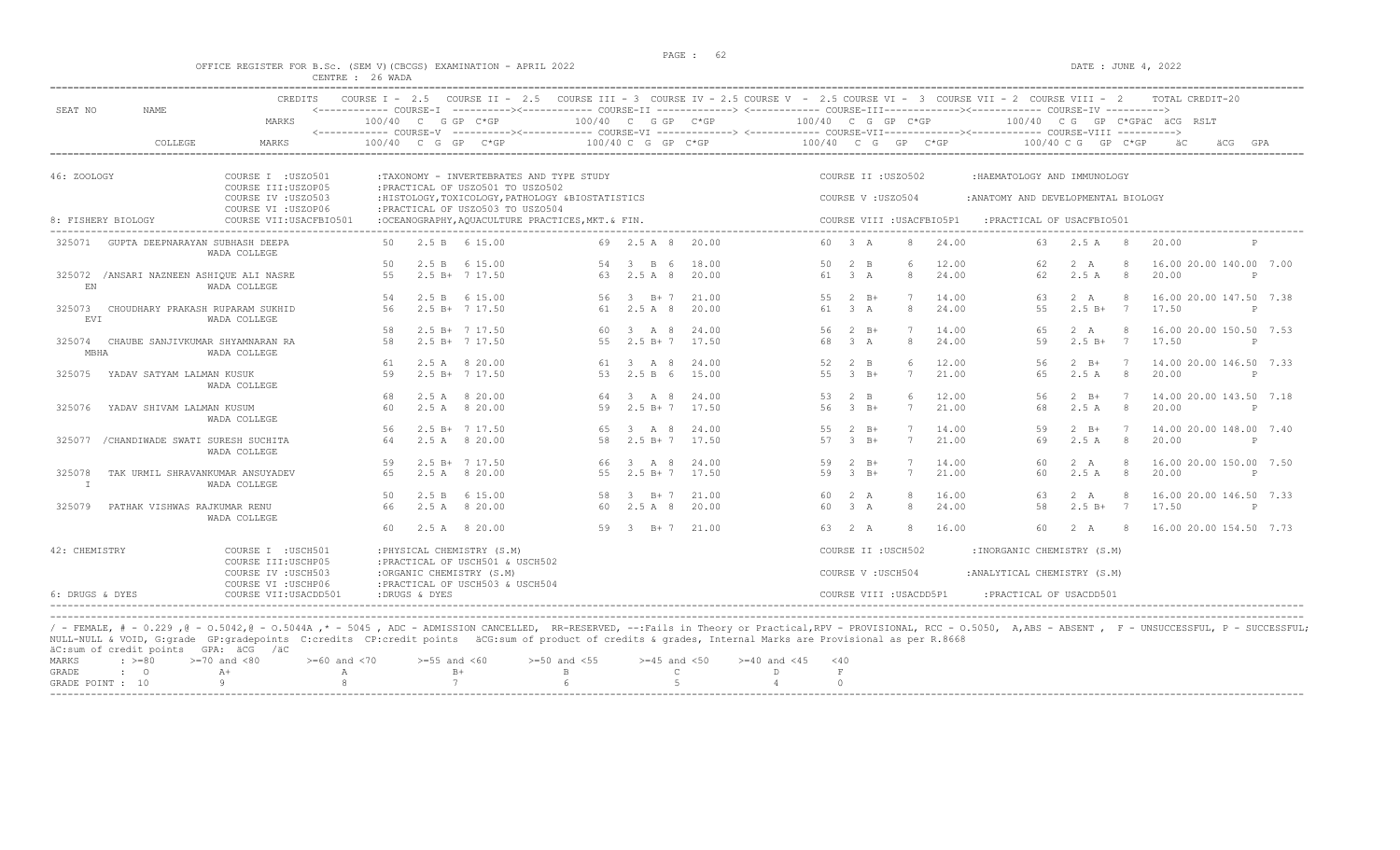### OFFICE REGISTER FOR B.Sc. (SEM V)(CBCGS) EXAMINATION - APRIL 2022 DATE : JUNE 4, 2022 CENTRE : 74 KINHAVALI-VPM

|                 |                                                 | <b>CREDITS</b>                             |             | COURSE I - 2.5 COURSE II - 2.5 COURSE III - 3 COURSE IV - 2.5 COURSE V - 2.5 COURSE VI - 3 COURSE VII - 2 COURSE VIII - 2                                                                                                                                                                                                 |       |                                                                                                                                                                                                                                                                                                                                                                                              |       |                      |                                                                                                                                                                                                                                                                                                                                                                                              |                |       |                              |                                                                                                                                                                                                                                                                                                                                                                                              |                | TOTAL CREDIT-20                       |            |
|-----------------|-------------------------------------------------|--------------------------------------------|-------------|---------------------------------------------------------------------------------------------------------------------------------------------------------------------------------------------------------------------------------------------------------------------------------------------------------------------------|-------|----------------------------------------------------------------------------------------------------------------------------------------------------------------------------------------------------------------------------------------------------------------------------------------------------------------------------------------------------------------------------------------------|-------|----------------------|----------------------------------------------------------------------------------------------------------------------------------------------------------------------------------------------------------------------------------------------------------------------------------------------------------------------------------------------------------------------------------------------|----------------|-------|------------------------------|----------------------------------------------------------------------------------------------------------------------------------------------------------------------------------------------------------------------------------------------------------------------------------------------------------------------------------------------------------------------------------------------|----------------|---------------------------------------|------------|
| SEAT NO         | NAME                                            | MARKS                                      |             | <------------ COURSE-T ----------><----------- COURSE-TT -------------> <------------ COURSE-TTT----------><--------><---------- COURSE-TV ----------><br>$100/40$ C G GP C*GP<br><------------ COURSE-V ----------><----------- COURSE-VI -------------> <------------ COURSE-VIII-------------- COURSE-VIII ----------> |       | $100/40$ C G GP C*GP                                                                                                                                                                                                                                                                                                                                                                         |       | $100/40$ C G GP C*GP |                                                                                                                                                                                                                                                                                                                                                                                              |                |       |                              |                                                                                                                                                                                                                                                                                                                                                                                              |                | 100/40 CG GP C*GPÄC ÄCG RSLT          |            |
|                 | COLLEGE                                         | MARKS                                      |             | $100/40$ C G GP C*GP                                                                                                                                                                                                                                                                                                      |       | $100/40$ C G GP C*GP                                                                                                                                                                                                                                                                                                                                                                         |       | 100/40 C G GP C*GP   |                                                                                                                                                                                                                                                                                                                                                                                              |                |       |                              | $100/40$ C G GP C*GP                                                                                                                                                                                                                                                                                                                                                                         |                | äС                                    | äCG<br>GPA |
|                 |                                                 |                                            |             |                                                                                                                                                                                                                                                                                                                           |       |                                                                                                                                                                                                                                                                                                                                                                                              |       |                      |                                                                                                                                                                                                                                                                                                                                                                                              |                |       |                              |                                                                                                                                                                                                                                                                                                                                                                                              |                |                                       |            |
| 42: CHEMISTRY   |                                                 | COURSE I : USCH501<br>COURSE III: USCHP05  |             | : PHYSICAL CHEMISTRY (S.M)<br>: PRACTICAL OF USCH501 & USCH502                                                                                                                                                                                                                                                            |       |                                                                                                                                                                                                                                                                                                                                                                                              |       |                      | COURSE II : USCH502                                                                                                                                                                                                                                                                                                                                                                          |                |       | : INORGANIC CHEMISTRY (S.M)  |                                                                                                                                                                                                                                                                                                                                                                                              |                |                                       |            |
|                 |                                                 | COURSE IV : USCH503<br>COURSE VI : USCHP06 |             | :ORGANIC CHEMISTRY (S.M)<br>: PRACTICAL OF USCH503 & USCH504                                                                                                                                                                                                                                                              |       |                                                                                                                                                                                                                                                                                                                                                                                              |       |                      | COURSE V: USCH504                                                                                                                                                                                                                                                                                                                                                                            |                |       | : ANALYTICAL CHEMISTRY (S.M) |                                                                                                                                                                                                                                                                                                                                                                                              |                |                                       |            |
| 6: DRUGS & DYES |                                                 | COURSE VII: USACDD501                      |             | :DRUGS & DYES                                                                                                                                                                                                                                                                                                             |       |                                                                                                                                                                                                                                                                                                                                                                                              |       |                      | COURSE VIII : USACDD5P1                                                                                                                                                                                                                                                                                                                                                                      |                |       | : PRACTICAL OF USACDD501     |                                                                                                                                                                                                                                                                                                                                                                                              |                |                                       |            |
| 325080          | RUKE RAKESH ARUN ARUNA                          | R K VIDYA PRASA                            |             | $100+$ 2.5 0 10 25.00                                                                                                                                                                                                                                                                                                     |       | 66E 2.5 A 8                                                                                                                                                                                                                                                                                                                                                                                  | 20.00 |                      | $40+3$ D                                                                                                                                                                                                                                                                                                                                                                                     | $\Delta$       | 12.00 | 32F                          |                                                                                                                                                                                                                                                                                                                                                                                              |                |                                       |            |
|                 |                                                 |                                            | 24F         |                                                                                                                                                                                                                                                                                                                           | $40+$ | $\overline{3}$ D 4                                                                                                                                                                                                                                                                                                                                                                           | 12.00 |                      | $78 + 2 A +$                                                                                                                                                                                                                                                                                                                                                                                 | <sup>Q</sup>   | 18.00 |                              | 2 <sub>0</sub>                                                                                                                                                                                                                                                                                                                                                                               |                | $8.00$ 15.00 95.00 $-$                |            |
| 325081          | YADAV CHANDAN SHIVKUMAR PARMA                   | R K VIDYA PRASA                            |             |                                                                                                                                                                                                                                                                                                                           |       |                                                                                                                                                                                                                                                                                                                                                                                              |       |                      | 41E 3 D                                                                                                                                                                                                                                                                                                                                                                                      | $\overline{4}$ | 12.00 |                              |                                                                                                                                                                                                                                                                                                                                                                                              |                |                                       | F          |
|                 |                                                 |                                            |             |                                                                                                                                                                                                                                                                                                                           | 40F.  | $\overline{3}$ D 4                                                                                                                                                                                                                                                                                                                                                                           | 12.00 |                      |                                                                                                                                                                                                                                                                                                                                                                                              |                |       | 41 F.                        | 2 <sub>D</sub>                                                                                                                                                                                                                                                                                                                                                                               |                | $8.00$ $8.00$ $32.00$ $-$             |            |
| ATA             | 325082 / PRAJAPATI KAVITA UMASHANKAR HEML       | R K VIDYA PRASA                            |             |                                                                                                                                                                                                                                                                                                                           |       |                                                                                                                                                                                                                                                                                                                                                                                              | $-$   |                      | 40E 3 D                                                                                                                                                                                                                                                                                                                                                                                      | $\Delta$       | 12.00 |                              | $\frac{1}{2} \frac{1}{2} \frac{1}{2} \frac{1}{2} \frac{1}{2} \frac{1}{2} \frac{1}{2} \frac{1}{2} \frac{1}{2} \frac{1}{2} \frac{1}{2} \frac{1}{2} \frac{1}{2} \frac{1}{2} \frac{1}{2} \frac{1}{2} \frac{1}{2} \frac{1}{2} \frac{1}{2} \frac{1}{2} \frac{1}{2} \frac{1}{2} \frac{1}{2} \frac{1}{2} \frac{1}{2} \frac{1}{2} \frac{1}{2} \frac{1}{2} \frac{1}{2} \frac{1}{2} \frac{1}{2} \frac{$ |                |                                       | F          |
|                 |                                                 |                                            |             |                                                                                                                                                                                                                                                                                                                           | 42F.  | $\mathcal{R}$<br>D 4                                                                                                                                                                                                                                                                                                                                                                         | 12.00 |                      |                                                                                                                                                                                                                                                                                                                                                                                              | $ -$           | $- -$ | 40E                          | 2 <sub>0</sub>                                                                                                                                                                                                                                                                                                                                                                               |                | $8.00$ $8.00$ $32.00$ $-$             |            |
| 325083          | IDRISI MOHD SAHIL SHAMSUDDIN AHM<br>AD NOORJAHA | R K VIDYA PRASA                            |             |                                                                                                                                                                                                                                                                                                                           |       | 84E 2.5 O 10                                                                                                                                                                                                                                                                                                                                                                                 | 25.00 |                      | 48E 3 C                                                                                                                                                                                                                                                                                                                                                                                      | -5             | 15.00 | 80E                          | $2.5^\circ$                                                                                                                                                                                                                                                                                                                                                                                  | 10             | 25.00                                 | F          |
|                 |                                                 |                                            | 72F         | $2.5$ A+ $9$ 22.50                                                                                                                                                                                                                                                                                                        | 48F.  | $\overline{C}$                                                                                                                                                                                                                                                                                                                                                                               | 15.00 |                      | 80E 2 0                                                                                                                                                                                                                                                                                                                                                                                      | 10             | 20.00 | 50E                          | $2 - B$                                                                                                                                                                                                                                                                                                                                                                                      |                | $12.00$ 17.50 134.50 --               |            |
| 325084          | GUPTA PIYUSH SURENDRA MANJU                     | R K VIDYA PRASA                            |             |                                                                                                                                                                                                                                                                                                                           |       | $\frac{1}{2} \frac{1}{2} \frac{1}{2} \frac{1}{2} \frac{1}{2} \frac{1}{2} \frac{1}{2} \frac{1}{2} \frac{1}{2} \frac{1}{2} \frac{1}{2} \frac{1}{2} \frac{1}{2} \frac{1}{2} \frac{1}{2} \frac{1}{2} \frac{1}{2} \frac{1}{2} \frac{1}{2} \frac{1}{2} \frac{1}{2} \frac{1}{2} \frac{1}{2} \frac{1}{2} \frac{1}{2} \frac{1}{2} \frac{1}{2} \frac{1}{2} \frac{1}{2} \frac{1}{2} \frac{1}{2} \frac{$ | $- -$ |                      | 40E 3 D                                                                                                                                                                                                                                                                                                                                                                                      | $\overline{4}$ | 12.00 |                              | $\frac{1}{2} \frac{1}{2} \frac{1}{2} \frac{1}{2} \frac{1}{2} \frac{1}{2} \frac{1}{2} \frac{1}{2} \frac{1}{2} \frac{1}{2} \frac{1}{2} \frac{1}{2} \frac{1}{2} \frac{1}{2} \frac{1}{2} \frac{1}{2} \frac{1}{2} \frac{1}{2} \frac{1}{2} \frac{1}{2} \frac{1}{2} \frac{1}{2} \frac{1}{2} \frac{1}{2} \frac{1}{2} \frac{1}{2} \frac{1}{2} \frac{1}{2} \frac{1}{2} \frac{1}{2} \frac{1}{2} \frac{$ |                |                                       |            |
|                 |                                                 |                                            |             |                                                                                                                                                                                                                                                                                                                           | 41 E  | 3 D 4 12.00                                                                                                                                                                                                                                                                                                                                                                                  |       |                      |                                                                                                                                                                                                                                                                                                                                                                                              |                | $- -$ | 42F                          | 2 <sub>0</sub>                                                                                                                                                                                                                                                                                                                                                                               |                | $8.00$ $8.00$ $32.00$ $-$             |            |
| 325085          | MOURYA PRAMUD PALANJAR GYANTI                   | R K VIDYA PRASA                            |             |                                                                                                                                                                                                                                                                                                                           |       |                                                                                                                                                                                                                                                                                                                                                                                              |       |                      | 42E 3 D                                                                                                                                                                                                                                                                                                                                                                                      | $\Delta$       | 12.00 |                              |                                                                                                                                                                                                                                                                                                                                                                                              |                |                                       | F          |
|                 |                                                 |                                            | A           | -- -- -- --                                                                                                                                                                                                                                                                                                               | 40 F. | -3-<br>D.                                                                                                                                                                                                                                                                                                                                                                                    | 12.00 |                      |                                                                                                                                                                                                                                                                                                                                                                                              | $-$            |       | 40 F.                        | 2 D                                                                                                                                                                                                                                                                                                                                                                                          |                | $8.00$ $8.00$ $32.00$ --              |            |
| 325086          | VISHE YUVRAJ. RAJESH RATAN                      | R K VIDYA PRASA                            | 82          | 2.5 0 10 25.00                                                                                                                                                                                                                                                                                                            | 82    | $2.5 \Omega$ 10                                                                                                                                                                                                                                                                                                                                                                              | 25.00 | 47                   | 3 <sup>°</sup>                                                                                                                                                                                                                                                                                                                                                                               | -5             | 15.00 | 86                           | 2.5 <sub>0</sub>                                                                                                                                                                                                                                                                                                                                                                             | 10             | 25.00                                 | P          |
|                 |                                                 |                                            | 76          | $2.5$ A+ $9$ 22.50                                                                                                                                                                                                                                                                                                        | 49    | $\overline{C}$<br>$\overline{a}$                                                                                                                                                                                                                                                                                                                                                             | 15.00 | 80                   | 2 0                                                                                                                                                                                                                                                                                                                                                                                          | 10             | 20.00 | 49                           | $2 \quad c$                                                                                                                                                                                                                                                                                                                                                                                  |                | 10.00 20.00 157.50 7.88               |            |
| 325087          | SINGH AANCHAL AKHILESH SEEMA                    | R K VIDYA PRASA                            |             |                                                                                                                                                                                                                                                                                                                           |       |                                                                                                                                                                                                                                                                                                                                                                                              |       |                      | $4.3+3$ D                                                                                                                                                                                                                                                                                                                                                                                    | $\overline{4}$ | 12.00 |                              |                                                                                                                                                                                                                                                                                                                                                                                              | $- -$          |                                       | A ABS      |
|                 |                                                 |                                            |             |                                                                                                                                                                                                                                                                                                                           |       | $40+3$ D 4                                                                                                                                                                                                                                                                                                                                                                                   | 12.00 |                      | $\frac{1}{2} \frac{1}{2} \frac{1}{2} \frac{1}{2} \frac{1}{2} \frac{1}{2} \frac{1}{2} \frac{1}{2} \frac{1}{2} \frac{1}{2} \frac{1}{2} \frac{1}{2} \frac{1}{2} \frac{1}{2} \frac{1}{2} \frac{1}{2} \frac{1}{2} \frac{1}{2} \frac{1}{2} \frac{1}{2} \frac{1}{2} \frac{1}{2} \frac{1}{2} \frac{1}{2} \frac{1}{2} \frac{1}{2} \frac{1}{2} \frac{1}{2} \frac{1}{2} \frac{1}{2} \frac{1}{2} \frac{$ | $-$            | $- -$ | $40+$                        | 2 <sub>0</sub>                                                                                                                                                                                                                                                                                                                                                                               |                | $8.00 \quad 8.00 \quad 32.00 \quad -$ |            |
| 325088          | BHOIR AKASH BALU RAJESHREE                      | R K VIDYA PRASA                            |             |                                                                                                                                                                                                                                                                                                                           |       | 82E 2.5 O 10                                                                                                                                                                                                                                                                                                                                                                                 | 25.00 |                      | $40+3$ D                                                                                                                                                                                                                                                                                                                                                                                     | $\Lambda$      | 12.00 | 80E                          | $2.5^\circ$                                                                                                                                                                                                                                                                                                                                                                                  | 10             | 25.00                                 | $_{\rm F}$ |
|                 |                                                 |                                            | <b>72F.</b> | $2.5$ A+ 9 22.50                                                                                                                                                                                                                                                                                                          | $42+$ | D.                                                                                                                                                                                                                                                                                                                                                                                           | 12.00 | 82F.                 | 2 0                                                                                                                                                                                                                                                                                                                                                                                          | 10             | 20.00 |                              | 2 <sub>n</sub>                                                                                                                                                                                                                                                                                                                                                                               |                | $8.00$ 17.50 124.50 $-$               |            |
| 325089          | PATEL AMAAN ALTAF SHEHANAJ                      | R K VIDYA PRASA                            |             | -------                                                                                                                                                                                                                                                                                                                   |       | $\frac{1}{2}$                                                                                                                                                                                                                                                                                                                                                                                | $- -$ |                      | $41 + 3$ D                                                                                                                                                                                                                                                                                                                                                                                   | $\Delta$       | 12.00 |                              | $\frac{1}{2}$                                                                                                                                                                                                                                                                                                                                                                                |                |                                       | A ABS      |
|                 |                                                 |                                            |             |                                                                                                                                                                                                                                                                                                                           |       | $\Box$                                                                                                                                                                                                                                                                                                                                                                                       | 12.00 |                      |                                                                                                                                                                                                                                                                                                                                                                                              |                |       |                              | 2 <sub>n</sub>                                                                                                                                                                                                                                                                                                                                                                               |                | $8.00$ $8.00$ $32.00$ $-$             |            |
| 325090<br>DEVI  | NISHAD BHASHKAR SHIVSHANKAR ASHA                | R K VIDYA PRASA                            |             |                                                                                                                                                                                                                                                                                                                           |       |                                                                                                                                                                                                                                                                                                                                                                                              |       |                      | $40+3$ D                                                                                                                                                                                                                                                                                                                                                                                     | $\Delta$       | 12.00 |                              |                                                                                                                                                                                                                                                                                                                                                                                              |                |                                       | A ABS      |
|                 |                                                 |                                            |             |                                                                                                                                                                                                                                                                                                                           |       | $40+3$ D 4                                                                                                                                                                                                                                                                                                                                                                                   | 12.00 | $\Delta$             | $\frac{1}{2}$                                                                                                                                                                                                                                                                                                                                                                                |                |       | $41 +$                       | 2 D                                                                                                                                                                                                                                                                                                                                                                                          | $\overline{4}$ | 8.00 8.00 32.00 --                    |            |

NULL-NULL & VOID, G:grade GP:gradepoints C:credits CP:credit points äCG:sum of product of credits & grades, Internal Marks are Provisional as per R.8668 äC:sum of credit points GPA: äCG /äC  $\begin{array}{lllllllllll} \text{MARKS} & : & \text{ & \texttt{>=0} & \texttt{=70} \text{ and } & \text{<80} & & \text{ & \texttt{=60} \text{ and } & \text{<70} & & \text{ & \texttt{=55} \text{ and } & \text{<60} & & \text{ & \texttt{=50} \text{ and } & \text{<55} & & \text{ & \texttt{=45} \text{ and } & \text{<55} & & \text{ & \texttt{=40} \text{ and } & \text{<45} & & \text{<40} \\ \text{GRADE} & : & & \text{O} & & \text{A$ GRADE : O A+ A  $A$  B+ B C D F F GRADE : O A+ A A B+ B C D F  $\,$ GRADE POINT : 10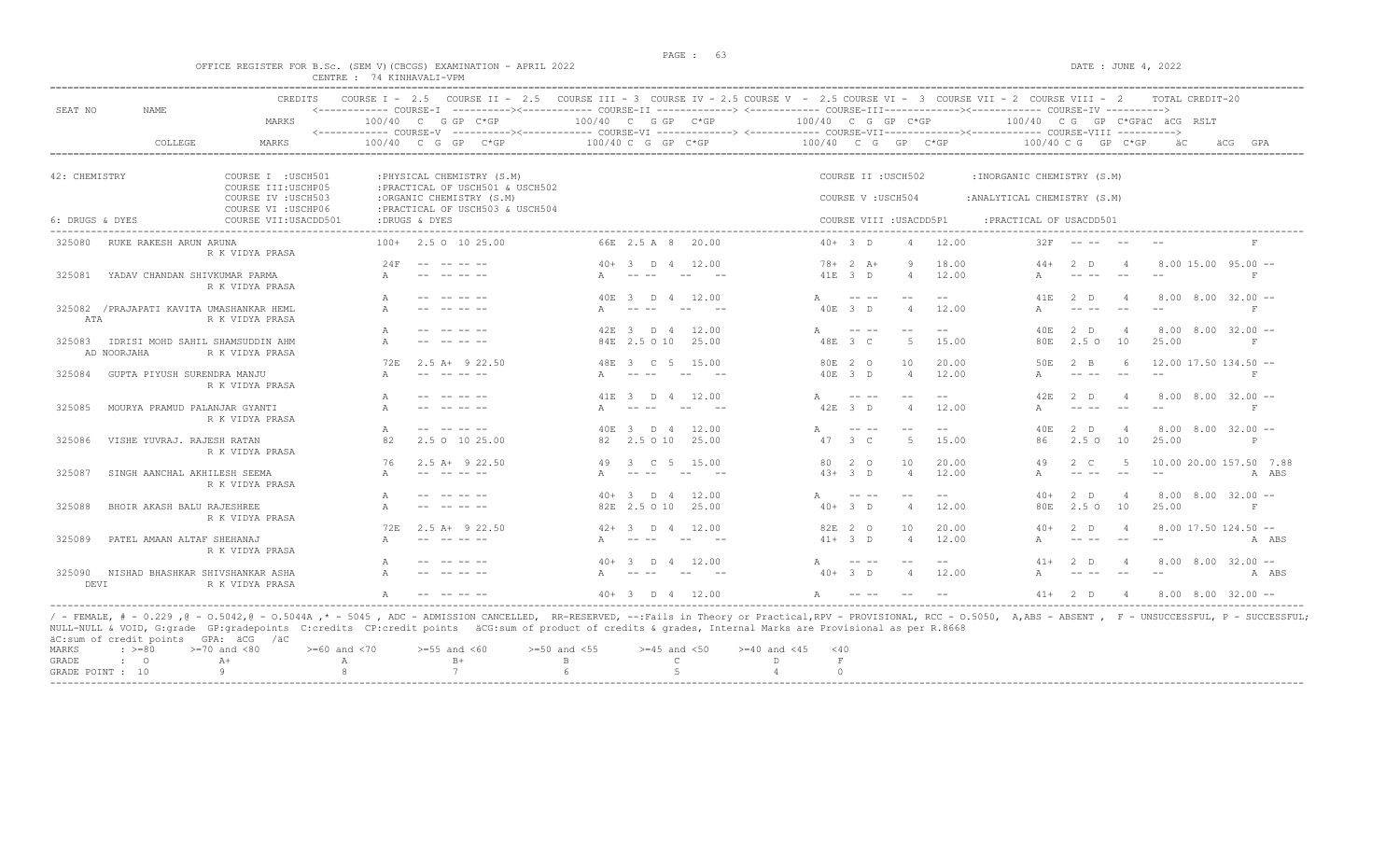### OFFICE REGISTER FOR B.Sc. (SEM V) (CBCGS) EXAMINATION - APRIL 2022 DATE : JUNE 4, 2022 CENTRE : 74 KINHAVALI-VPM

| SEAT NO         | NAME                                  | <b>CREDITS</b>                                               |                  |               |                                                                |                        |                                                                                                                                                                                                                                                                                                                                                                                              |                |       | COURSE I - 2.5 COURSE II - 2.5 COURSE III - 3 COURSE IV - 2.5 COURSE V - 2.5 COURSE VI - 3 COURSE VII - 2 COURSE VIII - 2<br><------------ COURSE-I ----------><------------ COURSE-II -------------> <------------ COURSE-III------------><----------- COURSE-IV ----------> |                                                                                                                                                                                                                                                                                                                                                                                              |                   |                         |       |                              |        |                                                                                                                                                                                                                                                                                                                                                                                              |                | TOTAL CREDIT-20              |     |             |
|-----------------|---------------------------------------|--------------------------------------------------------------|------------------|---------------|----------------------------------------------------------------|------------------------|----------------------------------------------------------------------------------------------------------------------------------------------------------------------------------------------------------------------------------------------------------------------------------------------------------------------------------------------------------------------------------------------|----------------|-------|-------------------------------------------------------------------------------------------------------------------------------------------------------------------------------------------------------------------------------------------------------------------------------|----------------------------------------------------------------------------------------------------------------------------------------------------------------------------------------------------------------------------------------------------------------------------------------------------------------------------------------------------------------------------------------------|-------------------|-------------------------|-------|------------------------------|--------|----------------------------------------------------------------------------------------------------------------------------------------------------------------------------------------------------------------------------------------------------------------------------------------------------------------------------------------------------------------------------------------------|----------------|------------------------------|-----|-------------|
|                 |                                       | MARKS                                                        |                  |               | 100/40 C G GP C*GP                                             | $100/40$ C G GP $C*GP$ |                                                                                                                                                                                                                                                                                                                                                                                              |                |       | 100/40 C G GP C*GP                                                                                                                                                                                                                                                            |                                                                                                                                                                                                                                                                                                                                                                                              |                   |                         |       |                              |        |                                                                                                                                                                                                                                                                                                                                                                                              |                | 100/40 CG GP C*GPÄC ÄCG RSLT |     |             |
|                 | COLLEGE                               | <b>MARKS</b>                                                 |                  |               | $100/40$ C G GP C*GP                                           |                        | 100/40 C G GP C*GP                                                                                                                                                                                                                                                                                                                                                                           |                |       | 100/40 C G GP C*GP                                                                                                                                                                                                                                                            |                                                                                                                                                                                                                                                                                                                                                                                              |                   |                         |       |                              |        | 100/40 C G GP C*GP                                                                                                                                                                                                                                                                                                                                                                           |                | äС                           | äCG | GPA         |
|                 |                                       |                                                              |                  |               |                                                                |                        |                                                                                                                                                                                                                                                                                                                                                                                              |                |       |                                                                                                                                                                                                                                                                               |                                                                                                                                                                                                                                                                                                                                                                                              |                   |                         |       |                              |        |                                                                                                                                                                                                                                                                                                                                                                                              |                |                              |     |             |
| 42: CHEMISTRY   |                                       | COURSE I : USCH501<br>COURSE III: USCHP05                    |                  |               | : PHYSICAL CHEMISTRY (S.M)<br>: PRACTICAL OF USCH501 & USCH502 |                        |                                                                                                                                                                                                                                                                                                                                                                                              |                |       |                                                                                                                                                                                                                                                                               |                                                                                                                                                                                                                                                                                                                                                                                              |                   | COURSE II : USCH502     |       | : INORGANIC CHEMISTRY (S.M)  |        |                                                                                                                                                                                                                                                                                                                                                                                              |                |                              |     |             |
|                 |                                       | COURSE IV : USCH503<br>COURSE VI : USCHP06                   |                  |               | :ORGANIC CHEMISTRY (S.M)<br>: PRACTICAL OF USCH503 & USCH504   |                        |                                                                                                                                                                                                                                                                                                                                                                                              |                |       |                                                                                                                                                                                                                                                                               |                                                                                                                                                                                                                                                                                                                                                                                              | COURSE V: USCH504 |                         |       | : ANALYTICAL CHEMISTRY (S.M) |        |                                                                                                                                                                                                                                                                                                                                                                                              |                |                              |     |             |
| 6: DRUGS & DYES |                                       | COURSE VII: USACDD501                                        |                  | :DRUGS & DYES |                                                                |                        |                                                                                                                                                                                                                                                                                                                                                                                              |                |       |                                                                                                                                                                                                                                                                               |                                                                                                                                                                                                                                                                                                                                                                                              |                   | COURSE VIII : USACDD5P1 |       |                              |        | : PRACTICAL OF USACDD501                                                                                                                                                                                                                                                                                                                                                                     |                |                              |     |             |
| A               |                                       | 325091 /BHALEKAR JIDNYASA RAVIKANT VANIT<br>R K VIDYA PRASA  | 90.              |               | 2.5 0 10 25.00                                                 |                        | 78 2.5 A + 9 22.50                                                                                                                                                                                                                                                                                                                                                                           |                |       | $40+3$ D                                                                                                                                                                                                                                                                      |                                                                                                                                                                                                                                                                                                                                                                                              |                   | $\overline{4}$          | 12.00 |                              | 70     | $2.5 A+ 9$                                                                                                                                                                                                                                                                                                                                                                                   |                | 22.50                        |     | P           |
|                 |                                       |                                                              | 78               |               | $2.5$ A+ $9$ 22.50                                             |                        | $40+3$ D 4                                                                                                                                                                                                                                                                                                                                                                                   |                | 12.00 | 68 2 A                                                                                                                                                                                                                                                                        |                                                                                                                                                                                                                                                                                                                                                                                              |                   | $\mathcal{R}$           | 16.00 |                              | $40+$  | 2 D                                                                                                                                                                                                                                                                                                                                                                                          |                | 8.00 20.00 140.50 7.03       |     |             |
| DEVI            |                                       | 325092 / YADAV JYOTI CHATURBHUJ DURGAWATI<br>R K VIDYA PRASA |                  |               |                                                                |                        |                                                                                                                                                                                                                                                                                                                                                                                              |                |       | $4.3+3$ D                                                                                                                                                                                                                                                                     |                                                                                                                                                                                                                                                                                                                                                                                              |                   | $\overline{4}$          | 12.00 |                              |        |                                                                                                                                                                                                                                                                                                                                                                                              |                |                              |     | A ABS       |
|                 |                                       |                                                              |                  |               |                                                                | $40+$                  | $\overline{\mathbf{3}}$<br>$\Box$                                                                                                                                                                                                                                                                                                                                                            | $\overline{4}$ | 12.00 |                                                                                                                                                                                                                                                                               | $\frac{1}{2} \frac{1}{2} \frac{1}{2} \frac{1}{2} \frac{1}{2} \frac{1}{2} \frac{1}{2} \frac{1}{2} \frac{1}{2} \frac{1}{2} \frac{1}{2} \frac{1}{2} \frac{1}{2} \frac{1}{2} \frac{1}{2} \frac{1}{2} \frac{1}{2} \frac{1}{2} \frac{1}{2} \frac{1}{2} \frac{1}{2} \frac{1}{2} \frac{1}{2} \frac{1}{2} \frac{1}{2} \frac{1}{2} \frac{1}{2} \frac{1}{2} \frac{1}{2} \frac{1}{2} \frac{1}{2} \frac{$ |                   |                         |       |                              | $40+$  | 2 <sub>n</sub>                                                                                                                                                                                                                                                                                                                                                                               |                | $8.00$ $8.00$ $32.00$ $-$    |     |             |
| T               |                                       | 325093 / CHAUHAN KHUSHBOO TEJPAL MEERADEV<br>R K VIDYA PRASA |                  |               |                                                                |                        | $\frac{1}{2} \frac{1}{2} \frac{1}{2} \frac{1}{2} \frac{1}{2} \frac{1}{2} \frac{1}{2} \frac{1}{2} \frac{1}{2} \frac{1}{2} \frac{1}{2} \frac{1}{2} \frac{1}{2} \frac{1}{2} \frac{1}{2} \frac{1}{2} \frac{1}{2} \frac{1}{2} \frac{1}{2} \frac{1}{2} \frac{1}{2} \frac{1}{2} \frac{1}{2} \frac{1}{2} \frac{1}{2} \frac{1}{2} \frac{1}{2} \frac{1}{2} \frac{1}{2} \frac{1}{2} \frac{1}{2} \frac{$ | $- -$          |       | $40+3$ D                                                                                                                                                                                                                                                                      |                                                                                                                                                                                                                                                                                                                                                                                              |                   | $\overline{4}$          | 12.00 |                              |        |                                                                                                                                                                                                                                                                                                                                                                                              | $-$            | $- -$                        |     | A ABS       |
|                 |                                       |                                                              | A                |               |                                                                | $41 +$                 | D 4                                                                                                                                                                                                                                                                                                                                                                                          |                | 12.00 | $\mathbb{A}$                                                                                                                                                                                                                                                                  |                                                                                                                                                                                                                                                                                                                                                                                              |                   | $ -$                    | $- -$ |                              | $40+$  | 2 <sub>D</sub>                                                                                                                                                                                                                                                                                                                                                                               |                | $8.00$ $8.00$ $32.00$ $-$    |     |             |
| ADEVI           |                                       | 325094 / PANDEY PUSHPA AWDHESH KUMAR ARUN<br>R K VIDYA PRASA | A                |               |                                                                |                        |                                                                                                                                                                                                                                                                                                                                                                                              |                |       | $43+3$ D                                                                                                                                                                                                                                                                      |                                                                                                                                                                                                                                                                                                                                                                                              |                   | $\overline{4}$          | 12.00 |                              |        |                                                                                                                                                                                                                                                                                                                                                                                              |                |                              |     | A ABS       |
|                 |                                       |                                                              |                  |               |                                                                | $42+$                  | 3 D 4                                                                                                                                                                                                                                                                                                                                                                                        |                | 12.00 | $\mathbb{A}$                                                                                                                                                                                                                                                                  |                                                                                                                                                                                                                                                                                                                                                                                              |                   |                         |       |                              | $40+$  | 2 <sub>0</sub>                                                                                                                                                                                                                                                                                                                                                                               |                | $8.00$ $8.00$ $32.00$ $-$    |     |             |
|                 | 325095 / PAL RANGITA SHEOPRASAD MALTI | R K VIDYA PRASA                                              |                  |               |                                                                |                        | $-$                                                                                                                                                                                                                                                                                                                                                                                          |                |       | $40+3$ D                                                                                                                                                                                                                                                                      |                                                                                                                                                                                                                                                                                                                                                                                              |                   | $\overline{4}$          | 12.00 |                              |        |                                                                                                                                                                                                                                                                                                                                                                                              |                |                              |     | A ABS       |
|                 |                                       |                                                              |                  |               |                                                                | $41+$                  | D 4                                                                                                                                                                                                                                                                                                                                                                                          |                | 12.00 |                                                                                                                                                                                                                                                                               |                                                                                                                                                                                                                                                                                                                                                                                              |                   |                         | $ -$  |                              | $43+$  | 2 <sub>0</sub>                                                                                                                                                                                                                                                                                                                                                                               |                | $8.00$ $8.00$ $32.00$ $-$    |     |             |
| SHEELA DEVI     |                                       | 325096 YADAV VIKAS VIRENDRA PRATAP PREM<br>R K VIDYA PRASA   |                  |               |                                                                |                        |                                                                                                                                                                                                                                                                                                                                                                                              | $- -$          |       | $40+3$ D                                                                                                                                                                                                                                                                      |                                                                                                                                                                                                                                                                                                                                                                                              |                   | $\overline{4}$          | 12.00 |                              |        | $\frac{1}{2} \frac{1}{2} \frac{1}{2} \frac{1}{2} \frac{1}{2} \frac{1}{2} \frac{1}{2} \frac{1}{2} \frac{1}{2} \frac{1}{2} \frac{1}{2} \frac{1}{2} \frac{1}{2} \frac{1}{2} \frac{1}{2} \frac{1}{2} \frac{1}{2} \frac{1}{2} \frac{1}{2} \frac{1}{2} \frac{1}{2} \frac{1}{2} \frac{1}{2} \frac{1}{2} \frac{1}{2} \frac{1}{2} \frac{1}{2} \frac{1}{2} \frac{1}{2} \frac{1}{2} \frac{1}{2} \frac{$ |                |                              |     | A ABS       |
|                 |                                       |                                                              | $\mathbb{A}$     |               |                                                                | $40+$                  | D 4<br>-3-                                                                                                                                                                                                                                                                                                                                                                                   |                | 12.00 | $\mathbb{A}$                                                                                                                                                                                                                                                                  | $\frac{1}{2} \frac{1}{2} \frac{1}{2} \frac{1}{2} \frac{1}{2} \frac{1}{2} \frac{1}{2} \frac{1}{2} \frac{1}{2} \frac{1}{2} \frac{1}{2} \frac{1}{2} \frac{1}{2} \frac{1}{2} \frac{1}{2} \frac{1}{2} \frac{1}{2} \frac{1}{2} \frac{1}{2} \frac{1}{2} \frac{1}{2} \frac{1}{2} \frac{1}{2} \frac{1}{2} \frac{1}{2} \frac{1}{2} \frac{1}{2} \frac{1}{2} \frac{1}{2} \frac{1}{2} \frac{1}{2} \frac{$ |                   | $-$                     |       |                              | $40+$  | 2 <sub>0</sub>                                                                                                                                                                                                                                                                                                                                                                               |                | $8.00$ $8.00$ $32.00$ $-$    |     |             |
| 325097          | PAL SUSHIL TULSIRAM FULPATTI          | R K VIDYA PRASA                                              | $43+$            |               | 2.5 D 4 10.00                                                  |                        | 62 2.5 A 8                                                                                                                                                                                                                                                                                                                                                                                   |                | 20.00 | $40+3$ D                                                                                                                                                                                                                                                                      |                                                                                                                                                                                                                                                                                                                                                                                              |                   | $\overline{4}$          | 12.00 |                              | 54     | 2.5 B                                                                                                                                                                                                                                                                                                                                                                                        | 6              | 15.00                        |     | P           |
|                 |                                       |                                                              | 56               |               | $2.5 B+ 7 17.50$                                               |                        | $41+ 3$ D 4                                                                                                                                                                                                                                                                                                                                                                                  |                | 12.00 | $72 \t2 \tA+$                                                                                                                                                                                                                                                                 |                                                                                                                                                                                                                                                                                                                                                                                              |                   | -9                      | 18.00 |                              | $41+$  | $2$ D                                                                                                                                                                                                                                                                                                                                                                                        | $\overline{4}$ | 8.00 20.00 112.50 5.63       |     |             |
|                 | 325098 /SINGH NAMRATA RAJESH SEEMA    | R K VIDYA PRASA                                              | 24F              | $- -$         |                                                                | 16F                    |                                                                                                                                                                                                                                                                                                                                                                                              | $  \,$         |       | $41 + 3$ D                                                                                                                                                                                                                                                                    |                                                                                                                                                                                                                                                                                                                                                                                              |                   | $\overline{4}$          | 12.00 |                              | $43+$  | 2.5D                                                                                                                                                                                                                                                                                                                                                                                         | $\overline{4}$ | 10.00                        |     | $\mathbf F$ |
|                 |                                       |                                                              | 26F              |               |                                                                | $40+$                  | $\overline{3}$ D 4                                                                                                                                                                                                                                                                                                                                                                           |                | 12.00 | $45+2$ C                                                                                                                                                                                                                                                                      |                                                                                                                                                                                                                                                                                                                                                                                              |                   | -5                      | 10.00 |                              | $41+$  | 2 <sub>D</sub>                                                                                                                                                                                                                                                                                                                                                                               | $\overline{4}$ | $8.00$ 12.50 52.00 --        |     |             |
|                 |                                       | 325099 / ITADKAR NANDINI SUDHIR VAISHALI<br>R K VIDYA PRASA  | $\triangleright$ |               |                                                                |                        | $52 + 2.5 B 6$                                                                                                                                                                                                                                                                                                                                                                               |                | 15.00 | $41+ 3 D$                                                                                                                                                                                                                                                                     |                                                                                                                                                                                                                                                                                                                                                                                              |                   | $\overline{4}$          | 12.00 |                              |        |                                                                                                                                                                                                                                                                                                                                                                                              |                |                              |     | A ABS       |
|                 |                                       |                                                              | $\mathbb{A}$     |               |                                                                |                        | $4.3+3$ D 4                                                                                                                                                                                                                                                                                                                                                                                  |                | 12.00 | $\mathbb{A}$                                                                                                                                                                                                                                                                  |                                                                                                                                                                                                                                                                                                                                                                                              |                   | $-$                     | $- -$ |                              | $40+$  | 2 <sub>D</sub>                                                                                                                                                                                                                                                                                                                                                                               |                | $8.0010.5047.00 -$           |     |             |
| 325100          | PATIL PANJAK VASUDEV VAISHALI         | R K VIDYA PRASA                                              | 34F              |               |                                                                |                        | $100+2.5010$                                                                                                                                                                                                                                                                                                                                                                                 |                | 25.00 | $53+3$ B                                                                                                                                                                                                                                                                      |                                                                                                                                                                                                                                                                                                                                                                                              |                   | - 6                     | 18.00 |                              | 54E    | 2.5 B                                                                                                                                                                                                                                                                                                                                                                                        | 6              | 15.00                        |     | F           |
|                 |                                       |                                                              |                  |               | and the search                                                 |                        | $40+3$ D 4                                                                                                                                                                                                                                                                                                                                                                                   |                | 12.00 | 58E 2 B+                                                                                                                                                                                                                                                                      |                                                                                                                                                                                                                                                                                                                                                                                              |                   |                         | 14.00 |                              | $40+$  | 2 D                                                                                                                                                                                                                                                                                                                                                                                          | $\overline{4}$ | $8.00$ 15.00 92.00 --        |     |             |
|                 | 325101 / PANDAY SWEETA JAIKANT SARITA | R K VIDYA PRASA                                              | 92               |               | 2.5 0 10 25.00                                                 |                        | $65+2.5A8$                                                                                                                                                                                                                                                                                                                                                                                   |                | 20.00 | $42+3$ D                                                                                                                                                                                                                                                                      |                                                                                                                                                                                                                                                                                                                                                                                              |                   | $\overline{4}$          | 12.00 |                              | $6.3+$ | 2.5A                                                                                                                                                                                                                                                                                                                                                                                         | 8 <sup>8</sup> | 20.00                        |     | P           |
|                 |                                       |                                                              | 74               |               | $2.5$ A+ 9 22.50                                               |                        | $40+3$ D 4                                                                                                                                                                                                                                                                                                                                                                                   |                | 12.00 | $93+20$                                                                                                                                                                                                                                                                       |                                                                                                                                                                                                                                                                                                                                                                                              |                   | 10                      | 20.00 |                              | $47+$  | $2^{\circ}$ C                                                                                                                                                                                                                                                                                                                                                                                | -5             | 10.00 20.00 141.50 7.08      |     |             |

/ - FEMALE, # - 0.229 ,@ - 0.5042,@ - 0.5044A ,\* - 5045 , ADC - ADMISSION CANCELLED, RR-RESERVED, --:Fails in Theory or Practical,RPV - PROVISIONAL, RCC - 0.5050, A,ABS - ABSENT , F - UNSUCCESSFUL, P - SUCCESSFUL;<br>NULL-NUL äC:sum of credit points GPA: äCG /äC  $\begin{array}{lllllllllll} \text{MARKS} & : & \text{ & \texttt{>=0} & \texttt{=70} & \text{and} & \texttt{<80} & \texttt{=60} & \text{and} & \texttt{<70} & \texttt{=55} & \text{and} & \texttt{<60} & \texttt{=50} & \text{and} & \texttt{<55} & \texttt{=45} & \text{and} & \texttt{<50} & \texttt{=40} & \text{and} & \texttt{<45} & \texttt{<40} \\ \texttt{GRADE} & : & \texttt{O} & \texttt{A+} & \texttt{A} & \text$ GRADE : O A+ A  $A$  B+ B C D F F GRADE : O A+ A A B+ B C D F  $\,$ GRADE POINT : 10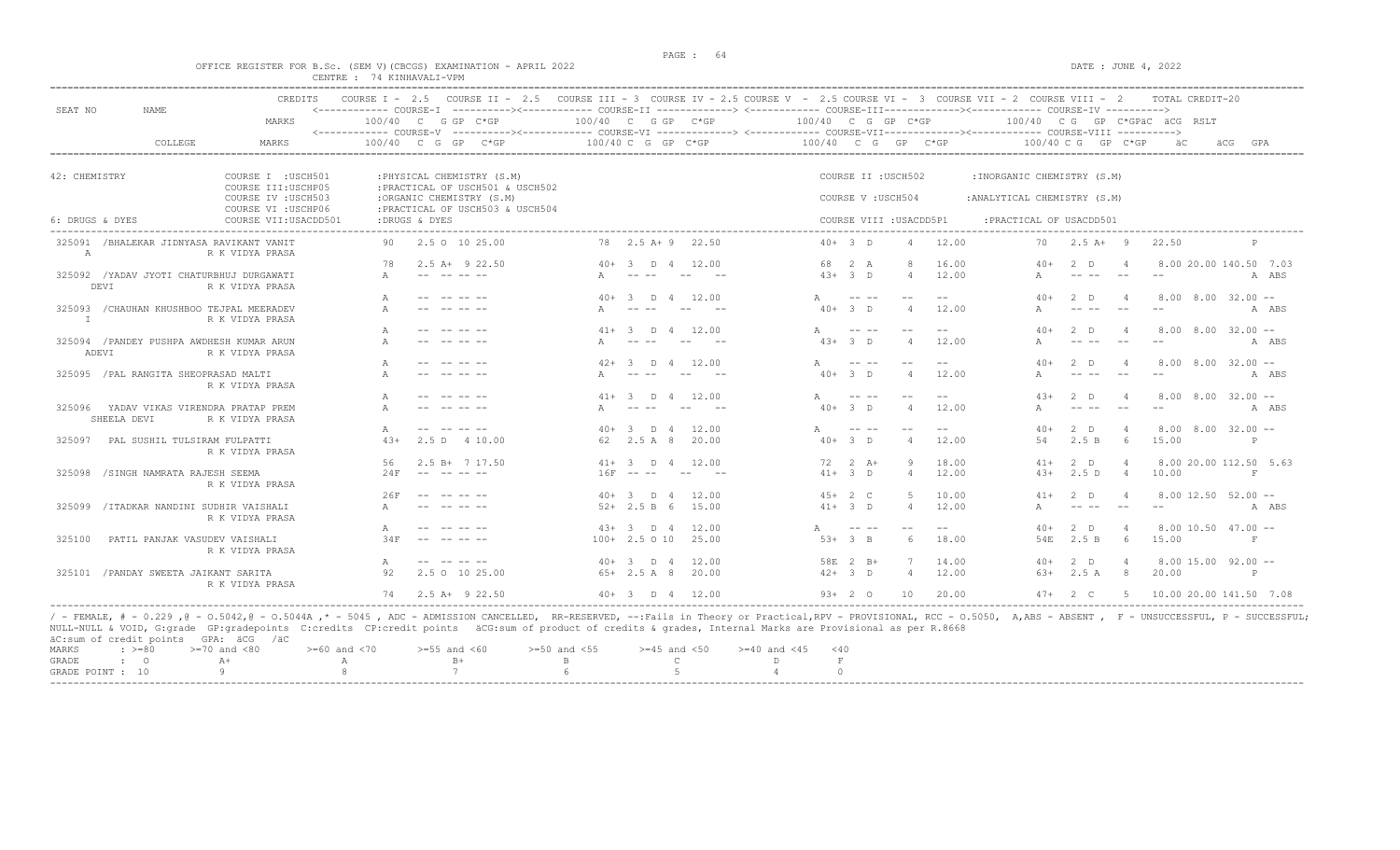### OFFICE REGISTER FOR B.Sc. (SEM V)(CBCGS) EXAMINATION - APRIL 2022 CENTRE : 74 KINHAVALI-VPM

| SEAT NO         | <b>NAME</b>                             | CREDITS                                    |       |               | COURSE I - 2.5 COURSE II - 2.5 COURSE III - 3 COURSE IV - 2.5 COURSE V - 2.5 COURSE VI - 3 COURSE VII - 2 COURSE VIII - 2<br><------------ COURSE-T ----------><----------- COURSE-TT -------------> <------------ COURSE-TTT----------><--------><--------- COURSE-TV ----------> |       |                        |                    |              |             |                         |       |                              |                      |                | TOTAL CREDIT-20              |              |       |
|-----------------|-----------------------------------------|--------------------------------------------|-------|---------------|------------------------------------------------------------------------------------------------------------------------------------------------------------------------------------------------------------------------------------------------------------------------------------|-------|------------------------|--------------------|--------------|-------------|-------------------------|-------|------------------------------|----------------------|----------------|------------------------------|--------------|-------|
|                 |                                         | MARKS                                      |       |               | $100/40$ C G GP C*GP<br><------------ COURSE-V ----------><----------- COURSE-VI -------------> <------------ COURSE-VIII------------- COURSE-VIII ---------->                                                                                                                     |       | $100/40$ C G GP $C*GP$ |                    |              |             | 100/40 C G GP C*GP      |       |                              |                      |                | 100/40 CG GP C*GPÄC ÄCG RSLT |              |       |
|                 | COLLEGE                                 | <b>MARKS</b>                               |       |               | $100/40$ C G GP C*GP                                                                                                                                                                                                                                                               |       | $100/40$ C G GP C*GP   |                    |              |             | $100/40$ C G GP C*GP    |       |                              | $100/40$ C G GP C*GP |                | äС                           | äCG<br>GPA   |       |
| 42: CHEMISTRY   |                                         | COURSE I : USCH501                         |       |               | : PHYSICAL CHEMISTRY (S.M)                                                                                                                                                                                                                                                         |       |                        |                    |              |             | COURSE II : USCH502     |       | : INORGANIC CHEMISTRY (S.M)  |                      |                |                              |              |       |
|                 |                                         | COURSE III: USCHP05<br>COURSE IV : USCH503 |       |               | : PRACTICAL OF USCH501 & USCH502<br>:ORGANIC CHEMISTRY (S.M)                                                                                                                                                                                                                       |       |                        |                    |              |             |                         |       |                              |                      |                |                              |              |       |
|                 |                                         | COURSE VI : USCHP06                        |       |               | : PRACTICAL OF USCH503 & USCH504                                                                                                                                                                                                                                                   |       |                        |                    |              |             | COURSE V: USCH504       |       | : ANALYTICAL CHEMISTRY (S.M) |                      |                |                              |              |       |
| 6: DRUGS & DYES |                                         | COURSE VII: USACDD501                      |       | :DRUGS & DYES |                                                                                                                                                                                                                                                                                    |       |                        |                    |              |             | COURSE VIII : USACDD5P1 |       | : PRACTICAL OF USACDD501     |                      |                |                              |              |       |
| 325102          | BHUJARE CHETAN ARUN VANDAN              | R K VIDYA PRASA                            |       |               | 54E 2.5 B 6 15.00                                                                                                                                                                                                                                                                  |       | $43+2.5 D 4$           | 10.00              |              | $41+ 3 D$   | $\overline{4}$          | 12.00 | $48+$                        | 2.5 C                | $-5$           | 12.50                        | $_{\rm F}$   |       |
|                 |                                         |                                            | 74 F. |               | 2.5 A+ 9 22.50                                                                                                                                                                                                                                                                     |       | $40+3$ D 4             | 12.00              |              | $24F$ -- -- | $\sim$ $-$              | $ -$  | $41 +$                       | 2 <sub>D</sub>       |                | $8.00$ 18.00 92.00 $-$       |              |       |
| 325103<br>MA    | TIWARI AJAY DURGAPRASAD SATYABHA        | R K VIDYA PRASA                            | $84+$ |               | 2.5 0 10 25.00                                                                                                                                                                                                                                                                     | 78    | $2.5$ A+ 9             | 22.50              |              | $54+3$ B    | -6                      | 18.00 | $88+$                        | $2.5^\circ$          | 10             | 25.00                        | P            |       |
|                 |                                         |                                            | 76+   |               | $2.5$ A+ $9$ 22.50                                                                                                                                                                                                                                                                 | $55+$ | $-3$ $-$ B + 7         | 21.00              |              | $80+20$     | 10                      | 20.00 | $.56+$                       | $2 \overline{B}$     | $\overline{7}$ | 14.00 20.00 168.00 8.40      |              |       |
| NITA            | 325104 PRAJAPATI SWASTIK PREMPRAKASH SU | R K VIDYA PRASA                            | $40+$ |               | 2.5 D 4 10.00                                                                                                                                                                                                                                                                      |       | $70 \t 2.5 \t A+9$     | 22.50              |              | $40+3$ D    | $\overline{4}$          | 12.00 | 74                           | $2.5 A+ 9$           |                | 22.50                        | P            |       |
|                 |                                         |                                            |       |               | $41+$ 2.5 D 4 10.00                                                                                                                                                                                                                                                                |       | 46 3 C 5               | 15.00              |              | $76$ 2 A+   | Q                       | 18.00 | 48                           | $2 \quad C$          | $-5$           | 10.00 20.00 120.00 6.00      |              |       |
| 325105          | PAWAR PRATHMESH JEETENDRA SEEMA         | R K VIDYA PRASA                            | $42+$ | 2.5D          | 4 10.00                                                                                                                                                                                                                                                                            |       | $40+2.5 D 4$           | 10.00              |              | $40+3$ D    | $\overline{4}$          | 12.00 | 72                           | $2.5 A+ 9$           |                | 22.50                        | P            |       |
|                 |                                         |                                            | $40+$ | 2.5 D         | 4 10.00                                                                                                                                                                                                                                                                            | 49    | 3 C 5                  | 15.00              |              | $40+2$ D    | $\Delta$                | 8.00  | $40+$                        | 2 <sub>0</sub>       | $\overline{4}$ | 8.00 20.00 95.50 4.78        |              |       |
| 325106          | MARCHANDE JITESH JAGDISH JAGRUTI        | R K VIDYA PRASA                            | 66+   |               | 2.5 A 8 20.00                                                                                                                                                                                                                                                                      |       | $78 + 2.5$ A + 9       | 22.50              |              | $40+3$ D    | $\overline{4}$          | 12.00 | 68+                          | 2.5A                 | - 8            | 20.00                        |              | A ABS |
|                 |                                         |                                            | 68+   |               | 2.5 A 8 20.00                                                                                                                                                                                                                                                                      |       | $42+3$ D 4             | 12.00              | $\mathbb{A}$ |             |                         | $- -$ | $42+$                        | $2$ D                |                | $8.00$ 18.00 114.50 $-$      |              |       |
| 325107          | HADONGE PANKAJ TANAJI SHEVANTA          | KHARDI COLLEGE                             | $48+$ | 2.5C          | 5 12.50                                                                                                                                                                                                                                                                            |       | $48 + 2.5$ C 5         | 12.50              |              | $41+ 3 D$   | $\overline{4}$          | 12.00 | $40+$                        | 2.5D                 | $\overline{4}$ | 10.00                        | P            |       |
|                 |                                         |                                            | 54    | 2.5 B         | 6 15.00                                                                                                                                                                                                                                                                            |       | $41+ 3$ D 4            | 12.00              |              | $70+2 A+$   | 9                       | 18.00 | $40+$                        | $2$ D                | $\overline{4}$ | 8.00 20.00 100.00 5.00       |              |       |
| 325108          | FODSE AKSHAY MADHUKAR SANGITA           | KHARDI COLLEGE                             | 48    | 2.5C          | 5 12.50                                                                                                                                                                                                                                                                            |       | $44+2.5 D 4$           | 10.00              |              | $45+3$ C    | -5                      | 15.00 | $56+$                        | $2.5 B+$             | $7\phantom{0}$ | 17.50                        | P            |       |
|                 |                                         |                                            | 52    | 2.5 B         | 6 15.00                                                                                                                                                                                                                                                                            |       | $49 + 3$ C 5           | 15.00              |              | $48 + 2 C$  | -5                      | 10.00 | $60+$                        | 2 A                  | -8             | 16.00 20.00 111.00 5.55      |              |       |
|                 | 325109 / VARKUTE ASHA LAHU MANISHA      | KHARDI COLLEGE                             | 49    |               | 2.5 C 5 12.50                                                                                                                                                                                                                                                                      |       | $40+2.5 D 4$           | 10.00              |              | $42+3$ D    | $\overline{4}$          | 12.00 | $40+$                        | 2.5D                 | $\overline{4}$ | 10.00                        | P            |       |
|                 |                                         |                                            | 52    |               | 2.5 B 6 15.00                                                                                                                                                                                                                                                                      |       | $42+3$ D 4             | 12.00              |              | $40+2$ D    | $\overline{4}$          | 8.00  | $40+$                        | 2 <sub>D</sub>       | $\Delta$       | 8.00 20.00 87.50 4.38        |              |       |
| 325110          | KUNDE DIGAMBAR RAMBHAU LATA             | KHARDI COLLEGE                             | $42+$ |               | 2.5 D 4 10.00                                                                                                                                                                                                                                                                      | 54    | 2.5 B 6                | 15.00              |              | $43+3$ D    | $\overline{4}$          | 12.00 | $40+$                        | 2.5D                 | $\overline{4}$ | 10.00                        | P            |       |
|                 |                                         |                                            | $46+$ | 2.5C          | 5 12.50                                                                                                                                                                                                                                                                            | $40+$ | D 4<br>$\mathcal{R}$   | 12.00              |              | $40+2$ D    | $\overline{4}$          | 8.00  | $40+$                        | 2 <sub>0</sub>       | $\overline{4}$ | 8.00 20.00 87.50 4.38        |              |       |
| 325111          | PATIL MINESH SURESH SUGANDHA            | KHARDI COLLEGE                             | $40+$ |               | 2.5 D 4 10.00                                                                                                                                                                                                                                                                      |       | 52 2.5 B 6             | 15.00              |              | $41+ 3 D$   | $\overline{4}$          | 12.00 | $40+$                        | 2.5D                 | $\overline{4}$ | 10.00                        | P            |       |
|                 |                                         |                                            | $40+$ | 2.5 D         | 4 10.00                                                                                                                                                                                                                                                                            |       | $71+ 3  A+ 9$          | 27.00              |              | 51 2 B      | $\kappa$                | 12.00 | $50+$                        | $2 \quad B$          | 6              | 12.00 20.00 108.00 5.40      |              |       |
| 325112          | /GADGIL SHIVANI NITIN SARALA            | KHARDI COLLEGE                             | 50    |               | 2.5 B 6 15.00                                                                                                                                                                                                                                                                      |       | $68 + 2.5$ A 8         | 20.00              |              | $42+3$ D    | $\overline{4}$          | 12.00 | 50                           | 2.5 B                | 6              | 15.00                        | $\mathbb{P}$ |       |
|                 |                                         |                                            |       |               | $40+$ 2.5 D 4 10.00                                                                                                                                                                                                                                                                |       |                        | $48 + 3$ C 5 15.00 |              | $63+2A$     | -8                      | 16.00 |                              | $42+2$ D             | $\overline{a}$ | 8.00 20.00 111.00 5.55       |              |       |

/ - FEMALE, # - 0.229 ,@ - 0.5042,@ - 0.5044A ,\* - 5045 , ADC - ADMISSION CANCELLED, RR-RESERVED, --:Fails in Theory or Practical,RPV - PROVISIONAL, RCC - 0.5050, A,ABS - ABSENT , F - UNSUCCESSFUL, P - SUCCESSFUL;<br>NULL-NUL MARKS :  $>= 80$   $>= 70$  and  $< 80$   $>= 60$  and  $< 70$   $>= 55$  and  $< 60$   $>= 50$  and  $< 55$   $>= 45$  and  $< 50$   $>= 40$  and  $< 45$   $< 40$ 

| GRADE         |  |  |  |  |
|---------------|--|--|--|--|
| GRADE POINT · |  |  |  |  |
| -----         |  |  |  |  |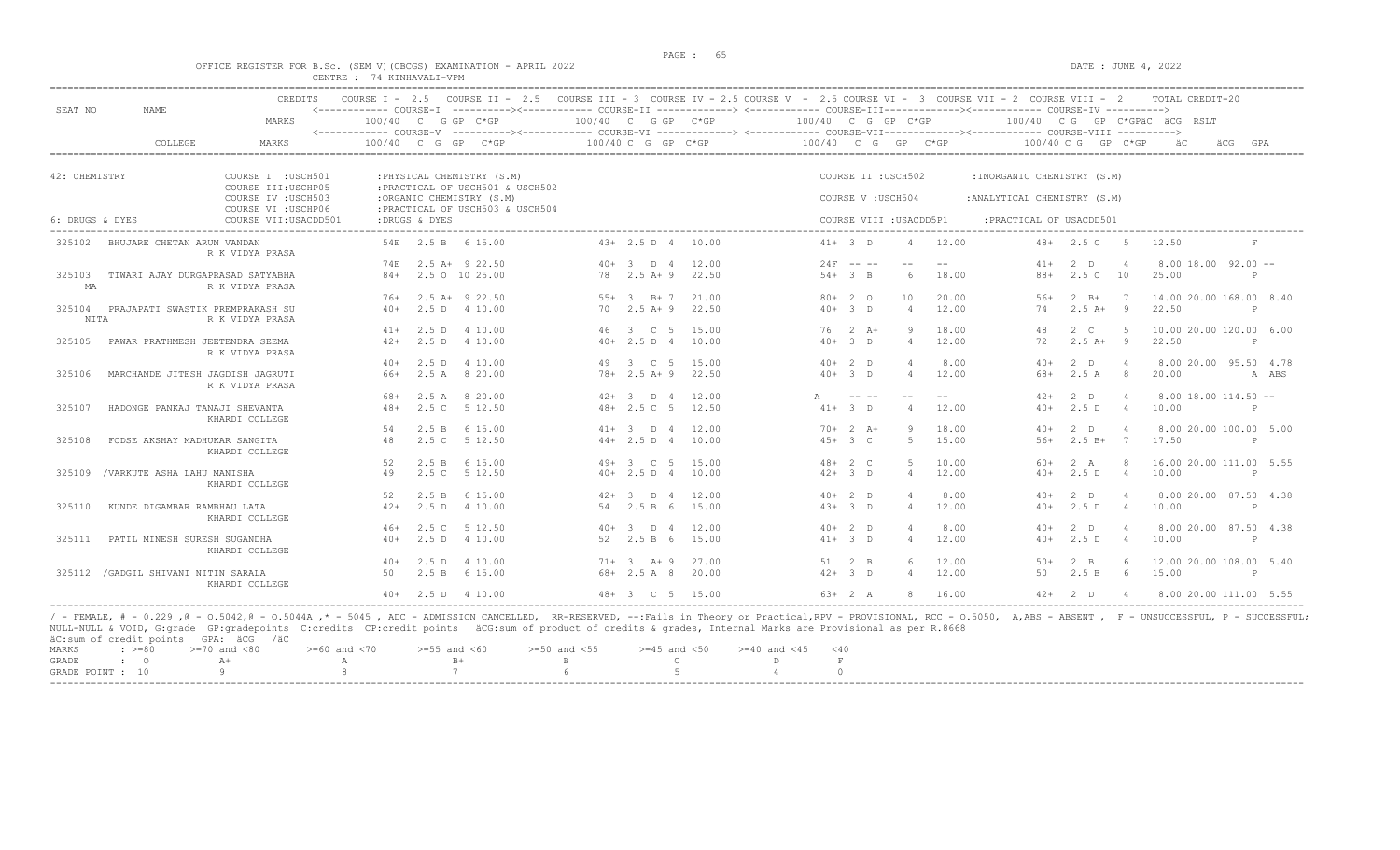$DATA: JUNE 4, 2022$ 

|  |  |  |                    | OFFICE REGISTER FOR B.SC. (SEM V)(CBCGS) EXAMINATION - APRIL 2022 |  |  |
|--|--|--|--------------------|-------------------------------------------------------------------|--|--|
|  |  |  | CENTRE : 85 KHARDI |                                                                   |  |  |

|                 |                                                                                   | <b>CREDITS</b>                               | COURSE $T = 2.5$       |               | COURSE II - 2.5 COURSE III - 3 COURSE IV - 2.5 COURSE V - 2.5 COURSE VI - 3 COURSE VII - 2 COURSE VIII - 2                                                                    |        |                    |                |                    |              |                         |       |                              |                      |                | TOTAL CREDIT-20                |              |     |
|-----------------|-----------------------------------------------------------------------------------|----------------------------------------------|------------------------|---------------|-------------------------------------------------------------------------------------------------------------------------------------------------------------------------------|--------|--------------------|----------------|--------------------|--------------|-------------------------|-------|------------------------------|----------------------|----------------|--------------------------------|--------------|-----|
| SEAT NO         | NAME                                                                              | MARKS                                        |                        |               | <------------ COURSE-T ----------><----------- COURSE-TT -------------> <------------ COURSE-TTT----------><--------><--------- COURSE-TV ----------><br>$100/40$ C G GP C*GP |        | 100/40 C G GP C*GP |                | 100/40 C G GP C*GP |              |                         |       |                              |                      |                | 100/40 CG GP C*GPäC äCG RSLT   |              |     |
|                 |                                                                                   |                                              | <------------ COURSE-V |               | ----------><------------- COURSE-VI ------------> <------------ COURSE-VII-----------><---------- COURSE-VIII ---------->                                                     |        |                    |                |                    |              |                         |       |                              |                      |                |                                |              |     |
|                 | COLLEGE                                                                           | MARKS                                        | 100/40 C               | G             | GP<br>$C*GP$                                                                                                                                                                  |        | 100/40 C G GP C*GP |                | 100/40 C G GP C*GP |              |                         |       |                              | $100/40$ C G GP C*GP |                | äCG                            |              | GPA |
|                 |                                                                                   |                                              |                        |               |                                                                                                                                                                               |        |                    |                |                    |              |                         |       |                              |                      |                |                                |              |     |
|                 | 42: CHEMISTRY<br>COURSE I : USCH501<br>COURSE III: USCHP05<br>COURSE IV : USCH503 |                                              |                        |               | : PHYSICAL CHEMISTRY (S.M)<br>: PRACTICAL OF USCH501 & USCH502                                                                                                                |        |                    |                |                    |              | COURSE II : USCH502     |       | : INORGANIC CHEMISTRY (S.M)  |                      |                |                                |              |     |
|                 |                                                                                   |                                              |                        |               | :ORGANIC CHEMISTRY (S.M)<br>: PRACTICAL OF USCH503 & USCH504                                                                                                                  |        |                    |                |                    |              | COURSE V : USCH504      |       | : ANALYTICAL CHEMISTRY (S.M) |                      |                |                                |              |     |
| 6: DRUGS & DYES |                                                                                   | COURSE VI : USCHP06<br>COURSE VII: USACDD501 |                        | :DRUGS & DYES |                                                                                                                                                                               |        |                    |                |                    |              | COURSE VIII : USACDD5P1 |       | : PRACTICAL OF USACDD501     |                      |                |                                |              |     |
| 325113          | VISHE DIPAK DEVANAND MALATI                                                       |                                              | 52                     |               | 2.5 B 6 15.00                                                                                                                                                                 |        | $42+2.5 D 4$       | 10.00          | $46+3$ C           |              | 5                       | 15.00 | $40+$                        | 2.5 D                | - 4            | 10.00                          |              |     |
|                 |                                                                                   | KHARDI COLLEGE                               |                        |               |                                                                                                                                                                               |        |                    |                |                    |              |                         |       |                              |                      |                |                                |              |     |
|                 |                                                                                   |                                              | $40+$                  |               | 2.5 D 4 10.00                                                                                                                                                                 |        | $42+3$ D 4         | 12.00          |                    | $58 + 2 B +$ |                         | 14.00 | $40+$                        | $2$ D                |                | 8.00 20.00 94.00 4.70          |              |     |
| 325114          | BUTERE DIPESH MANOHAR MANISHA                                                     | KHARDI COLLEGE                               | .54                    | 2.5 B         | 6 15.00                                                                                                                                                                       |        | $54 + 2.5 B 6$     | 15.00          | $40+$              | $\beta$ D    | $\overline{4}$          | 12.00 | $54+$                        | 2.5 B                | 6              | 15.00                          | P            |     |
|                 |                                                                                   |                                              | $40+$                  | 2.5 D         | 4 10.00                                                                                                                                                                       |        | 85+ 3 0 10         | 30.00          |                    | $56+2$ B+    |                         | 14.00 | $40+$                        | $2$ D                | $\overline{4}$ | 8.00 20.00 119.00 5.95         |              |     |
| 325115          | PADWAL HARESH NAMDEV SUMAN                                                        | KHARDI COLLEGE                               | 48                     |               | 2.5 C 5 12.50                                                                                                                                                                 |        | $60+2.5A8$         | 20.00          |                    | $44+3$ D     | $\overline{4}$          | 12.00 | $40+$                        | 2.5D                 | $\overline{4}$ | 10.00                          | P            |     |
|                 |                                                                                   |                                              | $40+$                  |               | 2.5 D 4 10.00                                                                                                                                                                 |        | $51+ 3 B 6$        | 18.00          |                    | $68 + 2 A$   | R                       | 16.00 | $50+$                        | $2 \quad B$          | -6             | 12.00 20.00 110.50 5.53        |              |     |
| 325116          | BENKE MAHESH DAGADU MANISHA                                                       |                                              | 46                     | 2.5C          | 5 12.50                                                                                                                                                                       |        | $46+2.5C$ 5        | 12.50          |                    | $40+3$ D     | $\overline{4}$          | 12.00 | $48+$                        | 2.5C                 | 5              | 12.50                          | $\mathbb{P}$ |     |
|                 |                                                                                   | KHARDI COLLEGE                               |                        | 2.5D          | 4 10.00                                                                                                                                                                       |        | $40+3$ D 4         |                | $40+2$ D           |              | $\overline{4}$          | 8.00  | $40+$                        |                      | $\overline{4}$ |                                |              |     |
| 325117          | SABLE RAVINDRA GORAKH ALAKABAI                                                    |                                              | $44+$<br>48            |               | 2.5 C 5 12.50                                                                                                                                                                 |        | $42+2.5 D 4$       | 12.00<br>10.00 |                    | $43+3$ D     | $\overline{4}$          | 12.00 | $40+$                        | 2 D<br>2.5D          | $\overline{4}$ | 8.00 20.00 87.50 4.38<br>10.00 | P            |     |
|                 |                                                                                   | KHARDI COLLEGE                               |                        |               |                                                                                                                                                                               |        |                    |                |                    |              |                         |       |                              |                      |                |                                |              |     |
|                 |                                                                                   |                                              | $40+$                  |               | 2.5 D 4 10.00                                                                                                                                                                 |        | $41+ 3$ D 4        | 12.00          | $48 + 2 C$         |              | $5^{\circ}$             | 10.00 | $40+$                        | $2$ D                | $\overline{4}$ | 8.00 20.00 84.50 4.23          |              |     |
| 325118          | MUNDHE SANDIP VITTHAL KALABAI                                                     | KHARDI COLLEGE                               | 48                     | 2.5C          | 5 12.50                                                                                                                                                                       |        | $58 + 2.5 B + 7$   | 17.50          |                    | $44+3$ D     | $\overline{4}$          | 12.00 | $50+$                        | 2.5 B                | 6              | 15.00                          | P            |     |
|                 |                                                                                   |                                              | $44+$                  | 2.5D          | 4 10.00                                                                                                                                                                       |        | $49+3$ C 5         | 15.00          | $66+2 A$           |              | 8                       | 16.00 | $50+$                        | $2 \quad B$          | -6             | 12.00 20.00 110.00 5.50        |              |     |
| 325119          | SABALE SANJAY VITTHAL ASHABAI                                                     | KHARDI COLLEGE                               | 50                     |               | 2.5 B 6 15.00                                                                                                                                                                 |        | $52+2.5 B 6$       | 15.00          |                    | $40+3$ D     | $\overline{4}$          | 12.00 | $40+$                        | 2.5D                 | $\overline{4}$ | 10.00                          | $\mathsf{P}$ |     |
|                 |                                                                                   |                                              | $40+$                  | 2.5 D         | 4 10.00                                                                                                                                                                       |        | $42+3$ D 4         | 12.00          | $40+2$ D           |              |                         | 8.00  | $40+$                        | 2 D                  |                | 8.00 20.00 90.00 4.50          |              |     |
| 325120          | LOTE TUKARAM VISHNU NANDA                                                         | KHARDI COLLEGE                               | 52                     | 2.5 B         | 6 15.00                                                                                                                                                                       |        | $70+2.5 A+9$       | 22.50          |                    | $56+3$ B+    | $7\phantom{.0}$         | 21.00 | $42+$                        | 2.5D                 | $\overline{4}$ | 10.00                          | $\mathsf{P}$ |     |
|                 |                                                                                   |                                              | $40+$                  |               | 2.5 D 4 10.00                                                                                                                                                                 |        | $41+ 3$ D 4        | 12.00          |                    | $80+20$      | 10                      | 20.00 | $80+$                        | $2^{\circ}$          | 10             | 20.00 20.00 130.50 6.53        |              |     |
| 325121          | TIWARE TUSHAR VISHNU GULAB                                                        | KHARDI COLLEGE                               | 50                     |               | 2.5 B 6 15.00                                                                                                                                                                 |        | $44+2.5 D 4$       | 10.00          |                    | $48 + 3 C$   | -5                      | 15.00 | $52+$                        | 2.5 B                | - 6            | 15.00                          | P            |     |
|                 |                                                                                   |                                              | $40+$                  |               | 2.5 D 4 10.00                                                                                                                                                                 |        | $51+ 3  B 6$       | 18.00          |                    | $40+2$ D     |                         | 8.00  | $50+$                        | $2 \quad B$          |                | 12.00 20.00 103.00 5.15        |              |     |
| 325122          | SHETE SAURABH SUNIL ANITA                                                         |                                              | $56+$                  |               | $2.5 B+ 7 17.50$                                                                                                                                                              |        | $56+2.5 B+7$       | 17.50          | 52                 | $3 \quad B$  |                         | 18.00 | $74+$                        | $2.5A+$              | 9              | 22.50                          | P            |     |
|                 |                                                                                   | KHARDI COLLEGE                               | $62+$                  | 2.5A          | 8 20.00                                                                                                                                                                       | $40+3$ | D 4                | 12.00          |                    | $70+2 A+$    |                         | 18.00 | $40+$                        | $2$ D                | $\overline{4}$ | 8.00 20.00 133.50 6.68         |              |     |
| 325123          | AMBAVANE KIRAN SHRAVAN KAMALABAI                                                  |                                              | $44+$                  |               | 2.5 D 4 10.00                                                                                                                                                                 |        | $44+2.5 D 4$       | 10.00          | $41+ 3 D$          |              | $\overline{4}$          | 12.00 | $40+$                        | 2.5D                 | 4              | 10.00                          | $\mathbb{P}$ |     |
|                 |                                                                                   | KHARDI COLLEGE                               |                        |               | $40+$ 2.5 D 4 10.00                                                                                                                                                           |        | $62+3$ A 8 24.00   |                | $52 \t 2 \t B$     |              | $6^{\circ}$             | 12.00 |                              | $60 + 2 A$           | -8             | 16.00 20.00 104.00 5.20        |              |     |

/ - FEMALE, # - 0.229 ,@ - 0.5042,@ - 0.5044A ,\* - 5045 , ADC - ADMISSION CANCELLED, RR-RESERVED, --:Fails in Theory or Practical,RPV - PROVISIONAL, RCC - 0.5050, A,ABS - ABSENT , F - UNSUCCESSFUL, P - SUCCESSFUL;<br>NULL-NUL MARKS :  $>= 80$   $>= 70$  and  $< 80$   $>= 60$  and  $< 70$   $>= 55$  and  $< 60$   $>= 50$  and  $< 55$   $>= 45$  and  $< 50$   $>= 40$  and  $< 45$   $< 40$ 

| GRADE            |  |  |  |  |
|------------------|--|--|--|--|
| GRADE POINT : 10 |  |  |  |  |
| -----            |  |  |  |  |